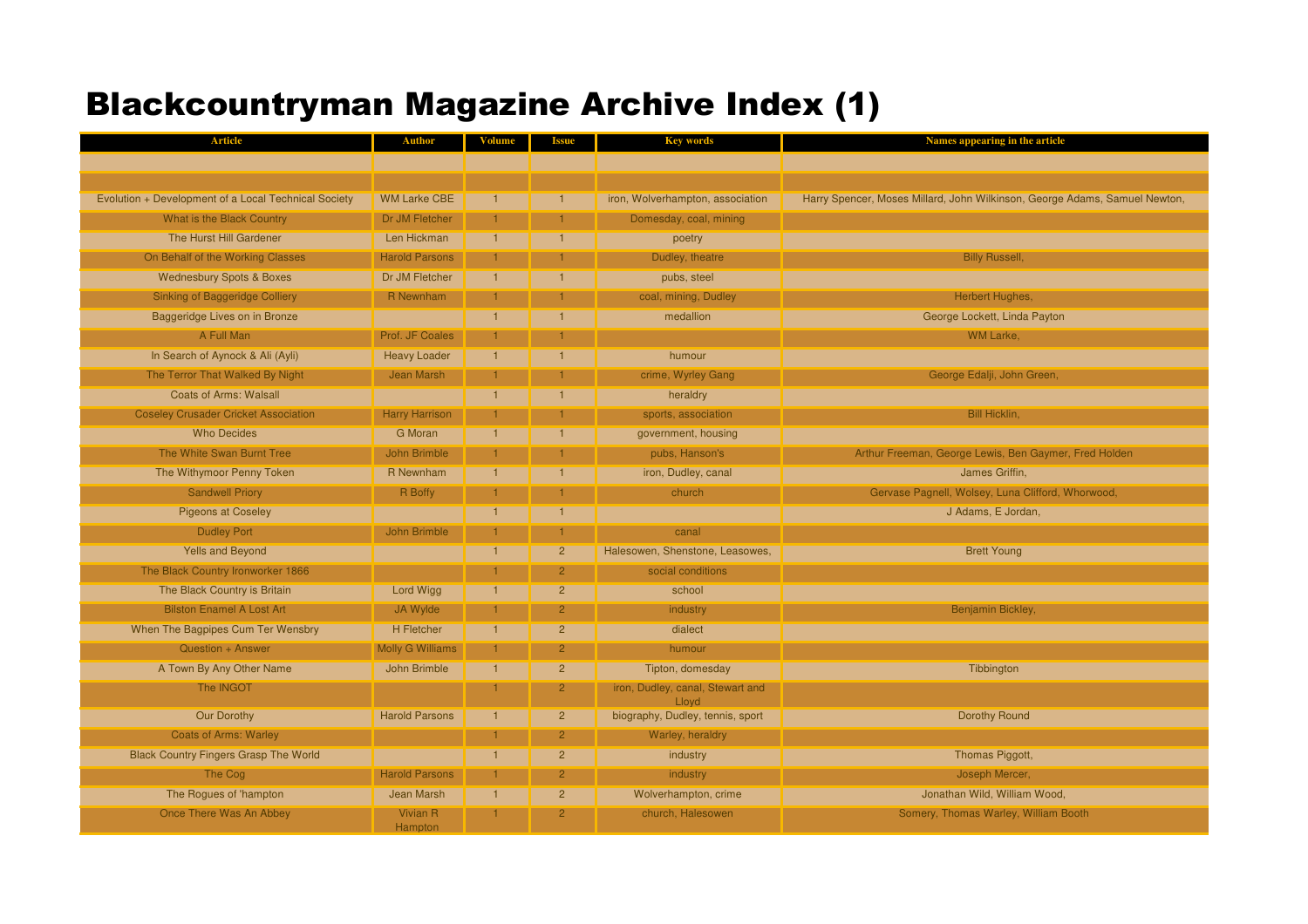| South Staffs Works Managers                 | <b>WM Larke CBE</b>     |                | $\overline{2}$ | industry                            | Alfred Hickman, Percy Gilchrist              |
|---------------------------------------------|-------------------------|----------------|----------------|-------------------------------------|----------------------------------------------|
| <b>Two Gentlemen of Yells</b>               | Ruston + Homer          |                | $\overline{2}$ | Halesowen, Shenstone, Leasowes,     | Brett Young, William Shenstone,              |
| <b>Venice of The Midlands</b>               | F Pepworth              |                | $\overline{2}$ | canals                              | James Brindley,                              |
| <b>Tipton Wake</b>                          | John Brimble            |                | $\overline{2}$ | cholera                             |                                              |
| We Were There                               | John Brimble            |                | 3              | coal, mining, Dudley                | <b>B</b> Fellows,                            |
| Son of Sir                                  | <b>Colin Spencer</b>    |                | 3              | iron, Dudley, canal, trams          | John Spencer, TH Spencer, Sam Bayliss        |
| The Choir Trip                              | <b>Molly G Williams</b> |                | 3              | poetry                              |                                              |
| The Thick Coal Seams of South Staffordshire | <b>HD Poole</b>         |                | 3              | coal, mining techniques, Dudley     |                                              |
| <b>Jesse Pennington</b>                     |                         |                | 3              | football, WBA,                      | Jesse Pennington,                            |
| The Life of A Sandrat                       |                         |                | 3              | industry, childhood reminiscences   |                                              |
| <b>Chriss With Two Esses</b>                | <b>Harold Parsons</b>   |                | 3              | Stourbridge, The Archers            | Jack Nichols,                                |
| <b>August Heat in Foundry Lane</b>          | J William Jones         |                | 3              | poetry                              |                                              |
| The Billy Russell Page                      |                         | $\overline{1}$ | $\overline{3}$ | <b>Dudley</b>                       |                                              |
| Makers of the Black Country Tom Mondon      | <b>JM Fletcher</b>      |                | 3              | Netherton, William Little and Sons, |                                              |
| <b>But of Course</b>                        |                         |                | 3              | short story                         |                                              |
| <b>Forget That Gold Watch</b>               | <b>JM Fletcher</b>      |                | 3              | retirement story                    | Norman Hawley                                |
| Early Days of Baggeridge Colliery           | Jos W Stainton          |                | 3              | coal, mining, Dudley                | James Stainton,                              |
| <b>Foreign Travel '68</b>                   | <b>Denise Boffy</b>     |                | 3              | memories                            |                                              |
| Around The Pubs of Sedgley                  | <b>RA Shepherd</b>      |                | $\overline{3}$ | pubs, poetry                        |                                              |
| Motorways Across The Black Country          | F Pepworth              |                | 3              | development of motorways            |                                              |
| <b>Weekend Retreats</b>                     | <b>Harold Parsons</b>   |                | 3              | Bewdley, caravans                   | Elson, Woodward, Cartelidge                  |
| <b>Strike At The Patent Shaft</b>           | <b>H</b> Fletcher       |                | 3              | industry                            | Harry Davies, Sid Brotherton                 |
| <b>Craftsman At Work</b>                    | <b>Edmund H Bissell</b> | $\overline{1}$ | 3              | industry                            | Geoffrey Wilding,                            |
| Tom Hickman - Champion                      | <b>Tom Langley</b>      |                | 3              | sport, boxing, The 'Gasman'         | Emma Baker, Luke Walker,                     |
| The Charity                                 | <b>Gladys R Harris</b>  |                | $\overline{4}$ | dialect                             |                                              |
| Who Was TH Gough                            |                         |                | $\overline{4}$ | <b>Dudley</b>                       | Thomas Gough,                                |
| Medical Men Of Wednesbury                   | <b>H</b> Fletcher       |                | $\overline{4}$ | Wednesbury, dialect                 | Dr Crew, Dr Coleman, Dr Dingley              |
| <b>Writing A Local History</b>              | JF Ede                  |                | $\overline{4}$ | Wednesbury                          |                                              |
| Slaughterman v Shark                        | Jane o'Hare             |                | $\overline{4}$ | sport, fishing                      | Michael Spencer,                             |
| Days of The Pig                             | <b>Charlie Depper</b>   |                | $\overline{4}$ | dialect                             |                                              |
| <b>Bustleholme Mill</b>                     | <b>AH Price</b>         |                | $\overline{4}$ | West Bromwich, industry             | Thomas Foley, John Simcox, John Lowe,        |
| <b>The Machine Minder</b>                   | J William Jones         |                | $\Delta$       | poem, industry                      |                                              |
| A Dudley Hangman                            | Jean Marsh              |                | $\overline{4}$ | Dudley, Collier,                    | Smith, William Collier,                      |
| <b>Birmingham Canal Navigation Society</b>  |                         |                | 4              | canals                              |                                              |
| The Dog Show                                | <b>Carol Marsh</b>      |                | $\overline{4}$ | story                               |                                              |
| The Earl of Dudley's Saltwells Colliery     | <b>HD Poole</b>         |                | $\overline{4}$ | Coal Mining, industry               |                                              |
| Ben Banks & The King                        | <b>GA Moore</b>         |                | $\overline{4}$ | Iron working, industry              |                                              |
| <b>Dudley Priory</b>                        | <b>RE Boffy</b>         |                | $\Delta$       | Church, history                     | Pagnell, Walter Wrottesley, Thomas Ruggeway, |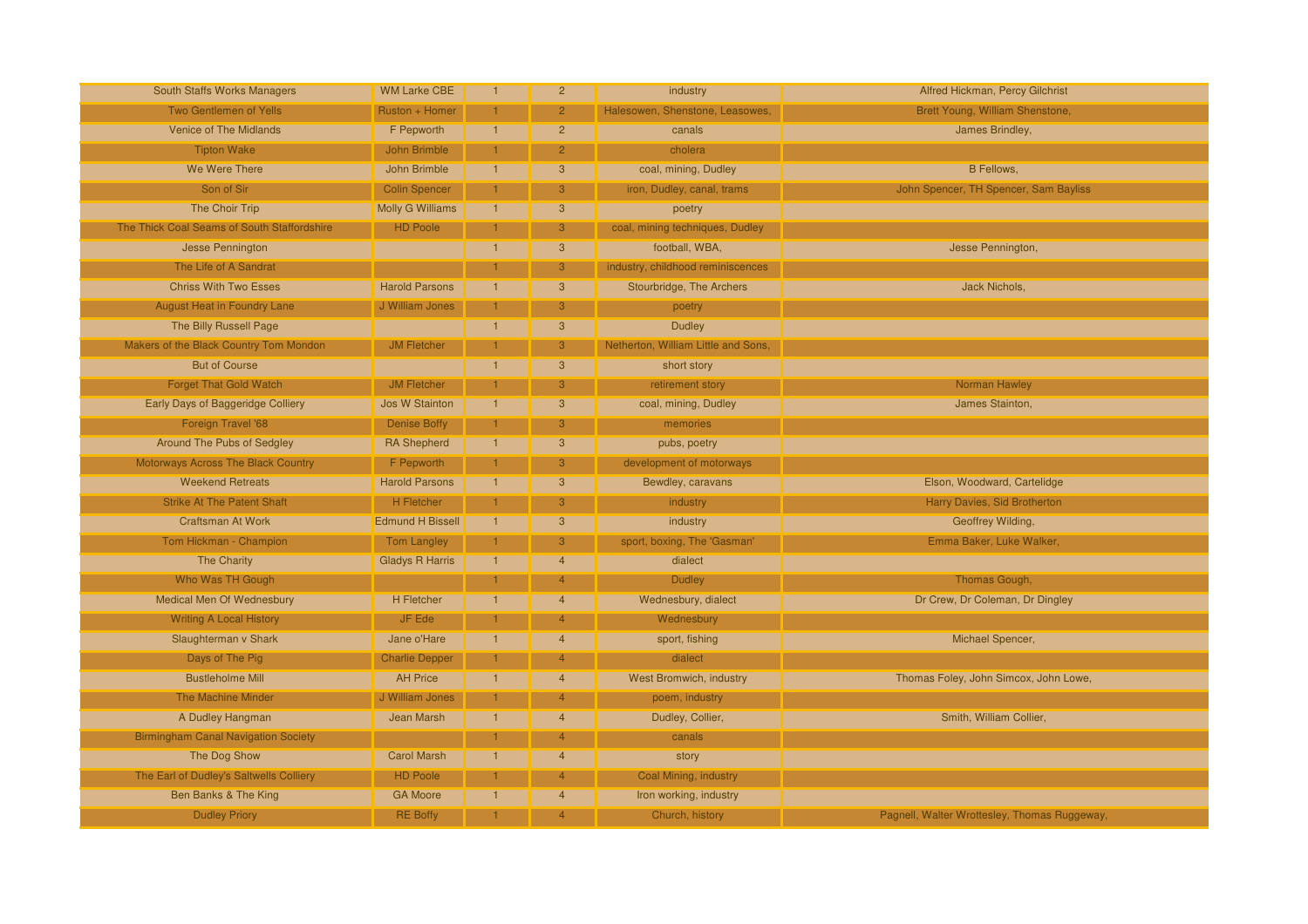| <b>Sketches By Bubb</b>                                |                                       |                 | $\overline{4}$ | story, Gorsty Hill,                |                                                                                                                                                                |
|--------------------------------------------------------|---------------------------------------|-----------------|----------------|------------------------------------|----------------------------------------------------------------------------------------------------------------------------------------------------------------|
| <b>Visit To The Leopard</b>                            | <b>M</b> Watson                       |                 |                | <b>Great Bridge</b>                | Albert Jones, Jack Davies,                                                                                                                                     |
| A 19th Century Curate                                  | <b>Peter Barnsley</b>                 |                 | $\overline{4}$ | Haden                              | George Barrs,                                                                                                                                                  |
| The Skin Of A Pig From Walsall                         | <b>JM Fletcher</b>                    |                 | $\overline{4}$ | Leather                            |                                                                                                                                                                |
| <b>Stage Coaches</b>                                   | F Pepworth                            |                 | $\overline{4}$ | Transport                          |                                                                                                                                                                |
| The Fire Fighting Gilberts of Darlaston                |                                       |                 |                | Firemen                            | Arthur Gilbert,                                                                                                                                                |
| The Darlaston Fire Brigade                             | <b>Molly G Williams</b>               | $\overline{1}$  | $\overline{4}$ | Darlaston                          |                                                                                                                                                                |
| Tale Of A Monmore Firm                                 | <b>Colin Spencer</b>                  | $\overline{1}$  | $\Delta$       | <b>Monmore Green</b>               | Bayliss, Jones, Cotterills,                                                                                                                                    |
| <b>Wednesbury Redcoats</b>                             | J Robert Williams                     | 10              | $\mathbf{1}$   | Boer War, military                 | OP Roberts, HH Hampton, BT Smith, ATJ Davies, Max G Welshman, W Millner                                                                                        |
| <b>Ayli's Monthly Wairjiz</b>                          | Kate Fletcher                         | 10 <sup>°</sup> |                |                                    |                                                                                                                                                                |
| Society Members Go A-visiting Carvers of Walsall       | <b>Harold Parsons</b>                 | 10              | $\overline{1}$ | Brownhills, industry               | Joseph and David Carver, Joseph Smith                                                                                                                          |
| Gornal's 19c Link with No. 10                          | <b>Archie Williams</b>                | 10 <sup>°</sup> |                | mining, industry                   | <b>William Jones</b>                                                                                                                                           |
| An Old Mine                                            | Jim William                           | 10              |                |                                    |                                                                                                                                                                |
| <b>Tipton &amp; Coseley Building Society</b>           | Jones<br>Keith Lloyd                  | 10 <sup>1</sup> |                |                                    | TH Round, RH Fitzsimons, Oliver Howl, A Allen, JH Shenton, James Dudley, D Lyons, A                                                                            |
|                                                        |                                       |                 |                |                                    | Copeland, W Kenton, C Round, Percy Brown, William Hill, Arnold Sowdon, Stewart                                                                                 |
|                                                        | lan P Southall                        | 10 <sup>1</sup> |                |                                    | Eaton, George Bott, Alfred Hughes, Daniel Hartland                                                                                                             |
| The Good Samaritan (dialect)                           |                                       | 10 <sup>°</sup> |                | Poor law                           |                                                                                                                                                                |
| Some Aspects of Parish Life in West Bromwich           | <b>GW Hannah</b>                      |                 |                |                                    | Goodwin and William Smith, Thomas Clarke, John Parkes, Charles Starkey, John<br>Lander, Joseph Culwick, Thomas Guest, Thomas Sylvester, Edward Kenrick, Robert |
|                                                        |                                       |                 |                |                                    | Owen, Hannah Horton, James Japes, James Walker, Sarah Fenton, Edward Stillingfleet,                                                                            |
|                                                        |                                       |                 |                |                                    | Joseph Round, Jacob Glover, William Izon, Thomas Sidaway, Thomas Ferreday                                                                                      |
| A Topographical Catalogue                              | <b>CJL Elwell</b>                     | 10              | -1             | biography                          | James Gee, Jane Davis, William Elwell, Thomas Hodgkins, Benjamin Mold                                                                                          |
| <b>Artists of Tomorrow?</b>                            | <b>H</b> Parsons                      | 10 <sup>°</sup> |                |                                    |                                                                                                                                                                |
| When Jesse Pennington Wore a Blue Shirt                | <b>WE Evetts</b>                      | 10              | $\mathbf{1}$   | WBA, football, biography           |                                                                                                                                                                |
| The Other Londonderry                                  | Mabel & Len                           | 10 <sup>°</sup> |                | Smethwick, biography               | Mabel Webster, James Cornelius Stamps, Gordon Webster                                                                                                          |
| Spakein' Up for the Black Country                      | Webster<br><b>Geoff Stevens</b>       | 10              | $\mathbf{1}$   | dialect                            | <b>Thomas Pinnock</b>                                                                                                                                          |
| <b>Netherton Wayfarers</b>                             | <b>Terry Willetts</b>                 | 10 <sup>°</sup> |                | football, Netherton, sport         | Percy Robberts, Joey Taylor, Percy Sankey, Billy Aston, Stuart Whitehouse, Leslie                                                                              |
|                                                        |                                       |                 |                |                                    | Horne, Jock O'Hara, Harold Smith, Jerry Hooper, Joey Round, Teddy Harcourt, Claude                                                                             |
|                                                        |                                       |                 |                |                                    | Edwards, John Williams, Sid Foley, Bertie Edge, Cyril Lilley, Jerry Hooper, Horace                                                                             |
|                                                        |                                       |                 |                |                                    | Goodwin, Stan Faulkner, Henry Bird, Alf Hewitt, Sidney MacDonald, Sid White, Tom<br>Danks, John Bird                                                           |
| Byron and the Black Country                            | <b>CJL Elwell</b>                     | 10              | $\overline{2}$ | Halesowen                          |                                                                                                                                                                |
| Family's 112 Years at One Pub                          | <b>Harold Parsons</b>                 | 10              | $\overline{2}$ | Colley Gate, pub, Round of Beef    | Norman Cox                                                                                                                                                     |
| 10th Anniversary of the Black Country Society in Verse | Jim William Jones                     | 10              | $\overline{2}$ |                                    |                                                                                                                                                                |
| The Day of the Privies                                 | & Kate Fletcher<br><b>DH Richards</b> | 10 <sup>°</sup> | $\mathbf{2}$   | Princes End, Tipton                | <b>Ted Bailey</b>                                                                                                                                              |
| <b>Baggeridge Pit Ponies</b>                           | <b>Bryan Holden</b>                   | 10              | $\overline{2}$ | Sedgley, mining                    | <b>Harold Worton</b>                                                                                                                                           |
| Reflections from Coalpool, Walsall                     | <b>Ethel Badger</b>                   | 10 <sup>°</sup> | 2 <sup>1</sup> | Walsall, nostalgia, Rushall        |                                                                                                                                                                |
| Parson Owen of Bilston                                 | John Rowley                           | 10              | $\overline{2}$ | biography,                         | Joseph Butterworth Owen, Charles Girdlestone                                                                                                                   |
| The Shifnal Buttery & Other Mock Tudors                | <b>Ron Davies</b>                     | 10 <sup>°</sup> | $\overline{2}$ | Wolverhampton                      | Ian Campbell Hannah                                                                                                                                            |
|                                                        | <b>Primrose Rostron</b>               | 10              | $\overline{2}$ |                                    |                                                                                                                                                                |
| <b>Spinning Lucky Charms</b>                           |                                       |                 |                | Stourbridge, industry, glassmaking |                                                                                                                                                                |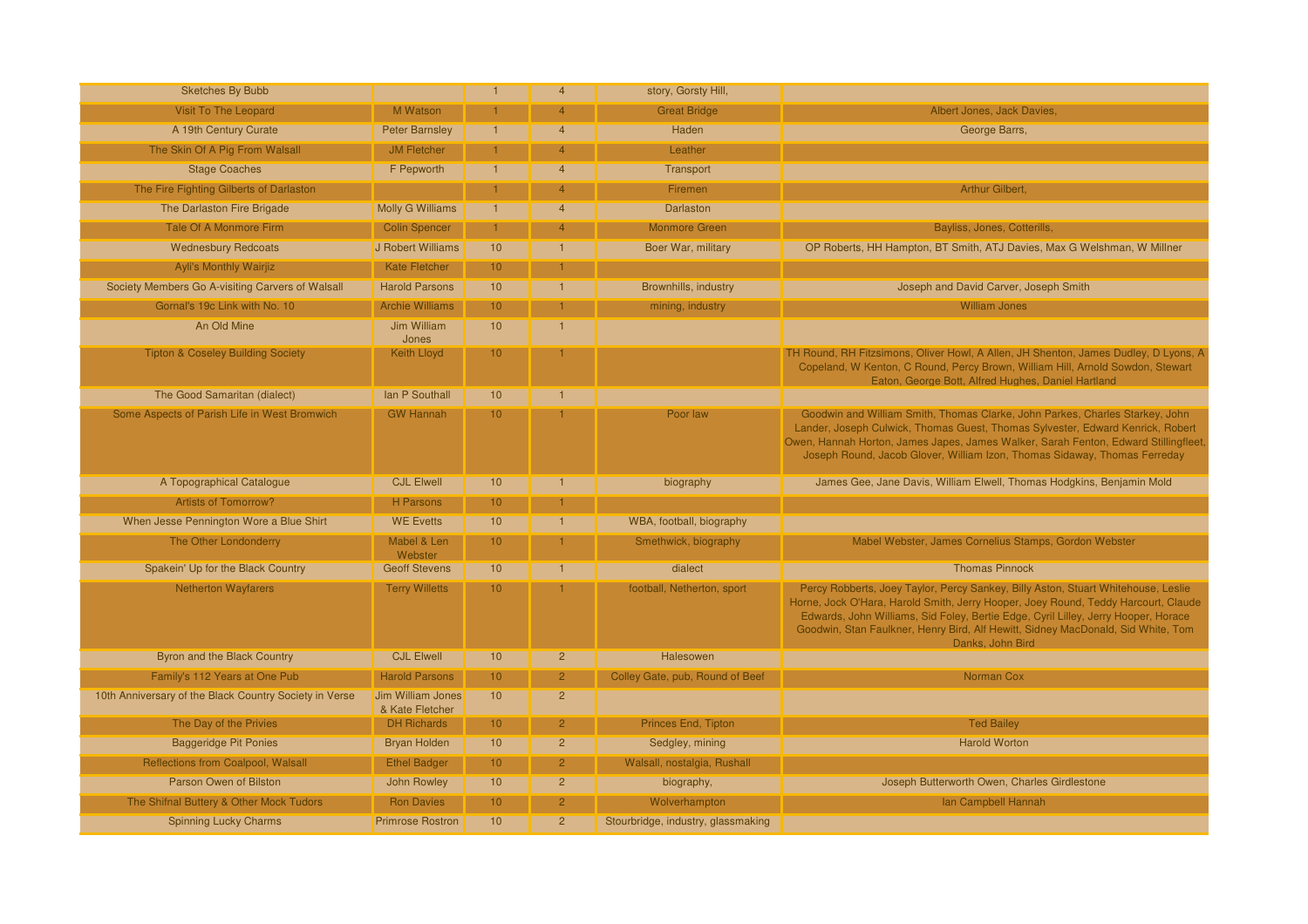| <b>Wesley at Dudley</b>                                            | <b>Stephen Porter</b>   | 10 <sup>1</sup> | $\mathcal{P}$  | Dudley, religion, Wesley                                             |                                                                                                                                          |
|--------------------------------------------------------------------|-------------------------|-----------------|----------------|----------------------------------------------------------------------|------------------------------------------------------------------------------------------------------------------------------------------|
| Did You Know?                                                      | <b>GB Stevens</b>       | 10              | $\overline{2}$ |                                                                      |                                                                                                                                          |
| <b>Early Black Country Flying Machines</b>                         | <b>Jim Boulton</b>      | 10              | $\overline{2}$ | Wolverhampton, industry, aviation                                    | AE Hartill, Granville Bradshaw, Richard Lisle, Elijah Mason                                                                              |
| <b>Black Country Museum Social History Advisory Panel</b>          | J Brimble               | 10              | $\overline{2}$ |                                                                      |                                                                                                                                          |
| <b>Reminiscences of Brierley Hill</b>                              | <b>Pearl Taylor</b>     | 10              | $\overline{2}$ | EJ + J Pearson, nostalgia                                            | <b>Pearl Mullett</b>                                                                                                                     |
| Owd Ned (prize winning poem)                                       | <b>EC Toye</b>          | 10              | $\overline{2}$ |                                                                      |                                                                                                                                          |
| <b>Tubework Tales</b>                                              | <b>Arthur E Truby</b>   | 10 <sup>°</sup> | $\overline{2}$ | dialect                                                              |                                                                                                                                          |
| An Appalling Colliery Accident                                     | Roger Hoole             | 10              | $\overline{2}$ | Wednesbury, mining                                                   | William Jones, John Pitt, William Gettings, Job Jones                                                                                    |
| The Stourbridge Goods Branch                                       | <b>Michael Hale</b>     | 10              | $\overline{2}$ | railways                                                             |                                                                                                                                          |
| Dudley Jubilee Celebrations 1935 & A Royal Visit to Tipton<br>1909 | J Brimble               | 10              | $\overline{2}$ |                                                                      | TE Carter, T Mansell                                                                                                                     |
| <b>Minding Doors</b>                                               | <b>Archie Williams</b>  | 10 <sup>°</sup> | $\overline{2}$ | Gornal, nostalgia, mining                                            | Joe Baker, Noah Potts                                                                                                                    |
| For Short Flighty Types                                            | <b>Geoff Stevens</b>    | 10              | $\overline{2}$ | pigeons                                                              | Joseph Patrick, George Whitall                                                                                                           |
| Boz in the Black Country?                                          | <b>David W Reeves</b>   | 10              | $\overline{2}$ |                                                                      |                                                                                                                                          |
| A Bilston Haulier                                                  | <b>AL Hammonds</b>      | 10              | 3              | industry                                                             | Lawrence Hammonds, John Davis, Joseph Sankey, Fred and Enoch Brittle, Bill Beddard                                                       |
| Forty Years On                                                     | Arthur E Truby          | 10              | 3              | West Bromwich, Cronehills,<br>education                              |                                                                                                                                          |
| Leisure & Recreation 100 Years Ago (Part 1)                        | H Jack Haden            | 10              | 3              | Brierley Hill, Stourbridge, sport                                    | George Morris, Robert Broomhall                                                                                                          |
| <b>Reynolds Hall</b>                                               | Henry E Green           | 10 <sup>1</sup> | 3              | Walsall                                                              | William Persehouse, Edward Lyttleton, Thomas Wilbraham, John Walhouse                                                                    |
| The New Era                                                        | <b>WE Evetts</b>        | 10              | 3              | <b>Bean Cars</b>                                                     |                                                                                                                                          |
| At the Grave of an Old Bargee                                      | J William Jones         | 10 <sup>°</sup> | 3 <sup>1</sup> |                                                                      |                                                                                                                                          |
| Preserved Waterwheel-Driven Tilt Hammer at Halesowen               | <b>Ron Moss</b>         | 10              | 3              | Halesowen                                                            |                                                                                                                                          |
| The Little Powder house                                            | <b>JMF</b>              | 10              | $\mathbf{3}$   | Tipton                                                               | <b>Bert Richards</b>                                                                                                                     |
| <b>Gornal versus Brierley Hill</b>                                 | <b>Tom Langley</b>      | 10              | 3              | Bilston, boxing                                                      | Charley Hedge, John Bate, Jem Hall, Surrender Lane, Abel Hill                                                                            |
| From a Fortune to a Farthing                                       | <b>Geoff Stevens</b>    | 10 <sup>1</sup> | 3 <sup>1</sup> | Wednesbury, Darlaston, Butcroft,<br><b>Spring Vale</b>               | George Bishop, Tom Burford, Emily Lashford, Silas Tonks, Samuel and Joseph<br>Steatham, Joshua Rushebrooke                               |
| The Saga of Sedgley Junction (Part 1)                              | <b>Michael Hale</b>     | 10              | 3              | Palethorpes, railway                                                 |                                                                                                                                          |
| Sister Dora, George Elliot and Walsall                             | <b>CJL Elwell</b>       | 10              | 3              | Walsall, biography                                                   | Dorothy Pattison, Redfern Davis, Kenyon Jones, Richard Twigg, Frederic Willett, Edward<br>Fitzgerald, James MacLachlan, Alexander Gordon |
| <b>Black Country 'Toys'</b>                                        | <b>Primrose Rostron</b> | 10              | 3              | Bilston, Wednesbury, snuff boxes,<br>caddy spoons                    | <b>Samuel Pemberton</b>                                                                                                                  |
| Going to be Bishoped                                               | Higgins (Mrs)           | 10 <sup>°</sup> | 3              | Gornal, dialect                                                      | <b>Molly Stubbs</b>                                                                                                                      |
| Our Lot                                                            | <b>Terry Willetts</b>   | 10              | 3              | Netherton, dialect                                                   | <b>Fred Hancox</b>                                                                                                                       |
| <b>Tipton Arms</b>                                                 | <b>Katherine Lloyd</b>  | 10              | 3              | Tipton, pub, Britannia                                               |                                                                                                                                          |
| Tipton Born…AJS…Test and Competition Rider                         | Jim Boulton             | 10              | 3              | Tipton, Sunbeam, biography,<br>motorcycles, industry                 | Tommy de la Hay, George Dance, Clarence Wise, Frank Giles                                                                                |
| <b>Hales Lane, Smethwick</b>                                       | <b>LE Webster</b>       | 10 <sup>°</sup> | 3              | Smethwick                                                            |                                                                                                                                          |
| Fires, Fireirons & Fireplaces                                      | <b>SA Williams</b>      | 10              | $\overline{4}$ | Dudley, biography, Gornal Wood,<br>mining, Ellowes colliery          | Ben Williams, Rupert Griffiths, HAD Round                                                                                                |
| Leisure & Recreation 100 Years Ago (Part 2)                        | H Jack Haden            | 10              |                | Wordsley, Dudley, Stourbridge,<br>Cradley Heath, Lye, Darlaston Band | Thomas Keogh, FJ Turner, HT Walters, Jeremiah Skidmore, WG Webb, AG Girdlestone,<br><b>WJJ Welch</b>                                     |
| 50 Good Years of Progress for Goodyear                             |                         | 10              | $\overline{4}$ | Wolverhampton, industry                                              | Abe LaDue                                                                                                                                |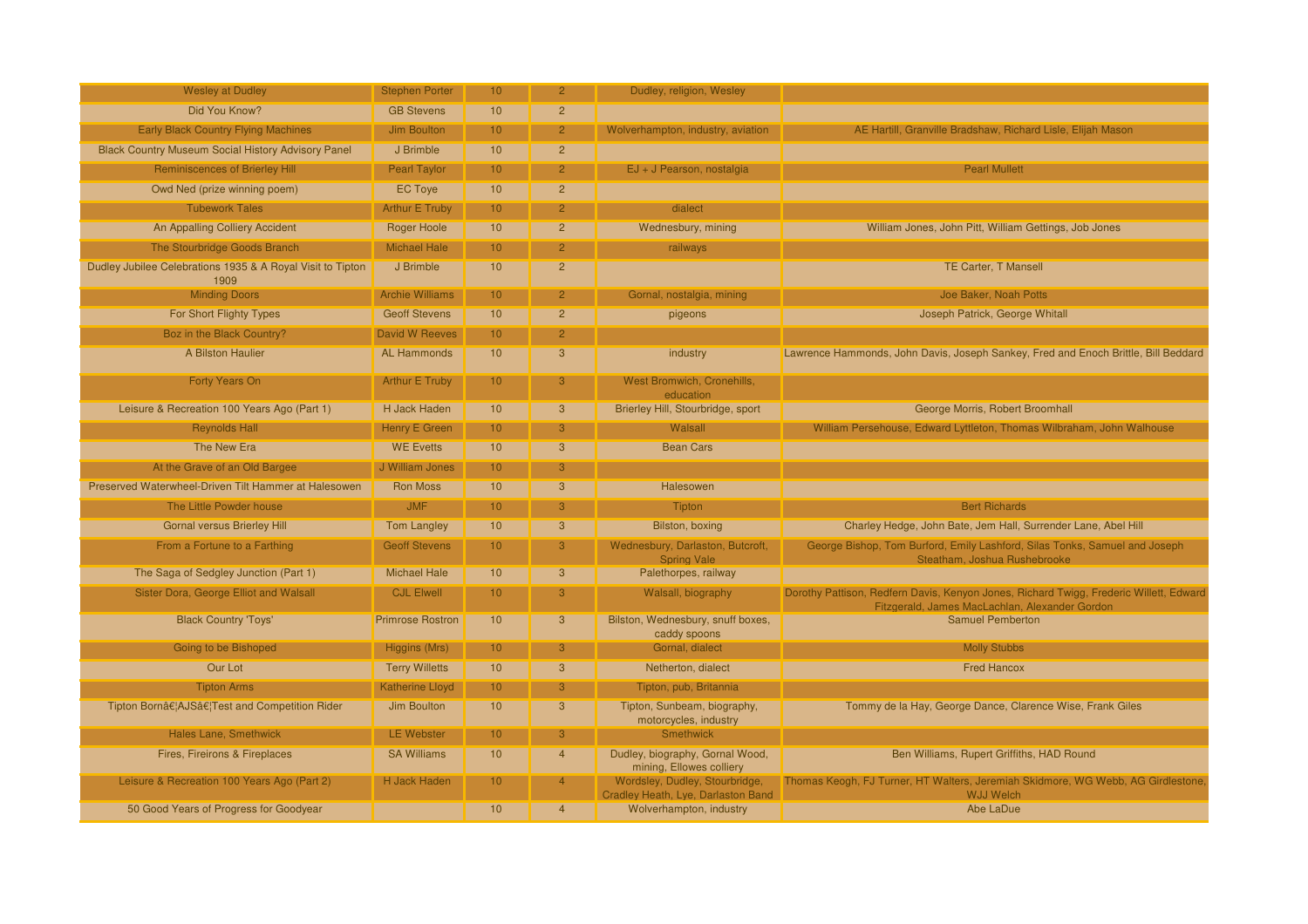| Medieval Musicians in the Black Country                                    | <b>JM Fletcher</b>       | 10 <sup>°</sup> | $\Delta$                | Goliard                                          | Chris Brown, Andrew Geuter                                                                                                                                                                    |
|----------------------------------------------------------------------------|--------------------------|-----------------|-------------------------|--------------------------------------------------|-----------------------------------------------------------------------------------------------------------------------------------------------------------------------------------------------|
| The South Staffordshire Railway (Part 1)                                   | <b>CJL Elwell</b>        | 10              | $\overline{A}$          | railways                                         | Charles Smith Forster, Edward Elwell, John Hyatt Harvey, George Thorneycroft, Horatio<br><b>Barnett</b>                                                                                       |
| Alexandra High School Tipton 1927-1977                                     | <b>John Brimble</b>      | 10              | $\overline{\mathbf{A}}$ | Tipton                                           | Daniel Hipkins, Thomas E Salter, Simeon Webb                                                                                                                                                  |
| Early Open-topped Cylinder Newcomen Engines Worked in<br>the Black Country |                          | 10              | $\overline{4}$          | Cochrane's, industry, Dudley,<br>Woodside        | <b>William Patrick</b>                                                                                                                                                                        |
| The Saga of Sedgley Junction (Part 2)                                      | <b>Michael Hale</b>      | 10              |                         | Sedgley, Palethorpes                             |                                                                                                                                                                                               |
| Oak House, West Bromwich                                                   | <b>Wendy Richards</b>    | 10              | $\overline{A}$          | <b>West Bromwich</b>                             | Thomas and John Turton                                                                                                                                                                        |
| <b>Himley Hall</b>                                                         | <b>Jackie Cartwright</b> | 10              | $\overline{\mathbf{4}}$ | Dudley, Baggeridge Colliery,                     | Richard Dudley, Jeremy Ednam, Rosemary Ednam                                                                                                                                                  |
| The Black Country of David Christie Murray                                 | <b>LE Webster</b>        | 10              | $\overline{4}$          | West Bromwich, biography, mining                 | <b>Edward Coleman</b>                                                                                                                                                                         |
| <b>Moment of Steel</b>                                                     | J William Jones          | 10              | Δ                       |                                                  |                                                                                                                                                                                               |
| When the Ref Scored a Goal                                                 | <b>WE Evetts</b>         | 10              | $\overline{4}$          | WBA, sport                                       |                                                                                                                                                                                               |
| The Dudley Loyal Association                                               | J Robert Williams        | 10              | $\overline{4}$          | military                                         | John Moore, Edward Foley, Joseph Amphlett, Thomas Dudley, Joseph Wainwright                                                                                                                   |
| <b>Dudley Rambler</b>                                                      | Arthur E Truby           | 10              | $\overline{4}$          |                                                  |                                                                                                                                                                                               |
| <b>Postcard Aspects of Transport History</b>                               |                          | 10              | $\overline{4}$          |                                                  |                                                                                                                                                                                               |
| <b>Moxley Waste</b>                                                        | <b>Geoff Stevens</b>     | 10              | $\overline{4}$          |                                                  |                                                                                                                                                                                               |
| <b>Thomas Monk</b>                                                         | J lan Langford           | 11              | 1                       | Tipton, canals, biography                        | John Mills                                                                                                                                                                                    |
| <b>Rodney's Rest</b>                                                       | <b>Archie Williams</b>   | 11              | $\overline{1}$          | Gornal                                           | <b>Teddy Turner</b>                                                                                                                                                                           |
| <b>Farewell to Oldbury Grammar School</b>                                  | <b>LE Webster</b>        | 11              | 1                       |                                                  |                                                                                                                                                                                               |
| A Pigeon's Lament                                                          | <b>Marilyn Tams</b>      | 11              | $\mathbf{1}$            |                                                  |                                                                                                                                                                                               |
| A 19c Black Country Immigrant                                              | D Herbert<br>Richards    | 11              |                         | Tipton, St Johns                                 | Dick Jarvy                                                                                                                                                                                    |
| Geo. Tonks and Sons                                                        | <b>Malcolm Timmins</b>   | 11              | $\mathbf{1}$            | Darlaston, gunmakers, industry,<br>biography     | <b>George and Albert Tonks</b>                                                                                                                                                                |
| The South Staffordshire Railway (Part 2)                                   | <b>CJL Elwell</b>        | 11              |                         | Dudley, railways                                 | Sergeant Clarke, Philip Williams, John Bagnall, Edward Ellwell, JB Wynter                                                                                                                     |
| The Black Country Museum                                                   |                          | 11              |                         |                                                  |                                                                                                                                                                                               |
| <b>17c Walsall Pewterers</b>                                               | Ronald Homer             | 11              |                         | Walsall, industry                                | Thomas Cheshire, George and Thomas Gesson, Christopher, William and Richard<br>Nicholas, Robert and Thomas Senore, William Sinay, Richard Synerdy, Thomas Wilkes                              |
| Profile of an Ironmaster - Francis Grazebrook                              | <b>Primrose Rostron</b>  | 11              | $\mathbf{1}$            | Netherton, industry, biography,<br><b>Dudley</b> |                                                                                                                                                                                               |
| Dad's Army in Wolverhampton - 1914 Style                                   | J Robert Williams        | 11              |                         | Wolverhampton, Dudley, military                  | F Carr, AN Tomlinson, EJ Cowern, HG Kimberley, A Manby, ST Martin, P Warrilow, CW<br>Cotterill, JB Fellows, JA Edwards, John Bryce, CF Leeson, J Hammond, GV Evers, AE<br>Gilmore, A Lavender |
| The Fight Game                                                             |                          | 11              |                         | Tipton, boxing                                   | William Perry, Morris Roberts                                                                                                                                                                 |
| The Long Knowle Story                                                      | <b>Ron Davies</b>        | 11              |                         | Wolverhampton                                    | KH Smith, JR Wooddisse, George Lewis, WJ Bradburn                                                                                                                                             |
| <b>Sedgley Junction Signal Box</b>                                         | JH Lloyd                 | 11              |                         | Sedgley, railways                                |                                                                                                                                                                                               |
| <b>Black Country Honeymoon</b>                                             | <b>Tom Langley</b>       | 11              |                         | dialect                                          |                                                                                                                                                                                               |
| <b>Windmill End Pumping Station</b>                                        | Geoffrey C<br>Hartland   | 11              |                         | Dudley, Rowley, industry                         | William Blow Collis, J Clements, Harold Millington                                                                                                                                            |
| <b>West Bromwich</b>                                                       | J William Jones          | 11              |                         |                                                  |                                                                                                                                                                                               |
| A Plethora of Pits                                                         | D Herbert<br>Richards    | 11              | $\mathbf{1}$            | Halesowen, Sedgley, mining                       |                                                                                                                                                                                               |
| An Inventory of Church Goods                                               | Henry E Green            | 11              |                         | Walsall                                          | FW Willmore, William Smythe, John Nightyngall, Richard Hopkins                                                                                                                                |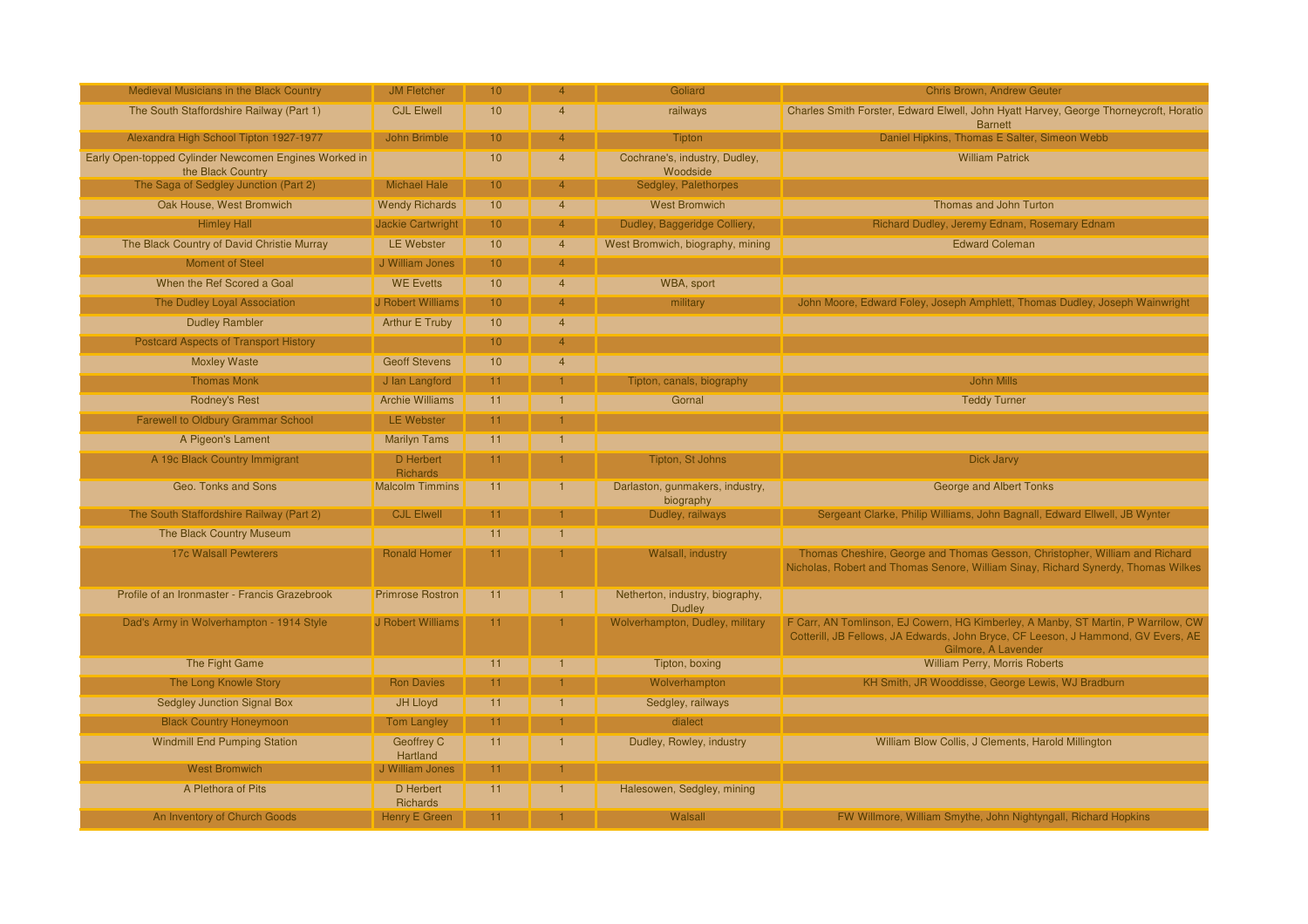| <b>Brief Encounter</b>                                 | <b>WJ Smith</b>                  | 11              | $\overline{1}$ | <b>Bilston, dialect</b>                                            |                                                                                                                            |
|--------------------------------------------------------|----------------------------------|-----------------|----------------|--------------------------------------------------------------------|----------------------------------------------------------------------------------------------------------------------------|
| Wheege?                                                | <b>Arthur E Truby</b>            | 11              |                |                                                                    |                                                                                                                            |
| Coal Mining in the Straits, Lower Gornal               | <b>Archie Williams</b>           | 11              | $\overline{2}$ | Gornal, mining                                                     | Jack Cartwright, San Ceyney, William and Leonard Pugh, Price Lloyd, John Turner                                            |
| What is a Cuberlo?                                     | <b>Arthur Truby</b>              | 11 <sub>1</sub> | 2 <sup>1</sup> | <b>West Bromwich, industry</b>                                     |                                                                                                                            |
| <b>Netherton Breeze Burners</b>                        | <b>Terry Willetts</b>            | 11              | $\overline{2}$ | Netherton, industry                                                | Elijah Willetts, Ruth Parkes                                                                                               |
| <b>Langley Green Railway Station</b>                   | Michael Hale                     | 11 <sub>1</sub> | $\overline{2}$ | Oldbury, railways                                                  |                                                                                                                            |
| The Brickmakers' Battle                                | <b>H Jack Haden</b>              | 11              | $\overline{2}$ | EJ+J Pearson, industry, unions                                     | J Gregory, CW Thomas, JA Asquith-Baker, Samuel Edwards, CH Sitch, James Mason                                              |
| <b>Boyhood at Ettingshall</b>                          | John Gower                       | 11 <sub>1</sub> | $\overline{2}$ | Bilston, nostalgia, home life                                      | Mr Sellick                                                                                                                 |
| Mushroom Green - A Feminine Tribute                    | <b>Katherine Lloyd</b>           | 11              | $\overline{2}$ | chainmaking, industry                                              |                                                                                                                            |
| Methodist Chapel, Coalpool                             | <b>Ethel Badger</b>              | 11 <sub>1</sub> | $\overline{2}$ | Rushall, religion                                                  | John Brewer, John Bates                                                                                                    |
| Wolverhampton, Broad St Bridge                         | <b>Ron Moss</b>                  | 11              | $\overline{2}$ |                                                                    | <b>Eastlake Thoms</b>                                                                                                      |
| The South Staffordshire Railway (Part 3)               | <b>CJL Elwell</b>                | 11              | $\overline{2}$ | Walsall, Dudley, railways                                          | Samuel Haines, Dick Dyott, Richard Smith, George Potter Neele, John Douglas Payne,<br>George Wells, Horatio Barnett        |
| Roots And How To Find Them                             | <b>Terry Willetts</b>            | 11              | $\overline{2}$ | genealogy                                                          |                                                                                                                            |
| <b>Local Studies at Ellowes Hall School</b>            | AW Dunphy and<br><b>TC Lewis</b> | 11              | $\overline{2}$ |                                                                    |                                                                                                                            |
| Any Old Bottles?                                       | <b>Primrose Rostron</b>          | 11              | $\overline{2}$ | Stourbridge, industry, glassmaking                                 | John Bague, John Bowles, John Henzey                                                                                       |
| <b>Wolverhampton's Own Infantry Regiment</b>           | J Robert Williams                | 11              | $\overline{2}$ | military                                                           | George Molineaux, George Pigot, John Lane                                                                                  |
| <b>Black Country Museum Transport Group Progress</b>   |                                  | 11              | 2 <sup>2</sup> |                                                                    |                                                                                                                            |
| <b>The Titford Canal</b>                               | <b>Keith Lloyd</b>               | 11 <sub>1</sub> | 3              | Warley                                                             | <b>RVC Joyney</b>                                                                                                          |
| <b>Hare Raising Tale</b>                               | <b>DH Richards</b>               | 11              | 3 <sup>5</sup> | Tipton, Princess End, dialect                                      | <b>Alf Smerdon</b>                                                                                                         |
| Sonnet                                                 | <b>Terry Willetts</b>            | 11 <sub>1</sub> | 3 <sup>°</sup> |                                                                    |                                                                                                                            |
| <b>Transportation for Life</b>                         | J Robert Williams                | 11              | $\mathbf{3}$   | Stourbridge, canals                                                | Edward Campbell Brewer, John Perry, Thomas Morris, Henry Ebershard, William Craig,<br>Joshua Bloomer                       |
| A Little Known Sunbeam Product                         | Jim Boulton                      | 11 <sub>1</sub> | 3              | Wolverhampton, industry                                            | <b>Tom Pedley</b>                                                                                                          |
| <b>GWR Prestfield Station</b>                          | <b>Michael Hale</b>              | 11              | $\mathbf{3}$   | Wolverhampton, railways                                            |                                                                                                                            |
| The Effects of the 1926 General Strike in the Midlands | Angela Box                       | 11 <sub>1</sub> | 3              | industry, mining                                                   |                                                                                                                            |
| Thomas Phillips RA. (1770-1845)                        | <b>Primrose Rostron</b>          | 11              | 3              | Dudley, biography                                                  |                                                                                                                            |
| Halesowen's Champion Model Locomotive Builder          | <b>Bryan Holden</b>              | 11              | 3              |                                                                    | Len Jones                                                                                                                  |
| An Excursion Through the Black Country                 | Mike Knight                      | 11              | 3              | Wolverhampton, Turners Hill, Dudley.<br>Roseville, Tipton, Oldbury |                                                                                                                            |
| <b>Election Recollections</b>                          | <b>Tom Langley</b>               | 11 <sub>1</sub> | 3              | dialect                                                            | Jem Smith, Empire Jack, Samuel Smith                                                                                       |
| Final Shift (poem)                                     | Jim William<br>Jones             | 11              | 3              |                                                                    |                                                                                                                            |
| The Famous Lady of Silverhampton                       | <b>Geoff Stevens</b>             | 11 <sub>1</sub> | 3              | Wolverhampton, biography                                           | Henry Hartley Fowler, Ellen Thorneycroft                                                                                   |
| From Necessity to Nuisance                             | <b>H Jack Haden</b>              | 11              | 3              | EJ+J Pearson, coinage, biography                                   | John Wilkinson, Samuel Fereday, James Griffin, Charles Evers Swindell, Joseph<br>Russell, George Henry Green, Elliot Evers |
| <b>Thomas Jackson of Walsall</b>                       | <b>CJL Elwell</b>                | 11 <sub>1</sub> | 3              | biography, military                                                |                                                                                                                            |
| <b>Walsall Locks</b>                                   | <b>Keith Lloyd</b>               | 11              | 3              |                                                                    |                                                                                                                            |
| The Stourbridge Lion                                   | <b>Bill Pardoe</b>               | 11              | $\overline{4}$ | industry, biography                                                | John Urpath Rastrick, James Foster                                                                                         |
| <b>All Those Names</b>                                 | Jim William<br>Jones             | 11              | $\overline{4}$ |                                                                    |                                                                                                                            |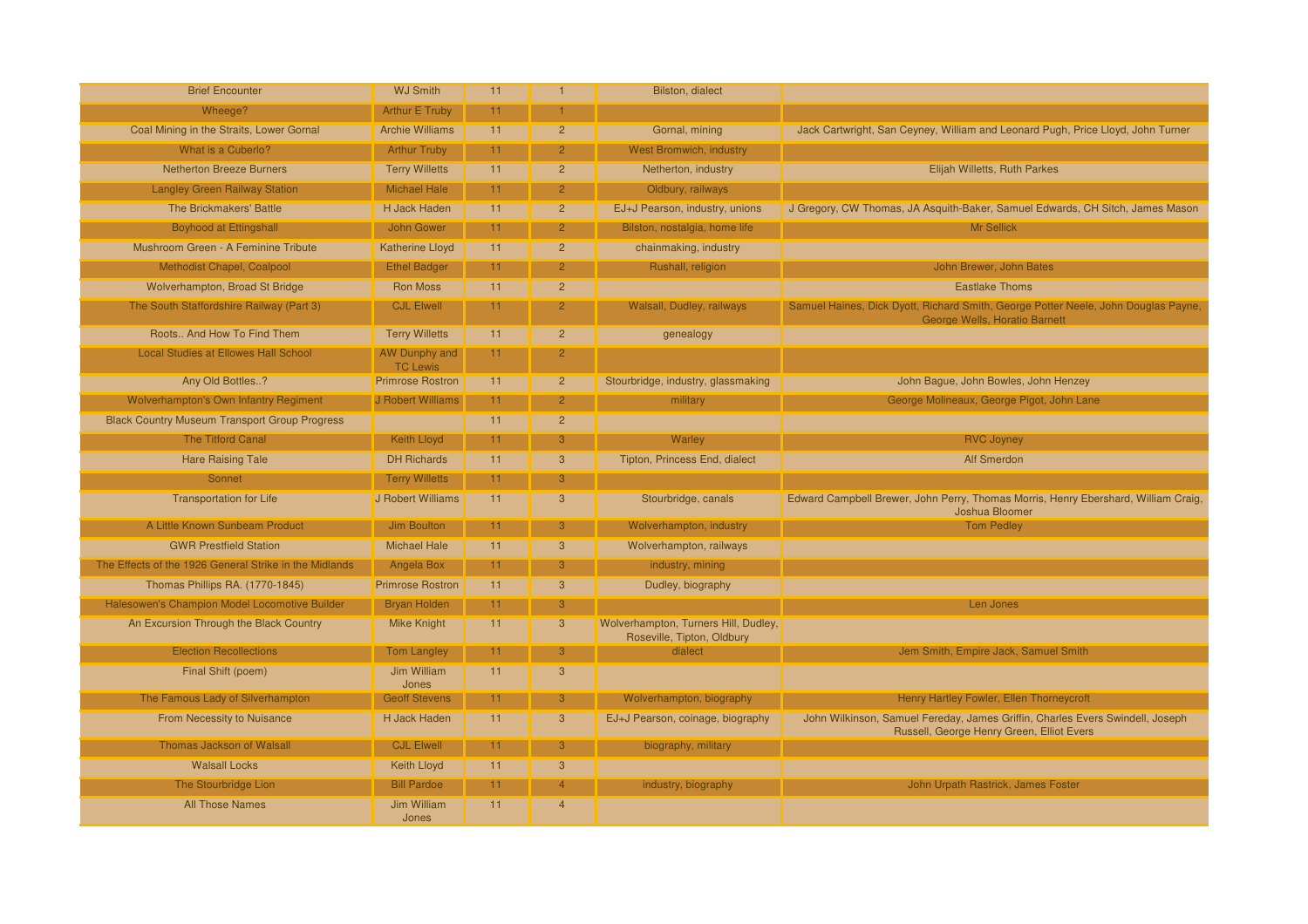| Lady Clerk - 1918-1933                                                      | <b>Ethel Badger</b>       | 11              | $\overline{4}$ | nostalgia, EW Turner and Co,<br>Bloxwich, Wednesbury |                                                                                                                                                                                                                                                                                                                                                                                                                                                                                                                                                                       |
|-----------------------------------------------------------------------------|---------------------------|-----------------|----------------|------------------------------------------------------|-----------------------------------------------------------------------------------------------------------------------------------------------------------------------------------------------------------------------------------------------------------------------------------------------------------------------------------------------------------------------------------------------------------------------------------------------------------------------------------------------------------------------------------------------------------------------|
| <b>Oldbury and Banking</b>                                                  | <b>KJ Lloyd</b>           | 11              | $\overline{4}$ |                                                      |                                                                                                                                                                                                                                                                                                                                                                                                                                                                                                                                                                       |
| CS Kipping - Chess Expert and Wednesbury Headmaster                         | <b>CP Vale</b>            | 11              | $\overline{4}$ | Wednesbury, chess, biography                         |                                                                                                                                                                                                                                                                                                                                                                                                                                                                                                                                                                       |
| The Boat Inn                                                                | <b>Katherine Lloyd</b>    | 11              | $\overline{4}$ | Coseley, pub                                         | Harry and Anne Harvey                                                                                                                                                                                                                                                                                                                                                                                                                                                                                                                                                 |
| When 100 Boats Massed at Stourbridge                                        | AE Roden & SB<br>St. John | 11              | $\overline{4}$ | canals                                               |                                                                                                                                                                                                                                                                                                                                                                                                                                                                                                                                                                       |
| The High Level Travers of the Black Country                                 | <b>Arthur Truby</b>       | 11              | $\overline{4}$ | Halesowen,. Tipton                                   |                                                                                                                                                                                                                                                                                                                                                                                                                                                                                                                                                                       |
| Sir Charles Marston - Man of Wolverhampton (Part 1)                         | Marjorie von<br>Harten    | 11              |                | Wolverhampton, Sunbeam,<br>biography, industry       | Edward Perry, John Marston                                                                                                                                                                                                                                                                                                                                                                                                                                                                                                                                            |
| One Small Step                                                              | Geoff Bubb                | 11              | $\overline{4}$ |                                                      |                                                                                                                                                                                                                                                                                                                                                                                                                                                                                                                                                                       |
| <b>Industrial Archaeology Group Report</b>                                  | Ron Moss                  | 11              | $\overline{4}$ |                                                      |                                                                                                                                                                                                                                                                                                                                                                                                                                                                                                                                                                       |
| <b>The Caul</b>                                                             | John Brimble              | 11              | $\overline{4}$ |                                                      |                                                                                                                                                                                                                                                                                                                                                                                                                                                                                                                                                                       |
| The Largest Anchor in the World                                             | <b>Michael Hale</b>       | 11              | $\overline{4}$ | <b>Tipton, Great Eastern, industry</b>               |                                                                                                                                                                                                                                                                                                                                                                                                                                                                                                                                                                       |
| Pets in the Black Country                                                   | Tom Langley               | 11              | $\overline{4}$ | Wednesbury, Darlaston                                | <b>Billy Simmonds</b>                                                                                                                                                                                                                                                                                                                                                                                                                                                                                                                                                 |
| Borrow and the Black Country                                                | <b>CJL Elwell</b>         | 11              | $\overline{4}$ | Willenhall, biography                                | George Borrow, Joseph Hammersley, Sarah Tildesley, Tom Hickman                                                                                                                                                                                                                                                                                                                                                                                                                                                                                                        |
| Railway Smiths and Bridge Builders                                          | <b>Bill Carter</b>        | 11              | $\overline{4}$ | Carter, Ford and Co, Wednesbury                      | <b>Simeon Carter</b>                                                                                                                                                                                                                                                                                                                                                                                                                                                                                                                                                  |
| Willenhall War Weapons Week 1918                                            |                           | 11              | $\overline{4}$ |                                                      |                                                                                                                                                                                                                                                                                                                                                                                                                                                                                                                                                                       |
| The Red Lion of Wednesbury                                                  | <b>Geoff Stevens</b>      | 11              | $\overline{4}$ | pub                                                  | Richard Davis, Joseph Wilkes, Jemmy Adams, Edwin Richards, Thomas Mills, Joseph<br><b>Robert Madeley</b>                                                                                                                                                                                                                                                                                                                                                                                                                                                              |
| In Respect of me dialect                                                    | <b>Marilyn Tams</b>       | 11              | $\overline{4}$ |                                                      |                                                                                                                                                                                                                                                                                                                                                                                                                                                                                                                                                                       |
| The Other Tipton                                                            | John Brimble              | 11              | $\overline{4}$ |                                                      |                                                                                                                                                                                                                                                                                                                                                                                                                                                                                                                                                                       |
| Isabella (1859-1943)                                                        | <b>PRR</b>                | 11              | $\overline{4}$ | biography                                            |                                                                                                                                                                                                                                                                                                                                                                                                                                                                                                                                                                       |
| Sir Charles Marston (Part 1)                                                | Marjorie von<br>Harten    | 12              | $\blacksquare$ | Wolverhampton, biography,<br><b>Bridgnorth</b>       | <b>John Marston</b>                                                                                                                                                                                                                                                                                                                                                                                                                                                                                                                                                   |
| Memories of Wordsley Hospital 1913-1954 (Part 2)                            | J Godfrey                 | 12              |                | Stourbridge, workhouse                               |                                                                                                                                                                                                                                                                                                                                                                                                                                                                                                                                                                       |
| <b>Brickhouse Barn, Rowley</b>                                              | <b>HR Wilson</b>          | 12              |                | Rowley                                               | Humfrey Lowe, Mary Paynton, Samuel and Jane Roaper, Christopher, Ann and William<br><b>Chambers</b>                                                                                                                                                                                                                                                                                                                                                                                                                                                                   |
| Trials Ensuing From the 1831 Black Country Riots (Part 1) J Robert Williams |                           | 12 <sub>2</sub> |                | Wolverhampton, Dudley, Stourbridge,<br>mining        | William Bennett, John Henzey Pidock, John Amphlett, John Turner, William and TW<br>Grazebrook, Robert Scott, Henry Roberts, Henry Bradley, Richard Foley, Francis Rufford,<br>TW Hodgetts, Edward Dudley, Thomas Cowley, John Rowe, Henry Smith, Cornelius<br>Walters, Francis Lloyd, Benjamin Butler, John Morris, Richard Banks, Isaac Langford,<br>Thomas, Mary and Samuel Horne, Henry Bennett, Edward Williams, John Onions,<br>Richard Barker, Frances Pool, Ann Stone, Thomas Carter, Mary Hayes, John Lyman,<br>Richard Hickman, George Prince, Joseph Walker |
| Dudley Castle (at dead of night)                                            | Jim William<br>Jones      | 12              | 1              |                                                      |                                                                                                                                                                                                                                                                                                                                                                                                                                                                                                                                                                       |
| Industrial Archaeology Group Report                                         | <b>Ron Moss</b>           | 12              |                |                                                      |                                                                                                                                                                                                                                                                                                                                                                                                                                                                                                                                                                       |
| Another Historical Vehicle Parade at Sandwell                               |                           | 12              |                |                                                      |                                                                                                                                                                                                                                                                                                                                                                                                                                                                                                                                                                       |
| <b>West Midlands Creative Literature Collection</b>                         |                           | 12              |                |                                                      |                                                                                                                                                                                                                                                                                                                                                                                                                                                                                                                                                                       |
| <b>Brevitt in the Limelight</b>                                             | <b>Harold Parsons</b>     | 12              |                | Willenhall                                           | Joseph and Josiah Brevitt, Frederick and Tim Rissbrook                                                                                                                                                                                                                                                                                                                                                                                                                                                                                                                |
| <b>Agenoria and her Railway</b>                                             | <b>Michael Hale</b>       | 12              |                | Shutt End, Pensnett, railways                        | John William, LG Bourne, James and William Orme Foster, John Bradley, JHH Foley,<br>John Keelinge, John Urpeth Rastrick, Richard and Frederick Smith                                                                                                                                                                                                                                                                                                                                                                                                                  |
| James Woodhouse                                                             | <b>HR Wilson</b>          | 12              |                | Rowley, biography, Warrens Hall                      | Humphrey and William Woodhouse, William Shenstone, Hannah Fletcher                                                                                                                                                                                                                                                                                                                                                                                                                                                                                                    |
| <b>The Sunbeam</b>                                                          | <b>Robert Champ</b>       | 12              |                | Wolverhampton, industry                              | John and Charles Marston, Edward Perry, William Newill                                                                                                                                                                                                                                                                                                                                                                                                                                                                                                                |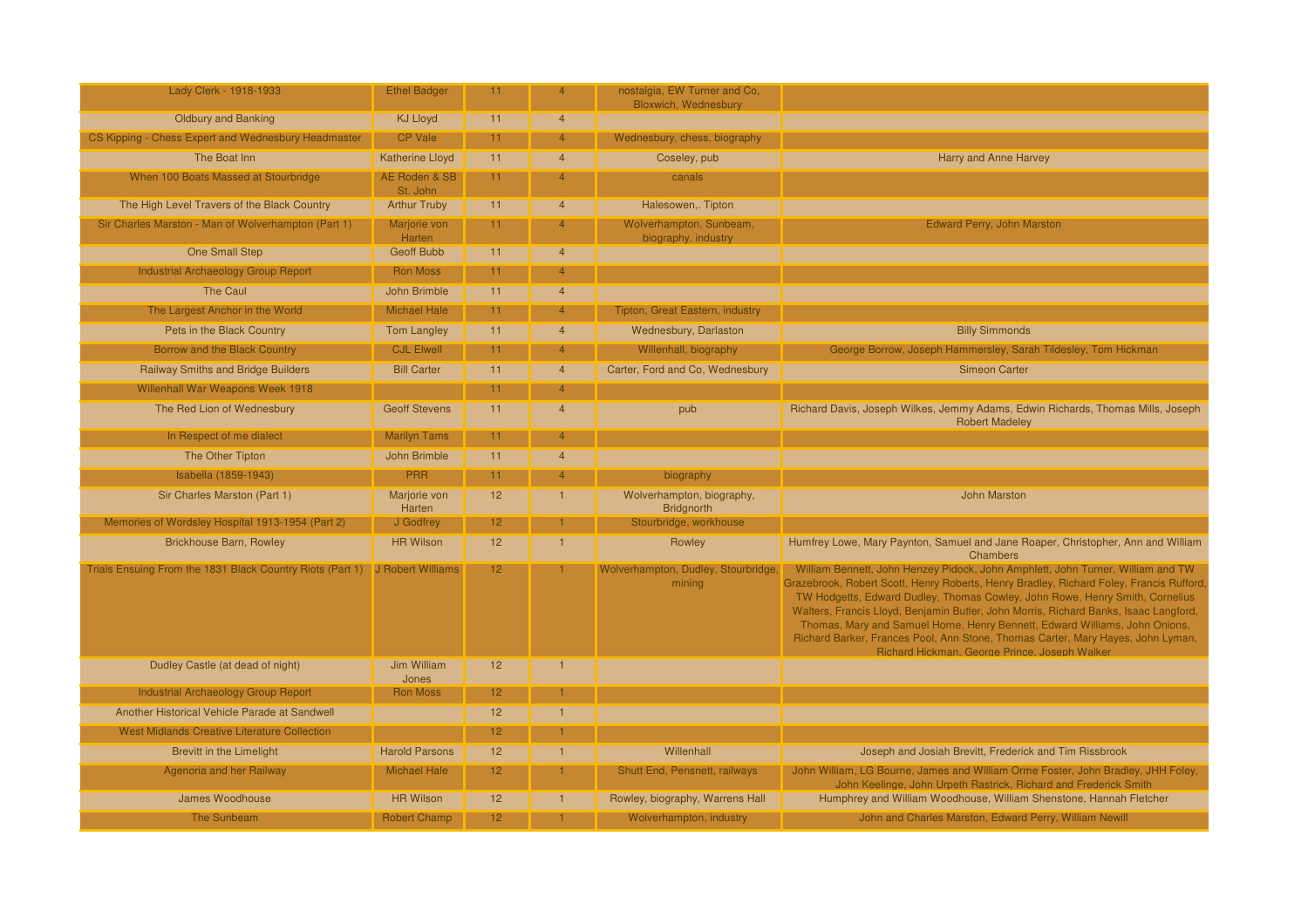| King Street, Darlaston                                                                         | <b>Malcolm Timmins</b>              | 12              |                | Poor Law                                                             | <b>WS Booth, Ann Bayley</b>                                                                                                                                                                                                                                                                                                                                                                                                                                                                                                                                                                                                                                                                                                                                                                                                         |
|------------------------------------------------------------------------------------------------|-------------------------------------|-----------------|----------------|----------------------------------------------------------------------|-------------------------------------------------------------------------------------------------------------------------------------------------------------------------------------------------------------------------------------------------------------------------------------------------------------------------------------------------------------------------------------------------------------------------------------------------------------------------------------------------------------------------------------------------------------------------------------------------------------------------------------------------------------------------------------------------------------------------------------------------------------------------------------------------------------------------------------|
| The 1922 3 1/2hp Union motor Cycle                                                             | <b>Mike Knight</b>                  | 12 <sub>2</sub> |                | Willenhall, industry                                                 |                                                                                                                                                                                                                                                                                                                                                                                                                                                                                                                                                                                                                                                                                                                                                                                                                                     |
| <b>Sister Dora</b>                                                                             | <b>Harold Parsons</b>               | 12              |                | Walsall                                                              |                                                                                                                                                                                                                                                                                                                                                                                                                                                                                                                                                                                                                                                                                                                                                                                                                                     |
| <b>Historic Mural</b>                                                                          | <b>Harold Parsons</b>               | 12 <sub>2</sub> |                |                                                                      |                                                                                                                                                                                                                                                                                                                                                                                                                                                                                                                                                                                                                                                                                                                                                                                                                                     |
| The Custom of Heaving in the Black Country                                                     | DC Woods                            | 12              | $\overline{2}$ | Wolverhampton, West Bromwich,<br>Walsall                             | Patrick Casey, Patrick Walsh, Theresa Evans, Herbert Hancox, Esther Heap                                                                                                                                                                                                                                                                                                                                                                                                                                                                                                                                                                                                                                                                                                                                                            |
| Trials Ensuing From the 1831 Black Country Riots (Part 2) J Robert Williams                    |                                     | 12 <sub>2</sub> | $\overline{2}$ | Dudley, mining, West Bromwich,<br>Sedgley, Kingswinford, Stourbridge | William Baker, Thomas Biggs, William Portman, Samuel and Charles Wood, Edward<br>Dudley, Joseph Powers, Jno Fellowes, Jno Turner, William Pearson, William Rushton,<br>John Collins, Danniel and John Dunn, William Lappage, William Albury, Jas Shaw,<br>Thomas Hill, John Owen, John Camden, John Timmins, Abraham Bagnall, Moses<br>Walters, Henry Liney, Enoch Jones, William Sarjant, John Jones, Samuel Turner,<br>Benjamin Groves, Enoch Bassett, Thomas Roper, Joseph Thomson, Elijah Page, James<br>Parkes, Richard Nicholls, Richard Lewis, Henry Pugh, John Lambert, Joseph Lacy, Giles<br>Barker, William Price, Luke Westley, Samuel Homer, John Adams, Isaiah Plant, George<br>Hyde, James Farley, Elisha Wood, John Norris, Edward Perring, John Nicholls, Henry<br>Bellamy, John Hill, George Doore, William Bussey |
| <b>Black Country Nicknames</b>                                                                 | WG Till                             | 12 <sub>2</sub> | $\overline{2}$ | Darlaston, gunmakers, industry,<br>biography                         | <b>Jack Foster, Jack Wilkes</b>                                                                                                                                                                                                                                                                                                                                                                                                                                                                                                                                                                                                                                                                                                                                                                                                     |
| Parish Happenings - Aspects of West Bromwich Life 1766-<br>1828                                | <b>GW Hannah</b>                    | 12 <sub>2</sub> | $\overline{2}$ | <b>West Bromwich</b>                                                 | Robert and Thomas Owen, Hannah Horton, James Jakes, John Unet, Thomas Corfield,<br>Thomas Barnes, Samuel Warren, Job Millard, James Frost, Abel Brewerton, Thomas<br>Clarke, Joseph Barrs                                                                                                                                                                                                                                                                                                                                                                                                                                                                                                                                                                                                                                           |
| Holidays at Great Bridge - early 1920s                                                         | <b>CJB Dodd</b>                     | 12 <sup>2</sup> | $\overline{2}$ | Golds Hill Church, nostalgia                                         | <b>Bayley Taylor Smith, William Thomas</b>                                                                                                                                                                                                                                                                                                                                                                                                                                                                                                                                                                                                                                                                                                                                                                                          |
| From the Black Country Society's Photographic Collection                                       | <b>KJ Lloyd</b>                     | 12 <sub>1</sub> | 2 <sup>1</sup> |                                                                      |                                                                                                                                                                                                                                                                                                                                                                                                                                                                                                                                                                                                                                                                                                                                                                                                                                     |
| The 'Lion'                                                                                     | <b>KJ Lloyd</b>                     | 12              | $\overline{2}$ | Stourbridge, railways                                                |                                                                                                                                                                                                                                                                                                                                                                                                                                                                                                                                                                                                                                                                                                                                                                                                                                     |
| Early Days of Football in Wednesbury                                                           | <b>JMF</b>                          | 12 <sub>2</sub> | $\overline{2}$ |                                                                      |                                                                                                                                                                                                                                                                                                                                                                                                                                                                                                                                                                                                                                                                                                                                                                                                                                     |
| Lent & Easter in the old Black Country                                                         | <b>Tom Langley</b>                  | 12              | $\overline{2}$ | Willenhall, nostalgia                                                | Abel Colbourne, Big Wall Ball                                                                                                                                                                                                                                                                                                                                                                                                                                                                                                                                                                                                                                                                                                                                                                                                       |
| Sir Charles Marston - Man of Wolverhampton (Part 3)                                            | Marjorie von<br>Harten              | 12 <sub>2</sub> | $\overline{2}$ | Wolverhampton, biography, industry,<br>tricvcles                     | <b>John Marston</b>                                                                                                                                                                                                                                                                                                                                                                                                                                                                                                                                                                                                                                                                                                                                                                                                                 |
| The Street - Sunday Morning at Dawn)                                                           | Jim William<br>Jones                | 12 <sub>2</sub> | $\overline{2}$ |                                                                      |                                                                                                                                                                                                                                                                                                                                                                                                                                                                                                                                                                                                                                                                                                                                                                                                                                     |
| A Day at the Races                                                                             | J Robert Williams                   | 12 <sub>1</sub> | $\overline{2}$ | Stourbridge                                                          | Frank Wooldridge, WG Webb, W Harcourt Webb, John Saunders, Percival D Folkes, CL<br><b>Taylor</b>                                                                                                                                                                                                                                                                                                                                                                                                                                                                                                                                                                                                                                                                                                                                   |
| <b>M&amp;W Grazebrooks Netherton Ironworks</b>                                                 | <b>Primrose Rostron</b>             | 12 <sub>2</sub> | 2 <sup>1</sup> | industry, biography                                                  | Shaw Hellier, Michael Grazebrook                                                                                                                                                                                                                                                                                                                                                                                                                                                                                                                                                                                                                                                                                                                                                                                                    |
| Johnnie Friar's Racing Maggots                                                                 | <b>Arthur Truby</b>                 | 12 <sub>2</sub> | $\overline{2}$ | nostalgia                                                            |                                                                                                                                                                                                                                                                                                                                                                                                                                                                                                                                                                                                                                                                                                                                                                                                                                     |
| Old and New at Watery Lane, Tipton                                                             | <b>KJ Lloyd</b>                     | 12              | $\overline{2}$ |                                                                      |                                                                                                                                                                                                                                                                                                                                                                                                                                                                                                                                                                                                                                                                                                                                                                                                                                     |
| <b>Cardinal Newman and the Black Country</b>                                                   | <b>CJL Elwell</b>                   | 12 <sub>2</sub> | $\overline{2}$ | biography, religion                                                  | Michael Crewe, John Sherlock, George Spencer, Sister Dora                                                                                                                                                                                                                                                                                                                                                                                                                                                                                                                                                                                                                                                                                                                                                                           |
| Memories of Wordsley Hospital 1913-1954 (Part 1)                                               | J Godfrey                           | 12              | $\overline{2}$ | workhouse                                                            |                                                                                                                                                                                                                                                                                                                                                                                                                                                                                                                                                                                                                                                                                                                                                                                                                                     |
| <b>The Pit Ponies</b>                                                                          | <b>Howard Gauden</b><br><b>Hill</b> | 12 <sub>2</sub> | $\overline{2}$ | mining, industry, Hingleys, Hawne,<br>Mushroom Green,                | Tom Butler, George Carpenter, Robert Fellows                                                                                                                                                                                                                                                                                                                                                                                                                                                                                                                                                                                                                                                                                                                                                                                        |
| <b>Okells' Farm</b>                                                                            | <b>Edith Cotterill</b>              | 12              | $\mathbf{3}$   | Tipton, Ocker Hill, nostalgia                                        |                                                                                                                                                                                                                                                                                                                                                                                                                                                                                                                                                                                                                                                                                                                                                                                                                                     |
| Sir Charles Marston (Part 4)                                                                   | Marjorie von<br>Harten              | 12 <sub>1</sub> | 3 <sup>1</sup> | Wolverhampton, biography                                             | <b>John Marston</b>                                                                                                                                                                                                                                                                                                                                                                                                                                                                                                                                                                                                                                                                                                                                                                                                                 |
| When The Cinema Came to Stourbridge                                                            | <b>Kathleen Crew</b>                | 12              | $\overline{3}$ |                                                                      | Alfred Wall, Ernie Garner, Douglas Phelps                                                                                                                                                                                                                                                                                                                                                                                                                                                                                                                                                                                                                                                                                                                                                                                           |
| Description of Dudley and Adjacent Area in 1837 (Part 1) by<br><b>Visiting French Engineer</b> | <b>JS Allen</b>                     | 12 <sup>°</sup> | 3              | Horseley, industry                                                   |                                                                                                                                                                                                                                                                                                                                                                                                                                                                                                                                                                                                                                                                                                                                                                                                                                     |
| Boots and 'Apons'                                                                              | <b>Ron Moss</b>                     | 12              | 3              | Cradley Heath, Old Hill, industry                                    | James Billingham, Henry Bradley, Samuel Clarke, Jabez Downing, Arthur Edge, Priscilla<br>Foley, Fred Holland, George Homer, John, Joseph and Thomas Jones, Joseph Nutting,<br>John Pearson, John Poultney, Joseph Price, Samuel Sturman, Henry Wesson                                                                                                                                                                                                                                                                                                                                                                                                                                                                                                                                                                               |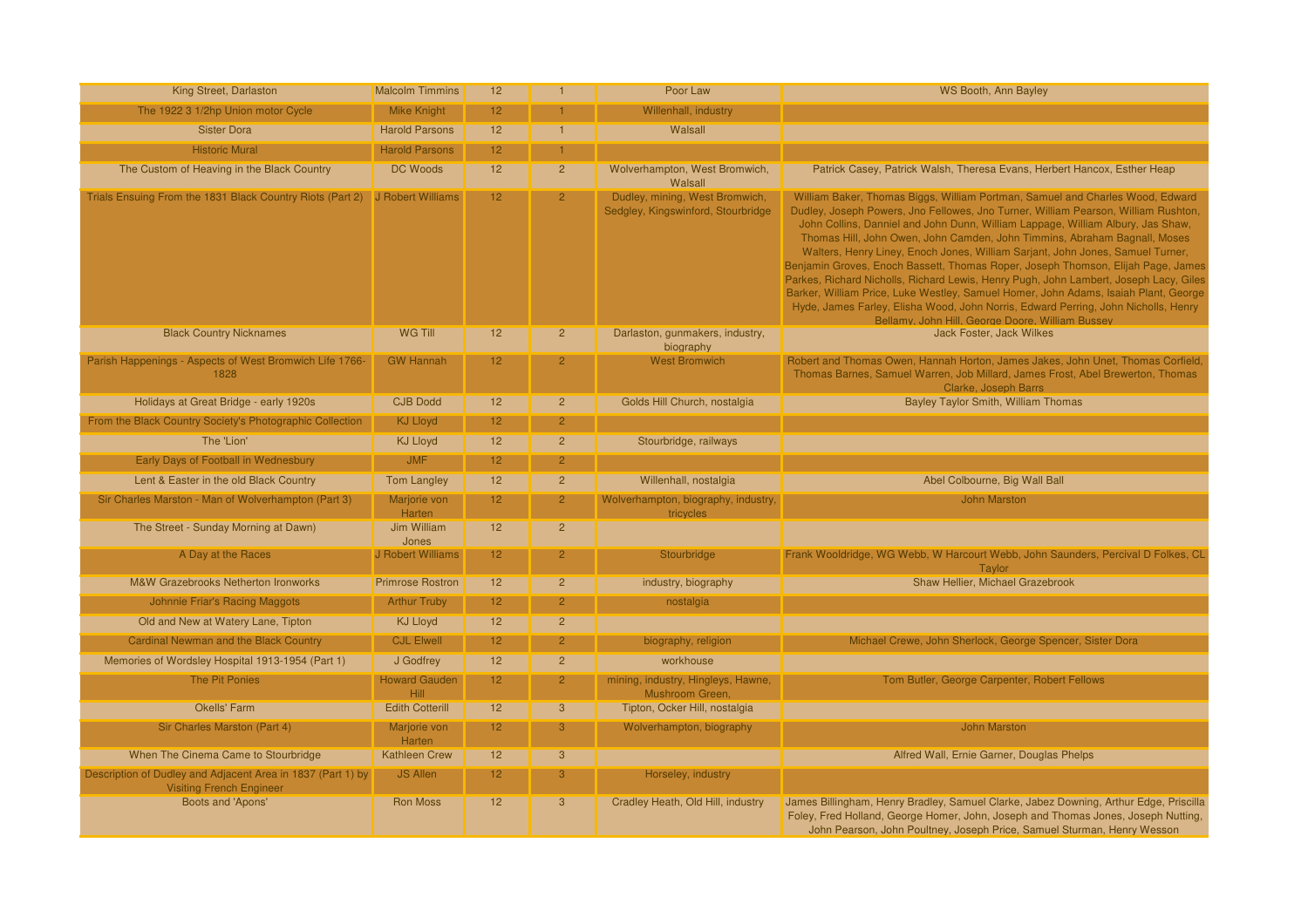| <b>With Full Military Honours</b>                                                                 | J Robert Williams           | 12 <sub>1</sub> | $\mathbf{3}$   | Cradley Heath, Dudley, Netherend,<br>Oldswinford | Joseph Bromwich, W Field, JGC Browne, William Drew, Timothy Shaw, Joseph and<br>Aaron Hindley, Eli Forrest, C Sheddon, J Thompson, John Skelding, G Adley, Joseph<br>Wright, Richard Worton, JR Sawtrell,, Frank Evers |
|---------------------------------------------------------------------------------------------------|-----------------------------|-----------------|----------------|--------------------------------------------------|------------------------------------------------------------------------------------------------------------------------------------------------------------------------------------------------------------------------|
| A Half Century of Yale at Willenhall                                                              | <b>Harold Parsons</b>       | 12 <sup>2</sup> | 3 <sup>5</sup> | locks, industry, H+T Vaughan, EA<br><b>Tonks</b> | H Millard, Maurice Perry, Deryck Thorpe                                                                                                                                                                                |
| A Sovereign Remedy                                                                                | <b>Archie Williams</b>      | 12 <sub>2</sub> | 3              | Gornal Wood, industry                            |                                                                                                                                                                                                                        |
| Industrial Archaeology Group Report                                                               | <b>Ron Moss</b>             | 12              | 3              |                                                  |                                                                                                                                                                                                                        |
| <b>Passing Strangers</b>                                                                          | <b>Geoff Bubb</b>           | 12 <sup>2</sup> | 3              | Rowley                                           |                                                                                                                                                                                                                        |
| The Grazebrook Blowing Engine                                                                     | <b>David Humphries</b>      | 12              | 3              | Netherton, industry                              |                                                                                                                                                                                                                        |
| Now 'er Comes                                                                                     | Jim William<br><b>Jones</b> | 12 <sub>1</sub> | 3              |                                                  |                                                                                                                                                                                                                        |
| George Barnsby and the Social and Political History of the Richard H Trainer<br>19c Black Country |                             | 12              | $\mathbf{3}$   | <b>West Bromwich</b>                             | <b>George Wilkes</b>                                                                                                                                                                                                   |
| A Baths at Tipton                                                                                 | John Brimble                | 12 <sub>1</sub> | 3              |                                                  | JR Baker, AE Bannister                                                                                                                                                                                                 |
| A Horse Load of Salt                                                                              | <b>Primrose Rostron</b>     | 12              | 3              | <b>Droitwich</b>                                 | John Pedmore                                                                                                                                                                                                           |
| The Stourbridge Town Branch                                                                       | <b>Michael Hale</b>         | 12              | $\overline{4}$ | railways                                         | Henry Hughes, WJ Turney, T Bantock, H Sherrard                                                                                                                                                                         |
| The Ingenious Mr Keir of West Bromwich                                                            | <b>CJL Elwell</b>           | 12              | $\overline{4}$ | Tipton, biography                                | James Keir, Edward Ellwell, Samuel Galton                                                                                                                                                                              |
| The Day the Pig Bosted                                                                            | I Wheldon                   | 12 <sup>2</sup> | $\overline{4}$ |                                                  |                                                                                                                                                                                                                        |
| <b>Sir Rowland Hill Celebrations</b>                                                              | <b>KJ Lloyd</b>             | 12              | $\overline{4}$ |                                                  |                                                                                                                                                                                                                        |
| Society Members in Action                                                                         |                             | 12 <sub>2</sub> | $\overline{4}$ |                                                  |                                                                                                                                                                                                                        |
| Sir Charles Marston (Part 5)                                                                      | Marjorie von<br>Harten      | 12              | $\overline{4}$ | Wolverhampton, industry, biography,<br>Sunbeam   | <b>Louise Marston</b>                                                                                                                                                                                                  |
| <b>Electric Moment</b>                                                                            | <b>Walter J Smith</b>       | 12              | $\overline{4}$ | Carters Green, nostalgia                         |                                                                                                                                                                                                                        |
| A Description of Dudley and Adjacent Area in 1837 (Part 2)<br>by a Visiting French Engineer       | <b>JS Allen</b>             | 12              | $\overline{4}$ | industry, mining                                 |                                                                                                                                                                                                                        |
| <b>Quakers in Dudley</b>                                                                          | <b>Arthur Truby</b>         | 12 <sup>2</sup> | $\overline{4}$ | religion                                         | <b>Robert Nayle, Thomas Martin</b>                                                                                                                                                                                     |
| <b>Trial of Bill Burn</b>                                                                         | <b>Primrose Rostron</b>     | 12              | $\overline{4}$ | Stourbridge                                      | <b>Michael Grazebrook</b>                                                                                                                                                                                              |
| <b>Dudley and Limestone</b>                                                                       | <b>KJ Lloyd</b>             | 12 <sub>1</sub> | $\overline{4}$ |                                                  |                                                                                                                                                                                                                        |
| The Enville Hall Disaster of 1904                                                                 | <b>Richard Benbow</b>       | 12              | $\overline{4}$ | Stourbridge                                      | Henry Lambert, Ernest Nicholls, T Addison                                                                                                                                                                              |
| A Wednesbury Locomotive                                                                           |                             | 12              | $\overline{4}$ |                                                  |                                                                                                                                                                                                                        |
| Industrial Archaeology Group Report                                                               | <b>Ron Moss</b>             | 12 <sub>2</sub> | $\overline{4}$ |                                                  |                                                                                                                                                                                                                        |
| <b>Rowley Rag</b>                                                                                 | <b>HR Wilson</b>            | 12              | $\overline{4}$ | Rowley, industry                                 |                                                                                                                                                                                                                        |
| <b>Hailstone Quarry</b>                                                                           | Jim William<br>Jones        | 12              | $\overline{4}$ |                                                  |                                                                                                                                                                                                                        |
| <b>Thirty Years on</b>                                                                            | <b>Michael Hale</b>         | 12 <sub>2</sub> | 4              | Princess End, railways                           |                                                                                                                                                                                                                        |
| The Art of Ewart Chapman                                                                          |                             | 13              |                |                                                  |                                                                                                                                                                                                                        |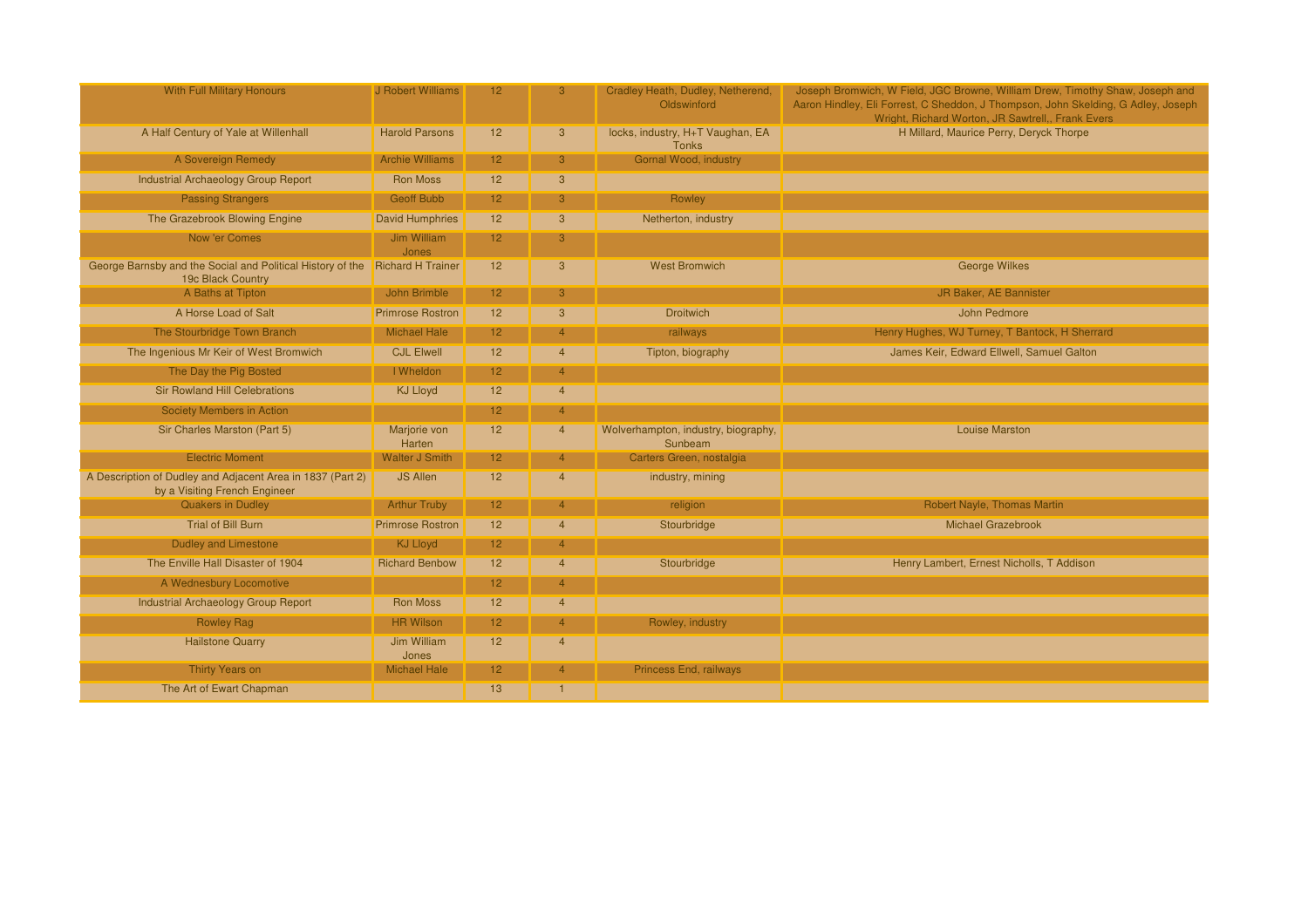| Pubs for Sale                                              | H Jack Haden           | 13 <sup>°</sup> |                | Old Hill, Cradley Heath, Ocker Hill,<br>Tipton, Woodside, Blackheath, West<br>Bromwich, Dudley, Hateley Heath,<br>Greets Green, Great Bridge, Horsley<br>Heath, Stourbridge | Arthur West, GM Lacy, Samuel Bennett, John Partridge, William Ernest Mitchell, Albert<br>Wright, JW Pugh, EH Baker, William Hale, William Henry Morris, William Holland, John<br>Rogers, W Tansley, GE Buller, HE Malugani, JW Kay, Robert Wootton, J Payne, J<br>Loach, J Taylor, James Tate, John Beddow, Edward Parry, WE Cholmondley, AR<br>Harding, William Whitehouse, William Thomas Martin, Thomas Round, Joseph Greaves<br>Jubb, Richard Dainty, J Edwards, WT Manley, Hannah Shepurd, William Whitby, John<br>Hadley, William Burrows, R Amos, Priscilla Pearson, Amos and Edward Dagger, Samuel<br>Chrimes, W Ball, Samuel and William Naylor, Edwin A Holden, John Dando, TR Bywater<br>Silas Tilley, WH Smith, B Asbury, William Boyd, A and EH Skidmore, W Barnwell, Arthur<br>King, Ernest Gwilt, F Bradley, James Willetts, J Woodall, AO Hicknan, Albert Tromans,<br>Nehemiah Homer, James Hadley, RA Parratt, John Darby, James Ward, Jeremiah<br>Bourne, Thomas Higgins, Enoch Davies, Robert Woodhouse, Thomas Allender, Thomas<br>Ingram, A Clewes, Henry Cox, Ernest Bowker, James Floyd, M Martin, A Bates, John<br>and Jane Griffin, Thomas Badger, Harry Albert Canadine, T Griffin, John and SG Wall,<br>John Scott, James Clarke, W Greenfield, Alice Haywood, William Baker, Thomas<br>Wilbraham, G and C Share, CAE Edwards, A Timperley, Mary Kendrick, G Heathcock |
|------------------------------------------------------------|------------------------|-----------------|----------------|-----------------------------------------------------------------------------------------------------------------------------------------------------------------------------|---------------------------------------------------------------------------------------------------------------------------------------------------------------------------------------------------------------------------------------------------------------------------------------------------------------------------------------------------------------------------------------------------------------------------------------------------------------------------------------------------------------------------------------------------------------------------------------------------------------------------------------------------------------------------------------------------------------------------------------------------------------------------------------------------------------------------------------------------------------------------------------------------------------------------------------------------------------------------------------------------------------------------------------------------------------------------------------------------------------------------------------------------------------------------------------------------------------------------------------------------------------------------------------------------------------------------------------------------------------------------------------------------|
| Slum Clearance in the Black Country                        | <b>Ann Bonner</b>      | 13              |                |                                                                                                                                                                             |                                                                                                                                                                                                                                                                                                                                                                                                                                                                                                                                                                                                                                                                                                                                                                                                                                                                                                                                                                                                                                                                                                                                                                                                                                                                                                                                                                                                   |
| Sots 'Ole                                                  | <b>Arthur Truby</b>    | 13              |                | nostalgia, West Bromwich                                                                                                                                                    | <b>Richard Reeves</b>                                                                                                                                                                                                                                                                                                                                                                                                                                                                                                                                                                                                                                                                                                                                                                                                                                                                                                                                                                                                                                                                                                                                                                                                                                                                                                                                                                             |
| Zeppelins over the Black Country                           | T Cope                 | 13              |                | Bradley, Bilston                                                                                                                                                            | <b>Maud Hughes</b>                                                                                                                                                                                                                                                                                                                                                                                                                                                                                                                                                                                                                                                                                                                                                                                                                                                                                                                                                                                                                                                                                                                                                                                                                                                                                                                                                                                |
| A Chess Problem Solved                                     | <b>Arthur Truby</b>    | 13              | 1.             |                                                                                                                                                                             |                                                                                                                                                                                                                                                                                                                                                                                                                                                                                                                                                                                                                                                                                                                                                                                                                                                                                                                                                                                                                                                                                                                                                                                                                                                                                                                                                                                                   |
| <b>Historic Steel Billet</b>                               | <b>Archie Williams</b> | 13              | $\overline{1}$ |                                                                                                                                                                             |                                                                                                                                                                                                                                                                                                                                                                                                                                                                                                                                                                                                                                                                                                                                                                                                                                                                                                                                                                                                                                                                                                                                                                                                                                                                                                                                                                                                   |
| A Glimpse into Life at Dudley Castle                       | <b>Richard Benbow</b>  | 13              | 1.             |                                                                                                                                                                             |                                                                                                                                                                                                                                                                                                                                                                                                                                                                                                                                                                                                                                                                                                                                                                                                                                                                                                                                                                                                                                                                                                                                                                                                                                                                                                                                                                                                   |
| St. James's Mission Old Hill                               | <b>HR Wilson</b>       | 13              | $\overline{1}$ |                                                                                                                                                                             | JE Linnell, GF Burr, JS Marriot, DJ Scurry Jones                                                                                                                                                                                                                                                                                                                                                                                                                                                                                                                                                                                                                                                                                                                                                                                                                                                                                                                                                                                                                                                                                                                                                                                                                                                                                                                                                  |
| <b>Winter's Hand</b>                                       | Jim William<br>Jones   | 13              |                |                                                                                                                                                                             |                                                                                                                                                                                                                                                                                                                                                                                                                                                                                                                                                                                                                                                                                                                                                                                                                                                                                                                                                                                                                                                                                                                                                                                                                                                                                                                                                                                                   |
| <b>Reminiscences of Tipton</b>                             | <b>Edith Cotterill</b> | 13              | $\mathbf{1}$   | nostalgia                                                                                                                                                                   |                                                                                                                                                                                                                                                                                                                                                                                                                                                                                                                                                                                                                                                                                                                                                                                                                                                                                                                                                                                                                                                                                                                                                                                                                                                                                                                                                                                                   |
| <b>Tipton Councillor, Arthur Bannister</b>                 | <b>David Humphries</b> | 13              |                | Ocker Hill, biography                                                                                                                                                       |                                                                                                                                                                                                                                                                                                                                                                                                                                                                                                                                                                                                                                                                                                                                                                                                                                                                                                                                                                                                                                                                                                                                                                                                                                                                                                                                                                                                   |
| More About Mumpers' Dingle                                 | <b>AM Fraser</b>       | 13              | $\blacksquare$ | Willenhall                                                                                                                                                                  | George Borrow, Jack Slingsby                                                                                                                                                                                                                                                                                                                                                                                                                                                                                                                                                                                                                                                                                                                                                                                                                                                                                                                                                                                                                                                                                                                                                                                                                                                                                                                                                                      |
| <b>Recollections on Dash - 2</b>                           | <b>Michael Hale</b>    | 13              |                | Wordsley, canals                                                                                                                                                            | Thomas Dadford, Jacob Bourne, Graham Burns                                                                                                                                                                                                                                                                                                                                                                                                                                                                                                                                                                                                                                                                                                                                                                                                                                                                                                                                                                                                                                                                                                                                                                                                                                                                                                                                                        |
| A Black Country Ballad                                     | <b>Tom Langley</b>     | 13              | $\blacksquare$ |                                                                                                                                                                             |                                                                                                                                                                                                                                                                                                                                                                                                                                                                                                                                                                                                                                                                                                                                                                                                                                                                                                                                                                                                                                                                                                                                                                                                                                                                                                                                                                                                   |
| Ah Doh Know, Yo' Cor Mak 'Em Out 'Arf the Time             | Reuben                 | 13              |                | dialect                                                                                                                                                                     |                                                                                                                                                                                                                                                                                                                                                                                                                                                                                                                                                                                                                                                                                                                                                                                                                                                                                                                                                                                                                                                                                                                                                                                                                                                                                                                                                                                                   |
| The 'Byng Kenrick'                                         |                        | 13              |                | canals                                                                                                                                                                      | <b>Wilfred Byng Kenrick</b>                                                                                                                                                                                                                                                                                                                                                                                                                                                                                                                                                                                                                                                                                                                                                                                                                                                                                                                                                                                                                                                                                                                                                                                                                                                                                                                                                                       |
| 1879 - A Year of Depression & Despair in the Black Country | <b>DC Woods</b>        | 13              |                | Dudley, industry, mining,<br>Wolverhampton, West Bromwich                                                                                                                   | RA Cross, John Jones                                                                                                                                                                                                                                                                                                                                                                                                                                                                                                                                                                                                                                                                                                                                                                                                                                                                                                                                                                                                                                                                                                                                                                                                                                                                                                                                                                              |
| The Yew Tree Inn                                           | <b>HR Wilson</b>       | 13              |                | Blackheath, pubs                                                                                                                                                            | Francis Gatacre, Elizabeth Swynerton                                                                                                                                                                                                                                                                                                                                                                                                                                                                                                                                                                                                                                                                                                                                                                                                                                                                                                                                                                                                                                                                                                                                                                                                                                                                                                                                                              |
| Pits and Furnaces, or Life in the Black Country            | <b>CJL Elwell</b>      | 13              |                | industry                                                                                                                                                                    |                                                                                                                                                                                                                                                                                                                                                                                                                                                                                                                                                                                                                                                                                                                                                                                                                                                                                                                                                                                                                                                                                                                                                                                                                                                                                                                                                                                                   |
| The Gornal Basket Carriage                                 | <b>Archie Williams</b> | 13              |                | Dudley, Clifford Williams and sons                                                                                                                                          | Ben Williams,                                                                                                                                                                                                                                                                                                                                                                                                                                                                                                                                                                                                                                                                                                                                                                                                                                                                                                                                                                                                                                                                                                                                                                                                                                                                                                                                                                                     |
| <b>Census Returns Aid Family History Research</b>          | <b>Bill Carter</b>     | 13              |                | genealogy                                                                                                                                                                   |                                                                                                                                                                                                                                                                                                                                                                                                                                                                                                                                                                                                                                                                                                                                                                                                                                                                                                                                                                                                                                                                                                                                                                                                                                                                                                                                                                                                   |
| The Art of Ewart Chapman                                   |                        | 13              | $\overline{2}$ |                                                                                                                                                                             |                                                                                                                                                                                                                                                                                                                                                                                                                                                                                                                                                                                                                                                                                                                                                                                                                                                                                                                                                                                                                                                                                                                                                                                                                                                                                                                                                                                                   |
| Francis Brett Young - Doctor: Medical and of Literature    | H Jack Haden           | 13              | 2 <sup>1</sup> | Halesowen, biography                                                                                                                                                        | William Shenstone, Jessica Hawkinson                                                                                                                                                                                                                                                                                                                                                                                                                                                                                                                                                                                                                                                                                                                                                                                                                                                                                                                                                                                                                                                                                                                                                                                                                                                                                                                                                              |
| Mesty Croft, Wednesbury                                    | <b>Ethel Badger</b>    | 13              | $\overline{2}$ | nostalgia,                                                                                                                                                                  | James McDougall, Thomas Pritchard, Isaiah Oldbury                                                                                                                                                                                                                                                                                                                                                                                                                                                                                                                                                                                                                                                                                                                                                                                                                                                                                                                                                                                                                                                                                                                                                                                                                                                                                                                                                 |
| Industrial Archaeology Group Report                        | <b>Ron Moss</b>        | 13              | $\overline{2}$ | M+B Brewery                                                                                                                                                                 | <b>Henry Mitchell</b>                                                                                                                                                                                                                                                                                                                                                                                                                                                                                                                                                                                                                                                                                                                                                                                                                                                                                                                                                                                                                                                                                                                                                                                                                                                                                                                                                                             |
| They Tak' a Bit O' Figgerin' Out, Doh 'Em?                 | Reuben                 | 13              | $\overline{2}$ | Lower Gornal, mining, dialect,<br>Pensnett, Holly Hall                                                                                                                      |                                                                                                                                                                                                                                                                                                                                                                                                                                                                                                                                                                                                                                                                                                                                                                                                                                                                                                                                                                                                                                                                                                                                                                                                                                                                                                                                                                                                   |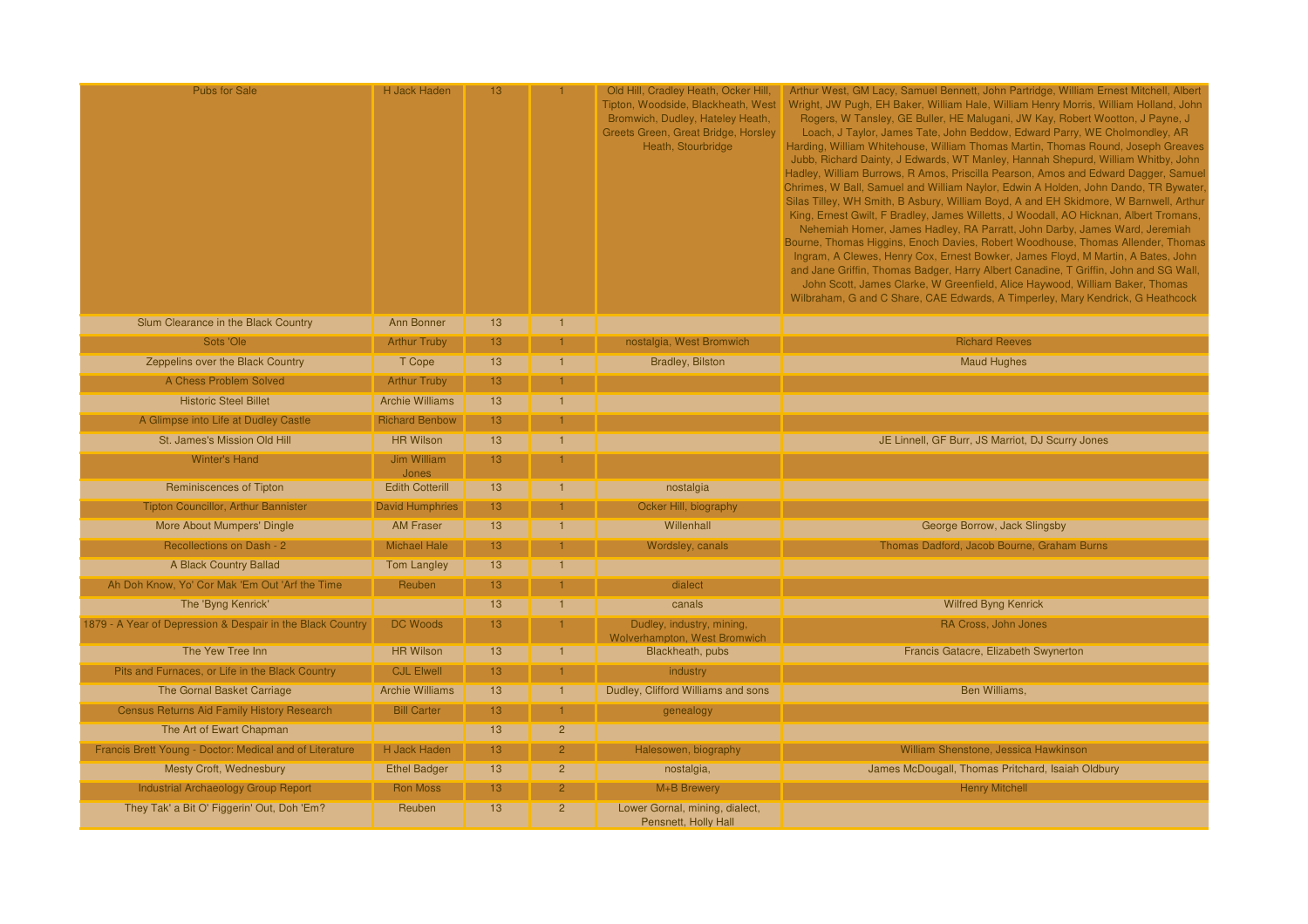| End of an Era For the Counties Oldest Newspaper                    | Rex Langdon                                 | 13 <sup>°</sup> | $\overline{2}$ | Wolverhampton                                                               |                                                                                                                                                                                                                                                                                            |
|--------------------------------------------------------------------|---------------------------------------------|-----------------|----------------|-----------------------------------------------------------------------------|--------------------------------------------------------------------------------------------------------------------------------------------------------------------------------------------------------------------------------------------------------------------------------------------|
| A Child's View of pre-1939 Willenhall                              | <b>Mary Wakelam</b>                         | 13              | $\overline{2}$ | nostalgia                                                                   |                                                                                                                                                                                                                                                                                            |
| A Dudley Castle Tragedy                                            | <b>Richard Benbow</b>                       | 13              | $\overline{2}$ |                                                                             | <b>Frederick Lester</b>                                                                                                                                                                                                                                                                    |
| The Exile                                                          | <b>Edith Cotterill</b>                      | 13              | $\overline{2}$ |                                                                             |                                                                                                                                                                                                                                                                                            |
| Planning Proposals for Wolverhampton St. Dudley                    | <b>Peter Brand</b>                          | 13              | $\overline{2}$ |                                                                             |                                                                                                                                                                                                                                                                                            |
| Sir Charles Marston - Man of Wolverhampton (Part 6)                | Marjorie von<br>Harten                      | 13              | $\overline{2}$ | Sunbeam, Villiers, biography                                                | John Marston, Sydney Bowers, Thomas Cureton                                                                                                                                                                                                                                                |
| Spring (An Industrial Fresco)                                      | Jim William<br>Jones                        | 13              | $\overline{a}$ |                                                                             |                                                                                                                                                                                                                                                                                            |
| Recruiting for the GWR in the Late 1940s                           | <b>Chris Burton</b>                         | 13              | $\overline{2}$ | railways,                                                                   |                                                                                                                                                                                                                                                                                            |
| The Pits in a Corner of the Coalfield                              | <b>Howard Gauden</b><br>Hill                | 13              | $\mathcal{P}$  | mining, Lye, Delph                                                          | <b>Robert Brettle</b>                                                                                                                                                                                                                                                                      |
| Old Black Country Colliers and Collieries                          | <b>DH Richards</b>                          | 13              | 2 <sup>1</sup> | Wednesbury, dialect, mining                                                 | Bowser Timms, Tommy Nanace, AIP Feredy, Joe Callaway                                                                                                                                                                                                                                       |
| Youth Hostelling and the Black Country                             | <b>Arthur Truby</b>                         | 13              | $\overline{2}$ |                                                                             |                                                                                                                                                                                                                                                                                            |
| The Art of Ewart Chapman                                           |                                             | 13              | 3              |                                                                             |                                                                                                                                                                                                                                                                                            |
| The Warings of the Lea                                             | <b>Muriel W Caeser</b>                      | 13              | 3              | Wolverhampton,                                                              | Nicholas, Michael and Thomas Waring, Roger Foulte, Richard Gifford                                                                                                                                                                                                                         |
| <b>Saltwells Wood</b>                                              | Jim William jones                           | 13              | 3              |                                                                             |                                                                                                                                                                                                                                                                                            |
| Bromford Ironworks 1780-1980 Condensed From a History<br><b>Bv</b> | <b>WKV Gale</b>                             | 13              | 3              | West Bromwich, industry, iron                                               | Samuel Dawes, Benjamin and Fred Scarf, Ezra Hadley, Joe Ashmore, Charles Cooper                                                                                                                                                                                                            |
| <b>Bottoms Up</b>                                                  | <b>Edith Cotterill</b>                      | 13              | 3              | nostalgia                                                                   |                                                                                                                                                                                                                                                                                            |
| The South Staffordshire Waterworks (Part 1)                        | <b>CJL Elwell</b>                           | 13              | 3              | Cochranes, biography, Dudley,<br>Wednesbury, Darlaston, Bilston,<br>cholera | Samuel Holden Blackwell, JB Owen, John Robinson McClean, William Richardson,<br>Edward Bagnall Dimmack, John Joseph Bramah                                                                                                                                                                 |
| Newcomen's Beam at FH Lloyd                                        | <b>Ron Davies</b>                           | 13              | 3              | Dudley, industry                                                            | A Morris, Alf Boynton                                                                                                                                                                                                                                                                      |
| Cum on The! Say Summat                                             | Reuben                                      | 13              | 3              |                                                                             |                                                                                                                                                                                                                                                                                            |
| The Beginnings of Methodism in Darlaston                           | <b>Malcolm Timmins</b>                      | 13              | $\overline{3}$ |                                                                             | John Seldon, Edward Eggington, John Persehouse, Nicholas Winspur, Richard Dorsett,<br>John and George Adams, Thomas and John Day, William Doffield, John Cooper,<br>Momford Wilkes, Joseph Yardley, Joseph Parkes, Alexander Mather                                                        |
| In Twilight Years                                                  | <b>KJ Lloyd</b>                             | 13              | 3              | Oldbury, canals,                                                            | <b>Alf Matty</b>                                                                                                                                                                                                                                                                           |
| The Lamp Oil Woman                                                 | <b>Esso Magazine</b>                        | 13              | $\mathbf{3}$   | biography, nostalgia                                                        | Harriet Elizabeth and William Bradford, Tom Winfindale                                                                                                                                                                                                                                     |
| <b>Three Victorian Policemen</b>                                   | <b>DC Woods</b>                             | 13              | 3              | police, mining, Sedgley, Bilston,<br>Walsall, Stourbridge, Dudley           | John Childs, H McCree, John Holland, Henry Burton                                                                                                                                                                                                                                          |
| Industrial Archaeology Group Report                                | <b>Ron Moss</b>                             | 13              | 3              | WT Avery, industry, Cradley Forge                                           | <b>William Murdock</b>                                                                                                                                                                                                                                                                     |
| Recalling the Argosy Cycling Club                                  | Dot Tearne,<br><b>Harold Parsons</b>        | 13              | 3              | Tipton, nostalgia                                                           | Harry, William and Victor Tearne                                                                                                                                                                                                                                                           |
| Some Dudley Charities of the 18th-19th Century                     | <b>DW Hartill</b>                           | 13              | 3              | <b>Blue Coat, Dudley</b>                                                    | Joseph Cartwright, Joshua Newborough, John Tandy, Elizabeth Hinckes, Parnell Taylor,<br>Mary Payton, Agatha Robinson, Thomas Shaw, Richard Foley, Mary Cartwright, Henry<br>Antrobus, Samuel Taloy, Joseph Guest, John Hodgetts, Robert, Samuel and Anne<br><b>Baylies, Daniel Parsons</b> |
| <b>Children's Games</b>                                            | <b>West Park</b><br><b>College Students</b> | 13              | 3              | nostalgia                                                                   | Mandy Miles, Jackie Byrane                                                                                                                                                                                                                                                                 |
| <b>The Exile</b>                                                   | <b>Edith Cotterill</b>                      | 13              | 3              |                                                                             |                                                                                                                                                                                                                                                                                            |
| When Pigeons Took to the Roads                                     | <b>Archie Williams</b>                      | 13              | 3              |                                                                             |                                                                                                                                                                                                                                                                                            |
| The Roadmakers                                                     |                                             | 13              | $\mathbf{3}$   |                                                                             |                                                                                                                                                                                                                                                                                            |
| The Art of Ewart Chapman                                           |                                             | 13              | $\overline{4}$ |                                                                             |                                                                                                                                                                                                                                                                                            |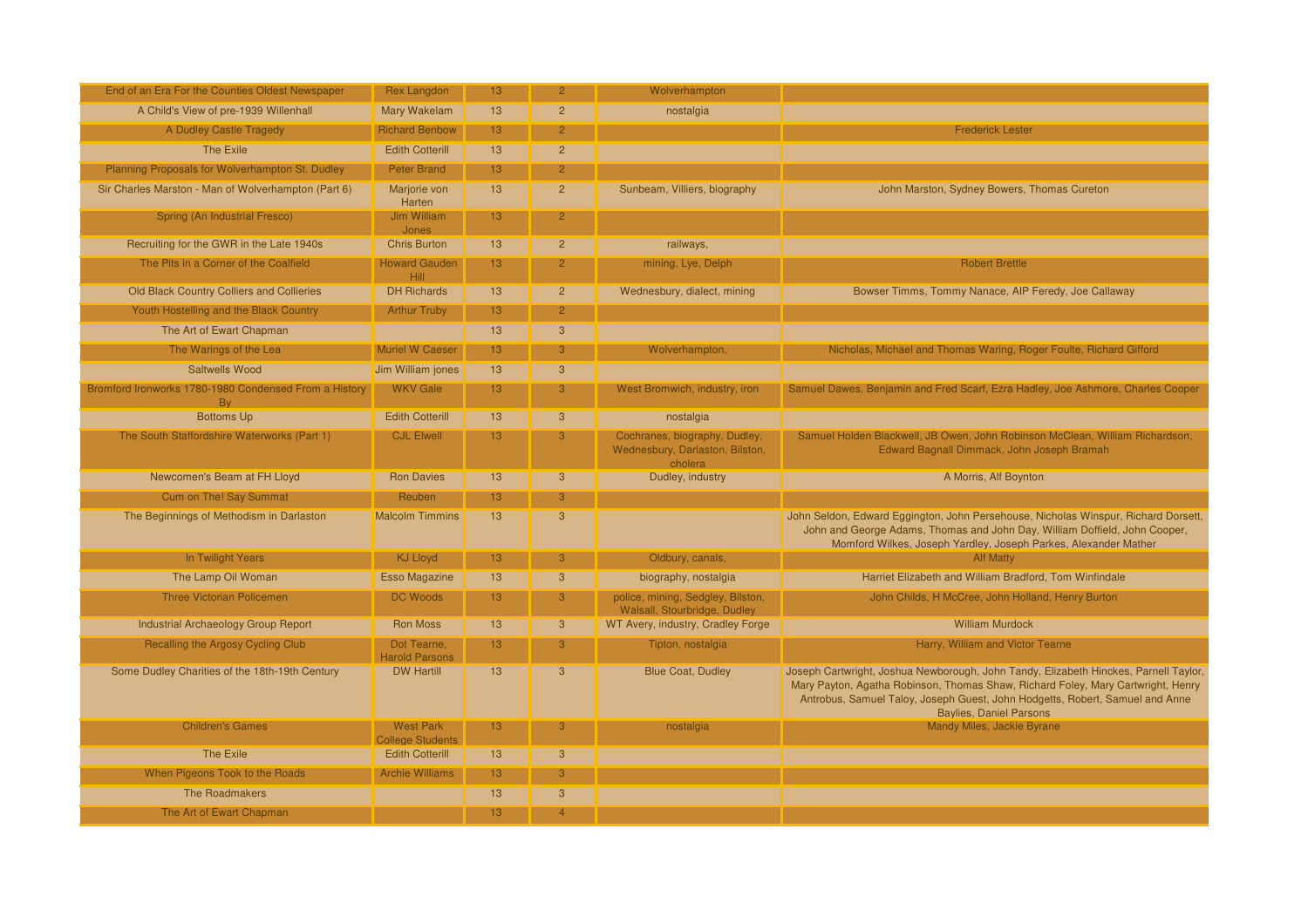| The Return of the Tram                      | <b>Roy Clarke</b>      | 13              |                | <b>Black Country museum</b>                                                               |                                                                                                                                                                                                                                                                                                                                                                                                                                                                                                                                                                                                                                                                                                                                                                                                                                                                                                                                                                                                                                                                                                                                                                                                                                                                                                                                                                                                                                                                                                                                                                                                                                                                                                                                                                                                                               |
|---------------------------------------------|------------------------|-----------------|----------------|-------------------------------------------------------------------------------------------|-------------------------------------------------------------------------------------------------------------------------------------------------------------------------------------------------------------------------------------------------------------------------------------------------------------------------------------------------------------------------------------------------------------------------------------------------------------------------------------------------------------------------------------------------------------------------------------------------------------------------------------------------------------------------------------------------------------------------------------------------------------------------------------------------------------------------------------------------------------------------------------------------------------------------------------------------------------------------------------------------------------------------------------------------------------------------------------------------------------------------------------------------------------------------------------------------------------------------------------------------------------------------------------------------------------------------------------------------------------------------------------------------------------------------------------------------------------------------------------------------------------------------------------------------------------------------------------------------------------------------------------------------------------------------------------------------------------------------------------------------------------------------------------------------------------------------------|
| <b>Crime and Punishment</b>                 | <b>H Jack Haden</b>    | 13 <sup>°</sup> |                | Brierley Hill, Pensnett, Wordsley,<br>Burnt Tree, Quarry Bank, Bilston,<br>Dudley, Kinver | James Rodgers, Elizabeth Munday, Thomas Hand, Sarah Jane Hodgetts, Hiram Geary,<br>Joseph Burns, Joseph James, Haden Corser, George Barber, Thomas Teague, Priscilla<br>Warr, Thomas Barnbrook, Joseph Cartwright, Josuah Carder, John James, Alfred Crook,<br>Thomas Malpass, Thomas Timberline, William Sutton, Thomas Taylor, Thomas<br>Thompson, Isaac Millinchip, Arthur Pearson, Albert Billingham, Thomas Jones, Lot<br>Billingham, Edward Worrall, William Cartwright, Albert Henry Scriven, James Blackshaw,<br>Thomas Jenks, William Piper, James Thompson, Valentine and George Smith, John<br>William Brooke, Samuel Bromley, Edward Thomas Reynolds, Frederick Jones (AKA<br>Hetton), William Knight, Richard and Robert Caddock, Ebenezer James, Richard Green,<br>John and Samuel Roper, Thomas Grainger, Reuben Male, Elizabeth Farrington, Walter<br>Perry, Daniel Holt, Samuel Beckley, William Havard, Joseph James, Elias and Lucy Ann<br>Bate, Edward Hatton, Levi Packwood, George Rider, Elias Cooper, Phillips Price,<br>Charles Shilvock, Mary Smith, Thomas Raybould, Joseph Turner, William Patch, Ellen<br>Tracey, Harriet Williams, Frederick Neale, William Davies, Enoch and Edward<br>Cartwright, Albert Holt, Edward Windmill, Arthur Gilbert, Alfred Randle, Henry Bailey,<br>Mary Tamms, Henry Wylde, Alfred Bagley, Alice Waldron, William Stockholm, George<br>Brown, James Harvey, Benjamin Allen, Phoebe Mansell, Joseph Meredith, Arthur Wood,<br>Benjamin Hughes, HO Firmston, Eli Massey, Walter Howell, Robert Swain, Haden<br>Corser, Herbert Williams, William Homer, George Thomas Waldron, John Southall,<br>Enoch Bloomer, William Blakemore, Francis Phillips, Ellen Caddick, Samuel Williams,<br>Joseph Claridge, Alfred Waterman, Fliza Abbis, Ann Waterfield, Frank Evers |
| The Lee Howl Story 1880-1980                |                        | 13              | $\overline{4}$ | Tipton, industry                                                                          | Jonathan Edwards Howl, Edmund, Oliver, Clifford and Ralph Howl, EW Bache                                                                                                                                                                                                                                                                                                                                                                                                                                                                                                                                                                                                                                                                                                                                                                                                                                                                                                                                                                                                                                                                                                                                                                                                                                                                                                                                                                                                                                                                                                                                                                                                                                                                                                                                                      |
| <b>Industrial Archaeology Group Report</b>  | <b>Ron Moss</b>        | 13              | $\overline{4}$ | Barrow Hill, mining, Cannon<br><b>Industries</b>                                          |                                                                                                                                                                                                                                                                                                                                                                                                                                                                                                                                                                                                                                                                                                                                                                                                                                                                                                                                                                                                                                                                                                                                                                                                                                                                                                                                                                                                                                                                                                                                                                                                                                                                                                                                                                                                                               |
| St. Mary's Bilston - 150th Anniversary      |                        | 13              | $\overline{4}$ |                                                                                           |                                                                                                                                                                                                                                                                                                                                                                                                                                                                                                                                                                                                                                                                                                                                                                                                                                                                                                                                                                                                                                                                                                                                                                                                                                                                                                                                                                                                                                                                                                                                                                                                                                                                                                                                                                                                                               |
| A Black Country Day Out                     | <b>Arthur Truby</b>    | 13 <sup>°</sup> | $\overline{4}$ |                                                                                           |                                                                                                                                                                                                                                                                                                                                                                                                                                                                                                                                                                                                                                                                                                                                                                                                                                                                                                                                                                                                                                                                                                                                                                                                                                                                                                                                                                                                                                                                                                                                                                                                                                                                                                                                                                                                                               |
| <b>Cartoons by Clebak</b>                   |                        | 13              | $\overline{4}$ |                                                                                           |                                                                                                                                                                                                                                                                                                                                                                                                                                                                                                                                                                                                                                                                                                                                                                                                                                                                                                                                                                                                                                                                                                                                                                                                                                                                                                                                                                                                                                                                                                                                                                                                                                                                                                                                                                                                                               |
| The South Staffordshire Waterworks (Part 2) | <b>CJL Elwell</b>      | 13              |                | industry                                                                                  | Arthur Adams, Thomas Badger, Henry Crane, Edward Lowe Cresswell, Thomas Walker<br>Samson Lloyd, James Solly, John Chamberlain Barlow, Jeremia Matthews                                                                                                                                                                                                                                                                                                                                                                                                                                                                                                                                                                                                                                                                                                                                                                                                                                                                                                                                                                                                                                                                                                                                                                                                                                                                                                                                                                                                                                                                                                                                                                                                                                                                        |
| <b>Redhall First School Centenary</b>       | <b>Archie Williams</b> | 13              | $\overline{4}$ | Gornal,                                                                                   | Margaret Hubble, Jim Ball                                                                                                                                                                                                                                                                                                                                                                                                                                                                                                                                                                                                                                                                                                                                                                                                                                                                                                                                                                                                                                                                                                                                                                                                                                                                                                                                                                                                                                                                                                                                                                                                                                                                                                                                                                                                     |
| A Conservation Area for Wednesbury          | <b>Gary Johnson</b>    | 13              |                |                                                                                           |                                                                                                                                                                                                                                                                                                                                                                                                                                                                                                                                                                                                                                                                                                                                                                                                                                                                                                                                                                                                                                                                                                                                                                                                                                                                                                                                                                                                                                                                                                                                                                                                                                                                                                                                                                                                                               |
| <b>Methodist Church Records</b>             | <b>Bill Carter</b>     | 13              |                | genealogy, religion                                                                       | <b>Simeon Carter</b>                                                                                                                                                                                                                                                                                                                                                                                                                                                                                                                                                                                                                                                                                                                                                                                                                                                                                                                                                                                                                                                                                                                                                                                                                                                                                                                                                                                                                                                                                                                                                                                                                                                                                                                                                                                                          |
| <b>Epitaph for British Steel</b>            | Kathleen M<br>Walton   | 13              |                | industry                                                                                  |                                                                                                                                                                                                                                                                                                                                                                                                                                                                                                                                                                                                                                                                                                                                                                                                                                                                                                                                                                                                                                                                                                                                                                                                                                                                                                                                                                                                                                                                                                                                                                                                                                                                                                                                                                                                                               |
| The Datestone                               | <b>Archie Williams</b> | 13              |                | Pensnett, Old British Oak                                                                 |                                                                                                                                                                                                                                                                                                                                                                                                                                                                                                                                                                                                                                                                                                                                                                                                                                                                                                                                                                                                                                                                                                                                                                                                                                                                                                                                                                                                                                                                                                                                                                                                                                                                                                                                                                                                                               |
| <b>Power in Reserve</b>                     | <b>Arthur E Truby</b>  | 13 <sup>°</sup> |                | WBA, football,                                                                            |                                                                                                                                                                                                                                                                                                                                                                                                                                                                                                                                                                                                                                                                                                                                                                                                                                                                                                                                                                                                                                                                                                                                                                                                                                                                                                                                                                                                                                                                                                                                                                                                                                                                                                                                                                                                                               |
| Night Storm                                 | Jim William<br>Jones   | 13              | $\Delta$       |                                                                                           |                                                                                                                                                                                                                                                                                                                                                                                                                                                                                                                                                                                                                                                                                                                                                                                                                                                                                                                                                                                                                                                                                                                                                                                                                                                                                                                                                                                                                                                                                                                                                                                                                                                                                                                                                                                                                               |
| Visit to a Dudley Inn                       |                        | 13 <sup>°</sup> |                | <b>Saltwells, Dudley</b>                                                                  |                                                                                                                                                                                                                                                                                                                                                                                                                                                                                                                                                                                                                                                                                                                                                                                                                                                                                                                                                                                                                                                                                                                                                                                                                                                                                                                                                                                                                                                                                                                                                                                                                                                                                                                                                                                                                               |
| A Repast of the Past                        | John Brimble           | 13              |                | Tipton,                                                                                   | James Whitehouse, Reuben Farley, BJ Sadler                                                                                                                                                                                                                                                                                                                                                                                                                                                                                                                                                                                                                                                                                                                                                                                                                                                                                                                                                                                                                                                                                                                                                                                                                                                                                                                                                                                                                                                                                                                                                                                                                                                                                                                                                                                    |
| The Art of Ewart Chapman                    |                        | 14              |                |                                                                                           |                                                                                                                                                                                                                                                                                                                                                                                                                                                                                                                                                                                                                                                                                                                                                                                                                                                                                                                                                                                                                                                                                                                                                                                                                                                                                                                                                                                                                                                                                                                                                                                                                                                                                                                                                                                                                               |
| The Deepfield Drainer                       | <b>Ron Davies</b>      | 14              |                | Ladymoor, Bilston                                                                         |                                                                                                                                                                                                                                                                                                                                                                                                                                                                                                                                                                                                                                                                                                                                                                                                                                                                                                                                                                                                                                                                                                                                                                                                                                                                                                                                                                                                                                                                                                                                                                                                                                                                                                                                                                                                                               |
| Memories of the Black Country               | <b>John D Williams</b> | 14              |                | nostalgia,                                                                                |                                                                                                                                                                                                                                                                                                                                                                                                                                                                                                                                                                                                                                                                                                                                                                                                                                                                                                                                                                                                                                                                                                                                                                                                                                                                                                                                                                                                                                                                                                                                                                                                                                                                                                                                                                                                                               |
| <b>Last Farewell</b>                        | Edi                    | 14              |                |                                                                                           |                                                                                                                                                                                                                                                                                                                                                                                                                                                                                                                                                                                                                                                                                                                                                                                                                                                                                                                                                                                                                                                                                                                                                                                                                                                                                                                                                                                                                                                                                                                                                                                                                                                                                                                                                                                                                               |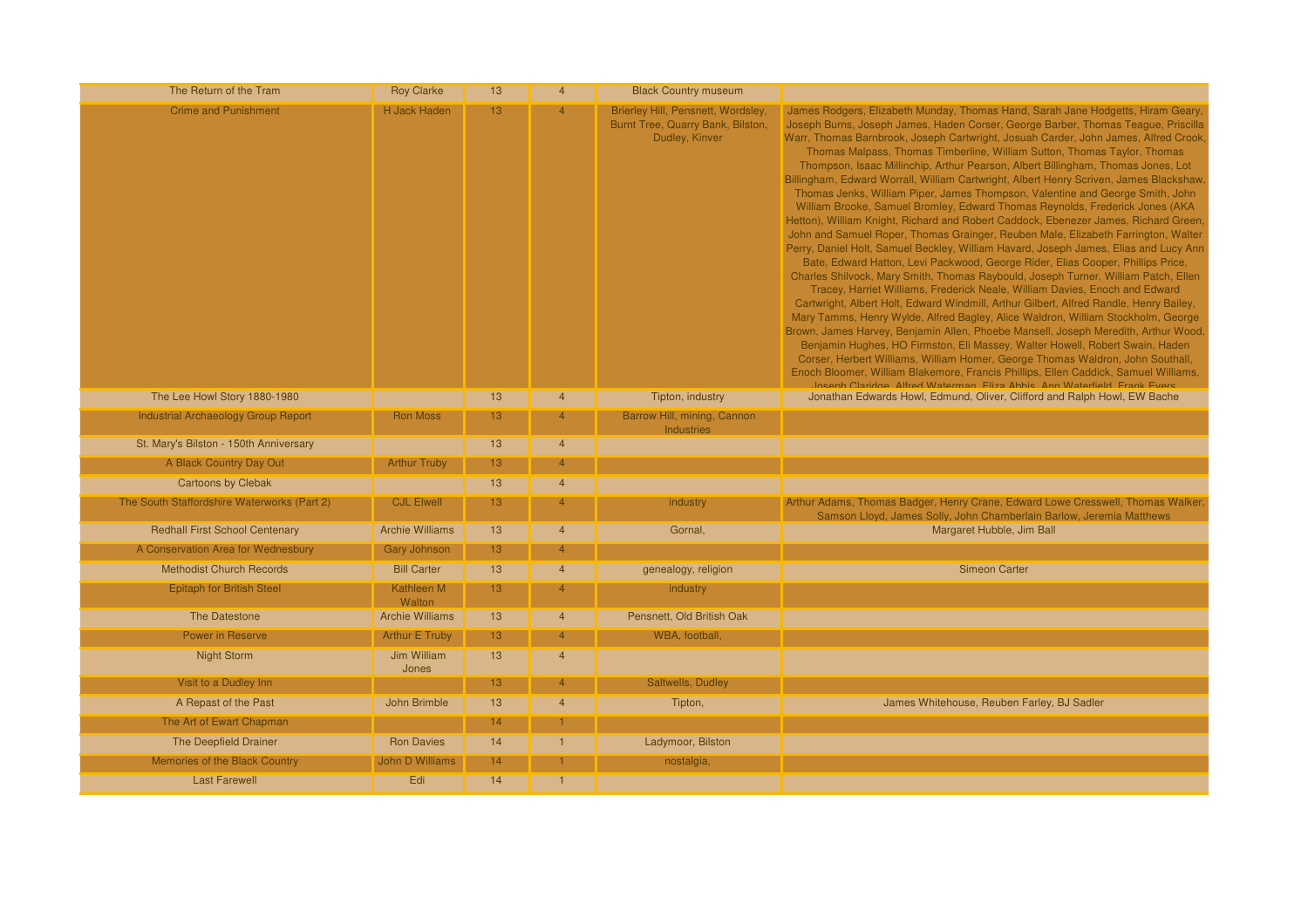| Pity The Poor - The 18th Century Treatment (Part 1) | H Jack Haden                        | 14 |                | Old Swinford, Poor Law, workhouse,<br>Stourbridge | John Yardley, John Ellis, William Parkes, Abraham Elwell, Edward Hill, Samuel<br>Westwood, William Bowler, Joseph Cox, Mary and Samuel Newbrook, Betty Wilson,<br>Lussey Hill, Thomas Willits, Ester Hill, Orford Downing, Francis Witton, Joseph Green.<br>William Pardoe, John Lewis, Robert Quartermain, Edward Brocksopp, Joseph Green,<br>Richard Aynsworth, Joseph Widdow, Elizabeth Bachell, Pheby Mannings, Richard<br>Knowles, Joseph Westwood, Thomas Nevy, Benjamin Bradley, Kitty Pigford, Henry<br>Owels, Arthur Woldridge, Thomas Walker, William Heathcock, John Harris, Sarah<br>Timmins, Thomas and Molly Egginton, Joseph and James Westwood, William Hill,<br>Elizabeth Wilson, Lucy Hill, William Pargitter, Jane Perrins, Ambrose Foster, Sam<br>Norwood, Boaz Perry, John Marston, Joseph Symkiss, Rachel West, Sam Groves,<br>Hanah Brooks, Abraham Grigg, James Moor, John Robinson, Hannah Harris, Anne<br>Chetwynd, Richard Fletcher, Betty Welch, Causer Bill, Samuel Newey, David Pearson,<br>John Marson, Edward Russell, Francis Hill, Isabell Hemming, William Best, Mary Witton,<br>William Allbutt, Sushannah Green, Elizabeth Perason, Josh Wall, Hannah Doodey,<br>Samuel Phinson |
|-----------------------------------------------------|-------------------------------------|----|----------------|---------------------------------------------------|----------------------------------------------------------------------------------------------------------------------------------------------------------------------------------------------------------------------------------------------------------------------------------------------------------------------------------------------------------------------------------------------------------------------------------------------------------------------------------------------------------------------------------------------------------------------------------------------------------------------------------------------------------------------------------------------------------------------------------------------------------------------------------------------------------------------------------------------------------------------------------------------------------------------------------------------------------------------------------------------------------------------------------------------------------------------------------------------------------------------------------------------------------------------------------------------------------------------|
| The Tipton of the 1890s                             | John Brimble                        | 14 | $\overline{1}$ |                                                   | Edward Hipkins, Harry Edge, AJ Harrison, WA Kendrick                                                                                                                                                                                                                                                                                                                                                                                                                                                                                                                                                                                                                                                                                                                                                                                                                                                                                                                                                                                                                                                                                                                                                                 |
| A Black Country Teaser                              | <b>Arthur Truby</b>                 | 14 |                |                                                   |                                                                                                                                                                                                                                                                                                                                                                                                                                                                                                                                                                                                                                                                                                                                                                                                                                                                                                                                                                                                                                                                                                                                                                                                                      |
| Lea Hall Colliery                                   |                                     | 14 | $\overline{1}$ | Rugeley, mining                                   |                                                                                                                                                                                                                                                                                                                                                                                                                                                                                                                                                                                                                                                                                                                                                                                                                                                                                                                                                                                                                                                                                                                                                                                                                      |
| Working on the Railway - Aged 12                    | Stan Hill                           | 14 |                | Brierley Hill, nostalgia,                         | <b>JD Powell</b>                                                                                                                                                                                                                                                                                                                                                                                                                                                                                                                                                                                                                                                                                                                                                                                                                                                                                                                                                                                                                                                                                                                                                                                                     |
| <b>Tipton Rovers</b>                                | John Brimble                        | 14 | $\overline{1}$ |                                                   |                                                                                                                                                                                                                                                                                                                                                                                                                                                                                                                                                                                                                                                                                                                                                                                                                                                                                                                                                                                                                                                                                                                                                                                                                      |
| <b>Bullers, Tipton</b>                              |                                     | 14 |                |                                                   | John Buller                                                                                                                                                                                                                                                                                                                                                                                                                                                                                                                                                                                                                                                                                                                                                                                                                                                                                                                                                                                                                                                                                                                                                                                                          |
| <b>Star Motor Cycles</b>                            | <b>Jim Boulton</b>                  | 14 | $\overline{1}$ | Wolverhampton,                                    |                                                                                                                                                                                                                                                                                                                                                                                                                                                                                                                                                                                                                                                                                                                                                                                                                                                                                                                                                                                                                                                                                                                                                                                                                      |
| Wolverhampton's Hollywood Film Maker                | <b>Ned Williams</b>                 | 14 |                | Dudley, Wolverhampton                             | <b>James Whale, Lewis Allen</b>                                                                                                                                                                                                                                                                                                                                                                                                                                                                                                                                                                                                                                                                                                                                                                                                                                                                                                                                                                                                                                                                                                                                                                                      |
| Sculptured Panel - Ryland Memorial School of Art    | <b>B</b> Harris                     | 14 | $\overline{1}$ |                                                   |                                                                                                                                                                                                                                                                                                                                                                                                                                                                                                                                                                                                                                                                                                                                                                                                                                                                                                                                                                                                                                                                                                                                                                                                                      |
| <b>Dressed for Dinner</b>                           | Len Webster                         | 14 |                |                                                   |                                                                                                                                                                                                                                                                                                                                                                                                                                                                                                                                                                                                                                                                                                                                                                                                                                                                                                                                                                                                                                                                                                                                                                                                                      |
| Thomas Clayton (Oldbury) Ltd.                       | Keith Lloyd                         | 14 |                | canals                                            |                                                                                                                                                                                                                                                                                                                                                                                                                                                                                                                                                                                                                                                                                                                                                                                                                                                                                                                                                                                                                                                                                                                                                                                                                      |
| Griffin to Griffin in 200 Years                     |                                     | 14 |                | Netherton, industry,                              | James Griffin, Charles Evers Swindell, Joseph Russell, George Harry Green, Eliza<br><b>Tinsley</b>                                                                                                                                                                                                                                                                                                                                                                                                                                                                                                                                                                                                                                                                                                                                                                                                                                                                                                                                                                                                                                                                                                                   |
| <b>Industrial Archaeology Group Report</b>          | <b>Ron Moss</b>                     | 14 | $\overline{1}$ |                                                   |                                                                                                                                                                                                                                                                                                                                                                                                                                                                                                                                                                                                                                                                                                                                                                                                                                                                                                                                                                                                                                                                                                                                                                                                                      |
| Down the Mine                                       | <b>Katherine Lloyd</b>              | 14 |                |                                                   |                                                                                                                                                                                                                                                                                                                                                                                                                                                                                                                                                                                                                                                                                                                                                                                                                                                                                                                                                                                                                                                                                                                                                                                                                      |
| <b>Deepfields Remembered</b>                        | <b>Ron Davies</b>                   | 14 | $\overline{1}$ | Wolverhampton, Coseley, industry                  | <b>Edward Sheldon,</b>                                                                                                                                                                                                                                                                                                                                                                                                                                                                                                                                                                                                                                                                                                                                                                                                                                                                                                                                                                                                                                                                                                                                                                                               |
| <b>Winter Cameos</b>                                | Jim William<br>Jones                | 14 |                |                                                   |                                                                                                                                                                                                                                                                                                                                                                                                                                                                                                                                                                                                                                                                                                                                                                                                                                                                                                                                                                                                                                                                                                                                                                                                                      |
| <b>Clayton's Folly</b>                              | <b>DH Richards</b>                  | 14 |                | <b>Tipton</b>                                     | John Clayton                                                                                                                                                                                                                                                                                                                                                                                                                                                                                                                                                                                                                                                                                                                                                                                                                                                                                                                                                                                                                                                                                                                                                                                                         |
| Extract From Bentley's Guide to Worcestershire 1840 |                                     | 14 |                |                                                   |                                                                                                                                                                                                                                                                                                                                                                                                                                                                                                                                                                                                                                                                                                                                                                                                                                                                                                                                                                                                                                                                                                                                                                                                                      |
| The Art of Ewart Chapman                            |                                     | 14 | $\overline{2}$ |                                                   |                                                                                                                                                                                                                                                                                                                                                                                                                                                                                                                                                                                                                                                                                                                                                                                                                                                                                                                                                                                                                                                                                                                                                                                                                      |
| A Boatman Called Eli                                | <b>Ron Davies</b>                   | 14 | $\overline{2}$ | canals, nostalgia                                 | Tom Poultney, Jack Richards                                                                                                                                                                                                                                                                                                                                                                                                                                                                                                                                                                                                                                                                                                                                                                                                                                                                                                                                                                                                                                                                                                                                                                                          |
| Head Balancing Woman of Daisy Bank                  | <b>Ron Davies</b>                   | 14 | $\overline{2}$ | Daisy Bank                                        | <b>Sarah Nock</b>                                                                                                                                                                                                                                                                                                                                                                                                                                                                                                                                                                                                                                                                                                                                                                                                                                                                                                                                                                                                                                                                                                                                                                                                    |
| The Role of the Field Carpenter                     | <b>Howard Gauden</b><br><b>Hill</b> | 14 | $\overline{2}$ | Halesowen, mining                                 |                                                                                                                                                                                                                                                                                                                                                                                                                                                                                                                                                                                                                                                                                                                                                                                                                                                                                                                                                                                                                                                                                                                                                                                                                      |
| <b>Short Heath Methodist Centenary</b>              | <b>WL Pace</b>                      | 14 | $\overline{2}$ |                                                   | G Middlemist, John Hearnshaw, William Jackson, Thomas Smith, Henry Paskin, Jabez<br>Rough, Jos and Susanna Appleby                                                                                                                                                                                                                                                                                                                                                                                                                                                                                                                                                                                                                                                                                                                                                                                                                                                                                                                                                                                                                                                                                                   |
| <b>Industrial Archaeology Group Report</b>          | <b>Ron Moss</b>                     | 14 | $\overline{2}$ |                                                   |                                                                                                                                                                                                                                                                                                                                                                                                                                                                                                                                                                                                                                                                                                                                                                                                                                                                                                                                                                                                                                                                                                                                                                                                                      |
| Off We Went to the Cookery Class                    | <b>Ethel Badger</b>                 | 14 | $\overline{2}$ | nostalgia, Rushall                                |                                                                                                                                                                                                                                                                                                                                                                                                                                                                                                                                                                                                                                                                                                                                                                                                                                                                                                                                                                                                                                                                                                                                                                                                                      |
| The Cry of the Children (Part 1)                    | <b>CJL Elwell</b>                   | 14 | $\overline{2}$ | Bilston, Dudley, mining                           | James Loxdale                                                                                                                                                                                                                                                                                                                                                                                                                                                                                                                                                                                                                                                                                                                                                                                                                                                                                                                                                                                                                                                                                                                                                                                                        |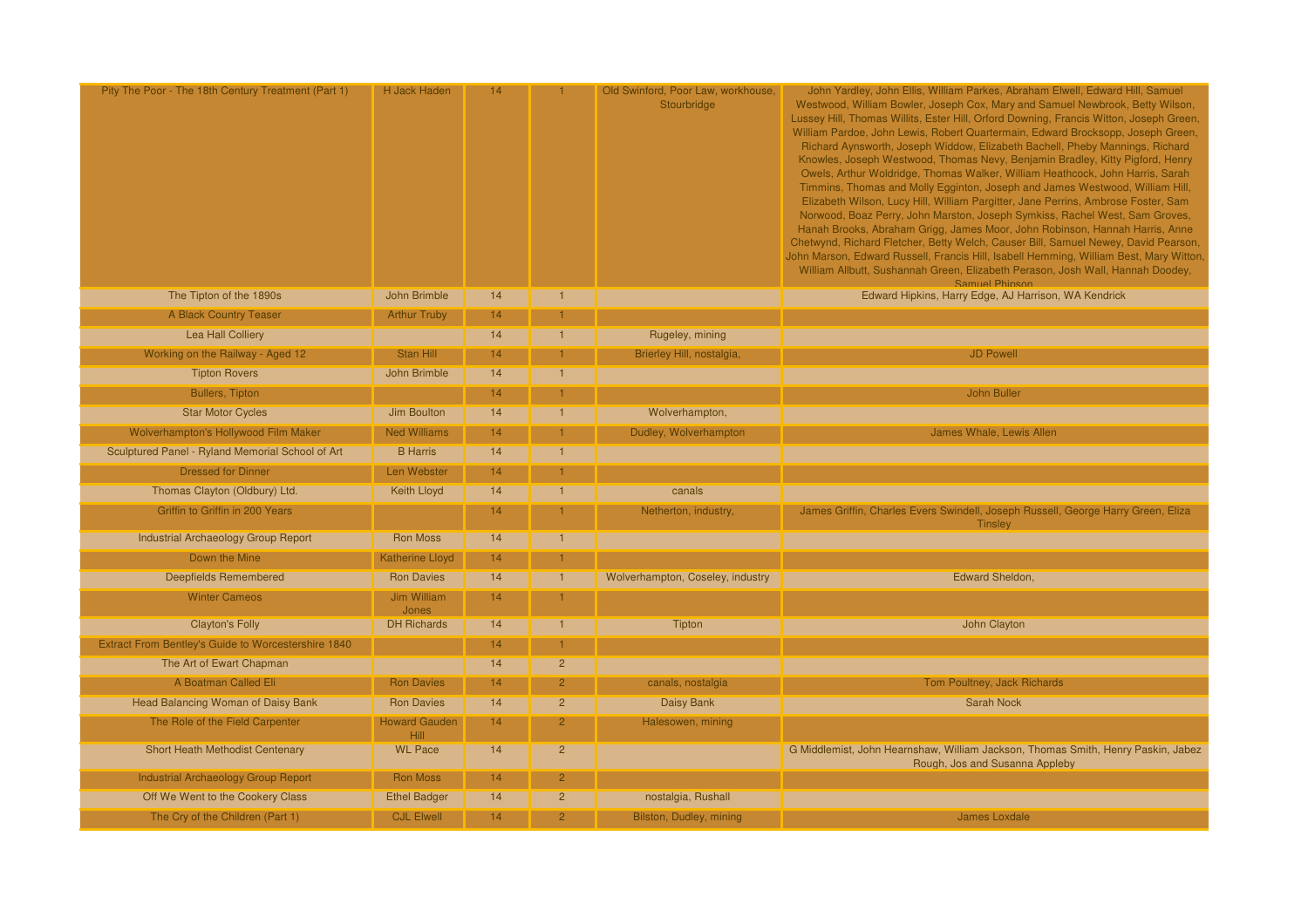| <b>The Stuart Glass Cone</b>                                           |                         | 14 | 2 <sup>2</sup> | Stourbridge, glassmaking                                                              | <b>Richard Bradley</b>                                                                                                                                                                                                                                                                                                                                                                                                                                                                                                                                                                                                                                                                                                                                                                                                                                                                                                                                                                                                                                                                                                                                                                                                                                                                                                                                          |
|------------------------------------------------------------------------|-------------------------|----|----------------|---------------------------------------------------------------------------------------|-----------------------------------------------------------------------------------------------------------------------------------------------------------------------------------------------------------------------------------------------------------------------------------------------------------------------------------------------------------------------------------------------------------------------------------------------------------------------------------------------------------------------------------------------------------------------------------------------------------------------------------------------------------------------------------------------------------------------------------------------------------------------------------------------------------------------------------------------------------------------------------------------------------------------------------------------------------------------------------------------------------------------------------------------------------------------------------------------------------------------------------------------------------------------------------------------------------------------------------------------------------------------------------------------------------------------------------------------------------------|
| Pity The Poor - The 18th Century Treatment (Part 2)                    | H Jack Haden            | 14 |                | Dudley, Stourbridge, Poor Law,<br>workhouse                                           | David Pearson, Jos Halles, Jane Bradley, William Tilley, Benjamin Harrop, Jos and<br>Edward Mobberley, Richard Oldnall, Elizabeth Hill, Job Pardon, Ann Orrell, Daniel Aston,<br>Thomas Lavender, Thomas Watts, Samuel Smith, Thomas Spittle, Ann Best, Sarah<br>Harris, Samuel Hadley, William and Elizabeth Bach, John Lewis, Sarah Giddons,<br>Thomas Crawley, Edward Bradley, William Martin, Joseph Gab Pardoe, Joseph Simkiss,<br>Henry Smallman, Edward Round, Mary Knowles, William Vernon, William Bowler,<br>Edward Baggett, Susan Wooldridge, James Sheppley, Abraham Crow, Humy Bott,<br>George Welch, Solamon Galley, Joseph Dancer, Thomas and Sarah Haslewood,<br>Samuel Wassell, Elizabeth Hemming, Richard Pooton, William Norcott, Hancox<br>Pargeter, Edward Brocksopp, Sam Perks, John Edwards, Mary Darby, Joseph Skelding,<br>Phillip Talbot, Joseph Lawly, Sarah Willets, John Ladenton, Zachy Perks, William<br>Sidaway, Thomas Bivan, Jane Pardoe, Thomas Hall, Mary Newbrough, Mary Robins,<br>Arthur Mason, Betty Hemming, Josiah Wooldridge, James Marsh, Thomas Robinson,<br>Betty Quick, Henry Wakeman, Daniel Tipper, Henry and Read Shaw, Bate Richards,<br>Mary Edgley, Richard Gauden, Ann Newton, Thomas Britton, Charles Hill, William<br>Brooks, George Wigan, Oliver Dixon, William Franklin, John Cardo, William Waldron |
| The Midland Electric Corporation                                       | <b>AE Price</b>         | 14 | $\overline{2}$ | industry                                                                              |                                                                                                                                                                                                                                                                                                                                                                                                                                                                                                                                                                                                                                                                                                                                                                                                                                                                                                                                                                                                                                                                                                                                                                                                                                                                                                                                                                 |
| <b>Factory Basin's Lifting Bridge</b>                                  | <b>Michael Hale</b>     | 14 | $\overline{2}$ |                                                                                       |                                                                                                                                                                                                                                                                                                                                                                                                                                                                                                                                                                                                                                                                                                                                                                                                                                                                                                                                                                                                                                                                                                                                                                                                                                                                                                                                                                 |
| Thomas Chatwin, Tipton                                                 | <b>RJ Bough</b>         | 14 | $\overline{2}$ | industry, ironworks                                                                   |                                                                                                                                                                                                                                                                                                                                                                                                                                                                                                                                                                                                                                                                                                                                                                                                                                                                                                                                                                                                                                                                                                                                                                                                                                                                                                                                                                 |
| <b>Cries of the Midlands</b>                                           | <b>Samuel Clayton</b>   | 14 | $\overline{2}$ | Willenhall, nostalgia                                                                 |                                                                                                                                                                                                                                                                                                                                                                                                                                                                                                                                                                                                                                                                                                                                                                                                                                                                                                                                                                                                                                                                                                                                                                                                                                                                                                                                                                 |
| The Alkali Works of Chance Brothers                                    | J Elliott Hornby        | 14 | $\mathbf{3}$   | Oldbury, industry                                                                     | John Houghton, Angus Smith                                                                                                                                                                                                                                                                                                                                                                                                                                                                                                                                                                                                                                                                                                                                                                                                                                                                                                                                                                                                                                                                                                                                                                                                                                                                                                                                      |
| <b>Factory Incident</b>                                                | Jim William<br>Jones    | 14 | 3              | poem                                                                                  |                                                                                                                                                                                                                                                                                                                                                                                                                                                                                                                                                                                                                                                                                                                                                                                                                                                                                                                                                                                                                                                                                                                                                                                                                                                                                                                                                                 |
| Recalling Days at Kingswinford Post Office 1922-1967                   | <b>Kathleen Fincher</b> | 14 | 3              | nostalgia                                                                             | <b>WH Fellows,</b>                                                                                                                                                                                                                                                                                                                                                                                                                                                                                                                                                                                                                                                                                                                                                                                                                                                                                                                                                                                                                                                                                                                                                                                                                                                                                                                                              |
| Born in the Black Country                                              | <b>Margaret Stewart</b> | 14 | 3              | nostalgia, Wollaston,                                                                 | Albert Harry Guest, Barbara Marsh                                                                                                                                                                                                                                                                                                                                                                                                                                                                                                                                                                                                                                                                                                                                                                                                                                                                                                                                                                                                                                                                                                                                                                                                                                                                                                                               |
| Patent Shaft Steel Works 1835-1980                                     | <b>Keith Gale</b>       | 14 | 3              | Wednesbury, industry,                                                                 | James Hardy, Samuel Hodgetts, Thomas Walker, Samuel Lloyd                                                                                                                                                                                                                                                                                                                                                                                                                                                                                                                                                                                                                                                                                                                                                                                                                                                                                                                                                                                                                                                                                                                                                                                                                                                                                                       |
| A Sneer Was The Spur                                                   | <b>Archie Williams</b>  | 14 | $\mathbf{3}$   | Gornal Wood, Dudley                                                                   | <b>John Freeman</b>                                                                                                                                                                                                                                                                                                                                                                                                                                                                                                                                                                                                                                                                                                                                                                                                                                                                                                                                                                                                                                                                                                                                                                                                                                                                                                                                             |
| The Cry of the Children (Part 2)                                       | <b>CJL Elwell</b>       | 14 | $\mathbf{3}$   | Wolverhampton, Willenhall, Coseley,<br>Darlaston, Stourbridge, workhouse,<br>Poor Law | Eliza Field, Thomas Lyons, Robert Jones, Elizabeth Round, Eliza Harris, Charlotte<br>Jones, Charles Bleaden, Joseph Harrison, Joseph Foster, James Allen, Samuel Rogers<br>Horton, John Nash, Thomas Barnsby                                                                                                                                                                                                                                                                                                                                                                                                                                                                                                                                                                                                                                                                                                                                                                                                                                                                                                                                                                                                                                                                                                                                                    |
| <b>More Boatman Stories</b>                                            | <b>Ron Davies</b>       | 14 | 3              | Deepfields, Dudley, nostalgia                                                         | <b>Albert Davies</b>                                                                                                                                                                                                                                                                                                                                                                                                                                                                                                                                                                                                                                                                                                                                                                                                                                                                                                                                                                                                                                                                                                                                                                                                                                                                                                                                            |
| <b>Hot Dog</b>                                                         | Len Webster             | 14 | 3              | dialect, story                                                                        |                                                                                                                                                                                                                                                                                                                                                                                                                                                                                                                                                                                                                                                                                                                                                                                                                                                                                                                                                                                                                                                                                                                                                                                                                                                                                                                                                                 |
| The Tipton Slasher                                                     |                         | 14 | 3              | short pieces, sport                                                                   |                                                                                                                                                                                                                                                                                                                                                                                                                                                                                                                                                                                                                                                                                                                                                                                                                                                                                                                                                                                                                                                                                                                                                                                                                                                                                                                                                                 |
| Sculptured Busts - Wednesbury Art Gallery                              | <b>Barry Harris</b>     | 14 | 3              |                                                                                       | Edwin Richards, Wilson Lloyd, JH Thursfield                                                                                                                                                                                                                                                                                                                                                                                                                                                                                                                                                                                                                                                                                                                                                                                                                                                                                                                                                                                                                                                                                                                                                                                                                                                                                                                     |
| Sunk in the War                                                        |                         | 14 | 3 <sup>°</sup> |                                                                                       | <b>WJ Hayward</b>                                                                                                                                                                                                                                                                                                                                                                                                                                                                                                                                                                                                                                                                                                                                                                                                                                                                                                                                                                                                                                                                                                                                                                                                                                                                                                                                               |
| <b>Silhouettes</b>                                                     | Jerome K Jerome         | 14 | 3              |                                                                                       |                                                                                                                                                                                                                                                                                                                                                                                                                                                                                                                                                                                                                                                                                                                                                                                                                                                                                                                                                                                                                                                                                                                                                                                                                                                                                                                                                                 |
| Stourbridge…George Stephenson…and the Grand<br><b>Junction Railway</b> | Keith J Lloyd           | 14 | 3              |                                                                                       |                                                                                                                                                                                                                                                                                                                                                                                                                                                                                                                                                                                                                                                                                                                                                                                                                                                                                                                                                                                                                                                                                                                                                                                                                                                                                                                                                                 |
| Lickey Bound in the 1910s                                              | <b>Stanley Edge</b>     | 14 | 3              | nostalgia                                                                             | <b>Herbert Austin</b>                                                                                                                                                                                                                                                                                                                                                                                                                                                                                                                                                                                                                                                                                                                                                                                                                                                                                                                                                                                                                                                                                                                                                                                                                                                                                                                                           |
| <b>The Bilston Brook</b>                                               | <b>Ron Davies</b>       | 14 | 3              | Bilston, industry                                                                     |                                                                                                                                                                                                                                                                                                                                                                                                                                                                                                                                                                                                                                                                                                                                                                                                                                                                                                                                                                                                                                                                                                                                                                                                                                                                                                                                                                 |
| Nationwide Reminders of the Black Country                              | J Brimble               | 14 | 3              |                                                                                       |                                                                                                                                                                                                                                                                                                                                                                                                                                                                                                                                                                                                                                                                                                                                                                                                                                                                                                                                                                                                                                                                                                                                                                                                                                                                                                                                                                 |
| Can we save Corngreaves Hall?                                          | Keith Hodgkins          | 14 | 3              | <b>Haden Hall</b>                                                                     | <b>James Attwood</b>                                                                                                                                                                                                                                                                                                                                                                                                                                                                                                                                                                                                                                                                                                                                                                                                                                                                                                                                                                                                                                                                                                                                                                                                                                                                                                                                            |
| The Old Workhouse, Darlaston                                           |                         | 14 | 3              | Poor Law                                                                              |                                                                                                                                                                                                                                                                                                                                                                                                                                                                                                                                                                                                                                                                                                                                                                                                                                                                                                                                                                                                                                                                                                                                                                                                                                                                                                                                                                 |
| The Art of Ewart Chapman                                               |                         | 14 | $\Delta$       |                                                                                       |                                                                                                                                                                                                                                                                                                                                                                                                                                                                                                                                                                                                                                                                                                                                                                                                                                                                                                                                                                                                                                                                                                                                                                                                                                                                                                                                                                 |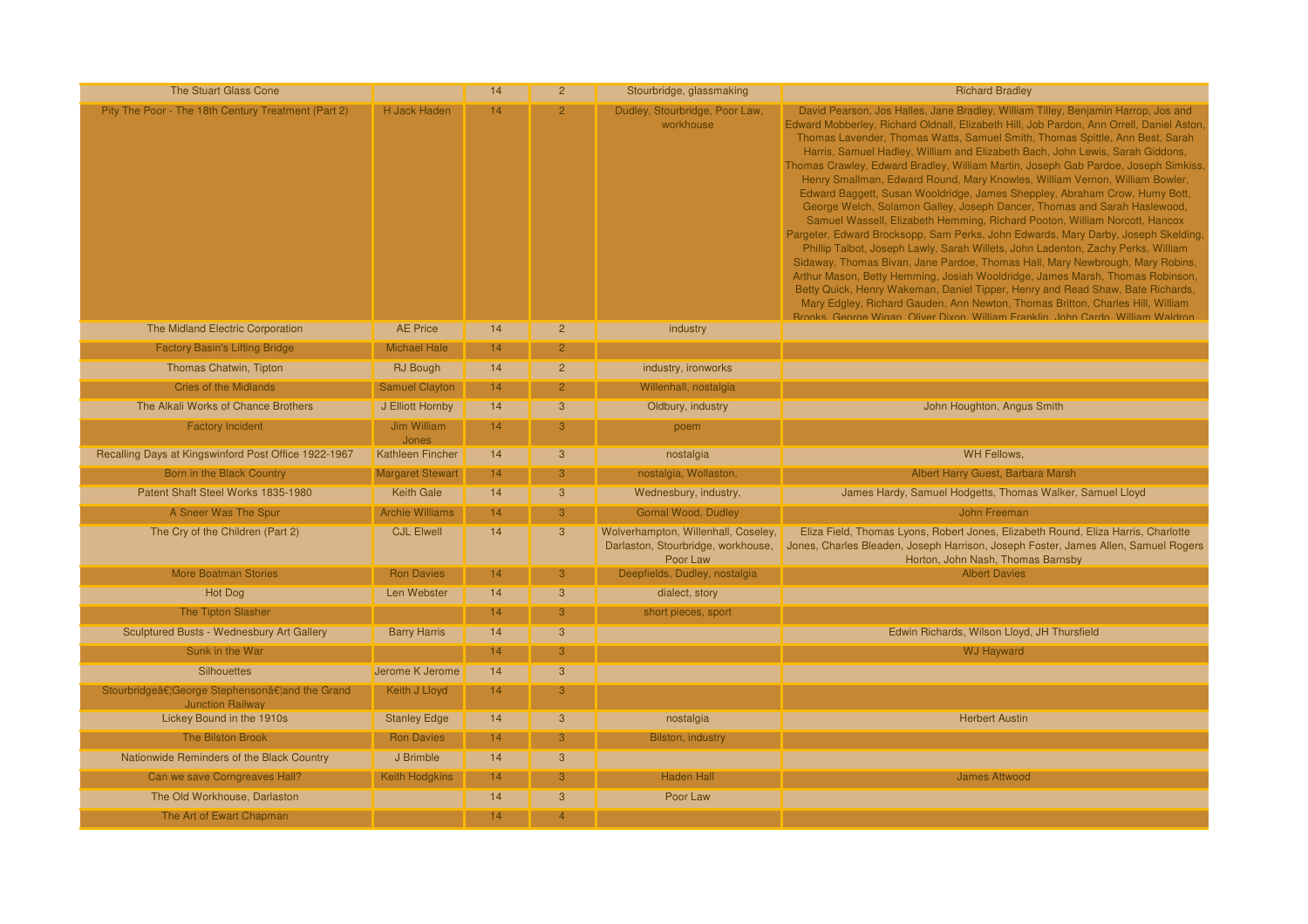| Darlaston Champion of the Nut and Bolt Workers                                  | <b>RD Woodall</b>      | 14 | $\overline{\mathbf{4}}$ | <b>Trade Unions, Darlaston</b>                                | <b>Richard Juggins</b>                                                                                                                                                                                                                   |
|---------------------------------------------------------------------------------|------------------------|----|-------------------------|---------------------------------------------------------------|------------------------------------------------------------------------------------------------------------------------------------------------------------------------------------------------------------------------------------------|
| <b>Black Country Museum Chapel's First Anniversary</b>                          | <b>Keith Lloyd</b>     | 14 |                         |                                                               |                                                                                                                                                                                                                                          |
| Industrial Archaeology Group Report                                             | <b>Ron Moss</b>        | 14 | $\overline{4}$          |                                                               |                                                                                                                                                                                                                                          |
| Memories of Sunday School Anniversaries - Park Lane<br>Methodist Church, Tipton |                        | 14 |                         |                                                               |                                                                                                                                                                                                                                          |
| <b>Wolverhampton's Other Folm Maker</b>                                         | <b>Ned Williams</b>    | 14 | $\overline{4}$          | Blakenhall, biography                                         | Norman Eric Franklin                                                                                                                                                                                                                     |
| <b>The Dudley Dispensary</b>                                                    | <b>Chris Cooper</b>    | 14 |                         |                                                               | Joseph Guest, Barnabas Wilcox                                                                                                                                                                                                            |
| A Glimpse of Palethorpe's Rail Traffic                                          | Keith Lloyd            | 14 | $\overline{4}$          | Tipton                                                        |                                                                                                                                                                                                                                          |
| Portrait of a Champion - Pennwood Forge Mill                                    | <b>Bryan Holden</b>    | 14 |                         | show jumping                                                  | <b>Fred Hartill, Valerie Luckett</b>                                                                                                                                                                                                     |
| Postal Services in Tipton - 1897                                                | John Brimble           | 14 | $\overline{4}$          |                                                               |                                                                                                                                                                                                                                          |
| Memories of the Black Country                                                   | <b>Cicely Glazzard</b> | 14 | $\overline{A}$          | Darlaston,                                                    | William Yarrow Longmore, Kathie Saywell                                                                                                                                                                                                  |
| Third Transport Rally at the Black Country Museum                               | <b>Roy Clarke</b>      | 14 | $\overline{4}$          |                                                               |                                                                                                                                                                                                                                          |
| The GWR at Willenhall                                                           | <b>Michael Hale</b>    | 14 | $\overline{4}$          | railways,                                                     |                                                                                                                                                                                                                                          |
| The Cry of the Children (Part 3)                                                | <b>CJL Elwell</b>      | 14 | $\overline{4}$          | Willenhall, Dudley, Bilston, mining,<br>Poor Law              | James Mitchell, GH Fisher, Samuel Caddick, James Loxdale, Henry Hill, John Barker,<br>Charles Loxton, Joseph Cotterell, Job Lester, Thomas Irwin, Thomas Ankrett                                                                         |
| Connop's Corner, Blackheath                                                     | David L Connop         | 14 | 4                       | Methodism                                                     | Joseph and Benjamin Connop, B Trewalla, Henry Howard, William Darby, Samuel E<br>Walker                                                                                                                                                  |
| The Latecomer                                                                   | <b>Alan A Hadley</b>   | 14 | $\overline{4}$          |                                                               |                                                                                                                                                                                                                                          |
| <b>Black Country Badge Competition</b>                                          |                        | 14 | $\overline{4}$          |                                                               |                                                                                                                                                                                                                                          |
| Walter Parsons - The West Bromwich Giant                                        | <b>Barry Harris</b>    | 14 | $\overline{4}$          | West Bromwich, biography,                                     |                                                                                                                                                                                                                                          |
| The Bilston Town Halls                                                          | <b>Ron Davies</b>      | 14 | 4                       |                                                               | John Freeman,                                                                                                                                                                                                                            |
| Recalling the Princes End Area in the 1920s                                     | H Francis (Miss)       | 14 | 4                       | Tipton, nostalgia                                             | Arthur Hastilow, Ethel and Doris Blunn, JJ Young, Reuben Raybould, Isaac, Martha and<br>Joseph Watton, Moses Westwood, Isaac Clarke, George Baker                                                                                        |
| <b>Clebak Looks Towards Christmas</b>                                           |                        | 14 |                         |                                                               |                                                                                                                                                                                                                                          |
| Piling Iron                                                                     | Jim William<br>Jones   | 14 | $\overline{4}$          |                                                               |                                                                                                                                                                                                                                          |
| An Accident in Ettingshall                                                      | <b>Ned Williams</b>    | 15 |                         | Wolverhampton, railways                                       | JE James, Christina Smith, William Mallin                                                                                                                                                                                                |
| <b>Highfields Bridge, Coseley</b>                                               | <b>Ron Davies</b>      | 15 | $\overline{1}$          | industry                                                      | James Foster, George Jones, John Barker, Benjamin Bickley                                                                                                                                                                                |
| The Bull Stake Plaque, Darlaston                                                | <b>John Brimble</b>    | 15 |                         |                                                               |                                                                                                                                                                                                                                          |
| Some Literary & Historical Reflections on 'Wednesbury<br>Cocking'               | <b>CJ Spittal</b>      | 15 |                         |                                                               | Jonah and George Spittle, Eleanor Brighton, Thomas Anthony Ellis, Moses Whitehouse,<br><b>Anne Hawke</b>                                                                                                                                 |
| Industrial Archaeology Group Report                                             | <b>Ron Moss</b>        | 15 |                         |                                                               |                                                                                                                                                                                                                                          |
| Setting the Scene on 'When I Was a Boy'                                         | Stan Hill              | 15 |                         |                                                               |                                                                                                                                                                                                                                          |
| Cradley At the Turn of The Century (extract from "When I<br>Was A Boy")         | <b>Cliff Willetts</b>  | 15 |                         |                                                               | Fred Billingham, Bob Pearson                                                                                                                                                                                                             |
| <b>Civic Banquets</b>                                                           | John Brimble           | 15 |                         | West Bromwich, Oak House                                      | <b>Reuben Farley</b>                                                                                                                                                                                                                     |
| Haden Hall - an Endangered Heritage                                             | <b>H Jack Haden</b>    | 15 |                         | Old Hill, mining                                              | Charles Walter Bassano, George Barrs, Benjamin Best, James Payton Badley, Harry<br>Lench, Ernest Stevens                                                                                                                                 |
| The Cry of The Children - Part 4 - Their Parents                                | <b>CJL Elwell</b>      | 15 | $\overline{1}$          | Wolverhampton, Dudley, Darlaston,<br><b>Walsall, Poor Law</b> | WH and Sidney Cartwright, JW Moss, Priscilla Hatton, Thomas Adams, John Barker,<br>Anne Ward, James Smith, William Parker, John Tomkyns, Samuel Alcock, Joseph<br>Woolly, Robert Bew, Dovey Hawkesford, Mary Ann Perry, Henry Broadhurst |
| <b>Tipton's Derelict Gasworks</b>                                               | <b>Roy Bough</b>       | 15 |                         |                                                               |                                                                                                                                                                                                                                          |
| The Walsall Workhouse Enquiry 1867-68                                           | <b>DC Woods</b>        | 15 |                         | Poor Law                                                      |                                                                                                                                                                                                                                          |
| A Private Railway in Willenhall                                                 | R Shill                | 15 |                         | railways, mining                                              |                                                                                                                                                                                                                                          |
|                                                                                 |                        |    |                         |                                                               |                                                                                                                                                                                                                                          |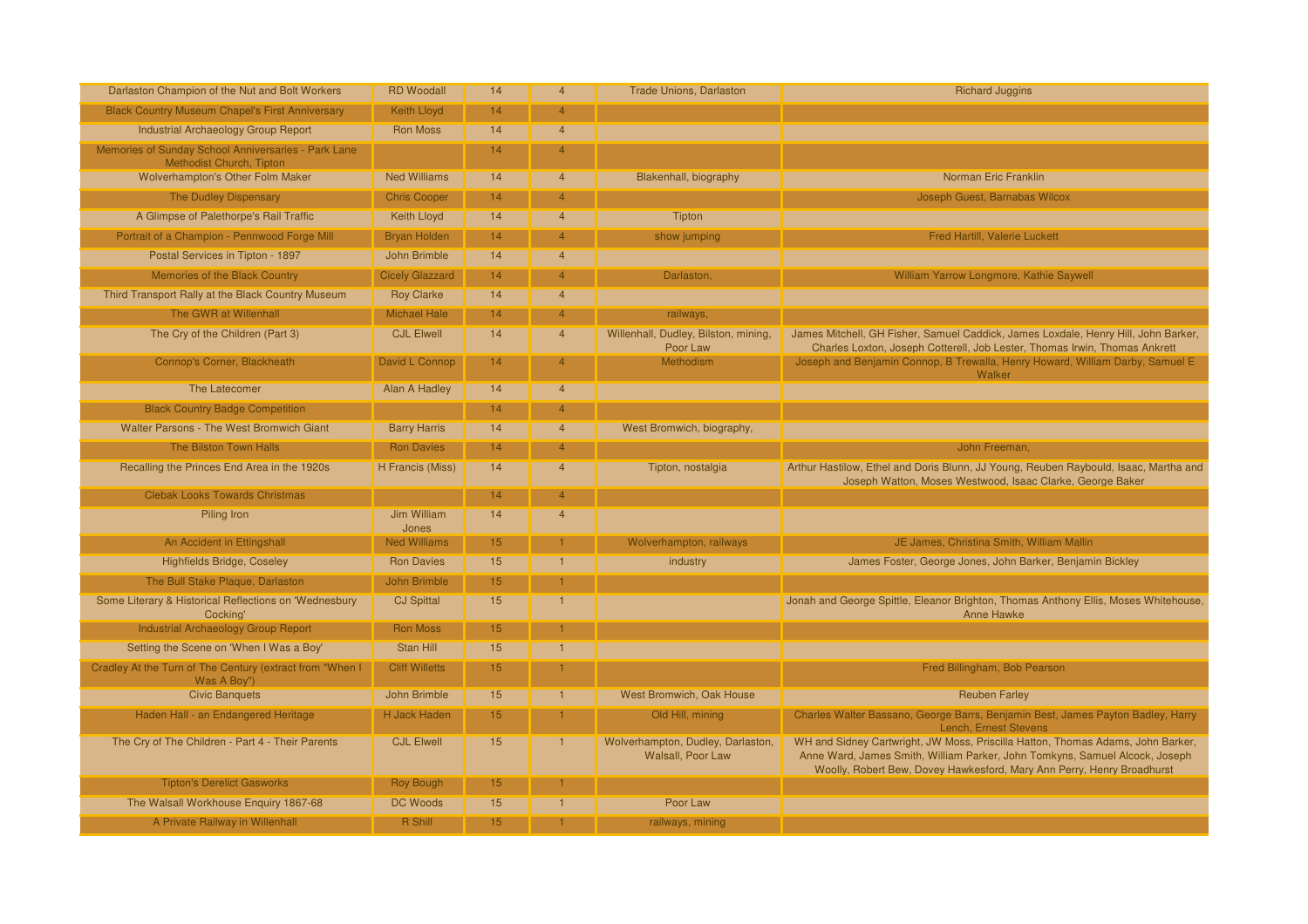| The Building of the Library and Sergeant's House - Hill Top,<br><b>West Bromwich</b> | <b>Barry Harris</b>          | 15               |                | <b>Meyrick House</b>                                                                                                    | <b>James Keir</b>                                                                                                                                                                                                                                                                                                                                                                                                                                                                                                                                                                                                                               |
|--------------------------------------------------------------------------------------|------------------------------|------------------|----------------|-------------------------------------------------------------------------------------------------------------------------|-------------------------------------------------------------------------------------------------------------------------------------------------------------------------------------------------------------------------------------------------------------------------------------------------------------------------------------------------------------------------------------------------------------------------------------------------------------------------------------------------------------------------------------------------------------------------------------------------------------------------------------------------|
| A Cradley Witch                                                                      | <b>Robert Williams</b>       | 15               |                |                                                                                                                         |                                                                                                                                                                                                                                                                                                                                                                                                                                                                                                                                                                                                                                                 |
| <b>Calling Photographers</b>                                                         | Dave Whyley                  | 15               | $\mathbf{1}$   |                                                                                                                         |                                                                                                                                                                                                                                                                                                                                                                                                                                                                                                                                                                                                                                                 |
| Mining in Cotwall End Valley                                                         | <b>Archie Williams</b>       | 15               | 2 <sup>1</sup> | Dudley, Gornal, industry, goldmining                                                                                    | Charles Lapworth, Thomas Glaze, John Newey, Titus Hickman, Jack Cartwright, Ben<br>Williams, Frederick Allen, Samuel Ceyney                                                                                                                                                                                                                                                                                                                                                                                                                                                                                                                     |
| Cradley At the Turn of The Century (extract from "When I<br>Was A Boy") Part 2       | <b>Cliff Willetts</b>        | 15               | $\overline{2}$ | industry, chainmaking, football, Round<br>of Beef, cricket                                                              | Sally Jones, Percy Smith, Jack Leah, Fred Boxley, Billy Morgan, Harry Cox, Ernie<br><b>Bloomer</b>                                                                                                                                                                                                                                                                                                                                                                                                                                                                                                                                              |
| <b>Souvenirs</b>                                                                     | <b>Howard Gauden</b><br>Hill | 15               | $\overline{2}$ | Baggeridge, Lye, industry, mining                                                                                       |                                                                                                                                                                                                                                                                                                                                                                                                                                                                                                                                                                                                                                                 |
| My 'city' Right or Wrong                                                             | <b>Eric Beaizley</b>         | 15               | $\overline{2}$ | <b>Dudley Castle</b>                                                                                                    |                                                                                                                                                                                                                                                                                                                                                                                                                                                                                                                                                                                                                                                 |
| The Cry of the Children (Part 5)                                                     | <b>CJL Elwell</b>            | 15 <sub>15</sub> | 2 <sup>1</sup> | Poor Law, Wolverhampton, Cradley,<br>Wednesbury, Darlaston, Dudley,<br>Stourbridge, Sedgley                             | Thomas Badger, Henry Hall, Joseph King, Thomas Bellingham, William Henry<br>Cartwright, Isaac Clarkson, Joseph Hugill, Charles Thornhill, Joseph William Moss,<br>Frederick Lees, Henry Augustus Betts, Jeremiah Hartill, John Fenn, Richard Castle,<br>Peter Lowe, William Beaman, Joseph Beale, William Hilton, John Blower, Richard<br>Fiddian, Catherine Everett, Samuel Caddick, Thomas Adams, Stephen Green, Thomas<br>Shorthouse, William Walters, George Young, Henry Nicholls Payne, William Parkes,<br>Richard Foster, John Hope, Henry Duignan, Paul Law, John Putnam, John Tomkys,<br>John Thompson, George Jenkins, Francis Palmer |
| <b>Black Country Freightliner - Saved?</b>                                           | <b>Michael Hale</b>          | 15               | $\overline{2}$ | Dudley, industry, railways                                                                                              |                                                                                                                                                                                                                                                                                                                                                                                                                                                                                                                                                                                                                                                 |
| <b>Cricket at Holly Hall</b>                                                         | <b>ATCL and EML</b>          | 15               | $\mathcal{P}$  | Dudley, Woodside, sport                                                                                                 | Arthur Woodall, Walter Cochrane, Eddie Seckerson, Joseph Edwards                                                                                                                                                                                                                                                                                                                                                                                                                                                                                                                                                                                |
| <b>Ladymoor Missions and Chapels</b>                                                 | <b>Ron Davies</b>            | 15               | $\overline{2}$ | Coseley                                                                                                                 | William Ford Vance, Moses Hughes, Daniel Groucutt, Alfred Hickman                                                                                                                                                                                                                                                                                                                                                                                                                                                                                                                                                                               |
| Wolverhampton Chronicle 1856, Inquest Report                                         | <b>Robert Williams</b>       | 15               | $\overline{2}$ | Kingswinford                                                                                                            | <b>Reuben Denison</b>                                                                                                                                                                                                                                                                                                                                                                                                                                                                                                                                                                                                                           |
| The Wesleyan Reform Union Ebenezer Chapel, Oldbury                                   | <b>Chris Cooper</b>          | 15               | $\overline{2}$ | Methodism                                                                                                               | GJ Sheldon, Joseph Massey, Charles Gregory, Jim Webb, Arthur Cooper, Susan Priddy,<br><b>Richard Eccles</b>                                                                                                                                                                                                                                                                                                                                                                                                                                                                                                                                     |
| Death of an Old Mill                                                                 | Jim William<br>Jones         | 15 <sub>1</sub>  | $\overline{2}$ |                                                                                                                         |                                                                                                                                                                                                                                                                                                                                                                                                                                                                                                                                                                                                                                                 |
| The Detective and the Pig                                                            | <b>Arthur Truby</b>          | 15               | $\overline{a}$ |                                                                                                                         |                                                                                                                                                                                                                                                                                                                                                                                                                                                                                                                                                                                                                                                 |
| The Black Country - 16c                                                              | <b>Barry Harris</b>          | 15               | $\overline{2}$ |                                                                                                                         |                                                                                                                                                                                                                                                                                                                                                                                                                                                                                                                                                                                                                                                 |
| A Works Outing                                                                       | John Brimble                 | 15               | $\overline{2}$ |                                                                                                                         |                                                                                                                                                                                                                                                                                                                                                                                                                                                                                                                                                                                                                                                 |
| The Cry of the Children (Where they lived)                                           | <b>CJL Elwell</b>            | 15 <sub>15</sub> | 3              | Wednesbury, Wolverhampton,<br>Walsall, Willenhall, Wednesfield,<br>Darlaston, Bilston, Dudley,<br>Stourbridge, Poor Law | Richard Horne, Edward Bagnall Dimmack, JB Owen, Robert Bew, William Henry<br>Duignan, Joshua Thompson                                                                                                                                                                                                                                                                                                                                                                                                                                                                                                                                           |
| Old Streets of the Black Country                                                     | <b>AE Price</b>              | 15               | 3              | Stourbridge, Dudley Port, Blackheath,<br><b>Brierley Hill</b>                                                           |                                                                                                                                                                                                                                                                                                                                                                                                                                                                                                                                                                                                                                                 |
| <b>Black Country Men Afield - Part 1</b>                                             | <b>CAG Thomas</b>            | 15               | 3              | Kingswinford, mining                                                                                                    | John and William Pearson, Richard Randall, James Harrison                                                                                                                                                                                                                                                                                                                                                                                                                                                                                                                                                                                       |
| Hop Picking as I Saw It                                                              | <b>Howard Gauden</b><br>Hill | 15               | $\overline{3}$ | nostalgia                                                                                                               |                                                                                                                                                                                                                                                                                                                                                                                                                                                                                                                                                                                                                                                 |
| Non-Literary Memorial Busts - Central Library West<br><b>Bromwich</b>                | <b>Barry Harris</b>          | 15 <sub>15</sub> | 3              | ironworks, industry                                                                                                     | Samuel, John Bayley and Charles Lees,                                                                                                                                                                                                                                                                                                                                                                                                                                                                                                                                                                                                           |
| Man on a Bridge                                                                      | Jim William<br>Jones         | 15               | 3              | poetry                                                                                                                  |                                                                                                                                                                                                                                                                                                                                                                                                                                                                                                                                                                                                                                                 |
| <b>Railway Scenes Past and Present</b>                                               | Keith Lloyd                  | 15               | 3              | photographs                                                                                                             |                                                                                                                                                                                                                                                                                                                                                                                                                                                                                                                                                                                                                                                 |
| Industrial Archaeology Group Report                                                  | <b>Ron Moss</b>              | 15               | 3              | Woodsetton, Benjamin Parkes and<br><b>Sons</b>                                                                          |                                                                                                                                                                                                                                                                                                                                                                                                                                                                                                                                                                                                                                                 |
| When I Was A Boy (Part 3)                                                            | <b>Cliff Willetts</b>        | 15               | 3              | Netherend, Halesowen, nostalgia,<br><b>Beaconsfield Works</b>                                                           | Will Blackwell, Wilf Moore, Andrew Thomas, Albert Cox                                                                                                                                                                                                                                                                                                                                                                                                                                                                                                                                                                                           |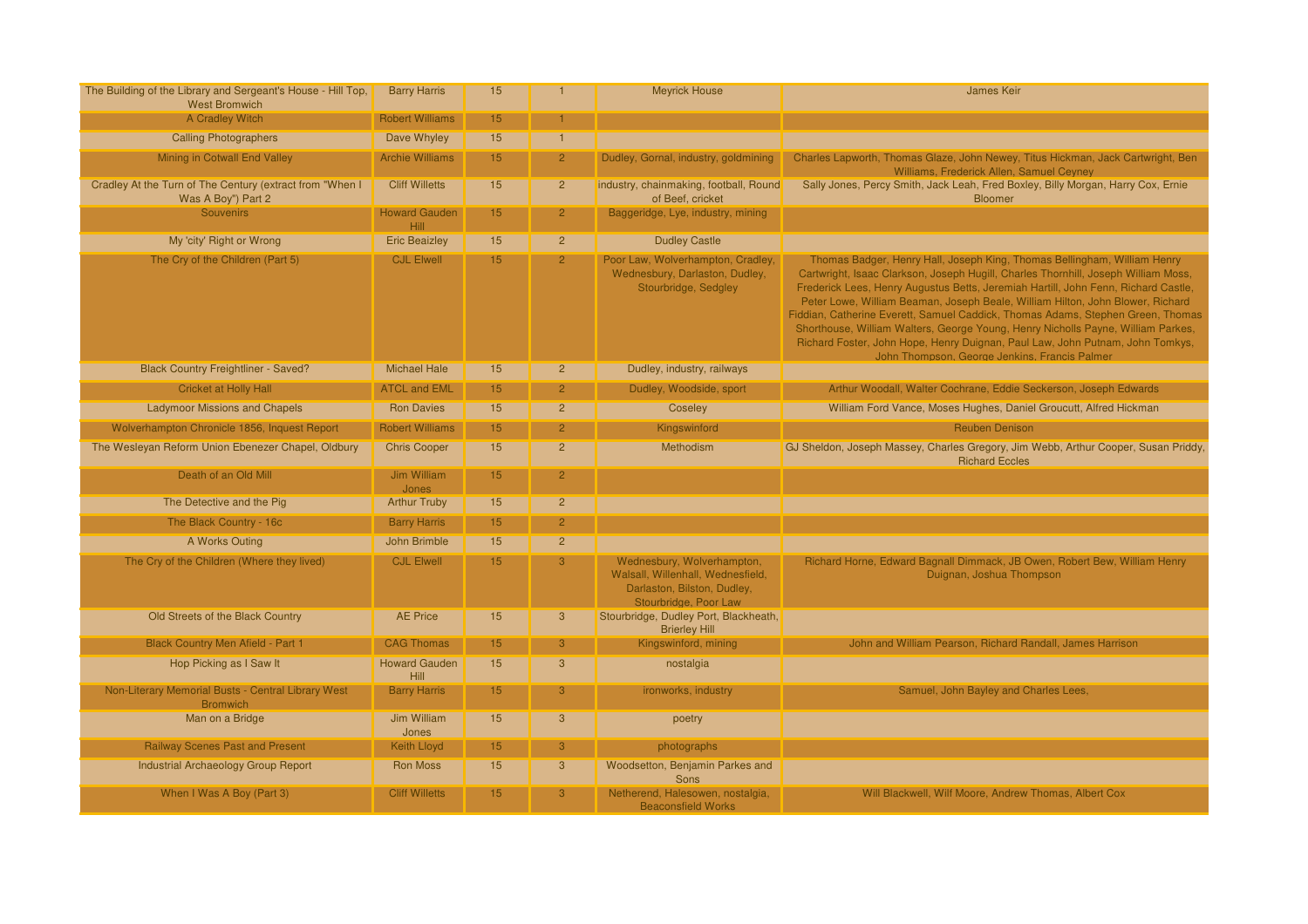| Eliza Tinsley - Nail Mistress                              | <b>Geoff Webb</b>                 | 15              | $\overline{3}$ | Sedgley, Willenhall, biography,<br>temperance                                                                                   | Eliza, Theophilus and Thomas Tinsley, Benjamin Butler, George Riddio, Richard and<br>Isaac Butler, FA Homer, Harry Green, Sarah Cranfield, Mary Farr, Jane Roberts, Mary<br>Price                                                 |
|------------------------------------------------------------|-----------------------------------|-----------------|----------------|---------------------------------------------------------------------------------------------------------------------------------|-----------------------------------------------------------------------------------------------------------------------------------------------------------------------------------------------------------------------------------|
| Black Country Pleasure 100 Years Ago (Part 1)              | H Jack Haden                      | 15 <sub>1</sub> | 3 <sup>°</sup> | Dudley, railways, sport, temperance,<br>mining, Netherton, Stourbridge,<br>Halesowen, Brierley Hill, Kinver<br><b>Saltwells</b> | GW Hastings, Job Garratt, WR Cosens, Gilbert Bradley, EHL Noot, E Fisher Smith, J<br>McCave, Samuel Mallen, Ernest Harris, H D'Arcy Ellis, John Skidmore, William Freer,<br>Jos. Lewis, Theodore Bishop, Samuel King, HC Brettell |
| <b>St Martins Church Bradley</b>                           | <b>Ron Davies</b>                 | 15              | $\mathbf{3}$   | industry, Wolverhampton, Bilston                                                                                                | John Wilkinson, G Bidlake                                                                                                                                                                                                         |
| St Hilda's Parish Church, Warley Woods                     | <b>HL Kershaw</b>                 | 15              | 3 <sup>°</sup> |                                                                                                                                 |                                                                                                                                                                                                                                   |
| The Sunday School Trip                                     | <b>Hilda Francis</b>              | 15              | 3              | Princes End, Hurst Hill                                                                                                         | Joshua Payne, Norman Mitchard                                                                                                                                                                                                     |
| Molineux Hotel, Wolverhampton                              | <b>Keith Hodgkins</b>             | 15              | $\overline{4}$ |                                                                                                                                 | <b>Benjamin Molineux</b>                                                                                                                                                                                                          |
| <b>Black Country Men Afield (Part 2)</b>                   | <b>CAG Thomas</b>                 | 15              | $\overline{4}$ | Kingswinford, industry, mining                                                                                                  | Richard Randall, John Pearson, Thomas Ray                                                                                                                                                                                         |
| The Priestfield to Caponfield Railway Line                 | <b>Ron Davies</b>                 | 15              | $\overline{4}$ |                                                                                                                                 | Stowheath, Bilston, Millfields, industry George Adams, William Kitson, Benjamin Gibbons, John Bickley, George Jones, Alfred<br>Hickman, Edward Wooley                                                                             |
| The 'Well and Proper Lighting' of Halesowen Streets by Gas | <b>Kathleen Crew</b>              | 15              | $\overline{4}$ |                                                                                                                                 | <b>James Tildesley</b>                                                                                                                                                                                                            |
| Darlaston: A Short History                                 | <b>John Hunsley</b><br>Garrington | 15              | $\overline{4}$ |                                                                                                                                 | Thomas Lane, Walter Wilkes, Edward Blackmore, Daniel Cox, John More, John Wyrly,<br>John Pershous, William Dicken                                                                                                                 |
| When I Was A Boy (Part 4)                                  | <b>Cliff Willetts</b>             | 15              | $\overline{4}$ | Poor Law, Cradley Heath, Lye                                                                                                    | Jack Upperdine, Joseph Rock, Joe Stevens                                                                                                                                                                                          |
| Caponfield Church 100 Years On                             | <b>Ron Davies</b>                 | 15              | 4 <sup>1</sup> | industry, West Bromwich                                                                                                         | John Bagnall                                                                                                                                                                                                                      |
| Black Country Pleasures 100 Years Ago (Part 2)             | <b>H Jack Haden</b>               | 15              | $\overline{4}$ | industry, Brierley Hill, Dudley,<br>Foresters, Oddfellows, Pensnett,<br>Wordsley, Temperance                                    | S Sheward, Gabriel Jones, ES Haines, Thomas Homer, John Ashmore, Eli Davies                                                                                                                                                       |
| Going to the Pictures                                      | <b>David Male</b>                 | 15              | $\overline{4}$ | nostalgia, Victoria, Regent, Alhambra,<br>Palace, Owen Street, Tipton                                                           |                                                                                                                                                                                                                                   |
| King of the Road                                           | Jim William<br>Jones              | 15              | $\overline{4}$ | poem                                                                                                                            |                                                                                                                                                                                                                                   |
| Punch Lines on the Black Country                           | <b>CJL Elwell</b>                 | 15              | $\overline{4}$ | <b>Children's Employment,</b><br>Wolverhampton, Punch,                                                                          |                                                                                                                                                                                                                                   |
| Industrial Archaeology Group Report                        | <b>Ron Moss</b>                   | 15              | $\overline{4}$ |                                                                                                                                 | Andy Rutter, John Cooksey                                                                                                                                                                                                         |
| <b>Photographic Group Report</b>                           | David Whyley                      | 15 <sub>1</sub> | 4              |                                                                                                                                 |                                                                                                                                                                                                                                   |
| <b>Industrial Tea Party</b>                                | J Elliott Hornby                  | 15              | $\overline{4}$ | Chance & Hunt, Oldbury,<br>Wednesbury                                                                                           | George Mallard, Alexander Macomb Chance, John Corbett, William Gossage, WAS<br>Calder, AE Holley, W Brownlee, Monty Adcock, Mike Kenny, James Jeavons, Charles<br>Fox. William Croft.                                             |
| 7 Year Olds' Views on the Black Country Museum             |                                   | 15              | $\overline{4}$ | Foley Infant School, Kinver                                                                                                     |                                                                                                                                                                                                                                   |
| <b>Teacher Ellen</b>                                       | <b>Bill Pardoe</b>                | 16              | $\overline{1}$ | Cradley Heath, chainmaking,<br>biography                                                                                        | Ellen Hardiman, TW Thirlwell                                                                                                                                                                                                      |
| Memories of a Black Country Childhood                      | Maureen F May                     | 16              |                | industry, nostalgia, Bilston                                                                                                    |                                                                                                                                                                                                                                   |
| St. John Ambulance Brigade - Dudley                        |                                   | 16              |                |                                                                                                                                 | James Slater, H Grainger, SHT Clarkson, Charles Ollis, AD Hines                                                                                                                                                                   |
| The Telephone Comes to the Black Country                   | <b>CJL Elwell</b>                 | 16              |                | Wolverhampton, Dudley,                                                                                                          | Edward Binden Marten, GH Claughton                                                                                                                                                                                                |
| When I Was A Boy (Part 5)                                  | <b>Cliff Willetts</b>             | 16              |                | nostalgia                                                                                                                       |                                                                                                                                                                                                                                   |
| A Lady Motorist of Distinction                             | <b>Bernard Williams</b>           | 16              | 1              | Dudley, Bean Cars, Walsall                                                                                                      | Kate Wilson, George Bean, JA Smith                                                                                                                                                                                                |
| <b>Bull Baiting</b>                                        | John Hunsley<br>Garrington        | 16              | $\mathbf{1}$   | Darlaston,                                                                                                                      | John Waltham                                                                                                                                                                                                                      |
| Any Old Iron                                               | J Elliott Hornby                  | 16              |                |                                                                                                                                 |                                                                                                                                                                                                                                   |
| Our Dorothy (a Tribute)                                    | <b>Harold Parsons</b>             | 16              |                | Dudley, biography                                                                                                               | Dorothy Round                                                                                                                                                                                                                     |
| <b>Early Morning Inter-City</b>                            | J William Jones                   | 16              |                |                                                                                                                                 |                                                                                                                                                                                                                                   |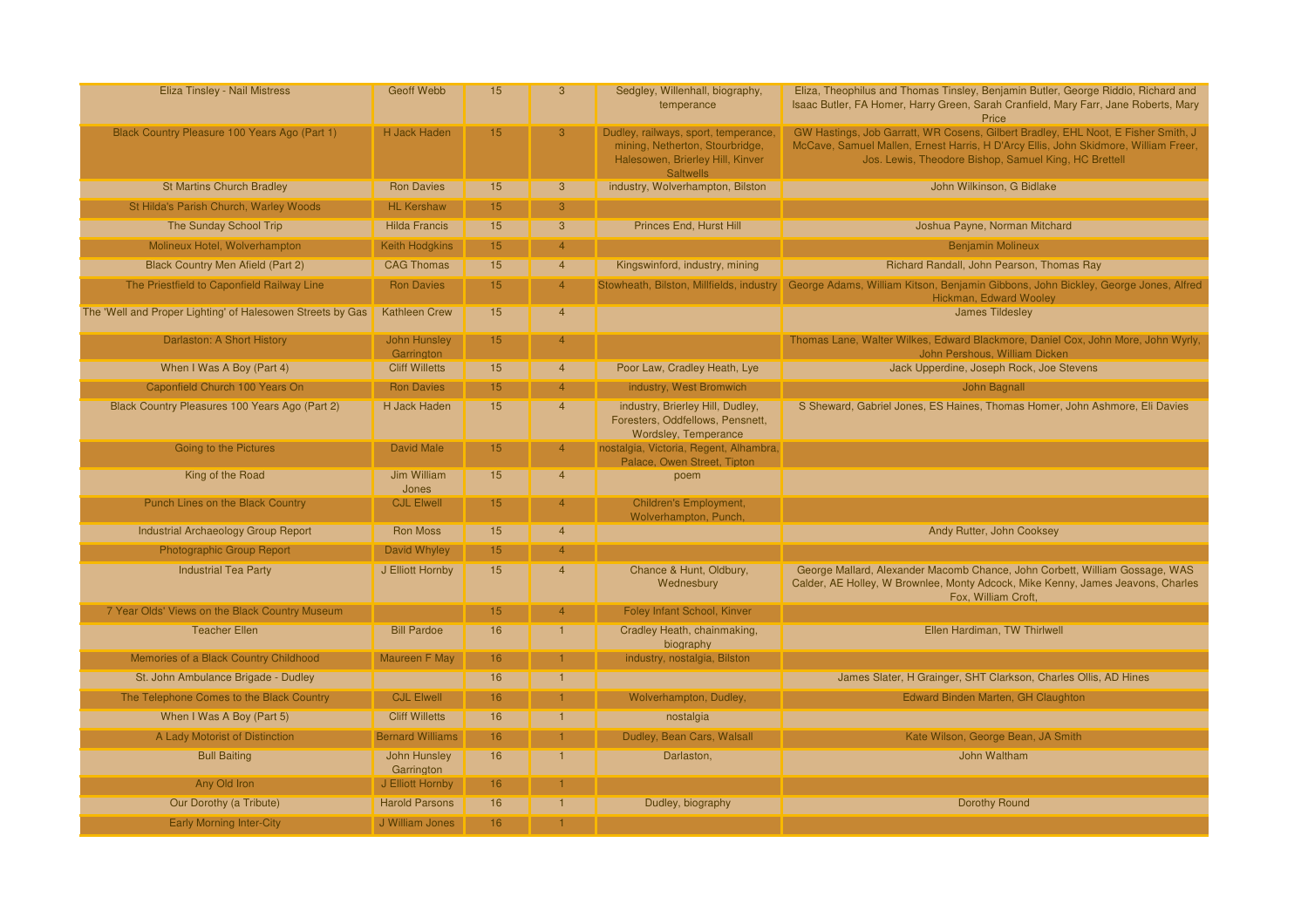| West Brom's 'Willie Holt'                      | <b>Barry Harris</b>         | 16              | $\overline{1}$ | billiards                                                                | George Jones, Albert Bye                                                                                                                                                                                         |
|------------------------------------------------|-----------------------------|-----------------|----------------|--------------------------------------------------------------------------|------------------------------------------------------------------------------------------------------------------------------------------------------------------------------------------------------------------|
| Black Country Pleasures 100 Years Ago (Part 3) | H Jack Haden                | 16              |                | Brierley Hill, Stourbridge, Dudley,<br>Wordsley                          | WA Worthington, WB Jacks, William Platt, JL Holberton, JB Heys, John Shaw, James<br>Allport, Christine Baker, William Maunders, John Hill, William Angell, Herbert Higgs,<br>William Edwards, Benjamin Pierpoint |
| Industrial Archaeology Group Report            |                             | 16              | -1             |                                                                          |                                                                                                                                                                                                                  |
| <b>Princes End Memories</b>                    | <b>Hilda Francis</b>        | 16              |                | nostalgia, Tipton, Wakes                                                 | Lydia Round, Eric Darby, Jack Roper                                                                                                                                                                              |
| The Priory Hotel, Walsall                      | <b>Ron Davies</b>           | 16              | -1             |                                                                          | William, Samuel, Mary and Edward Elwell, William Ross Cattanach, Charles Francis<br>Brown, Edwin James Diver                                                                                                     |
| Inn Signs of the Black Country (Part 1)        | Keith & Katherine<br>Lloyd  | 16              |                | Tipton, Amblecote, Ansells, Waggon<br>& Horses, Starving Rascal, Starver |                                                                                                                                                                                                                  |
| <b>Lord Roberts Day</b>                        | J Elliott Hornby            | 16              | $\overline{2}$ | Oldbury, sport, shooting                                                 | Alexander Macomb Chance, WAS Calder, Phillip Pratt                                                                                                                                                               |
| The Cochrane Family in the Black Country       | ATC & EM<br>Lavender        | 16              | $\overline{2}$ | Woodside, Dudley, industry                                               | Joseph Bramah, Alexander Brodie and Walter Cochrane, James Roden, John Blunn,<br><b>Esther Hughes, Hester Boulton</b>                                                                                            |
| When I Was a Boy (concluding part)             | <b>Cliff Willetts</b>       | 16              | $\overline{2}$ | nostalgia, Netherton                                                     | Will Challoner, Sidney Wooldridge                                                                                                                                                                                |
| Gornal's Blind Coalman & his BEM               | <b>Archie Williams</b>      | 16              | $\overline{2}$ |                                                                          | <b>Ebenezer Turner</b>                                                                                                                                                                                           |
| <b>Cdr. James Eaton RN</b>                     | <b>Barry Harris</b>         | 16              | $\overline{2}$ | West Bromwich, biography                                                 |                                                                                                                                                                                                                  |
| Memories of High St. Brierley Hill             | <b>Betty Jay</b>            | 16              | $\overline{2}$ |                                                                          |                                                                                                                                                                                                                  |
| Blue Ribbons and Brass Bands (Part 1)          | <b>H</b> Jack Haden         | 16              | $\overline{2}$ | Dudley, Brierley Hill, temperance                                        | J Raybould, John Pitt, Louisa Amelia Smith, William Spurgeon                                                                                                                                                     |
| Inn Signs of the Black Country (Part 2)        | Keith & Katherine<br>Lloyd  | 16              | $\overline{2}$ | Lye, Quarry Bank                                                         |                                                                                                                                                                                                                  |
| Children at Play                               | <b>Hilda Francis</b>        | 16              | $\overline{2}$ | nostalgia                                                                |                                                                                                                                                                                                                  |
| A 110-year Look Back                           |                             | 16              | 2 <sup>1</sup> |                                                                          |                                                                                                                                                                                                                  |
| Dudley Grammar School Class, 1929-30           |                             | 16              | $\overline{2}$ | photograph                                                               |                                                                                                                                                                                                                  |
| <b>The Golds Hill Chaplaincy</b>               |                             | 16              | 2 <sup>1</sup> | <b>West Bromwich</b>                                                     | John Nock Bagnall, Francis Hutton                                                                                                                                                                                |
| <b>William Ward's Railway</b>                  | <b>RM Shill</b>             | 16              | $\overline{2}$ | Darlaston, railways, Willenhall                                          |                                                                                                                                                                                                                  |
| St. Pauls Church, Wood Green                   | <b>Ron Davies</b>           | 16              | 2 <sup>1</sup> | Wednesbury                                                               | Alfred Elwell, John Lyons, George Tuthill                                                                                                                                                                        |
| <b>A Midland Tour</b>                          |                             | 16              | $\overline{2}$ | industry, Smethwick, Chances,<br>Oldbury, Burritt,                       |                                                                                                                                                                                                                  |
| Lines for a Staffordshire Bull Terrier         | <b>GE Rome</b>              | 16              | $\overline{2}$ | poem                                                                     |                                                                                                                                                                                                                  |
| A Night Landscape in Staffordshire             |                             | 16              | $\overline{2}$ | poem                                                                     |                                                                                                                                                                                                                  |
| The Anvil Men                                  | <b>Jim William</b><br>Jones | 16              | $\overline{2}$ | poem                                                                     |                                                                                                                                                                                                                  |
| The Family of Henn's Jewellers                 | <b>Barbara M Henn</b>       | 16              | $\mathbf{3}$   | Tipton, Dudley, West Bromwich                                            | Silas Henn, Eliza Bannister, Joseph Barker, James Lewis                                                                                                                                                          |
| <b>John Roper Memorial Collection</b>          | <b>John Brimble</b>         | 16              | 3              |                                                                          |                                                                                                                                                                                                                  |
| The Great Oak Farm Smash                       | <b>Ron Davies</b>           | 16              | $\overline{3}$ | Glynne family, industry, Himley,<br><b>Crooked House</b>                 | James Boydell, Stephen Glynne, Lord Littelton, John Griffiths, William Gladstone,                                                                                                                                |
| <b>Matchbox Testimonial</b>                    | John Brimble                | 16 <sup>1</sup> | 3 <sup>1</sup> | England's Glory, Tipton, Old King's<br>Head                              | J Hamblett                                                                                                                                                                                                       |
| <b>Salop Street, Dudley</b>                    | <b>Harold Parsons</b>       | 16              | $\mathbf{3}$   |                                                                          |                                                                                                                                                                                                                  |
| Two Loco's With Black Country Links            | R Shill                     | 16              | 3              | railways                                                                 |                                                                                                                                                                                                                  |
| An Unusual Memorial                            | <b>Hilda Francis</b>        | 16              | $\sqrt{3}$     | Princes End, Tipton                                                      | William Partridge Greenway, Greenaway                                                                                                                                                                            |
| Lost Films in the Black Country                | <b>Ned Williams</b>         | 16              | 3              | Wolverhampton, Brierley Hill                                             | Thomas Jackson, Cecil Couper, Pat Collins, Thomas Wood,                                                                                                                                                          |
| The Fair Name of Oldbury                       | Olwen Lloyd<br>Jones        | 16              | 3              | Oldbury Country High School, 1939-<br>45, WW2,                           |                                                                                                                                                                                                                  |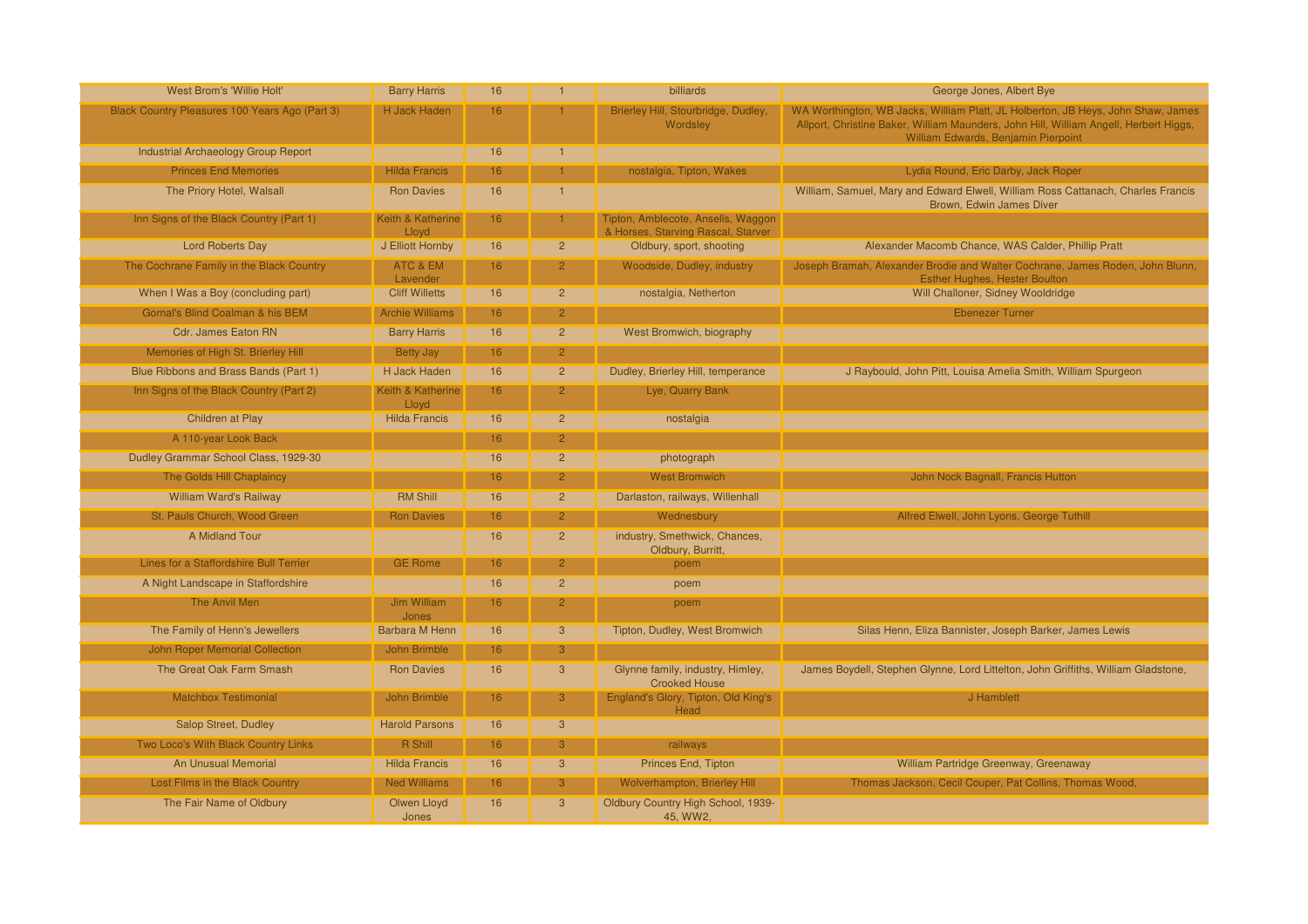| A Question of Sport                                       | Arthur E Truby                                 | 16 <sup>°</sup> | 3              | Walsall                                                               |                                                                                                                                                                                                                                                                                                                                                                                                                                                                                                                                                                                                |
|-----------------------------------------------------------|------------------------------------------------|-----------------|----------------|-----------------------------------------------------------------------|------------------------------------------------------------------------------------------------------------------------------------------------------------------------------------------------------------------------------------------------------------------------------------------------------------------------------------------------------------------------------------------------------------------------------------------------------------------------------------------------------------------------------------------------------------------------------------------------|
| Blue Ribbons and Brass Bands (Part 2)                     | H Jack Haden                                   | 16              | 3              | Brierley Hill, Lye, Smethwick, Cradley                                | John Welch, Sarah Thompson, Joseph Fisher, Joseph Brettell, Job Garratt, Spencer<br>Rose                                                                                                                                                                                                                                                                                                                                                                                                                                                                                                       |
| Inn Signs of the Black Country (Part 3)                   | Keith & Katherine<br>Llovd                     | 16              | 3              | Tipton, The Harrier, The Sportsman                                    | <b>Jack Holden</b>                                                                                                                                                                                                                                                                                                                                                                                                                                                                                                                                                                             |
| The Town Gaols of Walsall & Wolverhampton - 1802          | <b>Barry Harris</b>                            | 16              | $\overline{3}$ |                                                                       | William Mason, George Roberts                                                                                                                                                                                                                                                                                                                                                                                                                                                                                                                                                                  |
| A 19c West Bromwich Notebook                              | <b>Ronald Homer</b>                            | 16              | 3              | Dudley, Wednesbury                                                    | Alfred and Richard Partridge, Thomas Clarke, FPBN Hutton, David Morgan, Thomas<br>Willks, Samuel Baggot, Joseph Siddon, James Ward, William Henley Henry, William<br>Whyn                                                                                                                                                                                                                                                                                                                                                                                                                      |
| The Remains of Atlas Ironworks                            | <b>Barry Harris</b>                            | 16              | 3              | West Bromwich, industry                                               | <b>Israel and Ebenezer Parkes</b>                                                                                                                                                                                                                                                                                                                                                                                                                                                                                                                                                              |
| Ney Court, Burnt Tree                                     | <b>John Brimble</b>                            | 16              | 3              | <b>Battle of Waterloo</b>                                             |                                                                                                                                                                                                                                                                                                                                                                                                                                                                                                                                                                                                |
| Shadows (poem)                                            | Jim William<br>Jones                           | 16              | $\overline{3}$ | poem                                                                  |                                                                                                                                                                                                                                                                                                                                                                                                                                                                                                                                                                                                |
| The Pitt Family of Dudley                                 | <b>Susan Cooper &amp;</b><br><b>Peter Pitt</b> | 16              |                | biography, Woodside, Kingswinford,<br>Stourbridge                     | John Barratt, Richard Foley, Francis, Oliver, Peter, Thomas and Ann Pitt, Mary Cox,<br>Elizabeth Bodeyley, Joseph and Ann Silvers, Esther and Edward Foxall, Edward<br>Robinson, Joseph Dale, Peter Instant, Thomas Bowler, Samuel Westwood, Joseph<br>Wright, Joseph Dale, Joseph Matthews, Mary Pitts, Hannah M Horne, Mary Ann Addison,<br>Elizabeth Price, Edward Partridge, Isiah Barker, Samuel Packwood, Richard Latham,<br>Simon Dando, William Toye, Victoria Patti Ellis, Joseph Webb, Jane Salter, Joseph<br>Noake Yorke, Mary Ann Griffiths, Robert James Elliot, Dorothy Rowberry |
| Reproduction of Engraving of Chance's Glassworks, c. 1857 | <b>Ron Moss</b>                                | 16              | $\overline{4}$ | glassmaking                                                           | <b>Arthur Reeves</b>                                                                                                                                                                                                                                                                                                                                                                                                                                                                                                                                                                           |
| A Black Country School in Wales - 10 Years on             | <b>Ron Moss</b>                                | 16              | $\overline{4}$ | <b>Cradley Heath, education</b>                                       | <b>David Smith</b>                                                                                                                                                                                                                                                                                                                                                                                                                                                                                                                                                                             |
| Hands                                                     | Jim William<br>Jones                           | 16              | $\overline{4}$ | poem                                                                  |                                                                                                                                                                                                                                                                                                                                                                                                                                                                                                                                                                                                |
| <b>Bilston's Warm Entry</b>                               | Joseph Smith                                   | 16              |                | nostalgia, japanning                                                  | <b>Josiah Smith</b>                                                                                                                                                                                                                                                                                                                                                                                                                                                                                                                                                                            |
| The Park Head Locks Walkabout                             | <b>Hilda Francis</b>                           | 16              |                |                                                                       |                                                                                                                                                                                                                                                                                                                                                                                                                                                                                                                                                                                                |
| Inn Signs of the Black Country (Part 4)                   | Keith & Katherine<br>Lloyd                     | 16              | $\overline{4}$ | Tividale, Tipton, Cradley                                             |                                                                                                                                                                                                                                                                                                                                                                                                                                                                                                                                                                                                |
| A Wolverhampton Midget                                    | <b>SE Baggott</b>                              | 16              | $\overline{4}$ | industry, motoring, Atomette, industry,<br>Wolverhampton              | <b>Allan Thomas</b>                                                                                                                                                                                                                                                                                                                                                                                                                                                                                                                                                                            |
| The Gate Into the Black Country                           |                                                | 16              | $\overline{4}$ |                                                                       |                                                                                                                                                                                                                                                                                                                                                                                                                                                                                                                                                                                                |
| A Capful O' Nails - Dramatised                            | <b>Harold Parsons</b>                          | 16              | $\overline{4}$ |                                                                       |                                                                                                                                                                                                                                                                                                                                                                                                                                                                                                                                                                                                |
| The Boys' Brigade Centenary & the Titanic Anchor          |                                                | 16              | $\overline{4}$ |                                                                       |                                                                                                                                                                                                                                                                                                                                                                                                                                                                                                                                                                                                |
| My Uncle Charles                                          | <b>Walter J Smith</b>                          | 16              | $\overline{4}$ |                                                                       |                                                                                                                                                                                                                                                                                                                                                                                                                                                                                                                                                                                                |
| Thomas Carlyle and the Black Country                      | <b>CJL Elwell</b>                              | 16              | $\overline{4}$ | Halesowen, industry, Dudley                                           |                                                                                                                                                                                                                                                                                                                                                                                                                                                                                                                                                                                                |
| Willingworth Hall                                         | <b>Ron Davies</b>                              | 16              | $\overline{4}$ | Wednesbury, Dudley                                                    | Edward Sutton, Thomas Parks, Dud Dudley, William Ward, Horace St Paul, Bridget<br>Forester, John William Yates, Thomas Savery                                                                                                                                                                                                                                                                                                                                                                                                                                                                  |
| A Centenary Unattained                                    | <b>Michael Hale</b>                            | 16              | $\overline{4}$ | Halesowen, railways                                                   |                                                                                                                                                                                                                                                                                                                                                                                                                                                                                                                                                                                                |
| Darlaston Library - The Early Years                       | <b>Malcolm Timmins</b>                         | 16              | $\overline{4}$ |                                                                       | Stephen Stephens, Thomas Tildesley, James Slater                                                                                                                                                                                                                                                                                                                                                                                                                                                                                                                                               |
|                                                           |                                                |                 |                |                                                                       |                                                                                                                                                                                                                                                                                                                                                                                                                                                                                                                                                                                                |
| Jemima Lamb                                               | <b>Gwendolen Elwell</b>                        | 16              | $\overline{4}$ | Codsall, biography                                                    |                                                                                                                                                                                                                                                                                                                                                                                                                                                                                                                                                                                                |
| Tommy Truck, the Scourge of the Black Country (Part 1)    | H Jack Haden                                   | 16              | $\overline{4}$ | industry, Truck Act, nailmaking,<br>Dudley, Cradley, Stourbridge, Lye | Edward J Littleton, Thomas Shilvock, John Pidcock, Theodore Price, CFG Clark, Charles<br>Girdlestone                                                                                                                                                                                                                                                                                                                                                                                                                                                                                           |
| <b>Ramblers' Progress</b>                                 | Arthur E Truby                                 | 16              |                |                                                                       |                                                                                                                                                                                                                                                                                                                                                                                                                                                                                                                                                                                                |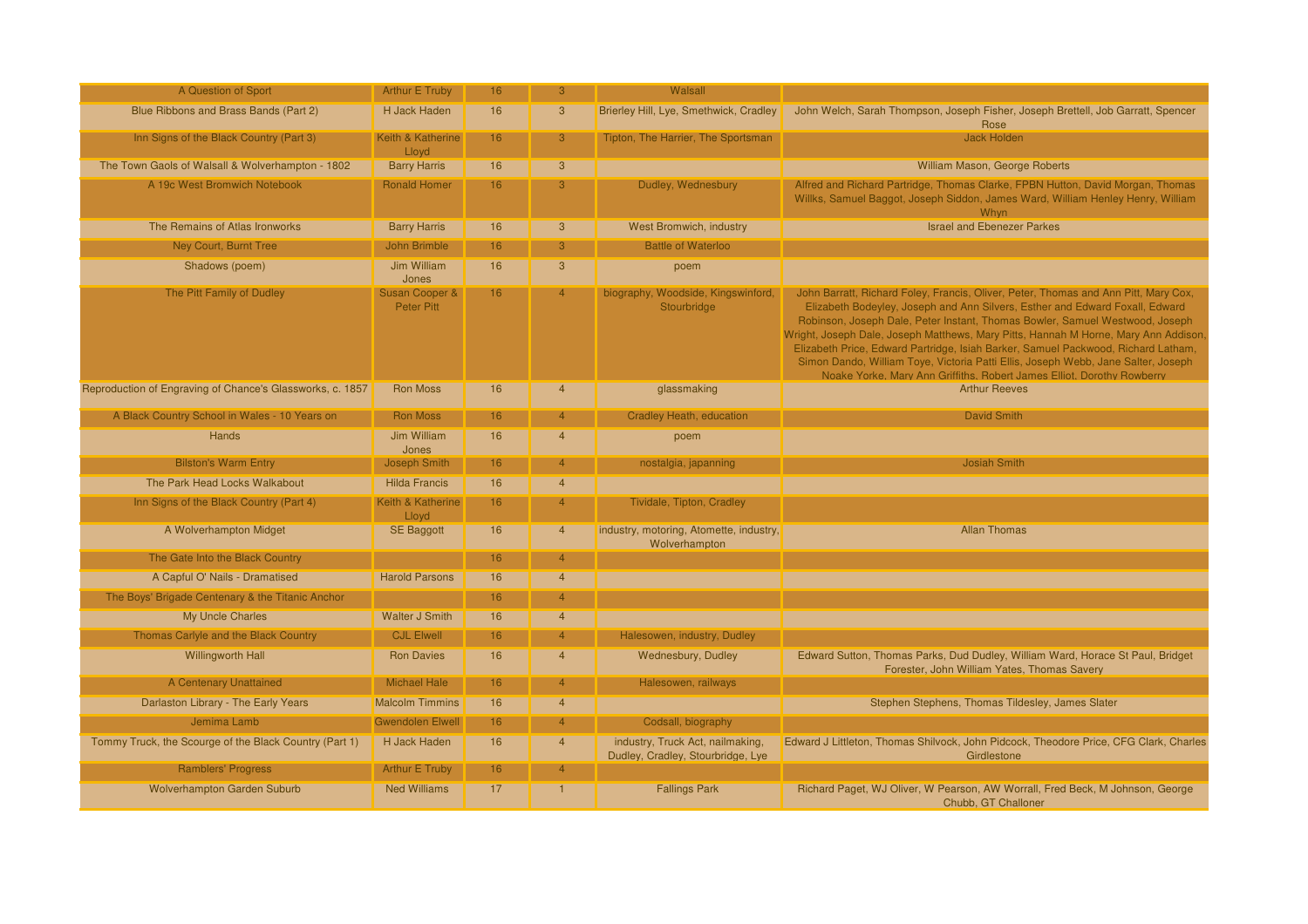| The West Bromwich House of Victorian Gentlemen      | <b>Barry Harris</b>              | 17 |                |                                                           | John Cleveland Green, James Smith, Edward and William Bullock, Joseph Hickman<br>Pearson, William Cross, Henry Sutcliffe, John Brearley Payne, Edward Williams, Israel<br>Parkes, John Bayley Lees, James Dangerfield, Charles Arkinstall, Walton Walker,<br>William Gordon, Thomas Hood, Samuel Wagstaff, Richard Plant, John Izons, Arthur<br>Wright, Samuel Keys, John Manley, Joseph Halford, Levi Parker, Henry Haden Halford,<br>John Whitehouse, Hermann Koelbahn, William Hall Keys |
|-----------------------------------------------------|----------------------------------|----|----------------|-----------------------------------------------------------|---------------------------------------------------------------------------------------------------------------------------------------------------------------------------------------------------------------------------------------------------------------------------------------------------------------------------------------------------------------------------------------------------------------------------------------------------------------------------------------------|
| The Life and Times of Thomas Attwood                | <b>James Taylor</b>              | 17 |                | Halesowen, biography                                      |                                                                                                                                                                                                                                                                                                                                                                                                                                                                                             |
| Troubled Waters - a 19c Feud                        | <b>CJL Elwell</b>                | 17 |                | Wednesbury, canals                                        | John and Francis Woodward, Edward and William Elwell, James Atkins, Serjeant Clarke,<br>Robert Thomas, Philip Williams, William Matthews                                                                                                                                                                                                                                                                                                                                                    |
| Why Not 'Plaque' Famous Wulfrunians?                | <b>Rudi Herbert</b>              | 17 |                |                                                           |                                                                                                                                                                                                                                                                                                                                                                                                                                                                                             |
| A History of the Button Trade in Halesowen (Part 1) | <b>CF Grove</b>                  | 17 |                | industry                                                  | William and Thomas Harris, James and William Grove, Thomas Lyttleton                                                                                                                                                                                                                                                                                                                                                                                                                        |
| <b>The Molineux Hotel</b>                           | Peter J Larkham                  | 17 |                | Wolverhampton                                             |                                                                                                                                                                                                                                                                                                                                                                                                                                                                                             |
| <b>Cycle Manufacture in the Black Country</b>       | <b>Mike Knight</b>               | 17 |                | industry, list of makers                                  | Percy James Tallis, Constance Edwards                                                                                                                                                                                                                                                                                                                                                                                                                                                       |
| <b>Bill Pardoe Leaves the Black Country</b>         | <b>John Cooksey</b>              | 17 |                |                                                           |                                                                                                                                                                                                                                                                                                                                                                                                                                                                                             |
| Inn Signs of the Black Country (Part 5)             | Keith & Katherine<br>Lloyd       | 17 |                | West Bromwich, Oldbury, Princes<br>End, Cradley           |                                                                                                                                                                                                                                                                                                                                                                                                                                                                                             |
| Winter - in Baggeridge Colliery Country Park (poem) | Jim William<br>Janes             | 17 |                | poetry                                                    |                                                                                                                                                                                                                                                                                                                                                                                                                                                                                             |
| Tommy Truck (Part 2)                                | H Jack Haden                     | 17 |                | <b>Cradley Heath, Dudley, Careless</b><br>Green, Old Hill | Frederick Kitson, Edward Bradley, Abraham Hill, James and Charles Watkins, Handel<br>Bashford, Joseph Wellings, Joseph James Westwood                                                                                                                                                                                                                                                                                                                                                       |
| When Beans Weren't Has-Beens                        | John Brimble                     | 17 |                | industry, cars, Bean                                      | <b>Robert Hadfield</b>                                                                                                                                                                                                                                                                                                                                                                                                                                                                      |
| The Oldest Pigeon Loft in Bilston                   | <b>Ron Davies</b>                | 17 |                |                                                           |                                                                                                                                                                                                                                                                                                                                                                                                                                                                                             |
| <b>William Shenstone's Schoolmistress</b>           | Dr Francis Burns                 | 17 |                | biography, Halesowen                                      | Sarah and Jeremiah Lloyd, Mary Arnold                                                                                                                                                                                                                                                                                                                                                                                                                                                       |
| A History of the Button Trade in Halesowen (Part 2) | <b>GF</b> Grove                  | 17 | $\overline{2}$ | industry                                                  | John Jones, Daniel Parsons, James and John Grove, George and Mary Parkes, Edwin<br>Shuker, Josiah and Thomas Coley, Maria Florence, Elizabeth and Louisa Adams,<br>Thomas Shilvock, James Cockin, Joseph Hobday, Ronald Symes                                                                                                                                                                                                                                                               |
| Wordsley 'Lymp' and its Proprietor (Part 1)         | <b>H</b> Jack Haden              | 17 | $\overline{2}$ | cinema, nostalgia                                         | Anthony Bayley, Edward Oakes, GE Johnson                                                                                                                                                                                                                                                                                                                                                                                                                                                    |
| Memories of Kates Hill in the 1920s                 | <b>Ivy Emma</b><br><b>Rhodes</b> | 17 | $\overline{2}$ | nostalgia, Dudley                                         | William Horatius Harris, Anna and Frank Lloyd, Ivy Daives, Mary Sutton, Frank Guest,<br><b>Elsie Davies</b>                                                                                                                                                                                                                                                                                                                                                                                 |
| The Old Glasshouse Site                             | <b>Richard Benbow</b>            | 17 | $\overline{2}$ | fire station                                              | W Willetts, WE Walker                                                                                                                                                                                                                                                                                                                                                                                                                                                                       |
| Loco's With Black Country Links                     | <b>RM Shill</b>                  | 17 | $\overline{2}$ | Pelsall                                                   |                                                                                                                                                                                                                                                                                                                                                                                                                                                                                             |
| Netherton and Darby End (or Darby Hand)             | George Baker                     | 17 | $\overline{2}$ | nostalgia                                                 | Joe Darby, J Read                                                                                                                                                                                                                                                                                                                                                                                                                                                                           |
| The Elisabeth                                       | <b>Ron Davies</b>                | 17 | $\overline{2}$ | Bilston, industry, ironmaking                             | Alfred Hickman, Elisabeth Stewart                                                                                                                                                                                                                                                                                                                                                                                                                                                           |
| Wall Heath form the 1930s                           | <b>Dawn Griffiths</b>            | 17 | 2 <sup>2</sup> | industry, mining, ironworks                               |                                                                                                                                                                                                                                                                                                                                                                                                                                                                                             |
| A Great Engineer Visits the Black Country           | <b>CJL Elwell</b>                | 17 | $\mathcal{P}$  | Dudley, industry                                          |                                                                                                                                                                                                                                                                                                                                                                                                                                                                                             |
| Spring Prelude (poem)                               | <b>Jim William</b><br>Jones      | 17 | $\overline{2}$ |                                                           |                                                                                                                                                                                                                                                                                                                                                                                                                                                                                             |
| The Woodside Ironworks                              | ATC & EM<br>Lavender             | 17 |                | industry                                                  | Thomas Cochrane, Willkiam Grazebrook, John Powell, Samuel Stevens                                                                                                                                                                                                                                                                                                                                                                                                                           |
| Willenhall Box Company - 50th Year Anniversary      |                                  | 17 | $\overline{2}$ | industry                                                  | <b>H</b> Richards                                                                                                                                                                                                                                                                                                                                                                                                                                                                           |
| The Fountain Inn Tipton, Commemorates               | <b>Tipton Slasher</b>            | 17 | $\overline{2}$ | pub                                                       |                                                                                                                                                                                                                                                                                                                                                                                                                                                                                             |
| Lookback to 1884                                    | John Brimble                     | 17 | 2 <sup>2</sup> | Dudley, trams, mining, West<br><b>Bromwich</b>            |                                                                                                                                                                                                                                                                                                                                                                                                                                                                                             |
| <b>Front Cover Illustration</b>                     | H Jack Haden                     | 17 |                |                                                           |                                                                                                                                                                                                                                                                                                                                                                                                                                                                                             |
| A Story of Birchills and Leamore                    | P Steele and RM<br><b>Still</b>  | 17 | $\mathbf{3}$   | Walsall, ironmaking, mining                               | Philip Williams, FC Perry, George Jones, Elias Crapper, Thomas Checkley, George<br>Williams, John Hartland, William Budworth, John Russell                                                                                                                                                                                                                                                                                                                                                  |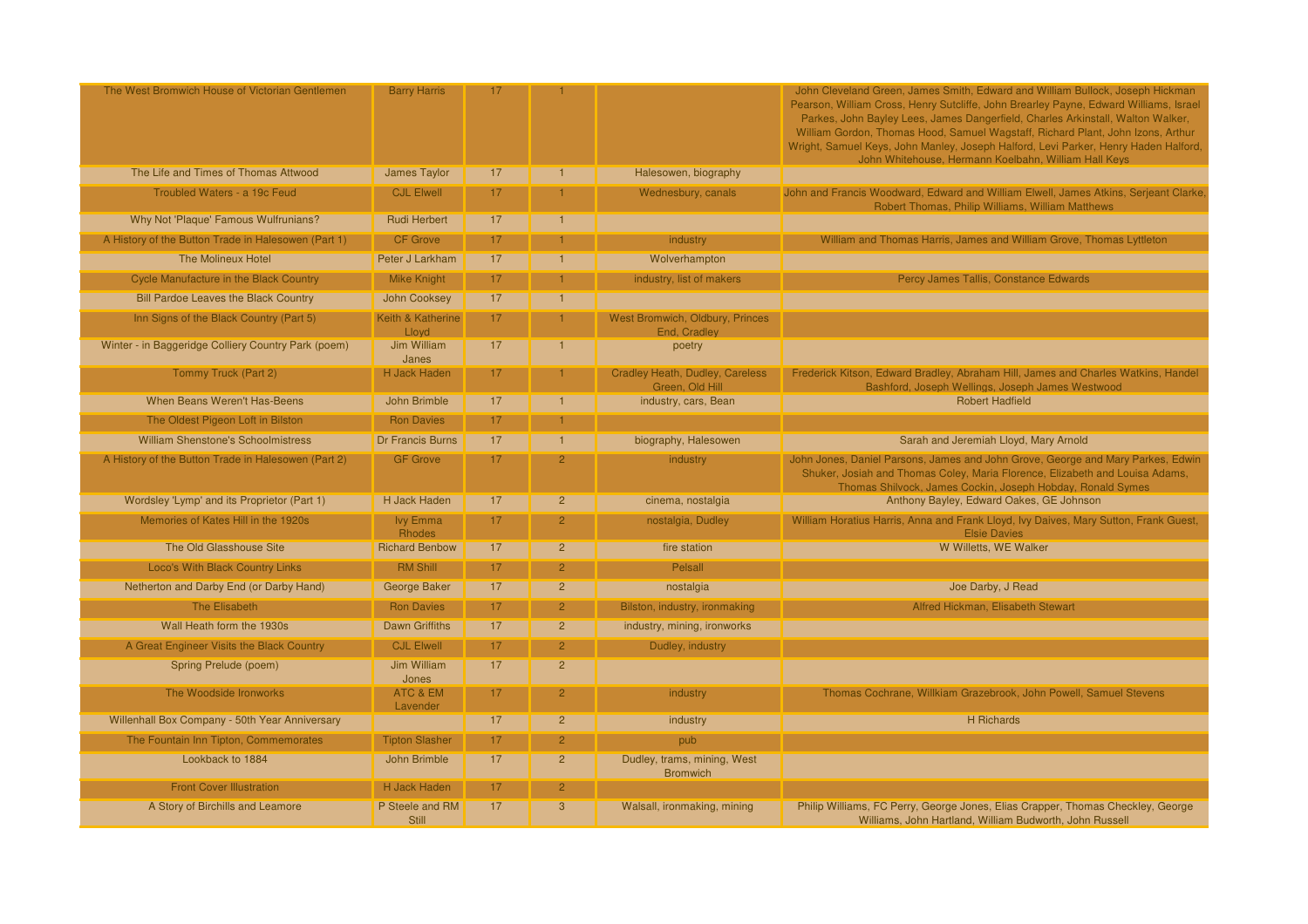| The Black Country on TV                                           |                               | 17 | $\mathbf{3}$   |                                                          |                                                                                                                                                                                                                                                                                                                                                                                                                                   |
|-------------------------------------------------------------------|-------------------------------|----|----------------|----------------------------------------------------------|-----------------------------------------------------------------------------------------------------------------------------------------------------------------------------------------------------------------------------------------------------------------------------------------------------------------------------------------------------------------------------------------------------------------------------------|
| Some Old Bilston Toll Houses                                      | <b>Ron Davies</b>             | 17 | $\mathbf{3}$   |                                                          | William Perry, Richard Ames, Joseph Mansfield, Richard Bate, Joseph Price                                                                                                                                                                                                                                                                                                                                                         |
| A History of the Button Trade in Halesowen                        | <b>Eric Grove</b>             | 17 | 3 <sup>°</sup> | industry                                                 | <b>James Grove</b>                                                                                                                                                                                                                                                                                                                                                                                                                |
| <b>Beating Boredom Before Computers</b>                           | <b>Ethel Badger</b>           | 17 | $\mathbf{3}$   | nostalgia, Bloxwich                                      |                                                                                                                                                                                                                                                                                                                                                                                                                                   |
| Advent of the Safety Bicycle - the Black Country Response         | <b>Mike Knight</b>            | 17 | 3 <sup>°</sup> | industry, Wolverhampton                                  |                                                                                                                                                                                                                                                                                                                                                                                                                                   |
| As the Years Have Fled (Poem)                                     | Jim William<br>Jones          | 17 | $\overline{3}$ |                                                          |                                                                                                                                                                                                                                                                                                                                                                                                                                   |
| <b>History in Death Cards</b>                                     | <b>Harold Parsons</b>         | 17 | 3 <sup>°</sup> | Tipton, Dudley, mining                                   | Hannah Howen, Reuben and James Howen                                                                                                                                                                                                                                                                                                                                                                                              |
| JF Ede (teacher, scholar, historian)                              | John M Fletcher               | 17 | $\overline{3}$ | Wednesbury, biography                                    |                                                                                                                                                                                                                                                                                                                                                                                                                                   |
| Wordsley 'Lymp' and its Proprietor (Part 2)                       | H Jack Haden                  | 17 | 3              | Stourbridge                                              | Anthony Bayley, George Collis, Ernie Garner, Douglas Phelps, Cecil Couper                                                                                                                                                                                                                                                                                                                                                         |
| The Future of the West Midlands County Council                    |                               | 17 | $\mathbf{3}$   |                                                          |                                                                                                                                                                                                                                                                                                                                                                                                                                   |
| A Product of Bilston - The TB Three Wheeler                       | <b>SE Baggott</b>             | 17 | 3              |                                                          |                                                                                                                                                                                                                                                                                                                                                                                                                                   |
| Wales and the Black Country - A Note on the Wrexham<br>Connection | Ivor G Hughes<br><b>Wilks</b> | 17 | $\overline{3}$ | industry, mining, Bilston, Dudley                        | Isaac and Daniel Hughes, John Wilkinson                                                                                                                                                                                                                                                                                                                                                                                           |
| A Laureate in th Black Country                                    | <b>CJL Elwell</b>             | 17 | $\overline{4}$ | <b>West Bromwich</b>                                     | <b>James White</b>                                                                                                                                                                                                                                                                                                                                                                                                                |
| <b>The Dudley Hutments</b>                                        | <b>Richard Benbow</b>         | 17 | $\overline{4}$ |                                                          | C Kendrick, FW Cook                                                                                                                                                                                                                                                                                                                                                                                                               |
| <b>Wolverhampton 'Ordinaries'</b>                                 | <b>Mike Knight</b>            | 17 | $\overline{4}$ | Wolverhampton, industry, cycles                          |                                                                                                                                                                                                                                                                                                                                                                                                                                   |
| The Battle of Tipton Green                                        | <b>Edith Cotterill</b>        | 17 | $\overline{4}$ |                                                          |                                                                                                                                                                                                                                                                                                                                                                                                                                   |
| Steeplejack (poem)                                                | Jim William<br><b>Jones</b>   | 17 | $\overline{4}$ |                                                          |                                                                                                                                                                                                                                                                                                                                                                                                                                   |
| A Mystery of the 1881 Census                                      | <b>B</b> Carter               | 17 | $\overline{4}$ | <b>Dalaston</b>                                          | Simeon Carter, James Bridge                                                                                                                                                                                                                                                                                                                                                                                                       |
| <b>Piano Blues</b>                                                | <b>JM Fletcher</b>            | 17 | $\overline{4}$ | Wednesbury                                               | Mark Allen                                                                                                                                                                                                                                                                                                                                                                                                                        |
| <b>Bilston's Ancient Pile</b>                                     | <b>Ron Davies</b>             | 17 | $\overline{4}$ |                                                          | James Walker, Edward Bakers, John Freeman, Joseph Reeves                                                                                                                                                                                                                                                                                                                                                                          |
| Juvenile Crime and Punishment in the Black Country 1850-<br>1900  | David Woods                   | 17 | $\overline{4}$ | Wolverhampton, Walsall, Dudley,<br>crime                 | James Eynes, Harry Ormer, Harriet Hewin, Albert Edwards, Emma Meredith, B Aulton,<br>Henry Farrington, Patrick Gavin, William Bowdler, Edward Gandy, Clare Dudgon,<br>Charles and Arthur Davies, G Hazlewood, George and John Carter, John Tierney,<br>Chaplin Lawton, George Stone                                                                                                                                               |
| An Incident in Stourbridge Road, Halesowen                        | Stan Edge                     | 17 | $\overline{4}$ | nostalgia                                                |                                                                                                                                                                                                                                                                                                                                                                                                                                   |
| <b>Empire Variety Theatre, Smethwick</b>                          | <b>Barry Harris</b>           | 17 | $\overline{4}$ |                                                          | John Dallow, Jack Mallin, B Kennedy, WH Adams, W Jackson, AP Hicks, GR Devey                                                                                                                                                                                                                                                                                                                                                      |
| A New Station for the Black Country                               | <b>Ned Williams</b>           | 17 | $\overline{4}$ |                                                          |                                                                                                                                                                                                                                                                                                                                                                                                                                   |
| Private Cinemas in the Black Country                              | <b>Ned Williams</b>           | 17 | 4 <sup>1</sup> | Wordsley, Stourbridge, Harts Hill,<br><b>Himley Hall</b> | Fred Cook, John Revill, B Walker, T Womack, Frank Harvey, Eldon Firmstone, Fred<br>Leatham                                                                                                                                                                                                                                                                                                                                        |
| The Prophet of the Long Road (The story of Francis Asbury)        | <b>Audrey Franklin</b>        | 17 | $\overline{4}$ | Great Barr, biography                                    | <b>Francis Asbury</b>                                                                                                                                                                                                                                                                                                                                                                                                             |
| A Walsall Hero of 1927                                            | Jim Boulton                   | 17 | $\overline{4}$ | Walsall, biography                                       | Norman Sidney Webster                                                                                                                                                                                                                                                                                                                                                                                                             |
| Apprentices on the Run                                            | <b>Audrey Franklin</b>        | 18 | $\overline{1}$ | child labour. Bloxwich, Walsall                          | Thomas Jennings, Edward Stanley, John Harris, Thomas Birch, Thomas Benskin,<br>William Cotterill, Thomas Middleton, Benjamin Mason, John Royley, Joseph Rollinson,<br>Thomas Onions (aka Brown), John Walton, Thomas Layton, Robert Sproson, Thomas<br>Fletcher, William Mills, William Meeson, Thomas Vickers, William Curtis, William Hand<br>Humphrey Cook, Seth Craddock, John Talton, John Cowley, John Penson (aka Holland) |
| Recollections of an Oldbury Private School - Miss Hollands        | <b>HL Kershaw</b>             | 18 |                | Oldbury, education                                       | Miriam and Polly Hollands                                                                                                                                                                                                                                                                                                                                                                                                         |
| <b>Clarke's of Wolverhampton</b>                                  | <b>Mike Knight</b>            | 18 |                | industry, cyclemaking                                    | William Albert, Henry Steven and Thomas Clarke, Dan Rudge, John Marston                                                                                                                                                                                                                                                                                                                                                           |
| <b>Ryecroft Junction Accident</b>                                 | <b>CS Taylor</b>              | 18 |                | railways, Walsall                                        |                                                                                                                                                                                                                                                                                                                                                                                                                                   |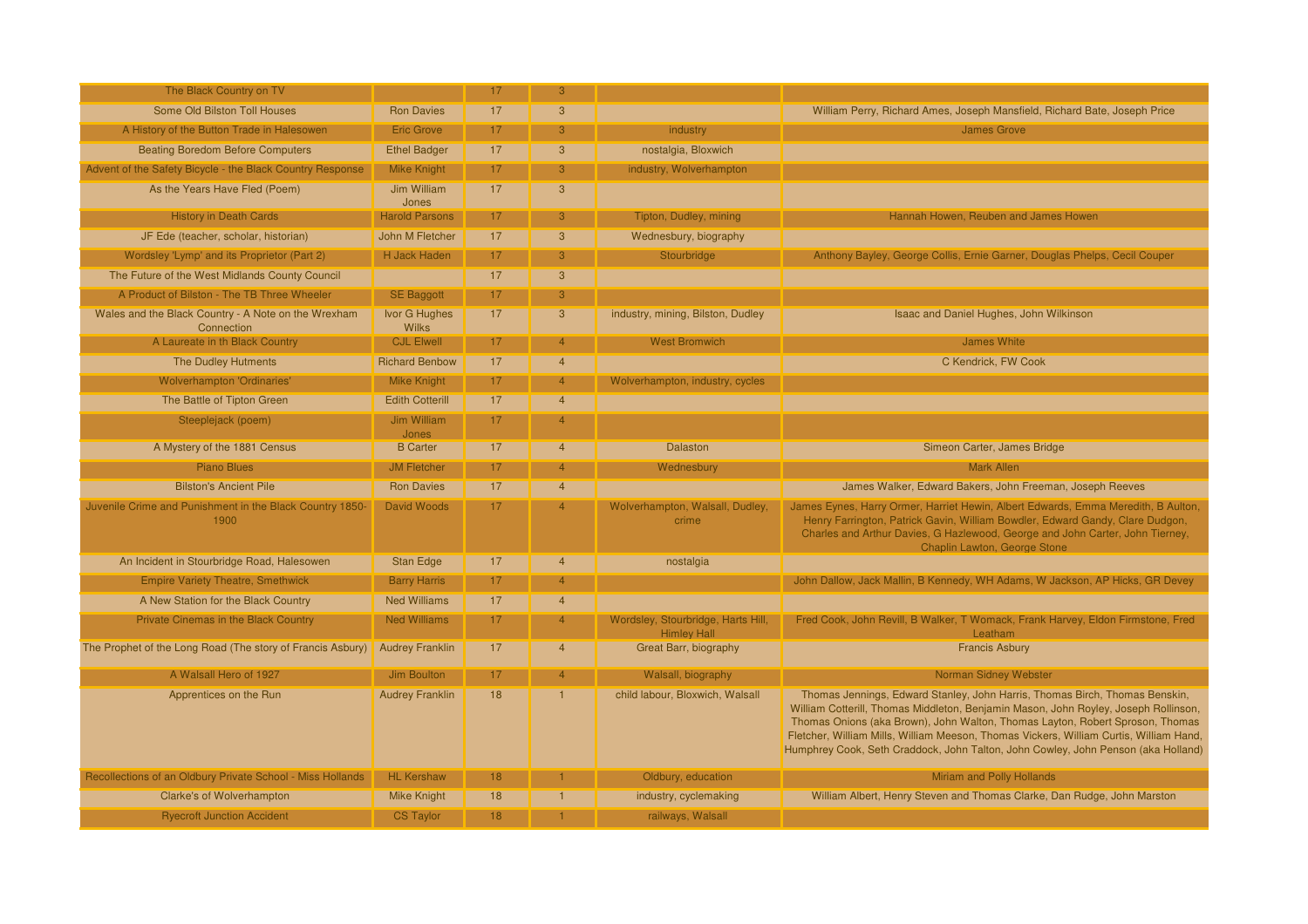| <b>Wollaston Hall</b>                                                              | <b>H</b> Jack Haden                       | 18 |                |                                                              | A William and Humfrey Perrott, John and Richard Persehouse, George and John<br>Liddiatt, Frances Manning, Samuel Hunt, John Wheeler, Edward and Jonathan Kendall,<br>William Cotton, Gregory Hickman, John Homfrey, Hannah Hodgetts, Elizabeth<br>Grazebrook, Edward and Lydia Addenbrooke, John Pidcock, William Blow, Collis, Henry<br>Onions and George Firmstone, Caleb William and EJJ Roberts, Ebenezer Elias Cooper,<br>Paul H Foley, Alfred Ernest Marsh |
|------------------------------------------------------------------------------------|-------------------------------------------|----|----------------|--------------------------------------------------------------|------------------------------------------------------------------------------------------------------------------------------------------------------------------------------------------------------------------------------------------------------------------------------------------------------------------------------------------------------------------------------------------------------------------------------------------------------------------|
| <b>William Paget of Wednesbury</b>                                                 | <b>Barry Harris</b>                       | 18 |                | biography                                                    |                                                                                                                                                                                                                                                                                                                                                                                                                                                                  |
| Look-Back to Coseley                                                               | <b>Hilda Francis</b>                      | 18 |                | industry                                                     |                                                                                                                                                                                                                                                                                                                                                                                                                                                                  |
| <b>Holly Hall Crossroads</b>                                                       | ATC & EM<br>Lavender                      | 18 |                | <b>Dudley</b>                                                | Henry Gregory, Alexander B Cochrane, Charles Clay, Thomas Davies, Benjamin<br>Greenfield, John Gregory, Thomas Pearson, Mark Pitt, Richard Longmore, Joseph Rann,<br>Noah Young                                                                                                                                                                                                                                                                                  |
| <b>Walsall Church Hill</b>                                                         | <b>Marilyn Lewis</b>                      | 18 |                | St. Matthews                                                 |                                                                                                                                                                                                                                                                                                                                                                                                                                                                  |
| <b>Starting Tipton's Road to Health</b>                                            | John Brimble                              | 18 |                |                                                              | Jesse Baxter, William Aston, Thomas Lewis, Henry Corns, Joseph Bradshaw, J Spittle,<br><b>JC Aveling</b>                                                                                                                                                                                                                                                                                                                                                         |
| Rolfe Street Baths, Smethwick                                                      | <b>Barry Harris</b>                       | 18 | $\mathbf{1}$   |                                                              | EJ Harris, Thomas Jackson, Agnes Skelding, Edwin Potter                                                                                                                                                                                                                                                                                                                                                                                                          |
| Two Notorious Public Houses at Bilston                                             | <b>Ron Davies</b>                         | 18 |                |                                                              | <b>Tommy Banks</b>                                                                                                                                                                                                                                                                                                                                                                                                                                               |
| A Black Country Vicarage Garden                                                    | <b>David Durston</b>                      | 18 |                | <b>West Bromwich</b>                                         | Ralph Robson, Charles Miles, Bryn Rees                                                                                                                                                                                                                                                                                                                                                                                                                           |
| <b>Tipton Link with Nova Scotia</b>                                                | K Bown                                    | 18 |                |                                                              | Richard Smith, William H and Jonah Davies                                                                                                                                                                                                                                                                                                                                                                                                                        |
| Two Pumping Engines of the South Staffordshire Mines<br><b>Drainage Commission</b> | David J<br><b>Humphries</b>               | 18 | $\blacksquare$ | mining, Bradley                                              |                                                                                                                                                                                                                                                                                                                                                                                                                                                                  |
| Night Watchman (poem)                                                              | J William Jones                           | 18 |                |                                                              |                                                                                                                                                                                                                                                                                                                                                                                                                                                                  |
| That Was the Market That Was                                                       | <b>Ron Davies</b>                         | 18 |                | <b>Bilston</b>                                               |                                                                                                                                                                                                                                                                                                                                                                                                                                                                  |
| A Coseley Poet                                                                     | Len Taylor                                | 18 |                | biography                                                    | <b>Joseph Darby</b>                                                                                                                                                                                                                                                                                                                                                                                                                                              |
| What the Black Country Means to me                                                 | <b>Monica Bennett</b>                     | 18 |                |                                                              |                                                                                                                                                                                                                                                                                                                                                                                                                                                                  |
| Vacation at Dudley Castle - 1909                                                   | <b>Bernard Williams</b>                   | 18 |                |                                                              | <b>John Williams</b>                                                                                                                                                                                                                                                                                                                                                                                                                                             |
| The First General Strike in the Black Country (Part 1)                             | <b>CJL Elwell</b>                         | 18 | $\overline{2}$ | Chartists, mining, Dudley, West<br><b>Bromwich</b>           | Joseph Linney, Thomas Cooper, Thomas Badger, Cornelius and WH Cartwright, George<br><b>Scarlett</b>                                                                                                                                                                                                                                                                                                                                                              |
| <b>Another Darlaston Plaque</b>                                                    | <b>Malcolm Timmins</b>                    | 18 | $\overline{2}$ |                                                              |                                                                                                                                                                                                                                                                                                                                                                                                                                                                  |
| The Watermen of Dudley (1862-1984)                                                 | <b>BJ Williams &amp; J</b><br>van Leerzen | 18 | $\overline{2}$ | industry, Tipton, Dudley                                     | George and Margaret Perks, Thomas Nicholls, John Scott, John Tucker, Joseph Porter,<br>Joseph Taylor, Moses Baggott, John Stevens, Ken Rogers                                                                                                                                                                                                                                                                                                                    |
| <b>Workman's Return</b>                                                            | <b>Arthur Truby</b>                       | 18 | 2 <sup>1</sup> | railways, West Bromwich                                      |                                                                                                                                                                                                                                                                                                                                                                                                                                                                  |
| St. Leonard's - A Black Country Church                                             | <b>Ron Davies</b>                         | 18 | $\overline{2}$ | <b>Bilston</b>                                               | Richard Wrottesley, Clement Perrye, Richard Ames, Thomas Whixam, William Colburne,<br>Thomas Teese, Jane Rowley, John Blewer                                                                                                                                                                                                                                                                                                                                     |
| Stourbridge Market Hall Fa <sub>ASade</sub>                                        | H Jack Haden                              | 18 | $\overline{2}$ |                                                              | Charles Beavington, John White, Edwin Stringer                                                                                                                                                                                                                                                                                                                                                                                                                   |
| How Big Was My Belly?                                                              | H Jack Haden                              | 18 | $2^{1}$        | biography, Brierley Hill, Cradley                            | George Lovatt, Thomas Adam Tibbets, Thomas Sitch, John Carter, Anthony Bayley, JH<br>Herbert, Samuel Murfitt                                                                                                                                                                                                                                                                                                                                                     |
| <b>Black Country Snippets</b>                                                      | RM Shill and P<br><b>Steele</b>           | 18 | $\overline{2}$ | Langley, Cradley Heath, industry,<br>Corngreaves, Round Oak, | Josiah Field, Benjamin Wilkes, William Thomas Kilvert, Benjamin Hodgetts, Thomas Hill,<br><b>Gilbert Claughton, Daniel Northwood</b>                                                                                                                                                                                                                                                                                                                             |
| The Wednesbury Residencies of Victorian Gentlemen                                  | <b>Barry Harris</b>                       | 18 | $\overline{2}$ |                                                              | Edwin Hunt, Edwin and Hannah Richards, Charles Edward Smith, ES Escott, John<br>Lyons, William Wood                                                                                                                                                                                                                                                                                                                                                              |
| A Black Country Flora                                                              | <b>Ron Davies</b>                         | 18 | $\overline{2}$ |                                                              |                                                                                                                                                                                                                                                                                                                                                                                                                                                                  |
| Miss Joan Green MBE - A Tribute                                                    | <b>Audrey Franklin</b>                    | 18 | $\overline{2}$ | Wolverhampton, biography                                     | Jenny Downes                                                                                                                                                                                                                                                                                                                                                                                                                                                     |
| <b>Pity the Poor Prentice</b>                                                      | H Jack Haden                              | 18 | $\overline{2}$ | Poor Law                                                     | Sarah Penn, John Rochell                                                                                                                                                                                                                                                                                                                                                                                                                                         |
| <b>Coseley Composer</b>                                                            | Len Taylor                                | 18 | $\overline{2}$ | biography                                                    | Joseph Nicholds, William Harper, Fred Pritchard                                                                                                                                                                                                                                                                                                                                                                                                                  |
| <b>Hard Stuff From Heaven</b>                                                      | Jim William<br>Jones                      | 18 | $\overline{2}$ | poetry                                                       |                                                                                                                                                                                                                                                                                                                                                                                                                                                                  |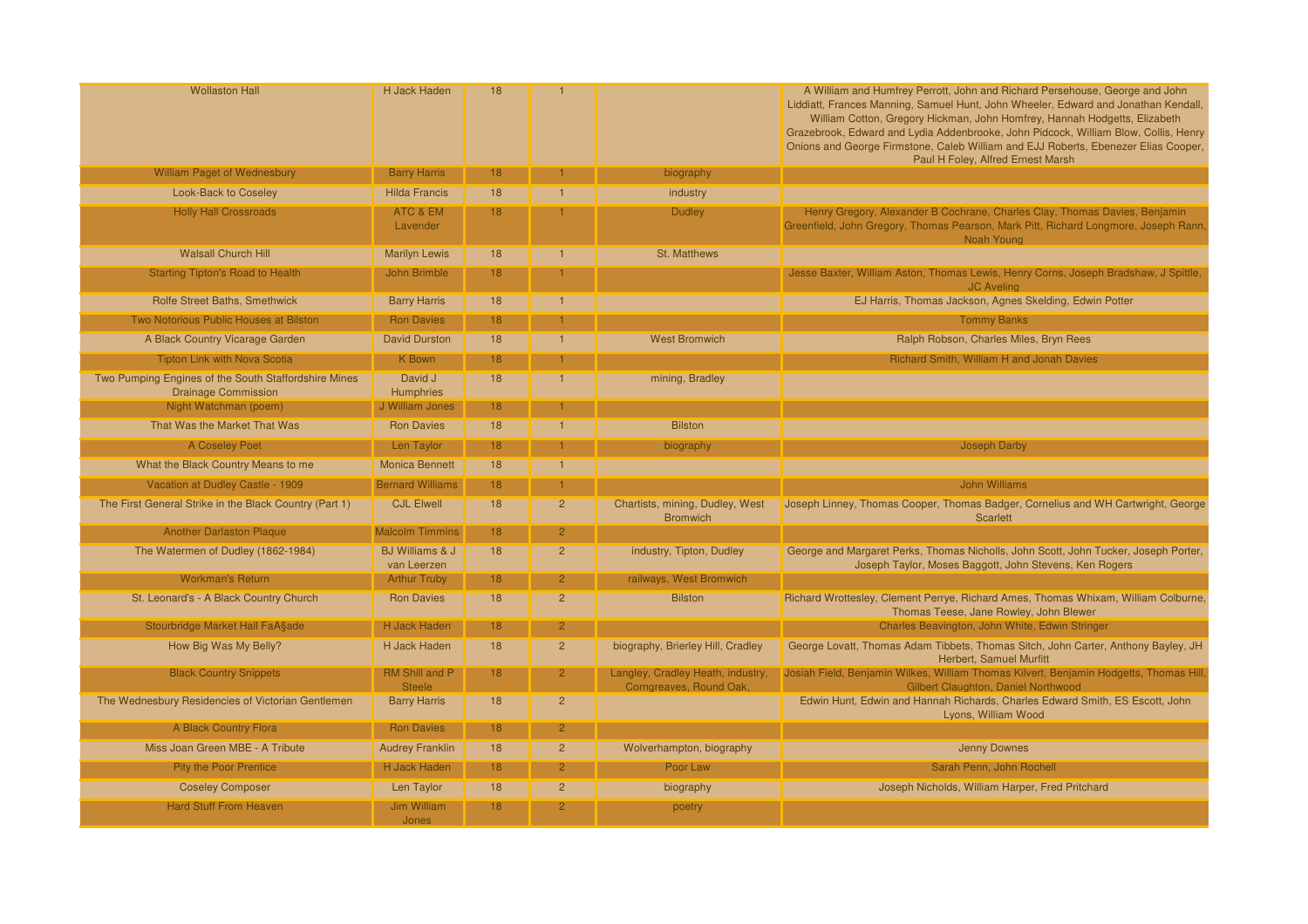| The End of an Era                                        | J Elliott Hornby                          | 18              | $\overline{2}$ | Oldbury, ironmongers                                                          | Thomas and Isaac Nash, Frank Bridge                                                                                                                                                                                                                                        |
|----------------------------------------------------------|-------------------------------------------|-----------------|----------------|-------------------------------------------------------------------------------|----------------------------------------------------------------------------------------------------------------------------------------------------------------------------------------------------------------------------------------------------------------------------|
| <b>Modern Road Names</b>                                 | John Brimble                              | 18              | 2 <sup>1</sup> | <b>Milking Bank</b>                                                           |                                                                                                                                                                                                                                                                            |
| Recalling the Last of the Chartermasters                 | <b>Archie Williams</b>                    | 18              | $\overline{2}$ | Wall Heath, mining, Baggeridge                                                | Thomas Dando, Abe Cornmell, Bert Leech                                                                                                                                                                                                                                     |
| GWR 150 and it's Relevance to the Black Country          | Michael Hale                              | 18              | 3              | railways                                                                      |                                                                                                                                                                                                                                                                            |
| Humphrey Gainsborough and his Steam Engine               | <b>Muriel W Caeser</b>                    | 18              | 3              |                                                                               |                                                                                                                                                                                                                                                                            |
| Reminiscences of a Black Country Pub - c.1920            | <b>Mary Murphy</b>                        | 18              | 3              | <b>Coseley, Rollers Arms</b>                                                  |                                                                                                                                                                                                                                                                            |
| <b>Picturesque Bilston</b>                               | <b>Ron Davies</b>                         | 18              | $\mathbf{3}$   |                                                                               |                                                                                                                                                                                                                                                                            |
| <b>Building the Bean</b>                                 | <b>David Humphries</b>                    | 18              | $\mathbf{3}$   | Dudley, industry, car manufacture                                             |                                                                                                                                                                                                                                                                            |
| <b>Where Two Ways Meet</b>                               | Joy Winkworth                             | 18              | 3              | Wolverhampton, biography                                                      | William and George Singleton Tudor, Elizabeth Burns, Francis John Kidgell, Philip Burns<br>Dumbell, Eliza Baker, Matthew Tildsley, William Spackman, Mary Cope                                                                                                             |
| Black Country Machines at the National Motorcycle Museum | Jim Boulton                               | 18 <sup>°</sup> | 3              | motorcycles, Wolverhampton,<br>Sunbeam, Clyno                                 |                                                                                                                                                                                                                                                                            |
| A Street By Any Other Name                               | <b>Malcolm Timmins</b>                    | 18              | 3              | <b>Darlaston</b>                                                              |                                                                                                                                                                                                                                                                            |
| Oldbury in the 1840s                                     | <b>HL Kershaw</b>                         | 18              | 3 <sup>1</sup> |                                                                               | William Baker, Thomas Hurley, Isaac Darby                                                                                                                                                                                                                                  |
| A Strange Tale                                           | <b>Walter J Smith</b>                     | 18              | $\mathbf{3}$   | <b>West Bromwich</b>                                                          | <b>Harold Oakleigh</b>                                                                                                                                                                                                                                                     |
| <b>Turk's Head Tale</b>                                  | John M Fletcher                           | 18              | 3              | Wednesbury, prizefighting                                                     | <b>Bill Small</b>                                                                                                                                                                                                                                                          |
| The Swan, Swan Village                                   | <b>Barry Harris</b>                       | 18              | 3              | <b>West Bromwich</b>                                                          | Luke Gilbert, Richard Sterry, William Sterrer, William James, George Osborne, Stanley<br>Holloway                                                                                                                                                                          |
| My Introduction to Ma Pardoe                             | <b>W</b> Steventon                        | 18              | 3 <sup>°</sup> | Netherton, Old White Swan                                                     |                                                                                                                                                                                                                                                                            |
| <b>Stourbridge Skinworks</b>                             | <b>H Jack Haden</b>                       | 18              | 3              | industry                                                                      | Thomas Rogers, John Corbett, William Orme, Samuel Bate, Richard Badger, Jeremiah<br>Gill, George Sillitoe, Joseph Cox, William Jonadab Turney, Randle Mathews                                                                                                              |
| The First General Strike in the Black Country (Part 2)   | <b>CJL Elwell</b>                         | 18 <sup>°</sup> | 3 <sup>°</sup> | Dudley, Corngreave, Netherton                                                 | Benjamin Best, Thomas Badger, Charles Molineux, Cornelius and WH Cartwright,<br>William Bennett, Thomas Yate Hunt, Samuel Cook, Samuel Holden Blackwell, Joseph<br>Linney, Thomas Danks, Henry Smitheman, James Jones Bransfield, Charles Small,<br><b>Charles Twamley</b> |
| The Children's Fancy Dress Ball                          | John Brimble                              | 18              | $\mathbf{3}$   | West Bromwich, entertainment                                                  | William Hartland, Hubert Langford                                                                                                                                                                                                                                          |
| A Matter of Convenience                                  | <b>Malcolm Timmins</b>                    | 18              | 3              | <b>Darlaston</b>                                                              |                                                                                                                                                                                                                                                                            |
| <b>Civic Sunday</b>                                      | J William Jones                           | 18              | 3              | poetry                                                                        |                                                                                                                                                                                                                                                                            |
| The Dark Ages Revisited                                  | <b>Keith Prosser</b>                      | 18              | 3              | Wolverhampton                                                                 |                                                                                                                                                                                                                                                                            |
| <b>Retired Lye Cobbler</b>                               | <b>John Cooksey</b>                       | 18              | $\mathbf{3}$   |                                                                               | Alf Wilkes, James Hill                                                                                                                                                                                                                                                     |
| <b>Black Country Society at the Museum</b>               | Tom Brown                                 | 18              | $\overline{3}$ |                                                                               |                                                                                                                                                                                                                                                                            |
| Major Lock Museum for Willenhall                         | <b>Harold Parsons</b>                     | 18              | 3              | lockmaking                                                                    | <b>Edgar Hodson</b>                                                                                                                                                                                                                                                        |
| The First General Strike in the Black Country (Part 3)   | <b>CJL Elwell</b>                         | 18              | $\overline{4}$ | Poor Law, Dudley, Stourbridge,<br>Wednesbury, Truck Acts, Bilston,<br>Sedgley | Samuel Cook, Joseph Linney, John Benbow, John Mason                                                                                                                                                                                                                        |
| Pig In A Pram                                            | JB                                        | 18              | $\overline{4}$ | nostalgia                                                                     |                                                                                                                                                                                                                                                                            |
| The Wolverhampton Artists Group                          | <b>Charles Burns</b>                      | 18              | $\overline{4}$ |                                                                               |                                                                                                                                                                                                                                                                            |
| <b>West Bromwich Institute Cemetery</b>                  | John Maddison                             | 18              | $\overline{4}$ |                                                                               | <b>Reuben Farley</b>                                                                                                                                                                                                                                                       |
| <b>Oldbury Gasworks</b>                                  | <b>David Humphries</b>                    | 18              | $\overline{4}$ |                                                                               | <b>JW Wilson</b>                                                                                                                                                                                                                                                           |
| Pocket Money (early 1920s)                               | <b>Hilda Francis</b>                      | 18              | $\overline{4}$ | poetry                                                                        |                                                                                                                                                                                                                                                                            |
| South Staffordshire Water Works - Walsall to Walsall     | <b>BJ Williams &amp; J</b><br>van Leerzen | 18 <sup>°</sup> | $\overline{4}$ |                                                                               |                                                                                                                                                                                                                                                                            |
| Protestant Refugees in the Midlands                      | ATC & EM<br>Lavender                      | 18              | $\overline{4}$ |                                                                               |                                                                                                                                                                                                                                                                            |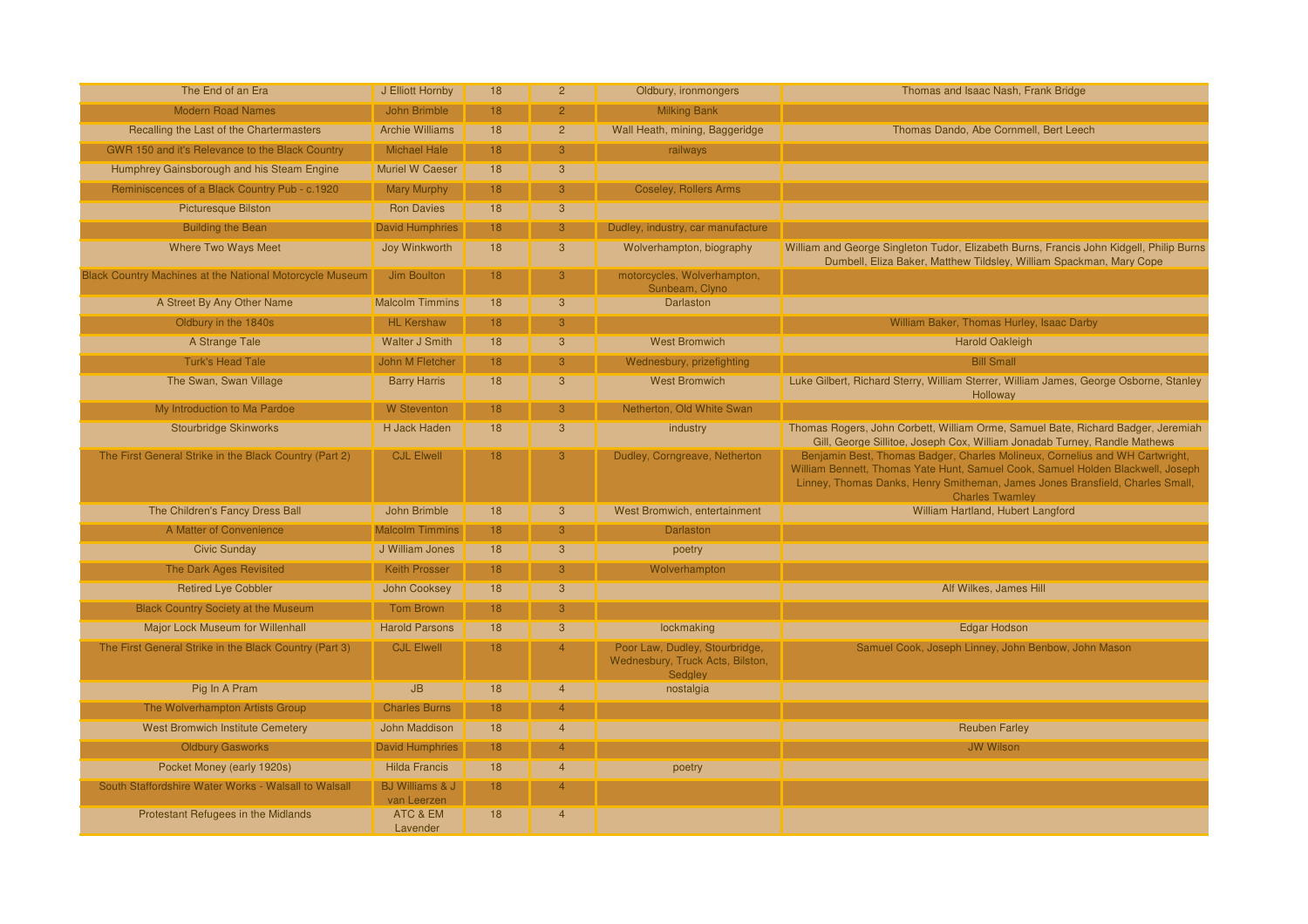| <b>Living With Dialect</b>                                      | <b>Kate Fletcher</b>   | 18 | $\overline{4}$          | <b>Bilston</b>                                                                                              |                                                                                                                                                                  |
|-----------------------------------------------------------------|------------------------|----|-------------------------|-------------------------------------------------------------------------------------------------------------|------------------------------------------------------------------------------------------------------------------------------------------------------------------|
| A Week-end in August                                            |                        | 18 | $\overline{\mathbf{4}}$ |                                                                                                             |                                                                                                                                                                  |
| The Lords of Dudley (Part 1)                                    | H Jack Haden           | 18 | $\overline{4}$          |                                                                                                             | John and Mary Carver, Richard Bourne, Luke Booker, Mary Burrows, John Webb,<br>William Devy, William Law, Richard Wilkes, Thomas Caddick, John William Ward      |
| <b>Tipton Musical Society: Finale</b>                           | <b>Geoffrey Gill</b>   | 18 | 4                       |                                                                                                             |                                                                                                                                                                  |
| <b>Schooldays the Happiest</b>                                  | <b>Ethel Badger</b>    | 18 | $\overline{4}$          | nostalgia, Walsall                                                                                          |                                                                                                                                                                  |
| Up the Yeltz!                                                   | Arthur E Truby         | 18 | $\overline{\mathbf{4}}$ |                                                                                                             |                                                                                                                                                                  |
| <b>Entertainment Early this Century</b>                         | <b>Hilda Francis</b>   | 18 | $\overline{4}$          | <b>Tipton</b>                                                                                               |                                                                                                                                                                  |
| On Sedgley Beacon                                               | Jim William<br>Jones   | 18 | $\overline{4}$          | poetry                                                                                                      |                                                                                                                                                                  |
| The Grand Old Man of the Cinema - George C Smith, 1880-<br>1960 | <b>Ned Williams</b>    | 19 |                         | Cradley Heath, Old Hill, biography                                                                          | George C Smith, Walter Williams, Benjamin Priest, Leonard Morgan                                                                                                 |
| Bilston in the 1930s                                            | Jeremy Cooper          | 19 |                         |                                                                                                             |                                                                                                                                                                  |
| <b>The Willenhall Furnaces</b>                                  | <b>RM Shill</b>        | 19 |                         | industry                                                                                                    |                                                                                                                                                                  |
| A Monument to Stafford Road Works                               | <b>Ned Williams</b>    | 19 |                         | railways, Wolverhampton                                                                                     |                                                                                                                                                                  |
| Diggum Uppers and Other Dialect Pieces                          | <b>Tom Langley</b>     | 19 |                         | Wolverhampton, grave robbers,<br>dialect, Tipton                                                            |                                                                                                                                                                  |
| The Lords of Dudley (Part 2)                                    | <b>H</b> Jack Haden    | 19 | $\overline{1}$          |                                                                                                             | John Williams, Thomas Hawkes, Thomas Mason, Samuel Cook, William Hubble Ward                                                                                     |
| Some Bygone Black Country Goods Railway Services                | <b>RM Shill</b>        | 19 |                         | Tipton, Netherton                                                                                           |                                                                                                                                                                  |
| The First General Strike in the Black Country (Part 4)          | <b>CJL Elwell</b>      | 19 | $\mathbf{1}$            | Chartists, Dudley, Bilston, Smethwick,<br><b>West Bromwich</b>                                              | John Mason, William Chance, Philip Williams                                                                                                                      |
| A Child of the Brook (1927-33)                                  | Jeanne M Wood          | 19 |                         | Wordsley, nostalgia, education                                                                              | Florence Hand, Gladys and Dora Sutton, May Wright, Margaret Freeman, Philip Malpass                                                                              |
| The Crab Mill, Oldswinford                                      | H Jack Haden           | 19 | $\mathbf{1}$            | public house                                                                                                | Edward Hartle, Joseph and John Bailey, Ernest A Lunt, WO Foster,                                                                                                 |
| A West Bromwich Poet                                            | Diana Jeffcott         | 19 |                         | biography, West Bromwich, poetry                                                                            | Fred W Bayliss, Florence Maria Crook                                                                                                                             |
| James T Chance Memorial, West Bromwich                          | <b>Barry Harris</b>    | 19 | $\mathbf{1}$            | biography                                                                                                   | <b>James Timmins Chance</b>                                                                                                                                      |
| <b>Floral Fetes in Dartmouth Park</b>                           | <b>Arthur E Truby</b>  | 19 |                         | <b>West Bromwich</b>                                                                                        |                                                                                                                                                                  |
| <b>Winters Past</b>                                             | John Brimble           | 19 | $\blacksquare$          | Dudley, weather                                                                                             |                                                                                                                                                                  |
| <b>Black Country Town Clocks</b>                                | <b>Barry Harris</b>    | 19 | $\mathcal{P}$           | Stourbridge, Wednesbury,<br>Smethwick, Oldbury, Walsall, West<br>Bromwich, Dudley, Willenhall,<br>Netherton | John Dallow, FB Oerton, D Willetts, T Grazebrooke, Alfred Thompson, Reuben Farley,<br>Edward Pincher, John Archibald Kenrick, CA Westley, Silas and Joseph Tonks |
| A Child at the Brook (1927-33)                                  | Jeanne M Wood          | 19 | $\overline{2}$          | nostalgia                                                                                                   | WA Guttery, Betty Harrap, Cissie May Sutton, Ronnie Hayden, Phyllis Hill                                                                                         |
| Recitation on Bilston Pubs c1899 and Current Survey             | <b>Ron Davies</b>      | 19 | $\overline{2}$          | Bilston, pubs                                                                                               | CW Legg                                                                                                                                                          |
| All Through the Night                                           | J William Jones        | 19 | $\overline{2}$          | poetry                                                                                                      |                                                                                                                                                                  |
| The Paper Shop                                                  | <b>HL Kershaw</b>      | 19 | $\overline{2}$          | Oldbury, nostalgia                                                                                          |                                                                                                                                                                  |
| A Move to the Black Country                                     | <b>Muriel W Caeser</b> | 19 | $\overline{2}$          | <b>Dudley</b>                                                                                               |                                                                                                                                                                  |
| A Mystery Locomotive                                            | Ray Shill              | 19 | 2 <sup>1</sup>          | Wednesbury, railways                                                                                        |                                                                                                                                                                  |
| Never Could and Twicer - and other Dialect Pieces               | <b>Tom Langley</b>     | 19 | $\overline{2}$          | Wednesbury, Dudley, dialect                                                                                 |                                                                                                                                                                  |
| The Lords of Dudley (Part 3)                                    | <b>H Jack Haden</b>    | 19 | $\overline{2}$          | biography                                                                                                   | William Ward, Edward Littleton, Stephen Glynne, Theophilus Tinsley, Richard Smith,<br><b>Joseph Guest</b>                                                        |
| Borough of Oldbury Charter Souvenir, 1935                       | <b>HL Kershaw</b>      | 19 | $\overline{2}$          |                                                                                                             | Robert Dudley, Kenneth Wilson, BT Robbins, W Barnes, Arthur Cullwick                                                                                             |
| John Cornfield of Cann Lane, Sedgley                            | <b>Alex Chatwin</b>    | 19 | $\overline{2}$          | biography                                                                                                   | <b>Phoebe Grainger</b>                                                                                                                                           |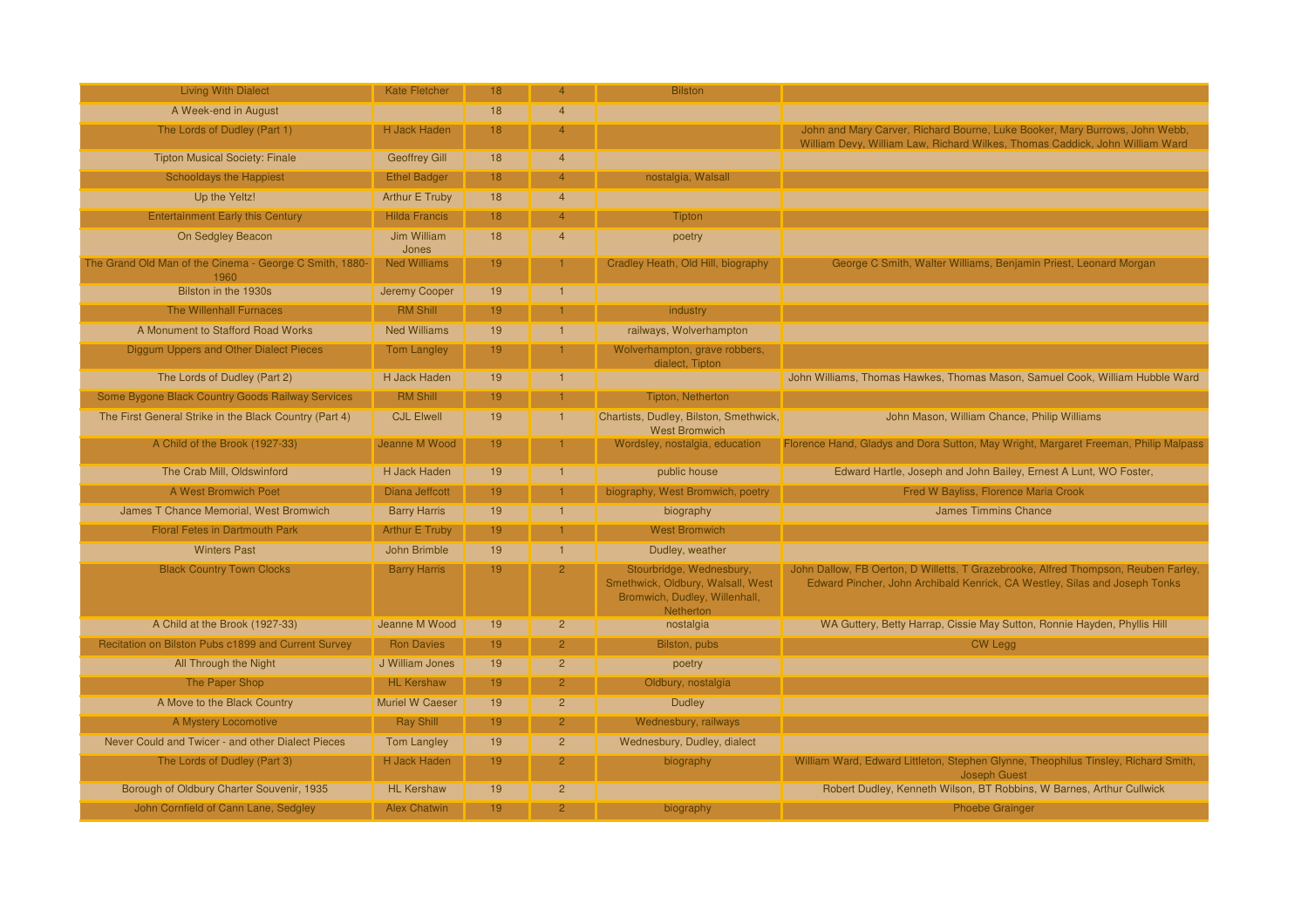| The Glow in the Sky                                                                     | <b>Benjamin Parkes</b>                                           | 19              | 2 <sup>2</sup> | Woodside, Dudley, nostalgia, industry                                   |                                                                                                                                                                                                                                                       |
|-----------------------------------------------------------------------------------------|------------------------------------------------------------------|-----------------|----------------|-------------------------------------------------------------------------|-------------------------------------------------------------------------------------------------------------------------------------------------------------------------------------------------------------------------------------------------------|
| The Autobiography of Thomas Newton                                                      | <b>CJL Elwell</b>                                                | 19              | 3              | Walsall, biography                                                      | Richard Gleadow, Thomas Oerton, Edward Elwell Newton,                                                                                                                                                                                                 |
| The Duce Locksmith Family and Their Trade Associations in<br>19c Wolverhampton (Part 1) | John Duce                                                        | 19              | 3              | biography                                                               | John and Joseph Duce, Thomas Parsons                                                                                                                                                                                                                  |
| Memories of the Great War                                                               | Aileen Haeusler                                                  | 19              | 3 <sup>°</sup> | Bilston, Tipton, Wednesbury                                             | Martha Rigby Hartshorne                                                                                                                                                                                                                               |
| The Bratch Water Pumping Station                                                        | <b>Ron Moss</b>                                                  | 19              | 3              | Wombourne                                                               |                                                                                                                                                                                                                                                       |
| Pat Collins - the King of Showmen                                                       | <b>Ned Williams</b>                                              | 19              | 3              | biography, Walsall                                                      | <b>Clara Mullett</b>                                                                                                                                                                                                                                  |
| The Francis Brett Young Appreciation Society                                            | H Jack Haden                                                     | 19              | 3              | biography                                                               |                                                                                                                                                                                                                                                       |
| The First Hospital Carnival at Lye                                                      | <b>Bill Pardoe</b>                                               | 19              | 3              | <b>WA Parsons</b>                                                       | Leonard J Cook.                                                                                                                                                                                                                                       |
| <b>Turks Head Tales</b>                                                                 | <b>JM Fletcher</b>                                               | 19              | $\mathbf{3}$   | dialect                                                                 |                                                                                                                                                                                                                                                       |
| The Clewes Family (Part 1)                                                              | <b>Wayne Richards</b>                                            | 19              | 3 <sup>°</sup> | <b>Brandhall</b>                                                        | Phyllis, Jack and William Clewes, Ed Roberts                                                                                                                                                                                                          |
| The Mysterious Round Oak number 0                                                       | <b>Michael Hale</b>                                              | 19              | 3              | Pensnett, railways                                                      |                                                                                                                                                                                                                                                       |
| The Mines and Other Dialect Pieces                                                      | <b>Tom Langley</b>                                               | 19              | 3 <sup>1</sup> | dialect, Smethwick                                                      | <b>James Baker</b>                                                                                                                                                                                                                                    |
| <b>Morning Images</b>                                                                   | <b>Jim William</b><br>Jones                                      | 19              | $\overline{3}$ | poetry                                                                  |                                                                                                                                                                                                                                                       |
| A Trifle from Bilston                                                                   | <b>Ron Davies</b>                                                | 19              | $\mathbf{3}$   |                                                                         | Sam and Joseph Proud, Isaac Becket                                                                                                                                                                                                                    |
| Where is the Black Country? (Views from the South)                                      | <b>Patrick Talbot</b>                                            | 19              | 3              |                                                                         |                                                                                                                                                                                                                                                       |
| <b>Lock Relic</b>                                                                       |                                                                  | 19              | 3              |                                                                         |                                                                                                                                                                                                                                                       |
| The Blackbrook Valley                                                                   | ATC & EM<br>Lavender                                             | 19              | $\overline{3}$ | Dudley, Woodside, Netherton                                             | Richard and Ann Longmore, John Hope, Mark Fletcher, Thomas Baker, Francis<br>Grazebrook, Isaac Wall, Alfred Meredith, David and Cecil Millington, Frederick and Victor<br>Allport, Sarah Denholm, John Roper, Fred Jewess, Thomas and Alex B Cochrane |
| The Black Country Society Photographic Collection                                       | David Whyley                                                     | 19              | 3              |                                                                         |                                                                                                                                                                                                                                                       |
| The Duce Locksmith Family and Their Trade Associations in<br>19c Wolverhampton (Part 2) | John Duce                                                        | 19              | $\overline{4}$ | lockmaking, industry                                                    | George Price, Joseph Warner Duce, Thomas Parsons                                                                                                                                                                                                      |
| <b>The Nativity Story</b>                                                               | <b>Pupils Heathfield</b><br>High School,<br><b>Cradley Heath</b> | 19              | $\Delta$       | dialect                                                                 |                                                                                                                                                                                                                                                       |
| When I Was A Kid (poem)                                                                 | Norma<br>Washbrook                                               | 19              | $\overline{4}$ | dialect, poetry                                                         |                                                                                                                                                                                                                                                       |
| Frank James DL. JP. (1821-1924)                                                         | <b>BJ Williams &amp; J</b><br>van Leerzen                        | 19 <sup>°</sup> | $\overline{4}$ | biography, Walsall, Freemasons,<br><b>Chartists, South Staffs Water</b> | John James, Ann Wells Ingram, Edward Holden                                                                                                                                                                                                           |
| <b>Darby End Watercress</b>                                                             | George Edwards                                                   | 19              | $\overline{4}$ | nostalgia                                                               |                                                                                                                                                                                                                                                       |
| The Clewes Family (final part)                                                          | <b>Wayne Richards</b><br>and Julia Dean                          | 19              | $\overline{4}$ | Smethwick, nostalgia, biography                                         | <b>William Clewes</b>                                                                                                                                                                                                                                 |
| Black Country 'Characters' of 60 years ago                                              | <b>Hilda Francis</b>                                             | 19              | $\overline{4}$ | Princes End, Coseley, nostalgia                                         | Jimmy Cobourn, Tom Gener, Harry Cole                                                                                                                                                                                                                  |
| Riots, Strikes and other matters                                                        | <b>Tom Langley</b>                                               | 19              | $\overline{4}$ | Bilston, Tipton, Chasetown,<br>Willenhall, dialect                      | "Gammy" Whitehouse, Benny Simpkins                                                                                                                                                                                                                    |
| The Final Act (poem)                                                                    | Jim William<br>Jones                                             | 19              | $\overline{4}$ | poetry                                                                  |                                                                                                                                                                                                                                                       |
| Thomas Newton's 'Annals of Walsall' (Part 1)                                            | <b>CJL Elwell</b>                                                | 19              | $\overline{4}$ | biography                                                               | Philip Pratt, Josiah, James and Thomas Adams, Walter Spurrier, Thomas Newton,<br>William Elwell, Margaret Bedford,                                                                                                                                    |
| Leaves from a rent book - 'Turned' and 'Collected'                                      | <b>HL Kershaw</b>                                                | 19              | $\overline{4}$ | nostalgia, dialect                                                      |                                                                                                                                                                                                                                                       |
| Hail Again, Halesowen                                                                   | <b>Arthur E Truby</b>                                            | 19              | 4 <sup>1</sup> | Football, FA Vase, sport                                                |                                                                                                                                                                                                                                                       |
| <b>Bumble Hole and It's Canal</b>                                                       | <b>Ray Shill</b>                                                 | 19              | $\overline{4}$ | Netherton, canals, Buffrey, industry,<br>Netherton                      | John Fereday, Thomas and Isaac Badger, William Haden, Frederick Cresswell                                                                                                                                                                             |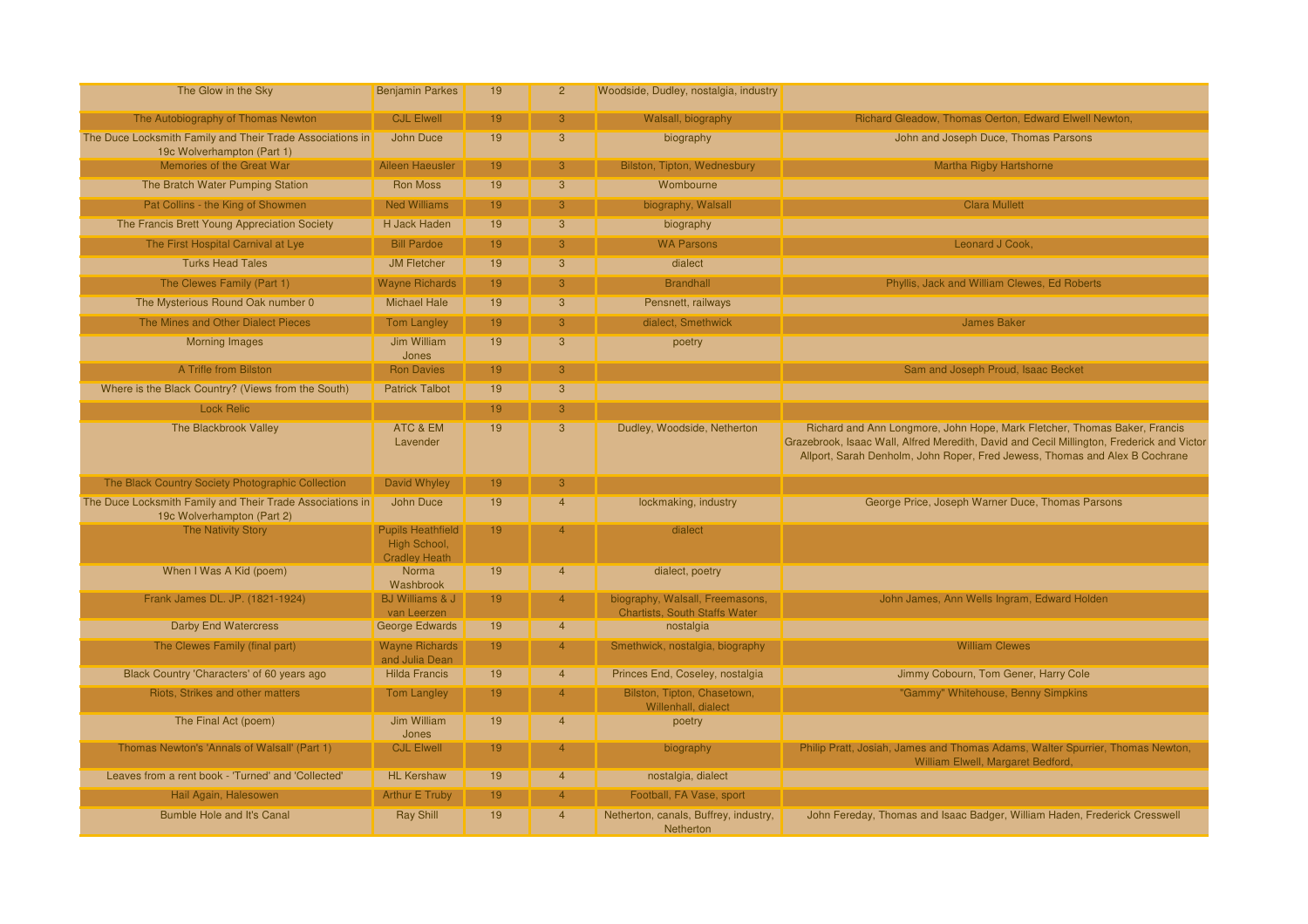| Kingswinford Bus 1924                         | H Jack Haden                 | 19             | $\overline{4}$ | transport                                            |                                                                                                                                            |
|-----------------------------------------------|------------------------------|----------------|----------------|------------------------------------------------------|--------------------------------------------------------------------------------------------------------------------------------------------|
| Stourbridges Latter Day Moses EB Marten       | <b>H Jack Haden</b>          | 19             | $\overline{4}$ | industry, Severn Trent Water,<br>Woodside, biography | Henry Edward Binden Marten, John Amery, James Foster, John Harward, John<br>Cochrane, William Blow Collis, William Akroyd, William Fiddian |
| <b>Caldmore Boat Museum and Workshop</b>      |                              | 19             | 4              | Walsall, canals                                      |                                                                                                                                            |
| Malleable Iron and the Black Country          | <b>JA Wylde</b>              | $\overline{2}$ |                | Ironworks, Reamur,                                   | Seth Boyden,                                                                                                                               |
| <b>Tribute</b>                                | Kathleen M<br>Fletcher       | $\overline{2}$ |                | poem, industry                                       |                                                                                                                                            |
| <b>Round The Region</b>                       |                              | $\overline{2}$ |                | Stourbridge, Dudley                                  |                                                                                                                                            |
| <b>Charles Leslie Baker</b>                   | <b>Harold Parsons</b>        | $\overline{2}$ |                |                                                      | <b>Clebak</b>                                                                                                                              |
| <b>How The Union Came</b>                     |                              | $\overline{2}$ |                | Industry, unions                                     |                                                                                                                                            |
| <b>Wednesbury Wakes</b>                       | <b>H</b> Fletcher            | $\overline{2}$ |                | dialect                                              |                                                                                                                                            |
| A Spencer Was There                           | <b>Colin Spencer</b>         | $\overline{2}$ |                | Spencer family history                               |                                                                                                                                            |
| <b>Billy Russell Remembers</b>                |                              | $\overline{2}$ |                | Darlaston, Theatre                                   | Gilbert.                                                                                                                                   |
| <b>Bradley Murmurs</b>                        | <b>Dickie Bird</b>           | $\overline{2}$ |                | Allotment, dialect                                   |                                                                                                                                            |
| Sketches By Bubb "Mild but Bitter"            |                              | $\overline{2}$ |                | <b>Story</b>                                         |                                                                                                                                            |
| <b>Discovering Black Country Folk Songs</b>   | John Raven                   | $\overline{2}$ |                | Folk Music,                                          |                                                                                                                                            |
| The Whum Bruwed                               | Len Hickman                  | $\overline{2}$ |                | poem, industry                                       |                                                                                                                                            |
| <b>Two Old Cradley Mills</b>                  | <b>Peter Barnsley</b>        | $\overline{2}$ |                | Drews Holloway,                                      | Richard (Augustus) Eaton, Francis Rufford, William Hunt, Shilton Mill                                                                      |
| <b>Campin' Wi The Scarts</b>                  | <b>MG Williams</b>           | $\overline{2}$ |                | poem                                                 |                                                                                                                                            |
| The Netherton I Remember                      | <b>Tom Mondon</b>            | $\overline{2}$ |                | Pig rearing, home life,                              |                                                                                                                                            |
| <b>The Black Devil</b>                        | Jim Jones                    | $\overline{2}$ |                | story                                                |                                                                                                                                            |
| The Old Man's Prayer                          |                              | $\overline{2}$ |                | poem                                                 |                                                                                                                                            |
| Office Boy 1913                               | <b>B</b> Williams            | $\overline{2}$ |                | Wednesbury, industry,                                |                                                                                                                                            |
| <b>Black Country Characters of Yesterday</b>  |                              | $\overline{2}$ |                |                                                      |                                                                                                                                            |
| <b>The Black Country</b>                      | <b>Aristotle Tump</b>        | $\overline{2}$ |                | poem                                                 |                                                                                                                                            |
| Listen to the Children                        |                              | $\overline{2}$ |                | games                                                |                                                                                                                                            |
| <b>Stage Coaches</b>                          | F Pepworth                   | $\overline{2}$ |                |                                                      |                                                                                                                                            |
| <b>Cast Iron From West Bromwich</b>           | <b>JM Fletcher</b>           | $\overline{c}$ |                | Industry, Bullock & Co,                              |                                                                                                                                            |
| The Happy Fliers of Woodcross                 |                              | $\overline{2}$ |                | Pigeons                                              |                                                                                                                                            |
| The Journey                                   | Maurice Wiggin               | $\overline{2}$ | 2 <sup>2</sup> | story                                                |                                                                                                                                            |
| In The Kitchen 100 Years Ago                  | J Baker                      | $\overline{2}$ | $\overline{2}$ | Kitchen equipment,                                   |                                                                                                                                            |
| End of A Grate Era                            | JA Wylde                     | $\overline{2}$ | 2 <sup>2</sup> | Industry, Tipton, Charles Lathe,                     |                                                                                                                                            |
| Black Country Crime & Punishment 90 Years Ago | <b>H Jack Haden</b>          | $\overline{2}$ | $\overline{2}$ |                                                      | Herbert Hall, James Lowe, William Tromans, John Priest, William Bate, John Brazier                                                         |
| The Christmas Party                           | Kathleen M<br>Fletcher       | $\overline{2}$ | 2 <sup>1</sup> | poem                                                 |                                                                                                                                            |
| <b>The Market Place</b>                       | <b>HL Kershaw</b>            | $\overline{2}$ | $\overline{2}$ | Oldbury,                                             |                                                                                                                                            |
| Heroism & A Miraculous Rescue                 | <b>JM Fletcher</b>           | $\overline{2}$ | 2 <sup>2</sup> | Brierley Hill, Wallows Colliery,                     | George Skidmore,                                                                                                                           |
| <b>Black Country Industrial History</b>       | <b>Dr Stanley</b><br>Chapman | $\overline{2}$ | $\overline{2}$ | Industry, Cadbury,                                   | <b>Richard Smith</b>                                                                                                                       |
| The Chain of Events From 1910                 | <b>Billy Russell</b>         | $\overline{2}$ | $\overline{2}$ | Darlaston, theatre,                                  |                                                                                                                                            |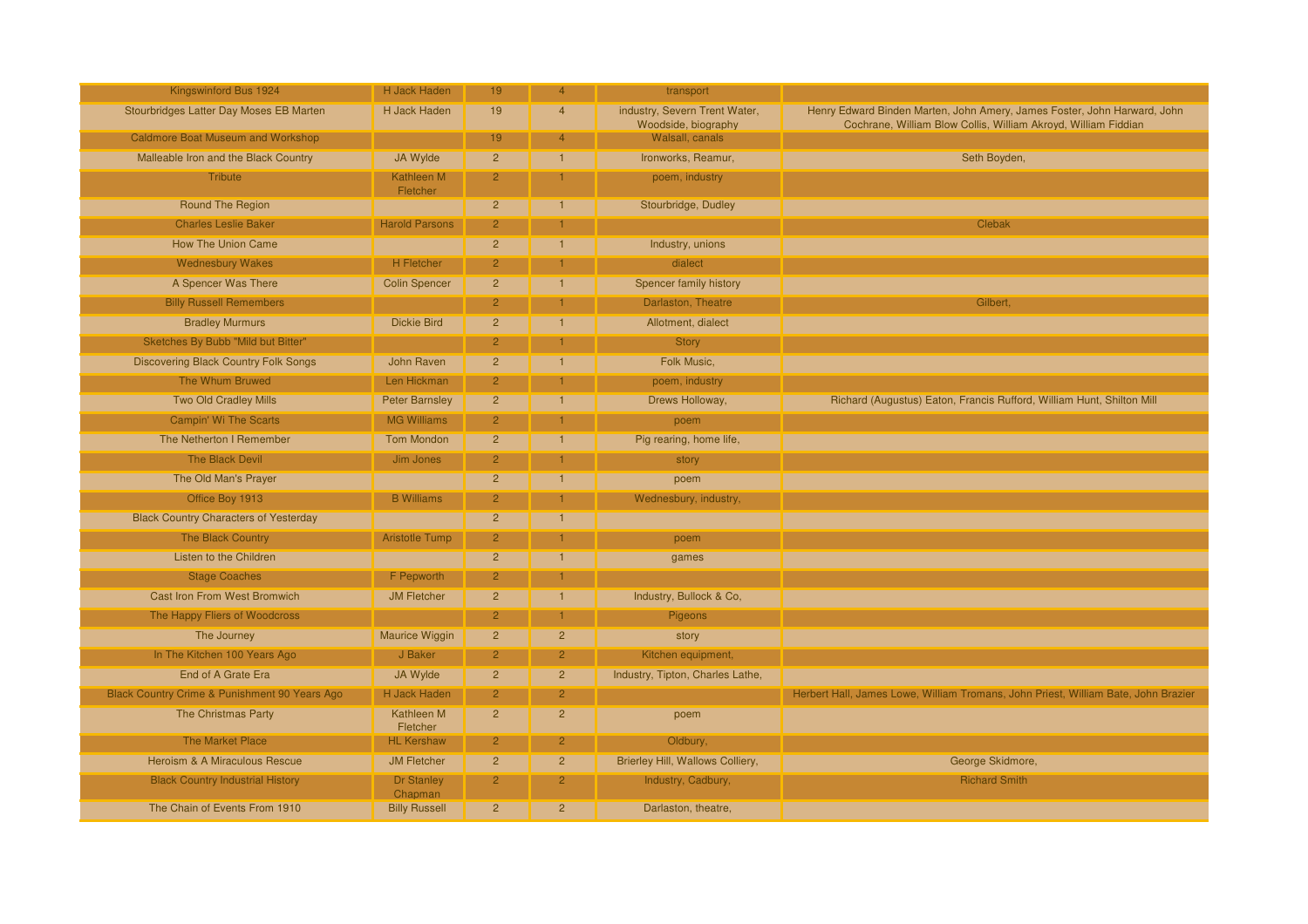| These Inns Are Out                         | <b>George Stevens</b>  | 2 <sup>1</sup> | 2 <sup>1</sup> | West Bromwich,                                  |                                                                |
|--------------------------------------------|------------------------|----------------|----------------|-------------------------------------------------|----------------------------------------------------------------|
| <b>Village Statesman</b>                   | <b>Peter Barnsley</b>  | $\overline{2}$ | $\overline{2}$ | Cradley, politics,                              |                                                                |
| <b>Sketches by Bubb: All That Glitters</b> |                        | $\overline{2}$ | 2 <sup>1</sup> | story                                           |                                                                |
| Before The Motorway Came To Wednesbury     | <b>H</b> Fletcher      | $\overline{2}$ | $\overline{2}$ | dialect.                                        |                                                                |
| <b>Female Nail Makers</b>                  |                        | $\overline{2}$ | 2 <sup>1</sup> | Industry, Halesowen, Lye                        |                                                                |
| <b>More Black Dots</b>                     |                        | $\overline{2}$ | $\overline{2}$ |                                                 |                                                                |
| The Dog That Died of Shame                 | <b>JMF</b>             | $\overline{2}$ | 2 <sup>1</sup> |                                                 |                                                                |
| Back to Square One                         | <b>Clebak</b>          | $\overline{2}$ | $\overline{3}$ | poem, cartoon                                   |                                                                |
| My Visit To Staffs                         | <b>TP Garlick</b>      | $\overline{2}$ | 3              | Diary, Wednesbury, Darlaston,<br>Wolverhampton, | George Flowers,                                                |
| <b>Torkin of Economy</b>                   | Molly C Williams       | $\overline{2}$ | $\mathbf{3}$   | poem, dialect                                   |                                                                |
| John Bradley From Stourbridge              | <b>Norman Mutton</b>   | $\overline{2}$ | 3 <sup>1</sup> | Biography, Industry,                            | Mary Haden, Henry Foster, Bate Richards,                       |
| Patches, Patch Boxes and a Queen           | <b>Eric Benton</b>     | $\overline{2}$ | $\overline{3}$ | Wolverhampton, industry,                        | Charles Mander, John Bickley, Bernard Rackham, Egan Mew,       |
| <b>Bells of Yell's</b>                     | <b>CG Murray</b>       | $\overline{2}$ | 3              | Halesowen,                                      | <b>Billie Spooner,</b>                                         |
| Little Song of The Engine                  | J William Jones        | $\overline{2}$ | $\overline{3}$ | poem                                            |                                                                |
| <b>Penknife Craftsman</b>                  | J Brimble              | $\overline{2}$ | 3              |                                                 | <b>Samuel Wilkes,</b>                                          |
| <b>Mines Drainage</b>                      | <b>B</b> Poole         | $\overline{2}$ | $\overline{3}$ | Baggeridge colliery,                            | Newcomen, John Fidoe, John and William Gibbons, William Clarke |
| <b>World Without Music</b>                 | <b>Carol Marsh</b>     | $\overline{2}$ | 3              | <b>Story</b>                                    | John Rowe,                                                     |
| <b>James Whale</b>                         | <b>Peter Barnsley</b>  | $\overline{2}$ | 3              | Biography, Theatre                              |                                                                |
| <b>Uralia Films</b>                        |                        | $\overline{2}$ | 3              |                                                 | Michael Ball, Roger Crombleholme, Ned Williams,                |
| <b>Aston Technical College</b>             | John M Fletcher        | $\overline{2}$ | 3              | Education                                       | CA White,                                                      |
| The LNWR 0-8-0 in the Black Country        | <b>Michael Hale</b>    | $\overline{2}$ | 3 <sup>1</sup> | Trains,                                         |                                                                |
| <b>Chores Galore</b>                       |                        | $\overline{2}$ | $\overline{3}$ | <b>Guest Hospital, Dudley</b>                   |                                                                |
| A Fellow of Infinite Jest                  | <b>Billy Russell</b>   | $\overline{2}$ | 3 <sup>7</sup> | Biography, Theatre,                             | Ernie Garner,                                                  |
| The 1769-1969 Canal to Motorway Medallion  | Richard<br>Newnham     | $\overline{2}$ | $\overline{3}$ |                                                 |                                                                |
| The Bayliss's of the Black Country         | <b>GA Moore</b>        | $\overline{2}$ | 3              | Family history,                                 | William, Biddle, William Butler, Joseph Sankey, Hyslop,        |
| <b>Castle Dudley</b>                       | James H<br>Rushton     | $\overline{2}$ | $\overline{3}$ | History,                                        | Gervase, Somery, Sutton, Leveson                               |
| 1066 and Ali                               | <b>HL Kershaw</b>      | $\overline{2}$ | 3              | Dialect, story                                  |                                                                |
| The First Mayor of Smethwick               | <b>Harold Parsons</b>  | $\overline{2}$ | $\overline{3}$ |                                                 | Jabez Lones,                                                   |
| A Fruitful Idea                            | D Herbert<br>Richards  | $\overline{2}$ | 3              | Tipton, dialect                                 |                                                                |
| Our Heritage                               | Kathleen M<br>Fletcher | $\overline{2}$ | 3              | poem                                            |                                                                |
| <b>Morning Shift</b>                       | J William Jones        | $\overline{2}$ | $\overline{4}$ | poem                                            |                                                                |
| <b>Sketches by Bubb</b>                    |                        | $\overline{2}$ | $\overline{4}$ | Stewarts & Lloyd, Monte Cassino                 |                                                                |
| <b>Operation Polly</b>                     | F Savage               | $\overline{2}$ | $\overline{4}$ | Oldbury,                                        | <b>David Taylor</b>                                            |
| <b>Accles and Pollock</b>                  | <b>Harold Parsons</b>  | $\overline{2}$ | $\overline{4}$ | Industry,                                       | George Accles, WW Hackett, Tom Pollock                         |
| <b>Turning Back The Pages</b>              | <b>Billy Russell</b>   | $\overline{2}$ | $\overline{4}$ | Dudley Castle, flight                           |                                                                |
| <b>Born To The Cut</b>                     | <b>John Fletcher</b>   | $\overline{2}$ | $\overline{4}$ | Walsall, canals                                 | Rusty Tom Russell, Cogy Phipps, Elsie Peck                     |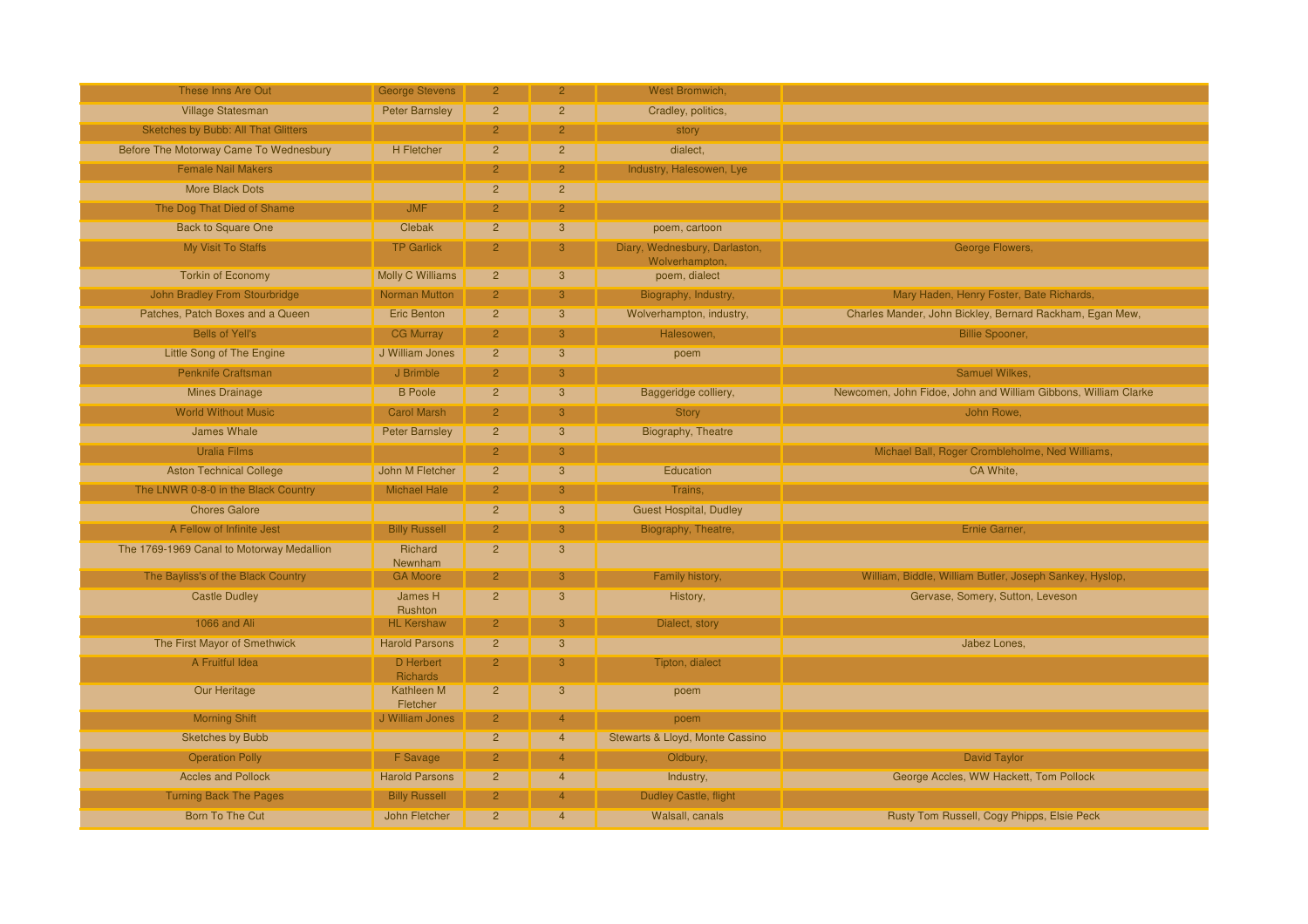| <b>Historic Black Country Bridge</b>                                                        |                                      | $\overline{2}$ |                | Horseley, canal, Coventry           | <b>Vignoles</b>                                                                                                                                                                                                                                             |
|---------------------------------------------------------------------------------------------|--------------------------------------|----------------|----------------|-------------------------------------|-------------------------------------------------------------------------------------------------------------------------------------------------------------------------------------------------------------------------------------------------------------|
| A Day By The Sea                                                                            | <b>Grace E Allen</b>                 | $\overline{2}$ | $\overline{4}$ | Memories,                           |                                                                                                                                                                                                                                                             |
| It's That Name Again                                                                        | Robert J<br>Hetherington             | $\overline{2}$ | $\overline{4}$ | <b>Origin of Black Country</b>      |                                                                                                                                                                                                                                                             |
| The Bicentenary of The Birmingham Canal Navigation                                          | Richard<br>Newnham                   | $\overline{2}$ | $\overline{4}$ |                                     | Matthew Boulton, Samuel Galton                                                                                                                                                                                                                              |
| <b>Moon Landing Inspired Poetry</b>                                                         |                                      | $\overline{2}$ | $\overline{4}$ | poem                                |                                                                                                                                                                                                                                                             |
| The Funeral of Sgt Tyler                                                                    | <b>Peter Barnsley</b>                | $\overline{2}$ | $\overline{4}$ | Cradley, Great War                  | Joe Tyler, Joseph Jaquiss                                                                                                                                                                                                                                   |
| A Sunday Afternoon                                                                          | <b>John Richards</b>                 | $\overline{2}$ | $\overline{4}$ | West Bromwich,                      | John Blackham, Silvester Horne, John Eld                                                                                                                                                                                                                    |
| <b>Halesowen Abbey</b>                                                                      | R Boffy                              | $\overline{2}$ | $\overline{4}$ | History,                            | John Botetourt, John Dudley                                                                                                                                                                                                                                 |
| Gooen Hoppen                                                                                | <b>Albert Head</b>                   | $\overline{2}$ | $\mathbf{A}$   | Hop picking,                        |                                                                                                                                                                                                                                                             |
| <b>Tipton Firm's Golden Jubilee</b>                                                         |                                      | $\overline{2}$ | $\overline{4}$ | Dudley Port,                        | Ernest Jeavons, William Waite, HE Shaw, Malcolm                                                                                                                                                                                                             |
| <b>Hunting Out The Family Past</b>                                                          | <b>EHG Chitham</b>                   | $\overline{2}$ | $\overline{4}$ | Family history, Bloxwich, genealogy | Elizabeth Brindley, Evrall, Everall, Boulton, Joseph Duffield                                                                                                                                                                                               |
| In The Lofts                                                                                | Max                                  | $\overline{2}$ | $\overline{4}$ | Pigeons,                            |                                                                                                                                                                                                                                                             |
| <b>Bilston Carriage Mon</b>                                                                 | <b>H</b> Fletcher                    | $\overline{2}$ | $\overline{4}$ | Dialect,                            |                                                                                                                                                                                                                                                             |
| Bringing The Black Country To Book                                                          | <b>Harold Parsons</b>                | $\overline{2}$ | $\overline{A}$ | Bilston,                            | John Freeman, Sarah Ann Johnson, Ikey Boden                                                                                                                                                                                                                 |
| <b>Appurtenances of History</b>                                                             | J Brimble                            | $\overline{2}$ | $\overline{4}$ |                                     |                                                                                                                                                                                                                                                             |
| The Ring & The Book                                                                         | H Jack Haden                         | $\overline{2}$ | $\overline{4}$ | Sport, Boxing, Tipton Slasher,      | Ernest Ryder, Ben Crouch, William Perry                                                                                                                                                                                                                     |
| Extracts From the Records of the Stourbridge Canal<br>Navigation                            | <b>Martin Buckridge</b>              | 20             |                | industry, list of shareholders      | Robert Whitworth, Thomas Raybould, John Foster, John Pidcock, Thomas Brettell,<br>Jonathan Stokes, Waldron Hill, Robert Honeybourne, George Ensell, James Dovey, Johr<br>Roberts, John Worral, Richard Bradley, Mary Holmes, Abiather Hawkes, Thomas Wright |
| <b>Black Country Idyll (poem)</b>                                                           | <b>Jim William</b><br>Jones          | 20             |                | poetry                              |                                                                                                                                                                                                                                                             |
| <b>Rowley Church</b>                                                                        |                                      | 20             |                | Rowley                              |                                                                                                                                                                                                                                                             |
| <b>Turks Head Tales</b>                                                                     | <b>JM Fletcher</b>                   | 20             |                | dialect                             |                                                                                                                                                                                                                                                             |
| The Duce Locksmith Family and Their Trade Associations in<br>19c Wolverhampton (Final Part) | John Duce                            | 20             |                | industry, biography                 | Joseph Duce, Thomas Parsons, Charles Aubin, George Price                                                                                                                                                                                                    |
| <b>Front Cover Illustration</b>                                                             | <b>H</b> Jack Haden                  | 20             | $\mathbf{1}$   |                                     |                                                                                                                                                                                                                                                             |
| A Yarn of Old Cycling Days                                                                  | <b>Walter J Smith</b>                | 20             |                | nostalgia                           |                                                                                                                                                                                                                                                             |
| St. Michael's Mission and Capponfield House                                                 | <b>Ron Davies</b>                    | 20             | $\overline{1}$ | Bilston,                            | Colin Perry, John Bagnall, Alfred Hickman, Walter Withers                                                                                                                                                                                                   |
| The Wednesbury Lettuce King                                                                 | <b>JMF</b>                           | 20             |                | poetry, Wednesbury                  | <b>Frank Holloway</b>                                                                                                                                                                                                                                       |
| Somers at Halesowen                                                                         | H Jack Haden                         | 20             | $\blacksquare$ |                                     | Walter Somers, Herbert W Payton                                                                                                                                                                                                                             |
| <b>Thomas Newton's Annals of Walsall</b>                                                    | <b>CJL Elwell</b>                    | 20             |                | pubs                                | Isaac Highway, Charles Hall, William Hughes, James Adams, Tom Newton, Mountford<br>Clarkson, Michael Bass, George Thorneycroft                                                                                                                              |
| <b>Further Childhood Memories</b>                                                           | <b>George Edwards</b>                | 20             |                | Netherton, nostalgia, Old Hill      |                                                                                                                                                                                                                                                             |
| Mount Pleasant Primary School, Coseley                                                      | Keith Melbourne                      | 20             |                | education                           | Sarah Snow, Amy Cadwallader, Emily Lewis, Lucy Johnson, Ethel Nicholls, Elsie Naylor.<br>Richard Earp, Hannah Fletcher, George Stanley Grange                                                                                                               |
| <b>West Bromwich Town Hall</b>                                                              | <b>Barry Harris</b>                  | 20             | 1              |                                     | Reuben Farley, Alexander Brogden                                                                                                                                                                                                                            |
| Life With the Tipton Harriers (late 1920s)                                                  | Alan Belcher                         | 20             |                | sport                               | <b>Jack Holden</b>                                                                                                                                                                                                                                          |
| Return to Silverhampton                                                                     | <b>Geoff Stevens</b>                 | 20             |                |                                     | Ellen and Edith Henrietta Thorneycroft, Henry Hartley Fowler                                                                                                                                                                                                |
| <b>Mond Gas</b>                                                                             | <b>Geoffrey C</b><br><b>Hartland</b> | 20             | $\overline{2}$ | industry, Tipton                    | <b>William Siemens, Edward Howl</b>                                                                                                                                                                                                                         |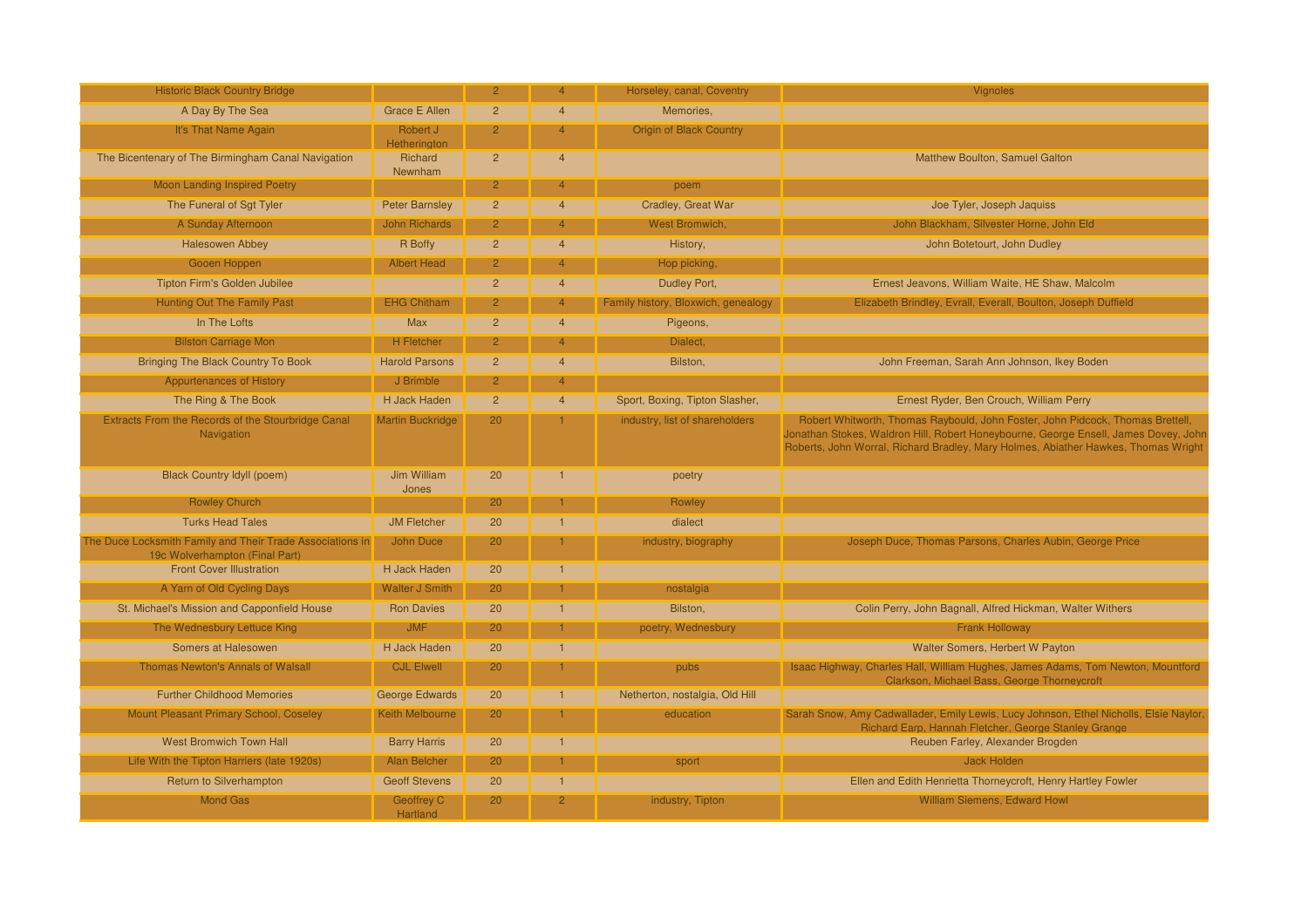| Walk up to Sedgley (poem)                                        | <b>Jim William</b><br>Jones     | 20              | $\overline{2}$ | poetry                                   |                                                                                                                                                                                                                                                                                                                                                                                                 |
|------------------------------------------------------------------|---------------------------------|-----------------|----------------|------------------------------------------|-------------------------------------------------------------------------------------------------------------------------------------------------------------------------------------------------------------------------------------------------------------------------------------------------------------------------------------------------------------------------------------------------|
| West Bromwich (from Farm to Factory)                             | <b>JCM Smith</b>                | 20              | $\mathcal{P}$  | industry                                 |                                                                                                                                                                                                                                                                                                                                                                                                 |
| Cartwrights Step out of the Shoe Trade                           | John M Fletcher                 | 20              | $\overline{2}$ | Wednesbury, Smethwick                    | William Harry Wilson, John and Victor Sydney Cartwright                                                                                                                                                                                                                                                                                                                                         |
| The Battle of Tipton Green                                       | <b>Barry Harris</b>             | 20              | $\overline{2}$ | <b>Civil War</b>                         |                                                                                                                                                                                                                                                                                                                                                                                                 |
| <b>Both Sides of the Counter</b>                                 | <b>Hilda Francis</b>            | 20              | $\overline{2}$ | <b>Dudley</b>                            |                                                                                                                                                                                                                                                                                                                                                                                                 |
| Lye Forge - Its Historical and Industrial Past Recalled          | <b>Nigel R Perry</b>            | 20              | $\overline{2}$ | industry, ironmaking                     | Dud Dudley, James Nasmyth, John and Henry Addenbrooke, John Wheeler, John and<br>Zachary Downing, Edward Kendall, William Russell, James Fookes (Folkes)                                                                                                                                                                                                                                        |
| Oldbury in the 1800s                                             | <b>HL Kershaw</b>               | 20              | $\overline{2}$ | industry                                 | Francis Tarrot, George Sproston, Catherine Wigley, William Brookes                                                                                                                                                                                                                                                                                                                              |
| Oak Farm Ironworks                                               | <b>WKV Gale</b>                 | 20              | $\overline{2}$ | industry, ironmaking, Kingswinford       | <b>Septimus Dudley</b>                                                                                                                                                                                                                                                                                                                                                                          |
| Coalfield (poem)                                                 | <b>Geoff Stevens</b>            | 20              | $\overline{2}$ | poetry                                   |                                                                                                                                                                                                                                                                                                                                                                                                 |
| <b>Thomas Newton's Annals of Walsall</b>                         | <b>CJL Elwell</b>               | 20              | $\mathcal{P}$  | leathermaking, industry                  | Tom Newton, Baildon Oerton, Harry Parkes, Edward Elwell, Horatio Barnet, James<br>Russell, John Hobbins, Frank Spilsbury                                                                                                                                                                                                                                                                        |
| Kingswinford Metamorphosed                                       | H Jack Haden                    | 20              | $\overline{2}$ | industry, glassmaking, pubs              | William Fowler, Thomas Honetborne, Edward and William Darby, Richard Mills, Isaac<br>Mullett, John Turley, David Higgs, James Tart, Edward Pitt                                                                                                                                                                                                                                                 |
| The Chillington Iron Company Railways                            | <b>RM Shill</b>                 | 20              | $\overline{2}$ | industry, railways, ironmaking           | James Foster, George Jones, John Barker, John Smith                                                                                                                                                                                                                                                                                                                                             |
| Black Country George Medal Winners - World War 2                 | <b>Barry Harris</b>             | 20              | $\overline{2}$ | West Bromwich, Walsall                   | Evalyn Gertrude Thomas, William Stanley Walton, Charity Bick, Richard Noel Hateley,<br>Thomas Parson, F Thickett                                                                                                                                                                                                                                                                                |
| Recollections of King Edward's School, Stourbridge (1921-<br>31) | <b>Maurice V Wilkes</b>         | 20              | 3              | nostalgia, education                     | ID Druller, JE Boyt, Alan Hickling, AJ Bennett, TL Herdman, SC Compton                                                                                                                                                                                                                                                                                                                          |
| Missis Joones - 1933                                             | <b>Jack Webb</b>                | 20              | 3              | <b>Bilston, dialect</b>                  |                                                                                                                                                                                                                                                                                                                                                                                                 |
| Thomas Newton's Annals of Walsall (final part)                   | <b>CJL Elwell</b>               | 20              | 3              | <b>Walsall Church</b>                    | Tom Newton, Philip Pratt, Charles Darwall, John Wellbeloved Scott                                                                                                                                                                                                                                                                                                                               |
| The Fortunes of a Bradley Plot of Land                           | <b>Ron Davies</b>               | 20              | 3              | <b>Bilston, land sales</b>               | John Wilkinson, William Burgons, Robert Barber, Abraham Hill, Michael Haddon, Andrew<br>Fourton, James Farrar, Samuel Fereday, Ann Lewis, William Hazeldine, Joseph<br>Wagstaff, Thomas Geddes, Edward and Fanny Walker, Elizabeth Tibbets, Stephen<br>Thomas, Edward Leach, Seth Poole, John Vinrace, Henry Brookland Mason, John<br>Harris, John and Job Fletcher, Thomas Worrall, WM Caswell |
| Smethwick - a New Appraisal                                      | <b>Mary Bodfish</b>             | 20              |                |                                          |                                                                                                                                                                                                                                                                                                                                                                                                 |
| <b>Wartime Fire Service Duty at Coseley</b>                      | <b>Hilda Francis</b>            | 20              | 3              | nostalgia                                |                                                                                                                                                                                                                                                                                                                                                                                                 |
| <b>Grand Junction 150</b>                                        | M Hale and N<br><b>Williams</b> | 20              | 3              | railways, Agenoria, Bescot               |                                                                                                                                                                                                                                                                                                                                                                                                 |
| <b>Black Country Migration</b>                                   | <b>ATC Lavender</b>             | 20              | 3              | Low Town, Dudley, genealogy,<br>Woodside | John Addis, Joseph Lavender, John Adams, Ben Lilley                                                                                                                                                                                                                                                                                                                                             |
| A Child's Grave in Gornal                                        | Jim William<br>Jones            | 20              | 3              | poetry                                   |                                                                                                                                                                                                                                                                                                                                                                                                 |
| The Old Toll House, Smethwick                                    | <b>JCM Smith</b>                | 20              | $\overline{3}$ |                                          | John Gosling, John Moreton, Emma and Ethel Steventon                                                                                                                                                                                                                                                                                                                                            |
| Sam and Bill…. Kindred spirits on a revisit to old haunts        | <b>HL Kershaw</b>               | 20              | 3              | dialect, Rounds Green, Oldbury           | Ted Thomason, Ted Hickman, Jese Smith, Jack Judge, Phil Jones, Bill Vickers                                                                                                                                                                                                                                                                                                                     |
| <b>Black Country Co-operative Societies</b>                      | <b>Ned Williams</b>             | 20              | 3              |                                          |                                                                                                                                                                                                                                                                                                                                                                                                 |
| <b>Walsall Local History Centre</b>                              |                                 | 20              | 3              | genealogy                                |                                                                                                                                                                                                                                                                                                                                                                                                 |
| A West Bromwich Missionary                                       | <b>FG Ault</b>                  | 20              | 3              | biography, Methodism                     | <b>WM Ault, Sarah Brentnall</b>                                                                                                                                                                                                                                                                                                                                                                 |
| <b>West Bromwich Theatres (Part 1)</b>                           | <b>Terence Kilburn</b>          | 20              | $\mathcal{R}$  | entertainment                            | Josephine Charles, Charles Udall, WJ Siddons, HC Haslewood, W Showell, JG<br>Rainbow                                                                                                                                                                                                                                                                                                            |
| Missin' the Bus                                                  | <b>Geoff Stevens</b>            | 20              | 3              | dialect                                  |                                                                                                                                                                                                                                                                                                                                                                                                 |
| The Workers of Wednesbury Forge                                  | <b>CJL Elwell</b>               | 20 <sup>°</sup> | $\Delta$       | industry                                 | Edward and Alfred Elwell, William and Edgar Marlow, Henry Baldwin, Edward Parkes,<br>Oliver Hill, Ada Blackham, Amos Tonks, Oliver Brown, Edwin Joseph and Ezekiah Tyler<br>William Hill, John Greatbatch, Tom Davies                                                                                                                                                                           |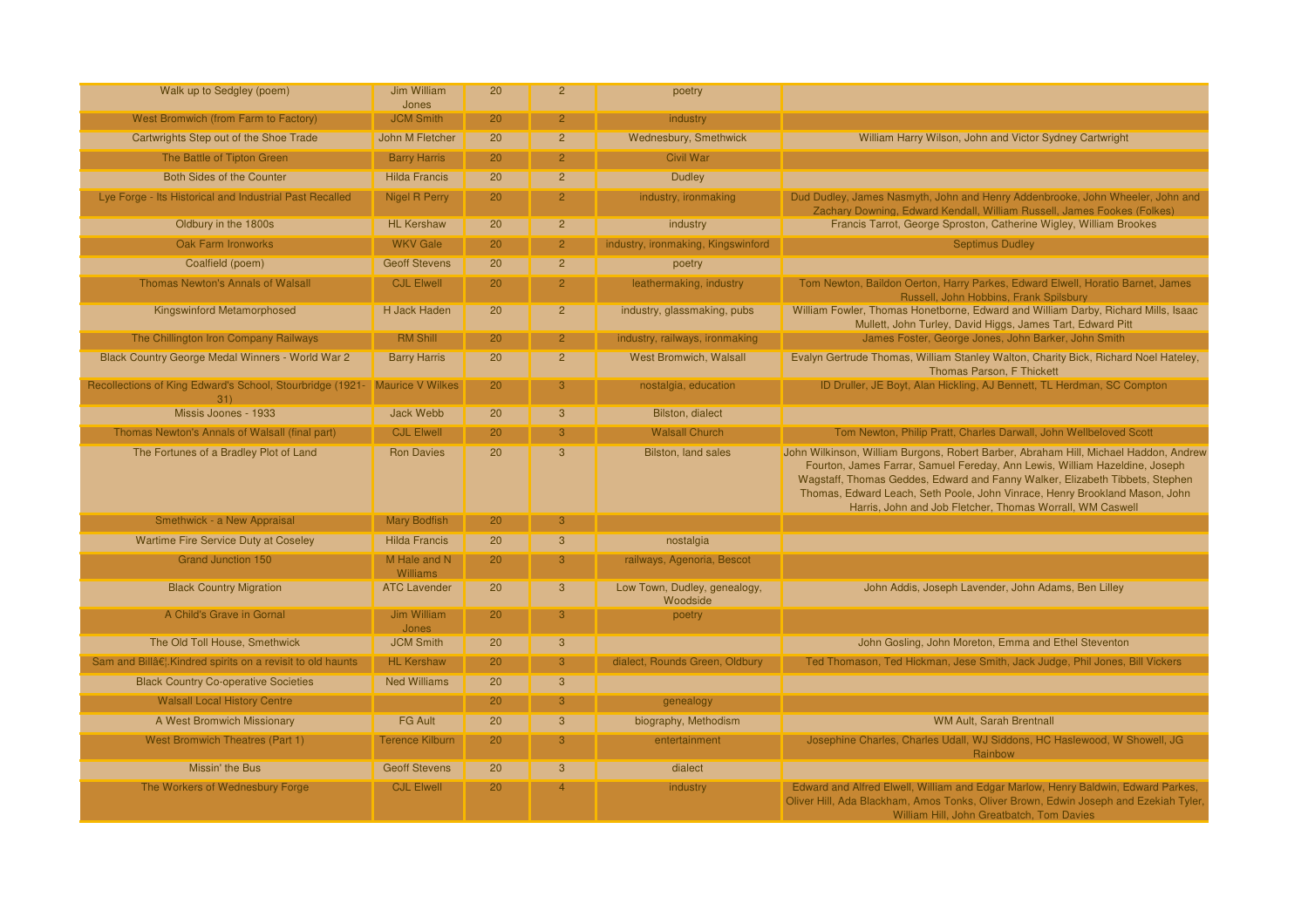| <b>Bantock House Museum</b>                                            | <b>Ron Davies</b>      | 20 | $\overline{4}$          | Wolverhampton                                                       | John Pursehouse, Thomas Bainbridge Herrick, Thomas Walker, James Bradshaw,<br><b>Thomas and Albert Baldwin Bantock</b>                                          |
|------------------------------------------------------------------------|------------------------|----|-------------------------|---------------------------------------------------------------------|-----------------------------------------------------------------------------------------------------------------------------------------------------------------|
| The Stars Look Down                                                    | <b>Arthur E Truby</b>  | 20 |                         | astronomy                                                           |                                                                                                                                                                 |
| Trolley Buses Return to the Black Country                              | <b>Harold Parsons</b>  | 20 | $\overline{4}$          | <b>Black Country Museum</b>                                         |                                                                                                                                                                 |
| <b>Turks Head Tales</b>                                                | <b>JM Fletcher</b>     | 20 | 4                       | dialect, Hill Top                                                   | George Harborne, Eddie Williams                                                                                                                                 |
| <b>BCS Industrial Archaeology Group 200</b>                            | <b>Ron Moss</b>        | 20 | $\overline{4}$          |                                                                     |                                                                                                                                                                 |
| An Unusual Case W'ton journal 1863                                     |                        | 20 | 4                       | <b>Dudley</b>                                                       | Thomas Robinson, Thomas Ford, William Spittle, Thomas Gotteridge,                                                                                               |
| This 'Forriner' Served the Black Country                               | <b>Hilda Francis</b>   | 20 | $\overline{4}$          | Dudley, biography, education                                        | <b>Marion Richardson</b>                                                                                                                                        |
| Even Their Tears (poem)                                                | Jim William<br>Jones   | 20 | 4                       | poetry                                                              |                                                                                                                                                                 |
| The Last Years of JEB at Stourbridge Grammar School                    | H Jack Haden           | 20 | $\overline{4}$          | Stourbridge, education, King<br>Edwards                             | Thomas Watson, JE Boyt, EG Horner                                                                                                                               |
| A Pub and 2 Engineering Works in 19c Pensnett                          | <b>SD Parsons</b>      | 20 | 4                       | industry                                                            | David, Joseph and Ben Parsons, William Parish, Fred Gill, Thomas Holcroft                                                                                       |
| West Bromwich Theatres (final part)                                    | <b>Terence Kilburn</b> | 20 | $\overline{4}$          | entertainment                                                       |                                                                                                                                                                 |
| <b>Crystal Charms</b>                                                  | <b>PR Rostron</b>      | 20 | 4                       | Stourbridge, glassmaking                                            | Michael Grazebrook, John Robinson                                                                                                                               |
| Moseley Hole…a Black Country Mining Village                            | <b>Ray Shill</b>       | 20 | $\overline{4}$          | mining, industry, Wolverhampton,<br><b>Chillington Iron Company</b> |                                                                                                                                                                 |
| Herbert Payton's Floral Welcome to Halesowen                           | <b>H Jack Haden</b>    | 20 |                         | biography, railways                                                 | <b>Herbert Walter Payton</b>                                                                                                                                    |
| <b>Cornelius Whitehouse</b>                                            | <b>CJL Elwell</b>      | 21 | $\overline{\mathbf{1}}$ | biography, ironmaking, industry,<br>Wyrley, Wednesbury              | William Murdoch, James and Thomas Henry Russell, Edward Elwell, Edwin Dixon,<br>George Royle, Lucy Aston                                                        |
| The Job Garrett Memorial, Woodside Park                                | <b>Barry Harris</b>    | 21 |                         | industry, biography, Dudley                                         |                                                                                                                                                                 |
| <b>Himley Reminiscences</b>                                            | <b>PR</b> Rostron      | 21 | $\blacksquare$          | nostalgia, Dudley                                                   | OF Grazebrook                                                                                                                                                   |
| The Big Town (poem)                                                    | <b>Jim Wm Jones</b>    | 21 |                         | poetry, Wolverhampton                                               |                                                                                                                                                                 |
| How Stourbridge Celebrated the 1814 Peace                              | H Jack Haden           | 21 |                         | Talbot Hotel, Crown Inn                                             | Joseph Robins, P Bird, F Rufford, Francis Richards, William Foster, John White, Thomas<br>Hill, John Addenbrooke, Thomas Biggs                                  |
| The Grazebrooks…a Brief History                                        | <b>Ron Davies</b>      | 21 |                         | Oldswinford                                                         | Michael Grazebrook, Roger de Busli                                                                                                                              |
| <b>The Diet</b>                                                        | Norma<br>Washbrook     | 21 |                         | poetry, dialect                                                     |                                                                                                                                                                 |
| The Old Police Station in Halesowen                                    | <b>Jean Marsh</b>      | 21 |                         | police, nostalgia                                                   |                                                                                                                                                                 |
| <b>Shades of Midland Language</b>                                      | Alan J Shaw            | 21 | 1                       | Smethwick, nostalgia, dialect, West<br><b>Bromwich</b>              |                                                                                                                                                                 |
| A Black Country Pioneer - Dudley Brewery                               | <b>David F Radmore</b> | 21 |                         |                                                                     | James Bourne, Thomas Hawkes, Joseph and William Royle, Thomas Dawes, Joseph<br><b>Scholefield</b>                                                               |
| <b>High Buttoned Shoes</b>                                             | Ruth A<br>Pursehouse   | 21 |                         | nostalgia                                                           |                                                                                                                                                                 |
| <b>Mundy Mornin' Craad</b>                                             | <b>Jack Webb</b>       | 21 |                         | dialect                                                             |                                                                                                                                                                 |
| More Childhood Memories of (in the Furniture Trade)                    | <b>George Edwards</b>  | 21 |                         | Dudley, nostalgia                                                   |                                                                                                                                                                 |
| Festive dinners in the Workhouse                                       | Sean Ward              | 21 |                         | Dudley, Poor Law                                                    | <b>HB Sheridan</b>                                                                                                                                              |
| A Fatal Tramway Accident                                               | Dr JC Cutler           | 21 |                         | Dudley, Tividale                                                    | Frederick Hemmings, Mary Sheldon, James Latham, James Mccade, AH Herbert,<br><b>Joseph Thomas</b>                                                               |
| <b>The Nail Maker's Lamentation</b>                                    | J Knowles (1862)       | 21 |                         | poetry                                                              |                                                                                                                                                                 |
| The Cromwell - A Football Memory                                       | Arthur E Truby         | 21 | $\blacksquare$          | West Bromwich, football                                             |                                                                                                                                                                 |
| The Walsall and District Co-Operative Society                          | <b>Ned Williams</b>    | 21 | $\overline{2}$          | <b>Bloxwich, Streetly, Brownhills</b>                               | <b>Samuel Welsh</b>                                                                                                                                             |
| Drinking, Gambling and Illegal Activities in West Bromwich<br>(part 1) | Terence Kilburn        | 21 | $\overline{2}$          |                                                                     | Annie Walker, Francis Williams, Joseph Morris, Thomas Peplow, Samuel Holyhead,<br>Elizabeth Goody, Minnie Johnson, Johnathan Hywater, W Randall, Daniel Harwood |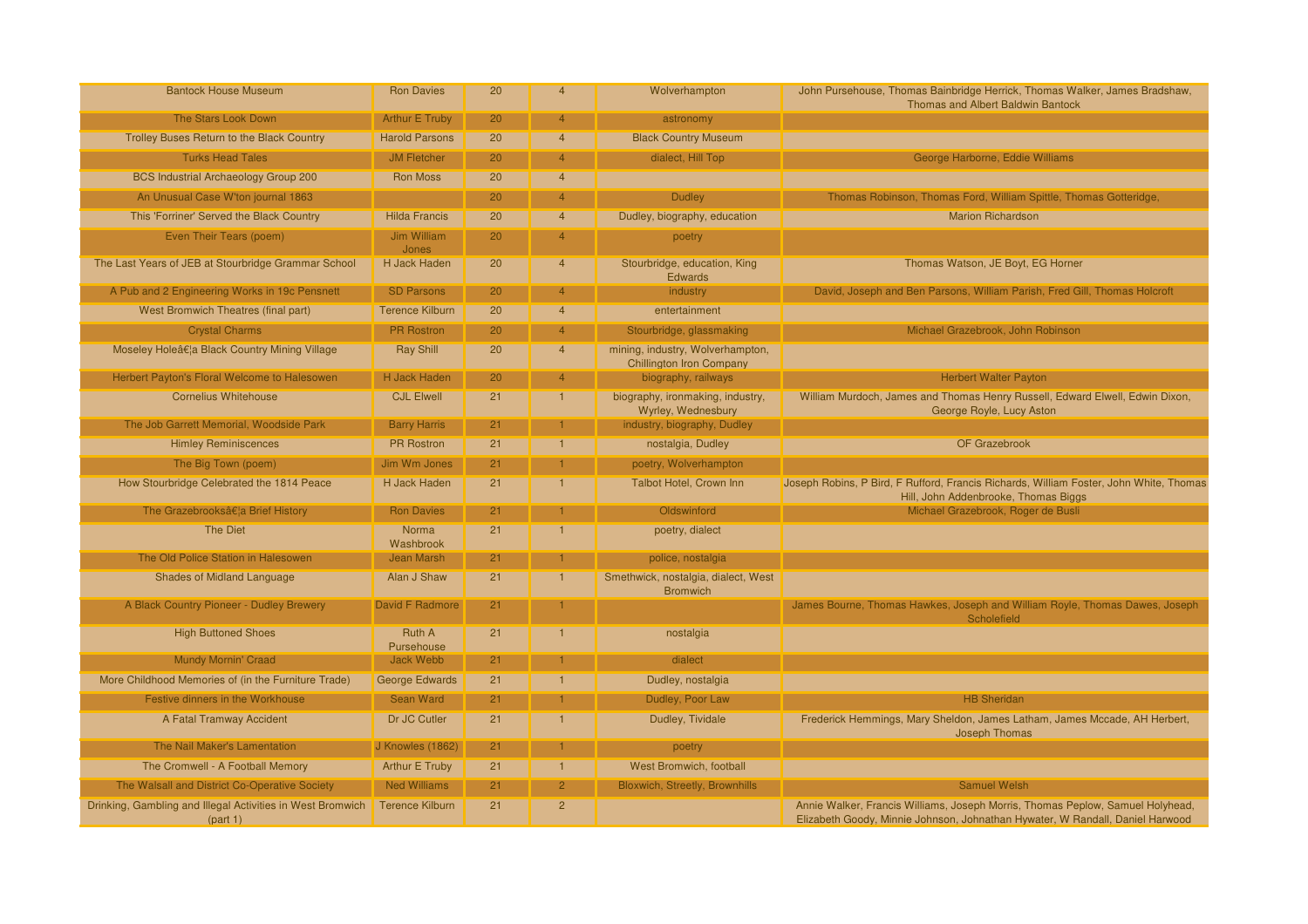| <b>What Car and When?</b>                       |                         | 21 | $\overline{2}$ |                                                                                                                                                               |                                                                                                                                                                                                                                                                                                                                                                                                                       |
|-------------------------------------------------|-------------------------|----|----------------|---------------------------------------------------------------------------------------------------------------------------------------------------------------|-----------------------------------------------------------------------------------------------------------------------------------------------------------------------------------------------------------------------------------------------------------------------------------------------------------------------------------------------------------------------------------------------------------------------|
| Top of the Pops                                 | <b>Geoff Stevens</b>    | 21 | $\overline{2}$ | nostalgia                                                                                                                                                     |                                                                                                                                                                                                                                                                                                                                                                                                                       |
| Saved…Shire Horse Harness Co.                   |                         | 21 | $\overline{2}$ |                                                                                                                                                               | David and Barbara Lewis, Tony Evans                                                                                                                                                                                                                                                                                                                                                                                   |
| Memories at 72 Years                            | <b>Tom Crump</b>        | 21 | $2^{\circ}$    | nostalgia, Smethwick, industry                                                                                                                                | Bernard Docker, Norman Retallack, Harry Moyses, Freddie Mallet                                                                                                                                                                                                                                                                                                                                                        |
| Sam and Bill Visited an Exile                   | <b>HL Kershaw</b>       | 21 | 2 <sup>1</sup> | dialect.                                                                                                                                                      |                                                                                                                                                                                                                                                                                                                                                                                                                       |
| <b>Black Country Alms Houses</b>                | <b>Barry Harris</b>     | 21 | $\overline{2}$ | Sedgley, Lower Gornal, Old Hill,<br>Smethwick, West Bromwich,<br>Wednesbury, Bilston, Wednesfield,<br>Brierley Hill, Darlaston, Dudley,<br>Heathtown, Walsall | John Woolley, Peter Harris, George Pearson, John Perry, Robert Foley, John Turton,<br>Arthur Mitchell, George H Stanger, John Wollaston, John Persehouse, Edward Marsh,<br>Harriet Lyons, Samuel Cox, John Farrington Crump, Henry Boys, FEF Bailey, William<br>Harper (Harpur), Ellen Rawlinson, George Hawe, HE Lavender, William Mountfort,<br>Thomas Parkes, Ann Murdock, John Pugh, Elizabeth and Charles Akrill |
| Kingswinford 300 Years Ago                      | Dr PE Chandler          | 21 | $\overline{2}$ |                                                                                                                                                               | Roger Addenbrooke, Stephen Attelyncrofte, Denis Bradley, William Bendy, John<br>Hodgetts, John Bradley, John Baker, Ricahrd Parkshouse, Nicholas Hancox, Richard<br><b>Jukes</b>                                                                                                                                                                                                                                      |
| A Muffled Fear (poem)                           | Jim Wm Jones            | 21 | $\overline{2}$ | poetry                                                                                                                                                        |                                                                                                                                                                                                                                                                                                                                                                                                                       |
| A Wednesbury Outing Between the Wars            | John M Fletcher         | 21 | $\overline{2}$ |                                                                                                                                                               | Samuel Moseley, Ralph Johnson                                                                                                                                                                                                                                                                                                                                                                                         |
| The History of Hales Owen Grange                | J Hunt                  | 21 | $\overline{2}$ |                                                                                                                                                               | John Ive, William and Ferdinando Dudley Lea, Charles Edward Smith, Walter Somers                                                                                                                                                                                                                                                                                                                                      |
| Ananias Conkling, Glassmaker                    | ATC & EM<br>Lavender    | 21 | $\overline{2}$ | industry, glassmaking                                                                                                                                         | <b>John Conklin</b>                                                                                                                                                                                                                                                                                                                                                                                                   |
| Helping…Fetching…Carrying                       | George Edwards          | 21 | $\overline{2}$ | Hingleys, nostalgia                                                                                                                                           |                                                                                                                                                                                                                                                                                                                                                                                                                       |
| <b>Actress Barmaid</b>                          | <b>TR Bennett</b>       | 21 | 2 <sup>7</sup> | Cock Inn, Rowley Regis                                                                                                                                        |                                                                                                                                                                                                                                                                                                                                                                                                                       |
| The Nailers' Wail                               | H Jack Haden            | 21 | $\overline{2}$ | industry, nailmaking, Old Hill                                                                                                                                | Richard Foley, Isaac Badger                                                                                                                                                                                                                                                                                                                                                                                           |
| The Editor and his Successor                    | H Jack Haden            | 21 | 3 <sup>°</sup> |                                                                                                                                                               |                                                                                                                                                                                                                                                                                                                                                                                                                       |
| Richard Foley and the Iron Splitting Mill       | <b>Keith Gale</b>       | 21 | $\mathbf{3}$   | Stourbridge, industry                                                                                                                                         |                                                                                                                                                                                                                                                                                                                                                                                                                       |
| Kingswinford - Pensnett Chase (Part 2)          | <b>Dr PE Chandler</b>   | 21 | 3              | industry, farming, Dudley, Pensnett,<br>Himley                                                                                                                | William Skidmore, John Hill, Fowlke Adenbrooke, John Hogettes, Robert Brown,<br>Thomas Aleyn, Ralph Cartwright, Paul Hensey, John Williams, John Duddeley, Robert<br>Folev                                                                                                                                                                                                                                            |
| <b>Williams' Rowley Ales</b>                    | <b>Anthony Williams</b> | 21 | 3 <sup>5</sup> | brewing, Rowley, biography                                                                                                                                    | Thomas Benjamin Williams, Alice Susannah Darby, Benjamin Horace Bate, Thomas<br>Cooksey                                                                                                                                                                                                                                                                                                                               |
| The Rhinoceros Case (part 1)                    | <b>CJL Elwell</b>       | 21 | 3 <sup>°</sup> | industry, Halesowen, mining                                                                                                                                   | John and Matthias Attwood, William Matthews, Philip Taylor                                                                                                                                                                                                                                                                                                                                                            |
| The Halesowen and Hasbury Co-Operative Society  | <b>Ned Williams</b>     | 21 | $\overline{3}$ |                                                                                                                                                               | AJ Hayward, Harry Drayton, JM Tate, Stanley Beech, Fred Jones, H Brettell, John Hill,<br>Arthur Eades, George Albert Roper, George Tyler, Minnie Partridge, Stanley Perring,<br>Gordon Davidson, Jack Irons, Arthur Golding, Dorothy Jacob                                                                                                                                                                            |
| All Acorns Dow Grow on Trees                    | PJ Horton               | 21 | 3              | dialect, scouts                                                                                                                                               | <b>Jack Gutteridge</b>                                                                                                                                                                                                                                                                                                                                                                                                |
| Military Heroes True and False                  | H Jack Haden            | 21 | $\overline{3}$ | Lye, Oldswinford, Cradley                                                                                                                                     | Thomas Bryan, Edward Felix and Kenneth C Baxter, Geoffrey Herman Garrett                                                                                                                                                                                                                                                                                                                                              |
| <b>Towards a Greener Black Country</b>          | <b>David Humphries</b>  | 21 | 3 <sup>°</sup> | Dudley, Halesowen, Ocker Hill                                                                                                                                 | George Allan, Thomas Harvey                                                                                                                                                                                                                                                                                                                                                                                           |
| Dayspring                                       | Jim William<br>Jones    | 21 | $\mathbf{3}$   | poetry                                                                                                                                                        |                                                                                                                                                                                                                                                                                                                                                                                                                       |
| <b>Charity Pub Crawl</b>                        | Peter Hill              | 21 | 3              | dialect                                                                                                                                                       |                                                                                                                                                                                                                                                                                                                                                                                                                       |
| John Etheridge - a Black Country Worthy         | <b>Jack Smith</b>       | 21 | $\mathbf{3}$   | Bilston, biography                                                                                                                                            | John Etheridge                                                                                                                                                                                                                                                                                                                                                                                                        |
| Munition Works in the Black Country             | <b>RM Shill</b>         | 21 | 3 <sup>°</sup> | Wednesbury, Rowley, Dudley,<br><b>Walsall, Oldbury</b>                                                                                                        |                                                                                                                                                                                                                                                                                                                                                                                                                       |
| The A4123 W'ton to B'ham New Road               | <b>Ron Davies</b>       | 21 | $\mathbf{3}$   | transport                                                                                                                                                     | GH Sankey, Robert McAlpine, Lyon Clark                                                                                                                                                                                                                                                                                                                                                                                |
| Hagley in the Horse Age                         | <b>PR Rostron</b>       | 21 | 3 <sup>7</sup> |                                                                                                                                                               | Alice Grazebrook, Anne Smith                                                                                                                                                                                                                                                                                                                                                                                          |
| The Beginnings of the 'Blackcountryman'         | <b>JM Fletcher</b>      | 21 | $\overline{4}$ |                                                                                                                                                               | <b>Harold Parsons</b>                                                                                                                                                                                                                                                                                                                                                                                                 |
| Eminent Black Country Folk - Ian McColl Kennedy | Stan Hill               | 21 | $\overline{4}$ | biography, Tipton                                                                                                                                             |                                                                                                                                                                                                                                                                                                                                                                                                                       |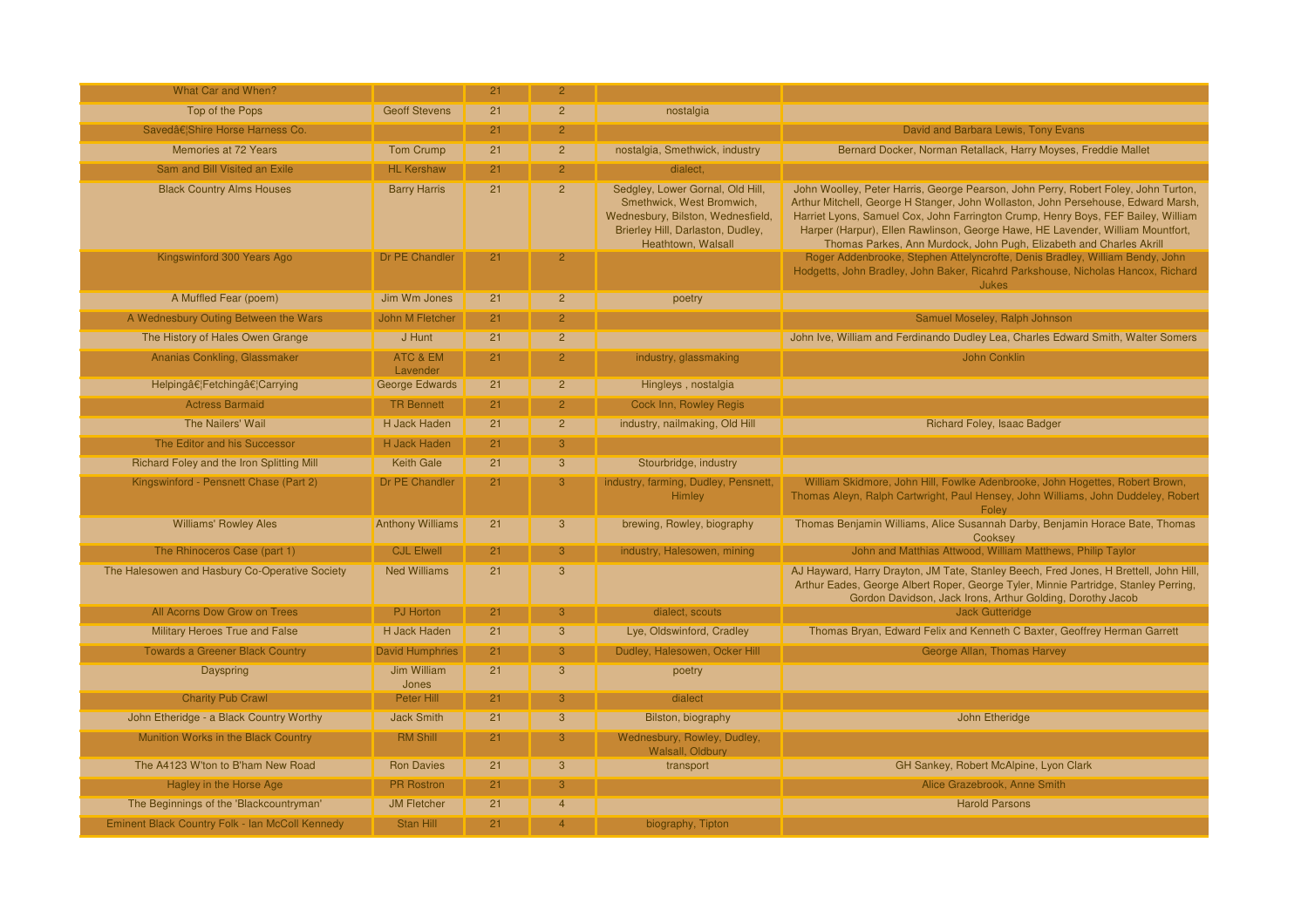| <b>Wherry Clenches and Tenterhooks</b>                                     | <b>John Sparry</b>     | 21 | $\overline{4}$ | nostalgia, industry, Netherton                          |                                                                                                                                                                                                                                                                                                                                           |
|----------------------------------------------------------------------------|------------------------|----|----------------|---------------------------------------------------------|-------------------------------------------------------------------------------------------------------------------------------------------------------------------------------------------------------------------------------------------------------------------------------------------------------------------------------------------|
| The Rhinoserous Case (part 2)                                              | <b>CJL Elwell</b>      | 21 |                | industry, ironmaking                                    | Jack Campbell, John Attwood, Philip Taylor                                                                                                                                                                                                                                                                                                |
| Brierley Hill Urban District Councillors and Officials 1937                |                        | 21 | $\overline{4}$ | photograph                                              |                                                                                                                                                                                                                                                                                                                                           |
| <b>Before the Railways Came</b>                                            | <b>Michael Hale</b>    | 21 | $\overline{4}$ | railways                                                |                                                                                                                                                                                                                                                                                                                                           |
| A West Bromwich Librarian - an Overdus Tribute                             | <b>Geoff Stevens</b>   | 21 | $\overline{4}$ | West Bromwich, biography                                | William Murray, David Christie and Henry Murray                                                                                                                                                                                                                                                                                           |
| The Kingswinford Landscape - Ashwood, Wall Heath and<br>Prestwood (Part 2) | <b>Peter Chandler</b>  | 21 | 4              | Prestwood                                               | Thomas George, Dud Dudley, John Duncalfe, Edward Sutton, Philip Foley, Gilbert<br>Underhill                                                                                                                                                                                                                                               |
| Seventy Years On                                                           | <b>Roy Peacock</b>     | 21 | $\overline{4}$ | South Staffs Regiment, Brierley Hill                    |                                                                                                                                                                                                                                                                                                                                           |
| Mon O' Many Parts                                                          | Jo Hunt                | 21 | $\overline{4}$ | poetry, dialect, Gornal                                 |                                                                                                                                                                                                                                                                                                                                           |
| Drinking, Gambling and Illegal Activities in West Bromwich<br>(part 2)     | <b>Terence Kilburn</b> | 21 | $\overline{4}$ | cockfighting, prize fighting                            | Samuel Perkins, Enoch Cush, Thomas Birch, Thomas Monk, George Timins, Walter<br>Selly, Isaac Phillips, David Allen, Arthur Waldroe, Ben Roberts, Joseph Wall, Charles<br>Worthington, Joseph Taylor, Joseph Hinett, Sarah Wilkins, Elizabeth Jones, Eliza<br>Wallace, Emma Bird, Annie Kelly, James Morris, Job Whitehouse, Daniel Ruston |
| St. Johns Sunday School Choir Performance 1934                             |                        | 21 | $\overline{4}$ | photograph                                              |                                                                                                                                                                                                                                                                                                                                           |
| Hatherton Furnace Boatmen                                                  | <b>RM Shill</b>        | 21 | $\overline{4}$ | Bloxwich, industry, canals                              | George and Richard Thomas, E Lowndes, Thomas Wells,                                                                                                                                                                                                                                                                                       |
| <b>Mons Hill</b>                                                           | Jim William<br>Jones   | 21 | $\Delta$       | poetry, Dudley                                          |                                                                                                                                                                                                                                                                                                                                           |
| <b>Willenhall's New Museum</b>                                             | <b>Ned Williams</b>    | 21 | $\overline{4}$ | lockmaking                                              |                                                                                                                                                                                                                                                                                                                                           |
| <b>Frederick Carder</b>                                                    | <b>John H Martin</b>   | 22 |                | biography, glassmaking                                  |                                                                                                                                                                                                                                                                                                                                           |
| <b>Eminent Black Country Folk - Bert Bissell MBE</b>                       | Stan Hill              | 22 |                | biography, Dudley                                       |                                                                                                                                                                                                                                                                                                                                           |
| Ten New Screens for the Black Country                                      | <b>Ned Williams</b>    | 22 |                | cinema, Merry Hill                                      | Celia Hough                                                                                                                                                                                                                                                                                                                               |
| <b>Wordsley's Pooh Bah</b>                                                 | H Jack Haden           | 22 |                | biography, education                                    | Charles Hatton, Amos Clay, John Collett, Charles Girdlestone                                                                                                                                                                                                                                                                              |
| Letting in the Light                                                       | <b>John Sparry</b>     | 22 |                | mining, Stourbridge                                     |                                                                                                                                                                                                                                                                                                                                           |
| The Horsley Fields Railway Buildings                                       | <b>Michael Hale</b>    | 22 |                | Wolverhampton, railways                                 | Edward Ebanks, George Knox, Henry Morgan, William Sheppard, Philip Henry Muntz                                                                                                                                                                                                                                                            |
| Winter                                                                     | Jim William<br>Jones   | 22 |                | poem                                                    |                                                                                                                                                                                                                                                                                                                                           |
| Seventy Years On - part 2                                                  | <b>Roy Peacock</b>     | 22 | $\blacksquare$ | WW1 letters, Walsall, Lye, West<br>Bromwich, Wollescote | Thomas Miller, Bert Webb, Hubert Allen, Alex Wells, Arthur Reed                                                                                                                                                                                                                                                                           |
| A Nobleman's Agent and his Family                                          | <b>CJL Elwell</b>      | 22 |                | Walsall, industry, biography, railways                  | Peter and Josiah Potter, Francis Finch, Georgina and Edgar Ashe Spilsbury, George<br>Potter Neele,                                                                                                                                                                                                                                        |
| Parkfield - It's Furnaces and Quarries                                     | <b>Ron Davies</b>      | 22 |                | Wolverhampton, industry, mining                         | Samuel Griffiths, John Bishton, Edward Bagnall Dimmach, Henry Martin                                                                                                                                                                                                                                                                      |
| <b>The Rector</b>                                                          | <b>Bert Barr</b>       | 22 |                | nostalgia                                               | <b>Ezra Handley</b>                                                                                                                                                                                                                                                                                                                       |
| Ah Bay!                                                                    | <b>Julian Hodges</b>   | 22 |                | poetry, dialect Wolverhampton                           |                                                                                                                                                                                                                                                                                                                                           |
| A Childhood Visit to the Black Country                                     | <b>Syvia Glover</b>    | 22 |                | Dudley, nostalgia                                       |                                                                                                                                                                                                                                                                                                                                           |
| Frederick Carder in his Later Years                                        | <b>Robert Rockwell</b> | 22 | $\overline{2}$ | biography                                               |                                                                                                                                                                                                                                                                                                                                           |
| <b>Doctor Extraordinary</b>                                                | H Jack Haden           | 22 | $\overline{2}$ |                                                         | Francis Brett Young, Guy Grindlay                                                                                                                                                                                                                                                                                                         |
| The Life of a Black Country Medico                                         | <b>Charles Hatton</b>  | 22 | $\overline{2}$ | Workhouse, biography, Wordsley,<br><b>Dudley</b>        | Jack Jenkins, Dr Gordon Grimston, Guy Grindlay, Edwin Turner, AJ Thomson                                                                                                                                                                                                                                                                  |
| <b>Eminent Black Country Folk - Wesley Perrins MBE</b>                     | Stan Hill              | 22 | $\overline{2}$ | biography, Lye, Stourbridge                             | Thomas Musk, Mary MacArthur                                                                                                                                                                                                                                                                                                               |
| Pig Town                                                                   | <b>Pearl Taylor</b>    | 22 | $\overline{2}$ | Brierley Hill, industry, ironmaking,<br>nostalgia       |                                                                                                                                                                                                                                                                                                                                           |
| Mr AE Marsh                                                                | Quaestor               | 22 | $\overline{2}$ | biography, Brierley Hill                                | Alfred Marsh, Elsie Mary Roberts                                                                                                                                                                                                                                                                                                          |
| The Rhinoceros Case Part 3 An Historic Judgement                           | <b>CJL Elwell</b>      | 22 | $\overline{2}$ | Corngreaves, industry                                   | John Attwood, Philip Taylor, William Mathews, George Alfred Best,                                                                                                                                                                                                                                                                         |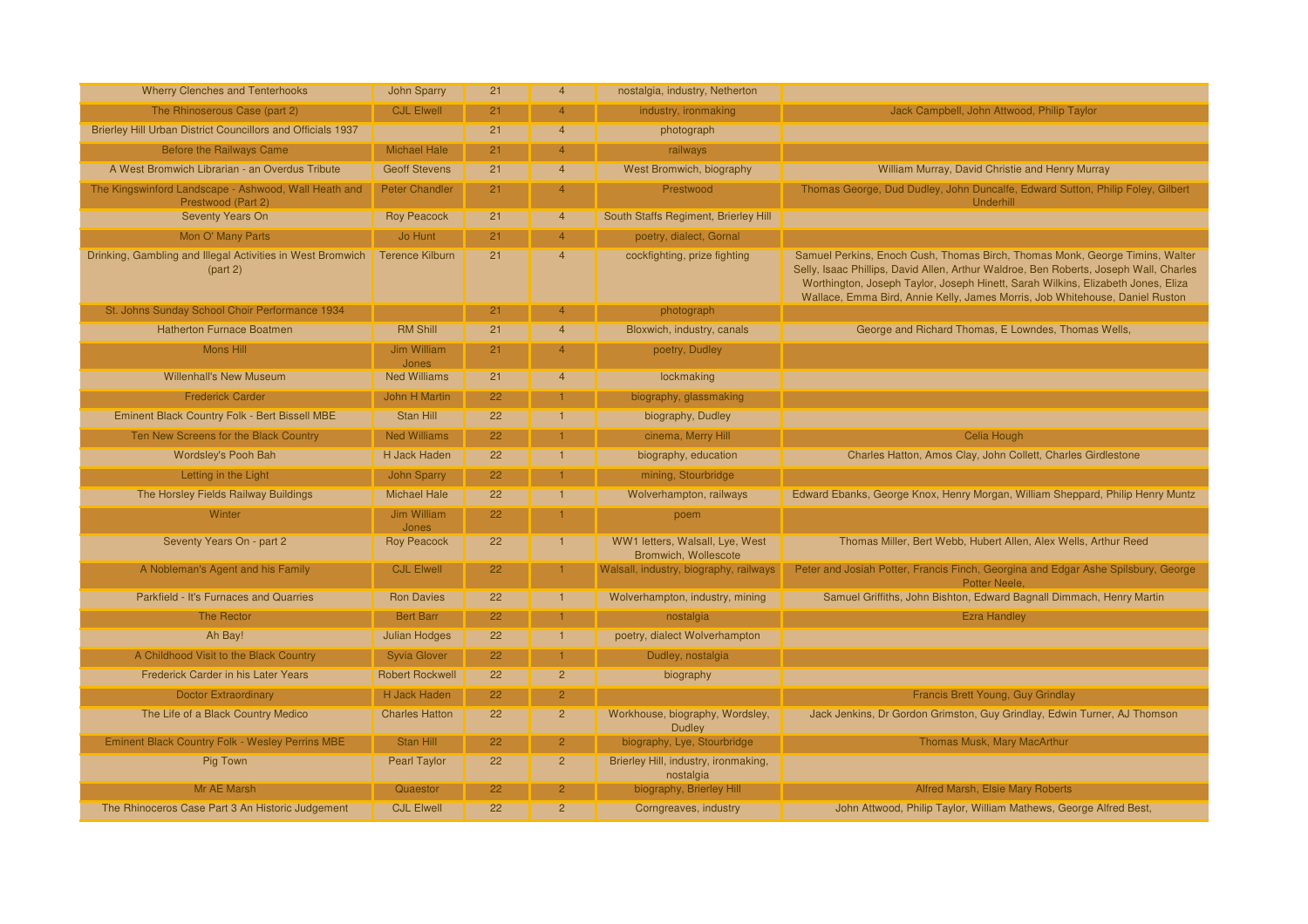| <b>Across The Leas</b>                                              | Jim William            | 22 | $\mathcal{P}$           | poetry                                    |                                                                                                                                                                                                                                                                                                                                                                                     |
|---------------------------------------------------------------------|------------------------|----|-------------------------|-------------------------------------------|-------------------------------------------------------------------------------------------------------------------------------------------------------------------------------------------------------------------------------------------------------------------------------------------------------------------------------------------------------------------------------------|
| <b>Bloxwich Buildings</b>                                           | Jones<br>Dorothy       | 22 | $\overline{2}$          |                                           |                                                                                                                                                                                                                                                                                                                                                                                     |
|                                                                     | Speakman               |    |                         |                                           |                                                                                                                                                                                                                                                                                                                                                                                     |
| Unveiling the Plaque at Newbridge                                   | <b>Ned Williams</b>    | 22 | $\overline{2}$          | Wolverhampton, canals                     | <b>Edmund Leach</b>                                                                                                                                                                                                                                                                                                                                                                 |
| The Horsley Fields Railway Buildings part 2                         | <b>Michael Hale</b>    | 22 | 2 <sup>1</sup>          | railways, Wolverhampton                   | George Edward Huntley, Frederick Lewis, JN Wilcox, George James, Thomas Harvey,<br>James Perry, Charles Cousins, Sarah H Lees, Mary Tortoiseshell, Rebecca Hyde                                                                                                                                                                                                                     |
| The Yew Tree, Wall Heath                                            | <b>John Sparry</b>     | 22 | $\mathcal{P}$           | Wall, Heath, Cradley, public house        | William Penn, Nicholas Lantoy, Jeremiah Addenbrooke, Samuel Fforestt, John Philpott,<br>Joshua Penn, Thomas Yorke, William Mather, Mary Christopher, Joseph Munday, James<br>Cartwright, Henry York, Alec Mason                                                                                                                                                                     |
| Seventy Years On - part 3                                           | <b>Roy Peacock</b>     | 22 | $\overline{2}$          | Halesowen, Lye, Brierley Hill,<br>Coseley | T Pearson, Cedric Hardwick, C Pearson, Mary MacArthur, Charles Mason, Thomas<br>Barratt, Wilf Perks, HL Evers, Meriel Owen                                                                                                                                                                                                                                                          |
| Down in the Forest a Black Country Mon Stirred                      | Stan Hill              | 22 | $\mathcal{P}$           | dialect                                   | <b>Ray Weston</b>                                                                                                                                                                                                                                                                                                                                                                   |
| The Bilston Epidemic                                                | <b>Susan Wright</b>    | 22 | 2 <sup>1</sup>          | cholera                                   | <b>Elizabeth Cawson</b>                                                                                                                                                                                                                                                                                                                                                             |
| <b>Tipton's Charter</b>                                             |                        | 22 | $\overline{2}$          |                                           |                                                                                                                                                                                                                                                                                                                                                                                     |
| <b>Tipton Civic Society</b>                                         | <b>John Brimble</b>    | 22 | 2 <sup>1</sup>          |                                           |                                                                                                                                                                                                                                                                                                                                                                                     |
| Mr RS Hudson, West Bromwich Chemist                                 | <b>HL Kershaw</b>      | 22 | $\overline{2}$          | biography                                 | <b>Robert Spear Hudson</b>                                                                                                                                                                                                                                                                                                                                                          |
| Eminent Black Country Folk - 4 The Rt. Hon. Peter Archer<br>QC. MP. | Stan Hill              | 22 | 3                       | Wednesbury, biography                     |                                                                                                                                                                                                                                                                                                                                                                                     |
| The Last of the Lyttleton                                           | <b>Ned Williams</b>    | 22 | 3                       | Halesowen                                 | Sidney and Bernard Bray, John Felton                                                                                                                                                                                                                                                                                                                                                |
| <b>Charles Hatton</b>                                               | H Jack Haden           | 22 | 3                       | Wordsley, biography                       | <b>John Collett</b>                                                                                                                                                                                                                                                                                                                                                                 |
| <b>Private Banks</b>                                                | <b>PR</b> Rostron      | 22 | 3                       | Stourbridge                               | <b>William Blow Collis, James Foster</b>                                                                                                                                                                                                                                                                                                                                            |
| The Northern Ballet Theatre                                         | Stan Hill              | 22 | 3                       |                                           |                                                                                                                                                                                                                                                                                                                                                                                     |
| The Day War Broke Out                                               |                        | 22 | 3                       |                                           |                                                                                                                                                                                                                                                                                                                                                                                     |
| <b>Steve Bloomer</b>                                                | <b>Peter Barnsley</b>  | 22 | $\mathbf{3}$            | football, biography, Cradley, sport       | <b>Caleb Bloomer</b>                                                                                                                                                                                                                                                                                                                                                                |
| "Let the People goo"                                                | <b>Simon Denison</b>   | 22 | 3                       | Wolverhampton, dialect                    |                                                                                                                                                                                                                                                                                                                                                                                     |
| <b>Picture Postcard Memories</b>                                    | <b>Robin Pearson</b>   | 22 | 3                       | Wednesbury, Tipton                        | William Haddon, Ellis A Billingham, BD Smith, William Bourne, Jonas Booth                                                                                                                                                                                                                                                                                                           |
| <b>The Western Orbital Road</b>                                     | <b>Mike Carpenter</b>  | 22 | 3                       |                                           |                                                                                                                                                                                                                                                                                                                                                                                     |
| <b>Black Country Humour</b>                                         |                        | 22 | $\overline{3}$          |                                           |                                                                                                                                                                                                                                                                                                                                                                                     |
| Rain and Real Ale                                                   | <b>Anthony Gray</b>    | 22 | 3                       | Jerome K Jerome                           |                                                                                                                                                                                                                                                                                                                                                                                     |
| <b>Bits and Pieces</b>                                              |                        | 22 | 3                       |                                           |                                                                                                                                                                                                                                                                                                                                                                                     |
| An Old Photograph of Withymoor Goods Yard                           | <b>Michael Hale</b>    | 22 | 3                       | railways, Netherton, industry             | <b>Joseph H Pearson</b>                                                                                                                                                                                                                                                                                                                                                             |
| <b>Sam Girling</b>                                                  | <b>John Sparry</b>     | 22 | 3                       | Stourbridge, industry                     | <b>Bill Evans, Samuel Girling</b>                                                                                                                                                                                                                                                                                                                                                   |
| The Old Nail Warehouse                                              | <b>Andrew Barnett</b>  | 22 | $\overline{\mathbf{3}}$ | Sedgley                                   | <b>Stephen Wilkes</b>                                                                                                                                                                                                                                                                                                                                                               |
| The Hairy Mouse (short story)                                       | <b>Clarice Hackett</b> | 22 | 3                       | fiction                                   |                                                                                                                                                                                                                                                                                                                                                                                     |
| <b>Bilston Library</b>                                              | <b>Ron Davies</b>      | 22 | 3                       |                                           | Thomas Brueton, Isaac Mason, John Etheridge, William Hackett, John Henry Newman,<br>John and Frederick Harper, AB Dawson                                                                                                                                                                                                                                                            |
| Non-Conformism in Brierley Hill                                     | Peter Bloore           | 22 | 3                       | Hartshill, religion                       | John Richards, Thomas Wyatt, John Aston, Ricahrd and John Bowater, Samuel Edge,<br>William Grafton, Adam Stephens, John Witt, Thomas Clulow, Benjamin Bache, Henry<br>Aston, John and Edward Addenbrooke, William Mainwaring, Joseph Fullwood, Edward<br>Wright, William Page, Richard Rushton, Benjamin Rider, Robert Harris, Thomas Goode.<br>Thomas Rhodes, William Henry Brooke |
| Old Wheels                                                          | Jim Wm Jones           | 22 |                         | poetry                                    |                                                                                                                                                                                                                                                                                                                                                                                     |
| Eminent Black Country Folk 5 Sir Michael Higgs                      | Stan Hill              | 22 | $\overline{4}$          | <b>Brierley Hill, biography</b>           | <b>Ray Westwood</b>                                                                                                                                                                                                                                                                                                                                                                 |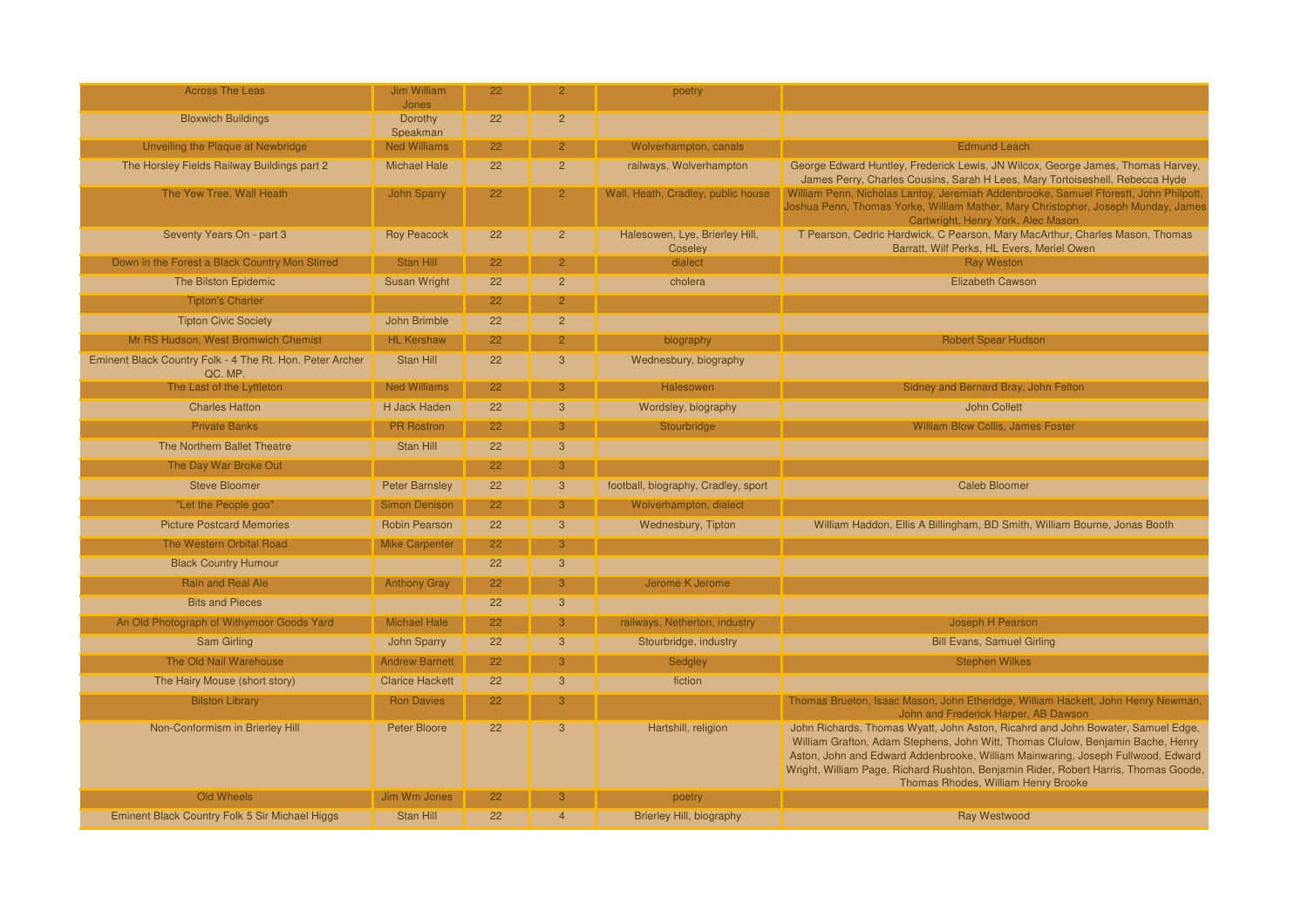| Thomas Bryan VC                                        | H Jack Haden            | 22 | 4              | biography                                               |                                                                                                                                                                                                                                                                                                                                                                     |
|--------------------------------------------------------|-------------------------|----|----------------|---------------------------------------------------------|---------------------------------------------------------------------------------------------------------------------------------------------------------------------------------------------------------------------------------------------------------------------------------------------------------------------------------------------------------------------|
| An Earlier Enterprise Culture                          | John West               | 22 | $\overline{4}$ | Wolverhampton, West Bromwich,<br><b>Walsall, Dudley</b> |                                                                                                                                                                                                                                                                                                                                                                     |
| Summer Walkabouts 1989                                 | <b>Ned Williams</b>     | 22 | 4              |                                                         |                                                                                                                                                                                                                                                                                                                                                                     |
| <b>Midland Metro</b>                                   | <b>Ray Hughes</b>       | 22 | $\overline{4}$ |                                                         |                                                                                                                                                                                                                                                                                                                                                                     |
| <b>Time Off</b>                                        | <b>WJ</b>               | 22 | $\overline{4}$ | hangman                                                 | <b>John Smith</b>                                                                                                                                                                                                                                                                                                                                                   |
| <b>The Bonded Warehouse</b>                            | <b>Geoffrey Reading</b> | 22 | $\overline{4}$ |                                                         | E O'C Horgan, HA Tucker, W Toogood, GR Reading, JC Smales, WE Gardner                                                                                                                                                                                                                                                                                               |
| <b>Drawings of Dudley</b>                              | <b>Geoff Warburton</b>  | 22 | $\overline{4}$ |                                                         |                                                                                                                                                                                                                                                                                                                                                                     |
| Were You an Evacuee?                                   | <b>Michael Hale</b>     | 22 | $\overline{4}$ | railways                                                |                                                                                                                                                                                                                                                                                                                                                                     |
| <b>Black Country Surnames</b>                          | <b>Peter Chandler</b>   | 22 | $\overline{4}$ | Jevons                                                  | Brettell, Kingswinford, Lapal, Sedgley, John Bredhill, Richard and Roger Brethyll, John Brettle, Roger Heath, Richard Gevons                                                                                                                                                                                                                                        |
| An Anniversary, not to be Disregarded                  | <b>Mike Carpenter</b>   | 22 | $\overline{4}$ | Stourbridge                                             | Ambrose Crowley, Richard Hickman, Sarah Reynolds, Ezekiel Partridge                                                                                                                                                                                                                                                                                                 |
| <b>Wolverhampton During the War</b>                    | <b>Hilda Bodfish</b>    | 22 | $\overline{4}$ | Fire service                                            |                                                                                                                                                                                                                                                                                                                                                                     |
| Darlaston - a Brief History                            | <b>Ron Davies</b>       | 22 | $\overline{4}$ |                                                         |                                                                                                                                                                                                                                                                                                                                                                     |
| <b>Tipton in World War One</b>                         | John Brimble            | 22 | $\overline{4}$ |                                                         | Benjamin Goldie, Joseph Davies                                                                                                                                                                                                                                                                                                                                      |
| <b>Black Country Humour</b>                            |                         | 22 | $\overline{4}$ |                                                         |                                                                                                                                                                                                                                                                                                                                                                     |
| <b>Horse Manure</b>                                    | <b>Pearl Taylor</b>     | 22 | $\overline{4}$ | nostalgia, Delph, Kingswinford                          | <b>Henry Arthur Nock</b>                                                                                                                                                                                                                                                                                                                                            |
| Memories of the Lye                                    | <b>NH Brettell</b>      | 22 | $\overline{4}$ | nostalgia                                               | Tom Knocker, Jack Price, Eddie Webster                                                                                                                                                                                                                                                                                                                              |
| <b>A Solstical Stroll's Delights</b>                   | A MacLean               | 22 | $\overline{4}$ | Amblecote                                               |                                                                                                                                                                                                                                                                                                                                                                     |
| On the 257                                             | <b>John Sparry</b>      | 22 | $\overline{4}$ | Kingswinford, nostalgia                                 | JH Wills, George Meanley                                                                                                                                                                                                                                                                                                                                            |
| <b>Fingers of Time</b>                                 | <b>Jim Wm Jones</b>     | 22 | $\overline{4}$ | poem                                                    |                                                                                                                                                                                                                                                                                                                                                                     |
| Eminent Black Country Folk 6 Don Kenyon                | Stan Hill               | 23 | 1              | Wordsley, cricket, sport, biography                     | <b>Fred Dale</b>                                                                                                                                                                                                                                                                                                                                                    |
| Hop-Picking                                            | <b>JR Williams</b>      | 23 |                |                                                         |                                                                                                                                                                                                                                                                                                                                                                     |
| Miles Jervis 1                                         | <b>Ned Williams</b>     | 23 | $\mathbf{1}$   | biography, West Bromwich                                | Frederick Emery, Frank Bills, Ben Kennedy                                                                                                                                                                                                                                                                                                                           |
| <b>Black Country Brews</b>                             | Michael Jackson         | 23 |                |                                                         | David Thompson, Barry Mailes                                                                                                                                                                                                                                                                                                                                        |
| A Black Country Artist                                 |                         | 23 | $\blacksquare$ |                                                         |                                                                                                                                                                                                                                                                                                                                                                     |
| Tourism - the Black Country's Fastest Growing Industry | Keith Cheetham          | 23 |                |                                                         |                                                                                                                                                                                                                                                                                                                                                                     |
| Wolverhampton During the War - 2                       | <b>Hilda Bodfish</b>    | 23 |                | nostalgia                                               | Philip Garston Jones, Wrottesley                                                                                                                                                                                                                                                                                                                                    |
| Postscript on Sam - the Clock Man                      | H Jack Haden            | 23 |                | Amblecote, biography                                    | Sam Girling, Harry Guest                                                                                                                                                                                                                                                                                                                                            |
| Wolverhampton - a Town of Architectural Surprises      | <b>Ron Davies</b>       | 23 |                | St Peters, The Old House                                | <b>Thomas Parsehouse</b>                                                                                                                                                                                                                                                                                                                                            |
| The 311 Battery and Association                        | <b>Stanley V Haden</b>  | 23 |                | Stourbridge, Brierley Hill, Walsall                     | John and George Sheldon Bayliss, Alec Wood, WFF Sirey, John W Green, JNF Cotterell<br>R George Higgs, Derrick R Leeson, Wilfred E Ruff, A Kenneth Cooper, FG Bridgman,<br>MC Reynolds, Geoffrey JH Scriven, Thomas S Bray, Cyril N Randle, Ronald WP Bate,<br>Kenneth W Bridgwater, Eric WP Grice, David G Cowley, Peter Darby, Matthew Southall,<br>A Ronald Marsh |
| Ironworkers                                            | <b>NH Brettell</b>      | 23 | $\mathbf{1}$   | poetry                                                  |                                                                                                                                                                                                                                                                                                                                                                     |
| <b>GWR Reminiscences</b>                               | <b>Geoff Baylie</b>     | 23 | 1              | railways, Halesowen, nostalgia                          | <b>Ernie Hardwicke</b>                                                                                                                                                                                                                                                                                                                                              |
| <b>Black Country Surnames 2</b>                        | <b>Peter Chandler</b>   | 23 |                |                                                         |                                                                                                                                                                                                                                                                                                                                                                     |
| <b>Appreciation: Andrew Barnett</b>                    | H Jack Haden            | 23 |                | Sedgley, biography                                      |                                                                                                                                                                                                                                                                                                                                                                     |
| A Slight Case of Mis-Interpretation                    | <b>Beryl Wills</b>      | 23 |                | poem                                                    |                                                                                                                                                                                                                                                                                                                                                                     |
| My Dad                                                 | <b>Margaret Marsh</b>   | 23 |                | Wolverhampton, nostalgia                                |                                                                                                                                                                                                                                                                                                                                                                     |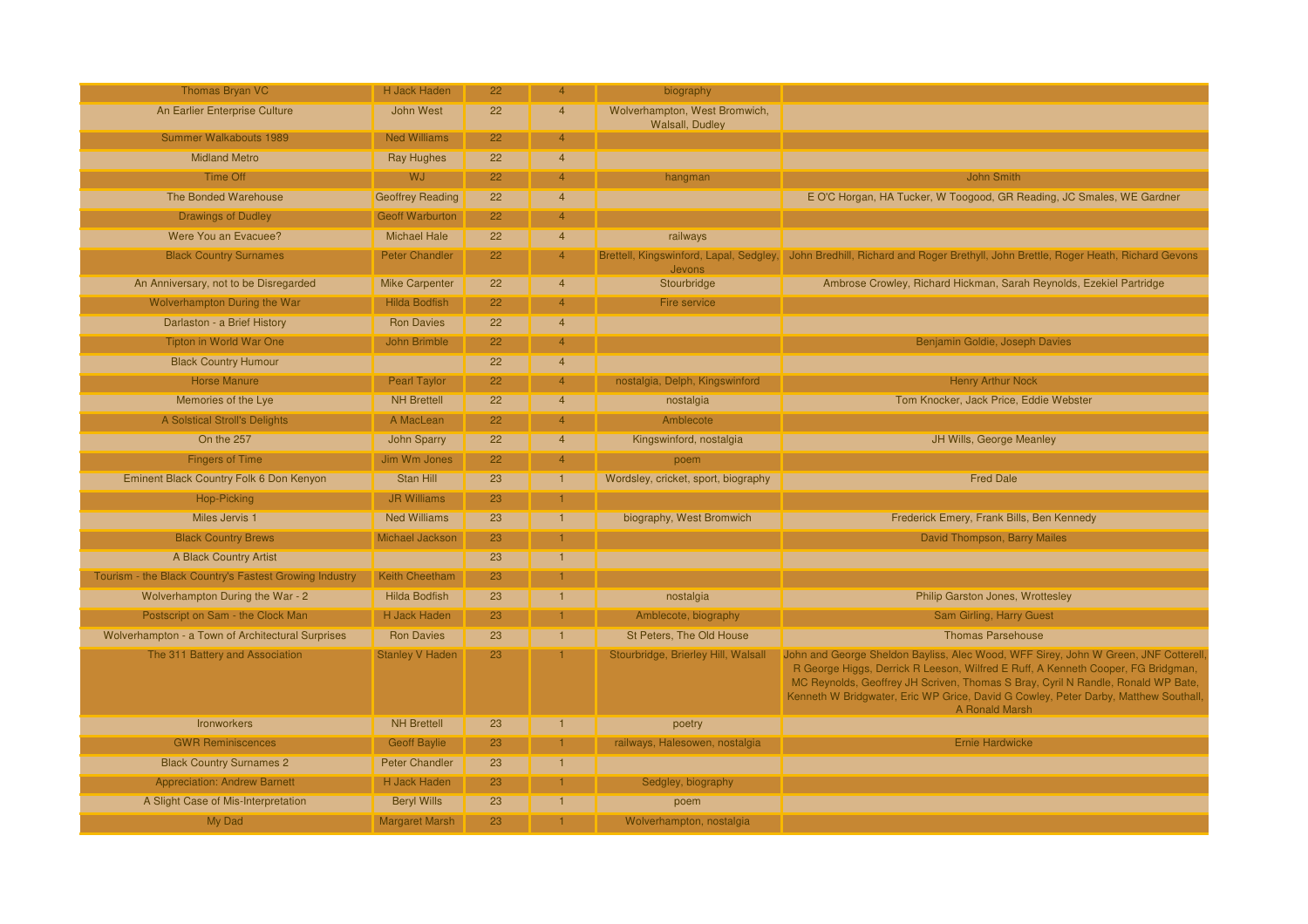| St. Marks CE School, Ocker Hill                          | <b>FY Turley</b>        | 23 |                | Ocker Hill, nostalgia                                       |                                                                                                                                             |
|----------------------------------------------------------|-------------------------|----|----------------|-------------------------------------------------------------|---------------------------------------------------------------------------------------------------------------------------------------------|
| On the 257 - 2                                           | <b>John Sparry</b>      | 23 |                | nostalgia, Stourbridge                                      | Jack Billingham, Sam Girling                                                                                                                |
| Down in the forest                                       | Ray Weston              | 23 | $\overline{1}$ |                                                             |                                                                                                                                             |
| <b>Black Country Humour</b>                              |                         | 23 |                |                                                             |                                                                                                                                             |
| Eminent Black Country Folk - 7 - Julie Walters           | Stan Hill               | 23 | $\overline{2}$ | biography, Smethwick, Holly Lodge                           |                                                                                                                                             |
| <b>Restoring Listed Buildings</b>                        | Pat Hurley              | 23 | $\overline{2}$ | West Bromwich, Malthouse Stables,<br><b>Sandwell Valley</b> |                                                                                                                                             |
| <b>Compton Hall Hospice</b>                              | Stan Hill               | 23 | $\overline{2}$ | Wolverhampton                                               |                                                                                                                                             |
| Portraits in Tipton Library                              | <b>John Brimble</b>     | 23 |                | biography                                                   | Joseph Hall, Edward Bayley, Daniel Hipkins, William Woolley Doughty, Thomas Edgar<br><b>Salter</b>                                          |
| A Walsall Life in 1853                                   | <b>CJL Elwell</b>       | 23 | $\overline{2}$ | biography                                                   | <b>Peter Potter</b>                                                                                                                         |
| <b>Black Country Museum Mine Problems</b>                | <b>Chris Swindells</b>  | 23 | $\overline{2}$ |                                                             |                                                                                                                                             |
| Miles Jervis - part 2                                    | <b>Ned Williams</b>     | 23 | $\overline{2}$ | biography, cinema, West Bromwich                            | Cyril Joseph, Walter Jelly, Arthur Griffin, Frank Crane                                                                                     |
| The Rise and Fall of an Idealist                         | H Jack Haden            | 23 | $\overline{2}$ | Tipton, Stourbridge, Oldbury                                | Wilfred Wellock, Arthur Moyle, Percy H Bullas, Douglas P Pielou, Harry Evers Palfrey, Sir<br>William Reed, Robert H Morgan                  |
| Auckland 1990                                            | <b>Robin Marshall</b>   | 23 | $\overline{2}$ |                                                             |                                                                                                                                             |
| A Tipton Chainworks in the 1890s - part 1                | <b>JR Williams</b>      | 23 | $\overline{2}$ | industry, chainmaking                                       |                                                                                                                                             |
| Some Black Country Surnames - our Window on the Past     | <b>Peter Chandler</b>   | 23 | 2 <sup>1</sup> |                                                             |                                                                                                                                             |
| Lace in Audnam                                           | <b>Mike Carpenter</b>   | 23 | $\overline{2}$ | Stourbridge                                                 |                                                                                                                                             |
| A Black Country Lad's Musical Progress                   | Stan Hill               | 23 | $\overline{2}$ |                                                             | <b>Stephen Bonsor</b>                                                                                                                       |
| Newbold's Farm 1933                                      | Christine<br>Wenlock    | 23 | $\mathcal{P}$  | Wolverhampton, agriculture                                  | James Cope, John Buttle, Richard Arkinstall                                                                                                 |
| <b>Memories</b>                                          | <b>Hilda Francis</b>    | 23 | $\overline{2}$ | poetry, Coseley                                             |                                                                                                                                             |
| Sanjerolla                                               | <b>John Sparry</b>      | 23 | $\overline{2}$ | Wall Heath, nostalgia                                       |                                                                                                                                             |
| A Railway Locomotive Called 'Star'                       | <b>Ray Shill</b>        | 23 | $\overline{2}$ | railways, Tipton                                            | Ralph Thompso, John Pollock                                                                                                                 |
| <b>The Tower</b>                                         | <b>Jim Wm Jones</b>     | 23 | $\overline{2}$ | poem, Merry Hill                                            |                                                                                                                                             |
| Walsall's Local History Plaques - Reg Wilkes 1897-1989   | David PJ Fink           | 23 | $\overline{2}$ | obituary, Bloxwich, Walsall                                 |                                                                                                                                             |
| The Story Behind a Book                                  | Kath West               | 23 | $\overline{2}$ |                                                             |                                                                                                                                             |
| Eminent Black Country Folk - 8 Lord Tombes of Brailes    | Stan Hill               | 23 | 3              | biography, Walsall                                          | <b>Francis Tombs</b>                                                                                                                        |
| Two Black Country Schools - 1 Orchard Lane School Lye    | <b>NH Brettell</b>      | 23 | 3              | nostalgia, Lye                                              |                                                                                                                                             |
| <b>Unusual Street Names</b>                              |                         | 23 | 3              | Stourbridge                                                 |                                                                                                                                             |
| Memories of 1940                                         | <b>Michael Hale</b>     | 23 | 3              | Princes End, nostalgia                                      |                                                                                                                                             |
| JB Dainty - Master Craftsman in Metal                    | H Jack Haden            | 23 | 3              | Dudley, biography                                           | Charles Francis George Clark, James Caulfield Browne, Joseph Benjamin Dainty, Arthur<br>Langman, James Smellie, Dorothy Round, Sarah Benson |
| <b>Pottering About Wednesbury</b>                        | <b>Michael Hodder</b>   | 23 | 3              | pottery, Oakeswell Hall                                     | Geoffrey Mosard, Thomas Brerely, John Fownes, Thomas Glover, John Crow                                                                      |
| Barney Tooley - Fairground Fighter                       | <b>Vic Holloway</b>     | 23 | 3              | biography, boxing                                           | <b>Richard Holloway</b>                                                                                                                     |
| <b>Gornal Tongues and Legends</b>                        | Jim Wm Jones            | 23 | 3              |                                                             |                                                                                                                                             |
| The Black Country Development Corporation                | Stan Hill               | 23 | 3              | industry, Merry Hill, Wednesbury                            |                                                                                                                                             |
| The Tower                                                | Jo Hunt                 | 23 | 3              | poem                                                        |                                                                                                                                             |
| The Origins of Walsall                                   | Stephen<br>Micklewright | 23 | 3              |                                                             |                                                                                                                                             |
| The Black Country Museum Inherits History of Braithwaite | <b>Chris Swindells</b>  | 23 | 3              |                                                             |                                                                                                                                             |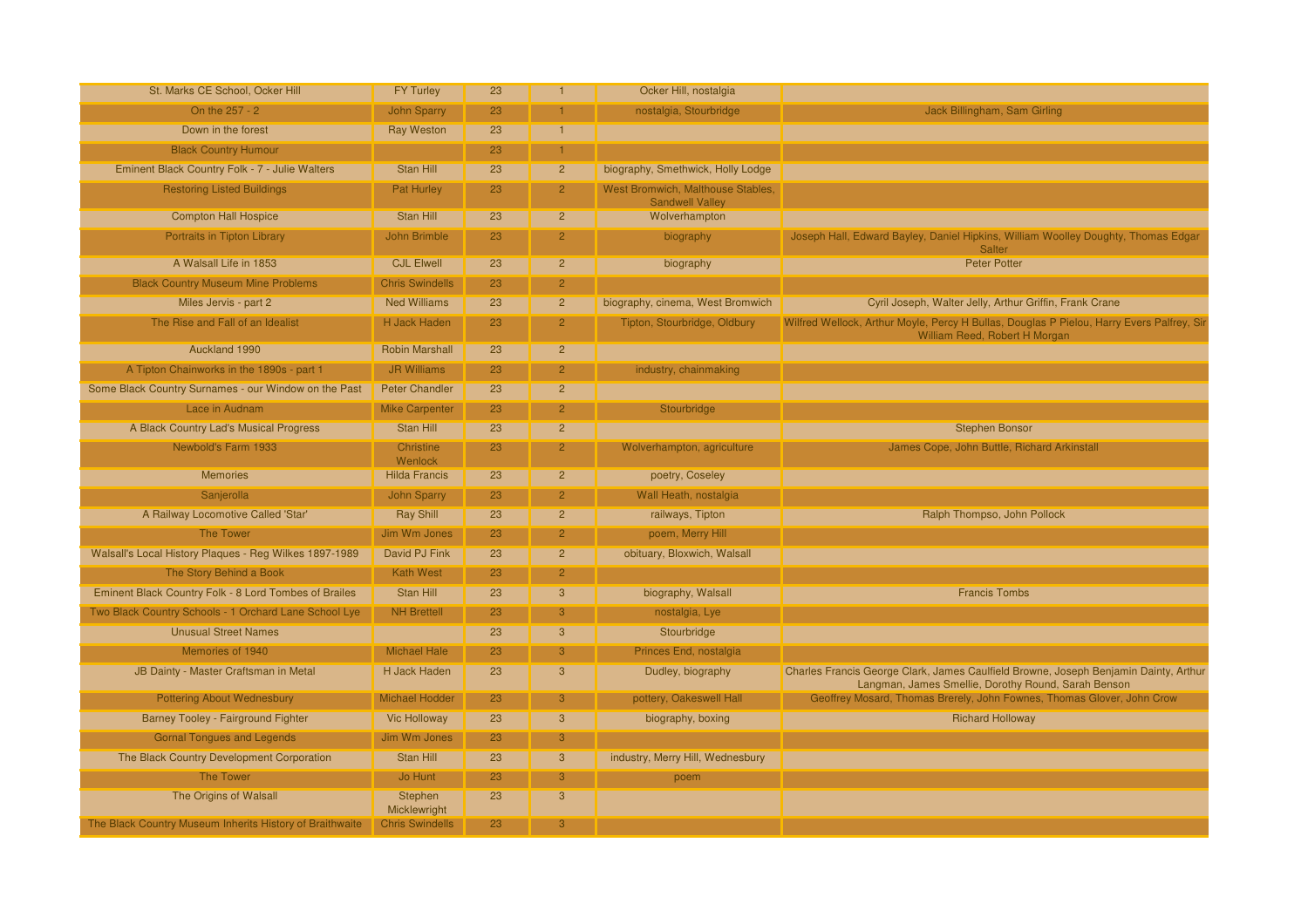| <b>Black Country Society Reports - Photographic Section</b>          | David Whyley                  | 23 | 3                       |                                                          |                                                                                                                                                                                                                                                                                                                                                                                                                          |
|----------------------------------------------------------------------|-------------------------------|----|-------------------------|----------------------------------------------------------|--------------------------------------------------------------------------------------------------------------------------------------------------------------------------------------------------------------------------------------------------------------------------------------------------------------------------------------------------------------------------------------------------------------------------|
| <b>Industrial Archaeology Section</b>                                | <b>Ron Moss</b>               | 23 | 3                       |                                                          |                                                                                                                                                                                                                                                                                                                                                                                                                          |
| The Foolish People                                                   | anon                          | 23 | 3                       | poem                                                     |                                                                                                                                                                                                                                                                                                                                                                                                                          |
| A Tipton Chainworks in the 1890s - part 2                            | <b>JR Williams</b>            | 23 | 3                       | industry, chainmaking                                    |                                                                                                                                                                                                                                                                                                                                                                                                                          |
| St. Marks School, Ocker Hill, Tipton                                 | <b>Mary Carter</b>            | 23 | 3                       |                                                          |                                                                                                                                                                                                                                                                                                                                                                                                                          |
| <b>Black Country Humour</b>                                          |                               | 23 | 3                       |                                                          |                                                                                                                                                                                                                                                                                                                                                                                                                          |
| The Other Samuel Johnson                                             | <b>John Sparry</b>            | 23 | 3                       | Quarry Bank, transport, buses,<br>biography, Stourbridge |                                                                                                                                                                                                                                                                                                                                                                                                                          |
| <b>Wyre Forest Branch News</b>                                       | <b>Ray Weston</b>             | 23 | 3                       |                                                          |                                                                                                                                                                                                                                                                                                                                                                                                                          |
| Jerome K Jerome                                                      | <b>Anthony Gray</b>           | 23 | $\overline{3}$          | Walsall, biography                                       |                                                                                                                                                                                                                                                                                                                                                                                                                          |
| Eminent Black Country Folk - 9 Surgeon Commodore FR<br><b>Wilkes</b> | Stan Hill                     | 23 | $\overline{4}$          | biography, Smethwick                                     | Frank Rogers Wilkes, Samuel Round                                                                                                                                                                                                                                                                                                                                                                                        |
| Two Black Country Schools - 2 King Edward VI School,<br>Stourbridge  | <b>NH Brettell</b>            | 23 | $\overline{4}$          | nostalgia, education                                     | CP Aggleton, Jack Price, HG Easterling                                                                                                                                                                                                                                                                                                                                                                                   |
| A Christmas Memory                                                   | <b>H Jack Haden</b>           | 23 |                         |                                                          |                                                                                                                                                                                                                                                                                                                                                                                                                          |
| Restored Listed Buildings - part 2                                   | Pat Hurley                    | 23 | 4                       | Sandwell Hall, Haden Hall,<br><b>Corngreaves Hall</b>    |                                                                                                                                                                                                                                                                                                                                                                                                                          |
| <b>Walsall's Ground Number 4</b>                                     | <b>Geoff Allman</b>           | 23 | 4                       | sport, football, Bescot                                  | <b>HL Fellows, Gilbert Alsop</b>                                                                                                                                                                                                                                                                                                                                                                                         |
| <b>Toasted Teacakes and Baked Potatoes</b>                           | <b>John Sparry</b>            | 23 | $\overline{\mathbf{4}}$ | Stourbridge, James Shirt                                 |                                                                                                                                                                                                                                                                                                                                                                                                                          |
| <b>Fire Power</b>                                                    | John D Williams               | 23 | $\overline{4}$          | nostalgia                                                |                                                                                                                                                                                                                                                                                                                                                                                                                          |
| The Welsh and Midland Counties Junction Railway                      | <b>Michael H</b>              | 23 | $\overline{\mathbf{4}}$ | railways, Dudley                                         | Joseph Beddard, Thomas Crew, Elliot Hollier, Samuel Rudge, George Stephenson,<br>William Timmins, Edward Underhill, Thomas Wood, David Evans                                                                                                                                                                                                                                                                             |
| The Black Country Development Corporation                            | Stan Hill                     | 23 | $\overline{4}$          |                                                          |                                                                                                                                                                                                                                                                                                                                                                                                                          |
| My Retirement                                                        | Jim Wm Jones                  | 23 | $\overline{\mathbf{4}}$ | poem                                                     |                                                                                                                                                                                                                                                                                                                                                                                                                          |
| Elmar and Elsie - Equilibrists from Quarry Bank                      | <b>Susan Rachel</b><br>Wallin | 23 | 4                       | Quarry Bank, entertainment                               | Percy and Elsie Beddall                                                                                                                                                                                                                                                                                                                                                                                                  |
| Old Oldbury - The Results of Recent Excavations                      | <b>Michael Hodder</b>         | 23 | $\overline{4}$          |                                                          |                                                                                                                                                                                                                                                                                                                                                                                                                          |
| <b>Black Country Society Summer Walks 1990</b>                       | <b>Ned Williams</b>           | 23 | $\overline{4}$          |                                                          |                                                                                                                                                                                                                                                                                                                                                                                                                          |
| The Black Country Society - Wyre Forest Branch                       | <b>Margaret Booth</b>         | 23 | $\overline{\mathbf{4}}$ |                                                          |                                                                                                                                                                                                                                                                                                                                                                                                                          |
| Longlands School, Stourbridge                                        | H Jack Haden                  | 23 |                         | education                                                | Edward Hickman, William, John and James Scott, Benjamin Carpenter, Francis Witton,<br>Thomas Hornblower, Elizabeth Morris, Michael Beasley, Thomas Haslock Richards,<br>James Foster, Beatrice Blakeley, Frank Taylor, Albert Moyle, Samuel Fiddian, Charles<br>King, John Donaldson Harward, Felix P Fellows, Thomas Brooks, Joseph Silvers<br>Williams-Thomas, William Waugh, John Ewart, Lloyd Francis, Joseph E Boyt |
| Tom Pritchard's New Empire                                           | David Clayton                 | 23 | $\overline{4}$          | Dudley, biography, entertainment                         | Frank Dallroy, Forrie Turner, Clarkson Rose, Dan Leno, John Hughes, Violet Friend,<br>Fred W Harris, Fred H Anderson                                                                                                                                                                                                                                                                                                     |
| <b>Another Lost Film</b>                                             | <b>Peter Barnsley</b>         | 23 | $\overline{4}$          | cinema                                                   |                                                                                                                                                                                                                                                                                                                                                                                                                          |
| Kinver Book Fair                                                     | <b>Roy Slim</b>               | 23 | $\overline{4}$          |                                                          |                                                                                                                                                                                                                                                                                                                                                                                                                          |
| <b>Hell Lane</b>                                                     | <b>Ray Shill</b>              | 23 | $\overline{4}$          | mining, industry, Wolverhampton                          | <b>William Hanbury Sparrow</b>                                                                                                                                                                                                                                                                                                                                                                                           |
| <b>Black Country Humour</b>                                          |                               | 23 | $\overline{4}$          |                                                          |                                                                                                                                                                                                                                                                                                                                                                                                                          |
| Not So Secret Weapon                                                 | <b>HL Kershaw</b>             | 23 | $\overline{4}$          |                                                          |                                                                                                                                                                                                                                                                                                                                                                                                                          |
| Homes in the Black Country 1878 - from The Builder                   |                               | 23 | $\overline{4}$          | mining, Netherton, Woodside, Dudley                      | Joseph Green                                                                                                                                                                                                                                                                                                                                                                                                             |
| Eminent Black Country Folk - 10 - Sue Lawley                         | Stan Hill                     | 24 |                         | Woodside, biography                                      |                                                                                                                                                                                                                                                                                                                                                                                                                          |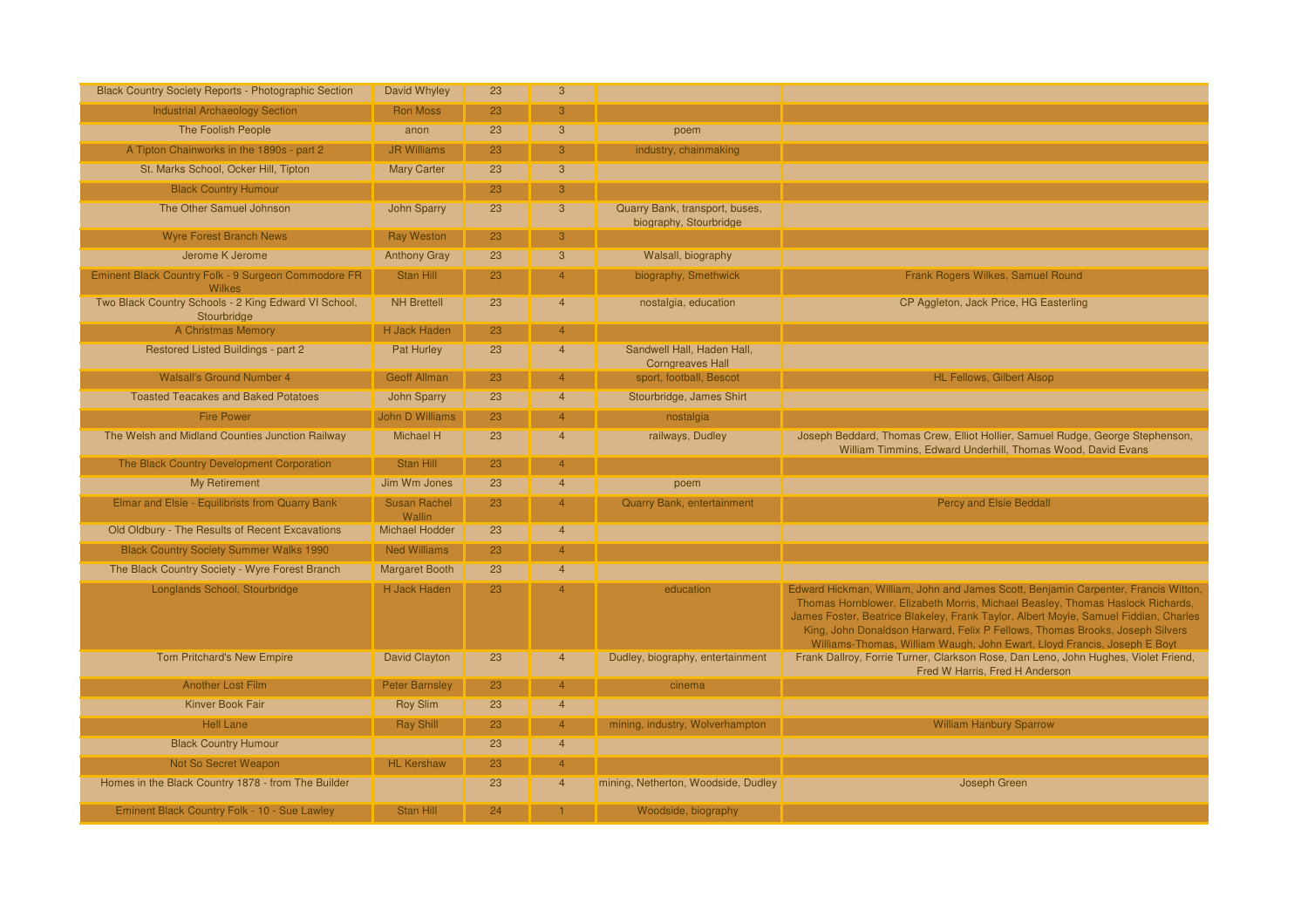| Recollections of Black Country Natural History                                      | <b>FM Slater</b>              | 24 |                |                                            |                                                                                                                                                                                                           |
|-------------------------------------------------------------------------------------|-------------------------------|----|----------------|--------------------------------------------|-----------------------------------------------------------------------------------------------------------------------------------------------------------------------------------------------------------|
| Remembering Bradley Hall and Kingswinford                                           | <b>Phyllis Marsh</b>          | 24 |                |                                            |                                                                                                                                                                                                           |
| Housing and the Black Country Development Corporation                               | Stan Hill                     | 24 | $\mathbf{1}$   | industry, Darlaston, Tividale              |                                                                                                                                                                                                           |
| Come Again!                                                                         | <b>John Sparry</b>            | 24 |                | dialect, story                             |                                                                                                                                                                                                           |
| Foundry Visit - Part 1                                                              | <b>Gwilym Williams</b>        | 24 |                | poem, industry                             |                                                                                                                                                                                                           |
| What's Flat, Square and Black All Over                                              | <b>Colin Dunne</b>            | 24 |                |                                            |                                                                                                                                                                                                           |
| Crystal '90 - A Festival 300 Years in the Making                                    | <b>Mike Carpenter</b>         | 24 |                | glassmaking, Stourbridge                   |                                                                                                                                                                                                           |
| Over The Top                                                                        | Jim Wm Jones                  | 24 |                | industry                                   |                                                                                                                                                                                                           |
| <b>Princes End Baptist Church</b>                                                   | <b>Hilda Francis</b>          | 24 |                | Tipton, religion                           | <b>Timothy Burt</b>                                                                                                                                                                                       |
| A First Day at the Foundry                                                          | Norman Sale                   | 24 |                | industry, ironmaking                       | Fred Danby, Tom Dunkey, Bill Bates, Sam Timmins                                                                                                                                                           |
| What the Postman Saw                                                                | <b>Donald Pigott</b>          | 24 | $\blacksquare$ |                                            | <b>Grahame White</b>                                                                                                                                                                                      |
| The Queen's Dance Hall, 1959-69                                                     | <b>G</b> Sharp                | 24 |                | Wolverhampton, nostalgia,<br>entertainment | Dennis Patterson, Bob Potter                                                                                                                                                                              |
| Foundry Visit - part 2 'Return Visit'                                               | <b>Gwilym Williams</b>        | 24 |                | poem, industry                             |                                                                                                                                                                                                           |
| International Interest in the Steamy Story of Prehistoric<br>Sandwell               | <b>Michael Hodder</b>         | 24 |                | archaeology                                |                                                                                                                                                                                                           |
| <b>Black Country Humour</b>                                                         |                               | 24 |                |                                            |                                                                                                                                                                                                           |
| More Trouble at the Frontier                                                        | <b>Ned Williams</b>           | 24 |                | Wolverhampton                              |                                                                                                                                                                                                           |
| Fairwell to the Plaza                                                               |                               | 24 |                | Dudley, cinema                             |                                                                                                                                                                                                           |
| A Capful O' Nails - Critical Analysis                                               | Paul John<br><b>McDonald</b>  | 24 |                | literature                                 | <b>David Christie Murray</b>                                                                                                                                                                              |
| The Black Country Society - Wyre Forest Branch                                      | <b>Margaret Booth</b>         | 24 | $\mathbf{1}$   |                                            |                                                                                                                                                                                                           |
| <b>Industrial Archaeology Report</b>                                                | <b>Ron Moss</b>               | 24 |                |                                            |                                                                                                                                                                                                           |
| Eminent Black Country Folk - 11 - Rachael Heyhoe Flint<br><b>MBE</b>                | <b>Stan Hill</b>              | 24 | $\overline{a}$ | Wolverhampton, biography                   | Jackie Elledge, Ann Jago, Charles Hayward                                                                                                                                                                 |
| A Great Black Country School                                                        | <b>CJL Elwell</b>             | 24 | $\overline{2}$ | Walsall, Queen Mary's, education           | Phineas Fowke, Thomas Gleadow, Thomas Rogers, George Potter Neele, Edward<br>Norman Marshall, George Hawe                                                                                                 |
| The Early Days of the Tipton Fire Brigade                                           | John Brimble                  | 24 | $\overline{2}$ |                                            | TE Underhill, Stephen Aston                                                                                                                                                                               |
| Sam Cotton - Councillor and Entertainer 1872-1965                                   | <b>Susan Rachel</b><br>Wallin | 24 | 2 <sup>1</sup> | Sedgley, biography, Pensnett               | Sam, William and Cyril Cotton, Ned Harvey, Charlie Baker, Thomas Ellis                                                                                                                                    |
| <b>Oldbury's Municipal History</b>                                                  |                               | 24 | $\overline{2}$ | photos and names, 1935 council             | <b>Robert Dudley</b>                                                                                                                                                                                      |
| Bottles on a Windy Day                                                              | Jim Wm Jones                  | 24 | $\overline{2}$ | poem                                       |                                                                                                                                                                                                           |
| The Black Country Re-Visited                                                        | <b>Noel H Brettell</b>        | 24 | $\overline{2}$ | Hagley Hill, nostalgia, Lye                |                                                                                                                                                                                                           |
| 1991 New Years Honours Award for the Director of the Black<br><b>Country Museum</b> |                               | 24 | $\overline{2}$ | <b>Dudley</b>                              | lan Walden                                                                                                                                                                                                |
| <b>Gothersley Mill</b>                                                              | <b>Ron Davies</b>             | 24 | $\overline{2}$ | Willenhall                                 | Francis and John Homfray, Philip Foley, John Hodgetts, John Thompson, John Scale,<br>George and Edward Thorneycroft, John Hunt, William Brown, Joseph Maybury, Edward<br>Bagnell Dimmock, William Hatton, |
| More on Tommy Handley of 'ITMA' Radio Fame                                          |                               | 24 | $\overline{2}$ | Oldbury                                    |                                                                                                                                                                                                           |
| At Much Bashing in the Bashas                                                       | <b>John Sparry</b>            | 24 | $\overline{2}$ | WW2, Wall Heath                            | Harry Nock, Bill Wheale                                                                                                                                                                                   |
| A Baker's Century                                                                   | H Jack Haden                  | 24 | $\overline{2}$ | Stourbridge, coffee houses,<br>biography   | PJ Dowson, Ann Pearson, Thomas Webb, George Richards, Daniel Jones, Henry<br>James, Richard and Charles Shirt, EJ Benton                                                                                  |
| <b>Netherton Cricket Club</b>                                                       | <b>RR Dews</b>                | 24 | $\overline{2}$ | sport                                      | Thomas Gower, Samuel Woodall                                                                                                                                                                              |
| The Rise, Fall and Rise again of St. James School, Dudley                           | Anne Lineen                   | 24 | $\overline{2}$ | education                                  | C Cameron, J Westbury, Edwin Griffiths                                                                                                                                                                    |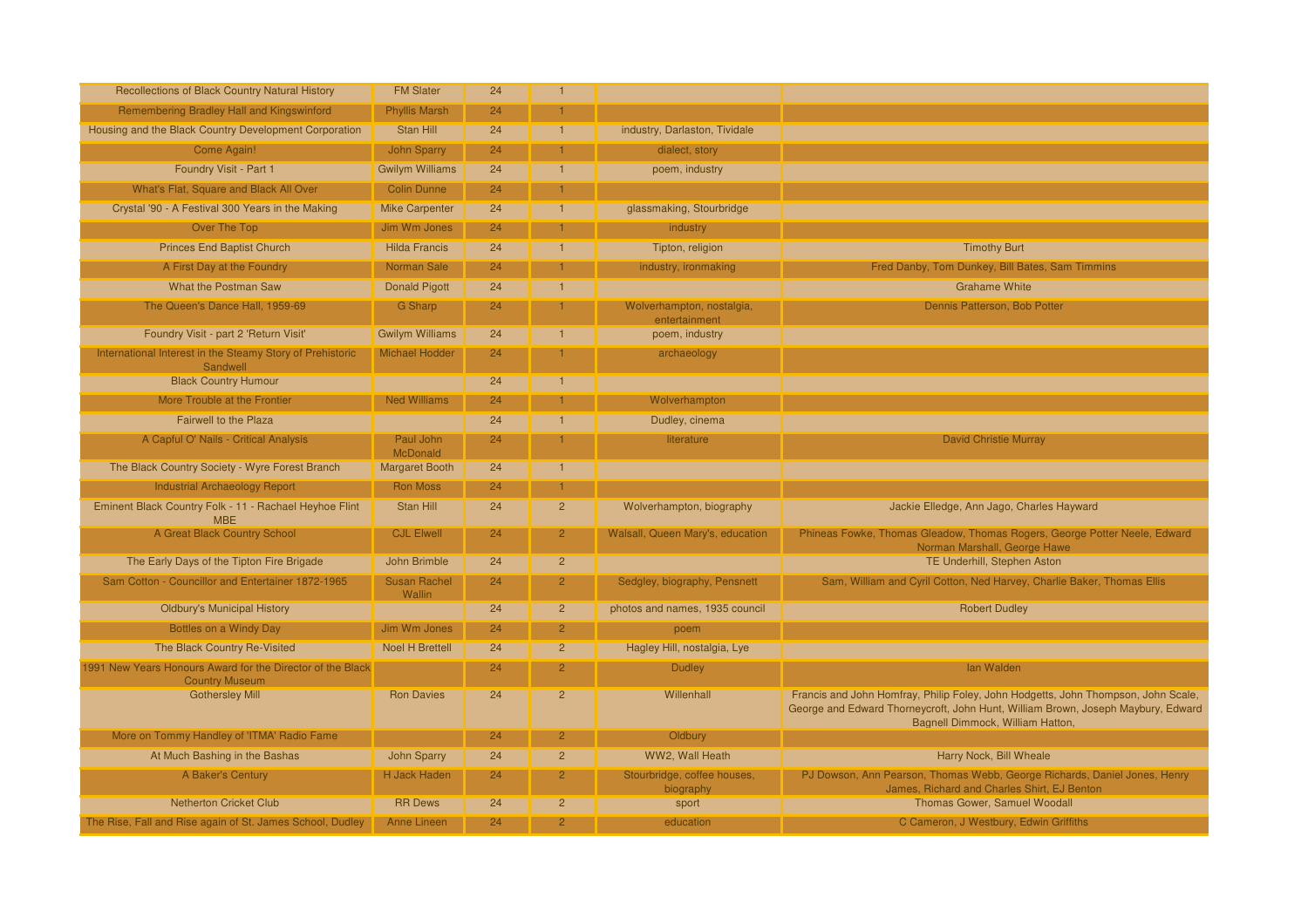| Life and Death in Sandwell - Sandwell's First Public Health<br>Report        |                                         | 24 | $\overline{2}$ |                                             |                                                                                                                                                                                             |
|------------------------------------------------------------------------------|-----------------------------------------|----|----------------|---------------------------------------------|---------------------------------------------------------------------------------------------------------------------------------------------------------------------------------------------|
| The Black Country Development Corporation Education and                      | Stan Hill                               | 24 | $\overline{2}$ |                                             |                                                                                                                                                                                             |
| <b>Training Initiatives</b><br><b>Black Country Humour</b>                   |                                         | 24 | $\overline{2}$ |                                             |                                                                                                                                                                                             |
| Eminent Black Country Folk - 12 - Sir Jack Hayward OBE                       | Stan Hill                               | 24 | 3              | biography, Wolverhampton, football          |                                                                                                                                                                                             |
| <b>Copper Kettles and Brass Plates</b>                                       | <b>John Sparry</b>                      | 24 | $\overline{3}$ | entertainment                               |                                                                                                                                                                                             |
| Passenger Boats Between Wolverhampton and Birmingham,<br>1843-1852           | <b>Patrick Thorn</b>                    | 24 | $\mathcal{R}$  | canals, transport                           | Thoma sMonk, John Inshaw, James Shipton                                                                                                                                                     |
| Harrison's Cycle Shop, West Bromwich                                         | <b>Dorothy Palmer</b><br>and Joan Davis | 24 | 3              |                                             | Dorothy Palmer, Charles Harrison                                                                                                                                                            |
| Requiem for a Pit                                                            | LL Holden                               | 24 | 3              | poem                                        |                                                                                                                                                                                             |
| Memories of a Black Country Lad                                              | <b>WL Pace</b>                          | 24 | 3              | nostalgia, Willenhall, mining               | Thomas Tew, Alec Appleby                                                                                                                                                                    |
| From Willenhall to Whitehall - The Prime Minister's Local<br>Ancestry        | <b>Richard Bond</b>                     | 24 | 3              | family history                              | John Major, Joseph and Abraham Thomas Ball, John Moseley, James Pritchard, Sarah<br>Anne and Thomas Marrah, Gwendoline Millie Coates                                                        |
| Oil Leak into the Sea                                                        | <b>Faiuna Haseeb</b>                    | 24 | 3              | poem                                        |                                                                                                                                                                                             |
| The Influence of Somers                                                      | <b>Rex Bayliss</b>                      | 24 | 3              | Halesowen, biography, industry              | Walter and Frank Somers, Arthur Timmins, Rex Dakin                                                                                                                                          |
| The Black Country Society Wyre Forest Branch                                 | Margaret Booth                          | 24 | $\mathbf{3}$   |                                             |                                                                                                                                                                                             |
| <b>Taken to the Banks</b>                                                    | <b>Harold Parsons</b>                   | 24 | $\mathcal{R}$  | canals, transport                           | <b>James Henry Rowbottom</b>                                                                                                                                                                |
| <b>Black Country Humour</b>                                                  |                                         | 24 | 3              |                                             |                                                                                                                                                                                             |
| Cor! Strike a Light                                                          | Peter D Bloore                          | 24 | 3              | industry                                    |                                                                                                                                                                                             |
| <b>Brunel and the Low Level Station</b>                                      | <b>Michael Hale</b>                     | 24 | $\mathbf{3}$   | Wolverhampton, railways                     |                                                                                                                                                                                             |
| The Tangled Tale of Two Kingswinford Houses                                  | H Jack Haden                            | 24 | 3              | industry                                    | Henry Pearman Baggott, Joseph and Henry Webb, Edward and Thomas Hill, Henry                                                                                                                 |
|                                                                              |                                         |    |                |                                             | Smith, Harry Sidney Pitt, Isaiah Barker, George Percy Pitt, Edward Partridge, Deonis<br>Bradley, John Pidcok, Benjamin and Jeremiah Brettell, Richard Taylor, Peter Pitt, George<br>Meanley |
| Mary Stevens Hospice, Stourbridge                                            | <b>Yvonne Bourne</b>                    | 24 | 3              |                                             |                                                                                                                                                                                             |
| The Black Country Development Corporation Working with<br>the Environment    | Jane Smith                              | 24 | $\mathcal{R}$  |                                             |                                                                                                                                                                                             |
| Stour                                                                        | John Crompton                           | 24 | 3              | canals, transport                           | <b>Thomas Clayton</b>                                                                                                                                                                       |
| Eminent Black Country Folk - 13 - Noel Harry Brettell                        | Stan Hill                               | 24 | $\overline{4}$ | biography, Lye, Stourbridge                 | Jack Price, Eddie Webster                                                                                                                                                                   |
| Memories of a Black Country Lad "My Father was a Sailor in<br>the Great War" | <b>WL Pace</b>                          | 24 | $\overline{4}$ | nostalgia, Willenhall, mining,<br>biography |                                                                                                                                                                                             |
| Old Swinford Hospital - A Personal Reminiscence                              | <b>Barry R Bruff</b>                    | 24 | $\overline{4}$ | nostalgia, Stourbridge                      | Thomas Foley, WH Bartlett                                                                                                                                                                   |
| <b>Childhood Memories</b>                                                    | <b>Margaret March</b>                   | 24 | $\overline{4}$ | nostalgia                                   |                                                                                                                                                                                             |
| The Black Country Development Corporation Working with<br>the Community      | <b>Jane Smith</b>                       | 24 | $\overline{4}$ |                                             |                                                                                                                                                                                             |
| Tales from Tipton: Long Jimmy, Ponky and Polly                               | <b>Ted Jukes</b>                        | 24 | $\overline{4}$ | Tipton                                      | Percy Oliver Norman Kaiser Young                                                                                                                                                            |
| How Long Have we Been in the Black?                                          | <b>Keith Hodgkins</b>                   | 24 | $\overline{4}$ |                                             |                                                                                                                                                                                             |
| Dudley and Stourbridge Town Commissions                                      | <b>David Radmore</b>                    | 24 | $\overline{4}$ |                                             | James Hews Bransby, William Scott, William Hunt, Isaac Badger, William Lee, James<br><b>Green Bourne</b>                                                                                    |
| The Influence of Somers - 2                                                  | <b>Rex Bayliss</b>                      | 24 | 4              | biography                                   | <b>William Lea, Frank and Jack Somers</b>                                                                                                                                                   |
| Amateur Theatricals in the Dudley Area, 1856-1939                            | <b>Susan Rachel</b><br>Wallin           | 24 | $\overline{4}$ | entertainment, Garrick Club<br><b>WBA</b>   | <b>WS Gordon, Frank Shaw-Furnell</b>                                                                                                                                                        |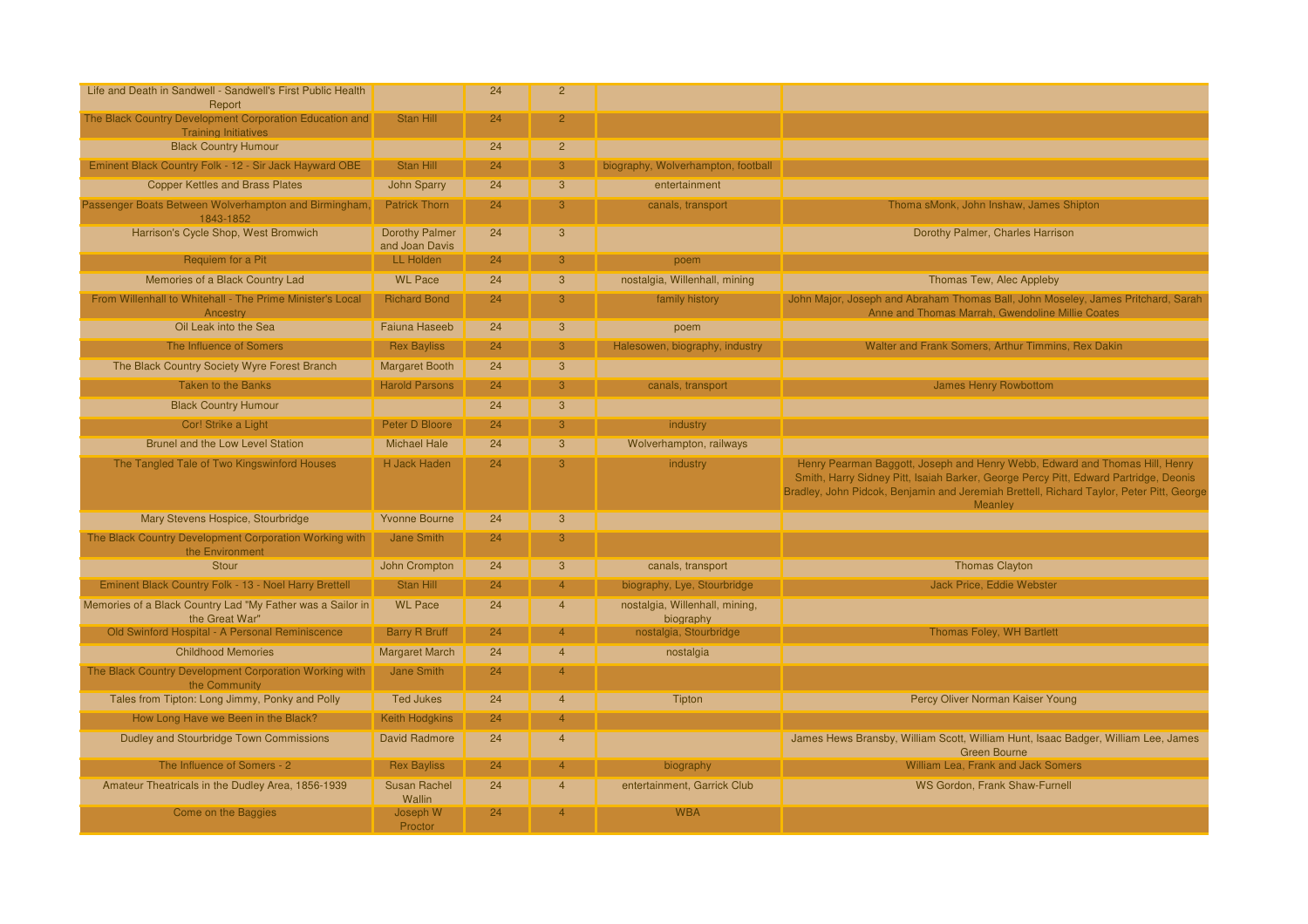| <b>Black Country Water Supplies - Sedgley</b>                      | <b>BJ Williams and J</b><br>van Leerzen | 24 | $\overline{4}$ | Sedgley                                                                |                                                                                                                                                                                                                                               |
|--------------------------------------------------------------------|-----------------------------------------|----|----------------|------------------------------------------------------------------------|-----------------------------------------------------------------------------------------------------------------------------------------------------------------------------------------------------------------------------------------------|
| <b>Saline Speculations</b>                                         | <b>John Sparry</b>                      | 24 | $\Delta$       | Wordsley                                                               |                                                                                                                                                                                                                                               |
| Sir Gilbert Claughton - Man, Machine and Model                     | <b>Michael Hale</b>                     | 24 | $\overline{4}$ | Dudley, biography, railways                                            | Brooke Robinson, Leigh Claughton, AH Phelips, JH Molyneux, FJ Ballard, TW Adshead,<br>HW Hughes, CJ Starling, FH Gibbons, Richard Traves, Colin Walker                                                                                        |
| <b>Alec Colman</b>                                                 |                                         | 24 | $\Delta$       | obituary, Tipton                                                       | Elijah alec Colman                                                                                                                                                                                                                            |
| <b>Black Country Humour</b>                                        |                                         | 24 | $\overline{4}$ |                                                                        |                                                                                                                                                                                                                                               |
| Eminent Black Country Folk - 14 - Anthony Whittaker                | Stan Hill                               | 25 |                | biography, Brierley Hill, public houses                                | <b>Ray Weston</b>                                                                                                                                                                                                                             |
| <b>Tales from Tipton: Before Coral's</b>                           | <b>Ted Jukes</b>                        | 25 | 1              | nostalgia, betting                                                     |                                                                                                                                                                                                                                               |
| Galvanised and Corrugated Iron Trade in Wolverhampton              | <b>E</b> Peter Hickman                  | 25 |                | industry, ironmaking                                                   |                                                                                                                                                                                                                                               |
| The Story of a Bloxwich Empire Builder                             | Jo Hunt                                 | 25 | $\overline{1}$ | Halesowen, biography, Bloxwich                                         | Pinson Wilmot, John Parkes, Samuel Griffiths, William Sutton, Harry Smith Parkes                                                                                                                                                              |
| Memories of a Black Country Lad: I was a Locksmith's<br>Apprentice | <b>WL Pace</b>                          | 25 |                | Willenhall, nostalgia, lockmaking                                      | <b>Fred and Charles Duncambe</b>                                                                                                                                                                                                              |
| Reminiscences of Schooldays                                        | <b>LV Walker</b>                        | 25 | $\mathbf{1}$   | nostalgia, Stourbridge                                                 | NH Brettell, Eric Johnson                                                                                                                                                                                                                     |
| I don't know much about art but I know a bit about hats'           | <b>John Sparry</b>                      | 25 |                | Dudley. Education, artists                                             | Marie D'Alforde, Charles Pargeter, William Hart Dodsworth, Noah Allport, Charles<br>Chadwick, Shadrach Hogg, Alfred Wilson, Thomas Creswick, William Berry, James<br>Leslie Crees, Thomas Phillips, Louise Rayner, David Cox, Mary Cartwright |
| James Matthews and his Marvelous Flute                             | <b>Margaret Lowe</b>                    | 25 | $\mathbf{1}$   | biography                                                              |                                                                                                                                                                                                                                               |
| Crystal 91 - and thereafter                                        | <b>Mike Carpenter</b>                   | 25 |                | glassmaking, Stourbridge, industry                                     |                                                                                                                                                                                                                                               |
| Amateur Theatricals in the Dudley Area, 1856-1939 - part 2         | <b>Susan Rachel</b><br>Wallin           | 25 | $\mathbf{1}$   | Dudley, Cradley Heath, Stourbridge                                     | H Preedy, Will Pegg, Frank Richards, Jack Downing, Dyson B Williams, Chris Gittins                                                                                                                                                            |
| My Two Holidays in the 1920s                                       | <b>Hilda Francis</b>                    | 25 |                | nostalgia, Prines End                                                  | <b>Frank Jones</b>                                                                                                                                                                                                                            |
| Himley Woods, Barrow Hill                                          |                                         | 25 |                | poem                                                                   |                                                                                                                                                                                                                                               |
| <b>Anthony Booth VC</b>                                            | Stan Hill                               | 25 |                | biography, Brierley Hill                                               |                                                                                                                                                                                                                                               |
| Three Clues to the Past                                            | <b>Noel H Brettell</b>                  | 25 | $\overline{1}$ | Tipton                                                                 |                                                                                                                                                                                                                                               |
| <b>Black Country, Bright Future</b>                                | Jane Smith                              | 25 | 1.             | industry                                                               |                                                                                                                                                                                                                                               |
| Dudley Poor Law Union New Workhouse                                | Sean Ward                               | 25 |                | Sedgley                                                                | Andrew Doyle, William Lee                                                                                                                                                                                                                     |
| <b>Black Country Humour</b>                                        |                                         | 25 |                |                                                                        |                                                                                                                                                                                                                                               |
| <b>Black Country Surnames - An Update</b>                          | <b>Peter Chandler</b>                   | 25 | $\overline{1}$ | Skidmore, Flavell, Raybould, Spittle,<br>Elwell, Haden, Badger, Jordan |                                                                                                                                                                                                                                               |
| <b>Obituary - John Herbert Folkes</b>                              |                                         | 25 |                | biography, obituary                                                    |                                                                                                                                                                                                                                               |
| Eminent Black Country Folk - 15 - Sister Winifred Jarvis           | Stan Hill                               | 25 | $\overline{2}$ | biography, Brierley Hill, nursing                                      |                                                                                                                                                                                                                                               |
| The Industrial Scene 30 Years Ago                                  | <b>Michael Hale</b>                     | 25 | $\overline{2}$ | industry, ironmaking, glassmaking                                      |                                                                                                                                                                                                                                               |
| The Mountbatten Family Home                                        | <b>Ted Jukes</b>                        | 25 | $\overline{2}$ | genealogy                                                              | John Hollnad, John and Thomas Jukes                                                                                                                                                                                                           |
| Bill Homer - a Black Country Man                                   | <b>Monica Homer</b>                     | 25 | $\overline{2}$ | biography, Brierley Hill                                               | <b>William Homer</b>                                                                                                                                                                                                                          |
| The Birmingham New Road - 65 Years Old                             | E Peter Hickman                         | 25 | $\overline{2}$ | transport                                                              | <b>FW Cook</b>                                                                                                                                                                                                                                |
| <b>Black Country Aftermath</b>                                     | <b>RR Dews</b>                          | 25 | $\overline{2}$ | poem                                                                   |                                                                                                                                                                                                                                               |
| Five Historical Landscapes in Halesowen                            | <b>Mike Carpenter</b>                   | 25 | $\overline{2}$ | Leasowes, Halesowen                                                    |                                                                                                                                                                                                                                               |
| In Search of Noel Brettell                                         | <b>Anne Harvey</b>                      | 25 | 2 <sup>1</sup> | poem, biography                                                        | <b>Edward Thomas</b>                                                                                                                                                                                                                          |
| On An Inyanga Road                                                 | <b>Noel H Brettell</b>                  | 25 | $\overline{2}$ | poem                                                                   |                                                                                                                                                                                                                                               |
| <b>Bill Pardoe</b>                                                 |                                         | 25 | $\overline{2}$ | obituary                                                               |                                                                                                                                                                                                                                               |
| <b>Churchill Forge</b>                                             | John C Pople                            | 25 | $\overline{2}$ | industry                                                               | William Bache, Penelope Willetts                                                                                                                                                                                                              |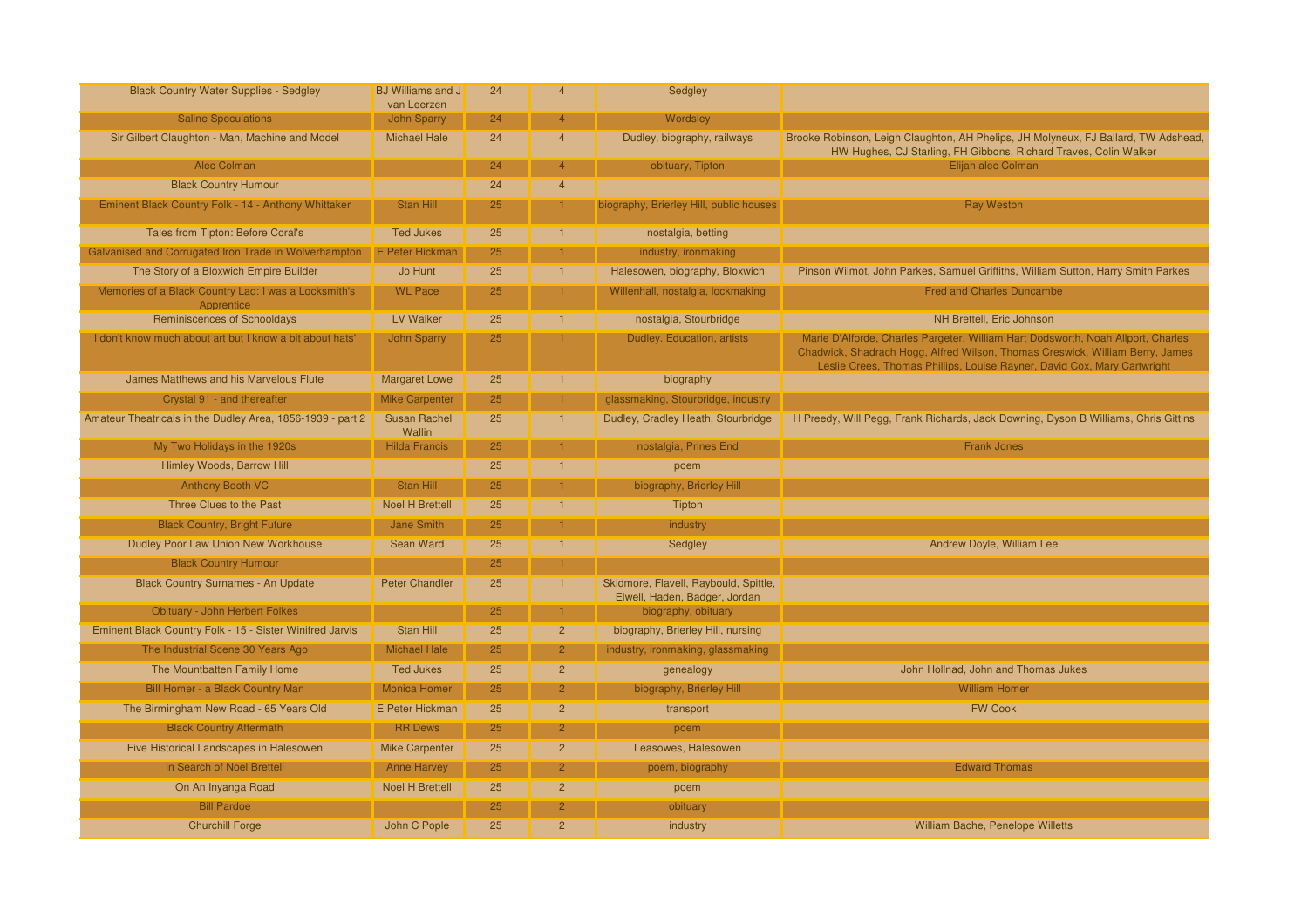| <b>Sydney Ryder and Stourbridge Playreaders</b>                         | <b>Susan Rachel</b>                     | 25 | 2 <sup>1</sup> | biography, theatre, Stourbridge                          | <b>Rodger Thomas</b>                                                                                                                                     |
|-------------------------------------------------------------------------|-----------------------------------------|----|----------------|----------------------------------------------------------|----------------------------------------------------------------------------------------------------------------------------------------------------------|
| Walsall's Parson, Printer, Poet and Psalmist                            | Wallin<br><b>CJL Elwell</b>             | 25 | $\overline{2}$ |                                                          | Randle Darwall, Robert Felton, Harriet Mellon, Anna Seward, John Alcock, William                                                                         |
|                                                                         |                                         |    |                |                                                          | Ridge                                                                                                                                                    |
| I Dreamt I Dwelt in Marble Halls                                        | Stan Hill                               | 25 | $\overline{2}$ | <b>Brierley Hill</b>                                     | Harold Thompson, Anthony Whittaker                                                                                                                       |
| <b>Sandwell Priory</b>                                                  | <b>Michael Hodder</b>                   | 25 | $\overline{2}$ | archaeology                                              |                                                                                                                                                          |
| <b>Smethwick's 19c Bell Casters</b>                                     | <b>Harold Parsons</b>                   | 25 | $\mathcal{P}$  | industry                                                 | Wilson Patten, Charles Carr                                                                                                                              |
| Cum Sing wi' we                                                         | <b>Ray Weston</b>                       | 25 | $\overline{2}$ | dialect                                                  |                                                                                                                                                          |
| Good Bye Cannon: Hullo Lighthouse                                       | <b>Ned Williams</b>                     | 25 | $\overline{2}$ | Wolverhampton, cinema                                    | Charlie Kettle, Cyril Joseph, Ernest Wisker                                                                                                              |
| The Water Supplies of the Black Country                                 | <b>BJ Williams and J</b><br>van Leerzen | 25 | $\overline{2}$ | <b>Dudley</b>                                            |                                                                                                                                                          |
| A Nuremburg Moon                                                        | <b>John Sparry</b>                      | 25 | 2.             | Kingswinford, WWII                                       | <b>Arthur Cadman</b>                                                                                                                                     |
| A Tribute to Harold Parsons (1919-1992)                                 | Stan Hill                               | 25 | 3              | tribute, biography                                       |                                                                                                                                                          |
| Eminent Black Country Folk - 16 - Don and Roy Richardson                | Stan Hill                               | 25 | 3              | biography, industry, Brierley Hill,<br><b>Merry Hill</b> |                                                                                                                                                          |
| <b>Recollections of a Smethwick Florists</b>                            | <b>Lillian M Jewkes</b>                 | 25 | $\overline{3}$ | nostalgia                                                |                                                                                                                                                          |
| Bread From Heaven (Exodus XVI) The Story of Hickinbottom<br>& Sons Ltd. | Stan Hill                               | 25 | 3              | Wednesbury                                               | Sam Hickinbottom, Martha Hodson                                                                                                                          |
| <b>Winter Coal</b>                                                      | <b>Ted Jukes</b>                        | 25 | $\overline{3}$ | nostalgia                                                |                                                                                                                                                          |
| <b>Crossroads Care</b>                                                  | <b>Mike Carpenter</b>                   | 25 | 3              |                                                          |                                                                                                                                                          |
| Black Country and its People - Memories of an ex-POW                    | <b>Monica Homer</b>                     | 25 | 3              |                                                          |                                                                                                                                                          |
| The Black Country Children's Year                                       | <b>Hilda Francis</b>                    | 25 | 3              | poem                                                     |                                                                                                                                                          |
| In Famous Footsteps to the New World                                    | J Keith<br>Cheetham                     | 25 | $\mathbf{3}$   | biography                                                | <b>Francis Asbury</b>                                                                                                                                    |
| The Last Trains to Stourbridge                                          | <b>Michael Hale</b>                     | 25 | 3              | railways, transport                                      | <b>Herbert Lawrence, Cliff Totney</b>                                                                                                                    |
| <b>Bats in the Belfry</b>                                               | <b>Ray Weston</b>                       | 25 | 3              | dialect                                                  |                                                                                                                                                          |
| <b>Around Stourbridge</b>                                               | <b>Ron Davies</b>                       | 25 | 3              |                                                          |                                                                                                                                                          |
| A Black Country Divine                                                  | <b>CJL Elwell</b>                       | 25 | 3              | Sedgley, religion, cholera                               | Charles Girdlestone, Samuel Lowe, John Williams                                                                                                          |
| Old Schools and more Hats                                               | <b>John Sparry</b>                      | 25 | 3              | Wall Heath, education                                    | Hannah Jane Powell, George Meanley                                                                                                                       |
| The Reverend Clement Pass                                               | <b>WL Pace</b>                          | 25 | $\overline{3}$ | Oldbury, biography                                       | William Henry and Ebenezer Clement Pass                                                                                                                  |
| 25th Anniversary Celebrations                                           | Stan Hill                               | 25 | 3              |                                                          |                                                                                                                                                          |
| Langley and Causeway Green                                              | Joan R Rawlings                         | 25 | $\mathbf{3}$   | nostalgia                                                | Jessie and Betty Cutler                                                                                                                                  |
| <b>Gorreny Wizzuds</b>                                                  | Art                                     | 25 | 3              | West Bromwich, nostalgia                                 |                                                                                                                                                          |
| Song for Severn                                                         | <b>Noel H Brettell</b>                  | 25 | 3              | poem                                                     |                                                                                                                                                          |
| Birmingham Canal Navigations Depot - Bradley                            | <b>Ron Davies</b>                       | 25 | 3              |                                                          |                                                                                                                                                          |
| <b>Memories of Noel Brettel</b>                                         | <b>Jeffrey Fenwick</b>                  | 25 | $\overline{3}$ |                                                          |                                                                                                                                                          |
| <b>Oldbury Shops and Shopkeepers Remembered</b>                         | <b>HL Kershaw</b>                       | 25 | 3              |                                                          | Harry Edwards, Harry Horton, John Wood, Ted Thomason, Ted Hickman, Bobby Atkins,<br><b>Thomas Sanders</b>                                                |
| <b>Old Ghosts</b>                                                       | Jim Wm Jones                            | 25 | $\mathbf{3}$   | poem                                                     |                                                                                                                                                          |
| <b>Black Country Society History</b>                                    | <b>Harold Parsons</b>                   | 25 | $\overline{4}$ |                                                          |                                                                                                                                                          |
| What's in a Name                                                        | <b>Hilda Francis</b>                    | 25 | $\overline{4}$ | autographs                                               |                                                                                                                                                          |
| The Theatrical Lives of Doctor's Wives                                  | <b>Susan Rachel</b><br>Wallin           | 25 |                |                                                          | Amy Louisa Pearson, Jessie Clasterson, Henry Christopher Darby, Edwin Webster and<br>Frederick Hardwicke, Fred, Bessie and Charles Yeates, George Rhodes |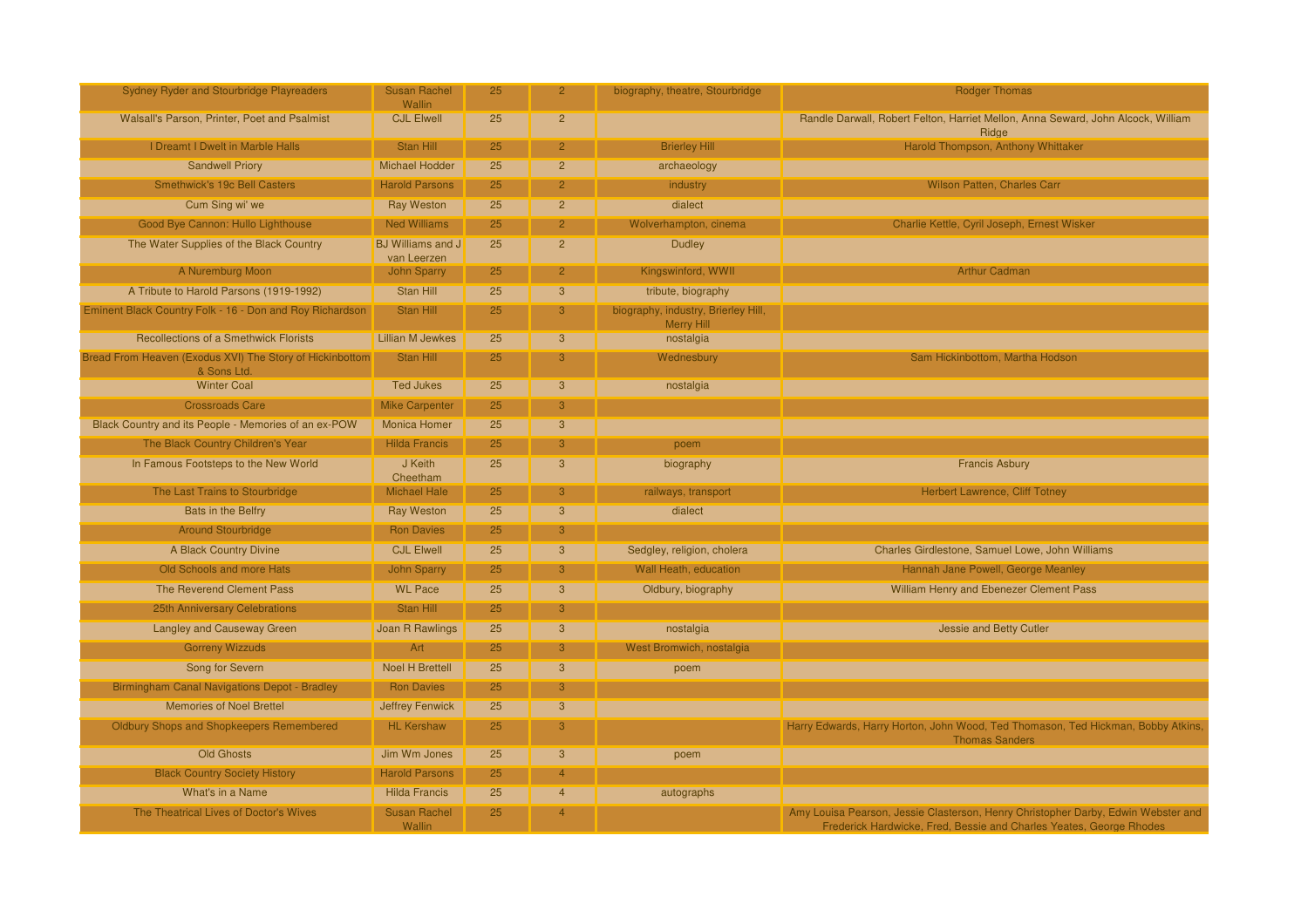| <b>Cockfights and Ancestors</b>                                 | John L Sheldon                   | 25 | $\overline{4}$ | Wednesbury                                 | Johan Spittle, Eleanor Brighton, John and William Dudley, John Hinkinson and William<br>Sheldon, George Lloyd                                                                               |
|-----------------------------------------------------------------|----------------------------------|----|----------------|--------------------------------------------|---------------------------------------------------------------------------------------------------------------------------------------------------------------------------------------------|
| <b>Sunbeam Studios</b>                                          | <b>Jim Boulton</b>               | 25 | $\overline{4}$ | Wolverhampton, industry                    |                                                                                                                                                                                             |
| The Worcestershire Regiment at the Battle of Gheluvelt          | <b>Barry Bruff</b>               | 25 | $\overline{4}$ |                                            | EB Hankey, CBS Clarke, EL Bowring, RJ Ford, GA Slaughter, EW Carrington, G Ellis,<br>AE Kemp, F Smith, William Finch                                                                        |
| George Rose Park, Darlaston                                     | <b>Malcolm Timmins</b>           | 25 | $\overline{4}$ | Poor Law, biography                        | W McIntyre, George Rose, CWD Joynson, Tom S Peacock, Joseph Yardley                                                                                                                         |
| The Grange Theatre, Walsall                                     | <b>Paul F Viles</b>              | 25 | $\overline{4}$ | <b>Walsall</b> , theatre                   | Kathleen Bullock, Tom Mayo, Eric Smith                                                                                                                                                      |
| <b>Wolverhampton Road Development</b>                           | Don Huffer                       | 25 | $\overline{4}$ | travel, transport                          | <b>John Wilks</b>                                                                                                                                                                           |
| <b>Trees</b>                                                    | <b>Ted Jukes</b>                 | 25 | $\overline{4}$ |                                            |                                                                                                                                                                                             |
| Black Country Personalities - 17 - Nigel Hallard FRSA           | Stan Hill                        | 25 | $\overline{4}$ | Hill Top, art, West Bromwich,<br>biography | Jack Hallard, Joe Kidger                                                                                                                                                                    |
| Sergeant Major Purvis - one of the few                          | David F Vodden                   | 25 | $\overline{4}$ | Walsall, biography                         | <b>William Purvis</b>                                                                                                                                                                       |
| Living and Working in the Black Country                         | <b>Margaret Phipson</b><br>Smith | 25 | $\overline{4}$ | nostalgia                                  |                                                                                                                                                                                             |
| Oldbury, Langley and Halesowen Occupations in 1841              | <b>Kathleen Crew</b>             | 25 | $\overline{4}$ | employment, demographics                   |                                                                                                                                                                                             |
| Princes End and it's Railway - 1                                | <b>Michael Hale</b>              | 25 | $\overline{4}$ | railways                                   |                                                                                                                                                                                             |
| Merry Hill to Mars                                              | John Sparry                      | 25 | $\overline{4}$ | fishing, dialect                           |                                                                                                                                                                                             |
| The Deserted Nest at Wordsley                                   | Doreen EM<br>Massey              | 25 | $\overline{4}$ | poem                                       |                                                                                                                                                                                             |
| Naming a Locomotive                                             | <b>Ned Williams</b>              | 25 | $\overline{4}$ | railways, Walsall                          |                                                                                                                                                                                             |
| Walsalls "self taught genius"                                   | <b>CJL Elwell</b>                | 25 | $\overline{4}$ | biography                                  | James Gee, Henry Pitt, ohn Milner, Joseph Curtis                                                                                                                                            |
| Up From Zummerzet                                               | <b>HL Kershaw</b>                | 25 | $\overline{4}$ | Oldbury, nostalgia                         | Julia Sambrooke                                                                                                                                                                             |
| <b>The Black Country Museum</b>                                 | lan Walden                       | 25 | $\overline{4}$ |                                            |                                                                                                                                                                                             |
| Black Country Personalities - 18 Ken Downing of Judas<br>Priest | <b>Stan Hill</b>                 | 26 | $\mathbf{1}$   | biography, West Bromwich                   | Rob Halford, Ian Hill, Glen Tipton                                                                                                                                                          |
| <b>Himley Recollections</b>                                     | <b>PR</b> Rostron                | 26 |                |                                            | OF Grazebrook                                                                                                                                                                               |
| William Bannister & Co. Chainmakers                             | <b>Ron Moss</b>                  | 26 | $\overline{1}$ | Cradley Heath, Netherton, industry         | Noah Hingley, Henry Persehouse Parkes, Thomas and William Bannister                                                                                                                         |
| When Barnum and Bailey Came to the Black Country                | <b>Ned Williams</b>              | 26 |                | Dudley, entertainment                      | <b>Bert Evans</b>                                                                                                                                                                           |
| <b>Galton Bridge</b>                                            | Jim Wm Jones                     | 26 | $\mathbf{1}$   | poem                                       |                                                                                                                                                                                             |
| Noel Brettell, Lye's Long Distance Poet                         | H Jack Haden                     | 26 | 1.             | Lye, sport, poem                           | John H Wooldridge, Norman F and Ron E Bird                                                                                                                                                  |
| Halesowen's Municipal History                                   |                                  | 26 | $\mathbf{1}$   | numerous Halesowen names                   | Walter Somers, John Chapman, JB Downing, HJ Cox, A Basterfield                                                                                                                              |
| <b>Wall Heath House</b>                                         | <b>John Sparry</b>               | 26 | 1              |                                            | William Baggott, RH Widdowson, Cyril C and Ian Messiter                                                                                                                                     |
| <b>Professor Robert Baker</b>                                   | Stan Hill                        | 26 | $\mathbf{1}$   | Bilston, biography                         |                                                                                                                                                                                             |
| Local Studies in Wolverhampton                                  | Alan Franklin and<br>Pat Toulmin | 26 | $\mathbf{1}$   |                                            |                                                                                                                                                                                             |
| My Love of the Black Country                                    | Ajit Sahota                      | 26 | $\overline{1}$ |                                            |                                                                                                                                                                                             |
| Mobs and Methodists - The Wednesbury Riots 1743-44              | <b>CJ Spittal</b>                | 26 |                |                                            | John Wood, Edward Eggington, John Sheldon, Francis Ward, Robert Williams, John<br>Adams, Jonathan Jones, Humphrey Hands, Richard Dorset, John Wood, J Lane, W<br>Persehouse, George Clifton |
| Papers                                                          | <b>Ted Jukes</b>                 | 26 | $\overline{1}$ |                                            |                                                                                                                                                                                             |
| The Communications of Wolverhampton - 2                         | Don Huffer                       | 26 | $\mathbf{1}$   | canals, transport, coal trade              |                                                                                                                                                                                             |
| <b>Walsall Evening Institute</b>                                | <b>WL Pace</b>                   | 26 | $\overline{1}$ |                                            |                                                                                                                                                                                             |
| Princes End and it's Railway - 2                                | <b>Michael Hale</b>              | 26 |                | <b>Tipton</b>                              | Admund and Oliver Howl, Ethel Morgan                                                                                                                                                        |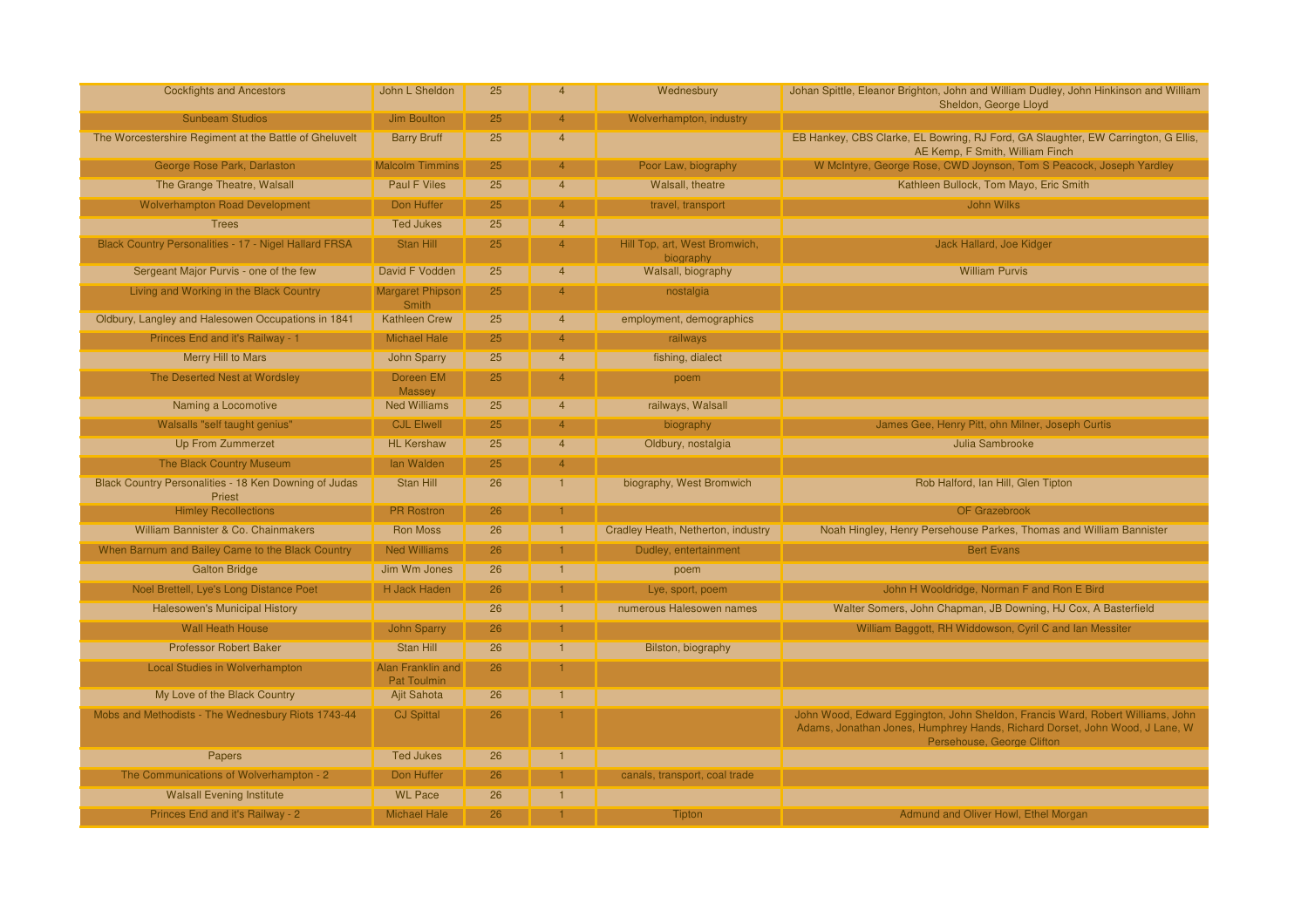| The Grange Theatre, Walsall 2                                          | <b>Paul F Viles</b>                     | 26 | $\mathbf{1}$   |                                   | Beryl Nicklin, Jack Pym, Elizabeth Chester, George Blackhall,                                                                                                                                                 |
|------------------------------------------------------------------------|-----------------------------------------|----|----------------|-----------------------------------|---------------------------------------------------------------------------------------------------------------------------------------------------------------------------------------------------------------|
| <b>CJL Elwell</b>                                                      |                                         | 26 | $\overline{2}$ | biography                         |                                                                                                                                                                                                               |
| <b>Ashwood Pumping Station</b>                                         | <b>Matt Gold</b>                        | 26 | $\overline{2}$ | mining                            |                                                                                                                                                                                                               |
| <b>Black Country Personalities - 19 Stanley George Yardley</b>         | Stan Hill                               | 26 | $\overline{2}$ | biography, education, Quarry Bank | Aaron Yardley, John Stevens, Andrew Cooper, Sam Perry, George Hosgson                                                                                                                                         |
| The Man Who Bowled Bradman                                             | <b>Chris Morris</b>                     | 26 | $\overline{2}$ | sport, cricket, Old Hill          | Eric Hollies, George Harris, Fred Root, Gilbert Hackett                                                                                                                                                       |
| Grorty                                                                 | <b>Ted Jukes</b>                        | 26 | $\overline{2}$ |                                   |                                                                                                                                                                                                               |
| Politicians, Press and the Public                                      | H Jack Haden                            | 26 | $\overline{2}$ | <b>Wall Heath</b>                 | <b>Robert Harry Morgan</b>                                                                                                                                                                                    |
| West Park, Wolverhampton                                               | Sue Whitehouse                          | 26 | $\overline{2}$ |                                   | Charles Pelham Villiers, John Ross, Dan Gibson                                                                                                                                                                |
| When Sundays were Sundays                                              | <b>Doreen EM</b><br>Massey              | 26 | $\overline{2}$ | nostalgia                         |                                                                                                                                                                                                               |
| <b>Wood's Boat Dock, Short Heath</b>                                   | <b>WL Pace</b>                          | 26 | $\overline{2}$ | canals                            | Alfred Matty, Simeon Wood                                                                                                                                                                                     |
| A Walsall Doctro in the Falklands                                      | <b>CJL Elwell</b>                       | 26 | $\overline{2}$ | biography                         | Henry Joseph Hamblin, W Cotterill, Charles Smith Forster                                                                                                                                                      |
| <b>Mrs Baldwins</b>                                                    | <b>David Barlow</b>                     | 26 | $\overline{2}$ | <b>Bloxwich</b>                   |                                                                                                                                                                                                               |
| The Garman Ryan Collection                                             | David Vodden                            | 26 | $\overline{2}$ | biography, Wednesbury, art        | Kathleen Garman, Ted Moorman                                                                                                                                                                                  |
| The Pewterers of Bewdley and Wribbenhall                               | <b>Ronald F Homer</b>                   | 26 | $\overline{2}$ | industry                          | John and Stynt Duncumb, John Ingram, Charles Hunt                                                                                                                                                             |
| <b>Warley Male Choir</b>                                               |                                         | 26 | $\overline{2}$ |                                   |                                                                                                                                                                                                               |
| The Communications of Wolverhampton - 3                                | Don Huffer                              | 26 | 2 <sup>1</sup> | canals                            | <b>Thomas Congreve</b>                                                                                                                                                                                        |
| Cooper's Ducks, Cootc, Lezzers and Gobs                                | <b>John Sparry</b>                      | 26 | 2 <sup>1</sup> | Brierley Hill, Netherton, mining  |                                                                                                                                                                                                               |
| <b>Black Country Humour</b>                                            |                                         | 26 | $\overline{2}$ |                                   |                                                                                                                                                                                                               |
| <b>Cauliflowers and Duck Eights</b>                                    | <b>Alan Price</b>                       | 26 | $\overline{2}$ | Walsall, railways                 |                                                                                                                                                                                                               |
| Mobs and Methodists - conclusion                                       | <b>CJ Spittal</b>                       | 26 | $\overline{2}$ | <b>Wednesbury, Dalraston</b>      | John Wesley, Edward Eggington, Jack Baker, Benjamin Constable, Francis Ward,<br>Humphrey Hands, John Eaton, John Bird, Ric Hard Bolton, Richard Spittle, Richard<br>Dorset, Stephen Timmins, Alexander Mather |
| A Night in the Workhouse                                               | <b>Alex Chatwin</b>                     | 26 | $\overline{2}$ |                                   | <b>Cyril Hall</b>                                                                                                                                                                                             |
| When Barnum and Bailey Came to the Black Country -<br>conclusion       | <b>Ned Williams</b>                     | 26 | 2 <sup>1</sup> | Wolverhampton, entertainment      |                                                                                                                                                                                                               |
| <b>Two Poems</b>                                                       | Hugh Finn and<br><b>Megan Robertson</b> | 26 | $\overline{2}$ | poem                              |                                                                                                                                                                                                               |
| Black Country Personalities - 20 - James Cooksey Mason<br><b>OBE</b>   | Stan Hill                               | 26 | 3              | Quarry Bank, biography            | <b>Wesley Perrins, Iris Booth</b>                                                                                                                                                                             |
| An Assault Course in Walsall                                           |                                         | 26 | $\overline{3}$ |                                   |                                                                                                                                                                                                               |
| Frederick William Hackwood Historian or Journalistic<br>Bohemian?      | <b>CJL Elwell</b>                       | 26 | 3              | Wednesbury, biography             | Enoch Hackwood, John Adams                                                                                                                                                                                    |
| The Commemoration of a Black Country Locomotive                        | John S Allen                            | 26 | 3              | Tipton, railways                  | James T Daly                                                                                                                                                                                                  |
| Actresses in the Black Country 19th and early 20th<br><b>Centuries</b> | <b>Susan Rachel</b><br>Wallin           | 26 | 3              | <b>Brierley Hill</b>              | Marjorie Mills, Mildred Joyce Shaw, Nora and Maude Parsons, Florence Wallin, Emma<br>Hanley                                                                                                                   |
| The Black Country Disaster of Autumn 1992                              | <b>Reg Hooper</b>                       | 26 | 3              | dialect, Dudley                   |                                                                                                                                                                                                               |
| <b>Busy Lines at Dudley</b>                                            | <b>Kenneth Tibbetts</b>                 | 26 | 3              | railways, nostalgia               |                                                                                                                                                                                                               |
| The Clock Fields of Time                                               | Dave Cartwright                         | 26 | $\overline{3}$ | poem                              |                                                                                                                                                                                                               |
| The Loxtons of Wednesbury, Walsall and Cannock                         | <b>John Stringer</b>                    | 26 | 3              |                                   | Samuel and Charles Adshead Loxton, FT Craddock                                                                                                                                                                |
| An Elizabeth II Manor House a Hunters Lodge II                         | George Wood                             | 26 | 3              |                                   |                                                                                                                                                                                                               |
| An Elizabeth II Manor House b Another Man's Dreams                     | <b>Ron Davies</b>                       | 26 | 3              | Wordsley                          |                                                                                                                                                                                                               |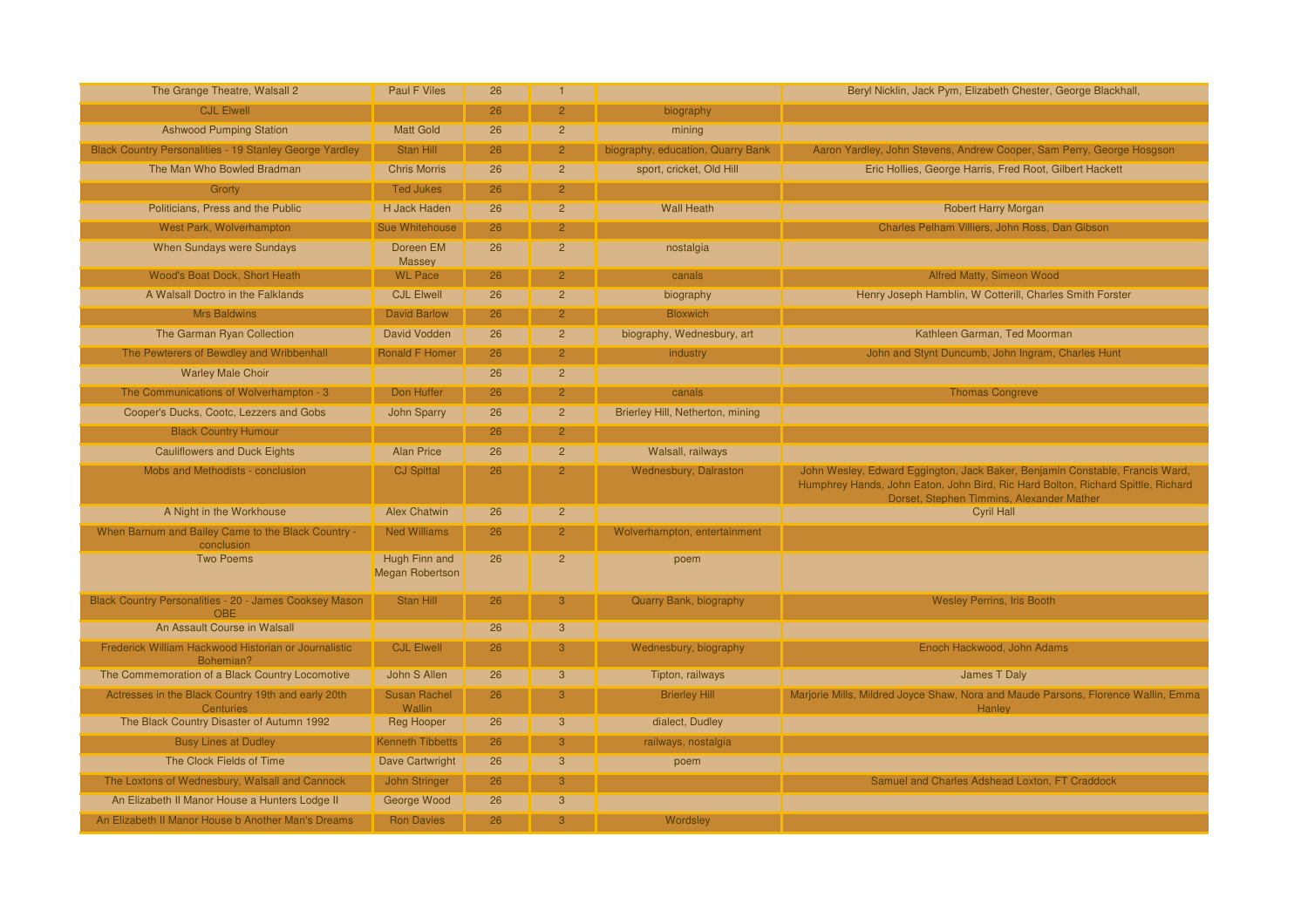| My Richest Black Country Eid                                                                  | Shimila Siddique              | 26 | 3              | Lye, religion                                              |                                                                                                                                                |
|-----------------------------------------------------------------------------------------------|-------------------------------|----|----------------|------------------------------------------------------------|------------------------------------------------------------------------------------------------------------------------------------------------|
| Last Days on the Line to Dudley                                                               | <b>Ned Williams</b>           | 26 | 3              | railways                                                   | <b>Bill Clarke</b>                                                                                                                             |
| The Last Tram from Kinver                                                                     | John Adlard                   | 26 | 3              | poem                                                       |                                                                                                                                                |
| A Missile of the Thunder-god                                                                  | <b>John Sparry</b>            | 26 | 3              | Harper and Bean, industry, cars                            | <b>Bill Sargent, George Edward Thomas Eyston</b>                                                                                               |
| The Communications of Wolverhampton part 4 Canals - the<br>full Development                   | Don Huffer                    | 26 | $\overline{3}$ | canals                                                     |                                                                                                                                                |
| <b>Boscobel</b>                                                                               | <b>Sarah Browne</b>           | 26 | 3              |                                                            |                                                                                                                                                |
| Penn Common for Upper Penn, Goldthorn Hill and<br><b>Bradmore</b>                             | <b>Angus Dunphy</b>           | 26 | 3              | railways                                                   | Francis D Gibbons, Alfred Hickman, Arthur and John Sparrow, Percival Birkett, William<br><b>Henry Phillips</b>                                 |
| The Grazebrooks at Audnam House                                                               | <b>PR</b> Rostron             | 26 | 3              | industry, glassmaking                                      | Michael Grazebrook, Sarah Worrall                                                                                                              |
| <b>Black Country Humour</b>                                                                   |                               | 26 | $\overline{3}$ |                                                            |                                                                                                                                                |
| <b>Oakeswell Hall</b>                                                                         | lan Bott                      | 26 | 3              |                                                            | John de Heronville, William Combeford, William Byng, Thomas Jennyns, William<br>Hopkins, John Hawe, John Beaumont, Joseph Smith, Walter Garman |
| The Tipton Slasher Statue Unveiling                                                           |                               | 26 | 3              |                                                            |                                                                                                                                                |
| <b>Black Country Personalities - 21 - Basil Eugene Poole</b>                                  | Stan Hill                     | 26 | $\overline{4}$ | Netherton, biography, mining, Dudley                       | Clifford Johnson, Josiah Bloomer                                                                                                               |
| Railway Reminiscences - Dudley Station 1938-41                                                | <b>Kenneth Tibbetts</b>       | 26 | $\overline{4}$ | railways                                                   |                                                                                                                                                |
| A Day in the Country                                                                          | <b>Gladys M Welsh</b>         | 26 | $\overline{4}$ | West Bromwich, education                                   |                                                                                                                                                |
| <b>Bright the Vision that Delighted</b>                                                       | <b>John Sparry</b>            | 26 | $\overline{4}$ | industry, brickmaking, Kingswinford,<br><b>Quarry Bank</b> | John Bird, James John Abbott, Aquile Dunn                                                                                                      |
| <b>Radio Recollections</b>                                                                    | <b>HL Kershaw</b>             | 26 | $\overline{4}$ |                                                            |                                                                                                                                                |
| The Communications of Wolverhampton - part 5 Canals The<br><b>Slow Decline</b>                | Don Huffer                    | 26 | $\overline{4}$ | canals, transport, industry                                |                                                                                                                                                |
| Tales from Tipton - dummy                                                                     | <b>Ted Jukes</b>              | 26 | $\overline{4}$ |                                                            |                                                                                                                                                |
| The Walks Report: Summer 1993                                                                 | <b>Ned Williams</b>           | 26 | $\overline{4}$ |                                                            |                                                                                                                                                |
| Never a Dull Moment                                                                           | <b>Doreen EM</b><br>Massey    | 26 | $\overline{4}$ | education, nostalgia, Wordsley                             |                                                                                                                                                |
| <b>Vita Brevis</b>                                                                            | Jo Hunt                       | 26 | $\overline{4}$ | poem                                                       |                                                                                                                                                |
| Paul Bloomer - our mon at the Royal Academy                                                   | Stan Hill                     | 26 | $\overline{4}$ | Pensnett, biography                                        | Israel Martin, Job Wilkes Yardley                                                                                                              |
| An American Citizen's Black Country Ancestors                                                 | <b>R</b> Gordon Martin        | 26 | $\overline{4}$ |                                                            |                                                                                                                                                |
| <b>Israel Martin - A Family History</b>                                                       |                               | 26 | $\overline{4}$ | biography, industry, Tipton                                |                                                                                                                                                |
| Job Wilkes Yardley - A Family History                                                         |                               | 26 | $\overline{4}$ | Darlaston, biography                                       | <b>William E Morris</b>                                                                                                                        |
| A Link with Wolverhampton Motor Cycle History is Broken                                       | Jim Boulton                   | 26 | $\Delta$       | industry                                                   | <b>Jim Stevens</b>                                                                                                                             |
| Jack Downing the Actor and his Gilbert and Sullivan<br>Connections                            | <b>Susan Rachel</b><br>Wallin | 26 | $\overline{4}$ | biography, Stourbridge                                     | <b>Chris Gittins</b>                                                                                                                           |
| <b>Black Country Humour</b>                                                                   |                               | 26 | $\overline{4}$ |                                                            |                                                                                                                                                |
| In Burritt's Footsteps - part 1                                                               | <b>CJL Elwell</b>             | 26 | $\overline{4}$ | Dudley, industry                                           | Elihu Burritt, Robert George Hobbes                                                                                                            |
| <b>Graveston Ommissions</b>                                                                   | <b>Pat Hurley</b>             | 26 | $\overline{4}$ | <b>Tipton</b>                                              | <b>Richard Stanton</b>                                                                                                                         |
| Memories of a Black Country Lad - Wulfrun College of FE -<br>Walsall Street Extension 1959-61 | <b>WL Pace</b>                | 26 | $\overline{4}$ | education                                                  |                                                                                                                                                |
| It all Started in "The Blackcountryman"                                                       | <b>Ned Williams</b>           | 26 | $\overline{4}$ |                                                            |                                                                                                                                                |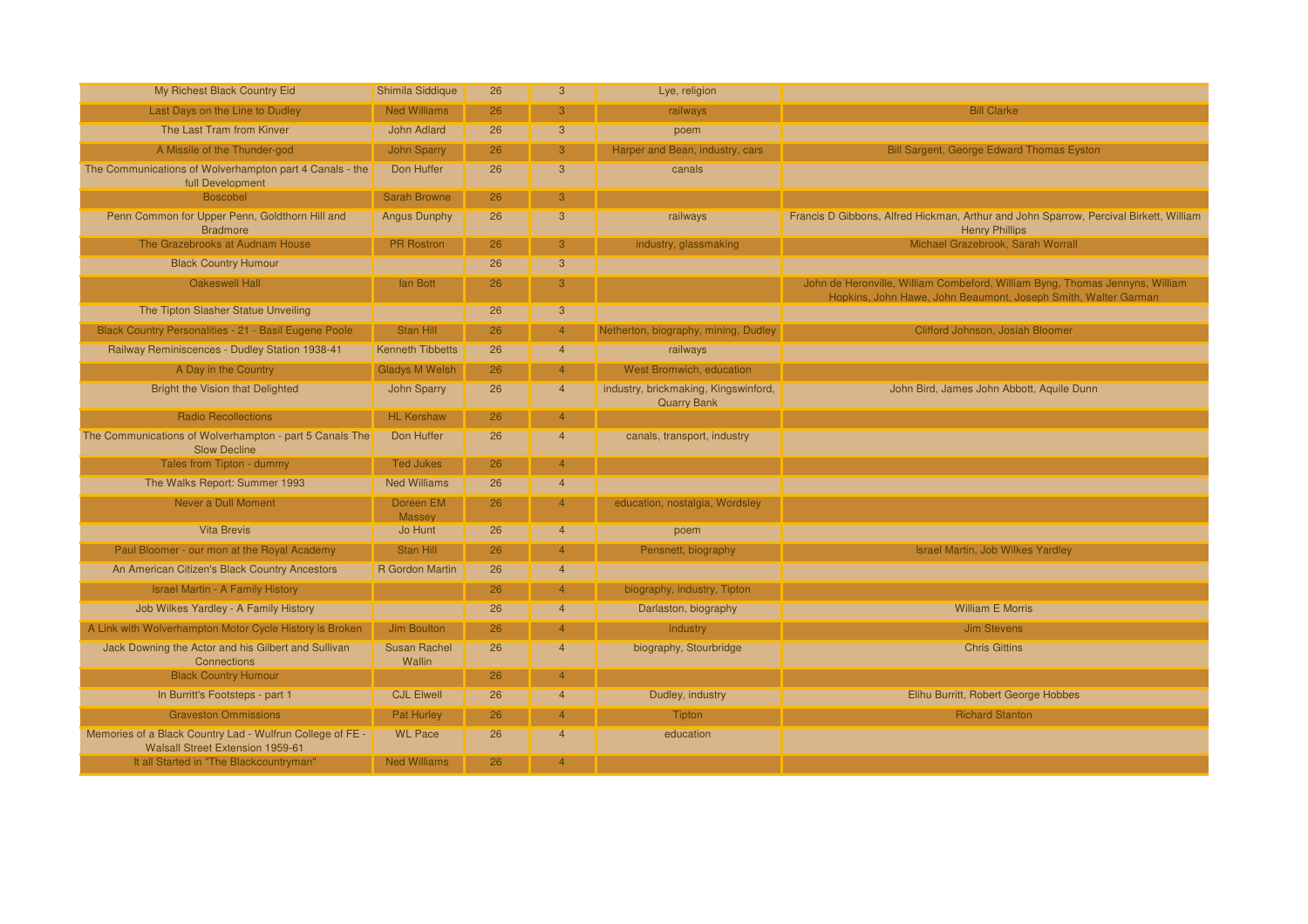| Baylie's Chainworks, Stourbridge                                                             | <b>WL Downes</b>              | 26 | $\overline{A}$ | industry, chainmaking                        | Enoch Heathcock, Frank Green, Joan Martin, Dorothy Bacon, Daisy Whittingham, Reg<br>Newman, Ted Whitehouse, Albert Henry and Fred Harris, Tom Haden, Ted and Jack                                                                                        |
|----------------------------------------------------------------------------------------------|-------------------------------|----|----------------|----------------------------------------------|----------------------------------------------------------------------------------------------------------------------------------------------------------------------------------------------------------------------------------------------------------|
|                                                                                              |                               |    |                |                                              | Higgs, Tom Hughes, Ted Millward, Billy Powell, Frank and Stuart Richards, Ted Smith,<br>Bill Ingles, Billy Goodman, Joe Wakefield, Billy and Jack Bills, Charlie and Geoff Taylor,<br>Bert Tombs, Jack Marsden, Harry Jones, Tom Underhill, Jack Roberts |
| So What Went Wrong?                                                                          | Dave Cartwright               | 26 |                | poem                                         |                                                                                                                                                                                                                                                          |
| Appreciation - Jim William Jones                                                             | <b>Edward Lowbury</b>         | 26 | $\overline{4}$ | poem                                         |                                                                                                                                                                                                                                                          |
| In Burritt's Footsteps                                                                       | <b>CJL Elwell</b>             | 27 |                | industry, Wolverhampton                      | James Carpenter Tildesley, James Lee, Frederick Walton, Edward Booth, Edmund<br>Kean, Edward Bird                                                                                                                                                        |
| Consequencies                                                                                | Dave Cartwright               | 27 | $\mathbf{1}$   | poem                                         |                                                                                                                                                                                                                                                          |
| <b>Thoroughly Modern Marje</b>                                                               | <b>John Sparry</b>            | 27 |                | Cradley Heath, music, biography, Old<br>Hill | Marjorie Penn (Mayer), Mabel Brown, Stella Bloomer, Charles Hedges, Jack and Frank<br>Wheeler, Eldon Firmstone, Sam Ault, Bill Penn                                                                                                                      |
| Baylie's Chainworks, Stourbridge                                                             | <b>WL Downes</b>              | 27 |                | industry, chainmaking                        | Bert Harris, Frank Green, Bill Ingles, Frank Richards, Bert Tombs, Tom Hughes, Bert<br><b>Smith</b>                                                                                                                                                      |
| Memories of a Black Country Lad - Wulfrun College of FE -<br>Paget Rd, Wolverhampton 1961-70 | <b>WL Pace</b>                | 27 |                | education                                    |                                                                                                                                                                                                                                                          |
| <b>The Remedies</b>                                                                          | <b>Margaret Marsh</b>         | 27 |                | nostalgia                                    |                                                                                                                                                                                                                                                          |
| Flying the Flag in the USA                                                                   |                               | 27 |                | Pensnett, art                                | <b>Paul Bloomer</b>                                                                                                                                                                                                                                      |
| Black Country Water Supplies - Kates Hill, Cawney Hill and BJ Williams and J<br>Oakham       | van Leerzen                   | 27 |                | <b>Dudley</b>                                | James Wainwright, Charles Roberts, William Lee                                                                                                                                                                                                           |
| Harts Hill Bus Garage, Brierley Hill                                                         |                               | 27 |                | transport                                    |                                                                                                                                                                                                                                                          |
| Erbut                                                                                        | <b>Ted Jukes</b>              | 27 |                | Tipton, dialect                              |                                                                                                                                                                                                                                                          |
| The Champ                                                                                    | <b>Ted Jukes</b>              | 27 |                | <b>Dudley</b>                                |                                                                                                                                                                                                                                                          |
| <b>Black Country Personalities - Harry Eccleston OBE</b>                                     | <b>Stan Hill</b>              | 27 | $\mathbf{1}$   | biography                                    | Lawson Pearson, Raymond Cowern, Andrew Freeth                                                                                                                                                                                                            |
| The Communications of Wolverhampton - Part 6 Railways                                        | Don Huffer                    | 27 |                | railways, transport                          | William Matthews, John Barker, William Bailey, Jeremiah Wynn                                                                                                                                                                                             |
| An Unusual Holiday                                                                           | Stan Hill                     | 27 | $\blacksquare$ | Wednesbury                                   | Harry and Margaret Timmins, Brian Saddler                                                                                                                                                                                                                |
| <b>Wordsley Amateur Dramatci Society</b>                                                     | <b>Bob Cotton</b>             | 27 |                |                                              | Horace Sutton, Sidney Evans, EW Hatton, Doris Walton, Reg Bennett, DR Guttery, Bill<br>Swaithes, Nellie Bowater, Nora Lees, Betty Mulcahev                                                                                                               |
| Mon o' Many Parts                                                                            | Jo Hunt                       | 27 |                | poem                                         |                                                                                                                                                                                                                                                          |
| My Life at Orchard Lane JM School, Lye 1941-44                                               | Pat Dunn                      | 27 |                | nostalgia, education                         |                                                                                                                                                                                                                                                          |
| 150…Not Out                                                                                  | <b>Freda Allen</b>            | 27 |                | Oldbury, Congregational Church               |                                                                                                                                                                                                                                                          |
| A Fearful Pit Accident                                                                       | Roger Hoole                   | 27 |                | Oldbury, mining                              |                                                                                                                                                                                                                                                          |
| Black Country Personalities - 23 - Colonel Audrey Smith                                      | Stan Hill                     | 27 | $\overline{2}$ | biography                                    | AA Lucas, Aubrey Owen                                                                                                                                                                                                                                    |
| Fetes, Fireworks and Flummery at Dudley Castle                                               | <b>Chris B Round</b>          | 27 | $\overline{2}$ | Dudley, entertainment                        |                                                                                                                                                                                                                                                          |
| The Wall Heath Air Show                                                                      | C Harper and J<br>van Leerzen | 27 | $\overline{2}$ |                                              |                                                                                                                                                                                                                                                          |
| The Communications of Wolverhampton part 7                                                   | Don Huffer                    | 27 |                | railways, transport                          | Harry and Henry Crane, John Dixon, John Neve, Joseph Pearson, Thomas Timmins,<br>Benjamin Walton, GB Thorneycroft, John Barker, John Perks, John Shaw, Henry Hill,<br>Joseph Walker.                                                                     |
| <b>Taming the Tearaways</b>                                                                  | Doreen EM<br>Massey           | 27 | $\overline{2}$ | Brierley Hill, nostalgia                     |                                                                                                                                                                                                                                                          |
| <b>Museum Stalwart Moves On</b>                                                              | <b>Ron Moss</b>               | 27 | $\overline{2}$ |                                              | John Crompton                                                                                                                                                                                                                                            |
| <b>Two Mobile Men</b>                                                                        | <b>John Sparry</b>            | 27 | $\overline{2}$ | <b>Wall Heath</b>                            | Alf Couper, Joseph Ansell Wood                                                                                                                                                                                                                           |
| Black Country Gas - Early Days - A Preliminary Survey 1                                      | <b>CJL Elwell</b>             | 27 | $\overline{2}$ | industry                                     | William Murdock, Tom Hickman, John Urpeth Rastrick, James Russell                                                                                                                                                                                        |
| <b>Public Art in Dudley</b>                                                                  | <b>Geoff Warburton</b>        | 27 | $\overline{2}$ |                                              |                                                                                                                                                                                                                                                          |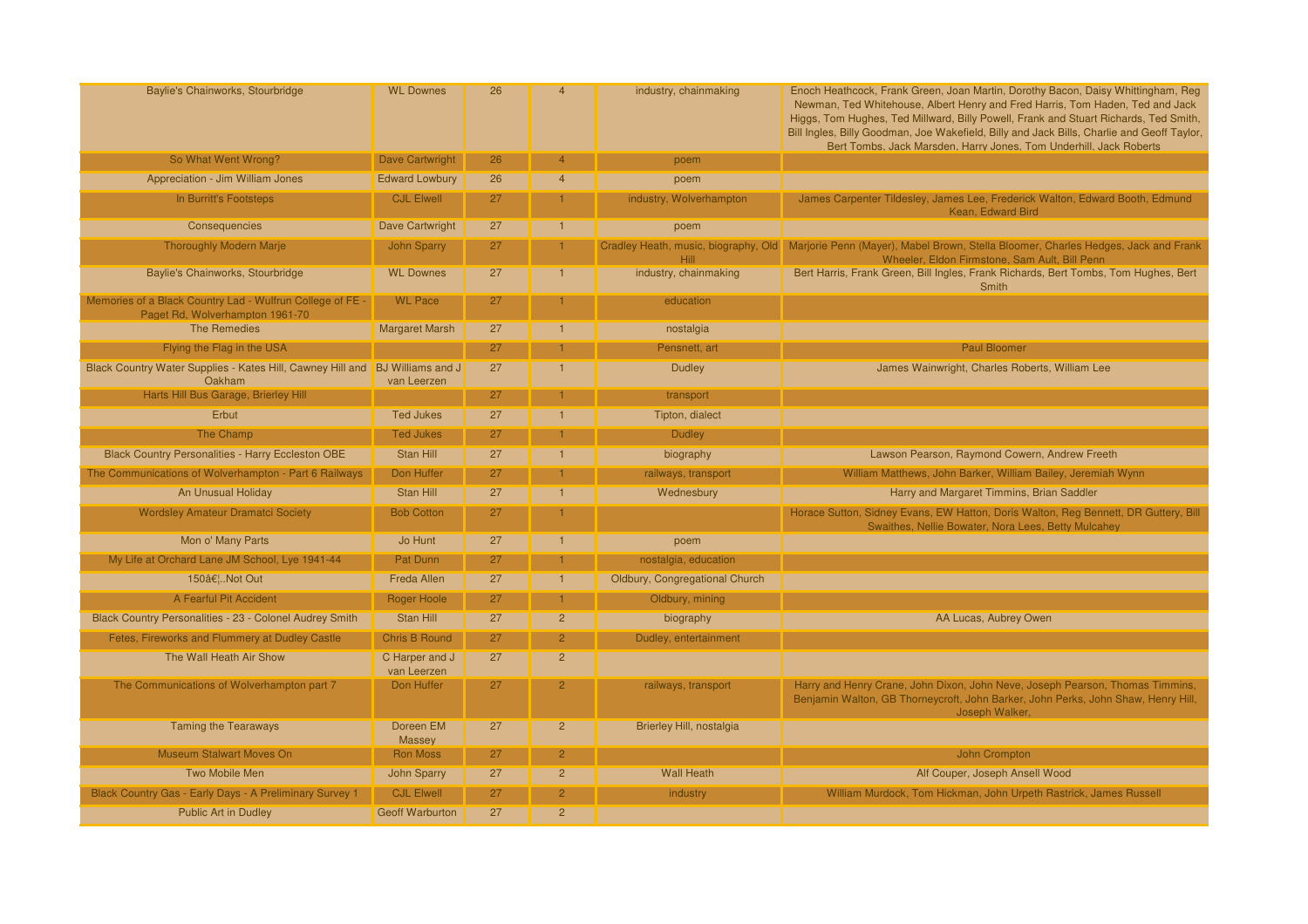| <b>Black Country Sounds and Smells</b>                                            | <b>Peter Shilson</b>                    | 27 | $\mathcal{P}$  | <b>Great Barr</b>                              |                                                                                                                                                                                                                                                                                                                                                                                                                                                                                                  |
|-----------------------------------------------------------------------------------|-----------------------------------------|----|----------------|------------------------------------------------|--------------------------------------------------------------------------------------------------------------------------------------------------------------------------------------------------------------------------------------------------------------------------------------------------------------------------------------------------------------------------------------------------------------------------------------------------------------------------------------------------|
| Work in Lye in the c19 with Specific References to the<br>Census of 1851 and 1881 | Alan Day                                | 27 | $\overline{2}$ | industry, mining, nailmaking                   |                                                                                                                                                                                                                                                                                                                                                                                                                                                                                                  |
| Davies Brothers and their Neighbours on the<br>"Wolverhampton 21"                 | <b>Patrick Thorn</b>                    | 27 | $\overline{2}$ | industry, canals                               | Edward, James and Peter Davies, William Maddock Bayliss                                                                                                                                                                                                                                                                                                                                                                                                                                          |
| Theatrical Entertainment in Cradley Heath - c19 and early<br>c20                  | <b>Susan Rachel</b><br>Wallin           | 27 | $\overline{2}$ |                                                | WH Nock, Joe Poole, John Whiley, Harry Thompson                                                                                                                                                                                                                                                                                                                                                                                                                                                  |
| <b>Nick Adams A Black Country Sculptor</b>                                        | <b>Andy Mabbett</b>                     | 27 | $\overline{2}$ | Oldbury                                        |                                                                                                                                                                                                                                                                                                                                                                                                                                                                                                  |
| Wulfrun College of FE 1970-82                                                     | <b>WL Pace</b>                          | 27 | $\overline{2}$ | education, Wolverhampton                       |                                                                                                                                                                                                                                                                                                                                                                                                                                                                                                  |
| <b>Home Straight</b>                                                              | <b>Alan Davis</b>                       | 27 | $\mathcal{P}$  | poem                                           |                                                                                                                                                                                                                                                                                                                                                                                                                                                                                                  |
| <b>Black Country Humour</b>                                                       |                                         | 27 | $\overline{2}$ |                                                |                                                                                                                                                                                                                                                                                                                                                                                                                                                                                                  |
| <b>Black Country Personalities - 24 - Hilda Mantle</b>                            | Stan Hill                               | 27 | 3              | biography, Pensnett                            | Josuah Parkes Mantle, John Fereday, Julia Hanson, Jimmy Capewell, Joyce Brookes,<br><b>Tom Owen</b>                                                                                                                                                                                                                                                                                                                                                                                              |
| Inside an Early Glasshouse                                                        | <b>Peter Chandler</b>                   | 27 | $\mathbf{3}$   | Stourbridge, industry, glassmaking             | Thomas Rogers, Anne Tittery, James Keir, Joshua Hanzell, John Bulney, Nicholas<br>Henzey, John Powell, Abigail Pilmay, John Grove, John Rogers, Charles Holden, John<br>Smedley                                                                                                                                                                                                                                                                                                                  |
| The IMI Marston Heritage Centre                                                   | Jim Boulton                             | 27 | 3              | Wolverhampton, industry                        | John Marston, Daniel Lester, Edward Perry                                                                                                                                                                                                                                                                                                                                                                                                                                                        |
| Water Supplies of the Black Country - Smestow Valley                              | <b>BJ Williams and J</b><br>van Leerzen | 27 | $\overline{3}$ |                                                | John McLean, Henry Marten, James Moseley                                                                                                                                                                                                                                                                                                                                                                                                                                                         |
| Theodore Mander (1853-1900) Creator of Wightwick Manor                            | Patricia Pegg                           | 27 | 3              | biography, industry, Wolverhampton             | Samuel Theodore Mander, Henry Willcock, Geoffrey Mander                                                                                                                                                                                                                                                                                                                                                                                                                                          |
| <b>Dan's Overalls</b>                                                             | John Sparry                             | 27 | $\overline{3}$ | conditions in 1914, Woodside,<br>Wolverhampton | Thomas Webb, Fred Jewess                                                                                                                                                                                                                                                                                                                                                                                                                                                                         |
| The Gypsies of Brierley Hill - The Campaign 40 years ago to<br>provide a site     | <b>Ken Russell</b>                      | 27 | 3              |                                                | Kenneth Russell, Stan Hill, George Mullins, Jim Skelding, Jim Bradley, Albert Bash,<br>Gilbert Trevis, Sydney Woodhouse, George Horwill                                                                                                                                                                                                                                                                                                                                                          |
| A Black Country Garden                                                            | <b>Ted Jukes</b>                        | 27 | $\mathbf{3}$   | Tipton                                         | <b>Samuel Fereday</b>                                                                                                                                                                                                                                                                                                                                                                                                                                                                            |
| <b>Black Country Canals</b>                                                       | <b>Bob Clarke</b>                       | 27 | 3              | transport                                      |                                                                                                                                                                                                                                                                                                                                                                                                                                                                                                  |
| Brockmoor School (1887-1994) part 1                                               | Ron Julian                              | 27 | 3              | education, school history                      | J Henrietta Homer, Matilda C Eccleston, Eleanor Nisbett, Annie Isabel Wade                                                                                                                                                                                                                                                                                                                                                                                                                       |
| Black Country Gas - Early Days - A Preliminary Survey 2                           | <b>CJL Elwell</b>                       | 27 | $\overline{R}$ | Dudley, Wolverhampton                          | William Murdock, Richard Moore, Thomas Badger, James Bourne, Samuel Clegg,<br>Francis Downing, John William Ward, Thomas S Peckston, William Richardson, Harry<br>Parkes, John Weaver, Benjamin Parton Mander, William Beetlestone Homer, Isaiah<br>Danks, Henry Hordern, William Ready, William Ryton, William Hanbury Sparrow, Joseph<br>Smart, Richard Fryer, John Dixon, Edward Clarke, John Hobbins, John Walhouse,<br>Thomas Elwell, William Tully, James Lunn, John Swift, William Akroyd |
| The Mary Stevens Hospice moves on                                                 | <b>Gerald Wood</b>                      | 27 | 3              |                                                |                                                                                                                                                                                                                                                                                                                                                                                                                                                                                                  |
| <b>FD Ended</b>                                                                   | <b>Bernard Minton</b>                   | 27 | 3              | Dudley, vehicle licensing                      |                                                                                                                                                                                                                                                                                                                                                                                                                                                                                                  |
| Training and Enterprise - key to the future                                       | <b>Brian Turner</b>                     | 27 | $\overline{3}$ | industry, training                             |                                                                                                                                                                                                                                                                                                                                                                                                                                                                                                  |
| The Communications of Wolverhampton 9 Railways<br>(conclusion)                    | Don Huffer                              | 27 | 3              | transport, railways                            |                                                                                                                                                                                                                                                                                                                                                                                                                                                                                                  |
| <b>Black Country Humour</b>                                                       |                                         | 27 | $\mathbf{3}$   |                                                |                                                                                                                                                                                                                                                                                                                                                                                                                                                                                                  |
| Black Country Personalities - 25 - Ian Messiter                                   | Stan Hill                               | 27 | $\Delta$       | biography, Dudley                              |                                                                                                                                                                                                                                                                                                                                                                                                                                                                                                  |
| Brockmoor School (1887-1994) part 2                                               | Ron Julian                              | 27 | $\overline{4}$ | education, school history, Brierley Hill       | Mary Clarke, Lucy Proctor, Dorothy Foizey, Mary Atkinson                                                                                                                                                                                                                                                                                                                                                                                                                                         |
| Early Schooldays in the Black Country                                             | Eileen Hobbs (nee<br>Hill)              | 27 | $\overline{4}$ | Brierley Hill, nostalgia                       | Jack Dutton, Jack Turner, Stanley Philpott, Betty Benton, Clifford Bridgens, Harden<br>Cartwright, Eileen Hill, Keith Jones                                                                                                                                                                                                                                                                                                                                                                      |
| Reflections on Archie Hill's Corridor of Mirrors                                  | Paul McDonald                           | 27 | $\overline{4}$ | Pensnett                                       | <b>Archie Hill</b>                                                                                                                                                                                                                                                                                                                                                                                                                                                                               |
| Inside an Early Glasshouse 2                                                      | <b>Peter Chandler</b>                   | 27 | $\overline{4}$ | industry, glasmaking, Stourbridge              | Thomas and William Rodgers, Thomas and Humphrey Batchelor, Paul Henzey, Paul<br>Rogers, William Braughton, John Robinson, Philip Roles                                                                                                                                                                                                                                                                                                                                                           |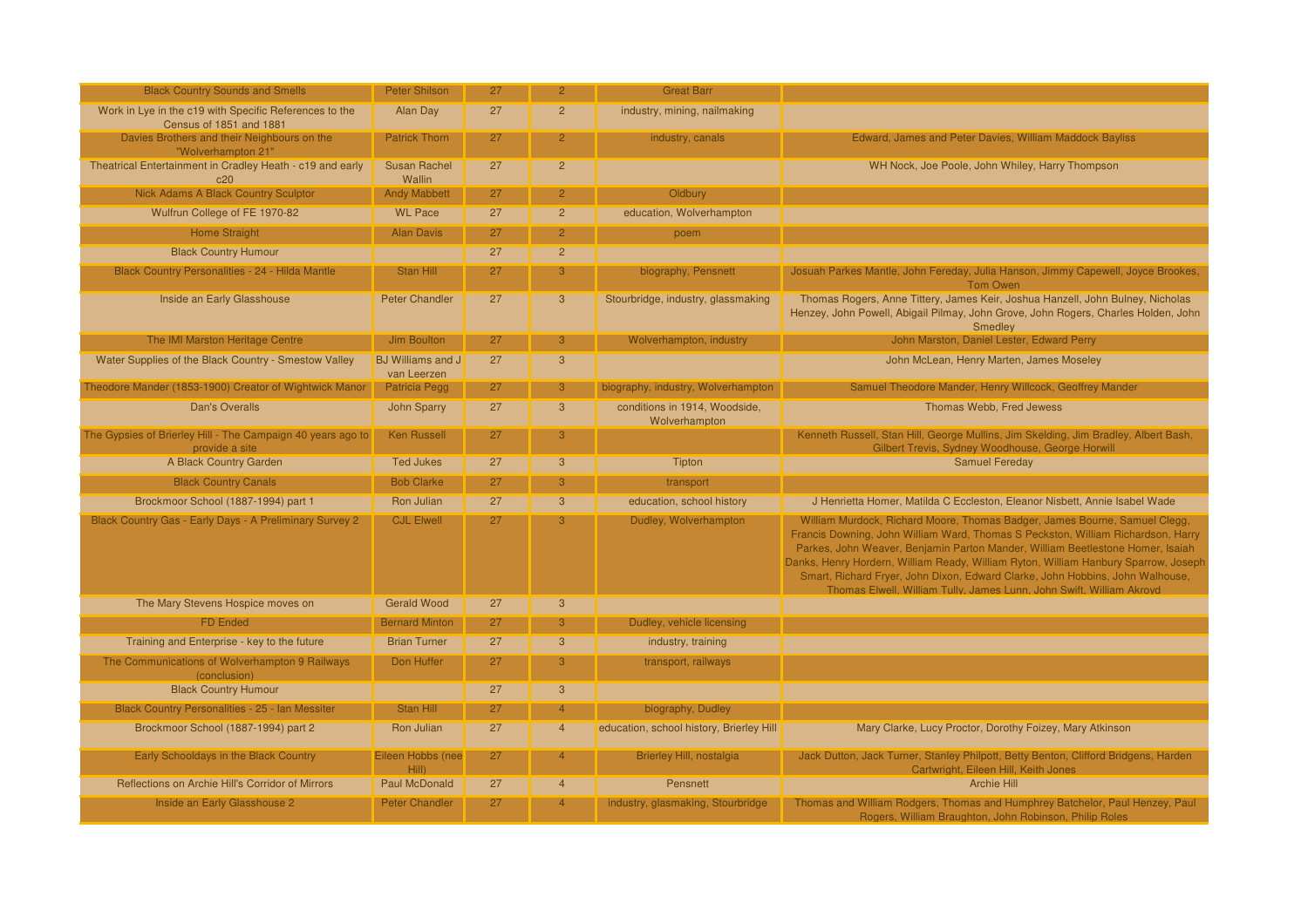| First Job                                                                 | Doreen EM<br>Massey     | 27 | $\overline{4}$ | Stourbridge, industry, nostalgia                     |                                                                                                                                                                                                                                       |
|---------------------------------------------------------------------------|-------------------------|----|----------------|------------------------------------------------------|---------------------------------------------------------------------------------------------------------------------------------------------------------------------------------------------------------------------------------------|
| Childhood in Ladymoor, Coseley                                            | <b>F Andrew Barnett</b> | 27 | $\overline{4}$ | nature, nostalgia                                    | <b>William Price</b>                                                                                                                                                                                                                  |
| Around West Bromwich with                                                 | <b>Ron Davies</b>       | 27 | $\overline{4}$ |                                                      | William Smith, Reuben Farley                                                                                                                                                                                                          |
| Ceres Works, Wolverhampton 1861                                           | <b>Alex Chatwin</b>     | 27 | $\overline{4}$ | industry, chemicals                                  | Joe Deakin, Victor Cails, Fred Charles, William Ditchfield, John Wesley, Jean Barttolla                                                                                                                                               |
| The Walsall Anarchists                                                    | David F Vodden          | 27 | $\overline{4}$ |                                                      |                                                                                                                                                                                                                                       |
| A Tipton Wedding                                                          | Jim Boulton             | 27 | $\overline{4}$ |                                                      | Joan Hodgkiss, Lawrence Garner                                                                                                                                                                                                        |
| From Gladrags to Ragbags                                                  | <b>Clarice Hackett</b>  | 27 | $\overline{4}$ | nostalgia                                            |                                                                                                                                                                                                                                       |
| Taking the Bad with the Good                                              | Norman Sale             | 27 | $\overline{4}$ | General Strike, nostalgia, education                 |                                                                                                                                                                                                                                       |
| <b>Leaving Home</b>                                                       | <b>Monica Homer</b>     | 27 | $\overline{4}$ | Brierley Hill, nostalgia                             |                                                                                                                                                                                                                                       |
| Stourbridge Students find Inspiration in the Garman-Ryan<br>Collection    | Jacquie Swift           | 27 | $\overline{4}$ | Stourbridge, art, Walsall                            |                                                                                                                                                                                                                                       |
| From Wolverhampton to Wall Heath via Moose Jaw and<br><b>Medicine Hat</b> | <b>John Sparry</b>      | 27 | $\overline{4}$ | biography                                            | Dr JY Totherick, Charles Albert Berry                                                                                                                                                                                                 |
| Julie Hanson                                                              | <b>Ken Mantle</b>       | 27 | $\overline{4}$ |                                                      | biography, Dudley, licensing trade John and Martha Mantle, Joshua and Martha Parkes, Thomas Hanson, Thomas Hughes                                                                                                                     |
| Washing Day 1920                                                          | <b>Clarice Hackett</b>  | 27 | $\overline{4}$ | poem                                                 |                                                                                                                                                                                                                                       |
| New Feature at the Museum                                                 | <b>Bob Clarke</b>       | 27 | $\overline{4}$ | <b>Black Country Museum, Browns</b><br><b>Bridge</b> |                                                                                                                                                                                                                                       |
| The Experts aren't always right                                           | <b>Edith Cotterill</b>  | 27 | $\overline{4}$ | nostalgia                                            |                                                                                                                                                                                                                                       |
| <b>Black Country Personalities - 26 - Len Pardoe</b>                      | <b>Stan</b>             | 28 | $\mathbf{1}$   | biography, Quarry Bank, WWII                         | <b>Joy Cartwright</b>                                                                                                                                                                                                                 |
| Electrifying the Black Country - part 1 The Pioneers                      | <b>CJL Elwell</b>       | 28 | -1             | Dudley, biography, Walsall                           | Thomas Parker, Paul Bedford Elwell, Frederick Brown                                                                                                                                                                                   |
| Reviving Memories of a Black Country Childhood                            | Pat Dunn                | 28 | $\overline{1}$ |                                                      |                                                                                                                                                                                                                                       |
| Eye Witness of a Kamikaze Raid                                            | John M Fletcher         | 28 |                | WWII                                                 | <b>Norman Healey</b>                                                                                                                                                                                                                  |
| Baldwin, Benn, Cox and Co.                                                | <b>John Sparry</b>      | 28 |                | Dudley, biography                                    | Len WE Cox                                                                                                                                                                                                                            |
| <b>Pen Friends</b>                                                        | Doreen Kelly            | 28 |                | poem                                                 |                                                                                                                                                                                                                                       |
| The Return of the Native (44 years after)                                 | <b>Monica Homer</b>     | 28 |                | <b>Brierley Hill</b>                                 |                                                                                                                                                                                                                                       |
| A Survey of Smethwick in 1828                                             | <b>Mary Bodfish</b>     | 28 | $\overline{1}$ |                                                      |                                                                                                                                                                                                                                       |
| A c19 Halesowen Headmaster's Lasting Impression                           | <b>Ray Bowling</b>      | 28 | 1.             | biography, education                                 | Thomas, Charles, Percy and Jane Fox                                                                                                                                                                                                   |
| The Society's Day at the Black Country Museum                             | <b>Graham Beckley</b>   | 28 | $\overline{1}$ |                                                      |                                                                                                                                                                                                                                       |
| Photographic Record of the Museum Day                                     | <b>Graham Beckley</b>   | 28 |                |                                                      |                                                                                                                                                                                                                                       |
| <b>Black Country Humour</b>                                               |                         | 28 |                |                                                      |                                                                                                                                                                                                                                       |
| The Gypsies of Brierley Hill                                              | <b>Kenneth Knott</b>    | 28 |                | <b>Tansey Green</b>                                  |                                                                                                                                                                                                                                       |
| Edward Evans, Coachbuilders to the Bean Car Company                       | <b>DEA Evans</b>        | 28 |                | Dudley, biography, industry                          | Jessica and Daniel Darby, Sarah Hartshorn, Edward and Richard Evans, Fred Blunt,<br>Arthur Collins, Jeff Morgan, Joe Bradley, Jim Madeley, Joe Tromans, George Pritchard<br>Alan Cope, Bob Passmore, George Baggott, Tommy Whitehouse |
| <b>Facts and Phantoms of Dudley Castle</b>                                | <b>Chris B Round</b>    | 28 |                |                                                      | John Dudley, John and Dorothy Beaumont                                                                                                                                                                                                |
| Postcard Publishers of the Black Country                                  | <b>Eric Woolley</b>     | 28 |                |                                                      | John Price, Robert Ryder, JW Bernard, E Beech                                                                                                                                                                                         |
| Mushroom Green                                                            | <b>Ron Moss</b>         | 28 |                | Cradley Heath, chainmaking, industry                 | <b>Harry Kendrick</b>                                                                                                                                                                                                                 |
| Women in Newspapers                                                       | Lynn Hawthorne          | 28 |                | Dudley, Old Hill                                     | Emily Thompson, Hannah Priest, Daniel Hackett                                                                                                                                                                                         |
| <b>The Beacon Hotel</b>                                                   | David Hickman           | 28 |                | Sedgley, brewing                                     | John Hughes, Tom Brown                                                                                                                                                                                                                |
| The Blackcountry Man                                                      | <b>Bob Clarke</b>       | 28 |                | Stourbridge, canals                                  | <b>Jack Harris</b>                                                                                                                                                                                                                    |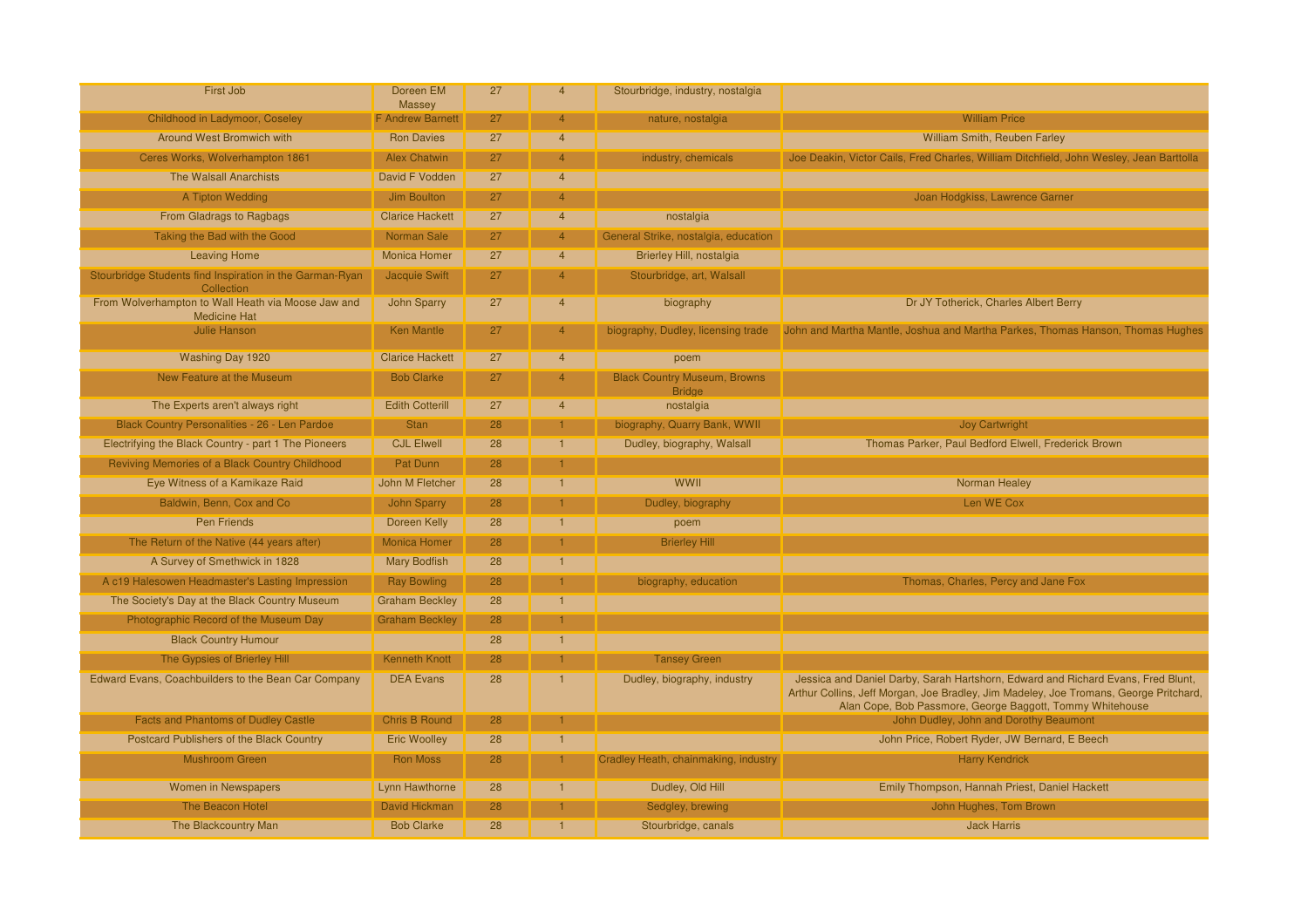| <b>Black Country Personalities - 27 - Jim Boulton</b>      | Stan Hill                     | 28 | $\overline{2}$ | biography, Wolverhampton,<br>motorcycling          |                                                                                                                                                                                                                                                                               |
|------------------------------------------------------------|-------------------------------|----|----------------|----------------------------------------------------|-------------------------------------------------------------------------------------------------------------------------------------------------------------------------------------------------------------------------------------------------------------------------------|
| The Golden Age of Cameo Glass                              | David<br>Whitehouse           | 28 | $\overline{2}$ | Stourbridge, industry, glassmaking                 | Benjamin Richardson, Thomas Webb, Philip Pargeter, John Northwood, Joseph Locke,<br>George and Thomas Woodall, Frederick Carver, Thomas Wilkes and Charles and Walter<br>Wilkes Webb                                                                                          |
| <b>Keeping Up Appearances</b>                              | David Evans                   | 28 | $\overline{2}$ | Dudley, industry, pubs, Gornal                     | Edward and William Sam Evans, Jim Madeley, Joe Bradley, Sid Tromans, Fred Hadley,<br>George Checketts, Lilian Evangeline Mason, Alan Cope, Tom Whitehouse                                                                                                                     |
| The Blue Bottle Cavern                                     | Joan Cutler                   | 28 | 2 <sup>1</sup> | Dudley, Wrens Nest                                 |                                                                                                                                                                                                                                                                               |
| The Hon. Frederick William Johnson OC SOM QC               | <b>Trevor Genge</b>           | 28 | $\overline{2}$ | Sedgley, biography                                 | Edwin and Thomas Johnson, Laura Caddick                                                                                                                                                                                                                                       |
| William Fowler's Kingswinford Way                          | <b>Eric Richardson</b>        | 28 | $\overline{2}$ | parish map                                         |                                                                                                                                                                                                                                                                               |
| Requiem for a Chapel                                       | Denis Brooks                  | 28 | $\mathcal{P}$  | Lye, Unitarians                                    | James Scott, Richard Pardoe, Francis Witton, Sarah Serjeant, Joseph Priestley, Isaac<br>Wrigley, Joseph Westwood                                                                                                                                                              |
| Nanaimo's Princess Royal Day                               | Stan Hill                     | 28 | $\overline{2}$ | <b>Brierley Hill</b>                               |                                                                                                                                                                                                                                                                               |
| <b>Around Tettenhall with</b>                              | <b>Ron Davies</b>             | 28 | $\mathcal{P}$  |                                                    |                                                                                                                                                                                                                                                                               |
| Home Brewing in the Black Country                          | <b>Clive Billingham</b>       | 28 | $\overline{2}$ | Old Hill                                           | Leslie and Alfred Billingham                                                                                                                                                                                                                                                  |
| Pre-War Commercial Photography in Dudley and District      | <b>Frank Power</b>            | 28 | $\mathcal{P}$  |                                                    | Norman Lewis, Isaiah Woodall, Willetts and Thomas Adshead, Herman Smith, George<br><b>Butler, James Smellie</b>                                                                                                                                                               |
| A Black Country Scientist                                  | John Lester                   | 28 | 2 <sup>1</sup> | biography, Gornal, Walsall,<br>seismology          | John Johnson Shaw                                                                                                                                                                                                                                                             |
| <b>Still Stepping Out</b>                                  | <b>Bob Broadfield</b>         | 28 | $\mathcal{P}$  | Dudley, dance                                      |                                                                                                                                                                                                                                                                               |
| <b>Travelling Light</b>                                    | <b>John Sparry</b>            | 28 | $\overline{2}$ | gypsies, Kingswinford                              | John Mason                                                                                                                                                                                                                                                                    |
| <b>Black Country Society News</b>                          |                               | 28 | $\overline{2}$ |                                                    |                                                                                                                                                                                                                                                                               |
| Electrifying the Black Country 2 - Supplying Current       | <b>CJL Elwell</b>             | 28 | 2 <sup>1</sup> | Wednesbury, Wolverhampton,<br>Walsall, electricity | Richard Williams, Wilson and FH Lloyd, Frederick Brown, Isaac Griffiths, Thomas<br>Parker, JF Allbright                                                                                                                                                                       |
| <b>Black Country Spitfires</b>                             | C Harper and J<br>van Leerzen | 28 | $\overline{2}$ | WW <sub>2</sub>                                    |                                                                                                                                                                                                                                                                               |
| The Industrial Archaeology Group 1994                      | <b>Ron Moss</b>               | 28 | $\overline{2}$ |                                                    |                                                                                                                                                                                                                                                                               |
| Down in Dudley                                             | Robert S Arbib<br>Jnr.        | 28 | $\mathcal{P}$  | nostalgia                                          |                                                                                                                                                                                                                                                                               |
| <b>Black Country Humour</b>                                |                               | 28 | $\overline{2}$ |                                                    |                                                                                                                                                                                                                                                                               |
| Black Country Personalities - 28 - Reverend Carol Hathorne | <b>Stan Hill</b>              | 28 | 3 <sup>°</sup> | Pensnett, biography                                |                                                                                                                                                                                                                                                                               |
| The Wolverhampton Chamber of Commerce                      | <b>CJL Elwell</b>             | 28 | 3              |                                                    | Joseph Pearson, Joseph Tarratt, William Leigh, William Ready, Richard Bagnall, Samuel<br>Lloyd, Richard Fryer, Francis Holyoake, Edward Perry, Frederick Weaver, Moses<br>Ironmonger, Frederick Walton, Henry Loveridge, Samuel Holden Blackwell, Edward John<br><b>Gibbs</b> |
| <b>Walter Allen</b>                                        | Jo Hunt                       | 28 |                | obituary                                           |                                                                                                                                                                                                                                                                               |
| Fraser Wood Celebrates 150 years                           | David F Vodden                | 28 | 3              | Walsall, estate agent                              | John Fraser Watkins, George French, Walter Hughes, Arnold Pinson, Tom Mayo, Ray<br>Taylor                                                                                                                                                                                     |
| <b>Black Country Air Raid Alerts and Incidents</b>         |                               | 28 | 3              | WW2, Quarry Bank, Brierley Hill                    | Ebby Beckley, Bessie Rowbottom                                                                                                                                                                                                                                                |
| In Search of the Lost Canals of the Black Country          | Eric Richardson               | 28 | $\overline{3}$ | Dudley, Stourbridge, Pensnett                      | Fred Carder, William Fowler, Thomas Brewin, Josiah Clowes, William Underhill, Thomas<br>Green                                                                                                                                                                                 |
| Songs from the Heart of England                            | Paul McDonald                 | 28 | 3              | poets, Walsall                                     | Alfred Moss, James Aldis, John Darwall, Harold Parry, Henry Newbolt, Frederic<br>Willmore, Adam Sedgewick Barnard, John Kilbourn                                                                                                                                              |
| Cyril Manley - a Man with an Obsession                     | H Jack Haden                  | 28 | $\mathbf{3}$   | biography, glassmaking, Amblecote                  | John Frederick Bolton Bowater, Arthur Guest                                                                                                                                                                                                                                   |
| Limelight Cinema                                           | <b>Ned Williams</b>           | 28 | 3              | BC Museum, Quarry Bank, Hartshill                  | <b>Cecil Couper</b>                                                                                                                                                                                                                                                           |
| Ivo Shaw. Artist - Craftsman                               | <b>Robin Shaw</b>             | 28 | 3              | Dudley, biography                                  |                                                                                                                                                                                                                                                                               |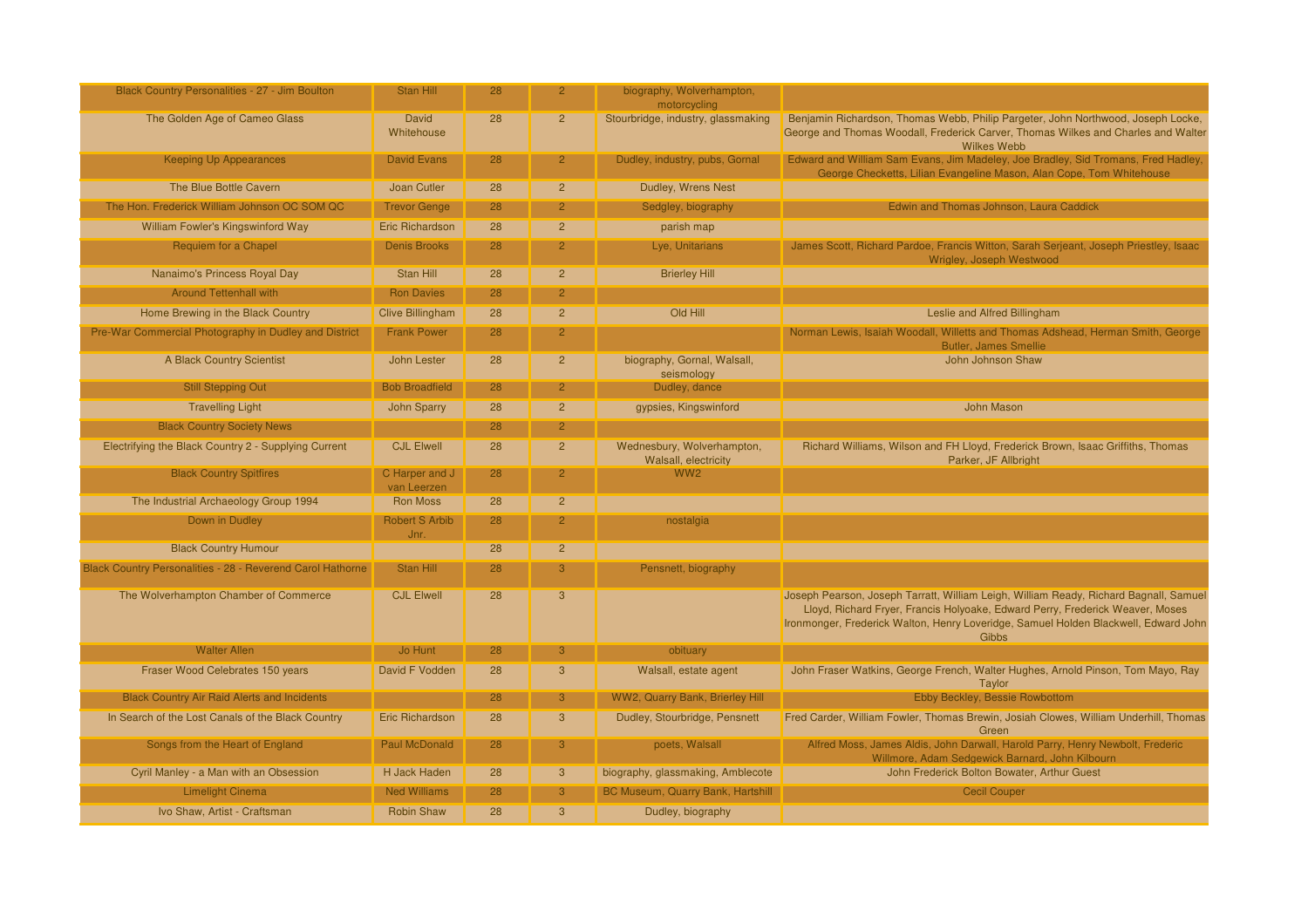| Francis Asbury - American Methodist Apostle                                                          | <b>Reverend Mark</b><br>Hathorne | 28 | 3              | Hamstead, religion, biography                         | Joseph Asbury, John Griffin, Edward Stillingfleet, Nancy Brookes                                                                                                                                                                                                           |
|------------------------------------------------------------------------------------------------------|----------------------------------|----|----------------|-------------------------------------------------------|----------------------------------------------------------------------------------------------------------------------------------------------------------------------------------------------------------------------------------------------------------------------------|
| <b>Button Gwinnett</b>                                                                               |                                  | 28 | 3              |                                                       |                                                                                                                                                                                                                                                                            |
| What's in a Name?                                                                                    | Dave Cartwright                  | 28 | 3              | poem                                                  |                                                                                                                                                                                                                                                                            |
| Listening to the Lido                                                                                | John Sparry                      | 28 | 3              | <b>Wall Heath</b>                                     |                                                                                                                                                                                                                                                                            |
| A Wednesbury Childhood                                                                               | <b>Margaret Perry</b>            | 28 | 3              | nostalgia, Wednesbury                                 | Josiah Bushell, George Summerhill                                                                                                                                                                                                                                          |
| A Black Country Scientist 2                                                                          | John Lester                      | 28 | 3              | seismology, biography                                 | Malcolm J Round, John Johnson Shaw                                                                                                                                                                                                                                         |
| <b>Black Country Humour</b>                                                                          |                                  | 28 | 3              |                                                       |                                                                                                                                                                                                                                                                            |
| The Dudley Election of 1874 - Part 1                                                                 | <b>Peter Skidmore</b>            | 28 | 3              | politics, riots                                       | Henry Sheridan, Frederick Shenstone-Smith, William Wilkinson, William Barradale,<br><b>Benjamin Hingley</b>                                                                                                                                                                |
| A Spark Too Many                                                                                     | <b>George Marsh</b>              | 28 | 3              | Dudley, nostalgia                                     |                                                                                                                                                                                                                                                                            |
| Black Country Personalities - 29 - William Thomas Swaithes                                           | Stan Hill                        | 28 | $\overline{A}$ | Brierley Hill, biography, canals,<br>education        | Thomas Williams, Noel Brettell                                                                                                                                                                                                                                             |
| Squabbling over the Castle                                                                           | <b>Dianne</b><br>Mannering       | 28 |                | <b>Dudley</b>                                         | John de Sutton, John Dudley                                                                                                                                                                                                                                                |
| In Search of the Lost Canals of the Black Country part 2:<br>Coseley, Tipton, Wednesbury and Oldbury | <b>Eric Richardson</b>           | 28 | $\overline{4}$ | Coseley, Ocker Hill, Toll End,<br>Wednesbury, Oldbury |                                                                                                                                                                                                                                                                            |
| Stourbridge Students Bring Art to the Community                                                      | Jacquie Swift                    | 28 |                |                                                       |                                                                                                                                                                                                                                                                            |
| A Wednesbury Childhood (conclusion)                                                                  | <b>Margaret Perry</b>            | 28 | $\overline{4}$ | nostalgia, WW2, Wednesbury                            |                                                                                                                                                                                                                                                                            |
| Dancing in the Dark                                                                                  | <b>John Sparry</b>               | 28 | 4              | Stourbridge, entertainment, WW2                       | Bob Woodhouse, Jack Mees, Denzil Gennard, Vernon Round, Ken Newton, Irene Green<br>(Watkins)                                                                                                                                                                               |
| <b>Pensnett Day Nursery</b>                                                                          | Peggy Childs                     | 28 | $\overline{4}$ | WW <sub>2</sub>                                       | Herbert Hex, Tom Williams, Dorothy Biggs, Irene Lloyd, Eileen Cook, Christine Bray,<br>Jean Horton, Joyce Adkin, Mary Porter                                                                                                                                               |
| Around Tipton with                                                                                   | <b>Ron Davies</b>                | 28 |                |                                                       |                                                                                                                                                                                                                                                                            |
| The Dudley Election of 1874 - Part 2                                                                 | <b>Peter Skidmore</b>            | 28 |                | riots                                                 | William Wilkinson, Benjamin Hingley, Edward Bowen, Josiah Robinson, Thoma sFoxhall,<br>Charles Healey, Thoma sand Henry Maitland, Jeston Homfray, John Holberton, Henry<br>Sheridan, Enoch Harrison, James Blackham, George Thompson, Owen Wright, Levi<br><b>Brittain</b> |
| The Saxon Cross, St. Peters Churchyard Wolverhampton                                                 | Sue Whitehouse                   | 28 |                | Wolverhampton, architecture                           |                                                                                                                                                                                                                                                                            |
| <b>CH White: Chemist</b>                                                                             | H Max White                      | 28 | $\overline{4}$ | biography, Oldbury                                    | Pearce White, Rex Allen, Walter Hackett, Howson Taylor, John Kettle                                                                                                                                                                                                        |
| The Blackcountryman's Dog (60 years of the Staffordshire<br>bull terrier)                            | John Wilkes                      | 28 | 4              |                                                       | Joe Mallen, Marie Turley                                                                                                                                                                                                                                                   |
| Memories of Woodside Band                                                                            | <b>Margaret Pearce</b>           | 28 | $\overline{4}$ | <b>Dudley</b>                                         | Howard and Eli Addis, Stanley Bloor, Frank Tombs, Harry Bachelor, Mark Loverock,<br>Enoch and Bill Burton, George Wren, Bill Brassington                                                                                                                                   |
| The Tramp                                                                                            | <b>Brian Harper</b>              | 28 |                |                                                       | John Mason                                                                                                                                                                                                                                                                 |
| <b>Summer Walks and Events</b>                                                                       | <b>Ned Williams</b>              | 28 | 4              |                                                       |                                                                                                                                                                                                                                                                            |
| Lye Waste Threatened                                                                                 |                                  | 28 |                | dialect                                               | Cedric Hardwicke, Burnett Smith                                                                                                                                                                                                                                            |
| The Song of Dudley                                                                                   | <b>Bill Swaithes</b>             | 28 | 4              | poem                                                  |                                                                                                                                                                                                                                                                            |
| <b>Black Country Humour</b>                                                                          |                                  | 28 |                |                                                       |                                                                                                                                                                                                                                                                            |
| Black Country Personalities - 30 - Frank Power                                                       | <b>Stan Hill</b>                 | 29 |                | Dudley, biography, WW2                                | William Power, Edward and Rihard Mills, Keith Lowe, Norman Lewis, Horace Kinnersley.<br>Louis Marx                                                                                                                                                                         |
| Albert E Momme - An American with Bilston Connections                                                | <b>Bryan Jones</b>               | 29 |                | Halesowen, Bilston                                    | Mary Amelia Irons, William Jeavons, John Firmstone                                                                                                                                                                                                                         |
| In Search of the lost Canals of the Black Country -<br>Conclusions                                   | Eric Richardson                  | 29 | $\blacksquare$ | Bentley, Walsall, Wyrley                              |                                                                                                                                                                                                                                                                            |
| Black Country Gas - Early Days - A Halesowen Postscript                                              | <b>CJL Elwell</b>                | 29 |                | Halesowen, industry                                   | Edward Moore, Thomas Siviter, Thoma sMees, John Hobbins, George Grainger,<br>Benjamin Trewolla, Thomas Bissell, Thomas Bloomer, Samuel Salt                                                                                                                                |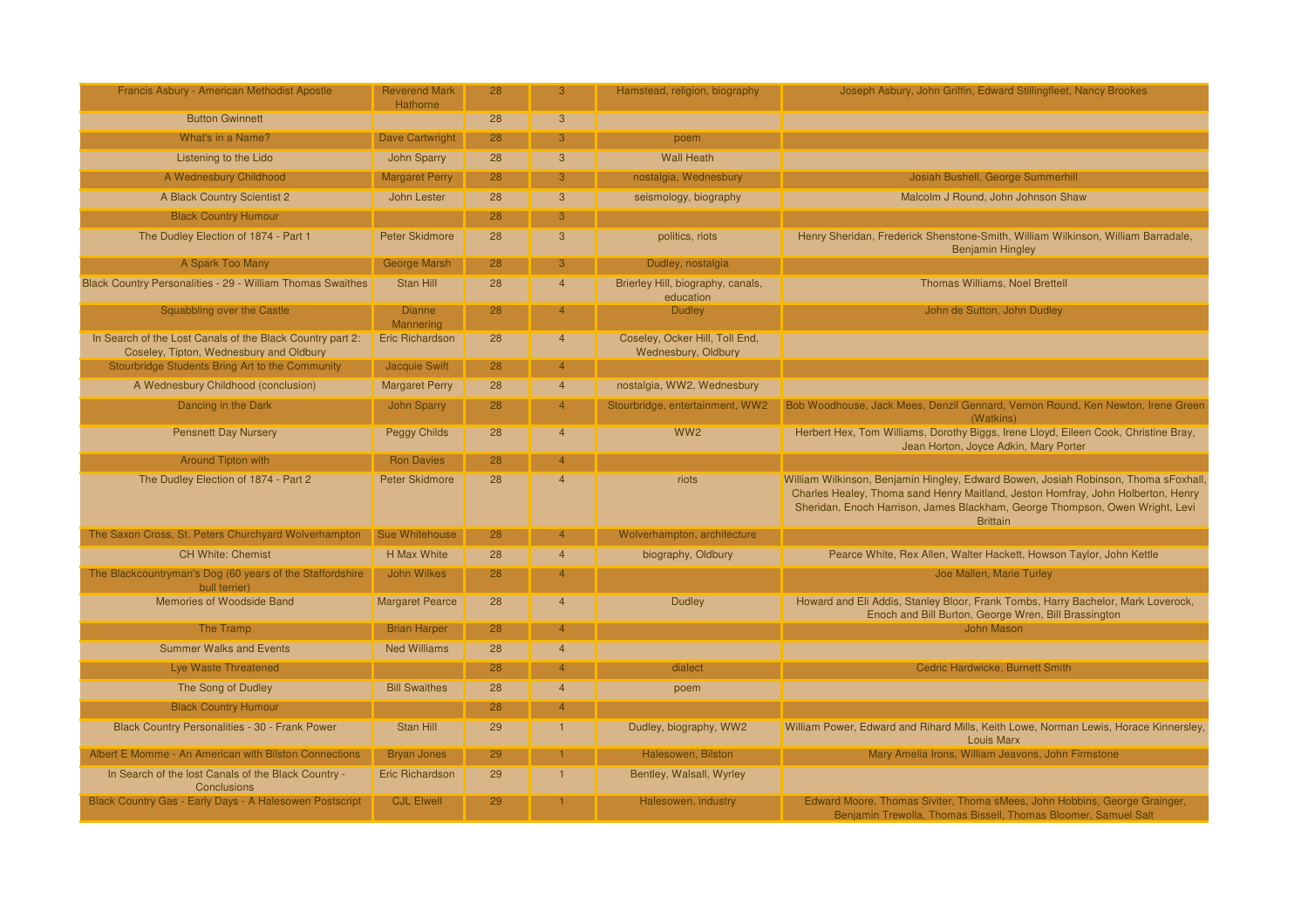| The Pantomime of Cinderella, Kings Hill J&I School,<br>Wednesbury c1938                                                   | <b>Betty Richards</b><br>(nee Barlow)     | 29 |                | education                                                | George Roberts, Sylvia Harding, Winifred Bates, Marjorie Bagott, Jean Price                                                                                                                                                                  |
|---------------------------------------------------------------------------------------------------------------------------|-------------------------------------------|----|----------------|----------------------------------------------------------|----------------------------------------------------------------------------------------------------------------------------------------------------------------------------------------------------------------------------------------------|
| Squabbling over the Castle - conclusion                                                                                   | <b>Dianne</b><br>Mannering                | 29 |                | <b>Dudley</b>                                            | <b>John Dudley</b>                                                                                                                                                                                                                           |
| Pensnett Nursery School - conclusion                                                                                      | <b>Peggy Childs</b>                       | 29 |                |                                                          | Kate Rogers, Gwen Homer, Jamie Webster, Alyson Wood, Cliff Allport, Martin O'Shea<br>Warman, Jennifer Bentley, Susan Shaw, Carole Downard                                                                                                    |
| <b>Bishop Asbury Celebrations</b>                                                                                         | Revd. Mark<br>Hathorne                    | 29 |                | <b>West Bromwich</b>                                     | <b>Francis Asbury</b>                                                                                                                                                                                                                        |
| <b>Around Willenhall with</b>                                                                                             | <b>Ron Davies</b>                         | 29 |                |                                                          |                                                                                                                                                                                                                                              |
| A History of Banking in Stourbridge part 1                                                                                | <b>Chris Fonteyn</b>                      | 29 |                |                                                          | Samuel Lloyd, John Taylor, George and William Blow Collis, Thomas and Joseph Hill,<br>William Waldron, William Robins, Thomas Bate, Philip and Francis Rufford, Thomas<br>Biggs, Charles John Wragge, John Percivall                         |
| A New Railway for the Black Country                                                                                       | <b>Ned Williams</b>                       | 29 |                | transport                                                |                                                                                                                                                                                                                                              |
| Calling all Black Country Film Sleuths                                                                                    | <b>Paul Collins</b>                       | 29 |                |                                                          |                                                                                                                                                                                                                                              |
| Elergy for a Black Country Foundry                                                                                        | <b>Bob Eccleston</b>                      | 29 |                | poem                                                     |                                                                                                                                                                                                                                              |
| Audree Henwood - Still Stepping Out                                                                                       | Susan Rachel<br>Wallin                    | 29 | 1.             | Cradley Heath, biography,<br>entertainment               | Keith Percival, Shirley Smith, Edna Homer, Vilma Henwood                                                                                                                                                                                     |
| Lye's Journalistic Minister                                                                                               | <b>Denis Brooks</b>                       | 29 |                | biography                                                | Alan Green                                                                                                                                                                                                                                   |
| <b>Black Country Humour</b>                                                                                               |                                           | 29 |                |                                                          |                                                                                                                                                                                                                                              |
| Ray Westwood - Brierley Hill Football Star                                                                                | Stan Hill                                 | 29 |                | <b>Brierley Hill, biography</b>                          | Raymond William Westwood, Alan Pilkington                                                                                                                                                                                                    |
| <b>The Road</b>                                                                                                           | <b>John D Williams</b>                    | 29 |                | Dudley, transport                                        |                                                                                                                                                                                                                                              |
| <b>Willpower and Witches Brew</b>                                                                                         | Jo Hunt                                   | 29 | $\blacksquare$ | Stourbridge, Corbett Hospital                            | John Corbett. John Addenbrooke                                                                                                                                                                                                               |
| <b>Focus on Brockmoor</b>                                                                                                 | <b>John Sparry</b>                        | 29 |                | industry                                                 | John David Ecclestone, Harry Wiggin, Frederick and Caleb Carder, Joseph Mees,<br><b>George William Henry Alcock</b>                                                                                                                          |
| Black Country Personalities - 31 - David John Wright                                                                      | <b>Stan Hill</b>                          | 29 | $\overline{2}$ | biography, Wolverhampton                                 |                                                                                                                                                                                                                                              |
| A Promise Kept 26th July 1995                                                                                             | <b>Vera Dando</b>                         | 29 |                |                                                          | <b>William Woodhouse</b>                                                                                                                                                                                                                     |
| The Himley Ghost                                                                                                          | <b>AE Price</b>                           | 29 | $\overline{2}$ |                                                          |                                                                                                                                                                                                                                              |
| People Moving - Amongst Other Thngs                                                                                       | <b>Mike Carpenter</b>                     | 29 | $\overline{2}$ | Stourbridge, transport, railways                         |                                                                                                                                                                                                                                              |
| A History of Banking in Stourbridge part 2                                                                                | <b>Chris Fonteyn</b>                      | 29 | 2 <sup>1</sup> |                                                          | James Foster, John Bradley, John Hancocks, Joseph King, William Orme, Robert Scott<br>Samuel Nock, John Corbett, Thomas Lea, Charles Harrison, John Amery, Thomas David<br>Thomas, Joseph Williams, Joseph Pitman, Henry Thomas, Henry James |
| Thomas Fenn - Black Country Mining Engineer                                                                               | <b>WL Pace</b>                            | 29 |                | mining, industry, biography, Bilston,<br>Willenhall      | <b>John Fereday</b>                                                                                                                                                                                                                          |
| <b>Dudley's Political Posters</b>                                                                                         | <b>Peter Skidmore</b>                     | 29 | $\overline{2}$ |                                                          |                                                                                                                                                                                                                                              |
| Monday was Tyring Day                                                                                                     | <b>DEA Evans</b>                          | 29 | $\overline{2}$ | Dudley, industry                                         | William, Samuel and Edward Evans, Alfred Preedy, Joe Bradley, Sid Tromans, Tom<br>Compton, Jim Madeley, Tom Whitehouse, Sid Allen, George Baggott, Jeff Morgan                                                                               |
| The Black Country Society's Assoc. with Messrs Alan Sutton Graham Beckley<br>Publishing Ltd. Book Launches photographs by |                                           | 29 | $\overline{2}$ |                                                          |                                                                                                                                                                                                                                              |
| My Schoolfriend's Great Uncle                                                                                             | <b>John West</b>                          | 29 | $\overline{2}$ | Cradley Heath, biography                                 | <b>Ralph Minty</b>                                                                                                                                                                                                                           |
| <b>Jolly Hockey Sticks</b>                                                                                                | <b>John Sparry</b>                        | 29 | $\overline{2}$ | education, Kingswinford, Kingswinford<br><b>Emeralds</b> | Florence Woodcock, Elsie Richards, Florence Southall, Phoebe Wood, Daisy Druller,<br>Job Penzer                                                                                                                                              |
| Henry John Marten - Black Country Waterworks Engineer                                                                     | <b>BJ Williams &amp; J</b><br>van Leerzen | 29 |                | biography, waterworks                                    | <b>EB Dimmack</b>                                                                                                                                                                                                                            |
| The Best Laid Plans (Dudley no. 1 canal through Round Oak Graham Fisher<br>Steelworks)                                    |                                           | 29 | 2 <sup>2</sup> | Brierley Hill, Round Oak, canals                         | <b>Peter Marshall</b>                                                                                                                                                                                                                        |
| <b>Black Country Humour</b>                                                                                               |                                           | 29 |                |                                                          |                                                                                                                                                                                                                                              |
| The Boulton Paul Association                                                                                              | <b>Alec Brew</b>                          | 29 | $\overline{2}$ | industry, Wolverhampton, aviation                        | <b>Jack Chambers, Jack Holmes</b>                                                                                                                                                                                                            |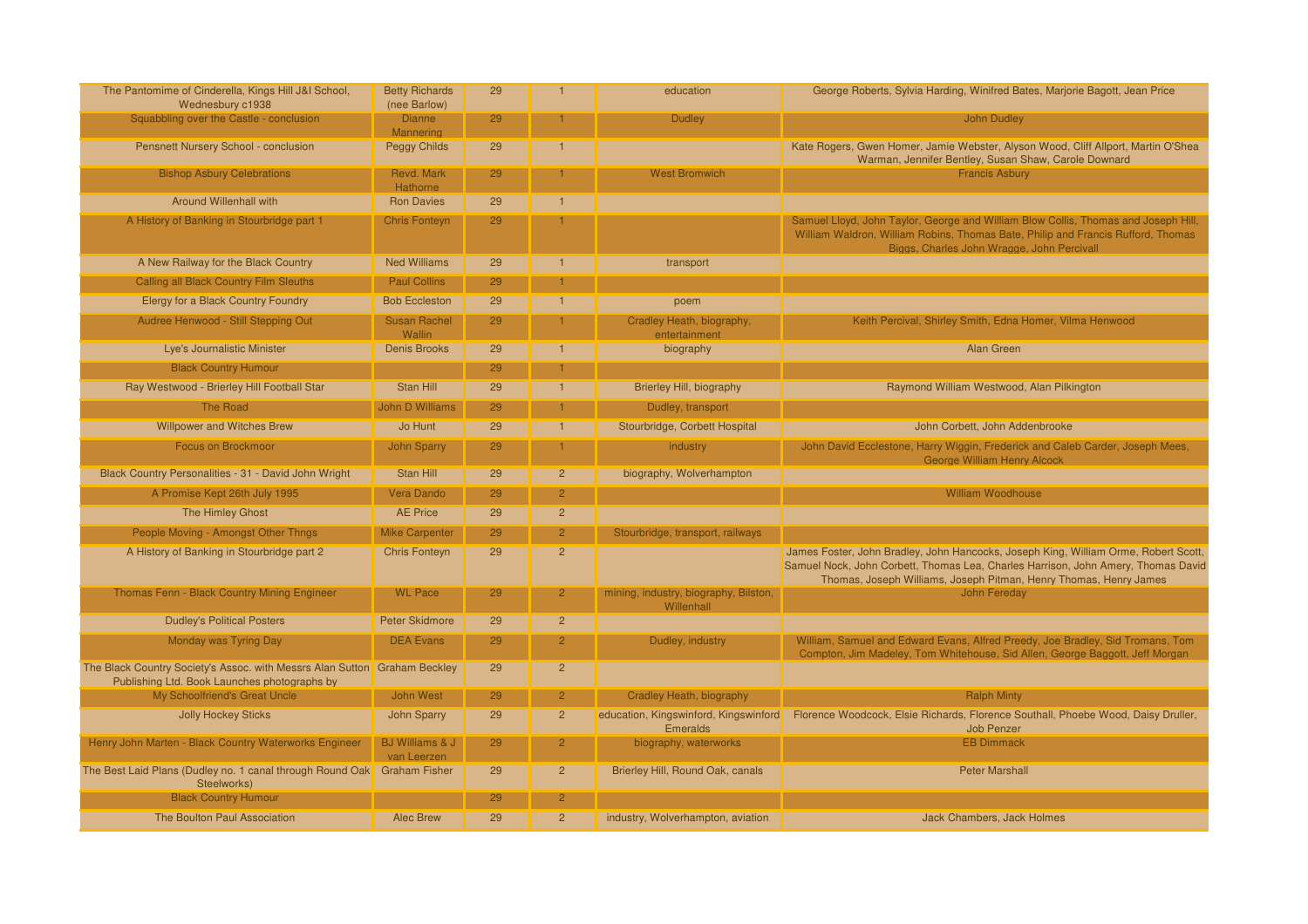| My Home Town                                     | <b>Carole Hughes</b>       | 29 | $\overline{2}$ | poem                                 |                                                                                                                                                                                                                                                                                                                                                                                                                                                                                                       |
|--------------------------------------------------|----------------------------|----|----------------|--------------------------------------|-------------------------------------------------------------------------------------------------------------------------------------------------------------------------------------------------------------------------------------------------------------------------------------------------------------------------------------------------------------------------------------------------------------------------------------------------------------------------------------------------------|
| Cum Sing wi' we                                  | <b>Ray Weston</b>          | 29 | $\overline{2}$ |                                      |                                                                                                                                                                                                                                                                                                                                                                                                                                                                                                       |
| Lost Canals of the Black Country Update          | <b>Eric Richardson</b>     | 29 | $\overline{2}$ | Hilltop                              |                                                                                                                                                                                                                                                                                                                                                                                                                                                                                                       |
| <b>Trading the Castle</b>                        | <b>Dianne</b><br>Mannering | 29 | $\overline{2}$ | <b>Dudley</b>                        | John and Guildford Dudley, William Ward, Edward Dudley                                                                                                                                                                                                                                                                                                                                                                                                                                                |
| <b>Seagers of Kingswinford</b>                   |                            | 29 | $\overline{2}$ | sampler                              | Frances, Mary, Caroline, Amelia and Elizabeth Seager                                                                                                                                                                                                                                                                                                                                                                                                                                                  |
| Paddling in History                              | <b>Denys Brooks</b>        | 29 | $\overline{2}$ | Stourbridge, River Stour             | <b>Ted Heathcock</b>                                                                                                                                                                                                                                                                                                                                                                                                                                                                                  |
| Obituary: Dr. John M Fletcher                    | John Brimble               | 29 | 3 <sup>°</sup> | obituary, Wednesbury                 | John Malcolm Fletcher                                                                                                                                                                                                                                                                                                                                                                                                                                                                                 |
| Ralph Minty (1857-1948)                          | <b>John West</b>           | 29 | $\overline{3}$ | biography, Cradley Heath             | Margery Westwood, Marjorie Mary, Ethel Mabel and Holda Doris Minty, Norman Weston,<br>AJ Twigg, John Ball                                                                                                                                                                                                                                                                                                                                                                                             |
| New Openings at the Black Country Museum         | Ron Julian                 | 29 | 3              |                                      |                                                                                                                                                                                                                                                                                                                                                                                                                                                                                                       |
| A GI in the Black Country                        | <b>Jim Pickering</b>       | 29 | $\overline{3}$ | <b>Brierley Hill</b>                 | William Swaithes, Kenneth Russell, Harry and Winnie Pugh                                                                                                                                                                                                                                                                                                                                                                                                                                              |
| Dud Dudley and Pit-coal Iron                     | PW King                    | 29 | 3 <sup>1</sup> | industry, Dudley, ironmaking Cradley | John Robinson, Richard Foley, Roger and John Hill, William Boycott, William Fownes,<br>Francis Heaton, Humble and William Ward, Thomas Dudley, William Cox, John Finch,<br><b>Clement Clerk</b>                                                                                                                                                                                                                                                                                                       |
| Stourbridge Town Hall in Context 1               | Peter Skidmore             | 29 | 3              | architecture                         | William Scott, James Foster, Thoma sBadger, William Hunt, John White, Edward Smith,<br>Charles Dudley, Henry Hughes, Samuel Jones, George Randle, Thomas Baylie                                                                                                                                                                                                                                                                                                                                       |
| The Workers' Institute Building Cradley Heath    | Ron Moss                   | 29 | 3              | Cradley Heath, industry, chainmaking | Mary R MacArthur, John Fellows, Gertrude Tuckwell, Thomas Sitch, Ruth Tromans,<br><b>Howard Bishop</b>                                                                                                                                                                                                                                                                                                                                                                                                |
| Stan Laurel, Chocs and the Ink Spots             | <b>John Sparry</b>         | 29 | 3              | Dudley, entertainment                | Freda Round, Will Aston, Samuel Hawkins, Frank Mullings                                                                                                                                                                                                                                                                                                                                                                                                                                               |
| Memories of Dudley Girls' High School            | <b>Monica Homer</b>        | 29 | 3              | nostalgia, education                 |                                                                                                                                                                                                                                                                                                                                                                                                                                                                                                       |
| Anthony and the Archbishop                       |                            | 29 | $\mathbf{3}$   | <b>Brierley Hill, anecdote</b>       | <b>Anthony Whittaker</b>                                                                                                                                                                                                                                                                                                                                                                                                                                                                              |
| Black Country Personalities - 32 - Ron Baker     | Stan Hill                  | 29 | 3              | biography, Woodsetton                | <b>Violet Raybould</b>                                                                                                                                                                                                                                                                                                                                                                                                                                                                                |
| The Birmingham and Midland Museum of Transport   | <b>Ashley Wakelin</b>      | 29 | $\overline{3}$ | transport                            |                                                                                                                                                                                                                                                                                                                                                                                                                                                                                                       |
| <b>Going Round in Circles</b>                    | <b>Graham Fisher</b>       | 29 | 3              | canals                               |                                                                                                                                                                                                                                                                                                                                                                                                                                                                                                       |
| <b>Black Country Humour</b>                      |                            | 29 | 3              |                                      |                                                                                                                                                                                                                                                                                                                                                                                                                                                                                                       |
| Wigmore Schools, West Bromwich                   | EJ Bloor                   | 29 | 3              | education                            |                                                                                                                                                                                                                                                                                                                                                                                                                                                                                                       |
| The Art Monitor                                  | <b>David Barlow</b>        | 29 | 3              | nostalgia                            | Wendy Wilkins, Millie Stubbins                                                                                                                                                                                                                                                                                                                                                                                                                                                                        |
| Zeppelins over the Black Country                 | <b>Mick Powis</b>          | 29 | 3              | Tipton                               | WW1, Bradley, Wednesbury, Walsall, Thomas Morris, Sarah Jane, Nellie and Martin Morris, Mary and William Greensill, Daniel<br>Whitehouse, Thomas Henry Church, George Henry Onions, Maud and William Fellows,<br>Joseph Horton Smith, Nelly, Thomas and Ina Smith, Edward and Betsy Shilton, Mary<br>Ann Lee, Rachel Higgs, Rebecca Sutton, Matilda Mary Birt, Susan Howells, Winifred<br>Palmer, Thomas Merrylees, Elijah Jeffries, Mary Julia Slater, Frank Thompson Linney,<br><b>Charles Cope</b> |
| The Centenary of Bilston Technical School        | <b>Trevor Genge</b>        | 29 | 3              | education                            | Robert William Baker, Harry Ecclestone, Harry Lamb, John Inch, Keith Wymer                                                                                                                                                                                                                                                                                                                                                                                                                            |
| A History of Banking in Stourbridge              | <b>Chris Fonteyn</b>       | 29 | 3              | commerce                             | Thomas Dudley, William Robinson, Gilbert Claughton, Joseph Harper Stringer, Henry<br>Murdoch, Dorothy Wright                                                                                                                                                                                                                                                                                                                                                                                          |
| Tales From a Roving Blackcountrywoman            |                            | 29 | 3              |                                      |                                                                                                                                                                                                                                                                                                                                                                                                                                                                                                       |
| Black Country Personalities - 33 - Stefan Asbury | <b>Stan Hill</b>           | 29 | 4 <sup>1</sup> | biography, Sedgley, music            |                                                                                                                                                                                                                                                                                                                                                                                                                                                                                                       |
| Pushing the Boat Out                             | <b>David Barlow</b>        | 29 | $\overline{4}$ | Walsall arboretum, illuminations     |                                                                                                                                                                                                                                                                                                                                                                                                                                                                                                       |
| The Storm before the Calm                        | <b>Bert Barr</b>           | 29 | $\overline{4}$ |                                      |                                                                                                                                                                                                                                                                                                                                                                                                                                                                                                       |
| Products of the Black Country - Anchors          | <b>Geoff Warburton</b>     | 29 | $\overline{4}$ | industry, Netherton, Tipton          | <b>Noah Hingley</b>                                                                                                                                                                                                                                                                                                                                                                                                                                                                                   |
| Collecting the Rent and other Stories            | <b>David Evans</b>         | 29 | $\Delta$       | Dudley, nostalgia                    | William Sam Evans, Napthaniel Depthany Mason, Joseph Horton                                                                                                                                                                                                                                                                                                                                                                                                                                           |
| Ocker Hill Power Station - a Brief History       | <b>MJ Richards</b>         | 29 | $\overline{4}$ |                                      | James Hardie McLean, Charles Stewart, George Reginald James Parkinson                                                                                                                                                                                                                                                                                                                                                                                                                                 |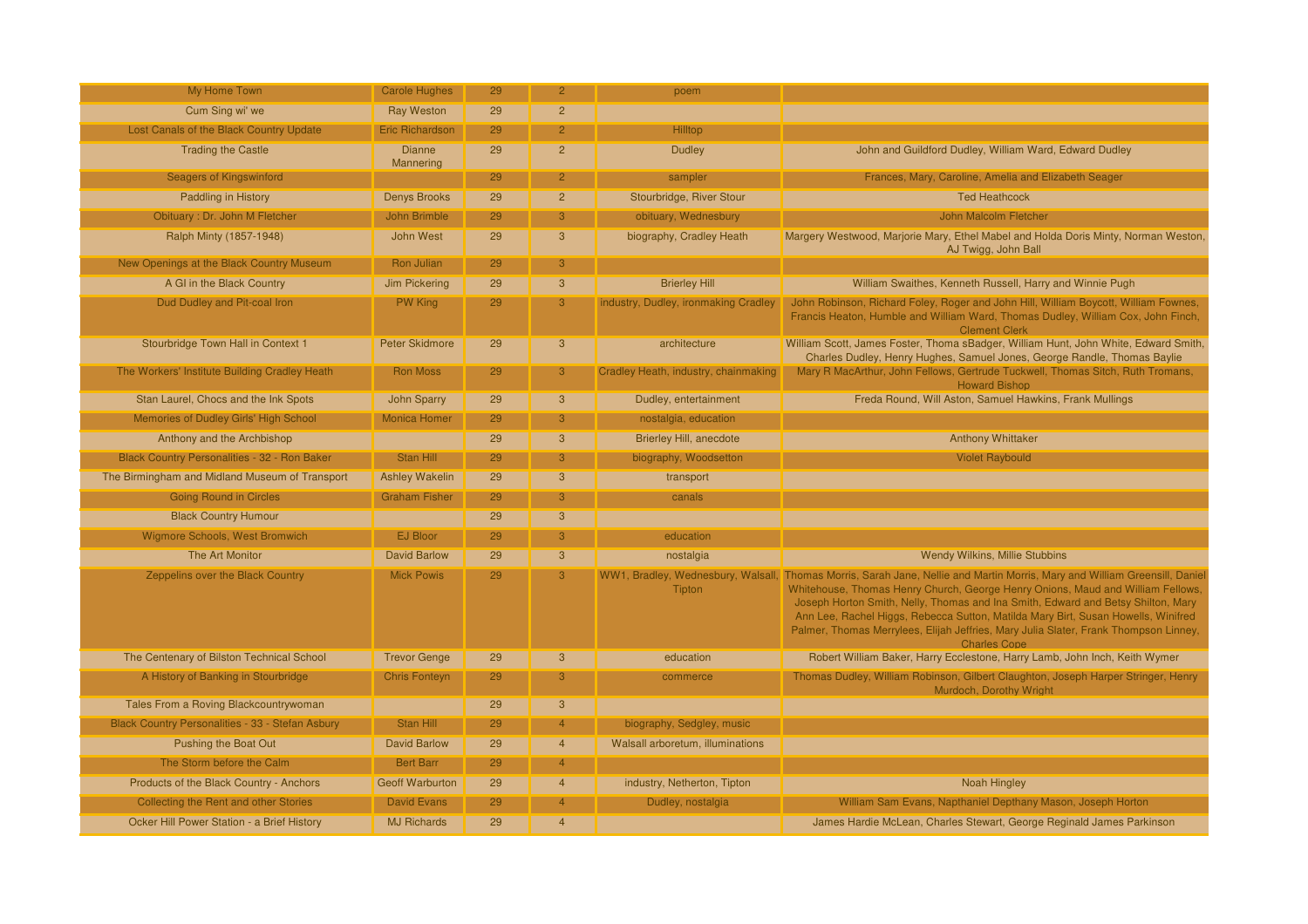| The Nightwatchman                                                                         | <b>Fred Willetts</b>          | 29             | $\overline{4}$ | Wordsley                            | George Warner, William Willetts                                                                                                                                              |
|-------------------------------------------------------------------------------------------|-------------------------------|----------------|----------------|-------------------------------------|------------------------------------------------------------------------------------------------------------------------------------------------------------------------------|
| Milko: one man's enterprise                                                               | H Jack Haden                  | 29             | $\overline{4}$ | Wodsley                             | Percy Tozer Owen, Jack Wilson                                                                                                                                                |
| <b>Black Country Humour</b>                                                               |                               | 29             | $\overline{4}$ |                                     |                                                                                                                                                                              |
| Short Heath Methodist - Sunday School 1935-44                                             | <b>WL Pace</b>                | 29             | $\overline{4}$ |                                     | William Jew, Allan and Sylvia Ravenscroft, Uriah Appleby, Oliver Birch, Howard Poole,<br>Fred Onions, Clara Hawley, Olive and Connie Lowbridge, Gladys Parkes, Fred Goodwill |
| <b>Cradley Castings Ltd.</b>                                                              | <b>WKV Gale</b>               | 29             | $\overline{4}$ | industry, ironmaking                | John Ness, William Alfred and Ashley Pegg, Harry Forrest, Bill Jones, Cliff Guest,<br>Clarence Johnson, David Powell, Hartley Clifton, Ivan Penn, Jack Roberts,              |
| Stourbridge Town Hall in Context 2                                                        | <b>Peter Skidmore</b>         | 29             | $\overline{4}$ |                                     | Hugh Sherrard, James Allsopp, Charles Evers-Swindell, William Donadab Turney,<br><b>Thomas Robinson</b>                                                                      |
| A Walk Around the Green Piece                                                             | <b>John Sparry</b>            | 29             | $\overline{4}$ | Wall Heath, WW1, WW2                | Frank Hughes, Edward Price, Donald Roberts, Robert Dudley, Norman Hemingway,<br>Thomas Bowler, Jesse Bannister, Randolph Roberts, Nelly Southall, Jack Solari                |
| Zeppelins over the Black Country 2                                                        | <b>Mick Powis</b>             | 29             | $\overline{4}$ | Wednesbury, Dudley, Tipton, Walsall | Thomas Taylor, Maud Fellows, Harry Harris, Anne Jeavons, Samuel Mills Slater                                                                                                 |
| <b>Glamorous Night</b>                                                                    | <b>Denys Brooks</b>           | 29             | $\overline{4}$ | Lye, education                      | George and Thomas Wood, William Hugh Riley Pearson                                                                                                                           |
| The Dudley Chamber of Commerce and Industry                                               | <b>CJL Elwell</b>             | 29             | $\overline{4}$ |                                     | Job Garratt, William Wilkinson, Wiliam Elwell and Henry Griffin Walker, Benjamin<br>Hingley, Frederick Wiliam Cook, Noah Hingley                                             |
| Summer Walks and Events Programme 1996                                                    | <b>Ned Williams</b>           | 29             | $\overline{4}$ |                                     |                                                                                                                                                                              |
| Grainger's Lane Methodist Church, Cradley Heath - 90th<br><b>Anniversary Celebrations</b> | <b>LK Wellings</b>            | 29             | $\overline{4}$ |                                     |                                                                                                                                                                              |
| The Local History Fair                                                                    |                               | 29             |                |                                     |                                                                                                                                                                              |
| More Tales from a roving Blackcountrywoman                                                |                               | 29             | $\overline{4}$ |                                     |                                                                                                                                                                              |
| The 13 Locks                                                                              | <b>Terry Langford</b>         | 3              |                | poem, canals                        |                                                                                                                                                                              |
| The Ascent of Ocker Bonk                                                                  |                               | $\overline{3}$ |                | story                               |                                                                                                                                                                              |
| <b>Calling All Cars</b>                                                                   | <b>David Burgess</b><br>Wise  | 3              |                | Clyno,                              | CC Heckford, BE Browning                                                                                                                                                     |
| <b>Roberts and Cooper's Outing</b>                                                        |                               | $\mathbf{3}$   |                | Nostalgia                           |                                                                                                                                                                              |
| <b>Black Country Dialect</b>                                                              | <b>Eva M Starkey</b>          | 3              |                | dialect.                            |                                                                                                                                                                              |
| <b>Walsall Author - Noreen Dilcock</b>                                                    |                               | $\overline{3}$ |                | The Little Masters'                 |                                                                                                                                                                              |
| Only 6 Beds For The Poor                                                                  | <b>Frank Squires</b>          | 3              |                | Wolverhampton, dispensary           | John Wrottesley, EH Coleman                                                                                                                                                  |
| <b>Black Country Cat</b>                                                                  | <b>Bruce Peter</b><br>Thomson | $\overline{3}$ |                | poem                                |                                                                                                                                                                              |
| <b>Weaver Poet</b>                                                                        | <b>Noah Cooke</b>             | 3              |                | Kidderminster, carpet,              | <b>Benjamin Riley</b>                                                                                                                                                        |
| <b>Birth of A Colliery</b>                                                                | <b>SA Williams</b>            | 3              |                | Turners Hill, mining, Ellowes       | <b>B</b> Williams                                                                                                                                                            |
| The Castle Keep                                                                           | Clebak                        | 3              |                | poem                                |                                                                                                                                                                              |
| In The Lofts                                                                              | Max                           | $\mathbf{3}$   |                | pigeons                             |                                                                                                                                                                              |
| <b>Characters &amp; Street Cries of old Coseley</b>                                       | J Foster                      | 3              |                | Nostalgia                           | John Marsh, Peter Flippitt                                                                                                                                                   |
| <b>Signs of Dudley Pubs</b>                                                               | <b>Brian Kelly</b>            | $\mathbf{3}$   |                | Pub names                           |                                                                                                                                                                              |
| <b>Bradley Murmurs</b>                                                                    | <b>Dickie Bird</b>            | 3              |                | Darlaston, dialect                  |                                                                                                                                                                              |
| <b>Black Country Society Medallists</b>                                                   |                               | $\overline{3}$ |                |                                     |                                                                                                                                                                              |
| Elegy For A Craftsman                                                                     | <b>Peter Barnsley</b>         | 3              |                | Cradley, chainmakers                | Sam Bate, Alan Beasley                                                                                                                                                       |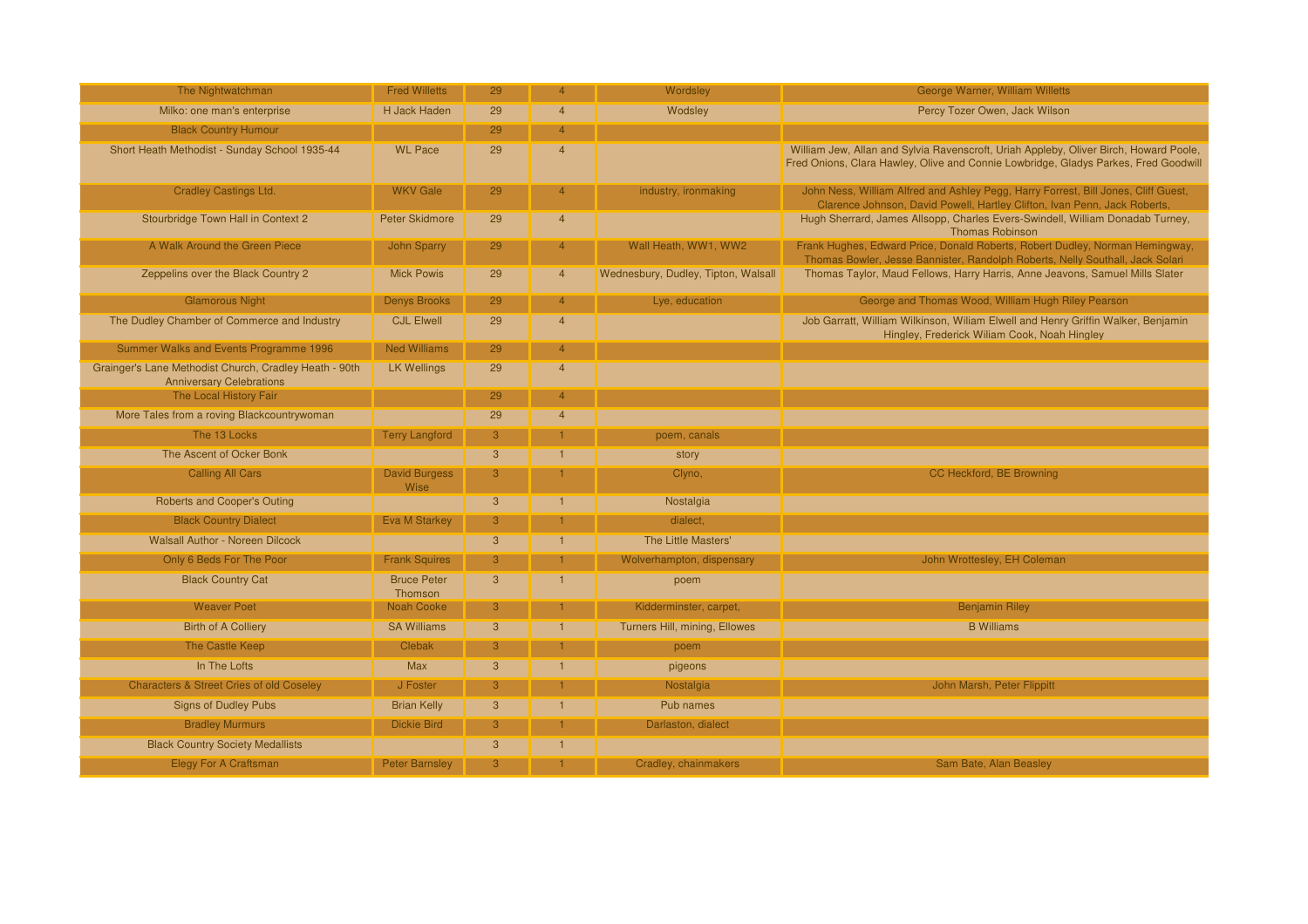| The Not So Good Old Days                          | <b>H</b> Jack Haden      | 3              |                | Halesowen                               | crime, Brierley Hill, Old Hill, Cradley, Ann Jones, Eliza Southall, Samuel Detheridge, Benjamin Burkes, Rachel Smart, Jewkes,<br>George Taylor, Matthew Chapman, Mary Bache, Thomas Luke, George Raybould,<br>Walter Pritchard, Sarah Poutney, Ellen Bagnall, William Hill, Agatha Cooper, James<br>Stokes, Joseph King, Joseph Allen, William Harper, Louisa Cox, William Bowen, Turney |
|---------------------------------------------------|--------------------------|----------------|----------------|-----------------------------------------|------------------------------------------------------------------------------------------------------------------------------------------------------------------------------------------------------------------------------------------------------------------------------------------------------------------------------------------------------------------------------------------|
| What's In A Name                                  | <b>HE</b> Green          | 3              |                | Walsall,                                | <b>WF Blay</b>                                                                                                                                                                                                                                                                                                                                                                           |
| Seeking A Link With the Victory                   | Dorothy Whick            | 3              |                | HMS Victory, Tipton,                    | John Whick, Hannah Rollason, Sarah Jordan, John Hill, Mary Stanley, William Till                                                                                                                                                                                                                                                                                                         |
| Interlude With A Stranger                         | <b>DH Richards</b>       | 3              |                | dialect, story                          |                                                                                                                                                                                                                                                                                                                                                                                          |
| Expanairshun                                      | <b>Kate Fletcher</b>     | $\mathbf{3}$   |                | poem, dialect                           |                                                                                                                                                                                                                                                                                                                                                                                          |
| <b>Writing From The Schools</b>                   |                          | 3              |                | <b>Churchfields School</b>              |                                                                                                                                                                                                                                                                                                                                                                                          |
| Come Again Christmas                              |                          | $\mathbf{3}$   |                | <b>Christmas Carol</b>                  |                                                                                                                                                                                                                                                                                                                                                                                          |
| S'no Joke                                         | <b>TJ Willetts</b>       | 3              |                | story, dialect                          |                                                                                                                                                                                                                                                                                                                                                                                          |
| The Story of David & Goliath                      | <b>AJ Butler</b>         | $\mathbf{3}$   |                | story, dialect                          |                                                                                                                                                                                                                                                                                                                                                                                          |
| The Spirit of                                     | <b>Geoff Bubb</b>        | 3              |                | story                                   |                                                                                                                                                                                                                                                                                                                                                                                          |
| Lettice                                           | <b>Harold Parsons</b>    | $\mathbf{3}$   |                | story, witchcraft                       |                                                                                                                                                                                                                                                                                                                                                                                          |
| A£100 Launched the General Hospital Wolverhampton | <b>Frank Squires</b>     | 3              | $\mathcal{P}$  |                                         | GB Thorneycroft, Dudley Fereday, Edward Cooke, George Briscoe, Henry Rogers                                                                                                                                                                                                                                                                                                              |
| The Lost Film                                     | <b>Peter Barnsley</b>    | $\mathbf{3}$   | $\overline{2}$ | Bladys', cinema, Kinver, Old Hill       | Ben Priest, Baring-Gould, LC McBean, Leonara Morgan, Stuart Edwards                                                                                                                                                                                                                                                                                                                      |
| <b>Welding Technology</b>                         | <b>Colin Spencer</b>     | 3              | $\mathcal{P}$  | industry, chainmaking<br>Wolverhampton, | <b>Charles Onions</b>                                                                                                                                                                                                                                                                                                                                                                    |
| Rhubarb be the Barrel-load                        | <b>Geoff Stevens</b>     | $\mathbf{3}$   | $\overline{2}$ | story, dialect                          |                                                                                                                                                                                                                                                                                                                                                                                          |
| <b>Car Ownership</b>                              |                          | 3              | $\mathcal{P}$  |                                         |                                                                                                                                                                                                                                                                                                                                                                                          |
| The Future of the Black Country Canals            | <b>Lewis Braithwaite</b> | $\overline{3}$ | $\overline{2}$ | canals, industry                        |                                                                                                                                                                                                                                                                                                                                                                                          |
| The Ascent of Ocker Bonk                          |                          | 3              | o.             | story                                   |                                                                                                                                                                                                                                                                                                                                                                                          |
| The 'Fiddle' Pipe                                 | <b>SA Williams</b>       | $\mathbf{3}$   | $\overline{2}$ | Gornal Wood,                            | <b>Will Evans</b>                                                                                                                                                                                                                                                                                                                                                                        |
| Nightshift                                        | J William Jones          | 3              | 2 <sup>1</sup> | poem                                    |                                                                                                                                                                                                                                                                                                                                                                                          |
| The Edwardian Family Dixon                        | E Rowbotham              | $\mathbf{3}$   | $\overline{2}$ | story, dialect                          |                                                                                                                                                                                                                                                                                                                                                                                          |
| Are There Others?                                 | <b>HB Gaymer</b>         | 3              | 2 <sup>1</sup> | <b>Town Names</b>                       |                                                                                                                                                                                                                                                                                                                                                                                          |
| In The Lofts                                      | Max                      | $\mathbf{3}$   | $\overline{2}$ | pigeons                                 |                                                                                                                                                                                                                                                                                                                                                                                          |
| Lord Dudley & The Making of The Black Country     | <b>TJ Raybould</b>       | 3              | 2 <sup>1</sup> | industry, Round Oak, canals             | <b>TT Foley</b>                                                                                                                                                                                                                                                                                                                                                                          |
| 170 Years of Worship                              |                          | $\overline{3}$ | $\overline{2}$ | Bilston,                                |                                                                                                                                                                                                                                                                                                                                                                                          |
| The 'Seven' Sisters                               | <b>Geoff Bubb</b>        | 3              | $\overline{2}$ | <b>Wrens Nest,</b>                      |                                                                                                                                                                                                                                                                                                                                                                                          |
| Amazing How Things Get About                      | <b>Billy Russell</b>     | $\mathbf{3}$   | $2^{\circ}$    | story, dialect, Crooked House           |                                                                                                                                                                                                                                                                                                                                                                                          |
| <b>Bilston Riots</b>                              | John P Mellor            | 3              | $\overline{2}$ |                                         | Rowbottam, Jarvis, Wainwright                                                                                                                                                                                                                                                                                                                                                            |
| <b>England In The Thirties</b>                    | <b>JB Priestley</b>      | $\mathbf{3}$   | $\mathbf{3}$   | <b>Dudley</b>                           |                                                                                                                                                                                                                                                                                                                                                                                          |
| People                                            | Denise Bragger           | 3              | 3              | poem                                    |                                                                                                                                                                                                                                                                                                                                                                                          |
| Another Famed Blackcountryman                     | <b>JMF</b>               | $\mathbf{3}$   | $\mathbf{3}$   | <b>Staffordshire Bull Terrier</b>       |                                                                                                                                                                                                                                                                                                                                                                                          |
| The Ascent of Ocker Bonk                          |                          | 3              | 3              | story                                   |                                                                                                                                                                                                                                                                                                                                                                                          |
| A Bucketful o' Pillins                            | <b>DH Richards</b>       | $\mathbf{3}$   | $\mathbf{3}$   | dialect                                 |                                                                                                                                                                                                                                                                                                                                                                                          |
| <b>Dolly</b>                                      | <b>Carol Marsh</b>       | 3              | 3              | story                                   |                                                                                                                                                                                                                                                                                                                                                                                          |
| In The Lofts                                      | Max                      | $\mathbf{3}$   | 3              | pigeons                                 |                                                                                                                                                                                                                                                                                                                                                                                          |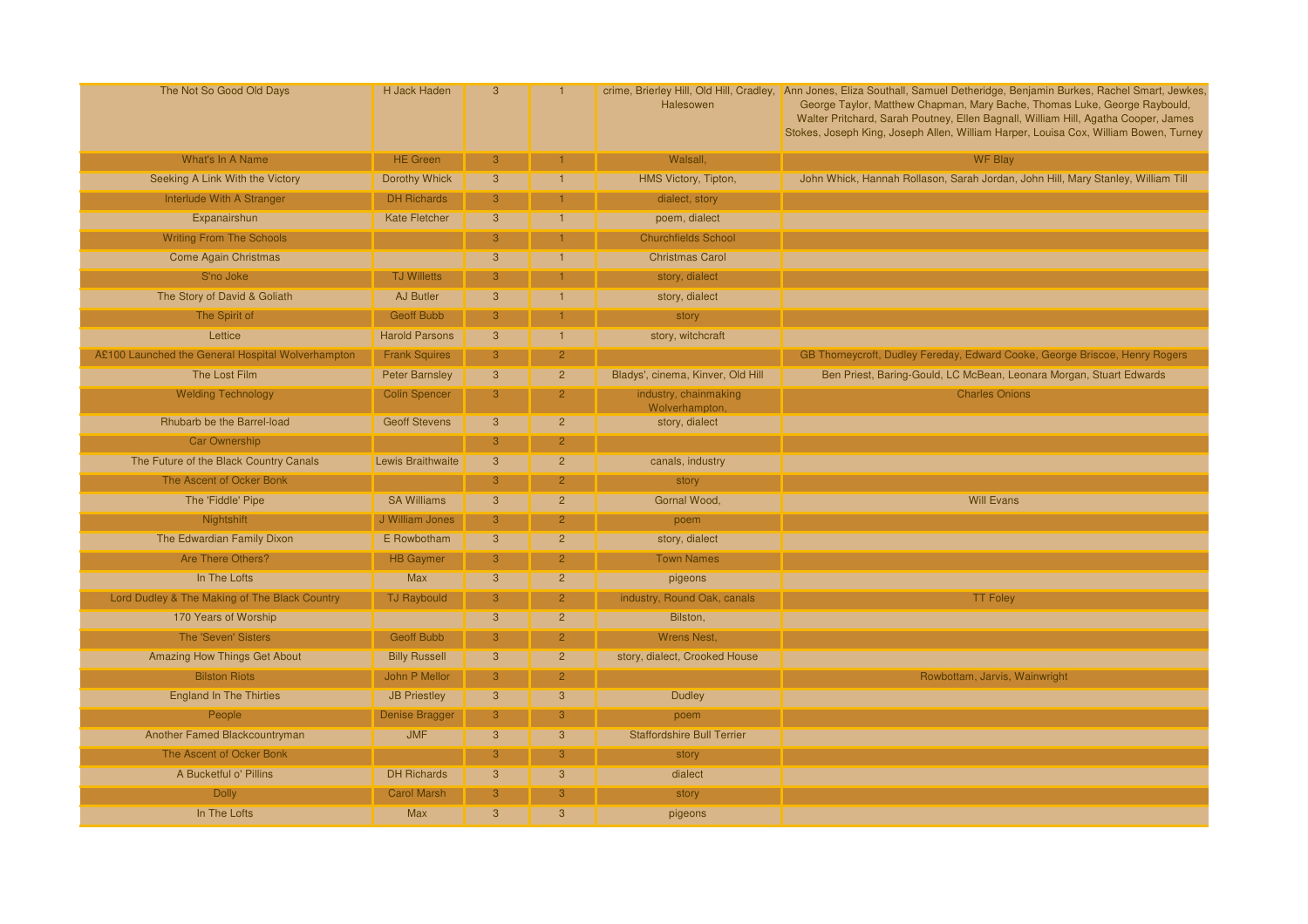| <b>Postscript To Bladys</b>                                   | H Jack Haden                | 3              | $\mathbf{3}$   | Baring-Gould, 'Bladys', cinema      | Ben Priest, Irene Jackson, Julian Watson                           |
|---------------------------------------------------------------|-----------------------------|----------------|----------------|-------------------------------------|--------------------------------------------------------------------|
| The Brockhouse Story                                          | <b>Harold Parsons</b>       | 3              | $\overline{3}$ | Wednesbury, industry,               | Deeley, Daniel Howard                                              |
| The Cut                                                       | D Male                      | 3              | $\mathbf{3}$   | canals, Tipton, Nostalgia           |                                                                    |
| Natural Gas and Black Country Industry                        | <b>Harold Parsons</b>       | $\mathbf{3}$   | $\overline{3}$ | Industry, Round Oak                 |                                                                    |
| <b>Childhood in Smethwick</b>                                 | A Turner                    | 3              | 3              | Nostalgia                           |                                                                    |
| <b>Black Country Gains Mention in 'House'</b>                 |                             | 3              | $\mathbf{3}$   |                                     |                                                                    |
| Half Jed Ali                                                  | <b>Tom Langley</b>          | 3              | $\mathbf{3}$   | poem, dialect                       |                                                                    |
| Nurses Were Drunk on The Wards                                | <b>Frank Squires</b>        | 3              | $\mathbf{3}$   | Wolverhampton, hospital, Dispensary |                                                                    |
| The Canal I See                                               | Jill Blackham               | 3              | 3              | poem                                |                                                                    |
| <b>Report on Canal Survey</b>                                 | <b>Lewis Braithwaite</b>    | $\overline{3}$ | 3              |                                     |                                                                    |
| <b>Romsley Local History Society</b>                          |                             | 3              | 3              |                                     |                                                                    |
| A Garden of Rest                                              | <b>Jim Howells</b>          | 3              | $\mathbf{3}$   | Willenhall, Cholera,                | <b>Luke Williams</b>                                               |
| From the back ov Brumidge t' the Rushun Frunt                 | <b>Geoff Stevens</b>        | 3              | 3              | dialect,                            |                                                                    |
| The Wolverhampton Trolley Bus System                          | J Hughes & RC<br>Oliver     | $\overline{3}$ | $\overline{3}$ | Guy, Sunbeam                        |                                                                    |
| Francis Emily Campbell Black Country born Author              |                             | 3              | 3 <sup>°</sup> | Smethwick, Brierley Hill, Kinver    | Murdoch Campbell, Dibben                                           |
| Narrow Boat To Freightliner                                   | <b>AF Moseley</b>           | $\mathbf{3}$   | $\overline{4}$ | canals, Horseley Fields             |                                                                    |
| Try 'un be a Better Mon                                       | J Jones                     | 3              | $\overline{4}$ | poem, dialect                       |                                                                    |
| Some People I Knew                                            | <b>Wm H Howell</b>          | $\overline{3}$ | $\overline{4}$ | Wednesbury, nostalgia               | <b>Sammy Noble</b>                                                 |
| <b>Tipton's Parliament</b>                                    | John Brimble                | 3              | $\overline{4}$ | Local government,                   | <b>James Whitehouse</b>                                            |
| The Victoria Palace Tipton                                    | <b>Geoff Stevens</b>        | $\mathbf{3}$   | $\overline{4}$ | Tipton, cinema                      | William Doughty, Jimmy Jones                                       |
| A Century Of Fastenings                                       | John M Fletcher             | 3              | $\overline{4}$ | Darlaston                           | Charles Richards, Wynn                                             |
| Black Country Industrial Advertising in the late 19th Century | <b>Harold Parsons</b>       | $\mathbf{3}$   | $\overline{4}$ | Walsall, industry, Staffs Directory | Mary Harvey, Charles Bunn                                          |
| <b>Owd George</b>                                             | Kathleen M<br>Fletcher      | 3              | $\overline{4}$ | poem, dialect                       |                                                                    |
| Johnny Smith of Essington                                     | <b>Geoffrey T</b><br>Allman | $\mathbf{3}$   | $\overline{4}$ | Essington                           |                                                                    |
| <b>Black Country Pleasures a Century Ago</b>                  | H Jack Haden                | 3              | 4 <sup>1</sup> | Stourbridge, Dudley, Cradley, Lye   |                                                                    |
| <b>Goodyear Factory Extension</b>                             |                             | $\overline{3}$ | $\overline{4}$ | Wolverhampton, industry             |                                                                    |
| It Runs In The Family                                         | J William Jones             | $\mathbf{3}$   | $\overline{4}$ | story                               |                                                                    |
| A Pretty Girl Sings For A Drunken Man                         |                             | 3              | $\overline{4}$ | song                                |                                                                    |
| <b>Memories of Old Walsall</b>                                | <b>Alan Brockhurst</b>      | 3              | 4 <sup>1</sup> | nostalgia,                          | Alan Brockhurst                                                    |
| <b>Quarry Bank Epidemic</b>                                   | J Cartwright                | 3              | $\overline{4}$ | smallpox                            | <b>Tibbetts</b>                                                    |
| <b>Sketches By Bubb</b>                                       | <b>Geoff Bubb</b>           | 3              | $\overline{4}$ | story                               |                                                                    |
| <b>Dudley Caves Rescue Team</b>                               |                             | $\overline{3}$ | $\overline{4}$ | mining, canals                      |                                                                    |
| A Cabhorse Pulled The Ambulance                               | <b>Frank Squires</b>        | 3              | $\overline{4}$ | Wolverhampton, hospital, dispensary |                                                                    |
| The Navigation Inn Willenhall                                 | E Giles                     | $\overline{3}$ | $\overline{4}$ | Willenhall                          | J Watkins, JH Chester, Samuel Eastwood, Arthur Tonks, Daniel Banks |
| A Walsall Wobbly                                              | John M Fletcher             | 3              | $\overline{4}$ | industry, trade unions              | <b>Donald Bennett</b>                                              |
| <b>The Cold Canal</b>                                         | <b>Harry Bates</b>          | 3              | $\overline{4}$ | poem                                |                                                                    |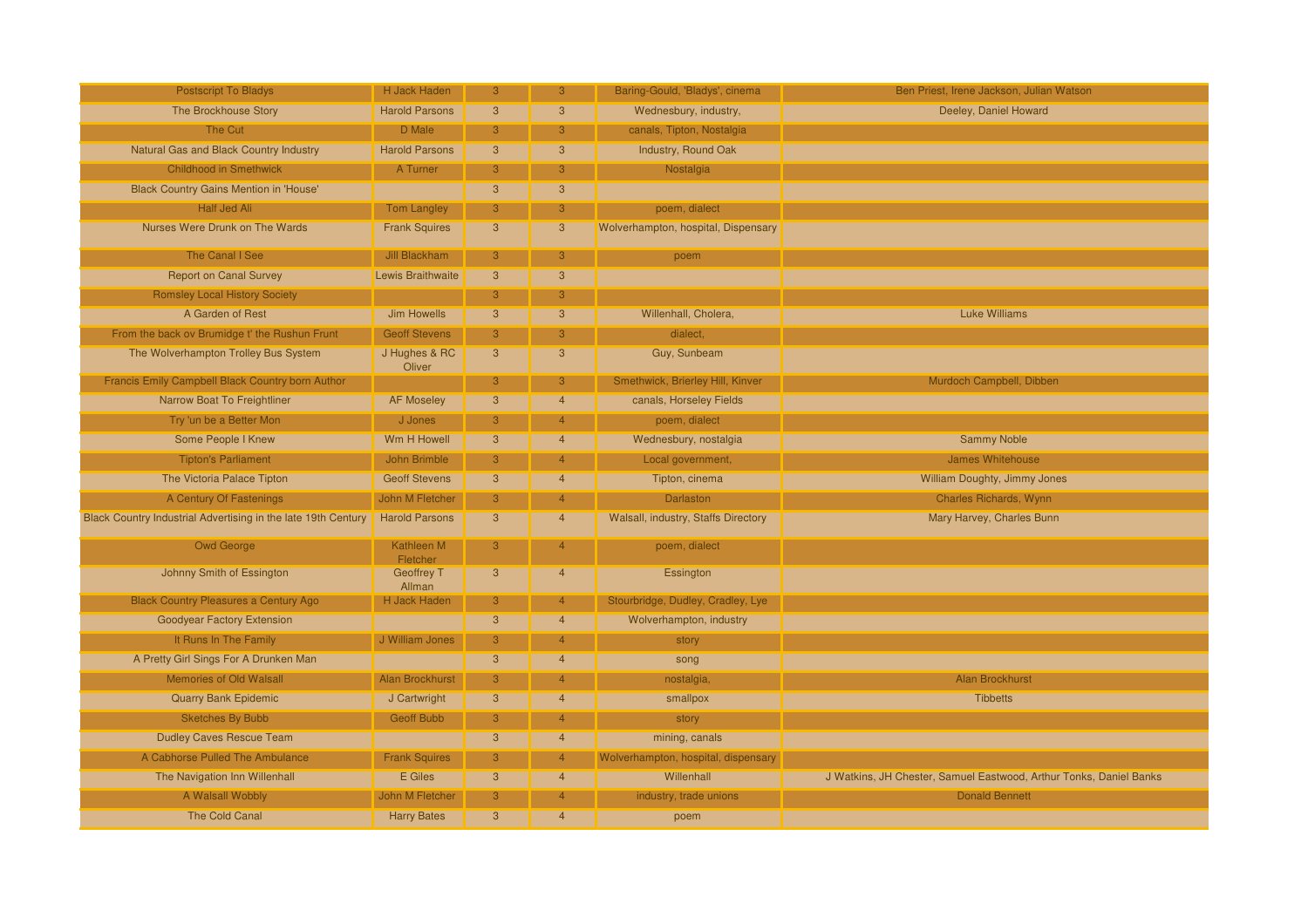| <b>Bradley Murmurs</b>                                                                        | <b>Dickie Bird</b>              | 3               | 4                    |                                                                   | John Henry                                                                                                                               |
|-----------------------------------------------------------------------------------------------|---------------------------------|-----------------|----------------------|-------------------------------------------------------------------|------------------------------------------------------------------------------------------------------------------------------------------|
| The Rockson Motor Cycle                                                                       | <b>Peter Barnsley</b>           | $\overline{3}$  | $\overline{4}$       | Cradley, industry                                                 | Harry Rock, Joe Sim                                                                                                                      |
| <b>Black Country Personalities - 34 - Maurice William Preece</b>                              | Stan Hill                       | 30              |                      | biography, Brierley Hill, sport                                   | Daisy Druller, WR Elliot                                                                                                                 |
| The Talisman - A Christmas Story                                                              | <b>Henry George</b><br>Kendrick | 30              |                      | nostalgia, Christmas                                              |                                                                                                                                          |
| Did Dud Do It?                                                                                | <b>DEA Evans</b>                | 30              |                      | industry                                                          | <b>Dud Dudley</b>                                                                                                                        |
| Slow Boat to Selly Oak                                                                        | <b>Graham Fisher</b>            | 30              | $\blacktriangleleft$ | canals, Halesowen, Dudley                                         | <b>William Shenstone</b>                                                                                                                 |
| <b>Francis Brett Young Society</b>                                                            | <b>Michael Hall</b>             | 30              |                      |                                                                   |                                                                                                                                          |
| A Dig in Time                                                                                 | <b>Alan Aitcheson</b>           | 30              | $\mathbf{1}$         | education, Sedgley, gardening                                     | Samuel Britton, Isaac Bradley, Harry Fellows, Tom Hall, William Waklem, Tom Davis,<br>Isaac Flavel, Joe Minton, George Marsh, Joe Morgan |
| <b>Lone Rider Sculpture</b>                                                                   | Jim Boulton                     | 30              |                      | Wolverhampton, industry,<br>motorcycling                          | <b>Geoff Warburton, Robert Bowers</b>                                                                                                    |
| British Made - Engineering for the Raj                                                        | Peter J English                 | 30              |                      | industry, ironmaking, Cochranes,<br><b>Woodside, Patent Shaft</b> |                                                                                                                                          |
| Around Wednesbury with                                                                        | <b>Ron Davies</b>               | 30              |                      |                                                                   |                                                                                                                                          |
| Commentary                                                                                    | lan Bott                        | 30              |                      |                                                                   |                                                                                                                                          |
| A Bevin Boy at Baggeridge                                                                     | <b>RJ</b> Griffin               | 30              |                      | mining, industry, dialect, nostalgia                              |                                                                                                                                          |
| Bevin Boys by Ballot                                                                          | <b>RJ</b> Griffin               | 30              |                      | WW2, mining, industry                                             |                                                                                                                                          |
| On the Black Country Buses                                                                    | <b>Gwyn Jenkins</b>             | 30              |                      | transport, West Bromwich                                          | <b>Polly Chamers (Perrins)</b>                                                                                                           |
| <b>Funerals Completely Furnished</b>                                                          | <b>John Sparry</b>              | 30              | $\mathbf{1}$         | Brierley Hill, pigeon flying, WW2                                 | Sidney Wheeler, Arthur Roberts, Arthur Bradley, Bert Bissell, William Loynes, George<br>Lovatt                                           |
| A Bullnosed Convertible                                                                       | <b>George Marsh</b>             | 30              |                      | motoring, Dudley                                                  | Horace Marsh, Edward Evans                                                                                                               |
| <b>Black Country Humour</b>                                                                   |                                 | 30              |                      |                                                                   |                                                                                                                                          |
| The Wyre Forest Branch                                                                        |                                 | 30              |                      |                                                                   |                                                                                                                                          |
| Ocker Hill Power Station - conclusion                                                         | <b>MJ Richards</b>              | 30              |                      | Tipton                                                            |                                                                                                                                          |
| <b>Memories of Alex</b>                                                                       | <b>SE Parker</b>                | 30              |                      | Smehtwick, biography                                              | <b>Albert William Wakefield</b>                                                                                                          |
| <b>Fullwoods End</b>                                                                          | <b>Michael Thomas</b>           | 30              |                      | poem, Bilston                                                     |                                                                                                                                          |
| Made in the Black Country for the South Staffordshire<br>Titanic                              | <b>Ron Moss</b>                 | 30 <sup>°</sup> | $\overline{2}$       | industry, ironmaking, Netherton                                   | <b>Ben Hodgets</b>                                                                                                                       |
| <b>Richardson Developments</b>                                                                |                                 | 30              | $\overline{2}$       |                                                                   |                                                                                                                                          |
| Nancy Price 1883-1970, Actress, Novelist, Film Producer                                       | <b>Joyce Perry</b>              | 30              | $\overline{2}$       | biography                                                         | John Northwood, Henry Northwood Bate, Cedric Hardwick                                                                                    |
| Corngreaves School 1892-1922                                                                  | <b>John West</b>                | 30              | $\overline{2}$       | education, Cradley Heath                                          | Ralph Minty, TH Parsons, Benjamin Woodall, AA Hickman, HO Bannister                                                                      |
| What's in a Name                                                                              | <b>Keith Bloomer</b>            | 30              | $\overline{2}$       | genealogy, Netherton, industry,<br>ironmaking                     | Reuben and Ellen Bloomer, William Bloomer                                                                                                |
| <b>The Coward</b>                                                                             | Doreen EM<br>Massey             | 30              | $\overline{2}$       | poem                                                              |                                                                                                                                          |
| <b>Working in Wartime Cradley Heath</b>                                                       | <b>Pearl Taylor</b>             | 30              | $\overline{2}$       | nostalgia, industry, ironmaking                                   | Cissie Smart, Charle sWilletts, FH, Norman and Jack Kendrick, Fred C Skelding, Frank<br>Holland                                          |
| The Steve Bloomer Memorial                                                                    | <b>Peter Barnsley</b>           | 30              | $\overline{2}$       |                                                                   |                                                                                                                                          |
| Sir John Campbell - Dudley's first modern MP                                                  | Peter Skidmore                  | 30              | 2 <sup>1</sup>       | Dudley, politics                                                  | John Attwood, Sam Cook, Richard Bradley, William Murhall                                                                                 |
| Black Country Personalities - 35 - Alderman Sir John<br>Chalstry Lord Mayor of London 1995-96 | <b>Stan Hill</b>                | 30              | $\overline{2}$       | <b>Dudley</b>                                                     | <b>Thomas Chalstry</b>                                                                                                                   |
| The Sunday Opening Wars in the Black Country                                                  | <b>Ned Williams</b>             | 30              | $\overline{2}$       | cinema, Brierley Hill, Sedgley, Tipton                            | Ivy Emery, George Cooper, Joe Cannon, Howard Darby, Miles Jervis, Frank Bills                                                            |
| <b>Himley Hall</b>                                                                            | Ron Julian                      | 30              | $\overline{2}$       |                                                                   | John and William Ward, William Atkinson                                                                                                  |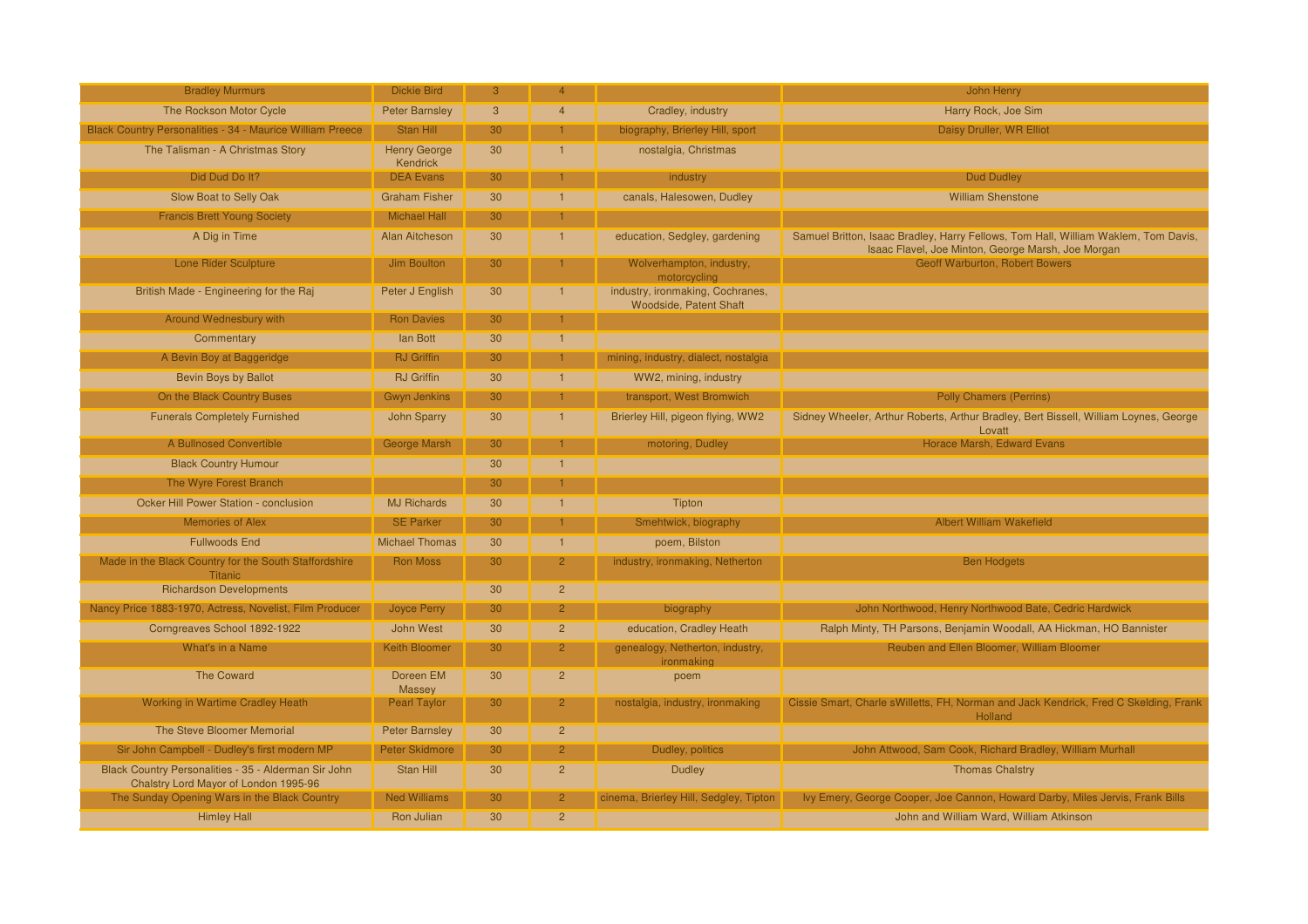| A Man Who Owns a Star                                         | Jo Hunt                              | 30 | $\overline{2}$          | biography                                                | <b>Brian Manning</b>                                                                                                                 |
|---------------------------------------------------------------|--------------------------------------|----|-------------------------|----------------------------------------------------------|--------------------------------------------------------------------------------------------------------------------------------------|
| Brian Manning Hon. Doctor of Science                          | <b>Professor Eric</b><br><b>Ives</b> | 30 | $\overline{2}$          |                                                          |                                                                                                                                      |
| <b>Black Country Humour</b>                                   | <b>Beryl Bainbridge</b>              | 30 | $\mathcal{P}$           |                                                          |                                                                                                                                      |
| As Busy as Bees in Bilston Street                             | <b>John Sparry</b>                   | 30 | $\overline{2}$          | Sedgley, education                                       | Mary Newton, Christopher Swaithes, Harold Fownes                                                                                     |
| <b>The Pitman's Dissent</b>                                   | <b>Tom Brown</b>                     | 30 | $\overline{2}$          | poetry                                                   |                                                                                                                                      |
| <b>County Youth Drama</b>                                     | <b>Ronald Griffin</b>                | 30 | $\overline{2}$          | Wolverhampton, Kingswinford,<br>drama, Hill and Cakemore | Bert Amies, Mabel Timmins, Lilian H Brown, Ernest Thornewell, Margaret Sayce                                                         |
| Black Country Personalities - 36 - H Jack Haden               | Stan Hill                            | 30 | $\mathcal{R}$           | biography, Wordsley                                      | Frederick Carder, Grace Gaskin, Daisy Druller, Walter Pugh, Josiah Gordon, Herbert<br>Hadgkiss, John Clement Jones, Harry Jack Haden |
| The Black Country Society's 30th Anniversary Dinner           |                                      | 30 | $\mathbf{3}$            |                                                          |                                                                                                                                      |
| The Walsall Chamber of Commerse                               | <b>CJL Elwell</b>                    | 30 | 3                       |                                                          | Joseph Newman, Frank James, Joseph A Leckie, SB, Job and WR Wheway, Frederick<br>Brown, HH Tucker, Howard D Clark                    |
| Steve Bloomer's Claim to Fame                                 | <b>Peter Barnsley</b>                | 30 | 3                       | football, sport                                          |                                                                                                                                      |
| Corngreaves School 1892-1922 Curriculum and Standards         | John West                            | 30 | 3                       | education                                                |                                                                                                                                      |
| Ralph Meanly - the Black Country Baritone                     | <b>Clive Simmonds</b>                | 30 | $\mathbf{3}$            | biography, Darlaston, opera                              | Annie Finch, John and Anne Meanly, William Worrall, Floss Tinsley, William Talbot                                                    |
| A Community in the Early Forties Horsley Heath Tipton         | Ken Blount                           | 30 | 3                       | Tipton, nostalgia, Horsley Heath                         | Ernest George Blount, Annie and Joseph Bradbury, Ralph Smith, George Stanton, Florrie<br><b>Evans</b>                                |
| The Sedgley Manor Local Museum Mural                          | <b>Ron Baker</b>                     | 30 | $\mathbf{3}$            |                                                          |                                                                                                                                      |
| Around the Black Country Museum with                          | <b>Ron Davies</b>                    | 30 | 3                       |                                                          |                                                                                                                                      |
| Sir John Campbell - Dudley's first modern MP 2                | <b>Peter Skidmore</b>                | 30 | 3                       | biography, Dudley                                        | <b>Luke Booker</b>                                                                                                                   |
| A Stitch in Time                                              | <b>GG Chance</b>                     | 30 | $\overline{\mathbf{3}}$ | Lye                                                      | <b>Fred Cartwright</b>                                                                                                               |
| <b>Retracing Footsteps</b>                                    | Malcolm<br>Clarkson                  | 30 | $\overline{3}$          | mining, biography, Gornal                                | Wilfred Clarkson, Thomas and Ann Clarkson                                                                                            |
| <b>Black Country H</b>                                        |                                      | 30 | 3                       |                                                          |                                                                                                                                      |
| A Poem on Dudley Castle                                       |                                      | 30 | 3                       | poetry                                                   |                                                                                                                                      |
| "Two Little Chicks" and other Chortles                        | <b>John Sparry</b>                   | 30 | 3                       | <b>Brierley Hill, entertainment</b>                      | Harry Millward, Hazel Higgs, Marjorie Mayer, Rita Penn, Yvonne Motteram                                                              |
| <b>Greensforge Roman Sites</b>                                | David Cox                            | 30 | 3                       | Kingswinford, archaeology                                |                                                                                                                                      |
| The Cinema in Wartime                                         | <b>Maurice Massey</b>                | 30 | 3                       | <b>Brierley Hill, entertainment</b>                      | Bob Farmer, John Cheadle                                                                                                             |
| <b>Graseley Old Hall</b>                                      | <b>Geoff Warburton</b>               | 30 | 3                       | Wolverhampton                                            | George Green, Geoffrey de Graselge, John Ridley, William Normansell                                                                  |
| <b>Edith Cotterill RIP</b>                                    | <b>Laurence Dopson</b>               | 30 | 3                       | obituary, Tipton                                         | <b>Edith Humphreys</b>                                                                                                               |
| Flying the Flag                                               | <b>Graham Beckley</b>                | 30 | $\overline{3}$          |                                                          |                                                                                                                                      |
| <b>Black Country Personalities - 37 - Stanley Adams</b>       | Stan Hill                            | 30 | $\overline{4}$          | Brierley Hill, entertainment, biography                  | George Hodgetts, Edith Guttery, Graham Campbell, Adelaide Clarke                                                                     |
| The discovery of the Powder Plot                              | <b>John Sparry</b>                   | 30 | $\overline{4}$          |                                                          |                                                                                                                                      |
| The Summer Events Programme 1997                              | <b>Ned Williams</b>                  | 30 | 4                       |                                                          |                                                                                                                                      |
| <b>Lottery Grants</b>                                         |                                      | 30 | $\overline{4}$          |                                                          |                                                                                                                                      |
| George Armstrong and the GWR at Wolverhampton<br>Commemorated | <b>Ned Williams</b>                  | 30 |                         | biography                                                | <b>JA Robinson</b>                                                                                                                   |
| Harry and Carl Northwood: Wordsley Boys Make Good             | <b>James S Measell</b>               | 30 | $\overline{4}$          |                                                          | <b>Elizabeth Duggins</b>                                                                                                             |
| <b>Special Services Award</b>                                 |                                      | 30 | $\Delta$                |                                                          |                                                                                                                                      |
| Braithwaite and Kirk, Crown Works. West Bromwich              | Peter J English                      | 30 | $\overline{4}$          | West Bromwich, industry, British<br>Empire, ironmaking   | <b>Richard Braithwaite, Walter Kirk</b>                                                                                              |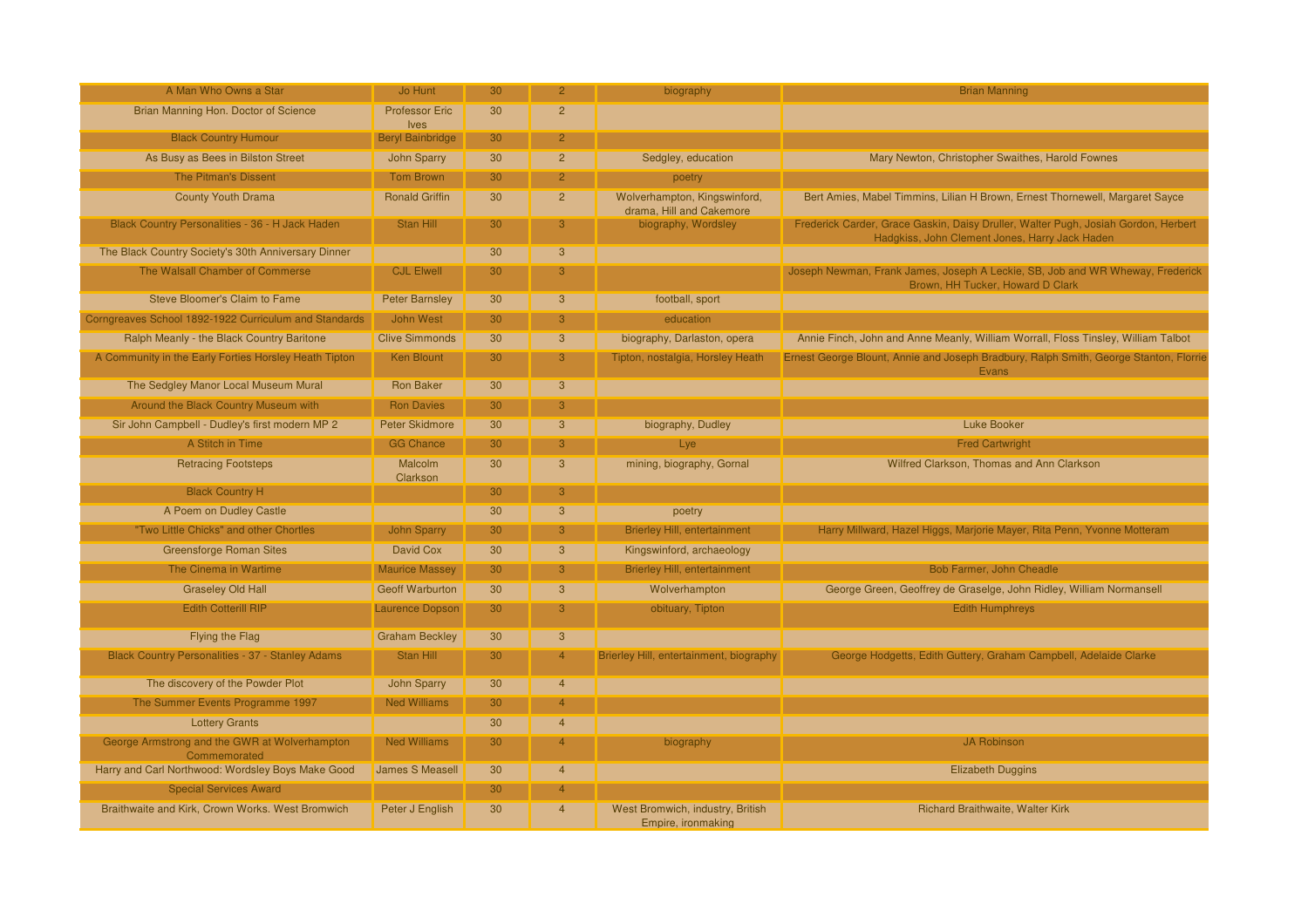| I Remember 1940-47 Memories of Lapal, Halesowen and<br><b>Lapal Primary School</b> | <b>Mary Wheway</b>      | 30 | $\overline{4}$          | WW2, Halesowen, education,<br>nostalgia   |                                                                                                                                                                                                                                          |
|------------------------------------------------------------------------------------|-------------------------|----|-------------------------|-------------------------------------------|------------------------------------------------------------------------------------------------------------------------------------------------------------------------------------------------------------------------------------------|
| <b>Bilston Landmarks</b>                                                           | <b>Ron Davies</b>       | 30 | 4                       |                                           |                                                                                                                                                                                                                                          |
| Corngreaves School 1892-1922 3 Discipline                                          | John West               | 30 | 4                       | education, Cradley Heath                  | Ralph Minty, George Green, James Raybould                                                                                                                                                                                                |
| Christ Church Quarry Bank Celebrates 150 years                                     | The Rev. Tom<br>Chapman | 30 | $\overline{4}$          |                                           | Joseph and Ernest Stevens, William Lamb, John and Mary Bloomer, John Harper,<br>Edward Paskins, Joseph Derby, T Carpenter Dixon, TJ McNulty, Albert Dunn, Joseph<br>Raybould, AH Vizard, CC Wood, George Larkin, Victor Irwin, Ray Grove |
| The Fly Boat                                                                       | <b>Alan Davis</b>       | 30 |                         | poem                                      |                                                                                                                                                                                                                                          |
| <b>Bob Marsh, Candle Maker</b>                                                     | <b>Philip Power</b>     | 30 | $\overline{4}$          | Gornal, biography, Glaize<br>Candlemakers | Edward Robert Marsh, Edward Westwood, Thomas Davies, William Mills, Doris Marsh                                                                                                                                                          |
| A Community in the Early 40s Horsley Heath, Tipton                                 | <b>Ken Blount</b>       | 30 | $\overline{4}$          | Tipton, nostalgia                         | Cyril Murray, George and Florence Cousins, Joseph and Annie Bradbury, Gwladys<br><b>Cousins</b>                                                                                                                                          |
| <b>Black Country H</b>                                                             |                         | 30 | $\overline{\mathbf{4}}$ |                                           |                                                                                                                                                                                                                                          |
| Lye Forge                                                                          | PW King                 | 30 | $\overline{4}$          | industry, ironmaking, Cradley             | John and Dorcas Addenbrook, Zachary Downing, Philip Foley, John and Richard<br>Wheeler, William Rea, Edward, Jonathan and Henry Kendall, Richard and William Cox,<br>Thomas, William and Benjamin Gibbons                                |
| Black Country Bumpkin A Land Fit for Heroes 1919-1929                              | <b>Vic Holloway</b>     | 30 | $\overline{4}$          | mining, nostalgia, Dudley, industry       |                                                                                                                                                                                                                                          |
| Footer                                                                             | <b>John D Williams</b>  | 30 | $\overline{4}$          | Hawthorns, WBA, sport, football           |                                                                                                                                                                                                                                          |
| Black Country Personalities - 38 - Lord Harmar-Nicholls                            | <b>Stan Hill</b>        | 31 | $\blacksquare$          | biography, Walsall, politics              |                                                                                                                                                                                                                                          |
| <b>The Christmas Fair</b>                                                          | <b>Bert Barr</b>        | 31 |                         | nostalgia                                 | Alister, William and Elizabeth Andrews                                                                                                                                                                                                   |
| <b>Wolverhampton Civic Society's Blue Plaques</b>                                  |                         | 31 | $\overline{1}$          |                                           |                                                                                                                                                                                                                                          |
| <b>Tipton's Forgotten MP</b>                                                       | <b>Daiv Yates</b>       | 31 |                         | Oldbury, politics, biography              | John William and John Edward Wilson, Arthur Albright, Jack Judge, Douglas Percival<br>Pielou                                                                                                                                             |
| <b>Black Country Living Museum Acquisition</b>                                     | Jim Boulton             | 31 | $\overline{1}$          |                                           |                                                                                                                                                                                                                                          |
| Men Before Their Time (Mander Bros' Joint Works Council)                           | Peter Hickman           | 31 |                         | Wolverhampton, industry                   | Charles, Charles Benjamin, Philip, Samuel Small and Geoffrey Mander                                                                                                                                                                      |
| Airships over the Black Country                                                    | J van Leerzen           | 31 |                         |                                           |                                                                                                                                                                                                                                          |
| Corngreaves School 1892-1922 4 Social Conditions                                   | John West               | 31 |                         | Cradley Heath, education                  | Ralph Minty, Bert Thompson, Percy Carter                                                                                                                                                                                                 |
| Rolfe Street Baths, Smethwick                                                      | <b>Ronald Griffin</b>   | 31 |                         | Smethwick, BC Museum                      |                                                                                                                                                                                                                                          |
| A Loss To Cradley                                                                  | <b>Geoff E Hodgetts</b> | 31 |                         | biography, chainmaking                    | Benjamin Hodgetts, Elizabeth Fendall, Joseph Bloomer, CH Sitch, George Hingley                                                                                                                                                           |
| Very Hip at the Hippodrome                                                         | <b>John Sparry</b>      | 31 |                         | Dudley, entertainment                     |                                                                                                                                                                                                                                          |
| <b>Black Country Humour</b>                                                        |                         | 31 |                         |                                           |                                                                                                                                                                                                                                          |
| <b>Lost Mansions of Sedgley</b>                                                    | <b>Ron Baker</b>        | 31 | $\mathbf{1}$            |                                           |                                                                                                                                                                                                                                          |
| <b>Black Country Bumpkin 2 Family</b>                                              | <b>Vic Holloway</b>     | 31 | 1.                      | Brierley Hill, nostalgia, industry        | Charlie Hickman, George Nation, Harold Thompson, Ernest Marsh                                                                                                                                                                            |
| Book Launches at Walsall and Lye - photographs by                                  | <b>Graham Beckley</b>   | 31 | 1                       |                                           |                                                                                                                                                                                                                                          |
| <b>Wordsley Brewery</b>                                                            | David Cox               | 31 |                         |                                           | Samuel Parrish, Edward Oakes, Henry Herbert, Anthony Bailey                                                                                                                                                                              |
| SWINFORD - in search of a boundary                                                 | Eric Richardson         | 31 | 1                       | Kingswinford, Pedmore                     |                                                                                                                                                                                                                                          |
| Harry and Carl Northwood: Wordsley Boys Make Good - Part James S Measell           |                         | 31 |                         | industry, glassmaking                     |                                                                                                                                                                                                                                          |
| Mr Jeston Homfray and the Old Worse and Worse                                      | <b>Peter Barnsley</b>   | 31 |                         | Cradley, railways                         |                                                                                                                                                                                                                                          |
| Braithwaite and Kirk, Crown Works. West Bromwich                                   | Peter J English         | 31 | 1.                      | railways, Bengal, industry                |                                                                                                                                                                                                                                          |
| <b>Wolverhampton Statue</b>                                                        | <b>John West</b>        | 31 | $\overline{2}$          |                                           |                                                                                                                                                                                                                                          |
| <b>Black Country Personalities - 39 - Frank Beckley</b>                            | Stan Hill               | 31 | $\overline{2}$          | industry                                  | Brierley Hill, biography, genealogy, Samuel Beckley, Hannah Courtney, Selena Ann Cooper, Ebenezer Elias Cooper, Baruch<br>Beckley, Alfred Bastock, Edith Worton, George Hatton                                                           |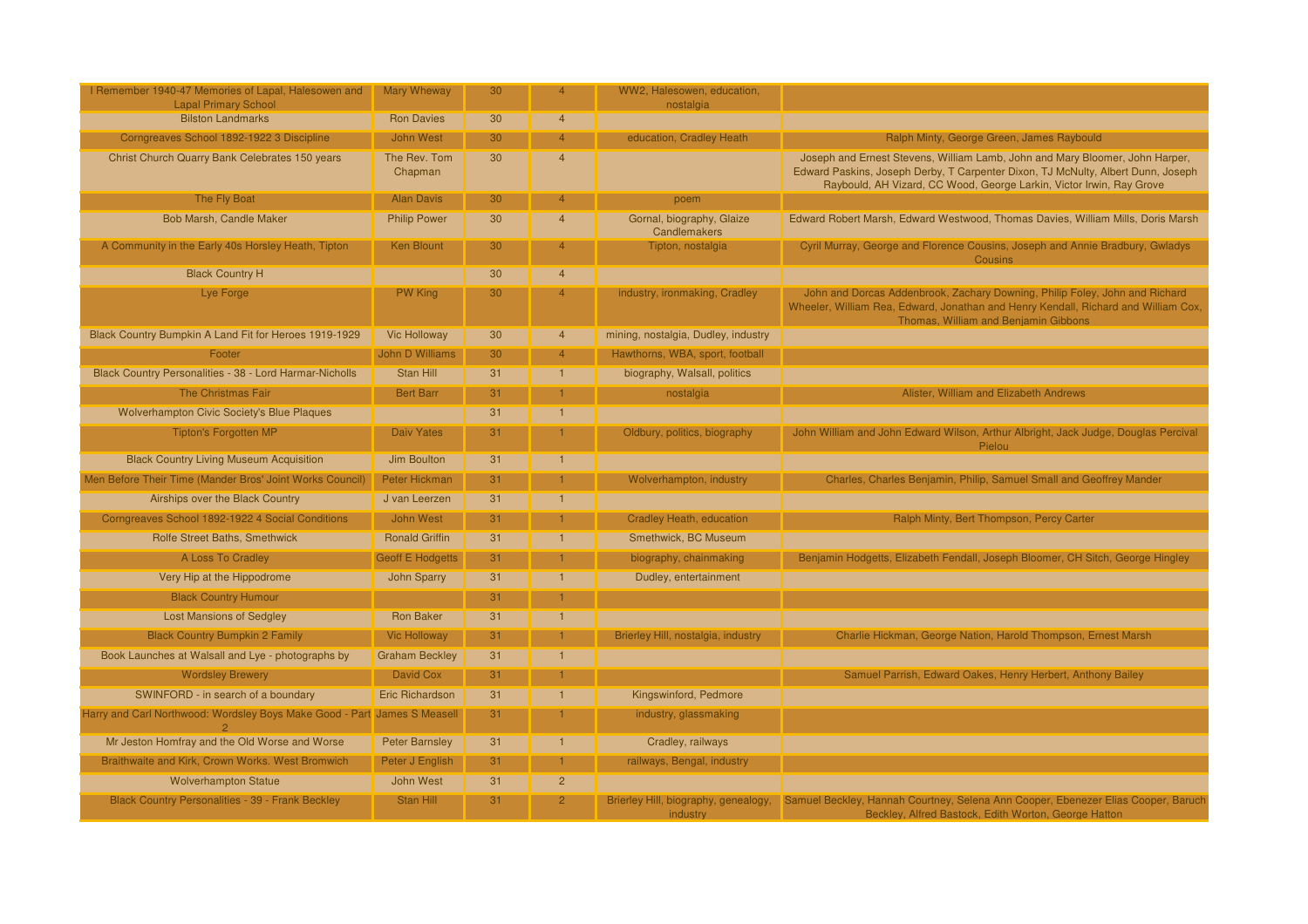| The Greening of the Black Country                                                      | Peter Skidmore                    | 31 | $\overline{2}$          | Dudley, Walsall, Midland<br><b>Reafforesting Society</b> | Elihu Burritt, Luke Booker                                                                                                                                                                                                                |
|----------------------------------------------------------------------------------------|-----------------------------------|----|-------------------------|----------------------------------------------------------|-------------------------------------------------------------------------------------------------------------------------------------------------------------------------------------------------------------------------------------------|
| 100 Years of Springmire Reservoir                                                      | J van Leerzen                     | 31 | $\overline{2}$          | <b>Dudley</b>                                            | <b>Henry Lovatt</b>                                                                                                                                                                                                                       |
| From Kingswinford Church to Kingswinford Cross                                         | <b>John Sparry</b>                | 31 | 2 <sup>1</sup>          | mining, industry, Kinswinford                            | James Brookes, Thomas Marsh, Benjamin Gibbons, Albert Glaze, Nicholas Paston,<br>William Bendy, Arden H Messiter, Polly Ball, John Ireland, Frederick Hinton, Madge<br><b>Davis</b>                                                       |
| Nearly the House of Dudley                                                             | <b>Dianne</b><br><b>Mannering</b> | 31 | $\overline{2}$          | <b>Dudley Castle, history</b>                            | John and Robert Dudley, Jane Guildford                                                                                                                                                                                                    |
| <b>Cradley's Forgotten Connections</b>                                                 | <b>Peter Barnsley</b>             | 31 | 2 <sup>1</sup>          | Park Lane Unitarian Church                               | Alfred Heale, William and Marianne Bowen, Joseph and Elizabeth Rayner Parkes,                                                                                                                                                             |
| "Advice for a Commercial Traveller"                                                    | Peter Hickman                     | 31 | $\overline{2}$          | Wolverhampton                                            | <b>Charles Mander</b>                                                                                                                                                                                                                     |
| The Tipton Heritage Centre and Museum                                                  | Patricia J Lacey                  | 31 | $\overline{2}$          |                                                          | Sarah Roberts, Betty Boothroyd, Tom Brown, John Wesley, JE Salter,                                                                                                                                                                        |
| The Life and Works of Sister Dora - Part 1                                             | <b>Alan H Price</b>               | 31 | $\overline{2}$          | Walsall, industry, biography, Birchills                  | John Wesley, Dorothy Wyndlow Pattison, Richard Twigg, Samuel Welsh,                                                                                                                                                                       |
| Christ Church, Oldbury, a Black Country Church                                         | <b>CJN Fletcher</b>               | 31 | $\overline{2}$          |                                                          | RB Hone,                                                                                                                                                                                                                                  |
| The Sanitary Movement of the Black Country, Part 1<br><b>Wolverhampton and Bilston</b> | <b>CJL Elwell</b>                 | 31 | $\mathcal{P}$           |                                                          | Charles Mander, John Neve, John Freer Proud, Thomas Thornely, John Barker, Joseph<br>Pearson, Edward Francis, Robert Rawlinson, James Gatis, Isaac Fellows, Henry Marten,<br>Anthony Morgan, Joseph Walker, Shaw Hellier, REW Berrington, |
| From a Police Surgeon's Notebook                                                       | John Lester                       | 31 | $\overline{2}$          | <b>Walsall, West Bromwich</b>                            | Michael Patrick.                                                                                                                                                                                                                          |
| 40th Anniversary - Munich Air Crash                                                    |                                   | 31 | $\mathcal{P}$           | Dudley, football, sport                                  | Duncan Edwards,                                                                                                                                                                                                                           |
| Braithwaite and Kirk, Crown Works, West Bromwich Part 3                                | Peter J English                   | 31 | $\overline{2}$          | industry, India,                                         | James Humphryes,                                                                                                                                                                                                                          |
| <b>Black Country Humour</b>                                                            |                                   | 31 | $\overline{2}$          |                                                          |                                                                                                                                                                                                                                           |
| Cum Sing wi' we                                                                        | <b>Ray Weston</b>                 | 31 | $\overline{2}$          | dialect.                                                 |                                                                                                                                                                                                                                           |
| <b>Scarper the Chavvies</b>                                                            | <b>Bob Broadfield</b>             | 31 | $\overline{2}$          | Stourbridge, nostalgia, fair                             |                                                                                                                                                                                                                                           |
| Baggeridge Colliery - 1895-1968                                                        |                                   | 31 | 2 <sup>1</sup>          | mining,                                                  | Herbert W Hughes,                                                                                                                                                                                                                         |
| Harry Eccleston OBE, PPRE and the Caponfield Suite 1974-<br>1980                       |                                   | 31 | $\overline{2}$          |                                                          |                                                                                                                                                                                                                                           |
| Rolfe Street at the Black Country Living Museum                                        |                                   | 31 | $\overline{3}$          |                                                          |                                                                                                                                                                                                                                           |
| Mrs Vi Wetton - President of the Black Country Society                                 |                                   | 31 | 3                       |                                                          |                                                                                                                                                                                                                                           |
| Black Country Personalities - - 40 - Samuel Thompson                                   | <b>Stan Hill</b>                  | 31 | $\mathbf{3}$            | biography, Brierley Hill, Wordsley,                      | John and William Northwood, Vera Partridge                                                                                                                                                                                                |
| <b>Wordsley Workhouse</b>                                                              | <b>David Cox</b>                  | 31 | 3                       | Poor Law, Sandfield House,                               | Thomas Downing, Elizabeth Dancer, John Hodgetts Foley, Robert Weale, Michael<br>Grazebrook, William Henry Cope,                                                                                                                           |
| A Hymn for a Special Industrial Sunday Service                                         | Susanne L<br>Fletcher             | 31 | $\overline{3}$          | Walsall,                                                 | Frances Powis,                                                                                                                                                                                                                            |
| The Wolverhampton Flour & Bread Company                                                | Peter Hickman                     | 31 | 3                       | industry,                                                | Benjamin Mander, Thomas Dallow, William Coombe, Robert Lees, Richard Fryer, Abel<br>Whitehouse, James Shelly, Thomas Wilkes, John Jones, John Bates,                                                                                      |
| The Sanitary Movement of the Black Country, Part 2 -<br><b>Dudley</b>                  | <b>CJL Elwell</b>                 | 31 | $\mathbf{3}$            | Dudley,                                                  | Edwin Chadwick, William Lee, John Houghton, John Bristowe, Thomas Davies, Henry J<br>Marten, Edward Bindon, Joseph Stokes,                                                                                                                |
| "Is Gibraltar Redundant" Part 2 of a Kingswinford Walk                                 | <b>John Sparry</b>                | 31 | 3                       |                                                          | Charles Callow, Emmetta Freeman, Roger Addenbrooke, Samuel Horne, Benjamin<br>Gibbons, Tom Peacock, Harry Hough, Harry Quarry, Harry Jones, Althea Tallet,                                                                                |
| A Tribute to Frank Richards                                                            | <b>Ray Bowling</b>                | 31 | $\overline{2}$          | biography, Old Hill, entertainment                       | Judith and Alan Horton,                                                                                                                                                                                                                   |
| <b>Theatrical "Digs" of Yesteryear</b>                                                 | <b>Bob Broadfield</b>             | 31 | $\overline{\mathbf{3}}$ | Stourbridge, Alhambra                                    |                                                                                                                                                                                                                                           |
| A Pennfields' Hero                                                                     | <b>Angus Dunphy</b>               | 31 | 3                       | Wolverhampton, WW1,                                      | Douglas Morris Harris,                                                                                                                                                                                                                    |
| The Canal at Wordsley                                                                  | Doreen M<br>Massey                | 31 | 3                       | poem                                                     |                                                                                                                                                                                                                                           |
| The Life and Works of Sister Dora - Part 2                                             | <b>Alan H Price</b>               | 31 | 3                       | biography, Walsall,                                      | Dorothy Wyndlow Pattison, William Bayliss, Samuel Cox, Samuel Russell, Charles<br>Noakes, Sidney Boyd,                                                                                                                                    |
| 100 Years of Pumping at Tack Lane, Wordsley                                            | J van Leerzen                     | 31 | 3                       |                                                          | William Orme Foster,                                                                                                                                                                                                                      |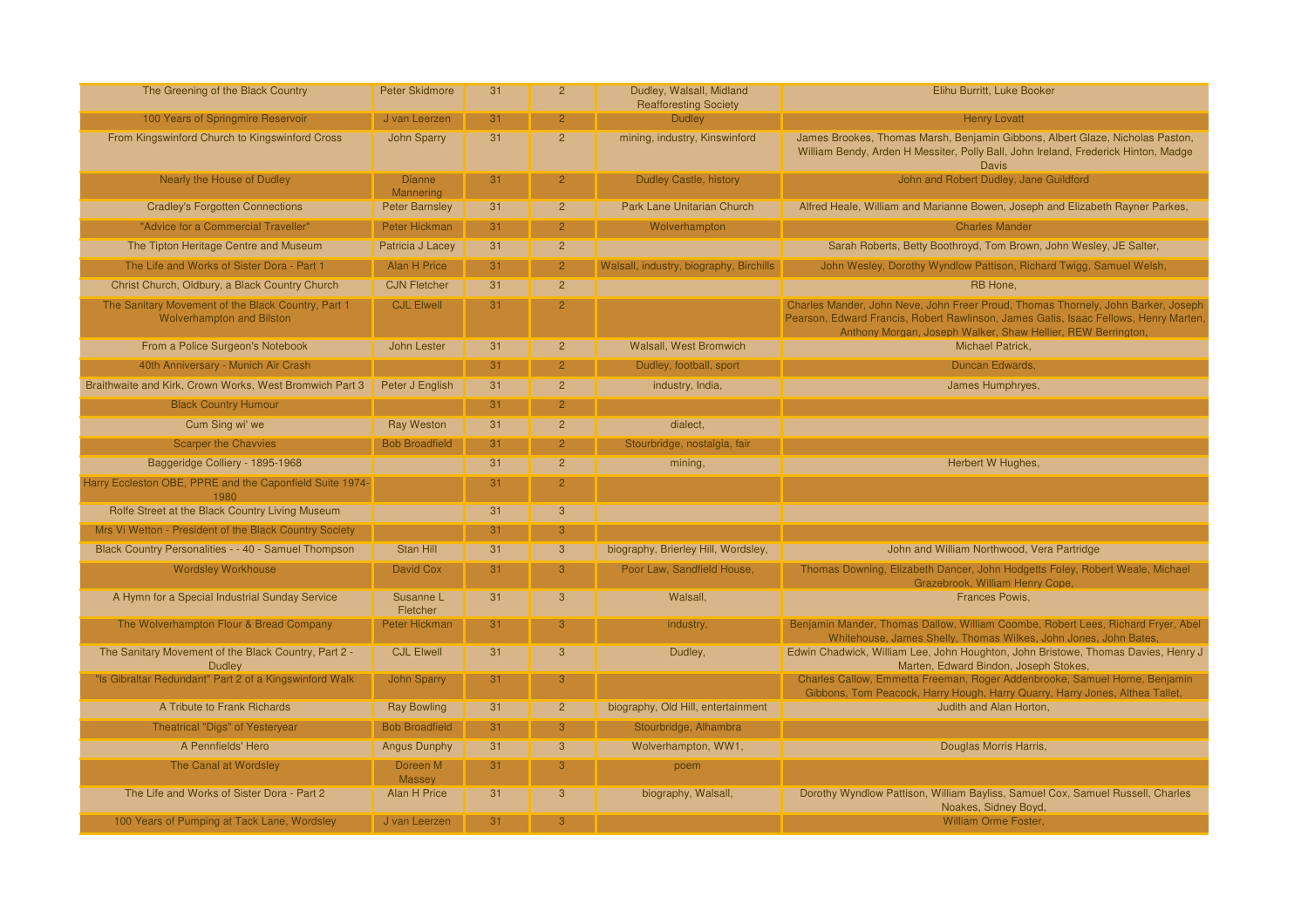| Nearly the House of Dudley - Part 2                                                       | <b>Dianne</b><br>Mannering    | 31 | 3              |                                                              | John and Robert Dudley,                                                                                                                                                                                                                                                                                                                                                                                                                                                                                                                                                                                               |
|-------------------------------------------------------------------------------------------|-------------------------------|----|----------------|--------------------------------------------------------------|-----------------------------------------------------------------------------------------------------------------------------------------------------------------------------------------------------------------------------------------------------------------------------------------------------------------------------------------------------------------------------------------------------------------------------------------------------------------------------------------------------------------------------------------------------------------------------------------------------------------------|
| The New 'Cut' at Brierley Hill                                                            | <b>Geoff Warburton</b>        | 31 | 3              | canals.                                                      | Thomas Dadford,                                                                                                                                                                                                                                                                                                                                                                                                                                                                                                                                                                                                       |
| Braithwaite and Kirk, Crown Works, West Bromwich Part 4                                   | Peter J English               | 31 | 3              | industry,                                                    |                                                                                                                                                                                                                                                                                                                                                                                                                                                                                                                                                                                                                       |
| <b>Black Country Humour</b>                                                               |                               | 31 | 3              |                                                              |                                                                                                                                                                                                                                                                                                                                                                                                                                                                                                                                                                                                                       |
| Memories of a Lamplighter's Lad                                                           | <b>Philip Power</b>           | 31 | 3              | Lower Gornal, nostalgia,                                     | Robert and John Thomas Marsh, Ben Williams, Alfred Allen, Owen Stanley Brettell,<br>Harold Macefield, Austin Wakelam, Sid Badger,                                                                                                                                                                                                                                                                                                                                                                                                                                                                                     |
| The Lollipop Lady                                                                         | <b>Ivor Richards</b>          | 31 | 3              | nostalgia,                                                   |                                                                                                                                                                                                                                                                                                                                                                                                                                                                                                                                                                                                                       |
| Jack Judge on Record                                                                      | <b>Peter Barnsley</b>         | 31 | 3              | Oldbury, entertainment,                                      |                                                                                                                                                                                                                                                                                                                                                                                                                                                                                                                                                                                                                       |
| Black Country Personalities - - 41 - John R Woodhouse                                     | Stan Hill                     | 31 | $\overline{4}$ | biography, Quarry Bank, WW2,<br>education,                   | John Bradley, Colin Pugh, Albert Baker, George Burley, Dennis Walters,                                                                                                                                                                                                                                                                                                                                                                                                                                                                                                                                                |
| The First Motorised Lye Vehicle                                                           | <b>Robert Wilkes</b>          | 31 | $\overline{4}$ |                                                              | H Christopher Darby, James Attwood, Edwin Webster Hardwicke, Amy and Amos<br>Pearson, Jessie Clasterton, Claude Jackson Aston,                                                                                                                                                                                                                                                                                                                                                                                                                                                                                        |
| <b>Ninety Years of CHAOS</b>                                                              | Geoffrey E<br>Hodgetts        | 31 | $\mathbf{A}$   | Cradley Heath, Old Hill,<br>entertainment, opera, biography, | Horace Gould, TM Tibbetts, George Detheridge, Mary and Rita Gill, Bertha Homer, Ethel<br>Locke, Miriam Hinton, George Powell, Yorke Morgan, Charles and Mabel Sitch, Vernon<br>Fellows, Marion Lea, Walter Cutler, Ben Hancox, Westly Fry, George Harris, Rene Boot<br>Elsie and Roy Preston, James R Cooke, Alice Wheeler, Daphne Hickman, Hetty Dunn,<br>Frank Richards, Bert Newbury, James Payne, Sam Hadley, Vernon Fellows, William<br>Penn, William Chatwin, Leonard Owen, Ernest L Fletcher, G Harry and Robert Eveson,<br>Walter Williams, Howard Lee, Ernest Webb, Grace Parkes, William Sykes, Betty Shaw, |
| Open Days at Boulton Paul                                                                 |                               | 31 |                | Wolverhampton,                                               |                                                                                                                                                                                                                                                                                                                                                                                                                                                                                                                                                                                                                       |
| 75th Anniversary of Wolverhampton Trolleybuses                                            | D Vernon and J<br>van Leerzen | 31 |                | transport,                                                   | Owen Silvers,                                                                                                                                                                                                                                                                                                                                                                                                                                                                                                                                                                                                         |
| The Sanitary Movement in the Black Country Part 3 Evil<br><b>Effluents</b>                | <b>CJL Elwell</b>             | 31 | $\overline{4}$ |                                                              | Albert Greatorex, Thomas Webster Rammell, Isaac Clarkson, Samuel Lloyd, Thomas<br>Walker, John Bagnall, Joseph Hobbins, Richard Williams, Alfred Elwell,                                                                                                                                                                                                                                                                                                                                                                                                                                                              |
| <b>Looking Back</b>                                                                       | <b>Leslie Arrowsmith</b>      | 31 | $\overline{4}$ | Kingswinford, nostalgia, Kingfisher<br>Country Club,         | D Tanfield.                                                                                                                                                                                                                                                                                                                                                                                                                                                                                                                                                                                                           |
| <b>Oldbury Vicarage Recalled</b>                                                          | <b>CJN Fletcher</b>           | 31 | $\overline{4}$ |                                                              |                                                                                                                                                                                                                                                                                                                                                                                                                                                                                                                                                                                                                       |
| William Shenstone's 'Priory' at the Leasowes Halesowen                                    | <b>Dr Francis Burns</b>       | 31 | $\overline{4}$ |                                                              | George Lord Lyteltton, Thomas Jackson, Richard Graves, John Scott Hylton, Mary<br>Cutler, Mary Arnold,                                                                                                                                                                                                                                                                                                                                                                                                                                                                                                                |
| Braithwaite and Kirk, Crown Works, West Bromwich - Part 5 Peter J English<br>(conclusion) |                               | 31 | $\overline{4}$ | industry, WW2,                                               | Andrew Handyside,                                                                                                                                                                                                                                                                                                                                                                                                                                                                                                                                                                                                     |
| Jack Judge - a Retrospective                                                              | <b>Geoffrey Bubb</b>          | 31 | $\overline{4}$ | Oldbury, entertainment,                                      |                                                                                                                                                                                                                                                                                                                                                                                                                                                                                                                                                                                                                       |
| <b>Black Country Humour</b>                                                               |                               | 31 | $\overline{4}$ |                                                              |                                                                                                                                                                                                                                                                                                                                                                                                                                                                                                                                                                                                                       |
| Phone Kingswinford 8 or even Kingswinford 48                                              | John Sparry                   | 31 | $\overline{4}$ |                                                              | Edward Addenbrooke, Ralph Brookes, Denis Bradley, Ann Hoo, Arden H Messiter, Job<br>Penzer, Nellie Southall                                                                                                                                                                                                                                                                                                                                                                                                                                                                                                           |
| The Black Country Urban Forest                                                            | <b>Christine Bradley</b>      | 31 | $\overline{4}$ |                                                              |                                                                                                                                                                                                                                                                                                                                                                                                                                                                                                                                                                                                                       |
| The Black Country Local History Consortium                                                | Gay Hill                      | 31 | $\overline{4}$ |                                                              |                                                                                                                                                                                                                                                                                                                                                                                                                                                                                                                                                                                                                       |
| An Unlikely Connection                                                                    | Michael Jones                 | 31 | $\overline{4}$ | biography, Stourbridge,<br>entertainment.                    | Dorothy and Charles Howell, Viola Rosetta Feeney, James Samuel Trinham, Frank<br>Edwards.                                                                                                                                                                                                                                                                                                                                                                                                                                                                                                                             |
| The Black Country Living Museum Lottery Grant                                             |                               | 31 | $\overline{4}$ |                                                              |                                                                                                                                                                                                                                                                                                                                                                                                                                                                                                                                                                                                                       |
| The 1999 'Arrowsmith' Calendar                                                            |                               | 31 | $\overline{4}$ |                                                              | Arthur Arrowsmith, Wilfred Byford-Jones,                                                                                                                                                                                                                                                                                                                                                                                                                                                                                                                                                                              |
| <b>Black Country Personalities - 42 - John Graham Price</b>                               | Stan Hill                     | 32 | 1.             | biography, Dudley, Stourbridge,<br>industry                  |                                                                                                                                                                                                                                                                                                                                                                                                                                                                                                                                                                                                                       |
| Rally of Black Country Made Vehicles                                                      | Jim Boulton                   | 32 | $\mathbf{1}$   |                                                              |                                                                                                                                                                                                                                                                                                                                                                                                                                                                                                                                                                                                                       |
| 'Sagging Segars! It's Sang de Boeuf" (Ruskin Pottery)                                     | <b>John Sparry</b>            | 32 |                | pottery                                                      | Edward Richard Taylor, W Howson Taylor,                                                                                                                                                                                                                                                                                                                                                                                                                                                                                                                                                                               |
| A Day the Remember                                                                        | <b>Ronald Griffin</b>         | 32 | $\mathbf{1}$   | Bevin Boys, Dudley                                           |                                                                                                                                                                                                                                                                                                                                                                                                                                                                                                                                                                                                                       |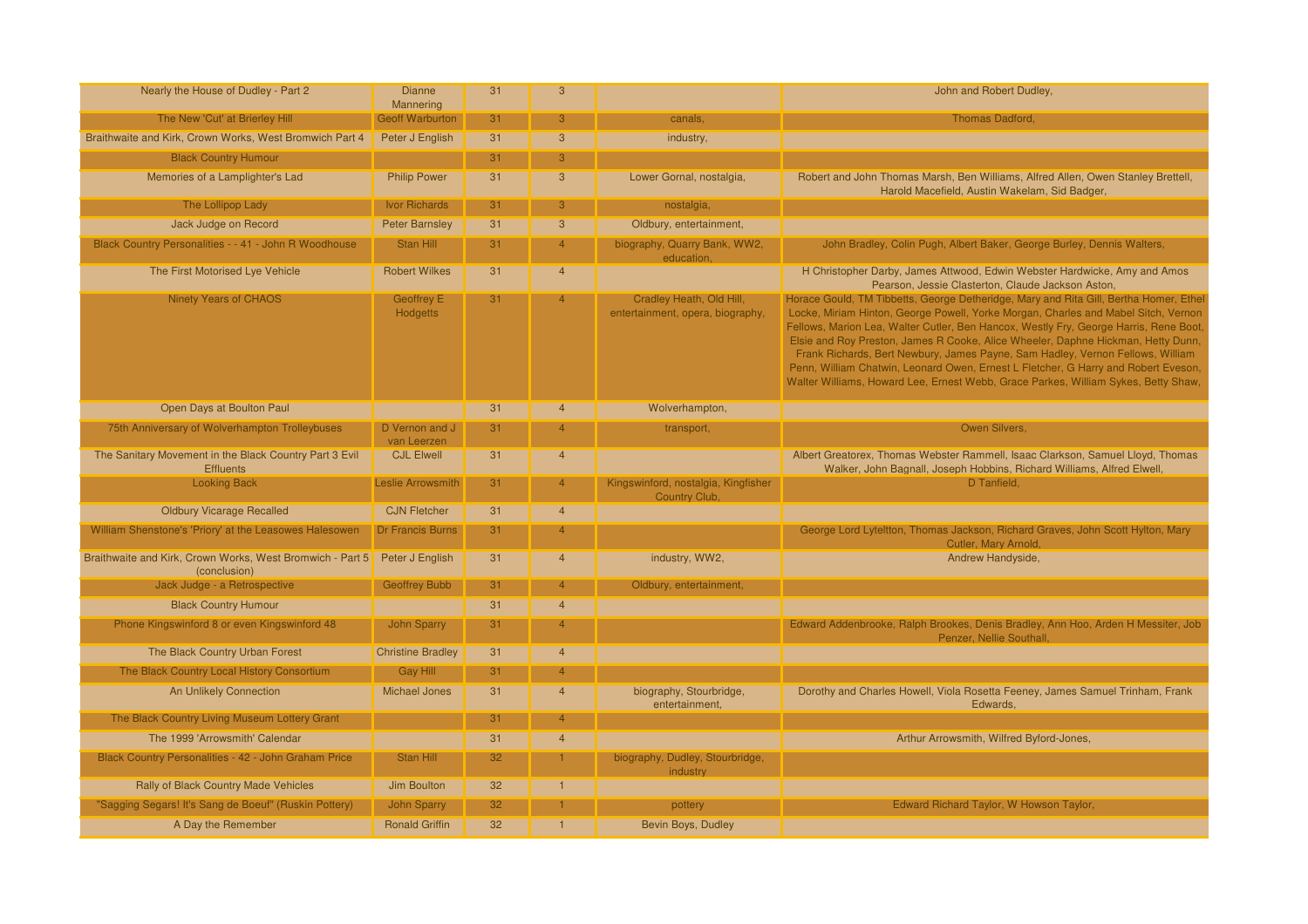| The Staffordshire Millenium Embroideries                                           | <b>Dianne</b><br><b>Mannering</b>                                 | 32              |                      |                                                             | Sylvia Everitt,                                                                                                                                                                                                                                                                                                                                                                                                                                                                                                                                                                                                         |
|------------------------------------------------------------------------------------|-------------------------------------------------------------------|-----------------|----------------------|-------------------------------------------------------------|-------------------------------------------------------------------------------------------------------------------------------------------------------------------------------------------------------------------------------------------------------------------------------------------------------------------------------------------------------------------------------------------------------------------------------------------------------------------------------------------------------------------------------------------------------------------------------------------------------------------------|
| <b>New Stamps - Black Country Connections</b>                                      | Jim Boulton                                                       | 32              |                      | Walsall, Wolverhampton, Sunbeam,                            |                                                                                                                                                                                                                                                                                                                                                                                                                                                                                                                                                                                                                         |
| A Black Country Marconi Wireless Officer in World War One                          | <b>John Bradley</b>                                               | 32              | $\mathbf{1}$         | WW1, biography, Gornal,                                     | Joseph Arthur Bradley, Sam Millington, Luther G Smith,                                                                                                                                                                                                                                                                                                                                                                                                                                                                                                                                                                  |
| A Child's Christmas (c 1917)                                                       | <b>Joe Hunt</b>                                                   | 32              | $\blacktriangleleft$ | poem                                                        |                                                                                                                                                                                                                                                                                                                                                                                                                                                                                                                                                                                                                         |
| William Shenstone's Poem 'The Schoolmistress' A 1998<br>Viewpoint                  | <b>Dr Francis Burns</b>                                           | 32              |                      | poem                                                        | Sarah Lloyd, Robert Dodsley,                                                                                                                                                                                                                                                                                                                                                                                                                                                                                                                                                                                            |
| <b>Rolfe Street's Theatre Royal</b>                                                | <b>Ronald Griffin</b>                                             | 32              |                      | Smethwick,                                                  | Charles Barnard, Edward Hewitson, Ethel Jones,                                                                                                                                                                                                                                                                                                                                                                                                                                                                                                                                                                          |
| The Family and Local History Fair                                                  |                                                                   | 32              |                      |                                                             |                                                                                                                                                                                                                                                                                                                                                                                                                                                                                                                                                                                                                         |
| Around the Fair with                                                               | <b>Graham Beckley</b>                                             | 32              |                      | photographs                                                 |                                                                                                                                                                                                                                                                                                                                                                                                                                                                                                                                                                                                                         |
| Fox Henderson and Co of Smethwick, Pioneers in<br><b>Permanent Way Engineering</b> | Peter J English                                                   | 32              |                      | industry,                                                   | Charles Fox, Herbert Spencer, John Joseph Bramah,                                                                                                                                                                                                                                                                                                                                                                                                                                                                                                                                                                       |
| William Cobbett in the Black Country                                               | <b>CJL Elwell</b>                                                 | 32              |                      | Wolverhampton,                                              |                                                                                                                                                                                                                                                                                                                                                                                                                                                                                                                                                                                                                         |
| <b>Black Country Humour</b>                                                        |                                                                   | 32              | 1.                   |                                                             |                                                                                                                                                                                                                                                                                                                                                                                                                                                                                                                                                                                                                         |
| <b>RAF Over the Black Country</b>                                                  | J van Leerzen                                                     | 32              | $\overline{1}$       | Wolverhampton,                                              |                                                                                                                                                                                                                                                                                                                                                                                                                                                                                                                                                                                                                         |
| Wittimer                                                                           | Ray Jones                                                         | 32              |                      | Silver End, nostalgia,                                      |                                                                                                                                                                                                                                                                                                                                                                                                                                                                                                                                                                                                                         |
| Stourbridge Festival and Collaberative Arts Forum                                  | <b>Susan Rachel</b><br>Wallin                                     | 32              | $\mathbf{1}$         |                                                             |                                                                                                                                                                                                                                                                                                                                                                                                                                                                                                                                                                                                                         |
| The Black Country Viewed From Far Off Places                                       | <b>Monica Homer</b>                                               | 32              | 1.                   |                                                             |                                                                                                                                                                                                                                                                                                                                                                                                                                                                                                                                                                                                                         |
| We Will Remember Them                                                              | Peter Hickman                                                     | 32              | $\mathbf{1}$         | Wolverhampton, Mander Brothers.<br>WW!, WW2, war memorials, | Albert E Beresford, Frederick Bradley, Joseph Butler, James R Colley, Alfred E Collins,<br>Albert E Darby, Sidney C Davis, Arthur G Day, Thomas Devereux, Harry Eggington,<br>Samuel Hadock, Alfred J Hadfield, Thomas Hanstock, William Hayward, W Rowland<br>Johnson, Albert Lee, William Lloyd, Reginald Martin, Herbert Mattox, Charles Miles,<br>Edward Millington, John B Morris, Charles H Pearson, Frederick Reynolds, Thomas<br>Richards, Harry Savage, James E Sproson, Frederick Swatman, Thomas Tomkinson,<br>Arthur Turner, Laurence Vitty, William Westwood, John H Davies, HAN Mander, William<br>Wilson |
| James Bates' Brickworks 1840-1956                                                  | <b>Trevor Genge</b>                                               | 32              |                      | Ettingshall, Coseley,                                       | <b>John Charles Bates</b>                                                                                                                                                                                                                                                                                                                                                                                                                                                                                                                                                                                               |
| No Nudes is Good Nudes                                                             | <b>Bob Broadbent</b>                                              | 32              |                      | entertainment,                                              |                                                                                                                                                                                                                                                                                                                                                                                                                                                                                                                                                                                                                         |
| Rowley Regis Parish Church                                                         | <b>Geoffrey Bubb</b>                                              | 32 <sup>2</sup> |                      | Blackheath,                                                 |                                                                                                                                                                                                                                                                                                                                                                                                                                                                                                                                                                                                                         |
| Black Country Personalities - 43 - George Thomas Philpott                          | Stan Hill                                                         | 32              | $\overline{2}$       | biography, Brierley Hill, industry,<br>Clydesdale Stamping, | J Arthur Bradley, Dorothy Price,                                                                                                                                                                                                                                                                                                                                                                                                                                                                                                                                                                                        |
| <b>Open-Air Schooldays</b>                                                         | <b>Francis Wilmot</b>                                             | 32              | 2 <sup>1</sup>       |                                                             | Joan Murray, Jean Dwyer, Peter Allen, Norma Chambers, Roger Adams, Moira Armson,<br>Fred Homer,                                                                                                                                                                                                                                                                                                                                                                                                                                                                                                                         |
| <b>Netherton Post Office</b>                                                       | <b>Ronald F Homer</b>                                             | 32              | $\overline{2}$       |                                                             | James Frederick Tilly Eley Homer, Joseph Homer, Ellen Eley,                                                                                                                                                                                                                                                                                                                                                                                                                                                                                                                                                             |
| <b>Sir Harry Hinsley</b>                                                           | Dr John H Martin                                                  | 32              | $\overline{2}$       | WW2, biography,                                             |                                                                                                                                                                                                                                                                                                                                                                                                                                                                                                                                                                                                                         |
| The Black Country - Mind over Matter                                               | <b>Patrick Talbot</b>                                             | 32              | $\overline{2}$       |                                                             |                                                                                                                                                                                                                                                                                                                                                                                                                                                                                                                                                                                                                         |
| Noah Hingley - 1890 to 1918                                                        | <b>Dr Kenneth Mallin</b>                                          | 32              | $\overline{2}$       | industry, biography,                                        | Benjamin, Noah, George Benjamin, Hezekiah and Henry Montagu Hingley, Alfred Hilton<br>Legge, William Blakey Rumford, George Cyril Edwards, Cyril Peter Harris,                                                                                                                                                                                                                                                                                                                                                                                                                                                          |
| Memories of a Black Country Lad Hilton Main and Holly<br><b>Bank Collieries</b>    | <b>WL Pace</b>                                                    | 32              | 2 <sup>2</sup>       | mining, Willenhall, industry,                               | William and George Pace,                                                                                                                                                                                                                                                                                                                                                                                                                                                                                                                                                                                                |
| <b>Around Sedgley with</b>                                                         | <b>Ron Baker</b><br>(drawings) &<br><b>Trevor Genge</b><br>(text) | 32 <sub>2</sub> | $\overline{2}$       |                                                             |                                                                                                                                                                                                                                                                                                                                                                                                                                                                                                                                                                                                                         |
| <b>Okra Glass</b>                                                                  | <b>Hannah Hughes</b>                                              | 32              | $\overline{2}$       | glassmaking, industry, Kingswinford,                        | Richard P Golding, Peter Hughes, Sarah Cowan,                                                                                                                                                                                                                                                                                                                                                                                                                                                                                                                                                                           |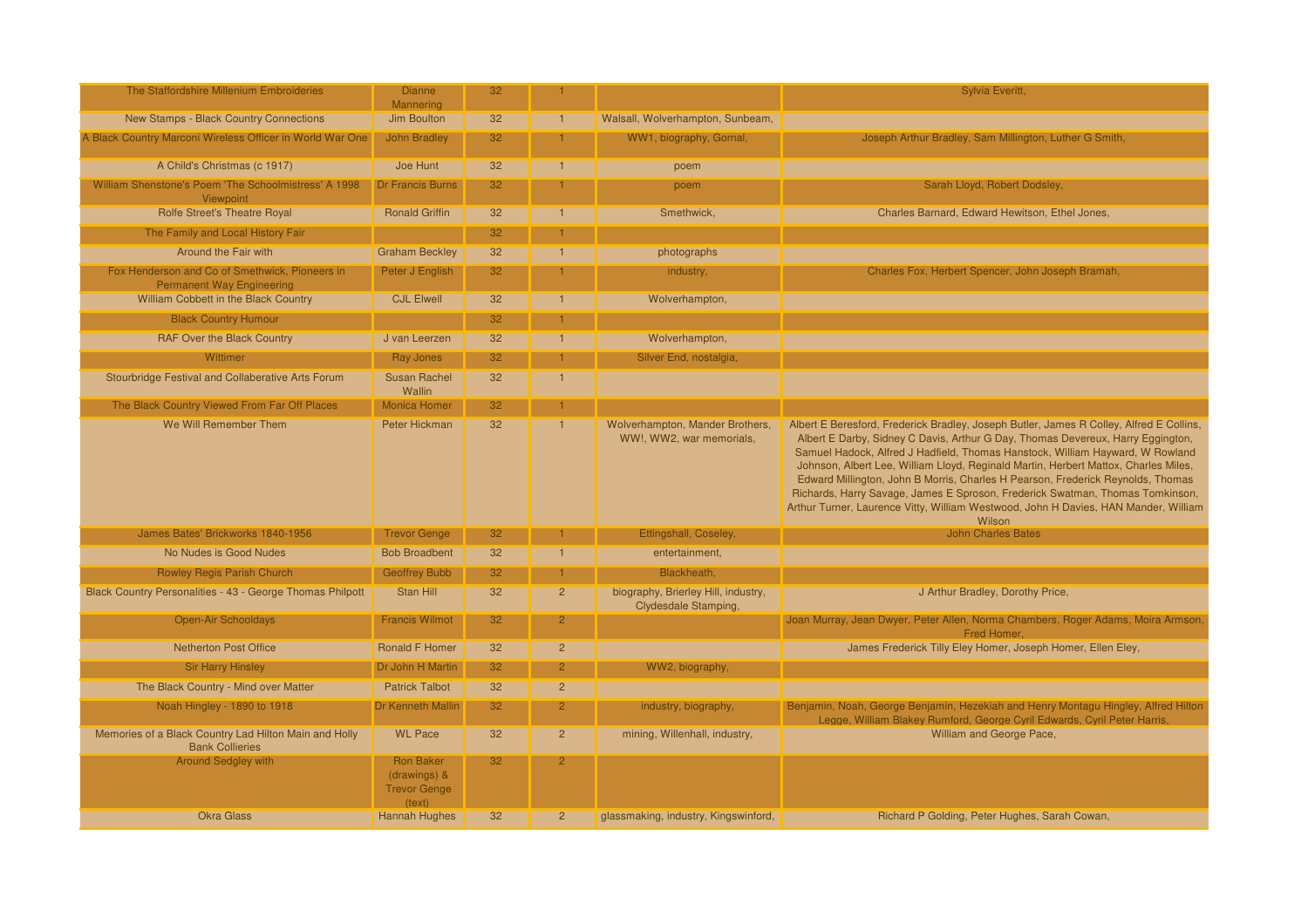| Cum Sing wi' we - a million smiles                                                 | Ray Weston                                | 32 | $\overline{2}$ |                                                   |                                                                                                                               |
|------------------------------------------------------------------------------------|-------------------------------------------|----|----------------|---------------------------------------------------|-------------------------------------------------------------------------------------------------------------------------------|
| Florence Wallin - a Woman Worth Remembering                                        | <b>Susan Rachel</b><br>Wallin             | 32 | $\overline{2}$ | Dudley Wood, biography, industry,<br>chainmaking, | Rachel and Matthew Bradley, Earnest Bloomer,                                                                                  |
| Fox, Henderson and Co of Smethwick                                                 | Peter J English                           | 32 | $\overline{2}$ | industry, Dudley, Cochrane,                       | Charles Fox, Thomas Astbury,                                                                                                  |
| <b>Grandad's Greyhound</b>                                                         | <b>Chris Cartwright</b>                   | 32 | $\overline{2}$ | poem, dialect,                                    |                                                                                                                               |
| Accidents and Runaway Trains in the Stourbridge Area                               | <b>Clive Butcher</b>                      | 32 | $\overline{2}$ | railways,                                         | Frederick Cook, Joseph Williams, Thomas Brett, Mary Thompson,                                                                 |
| <b>Parke's Hall Reservoir</b>                                                      | <b>BJ Williams &amp; J</b><br>van Leerzen | 32 | $\overline{2}$ | Dudley,                                           | Samuel Edwards, Thomas Turley, John Robinson McClean,                                                                         |
| William Shenstone's Ruinated Priory Revisited                                      | John<br>Hemmingway                        | 32 | $\overline{2}$ | Leasowes,                                         | John Skipworth Gibbons, Tom Parker,                                                                                           |
| We Talk of Trees                                                                   | <b>John Sparry</b>                        | 32 | $\overline{2}$ | Kingswinford                                      |                                                                                                                               |
| The End of Wittimer                                                                | Ray Jones                                 | 32 | $\overline{2}$ | mining, industry, Withymoor,                      |                                                                                                                               |
| <b>Black Country Humour</b>                                                        |                                           | 32 | $\overline{2}$ |                                                   |                                                                                                                               |
| Black Country Personalities - 44 - William Eley Homer MBE                          | Stan Hill                                 | 32 | 3              | biography, Netherton,                             | Harry Jennings, John Yorke,                                                                                                   |
| <b>Medieval Taxation</b>                                                           | <b>John West</b>                          | 32 | $\overline{3}$ |                                                   | John of Acton, Richard of Hampton,                                                                                            |
| Memories of Domestic Service at Corngreaves Hall                                   | <b>Edith Tranter</b>                      | 32 | 3              | Cradley Heath, nostalgia,                         | Robert Fellows, Victor Lowe,                                                                                                  |
| Black Country Water Supplies Tipton Depot and Conygre<br>Reservoir                 | <b>BJ Williams &amp; J</b><br>van Leerzen | 32 | 3              |                                                   | Charles Bills, William Norman, Philip Kessel,                                                                                 |
| <b>Reopening of Bantock House</b>                                                  | Peter Hickman                             | 32 | 3              | Wolverhampton,                                    | Thomas and Albert Baldwin Bantock, John Persehouse, Thomas Herrick, Thomas<br>Walker, Richard Fryer, James Bradshaw,          |
| Folkes Group Hosts Select UK Tercentenarian Firms                                  |                                           | 32 | 3              | industry,                                         |                                                                                                                               |
| The Vanishing Lidos                                                                | <b>Bob Broadfield</b>                     | 32 | 3 <sup>1</sup> |                                                   |                                                                                                                               |
| Fox Henderson and Co of Smethwick, (3)                                             | Peter J English                           | 32 | 3              | industry,                                         |                                                                                                                               |
| Autumn Colour in Your Garden                                                       | <b>Mark Warburton</b>                     | 32 | 3              |                                                   |                                                                                                                               |
| James Whale - Dudley born film director                                            | <b>Peter Barnsley</b>                     | 32 | 3              | WW1, biography, entertainment,                    | William Whale, John Hadley Rowe,                                                                                              |
| <b>Market Day</b>                                                                  | <b>James Sidaway</b>                      | 32 | 3              | poem                                              |                                                                                                                               |
| The Black Country and Postal Reform Part 1 The<br><b>Wolverhampton Originators</b> | <b>CJL Elwell</b>                         | 32 | $\overline{3}$ |                                                   | Thomas Wright Hill, Michael Beasley, Caroline and Joseph Pearson, Charles Pelham<br>Villiers, Thomas Thornely, Joseph Bowden, |
| History of Wollaston (Research Group)                                              | Peter Skidmore                            | 32 | 3              |                                                   |                                                                                                                               |
| Noah Hingley 1890-1918 (Part 2)                                                    | <b>Kenneth Mallin</b>                     | 32 | $\overline{3}$ | industry, ironmaking,                             | Isaac and George Hingley, Joseph Ernst Fletcher,                                                                              |
| <b>Xylophonically Speaking</b>                                                     | <b>John Sparry</b>                        | 32 | 3              | music, entertainment, Dudley,<br>Brockmoor,       | Billy Bennett, Norman Wood, Bert Guise, Arthur Gennard, Cedric Field, Frank Dance,<br>Jack Meese.                             |
| <b>Black Country Humour</b>                                                        |                                           | 32 | 3              |                                                   |                                                                                                                               |
| <b>Tipton's Lost Canals</b>                                                        | John Richmond                             | 32 | 3              |                                                   | Eliza Jane Worton, William Oakley,                                                                                            |
| A Fatal Railway Accident at Cradley                                                | <b>Clive Butcher</b>                      | 32 | 3              |                                                   | John Locke, William Davies, George Civil,                                                                                     |
| <b>Visits to Churchill Forge</b>                                                   | Pat Dunn                                  | 32 | 3              | Kidderminster,                                    | William and Benjamin Bache, Penelope Willetts,                                                                                |
| <b>Empire Theatre - Smethwick</b>                                                  | <b>Ronald Griffin</b>                     | 32 | $\overline{3}$ | entertainment,                                    | Ethel Jones,                                                                                                                  |
| A Picture of a Moment in Time                                                      | <b>Rob Birkbeck</b>                       | 32 | $\overline{4}$ | Dudley,                                           |                                                                                                                               |
| <b>Black Country Personalities 45 Geoff Hill</b>                                   | Stan Hill                                 | 32 | $\overline{4}$ | Brierley Hill, biography,                         | Bert Jones, Brian Higgs, Percy Stallard, George Mason, Jim Higgs,                                                             |
| Sunbeam Rally - 4th July 1999                                                      | <b>Jim Boulton</b>                        | 32 | $\overline{4}$ |                                                   |                                                                                                                               |
| <b>Scented Winter Plants</b>                                                       | <b>Mark Warburton</b>                     | 32 | $\overline{4}$ |                                                   |                                                                                                                               |
| The Black Country Development Corporation An Historical<br>Perspective             | <b>Peter Skidmore</b>                     | 32 |                | industry,                                         |                                                                                                                               |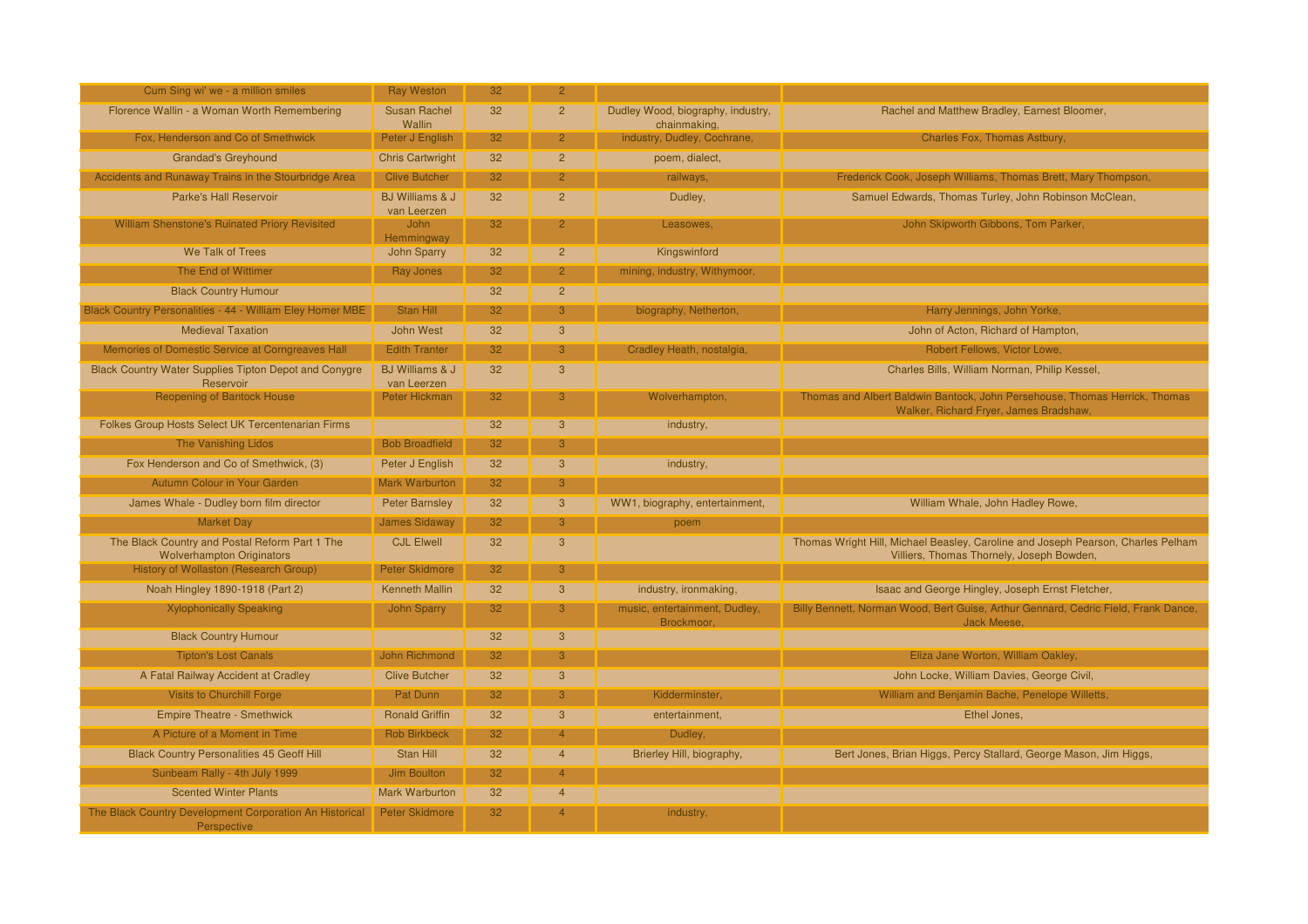| <b>Wednesbury Boys' High School</b>                                                        | <b>CP Vale</b>                            | 32 | $\overline{\mathbf{4}}$ | education                                   | CHS Kipping, AC Evanson, RV Rutherford, JO Nicholls, PR Hatcher, WR Hey, WR<br>Swale, F Coatham, AB Turner, JF Ede, S Dale Mangan, Harry Coombes, Edgar<br>Witcombe.                                                                                                                   |
|--------------------------------------------------------------------------------------------|-------------------------------------------|----|-------------------------|---------------------------------------------|----------------------------------------------------------------------------------------------------------------------------------------------------------------------------------------------------------------------------------------------------------------------------------------|
| Amblecote Hall                                                                             | David Cox                                 | 32 | 4                       |                                             | Marjorie, Donald and Margaret Gittins, Roger and Cecilia de Amblecote, John Gregory,<br>Thissons Elwall, William Cole, John Crowe, John Stamses, Raff Gope, John Hond,<br>William Marson, Robyn Haryson, John Walker, Richard Dalson, William King,                                    |
| Disaster at Allports Pool, Dudley                                                          | <b>Brian J Turner</b>                     | 32 | $\overline{4}$          |                                             | Albert and Leonard Frederick Snow, Willy and Clifford Smith, James Horton,                                                                                                                                                                                                             |
| <b>Jersey's New Stamps</b>                                                                 | <b>DEA Evans</b>                          | 32 |                         |                                             |                                                                                                                                                                                                                                                                                        |
| <b>Oldbury Rep</b>                                                                         | Richard<br>Thompson                       | 32 | $\overline{\mathbf{A}}$ | entertainment,                              | Harry Anderson, Will Payne, Wilfred Edwards, Charles and Jessie Barlow,                                                                                                                                                                                                                |
| Deliver us From Eve Hill                                                                   | <b>Ned Williams</b>                       | 32 | $\overline{4}$          |                                             |                                                                                                                                                                                                                                                                                        |
| <b>Around Old Hales Owen</b>                                                               | <b>Bill Hazlehurst</b>                    | 32 | $\overline{4}$          | pictures,                                   |                                                                                                                                                                                                                                                                                        |
| From Misses Tomlinson to Misses Hutchinson                                                 | <b>John Sparry</b>                        | 32 | 4 <sup>1</sup>          | Stourbridge, education, Red Hill,           | Margaret, Mary, Sarah and Lil Tomlinson, Agatha and Anne Hutchinson, May and Henry<br>Fawcett.                                                                                                                                                                                         |
| The Black Country and Postal Reform Part 1 The Walsall<br><b>Witness</b>                   | <b>CJL Elwell</b>                         | 32 | $\overline{4}$          |                                             | Francis Baildon and Thomas Oerton, Tom Newton,                                                                                                                                                                                                                                         |
| History is Alive and Well in Quarry Bank                                                   | <b>Ned Williams</b>                       | 32 | $\overline{4}$          |                                             |                                                                                                                                                                                                                                                                                        |
| Recollections of a Gravedigger                                                             | <b>Alf Bradley</b>                        | 32 | $\overline{\mathbf{4}}$ | Kingswinford,                               | Leonard Mark Bate, Frederick James Spencer Bowford Firmstone, Margaret Hale,<br>Penelope Brettell, Thomas and George Corbyn, Simeon Burrow, Kathleen and John<br>Wood, Frank and Alice Potts,                                                                                          |
| <b>Sandcastles</b>                                                                         | Christopher<br><b>Brookes-Round</b>       | 32 | $\overline{4}$          | poem                                        |                                                                                                                                                                                                                                                                                        |
| <b>Medieval Taxation (Part 2)</b>                                                          | John West                                 | 32 | $\overline{4}$          |                                             |                                                                                                                                                                                                                                                                                        |
| John Cochrane's Woodside Works                                                             | Peter J English                           | 32 | $\overline{4}$          | Dudley, industry,                           | Albert and Leonard Frederick Snow, Willy and Clifford Smith, James Horton,                                                                                                                                                                                                             |
| <b>Black Country Humour</b>                                                                |                                           | 32 | $\overline{4}$          |                                             |                                                                                                                                                                                                                                                                                        |
| The Brierley Hill Railway Disaster - Sequel                                                | <b>Michael Hale</b>                       | 32 | $\overline{4}$          |                                             | Josephus Bailey, Frederick Cook, Baron Bramwell.                                                                                                                                                                                                                                       |
| <b>Ruskin Pottery of West Smethwick</b>                                                    | <b>Courtney V</b><br>Smale                | 33 |                         | industry,                                   | Edward Richard and William Howson Taylor, William and Wilfred Holland Forrester,<br>Sarah Ann Holland, Emily Morlidge, William Nixon, Florence and Beatrice Lilian Tilley,<br>Ernest Porter, Alica Ann and Maud Payne, Mabel and May Morris, Harry Samuel Edwin<br>Hill, John Cooksey, |
| Born Under a Wandering Star                                                                | Monica Homer                              | 33 |                         | Brockmoor, Brierley Hill, nostalgia,        | William and Gertrude Homer,                                                                                                                                                                                                                                                            |
| Sylvia M Everitt's Staffordshire Millenium Embroideries                                    | <b>Dianne</b><br>Mannering                | 33 | $\overline{1}$          |                                             | Abraham Darby, Dud Dudley,                                                                                                                                                                                                                                                             |
| A Locomotive Does not a Railway Make                                                       | <b>Robert Wilkes</b>                      | 33 |                         |                                             |                                                                                                                                                                                                                                                                                        |
| Bow Street Runners in the Black Country: the arrest, trial<br>and execution of 'Lord' Howe | David Cox                                 | 33 | $\mathbf{1}$            | murder, Stourbridge, crime                  | Benjamin Robins, William Howe, Elizabeth Barlow, Mary Hodgson,                                                                                                                                                                                                                         |
| Duncan Edwards - Unveiling of His Statue                                                   | <b>Geoff Warburton</b>                    | 33 |                         | football, sport, Dudley,                    |                                                                                                                                                                                                                                                                                        |
| Confrontation on the Tramway                                                               | <b>Clive Butcher</b>                      | 33 |                         | Dudley, Wolverhampton,                      |                                                                                                                                                                                                                                                                                        |
| Who Was Zella Vondi                                                                        | <b>Ned Williams</b>                       | 33 |                         | entertainment, biography,<br>Wolverhampton, | Thomas and Nellie Wood, Ellen Eliza Hewitt,                                                                                                                                                                                                                                            |
| The Aphrodisiac on the Cradley Line                                                        | <b>Peter Barnsley</b>                     | 33 | $\overline{\mathbf{1}}$ |                                             | Richard Evans, Charles Thomas, Mary Bridgwater, CE Swindell, WP Firmstone, CP<br>Noel.                                                                                                                                                                                                 |
| Spring Colour in the Garden                                                                | <b>Mark Warburton</b>                     | 33 |                         |                                             |                                                                                                                                                                                                                                                                                        |
| Black Country Personalities - 46 - David Piddock                                           | Stan Hill                                 | 33 |                         | biography, Kingswinford,                    |                                                                                                                                                                                                                                                                                        |
| <b>Black Country Water Supplies - Warley Water Tower</b>                                   | <b>BJ Williams &amp; J</b><br>van Leerzen | 33 |                         | Smethwick,                                  |                                                                                                                                                                                                                                                                                        |
| Steve Bull - a Football Legend                                                             | John Hendley                              | 33 |                         | sport, biography,                           | Jeff Evans, Sid Day,                                                                                                                                                                                                                                                                   |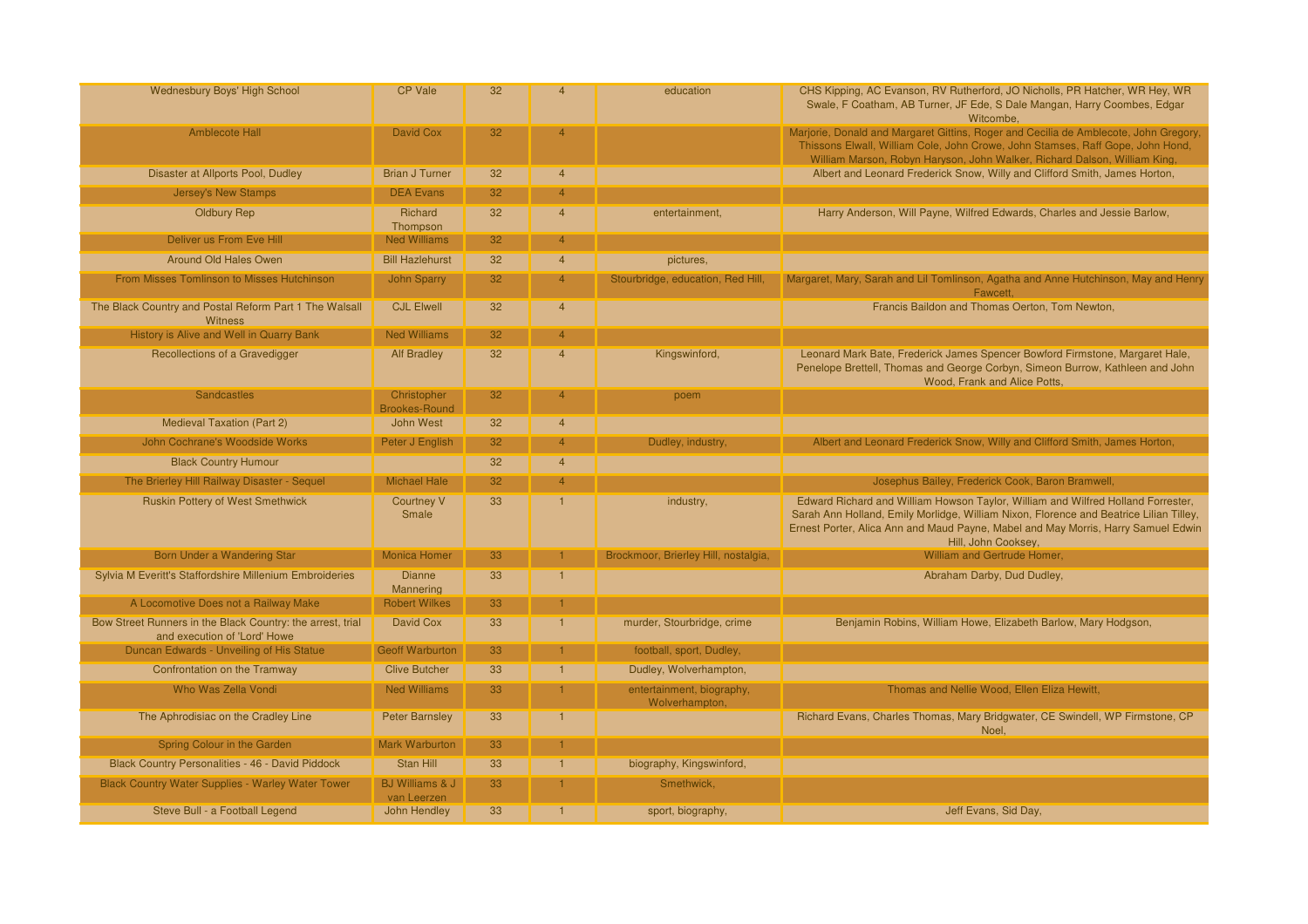| <b>Another Book Launch</b>                                                      | <b>Ned Williams</b>                       | 33 |                |                                               |                                                                                                                                                                                                                                 |
|---------------------------------------------------------------------------------|-------------------------------------------|----|----------------|-----------------------------------------------|---------------------------------------------------------------------------------------------------------------------------------------------------------------------------------------------------------------------------------|
| Black Country Public Art Sculptures - 'The Legger'                              | <b>Ron Moss</b>                           | 33 |                |                                               |                                                                                                                                                                                                                                 |
| John Cochrane's Woodside Works - Dudley                                         | Peter J English                           | 33 |                | industry, ironmaking,                         |                                                                                                                                                                                                                                 |
| At the Sign of 'The Finger'                                                     | <b>John Sparry</b>                        | 33 |                | Wordsley, biography,                          | Ruth Ryder,                                                                                                                                                                                                                     |
| Black Country Public Art Sculptures - 'John Northwood and<br>the Portland Vase' | Stan Hill                                 | 33 |                |                                               |                                                                                                                                                                                                                                 |
| 1930's Parkes Hall                                                              | <b>EA Austin</b>                          | 33 | $\blacksquare$ | Dudley, nostalgia,                            | Harry Griffiths,                                                                                                                                                                                                                |
| <b>Beastly Poems</b>                                                            | Christopher<br><b>Brookes-Round</b>       | 33 |                | poem                                          |                                                                                                                                                                                                                                 |
| A Cottage Craft                                                                 | <b>Bill Pace</b>                          | 33 | $\blacksquare$ | Short Heath, nostalgia, industry,<br>forging, | Alfred Spencer,                                                                                                                                                                                                                 |
| <b>Black Country Humour</b>                                                     |                                           | 33 |                |                                               |                                                                                                                                                                                                                                 |
| The History and Archaeology of a Glasshouse Site                                | <b>John</b><br>Hemmingway                 | 33 | $\mathbf{1}$   | Audnam, Stourbridge,                          | Edward and Ann Bradley, William Boulton,                                                                                                                                                                                        |
| Black Country Personalities - 47 - Margaret Walden                              | Stan Hill                                 | 33 | $\overline{2}$ | Brierley Hill, biography,<br>entertainment.   | Molly Preece, Margaret Mills, Helen Pickard,                                                                                                                                                                                    |
| Never Buy a Dog From a Gypsy                                                    | <b>David Barlow</b>                       | 33 | $\overline{2}$ | nostalgia, Bloxwich,                          |                                                                                                                                                                                                                                 |
| Noah Hingley Part 1 1919-1938                                                   | Kenneth Mallin                            | 33 | $\overline{2}$ | industry,                                     | George Benjamin and Harry Bertram Hingley, JE Fletcher, Samuel Taylor,                                                                                                                                                          |
| Sappho Plaque                                                                   | <b>Christopher W</b><br>Perry             | 33 | $\overline{2}$ |                                               |                                                                                                                                                                                                                                 |
| Who Was Zella Vondi (Conclusion)                                                | <b>Ned Williams</b>                       | 33 | $\overline{2}$ | entertainment, biography, Bilston,            | Nellie Wood.                                                                                                                                                                                                                    |
| The Garden in Summer                                                            | <b>Mark Warburton</b>                     | 33 | $\overline{2}$ |                                               |                                                                                                                                                                                                                                 |
| Art or History?                                                                 | <b>DEA Evans</b>                          | 33 | $\overline{2}$ | Dudley, Buffery,                              | Edward Evans, Joseph and William Haden,                                                                                                                                                                                         |
| Excerpts From the Diary of a Black Country Vicar - 1815<br>onwards              |                                           | 33 | $\overline{2}$ | Wednesfield, Bilston,                         | Jonah Hartill.                                                                                                                                                                                                                  |
| Foreword to 'A Century of the Black Country'                                    | <b>Tony Copson</b>                        | 33 | $\overline{2}$ |                                               |                                                                                                                                                                                                                                 |
| Walter Iliff (1901-1999) RIP                                                    | Jim Boulton                               | 33 | $\overline{2}$ | Wolverhampton, obituary,                      | John Marston,                                                                                                                                                                                                                   |
| Christopher Brookes Round Former Dudley Zoo Curator                             | <b>Judith A Bradley</b>                   | 33 | $\overline{2}$ | biography,                                    |                                                                                                                                                                                                                                 |
| Ellen and her Forgotten Mershire                                                | Tony and Joyce<br>Perry                   | 33 | $\overline{2}$ | Wolverhampton,                                | Ellen Thorneycroft and George Fowler, Alfred Felkin,                                                                                                                                                                            |
| Farewell to the Bishop of Dudley                                                |                                           | 33 | $\overline{2}$ |                                               | Rupert Hoare,                                                                                                                                                                                                                   |
| A Cottage Craft (conclusion)                                                    | <b>Bill Pace</b>                          | 33 | $\overline{2}$ | Willenhall,                                   | Arthur Philips, Abel Tarbuck, Alfred William Spencer,                                                                                                                                                                           |
| <b>Black Country Water Supplies - Hinksford Pumping Station</b>                 | <b>BJ Williams &amp; J</b><br>van Leerzen | 33 | $\overline{2}$ | Wall Heath,                                   | Henry Lovatt, Horace Atwell,                                                                                                                                                                                                    |
| <b>Wednesbury Remembered</b>                                                    | <b>Daphne Lester</b>                      | 33 | $\overline{2}$ | nostalgia,                                    | George Morris, Charlie Greenhough, Aggie and Clara Johnson, Margaret Wallace, Mary<br>Buck, Margaret Humphries, Peter Hollingsworth, Frank Griffiths, Monica Drinkwater,<br>Marjorie Whitehouse, Letitia Allen, Lionel Dingley, |
| By Dolly Tub to Shut End                                                        | <b>John Sparry</b>                        | 33 | $\overline{2}$ | Wolverhampton,                                | Kathleen Rogers,                                                                                                                                                                                                                |
| John Cochrane's Woodside Works - Dudley                                         | Peter J English                           | 33 | $\overline{2}$ | Dudley, industry,                             |                                                                                                                                                                                                                                 |
| Sylvia M Everitt's Staffordshire Millenium Embroideries                         | <b>Dianne</b><br>Mannering                | 33 | $\mathcal{P}$  |                                               | Michael Bass, Henry Newbolt, Jerome K Jerome, John Parsons Cook,                                                                                                                                                                |
| <b>Royal Brierley Crystal Plans</b>                                             |                                           | 33 | $\overline{2}$ |                                               |                                                                                                                                                                                                                                 |
| <b>Black Country Humour</b>                                                     |                                           | 33 | $\overline{2}$ |                                               |                                                                                                                                                                                                                                 |
| <b>Dennis The Dinosaur</b>                                                      | Christopher<br><b>Brookes-Round</b>       | 33 | $\overline{2}$ | poem                                          |                                                                                                                                                                                                                                 |
| Black Country Personalities - 48 - Johann Van-Leerzem                           | Stan Hill                                 | 33 | 3              | biography, WW2, Wolverhampton,                | Margaret Lycett, Brian J Williams, Basil Poole,                                                                                                                                                                                 |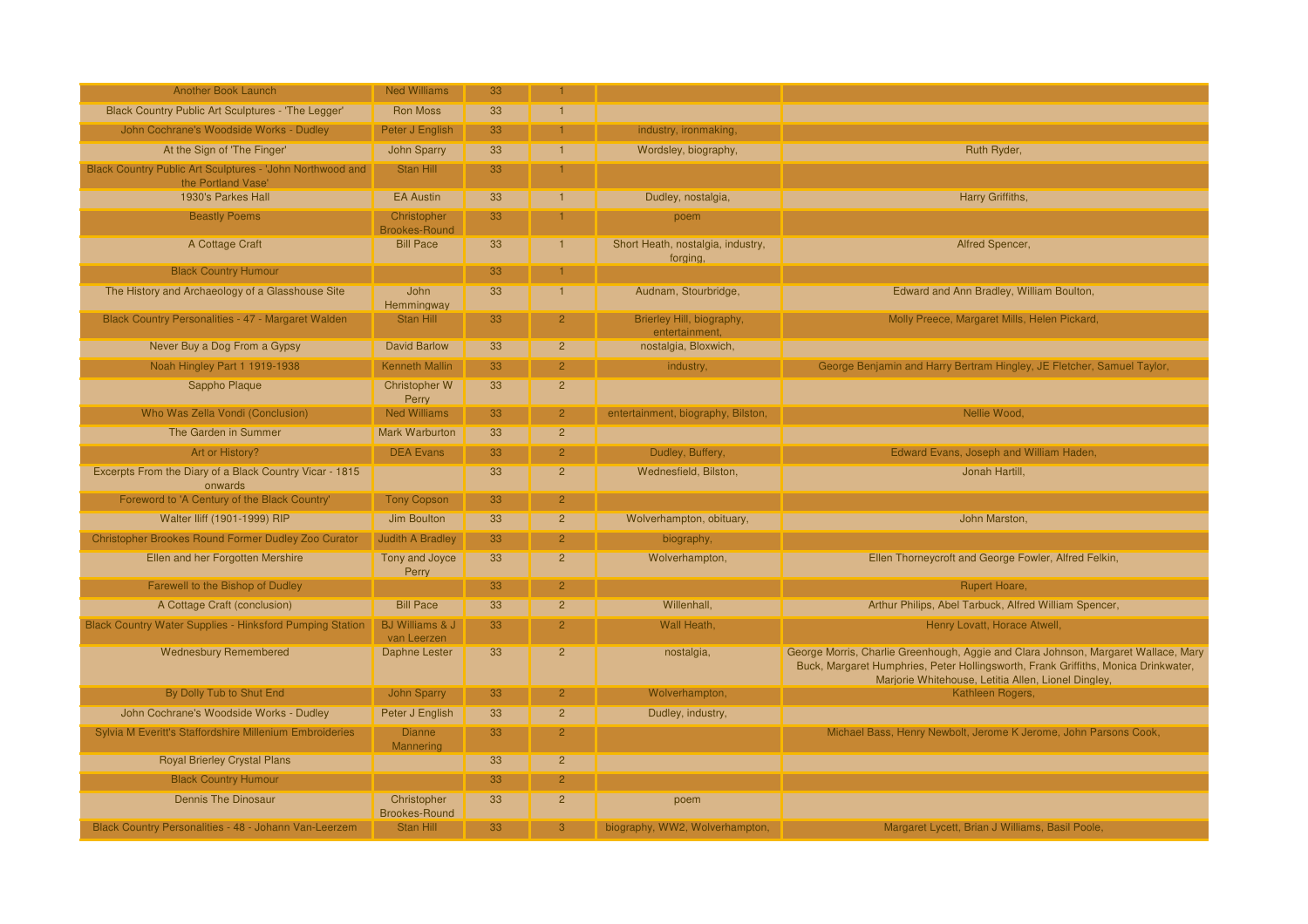| The Dome of Discovery For The 1951 Festival of Britain       | John S Allen              | 33 | $\overline{3}$ | Tipton, industry,                              | JW Baillie, Arthur Orton, John D Vaughan, Jim Garrity, Jim Kennedy, Sidney Turley,<br>Frank McGowan.                                                                                                                                                                                                                       |
|--------------------------------------------------------------|---------------------------|----|----------------|------------------------------------------------|----------------------------------------------------------------------------------------------------------------------------------------------------------------------------------------------------------------------------------------------------------------------------------------------------------------------------|
| A Black Country Childhood                                    | <b>Roy Edward</b><br>Cook | 33 | 3              | Brierley Hill, nostalgia, Brettel Lane,        | Harry Swain, J Arthur Bradley, Sol Moreton, George Hughes, Ron Sweeting, George<br>Dodd, Stan Hill, Norma Pearshouse, Billy Woods, Colin Yates, John Boylin, Jim<br>Cadwallader, Joe Willetts, Nellie Coleman, Billy Jones, Charles Salt, Charles Richards,<br>George Barker, John Edwards, John Withington, Billy Clouds, |
| The New Art Gallery Walsall                                  |                           | 33 | $\mathbf{3}$   |                                                |                                                                                                                                                                                                                                                                                                                            |
| Dudley Grammar School in the 1950s                           | <b>Geoffrey Gill</b>      | 33 | 3              | nostalgia,                                     | John Sullivan, Len Rushworth, TB Noddings, ASC Barnard, LA Lickfold, Jack Sibly,<br>Cedric Roberts, Oswald Henry, Peter Shortland, Joe Morgan, Ernie Moore, DC Temple,<br>Jeff Eales, Bobby Green, Percy Chance, Martha Evans, FT Johns, Ken Fudge,                                                                        |
| A Brother's Grave                                            | <b>George Woodall</b>     | 33 | $\mathbf{3}$   | poem, Wordsley                                 | Thomas Porter,                                                                                                                                                                                                                                                                                                             |
| Remembrance                                                  | <b>Ronald Griffin</b>     | 33 | 3              | Baggeridge, Dudley,                            | William and Harold Richardson,                                                                                                                                                                                                                                                                                             |
| From Victoria's Yacht to Bilston Theatre Royal               | John Beck                 | 33 | 3              | entertainment,                                 | Nellie Wood, Ray Squires,                                                                                                                                                                                                                                                                                                  |
| <b>Four Churches</b>                                         | <b>Geoff Warburton</b>    | 33 | 3              | Amblecote, Kingswinford, Woollaston,<br>Himley |                                                                                                                                                                                                                                                                                                                            |
| From West Midlands to West Tamar                             | June Ryan (nee<br>Ellis)  | 33 | $\overline{3}$ | <b>Brierley Hill,</b>                          | Gladys and Horace Ellis, Amy and Bert Westwood, Annie Partridge, Sol and Sam<br>Thompson, Dora Raybould, Tom Chattin, Mary Bennett, Betty Brockhouse, Ethel<br>Hodgetts, George Philpott, Barbara Maybury, Mary Pearsall, Monica Homer, Beryl<br>Reynolds, Betty Butler, Helen Jackson, June Campbell,                     |
| Lost in the Black Country                                    | <b>Bert Jarrett</b>       | 33 | 3              | Old Hill,                                      | Fred Bates,                                                                                                                                                                                                                                                                                                                |
| Noah Hingley Part 2 1939-45                                  | <b>Kenneth Mallin</b>     | 33 | 3              | Harts Hill, industry,                          | Gerald Hingley, Cyril Lloyd, Richard Lowndes, GF Simms, John Bradley, Richard Sykes,<br>JS Trinham, HJ Peart, HC Waterston,                                                                                                                                                                                                |
| <b>Black Country Humour</b>                                  |                           | 33 | 3              |                                                |                                                                                                                                                                                                                                                                                                                            |
| <b>Wednesbury Remembered</b>                                 | <b>John Lester</b>        | 33 | $\overline{3}$ | nostalgia,                                     | Horace Jenkins, Clara and Agnes Johnson, Dr George Morris, FLG Smith, AB Turner, JJ<br>Shaw,                                                                                                                                                                                                                               |
| Do You Remember the Fire?                                    | <b>Mary Wheway</b>        | 33 | 3              | Halesowen Grammar School,                      | Clifford Emmott, Baron Withers, James Clifford,                                                                                                                                                                                                                                                                            |
| <b>Summer Planting</b>                                       | <b>Mark Warburton</b>     | 33 | $\overline{3}$ |                                                |                                                                                                                                                                                                                                                                                                                            |
| <b>Model Vehicle Collecting</b>                              | Jim Boulton               | 33 | 3              | Ettingshall,                                   | Len Crane.                                                                                                                                                                                                                                                                                                                 |
| John Cochrane's Woodside Works - Dudley                      | Peter J English           | 33 | $\mathbf{3}$   | industry,                                      |                                                                                                                                                                                                                                                                                                                            |
| <b>Bill Wheale and Frederick Price</b>                       | <b>John Sparry</b>        | 33 | 3              | Dudley, WW2, Wrens Nest,                       |                                                                                                                                                                                                                                                                                                                            |
| An 1887 Photograph of Brook Street Board School,<br>Wordslev |                           | 33 | 3              |                                                |                                                                                                                                                                                                                                                                                                                            |
| <b>Black County Personalities - 49 - John Sparry</b>         | Stan Hill                 | 33 | $\overline{4}$ | biography, Wall Heath,                         |                                                                                                                                                                                                                                                                                                                            |
| <b>Belbroughton's Scythe Industry</b>                        | <b>Alan Pilkington</b>    | 33 | $\overline{4}$ |                                                | Thomas Aston Waldron, Isaac Nash,                                                                                                                                                                                                                                                                                          |
| <b>Rowley Roadmen</b>                                        | <b>Geoffrey Bubb</b>      | 33 | $\overline{4}$ | poem,                                          |                                                                                                                                                                                                                                                                                                                            |
| A History and Archaeology of Wren's Nest East Basin          | John Hemingway            | 33 | $\overline{4}$ | Dudley, mining,                                | Francis Downing, Richard Smith,                                                                                                                                                                                                                                                                                            |
| Pilgrim's Rest - South Africa's Living Industrial Museum     | <b>Michael Hall</b>       | 33 | $\overline{4}$ |                                                | Francis Brett Young, Alfred Brett,                                                                                                                                                                                                                                                                                         |
| More Thoughts on Dudley Grammar School                       | <b>Ken Bakewell</b>       | 33 | $\overline{4}$ |                                                | Martha Evans, Richard Baxter, Geoffrey Gill,                                                                                                                                                                                                                                                                               |
| Wilf Kelsey, Bilston's Carnival Knight                       | <b>Ned Williams</b>       | 33 |                |                                                | TE Whittingham, AJ Lyons, TL Kayes, Dianne Moore, Maria Price, Pamela Fellows,<br>Dorothy Corns, Anne Beddow, Terry Yeomans, Bert Owen, Ernie Howe, Ann<br>Ramsbottom, Ben Wenlock, Malcom Gwinnett,                                                                                                                       |
| <b>Back to School</b>                                        | <b>David Barlow</b>       | 33 | $\overline{4}$ | nostalgia,                                     |                                                                                                                                                                                                                                                                                                                            |
| <b>Theatre Fire Victims' Stone Restored</b>                  | <b>Ronald Griffin</b>     | 33 | $\overline{4}$ | Smethwick,                                     |                                                                                                                                                                                                                                                                                                                            |
| <b>Churches Around Pensnett and Bromley</b>                  | <b>Bernard Stokes</b>     | 33 |                | pictures,                                      |                                                                                                                                                                                                                                                                                                                            |
| Noah Hingley - Part 3                                        | <b>Kenneth Mallin</b>     | 33 |                | industry,                                      | Cyril Lloyd, Percy Jump, Desmond Bloomer, ET Elwell, Walter Pattinson, Terry Haywood,<br>JL Grainger,                                                                                                                                                                                                                      |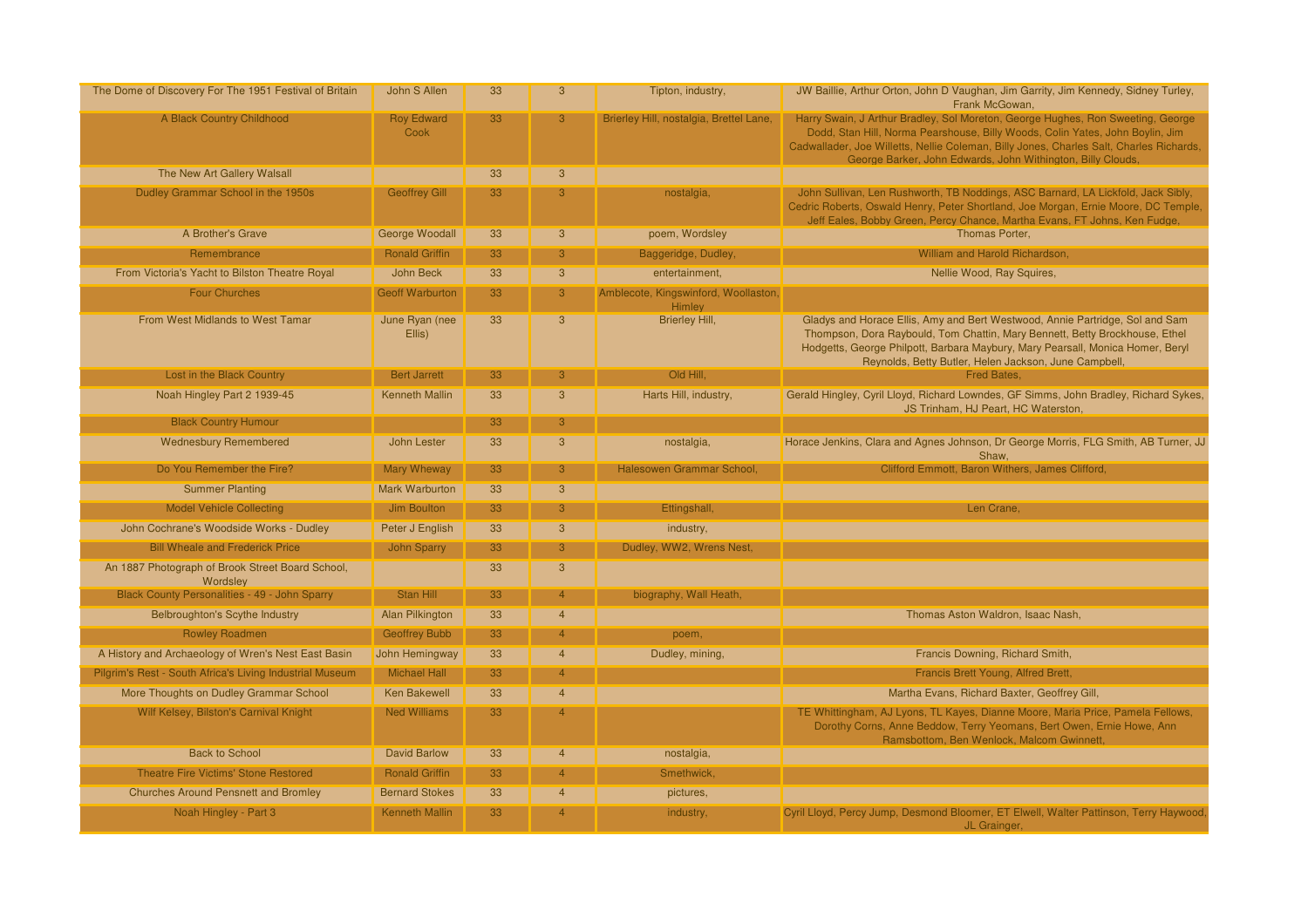| Saving the Carder Tomb Plaques                                  | John V Sanders                            | 33 | $\overline{4}$ | Brierley Hill, industry, glassmaking,<br>Wordslev. | John Northwood, Annie Walker,                                                                                                                                                                                                                                                                                                                                                                                                                                                                                                                 |
|-----------------------------------------------------------------|-------------------------------------------|----|----------------|----------------------------------------------------|-----------------------------------------------------------------------------------------------------------------------------------------------------------------------------------------------------------------------------------------------------------------------------------------------------------------------------------------------------------------------------------------------------------------------------------------------------------------------------------------------------------------------------------------------|
| <b>Black Country Humour</b>                                     |                                           | 33 | $\overline{A}$ |                                                    |                                                                                                                                                                                                                                                                                                                                                                                                                                                                                                                                               |
| Jersey Stamps - Black Country Interest                          | <b>Jim Boulton</b>                        | 33 | $\overline{4}$ | Wolverhampton, Boulton Paul,                       |                                                                                                                                                                                                                                                                                                                                                                                                                                                                                                                                               |
| It Pays to Advertise                                            | <b>John Sparry</b>                        | 33 | $\overline{4}$ |                                                    | Alfred Green, Marc Groves, Job Mills, Evan Richards, Joseph Blackshaw, Joseph<br>Hobson, Thomas Bull, Thomas Carless, Will Smith, Joseph Mallen, George Wise,<br>William Henry Hill, Benjamin Green, William Chance, Isaac Ramsell, Frederick Chitty,                                                                                                                                                                                                                                                                                         |
| <b>Multiple Frustration</b>                                     | <b>Arthur Truby</b>                       | 33 | $\overline{4}$ | West Bromwich Albion, cycling,                     | Don Cox,                                                                                                                                                                                                                                                                                                                                                                                                                                                                                                                                      |
| The Rolfe Street Museum Project Completed                       | Ron Julian                                | 33 | $\overline{4}$ |                                                    |                                                                                                                                                                                                                                                                                                                                                                                                                                                                                                                                               |
| The Wandering Vicar of Cradley                                  | <b>Peter Barnsley</b>                     | 33 | $\overline{4}$ |                                                    | James Hesselgrave Thompson, Sarah Liddell, TH Gregg, John Shuck,                                                                                                                                                                                                                                                                                                                                                                                                                                                                              |
| Black Country Personalities - 50 - Lisa Potts GM                | Stan Hill                                 | 34 |                | biography, Wolverhampton                           |                                                                                                                                                                                                                                                                                                                                                                                                                                                                                                                                               |
| The Black Country Pitt Clubs - Pt 1 Dudley                      | <b>CJL Elwell</b>                         | 34 |                |                                                    | Luke Booker, William Smith, Proctor Robinson, Joseph Hollington, Thomas Oldham<br>Chinner, Edward Guest, Richard Moore, Thomas Wainwright, Joseph Green-Bourne,<br>John Roberts, Daniel Shaw, Francis Downing, Lawyer Fellows, Joseph Haden, Benjamin<br>Whitehouse, Cornelius Cartwright, Thoma sHawkes, Joseph Bate, Thomas Caddick,<br>Thomas Bunn, Edward Dixon, Joseph and John Hancox, Benjamin Dudley, John and<br>Benjamin Homer, George Dalton, John Rann, Thomas Fehr, Joseph Hollington, Thomas<br><b>Blakeway, Richard Powell</b> |
| Liza Ann from Mushroom Green                                    | poetry                                    | 34 |                | poem, chainmaking, industry                        |                                                                                                                                                                                                                                                                                                                                                                                                                                                                                                                                               |
| A Curious Case                                                  | <b>Ross Cranston</b>                      | 34 |                | Law, Dudley                                        | <b>Charles Elwell</b>                                                                                                                                                                                                                                                                                                                                                                                                                                                                                                                         |
| How Cradley Chose It's First "Little Parliament"                | <b>Peter Barnsley</b>                     | 34 |                | parish council                                     | George Taylor, Henry Clift, Samuel and James Hingley, Charles Clewes, Robert<br>Edmondson, Alfred Bate, Frederick Cutler, Hezekiah Walker, Charles and Benjamin<br>Hodgetts, George Davis, George Bissell, Thomas Plant                                                                                                                                                                                                                                                                                                                       |
| A History and Archaeology of Wollescote Hall                    | John Hemingway                            | 34 |                | Stourbridge                                        | John Cordell, William, Thomas and Edward Myllward, Prudence Dixon, Ann Oliver,<br>Stephen Hipkins, Elizabeth and Joseph Kings, Esther Fletcher, John Taylor, Ernest<br><b>Stevens</b>                                                                                                                                                                                                                                                                                                                                                         |
| <b>Wolverhampton Harry</b>                                      | <b>Bert Jarrett</b>                       | 34 |                |                                                    |                                                                                                                                                                                                                                                                                                                                                                                                                                                                                                                                               |
| British Engineering for Kenya - The Black Country<br>Connection | Peter J English                           | 34 |                | industry                                           | Noah Hingley, John Cochrane                                                                                                                                                                                                                                                                                                                                                                                                                                                                                                                   |
| <b>Ashwood Pumping Station</b>                                  | <b>BJ Williams &amp; J</b><br>van Leerzen | 34 |                | Kingswinford                                       |                                                                                                                                                                                                                                                                                                                                                                                                                                                                                                                                               |
| Nine Till Four                                                  | <b>David Barlow</b>                       | 34 |                | dialect                                            |                                                                                                                                                                                                                                                                                                                                                                                                                                                                                                                                               |
| The Belbroughton Plaque Trail                                   | Alan Pilkington                           | 34 |                |                                                    |                                                                                                                                                                                                                                                                                                                                                                                                                                                                                                                                               |
| Rebel With a Cause - Remembering                                | Paul McDonald                             | 34 |                | literature, Wednesbury                             |                                                                                                                                                                                                                                                                                                                                                                                                                                                                                                                                               |
| A Pilgrim To Ypres                                              | David J<br><b>Humphries</b>               | 34 |                |                                                    | <b>Jack Brookson</b>                                                                                                                                                                                                                                                                                                                                                                                                                                                                                                                          |
| <b>Technical Education For Craftsmen</b>                        | <b>WL Pace</b>                            | 34 |                |                                                    |                                                                                                                                                                                                                                                                                                                                                                                                                                                                                                                                               |
| <b>My Boxing Interest</b>                                       | <b>Roy Edward</b><br>Cook                 | 34 |                | <b>Brierley Hill, sport</b>                        | Henry Attwood, Ted Hinton, Stanley (Nabber) Hall, Dennis Collins                                                                                                                                                                                                                                                                                                                                                                                                                                                                              |
| <b>Life In The Balance</b>                                      | <b>Ned Williams</b>                       | 34 |                | sport, Stourbridge                                 | <b>Bob Broadfield</b>                                                                                                                                                                                                                                                                                                                                                                                                                                                                                                                         |
| <b>Wosson Pool (poem)</b>                                       | Gordon<br><b>Betheridge</b>               | 34 |                | poem                                               |                                                                                                                                                                                                                                                                                                                                                                                                                                                                                                                                               |
| "The Most Popular Anvil in the World"                           | <b>Ron Moss</b>                           | 34 |                | industry, Dudley                                   | <b>Peter Wright</b>                                                                                                                                                                                                                                                                                                                                                                                                                                                                                                                           |
| <b>Wordsley School of Art</b>                                   | Stan Hill                                 | 34 |                | Kingswinford                                       | Benjamin F Mason, Owen Gibbons, BF Mason, WO Bowen, Frederick Carder, William<br>Northwood, Thomas Robinson, JJ Slade, WHA Richardson, Samuel Elcock, W<br>Husselbee, Thomas Woodall, WH Stuart, A Harrison-Hill, Samuel Shotton, Thomas<br>Turner, Phoebe Carter, Martha Richardson, JT Homer                                                                                                                                                                                                                                                |
| The Priory' Past and Present                                    | <b>Margaret Taylor</b>                    | 34 |                | Dudley, education                                  | <b>Mike Millman</b>                                                                                                                                                                                                                                                                                                                                                                                                                                                                                                                           |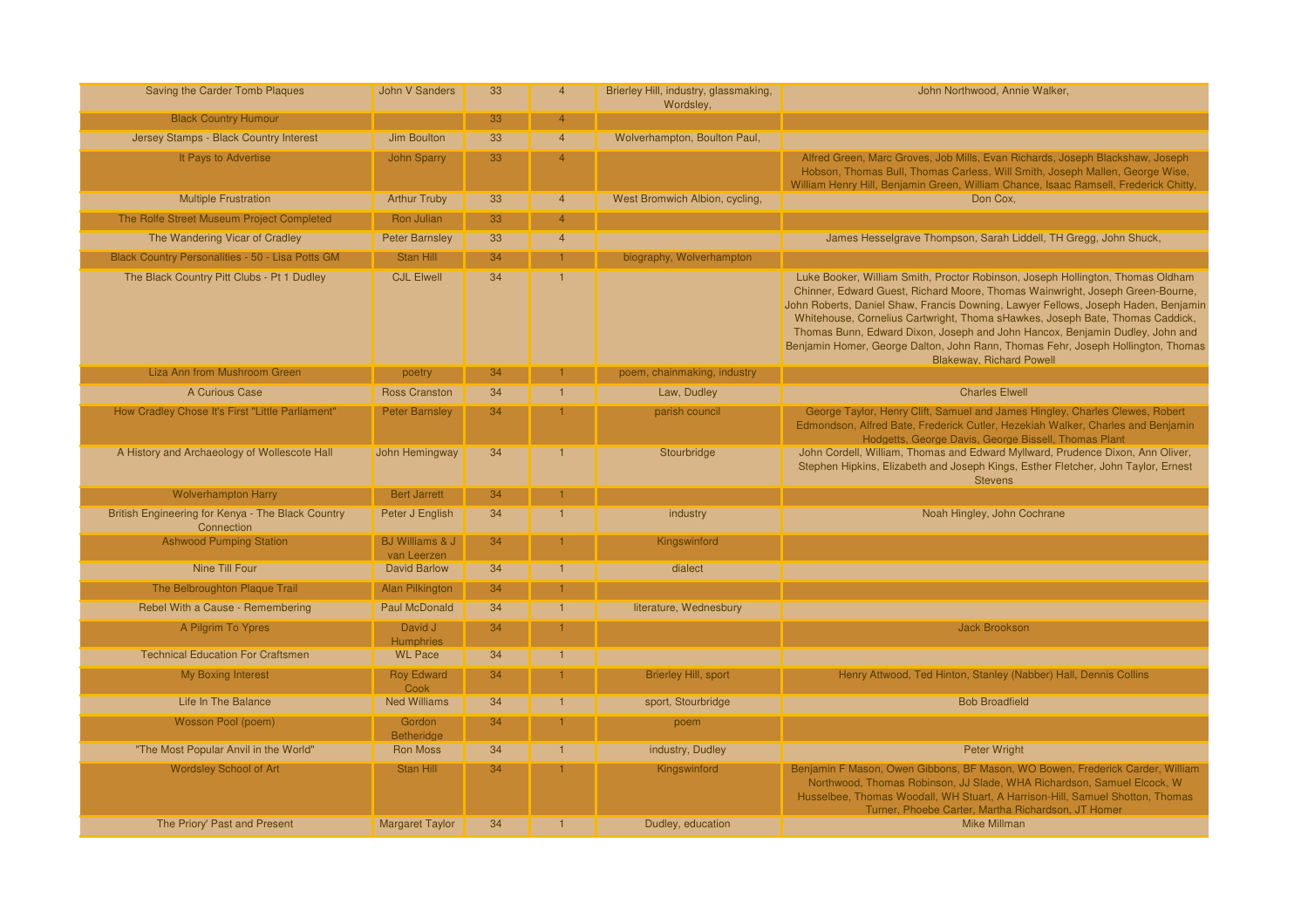| The Mystery of the Missing Pianner                         | <b>John Sparry</b>                   | 34 |                |                                    |                                                                                                                                                                                                                                                                                                                                                                                                                                                                                                                                   |
|------------------------------------------------------------|--------------------------------------|----|----------------|------------------------------------|-----------------------------------------------------------------------------------------------------------------------------------------------------------------------------------------------------------------------------------------------------------------------------------------------------------------------------------------------------------------------------------------------------------------------------------------------------------------------------------------------------------------------------------|
| Black Country Personalities - 51 - Angus Dunphy OBE        | Stan Hill                            | 34 | $\overline{2}$ | Wolverhampton, biography           | Dorothy and James Wilkes                                                                                                                                                                                                                                                                                                                                                                                                                                                                                                          |
| The Black Country Pitt Clubs - Pt 2 Wolverhampton          | <b>CJL Elwell</b>                    | 34 | $\mathcal{P}$  | Wolverhampton, Swan Hotel          | John Hayes Petit, William Tindall, James Hordern, Thomas Boycott, Joseph Pearson,<br>WH Sparrow, Joseph Tarratt, Thomas Walker, Alexander Bunn Haden, William Chrees,<br>William Thacker, John Lane, Samuel Fereday, Cecil Jenkinson, Thomas Whitmore,<br>Edward John Littleton, Granville Leveson Gower, Thomas Bedford, Thomas Giffard,<br><b>Thomas Lloyd, Robert Maddocks</b>                                                                                                                                                 |
| The Society and the Black Country Living Museum            | David F Vodden                       | 34 | $\overline{2}$ | <b>Dudley</b>                      | John Fletcher, Richard Traves, Ian Walden                                                                                                                                                                                                                                                                                                                                                                                                                                                                                         |
| The Flight from the Bumblebee                              | <b>Graham Fisher</b>                 | 34 | $\overline{2}$ | nostalgia, Dudley, Rowley Regis    |                                                                                                                                                                                                                                                                                                                                                                                                                                                                                                                                   |
| Powell and Asprey, Pattern and Model Makers 1919-2001      | <b>AT Burgess</b>                    | 34 | $\overline{2}$ | Sunbeam, Wolverhampton, industry   |                                                                                                                                                                                                                                                                                                                                                                                                                                                                                                                                   |
| The Chapel                                                 | <b>Terry Church</b>                  | 34 | $\overline{2}$ | Wall Heath, nostalgia              |                                                                                                                                                                                                                                                                                                                                                                                                                                                                                                                                   |
| A Trip For A Lifetime                                      | Jean M Hill (nee<br>Allen)           | 34 | $\overline{2}$ | Dudley, nostalgia                  |                                                                                                                                                                                                                                                                                                                                                                                                                                                                                                                                   |
| George Alfred Haden Haden - Best and Haden Hill House      | <b>Jack Beard</b>                    | 34 |                |                                    | John Haden, Mary Kendrick, George Barrs, Alice Cockin, Emily Bryant, Alfred Bassano,<br><b>Joseph Perry</b>                                                                                                                                                                                                                                                                                                                                                                                                                       |
| <b>Aunt Floss's Recipe</b>                                 | poem                                 | 34 | $\overline{2}$ |                                    |                                                                                                                                                                                                                                                                                                                                                                                                                                                                                                                                   |
| More Antique Maps From the late 18th Century               | <b>Eric Richardson</b>               | 34 |                | Dudley, Wordsley, Willenhall       |                                                                                                                                                                                                                                                                                                                                                                                                                                                                                                                                   |
| John Scott Hylton (1725-1793) of Lapel House               | <b>Dr Francis Burns</b>              | 34 | $\overline{P}$ | Halesowen                          | William Shenstone, Edward Alcock, Edward Home, David Parkes                                                                                                                                                                                                                                                                                                                                                                                                                                                                       |
| A Little Black Country Education                           | John Cartwright                      | 34 |                | <b>Bilston</b>                     | Ted Kennings, George Benjamin and Thomas Cartwright, Percy Skinner, Billy Pearson,<br>Richard Danks, Benjamin Billingsley, Mary Ann Walters, Eric Elwell                                                                                                                                                                                                                                                                                                                                                                          |
| <b>Industrial Archaeology Tours</b>                        | <b>Ron Moss</b>                      | 34 | $\overline{2}$ |                                    |                                                                                                                                                                                                                                                                                                                                                                                                                                                                                                                                   |
| The Brettell Lane Canal Disaster, 1903 Pt 1 - The Collapse | <b>Clive Butcher</b>                 | 34 | 2 <sup>1</sup> | Wordsley                           | <b>Thomas Cartwright</b>                                                                                                                                                                                                                                                                                                                                                                                                                                                                                                          |
| <b>Windsor Theatre - Bearwood</b>                          | <b>Ron Griffin</b>                   | 34 | $\overline{2}$ |                                    | Geoffrey Hewitson, Ken Vickers                                                                                                                                                                                                                                                                                                                                                                                                                                                                                                    |
| The Prims in the Square                                    | <b>John Sparry</b>                   | 34 | 2 <sup>1</sup> | Woodside, Dudley, Holly Hall       | Beryl Moseley, Derek Morris, Harold Timmins, Jean Gennard, Ron Bate, John Pearson                                                                                                                                                                                                                                                                                                                                                                                                                                                 |
| Redhouse Glassworks and the Portland Vase                  | <b>John Hemingway</b>                | 34 | $\overline{a}$ | Wordsley, industry                 | Richard Bradley, George Ensell, Lucy May Holt, William Edward Davies, William Henry<br>Hodgetts, William and Edward Webb, Philip Pargeter, Benjamin Richardson, Daniel<br>Hancox, Joseph Worrall, Benjamin Downing, John Northwood, Tom Woodall                                                                                                                                                                                                                                                                                   |
| Signs of the Times                                         | <b>Ron Price</b>                     | 34 | $\overline{2}$ | industry, glassmaking, Stourbridge |                                                                                                                                                                                                                                                                                                                                                                                                                                                                                                                                   |
| <b>Charles Hughes and the Lions</b>                        | <b>Ned Williams</b>                  | 34 | $\overline{2}$ | Wolverhampton, menagerie           |                                                                                                                                                                                                                                                                                                                                                                                                                                                                                                                                   |
| <b>Black Country Water Supplies - Rowley Reservoir</b>     | J van Leerzen                        | 34 | 2 <sup>1</sup> |                                    |                                                                                                                                                                                                                                                                                                                                                                                                                                                                                                                                   |
| Black Country Personalities - 52 - Jim Shelley             | <b>Stan Hill</b>                     | 34 | $\mathbf{3}$   | biography, Walsall, jazz           | Brian Leek, David Lee, James Bass, Johnny Everett, Murray Smith, Frank Drew                                                                                                                                                                                                                                                                                                                                                                                                                                                       |
| The Mystery of Edmot Bradley                               | <b>Peter Barnsley</b>                | 34 | 3              | Wooloaston, census                 |                                                                                                                                                                                                                                                                                                                                                                                                                                                                                                                                   |
| The Metamorphosis of the TAB Operatic Society              | <b>Geoffrey E</b><br><b>Hodgetts</b> | 34 | $\mathbf{3}$   | Cradley Heath, entertainment       | Winifred Carter, Joe and Clara Hyde, Harry and George Carter, Dorothy Andrews,<br>Margaret Jackson, Sheila Woolley, Beryl Evans, Christine Shakespeare, Doreen Turbin,<br>Frank Richards, Joseph Perry, Margaret Cooper, Eric and Norman Beasley, Ethel Hobbs,<br>Edith Edgar, Roy Bennett, Olwen Homer, Wendy and Vernon Mason, Dorothy Newman,<br>William Allbut, Richard Edmonds, Rosemary Harris, James Griffiths, Frederick Harris,<br>Ernest Skitt, Alan and Judith Horton, Trevor Guest, Michael JA Partridge, Ernest Webb |
| <b>Early Memories</b>                                      | <b>Terry Church</b>                  | 34 | 3.             | nostalgia, Wall Heath              | Gilbert Winnall, Robert and Barry Hickman                                                                                                                                                                                                                                                                                                                                                                                                                                                                                         |
| Flight - A Picture for Molly                               |                                      | 34 | $\overline{3}$ |                                    |                                                                                                                                                                                                                                                                                                                                                                                                                                                                                                                                   |
| A Little Black Country Education 2                         | <b>John Cartwright</b>               | 34 | 3              | Dudley, nostalgia                  | David Crichton Temple, Phil Chrispin, Geoff Kent, Geoff Coates, John Shipway, John<br>Millward, John Hodgson, Bernard Willmott, Keith Hammond, Mervyn Coles, Tom<br><b>Noddings</b>                                                                                                                                                                                                                                                                                                                                               |
| The Brettell Lane Canal Disaster, 1903 Pt 2                | <b>Clive Butcher</b>                 | 34 | 3              | Wordsley                           | John and William Wheeley                                                                                                                                                                                                                                                                                                                                                                                                                                                                                                          |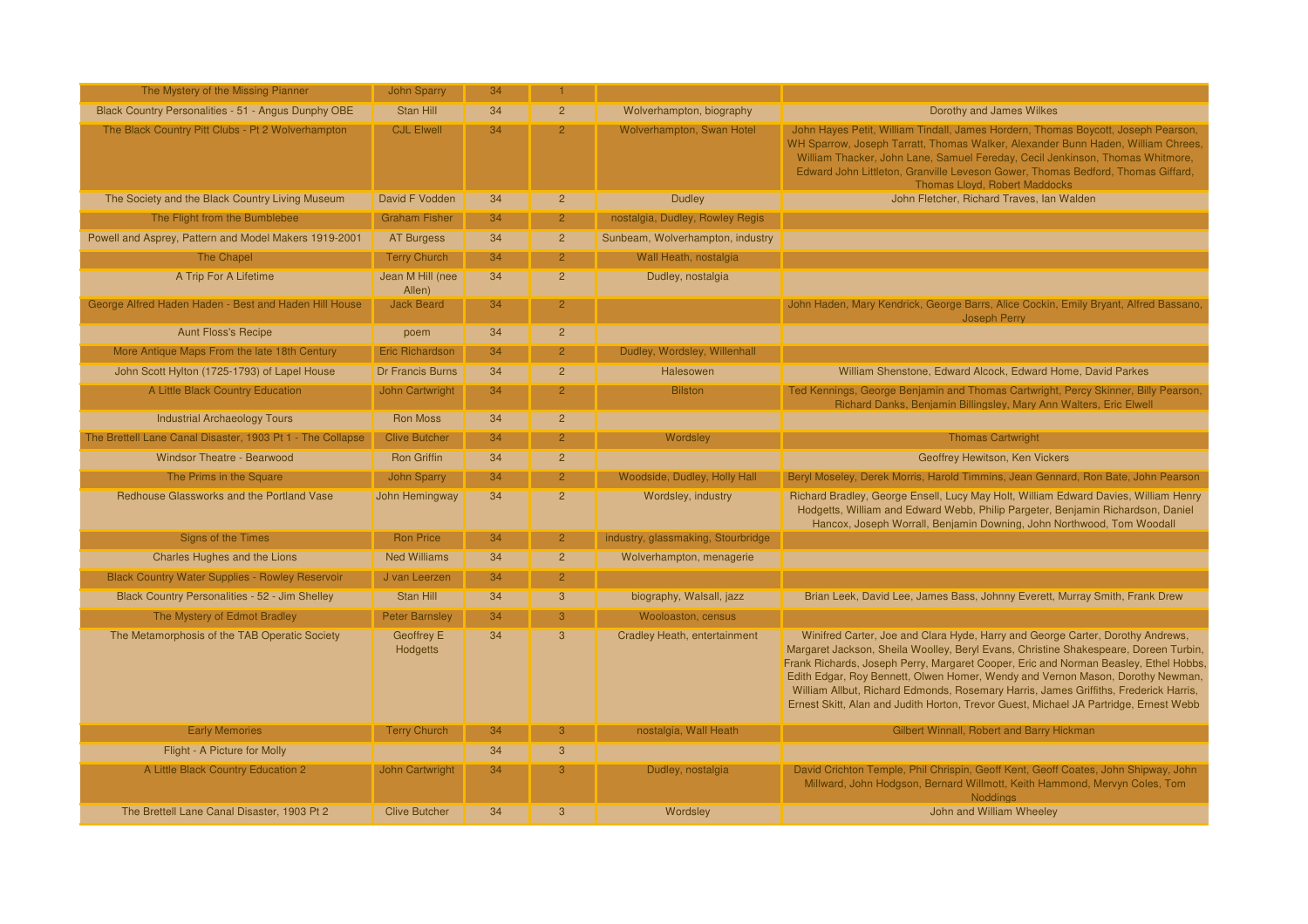| Just a Glimpse of the Circus 1                                               | <b>Ned Williams</b>                       | 34 | 3              |                                                                                           |                                                                                                                                                     |
|------------------------------------------------------------------------------|-------------------------------------------|----|----------------|-------------------------------------------------------------------------------------------|-----------------------------------------------------------------------------------------------------------------------------------------------------|
| Art and the Black Country                                                    | <b>Harry Eccleston</b>                    | 34 | 3              |                                                                                           | Edwin Butler Bayliss, Arthur Lockwood                                                                                                               |
| Sidney Smith Castings - Stourbridge                                          | Paintings by<br><b>Arthur Lockwood</b>    | 34 | 3              | Stourbridge                                                                               |                                                                                                                                                     |
| <b>Bombelles in Britain</b>                                                  | Ed. By Joseph<br>Hunt                     | 34 | 3              | Clent Hall, Leasowes, Enville Hall,<br>Himley, Hagley                                     |                                                                                                                                                     |
| A Black Country View                                                         | <b>CJL Elwell</b>                         | 34 | 3 <sup>1</sup> | Ironbridge, Wednesbury, painting                                                          | <b>Richard Williams</b>                                                                                                                             |
| Artist on the Scrapheap - The Life and Work of John Petty                    | <b>Paul McDonald</b>                      | 34 | 3              | Walsall, literature, biography                                                            |                                                                                                                                                     |
| Condemned Cattle, Umckaloabo - and Mass Radiography                          | <b>John Sparry</b>                        | 34 | 3 <sup>7</sup> | Brierley Hill, tuberculosis, Kinver,<br>medicine                                          |                                                                                                                                                     |
| Mabel Frances Brown, 1903-1976 A Cradle to Grave Record<br>of her Life       | <b>Jose Thomas</b>                        | 34 | 3              | Amblecote, biography, Wordsley,<br>nursing                                                | <b>Alfred Holt</b>                                                                                                                                  |
| <b>Black Country Water Supplies - Scout House Reservoir</b>                  | <b>BJ Williams &amp; J</b><br>van Leerzen | 34 | 3              |                                                                                           |                                                                                                                                                     |
| The Boulton Paul Associations Progress                                       | <b>Alec Brew</b>                          | 34 | 3              |                                                                                           |                                                                                                                                                     |
| A Winter's Tale                                                              | <b>Geoffrey Bubb</b>                      | 34 | 3 <sup>1</sup> | Blackheath, nostalgia                                                                     |                                                                                                                                                     |
| Harry Wood and the Earl of Dudley                                            | Jeff Wood                                 | 34 | 3 <sup>5</sup> | Brockmoor, biography, industry                                                            |                                                                                                                                                     |
| Black Country Personalities - 53 - Charles Leonard York                      | Stan Hill                                 | 34 | $\overline{4}$ | Smethwick, biography                                                                      |                                                                                                                                                     |
| <b>Aspects of Victorian Pensnett</b>                                         | <b>Lionel Gregory</b>                     | 34 | $\overline{4}$ | <b>British School, education</b>                                                          | George Hobill, William Ping, William Hinton, Edward Phillips, David Clark, John Preston,<br>Thomas Rider, James Harker                              |
| A Common Interest                                                            | <b>Dennis Turner</b>                      | 34 | $\overline{4}$ |                                                                                           |                                                                                                                                                     |
| <b>Cradley and the Diamond Jubilee</b>                                       | <b>Peter Barnsley</b>                     | 34 | $\overline{4}$ | <b>Parish Council</b>                                                                     | Henry Clift, Ben Southall, George Davis, Hartley King, George Bissell, James Hingley,<br>Solomon Auden, Fred Cutler, Joseph Jaquiss, Charles Clewes |
| <b>Cookley Pumping Station</b>                                               | <b>BJ Williams &amp; J</b><br>van Leerzen | 34 |                |                                                                                           | Bertram Addenbrooke, William Fiddian, Osborn Grazbrook                                                                                              |
| On The Loss of Three Good Friends                                            | <b>John Sparry</b>                        | 34 | $\overline{4}$ | Gornal, Wolverhampton, Wall Heath,<br>nostalgia                                           | Hiram Price, Tom Davis, Florence Bradley, Donald Anderson, Douglas Bailey, Jane<br>Richards (Mees)                                                  |
| How Green is my Black Country                                                | <b>Peter R Shirley</b>                    | 34 | $\overline{4}$ | ecology, Pensnett                                                                         |                                                                                                                                                     |
| A Little Black Country Education Pt 3                                        | <b>John Cartwright</b>                    | 34 | $\overline{4}$ | <b>Dudley</b>                                                                             | Percy Skinner, Wilfred Hodgkinson, Allerdyce Nicoll, Fred Nye, Reg Slater, David<br>Jordan, Pat Carter, Margaret Benton                             |
| <b>Star Gathering: Black Country Museum</b>                                  | <b>David Evans</b>                        | 34 | $\overline{4}$ |                                                                                           |                                                                                                                                                     |
| <b>Bombelles in Britain</b>                                                  | <b>Editted by Joe</b><br>Hunt             | 34 | $\overline{4}$ | Clent Hall, Stourbridge, industry,<br>Dudley, Droitwich, Birmingham,<br><b>Bromsgrove</b> |                                                                                                                                                     |
| Just a Glimpse of the Circus 2                                               | <b>Ned Williams</b>                       | 34 | $\overline{4}$ | West Bromwich, Wolverhampton                                                              | Tony Felix, George Arundale                                                                                                                         |
| The Secret Waters of Bilston Road                                            | Dr. Terry<br>Langford                     | 34 | $\overline{4}$ | ecology, Gospel Oak, nostalgia,<br><b>Dudley</b>                                          |                                                                                                                                                     |
| David Plant - Volunteer of the Year 2001                                     |                                           | 34 | $\overline{4}$ |                                                                                           |                                                                                                                                                     |
| "Mars" Were Wonderful                                                        | <b>Geoffrey Bubb</b>                      | 34 | $\overline{4}$ | Blackheath, entertainment, nostalgia                                                      |                                                                                                                                                     |
| The Mary Stevens Hospice - Stourbridge                                       |                                           | 34 | $\overline{4}$ | Stourbridge                                                                               | George Griffiths, Kate Rogers                                                                                                                       |
| The Pitman's Dissent                                                         |                                           | 34 | $\overline{4}$ | poem                                                                                      |                                                                                                                                                     |
| An Old Railway Project at Stourbridge                                        | <b>Clive Butcher</b>                      | 34 | $\overline{4}$ |                                                                                           |                                                                                                                                                     |
| The Black Country Living Museum Proposals, Events and<br><b>Ticket Offer</b> |                                           | 34 | $\overline{4}$ |                                                                                           |                                                                                                                                                     |
| The Mystery of the Novelty Glassworks                                        | <b>Peter Skidmore</b>                     | 34 | $\overline{4}$ | Wollaston, industry                                                                       | Edward Edwards, Cyril Manley, James Marshall                                                                                                        |
| <b>Black Country Personalities 54 - Gwen Kingsley</b>                        | Stan Hill                                 | 35 |                | biography, Brierley Hill, Colley Gate,<br>genealogy                                       | Gwendoline Ann Smith, John Harold Levi Smith                                                                                                        |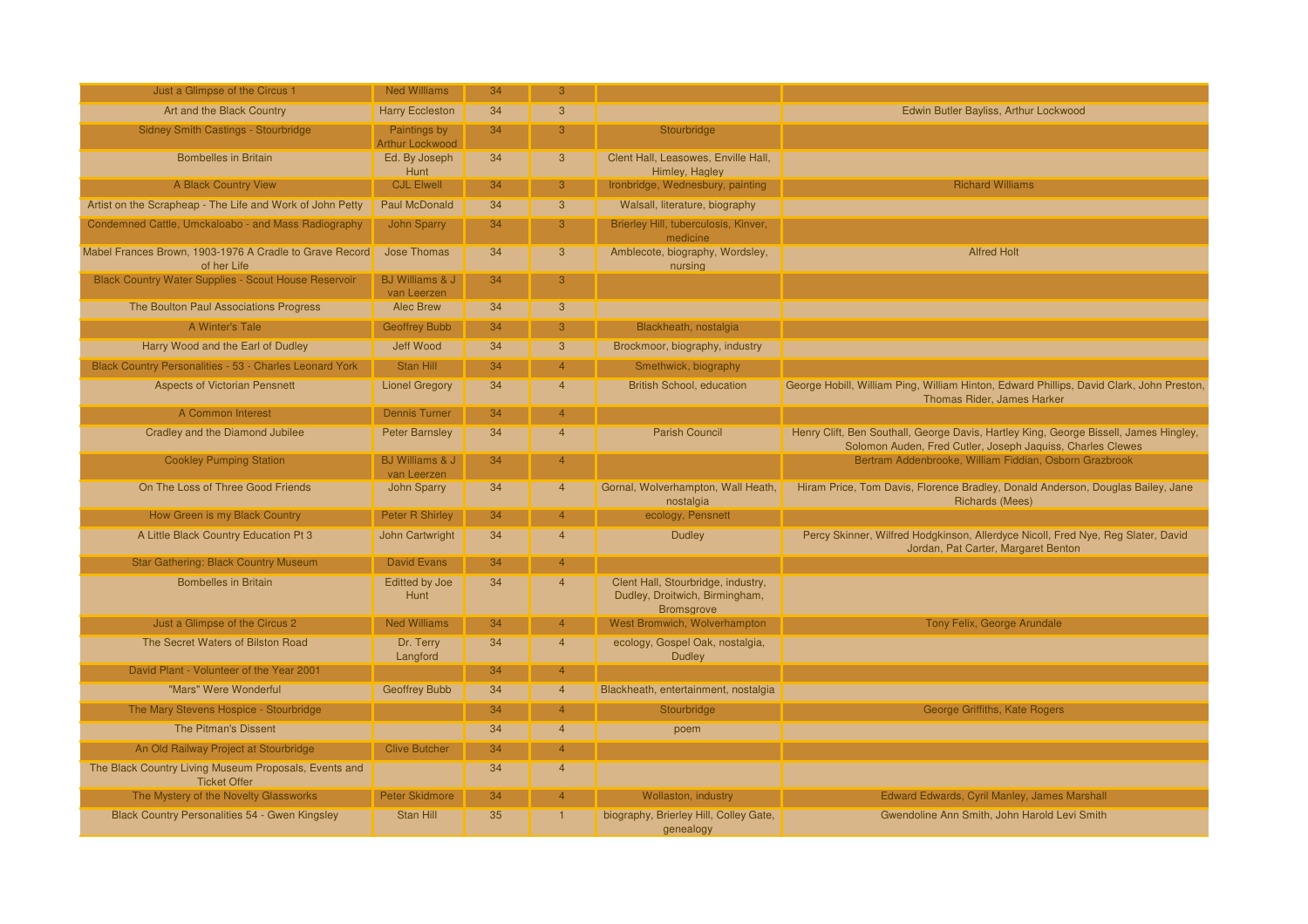| The Blue Argus                                                                                                   | <b>Arthur Truby</b>              | 35 |                | sport, football, WBA                                                      | Harold Pearson, Harry Hibbs                                                                                                                                                                      |
|------------------------------------------------------------------------------------------------------------------|----------------------------------|----|----------------|---------------------------------------------------------------------------|--------------------------------------------------------------------------------------------------------------------------------------------------------------------------------------------------|
| Lawrence Hollis - an obituary                                                                                    | Stan Hill                        | 35 |                | Sedgley                                                                   | <b>Basil Poole</b>                                                                                                                                                                               |
| <b>Black Country Water Supplies - Romsley Water Tower</b>                                                        | BJ Williams $+$ J<br>van Leerzem | 35 |                |                                                                           |                                                                                                                                                                                                  |
| Pennocruicum - Roman Penkridge Pt 1                                                                              | <b>Paul Ford</b>                 | 35 | $\overline{1}$ | archaeology                                                               |                                                                                                                                                                                                  |
| <b>Black Country Fields</b>                                                                                      | <b>Jean Butler</b>               | 35 |                | nostalgia                                                                 |                                                                                                                                                                                                  |
| The Best Loved Man In England (John Wesley and Black<br>Country Methodism Pt1)                                   | Patricia Hill                    | 35 | $\overline{1}$ | Wednesbury, Darlaston, Walsall,<br>'Honest munchin', Great Barr, religion | Edward Egginton, Francis Ward, George Clifton, William Haselwood, Grace Murray,<br>John Bennet, Francis Asbury                                                                                   |
| The End of an Era                                                                                                | Geoffrey E<br><b>Hodgetts</b>    | 35 |                | Colley Lane, Cradley, nostalgia                                           | Annie Watkins, Lilian Webster, Walter Hodgetts, Edith Goley, Thomas Allchurch, Francis<br>Hickman, William Hadley, Doreen Turbin, Cedric Hickman, Molly Jones, Geoffrey<br>Woodall, George Aston |
| The Effects of the Public Health Movement on Walsall and<br>District. 1830-1960                                  | Victoria L<br><b>Brookes</b>     | 35 |                | Darlaston, Willenhall, Walsall                                            | John Crump, Henry Boys                                                                                                                                                                           |
| damn her if she won't go chain her to the post!' - The<br>Strange Case of Eliza Price and the Two Petty Sessions | <b>David Cox</b>                 | 35 |                | Kingswinford, Wordsley, Brierley Hill                                     | Samuel Stone Briscoe, William and Eliza Price, Joseph Newey, William Robins, William<br>Foster, George Bate, James Baker, William Onions, Ann and William Peasall, Benjamin<br>Greenfield        |
| A Touch of Paradise                                                                                              | <b>Samuel Bache</b>              | 35 | $\mathbf{1}$   | poem                                                                      |                                                                                                                                                                                                  |
| <b>Wonderful Woodland</b>                                                                                        | <b>Peter R Shirley</b>           | 35 |                | Wolverhampton                                                             |                                                                                                                                                                                                  |
| Philip Foley (1653-1716)                                                                                         | <b>Irene Oliver</b>              | 35 |                | biography, industry, ironmaking                                           | Richard and James Raybould, Thomas Hitchcox, Paul Foley, John Wheeler                                                                                                                            |
| <b>Memories of George Yardley</b>                                                                                | <b>James Morgan</b>              | 35 |                | obituary                                                                  |                                                                                                                                                                                                  |
| The Bowater Memories                                                                                             | <b>Carol Moore</b>               | 35 |                | Cradley, Quarry Bank, biography                                           | James, Elizabeth and Ann Bowater, Rev HJ Quilter, John Wesley, Josiah Cox, John<br>Attwood                                                                                                       |
| Aspects of Victorian Pensnett (Pt2 Bromley Board School)                                                         | <b>Lionel Gregory</b>            | 35 |                | education                                                                 | <b>Charles James</b>                                                                                                                                                                             |
| A Peep Into Futurity                                                                                             | <b>David Cox</b>                 | 35 | $\overline{2}$ | newspapers of history                                                     |                                                                                                                                                                                                  |
| Wednesbury Reservoir and Wood Green Pumping Station                                                              | BJ Williams $+$ J<br>van Leerzem | 35 | 2 <sup>1</sup> | Wednesbury, Dudley, water supply                                          | Thoma sWalker, John Churchill, Richard Jesson, Richard Williams                                                                                                                                  |
| Pennocruicum - Roman Penkridge Pt 2                                                                              | <b>Paul Ford</b>                 | 35 | $\overline{2}$ |                                                                           |                                                                                                                                                                                                  |
| The Best Loved Man In England (John Wesley and Black<br>Country Methodism Pt2 - Methodism in Brierley Hill)      | Patricia Hill                    | 35 | $\overline{2}$ | Dudley, religion                                                          | Noah Pearson, Edwin Newton, Joseph Norwood, Simon and Joseph Bennett, Thomas<br>and Frederick Price, William Wood, Vera Whyles, Joe Foorman, Hilda Thompson, May<br>Woodhouse, Myra Wood         |
| The Sea                                                                                                          | <b>May Cox</b>                   | 35 | $\overline{c}$ | poem                                                                      |                                                                                                                                                                                                  |
| George Lawley, The Unknown Staffordshire Historian                                                               | <b>CJL Elwell</b>                | 35 | 2 <sup>1</sup> | industry, japanning, Butlers' Priestfield<br><b>Brewery</b>               | Job Lawley, Harriet Jackson, John Pendrill, James Caddick, Samuel Cozens, Philip<br>Pugh                                                                                                         |
| A Black Country Messiah (with apologies to Handel)                                                               | Frank Wyle                       | 35 | 2 <sup>2</sup> | dialect, humour, Aynuck and Ali                                           |                                                                                                                                                                                                  |
| <b>Real Black Country Folk</b>                                                                                   | E Halford                        | 35 | $\overline{2}$ | poem                                                                      |                                                                                                                                                                                                  |
| <b>Black Country Personalities 55 - William Haynes</b>                                                           | <b>Stan Hill</b>                 | 35 | $\overline{2}$ | Wednesbury, biography, silversmith,<br>jewellery                          |                                                                                                                                                                                                  |
| <b>Horkstow Bridge</b>                                                                                           | <b>David Humphries</b>           | 35 | $\overline{2}$ |                                                                           |                                                                                                                                                                                                  |
| Jack Humphries - an obituary                                                                                     |                                  | 35 | $\overline{2}$ |                                                                           |                                                                                                                                                                                                  |
| <b>Fenns Pools</b>                                                                                               | <b>Peter R Shirley</b>           | 35 | 2 <sup>1</sup> | Dudley, Kingswinford, wildlife                                            |                                                                                                                                                                                                  |
| History and Heritage of the Optical Industry in Smethwick<br>and Walsall                                         | Victoria L<br><b>Brookes</b>     | 35 | 2 <sup>2</sup> | Chance Brothers, Smethwick,<br>industry, Walsall                          | Thomas Strutt, Robert Lucas Chance, John Hartley, Sir William Cooke, Charles<br>Pilkington, Moses and Charles N Eyland,                                                                          |
| On The Post                                                                                                      | <b>David Barlow</b>              | 35 | 2 <sup>1</sup> | nostalgia, dialect, Walsall                                               |                                                                                                                                                                                                  |
| All Saints Church Choir 1952                                                                                     | <b>Bob Dale</b>                  | 35 | $\overline{2}$ |                                                                           | <b>Ezra Bagnell</b>                                                                                                                                                                              |
| <b>Our Local Heritage</b>                                                                                        | <b>Keith Wood</b>                | 35 | $\overline{2}$ |                                                                           |                                                                                                                                                                                                  |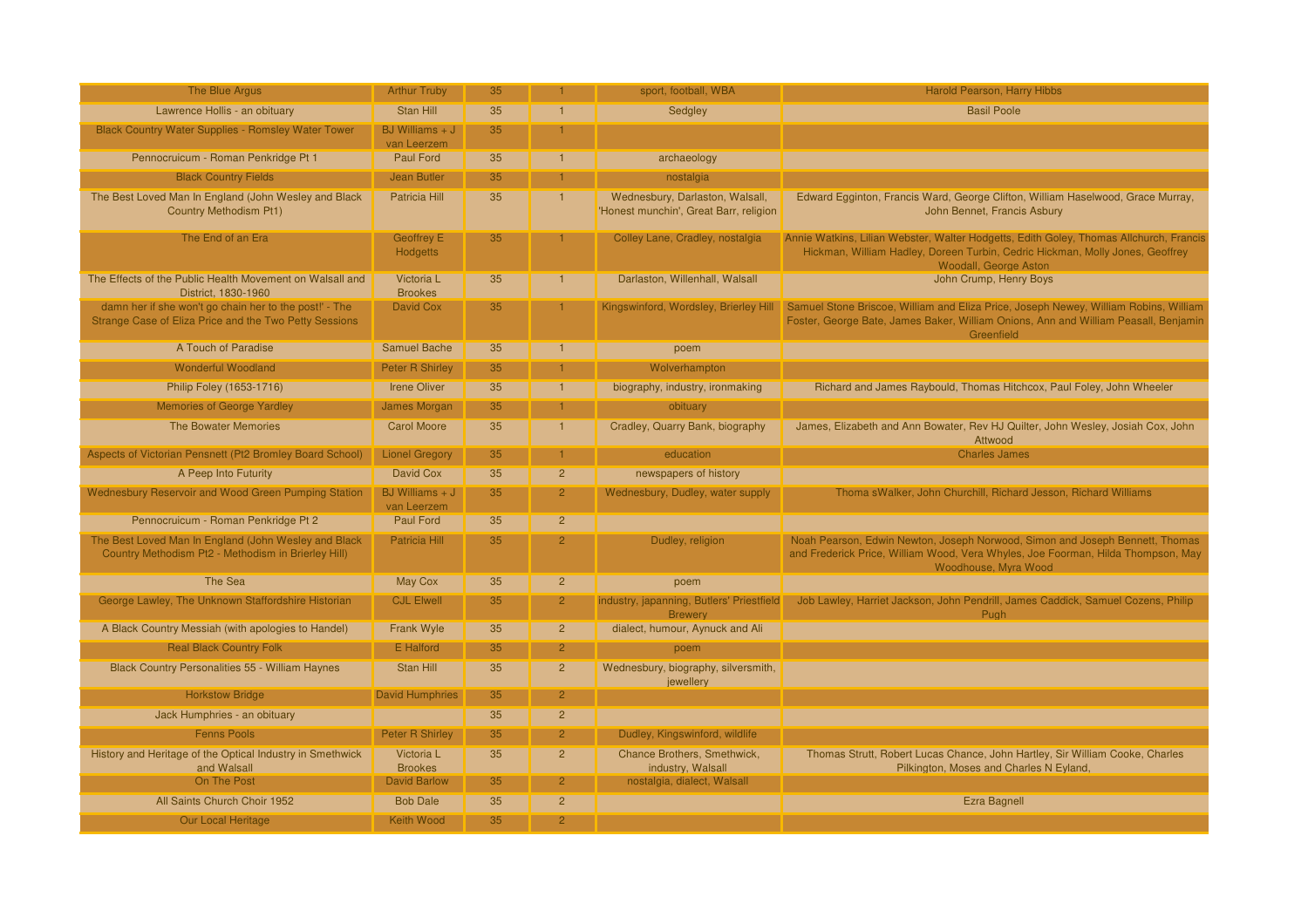| Two Centuries of a Darlaston Family                                                                       | <b>Faith M Speller</b>            | 35 | $\overline{2}$          | genealogy                                              | Mary Speller, Thomas and Alice Tomkiss, John Powell, Richard Tonks, Henry Hitch,<br>Albert G Tonks, Thomas Tonkys, Phoebe Wilks            |
|-----------------------------------------------------------------------------------------------------------|-----------------------------------|----|-------------------------|--------------------------------------------------------|--------------------------------------------------------------------------------------------------------------------------------------------|
| John Finch of Dudley and the First Liverpool Co-operative<br>Society                                      | David Cox                         | 35 | 3                       |                                                        | <b>Robert Owen</b>                                                                                                                         |
| John Robinson McClean MP                                                                                  | BJ Williams $+$ J<br>van Leerzem  | 35 | $\mathbf{3}$            | South Staffs waterworks, biography                     | Frank James, Richard Chawner, James Walker, Edward Adams, Donald McClean                                                                   |
| <b>Woodland Grange School</b>                                                                             | <b>Helen Hoult</b>                | 35 | 3                       | Wednesbury, family history                             | Ethel Davey, Michael Lloyd, Lynne Deeley                                                                                                   |
| The Dudley Bug in 1838                                                                                    | <b>David Cox</b>                  | 35 | 3                       | fossils, Wrens Nest                                    |                                                                                                                                            |
| <b>Black Country Personalities 56 - Ron Moss</b>                                                          | Stan Hill                         | 35 | 3                       | Woodside, biography                                    | <b>Sylvie Griffiths, Emily Willetts</b>                                                                                                    |
| The Air Raid Shelter                                                                                      | <b>Ray Jones</b>                  | 35 | 3                       | nostalgia, WWII, Silver End                            |                                                                                                                                            |
| Through the Black Country to Dovedale                                                                     | <b>Arthur Truby</b>               | 35 | 3                       | railways, Smethwick                                    |                                                                                                                                            |
| Archaeology and History of Upper High Street Stourbridge                                                  | John Hemingway                    | 35 | 3                       | markets                                                | Sir Humphrey Stafford, Thomas Earl                                                                                                         |
| The Other Mary Stevens                                                                                    | <b>Elaine Hipkiss</b>             | 35 | 3                       |                                                        |                                                                                                                                            |
| The Twenties and Thirties                                                                                 | Dr H Max White                    | 35 | 3                       | transport, nostalgia                                   |                                                                                                                                            |
| <b>Kinver Rock Houses</b>                                                                                 | <b>Bob Clarke</b>                 | 35 | 3                       |                                                        |                                                                                                                                            |
| Growing Up In Heaven                                                                                      | John Stephens                     | 35 | $\mathbf{3}$            | Kinver, nostalgia                                      |                                                                                                                                            |
| <b>Stamford House</b>                                                                                     | <b>Jean Skidmore</b>              | 35 | 3                       | Lye Waste                                              | family history, Amblecote, methodism, Jeremiah Skidmore, Robert Newton, Jabez Bunting, Adam Clarke, Richard Waddy, John<br><b>Skidmore</b> |
| The Silent Cinema in Stourbridge in 1929                                                                  | <b>Norman Robins</b>              | 35 | $\mathbf{3}$            | AJ Crump Ltd                                           |                                                                                                                                            |
| Francis Brett Young - the Black Countrys' most Famous<br>Author                                           |                                   | 35 | 3                       |                                                        |                                                                                                                                            |
| The Red House Glass Cone, Wordsley                                                                        | David Cox                         | 35 | $\mathbf{3}$            | Wordsley, glassmaking, industry                        |                                                                                                                                            |
| <b>Scholarships</b>                                                                                       | <b>Pearl Taylor</b>               | 35 |                         | Wordsley, Dudley, Stourbridge,<br>education, nostalgia | Fred Carder, Granville Poole, Joseph and Joshua Harris, Wilfred Lawson Mullet                                                              |
| A Budgies Dream                                                                                           | <b>May Cox</b>                    | 35 | $\overline{4}$          | poem                                                   |                                                                                                                                            |
| Black Country Vehicle Rally Sunday 14th July 2002                                                         | David EA Evans                    | 35 | $\overline{4}$          |                                                        |                                                                                                                                            |
| Dr Geoff Alman                                                                                            | Stan Hill                         | 35 | $\overline{4}$          | biography, Essington, Walsall                          | <b>Johnny Smith</b>                                                                                                                        |
| <b>Silver End</b>                                                                                         | <b>Ray Jones</b>                  | 35 | $\overline{4}$          |                                                        | Becky Webb, Alex Shakespeare, Edith Larkham, Harry Jenkins, Joe Green, Harry Hill                                                          |
| <b>Stan Davies</b>                                                                                        | <b>Arthur Truby</b>               | 35 | $\overline{4}$          | sport, football, WBA, biography                        | Dennis Vowles, Alf Dixon                                                                                                                   |
| Visit to Mushroom Green Chainshop & cottage by Class 5Y<br>Colley Lane Community Primary School, May 2002 |                                   | 35 | 4                       |                                                        |                                                                                                                                            |
| A Life Given For Others                                                                                   | <b>Bette and George</b><br>Powell | 35 | $\overline{4}$          | Walsall, obituary                                      | Mary Powell, Dr J Scott Wilson                                                                                                             |
| Civil Unrest in the Black Country 1750-1837 Part 1                                                        | David Cox                         | 35 |                         | Stourbridge, Halesowen, Dudley,<br>Penn, Bilston       | Thomas Biggs (Bigges)                                                                                                                      |
| Water Voles in the Black Country                                                                          | <b>Peter R Shirley</b>            | 35 | $\overline{4}$          | Blackbrook, Mousesweet                                 |                                                                                                                                            |
| Henry Cort and the Black Country                                                                          | <b>Eric Alexander</b>             | 35 | $\overline{4}$          | industry, ironmaking, Dudley                           | John Becher, Thomas Smith, Francis Homfray, Joseph Amphlett, Joseph Hall                                                                   |
| Thoughts on Early Bedcote and Stourbridge                                                                 | John Hemingway                    | 35 | $\overline{4}$          | Oldswinford                                            | Ralph de Marston, Geoffrey de Kynesdale, Bernard de Bruys, John de Somery, Richard<br>Jervoise                                             |
| A Unique 3-Litre Bentley                                                                                  | Jim Boulton                       | 35 | 4                       | Wolverhampton, motoring                                | RM and Ian Sievwright, Norman Bayliss                                                                                                      |
| <b>Black Country Rivals</b>                                                                               | Ron Julian                        | 35 | $\overline{4}$          | sport, football, WBA, Wolves                           |                                                                                                                                            |
| The Black Country Home Guard                                                                              | <b>Mick Wilks</b>                 | 35 | $\overline{4}$          | <b>WWII</b>                                            |                                                                                                                                            |
| A National Serviceman in the 1950s                                                                        | F Bernard Shaw                    | 35 | $\overline{\mathbf{4}}$ | Sedgley, nostalgia                                     |                                                                                                                                            |
| <b>Carnival Week in Oldbury</b>                                                                           | Dr H Max White                    | 35 | $\overline{4}$          | nostalgia,                                             | Kenneth Wilson,                                                                                                                            |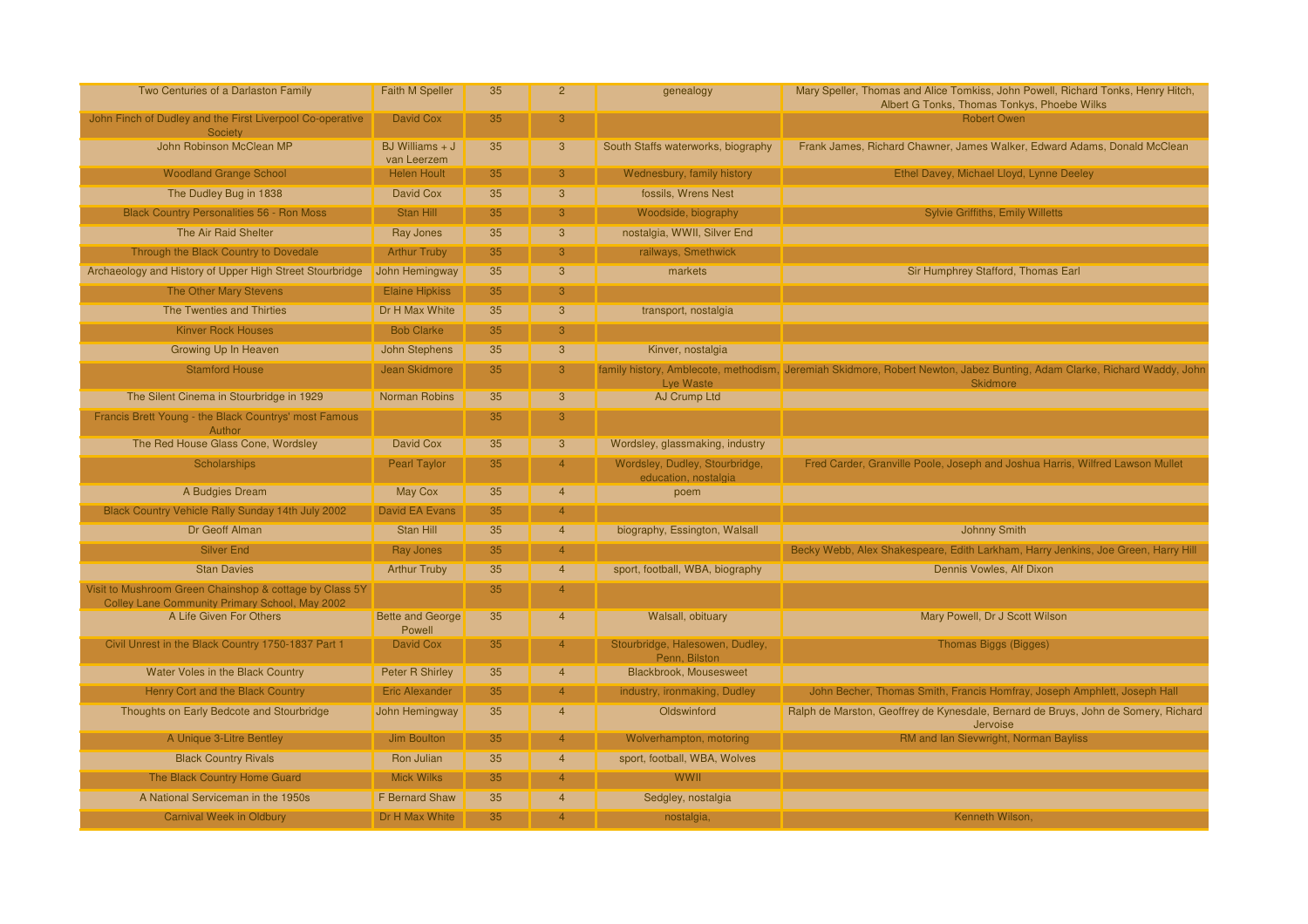| That Small Acreage that was Chance Brothers                                                          | J Reg Flavell                                             | 35 | $\overline{4}$ | nostalgia, industry, apprenticeship,                                   | Major John Hardy, Sir Hugh Chance, Reuben Camies, Jack Hill, Roland Timmins,<br>Freddie Lloyd, Edwin Morris, Jim Burton, Dennis Parsonage, Brian Chew, Bill Tupper,<br>John Morris,                                                                                                                                                                                                                                                                                                                                     |
|------------------------------------------------------------------------------------------------------|-----------------------------------------------------------|----|----------------|------------------------------------------------------------------------|-------------------------------------------------------------------------------------------------------------------------------------------------------------------------------------------------------------------------------------------------------------------------------------------------------------------------------------------------------------------------------------------------------------------------------------------------------------------------------------------------------------------------|
| Civil Unrest in the Black Country 1750-1837 Part 2 - The<br>Colliers March of 1816                   | David Cox                                                 | 36 |                | Marsh', Coseley                                                        | mining, coal, Bilston, 1816, 'Colliers Sir Richard Birnie, Richard Smith, Revd BH Draper, Francis Freeling, Revd Luke Booker                                                                                                                                                                                                                                                                                                                                                                                            |
| Seeing is Believing                                                                                  | Harry M Scharf                                            | 36 | $\mathbf{1}$   | spectacles, medical, monocle,<br>eyesight                              |                                                                                                                                                                                                                                                                                                                                                                                                                                                                                                                         |
| The Black Country Toil that Enriches the Soil: Ellen<br><b>Thorneycroft Fowler's The Farringdons</b> | Paul Mc Donald                                            | 36 |                | Wolverhampton, biography,<br>ironworks, religion, Methodism,<br>novels | Ellen Thorneycroft Fowler, George Thorneycroft, Henry Fowler, Alfred Elkin                                                                                                                                                                                                                                                                                                                                                                                                                                              |
| The War Memorial (poem)                                                                              | Ray Jones                                                 | 36 | $\mathbf{1}$   | poetry, WW1                                                            | <b>Tommy Atkins</b>                                                                                                                                                                                                                                                                                                                                                                                                                                                                                                     |
| <b>Trivia Quiz</b>                                                                                   | Stan Hill                                                 | 36 | $\mathbf{1}$   |                                                                        |                                                                                                                                                                                                                                                                                                                                                                                                                                                                                                                         |
| <b>Black Country Humour</b>                                                                          | Stan Hill                                                 | 36 | $\overline{1}$ |                                                                        |                                                                                                                                                                                                                                                                                                                                                                                                                                                                                                                         |
| The Black Country Living Museum                                                                      | Ron Julian                                                | 36 |                |                                                                        |                                                                                                                                                                                                                                                                                                                                                                                                                                                                                                                         |
| <b>Marsh and Holloway</b>                                                                            | Vic (Len<br>Holloway                                      | 36 |                | Brierley Hill, butcher, Marsh and<br><b>Baxter</b>                     | Alfred Marsh, Alfred Ernest Marsh, William Holloway, Mary Cowern, Jesse Holloway,<br>William Henry Holloway, Barney Tooley Alfred Hayes, Bill Holloway, Dyson Wright                                                                                                                                                                                                                                                                                                                                                    |
| <b>Black Country Personalities 58 - Catherine Southall</b>                                           | Stan Hill                                                 | 36 |                | biography, Brockmoor, Dudley Zoo,<br><b>Wolverhampton, Tecton</b>      | Catherine Spiller, Reg Spiller, Nora Spiller, Berthold Lubetkin, Tony Spiller, George<br>Spiller, Miss D'Abreu, Mildred Hildreth, Miss Savin, Anthony Doyle, Kenneth Cooper,<br>Bernard Roden, Margaret Tye, Lilian Cheese, Pat Bastock, Betty Hill, Derek Attwood,<br>Jack Welsh, Janet Perry, Bernard Ambrose, Kenneth Cochrane, Pat Whiting, Margaret<br>Smith, Margaret Preston, Pearl Thomburg, Rita Mountford, Mary Smallman, Pat<br>Hardwicke, Jean Stringer, Donald Southall, Vanessa Williams, Archie Williams |
| <b>Dudley Geological Collection</b>                                                                  | <b>Graham Worton</b>                                      | 36 |                | geology, fossils, 'Dudley Bug'                                         | <b>Colin Reid</b>                                                                                                                                                                                                                                                                                                                                                                                                                                                                                                       |
| St Crispian - Wolverhampton's Connection With Agincourt                                              |                                                           | 36 |                | Wolverhampton, Agincourt, longbow                                      |                                                                                                                                                                                                                                                                                                                                                                                                                                                                                                                         |
| From What I See: The Art of Christopher Firmstone                                                    | <b>David Cox</b>                                          | 36 |                | Wallheath, Wordsley Manor, art                                         |                                                                                                                                                                                                                                                                                                                                                                                                                                                                                                                         |
| Cookley Ironworks                                                                                    | Thomas H Organ                                            | 36 |                | Caunsell, iron, industry                                               | Alf Organ, George Organ                                                                                                                                                                                                                                                                                                                                                                                                                                                                                                 |
| <b>Steam Engine Memories</b>                                                                         | John Mountford                                            | 36 | $\mathbf{1}$   | Walsall, Wood Green, H+T Danks                                         |                                                                                                                                                                                                                                                                                                                                                                                                                                                                                                                         |
| Mrs Lewis                                                                                            | Ray Jones                                                 | 36 |                | Reminiscence                                                           | <b>Harriet Lewis</b>                                                                                                                                                                                                                                                                                                                                                                                                                                                                                                    |
| The Remarkable Life of Ann Becher                                                                    | <b>Eric Alexander</b>                                     | 36 | $\overline{1}$ | <b>Shut End, Pensnett</b>                                              | Henry Cort, John Becher, Samuel and Alexander Hood, Mary West, Lord Lyttleton,<br>Hester Pitt, Ann Haysham, John Durant, Thomas Smith, Sarah Milward, Henry Hopson<br>Becher, William Attwick, Robert Charles Becher                                                                                                                                                                                                                                                                                                    |
| "Like a Little Watch"                                                                                | <b>David Barlow</b>                                       | 36 |                | motoring                                                               | <b>Mike Simmonds</b>                                                                                                                                                                                                                                                                                                                                                                                                                                                                                                    |
| <b>Wild in Martley</b>                                                                               | <b>Samuel Bache</b>                                       | 36 |                | <b>Tame Valley</b>                                                     | <b>Brian Draper</b>                                                                                                                                                                                                                                                                                                                                                                                                                                                                                                     |
| From Boats to Cars - the History of Pritchard's Garages                                              | <b>James Pritchard</b>                                    | 36 | $\overline{2}$ | <b>Wordsley, Canal</b>                                                 | Ron Pritchard, Thomas Dadford, John Payton, Joseph Cox, Thomas Cook, Ambrose<br>Harthill, Sarah Hartell, Catherine Collins, Daniel Gill, Emma Gill, George Walford Frank<br>Chatterton Turner, Frederick William Williams, Sarah Wilkes, Charles Webberley                                                                                                                                                                                                                                                              |
| Working for the Wolverhampton Cooperative Society                                                    | <b>Ned Williams &amp;</b><br>Margaret<br><b>Brownrigg</b> | 36 | $\blacksquare$ |                                                                        | Margaret Bowen, Horace Smith, Albert Hodson, Tom Dudley, Albert Prosser, Dan<br>Clawley, Tommy Blower, Bill Evans, Ben Wignell, SH 'Jack' Lewis, Joe Hillman Charley<br>Buckley, Herman Arens, Harry Brownrigg, Olive Legrow                                                                                                                                                                                                                                                                                            |
| Just Helping Out                                                                                     | <b>Beryl Wills</b>                                        | 36 |                | story                                                                  |                                                                                                                                                                                                                                                                                                                                                                                                                                                                                                                         |
| The Mills of Wollaston                                                                               | <b>Peter Skidmore</b>                                     | 36 | $\overline{1}$ | 1699, windmill, River Stour, industry,<br><b>BSR</b>                   | Josiah Bach, John Payton, Thomas Hilton, Robert Dudley, John Cartwright, George<br>Darby, Isaac Taylor, Harry Court, William Dewee, Alexander Norris, Isaac Nash, Charles<br>H Parsons                                                                                                                                                                                                                                                                                                                                  |
| The Tipton Slasher and the American Giant                                                            | <b>David Cox</b>                                          | 36 | $\mathcal{P}$  | pugilism, boxing                                                       | William Perry, Charles Freeman, Ben Caunt, Francis Keys, George Leadbitter, Simon<br>Byrne, Alexander Mackay, Tom Savers                                                                                                                                                                                                                                                                                                                                                                                                |
| The New Village                                                                                      | <b>Ron Moss</b>                                           | 36 | $\overline{2}$ | Tipton, Bilston, Mushroom Green                                        |                                                                                                                                                                                                                                                                                                                                                                                                                                                                                                                         |
| Rambling is so Relaxing!                                                                             | Noel Blackham                                             | 36 | $\overline{2}$ | story                                                                  |                                                                                                                                                                                                                                                                                                                                                                                                                                                                                                                         |
| Obituary and tribute to Freda Allen RIP                                                              | Stan Hill                                                 | 36 | $\overline{2}$ | Oldbury, obituary, Walsall                                             | Freda Terry, George Thomas Terry, Fred Allen, Pat Collins                                                                                                                                                                                                                                                                                                                                                                                                                                                               |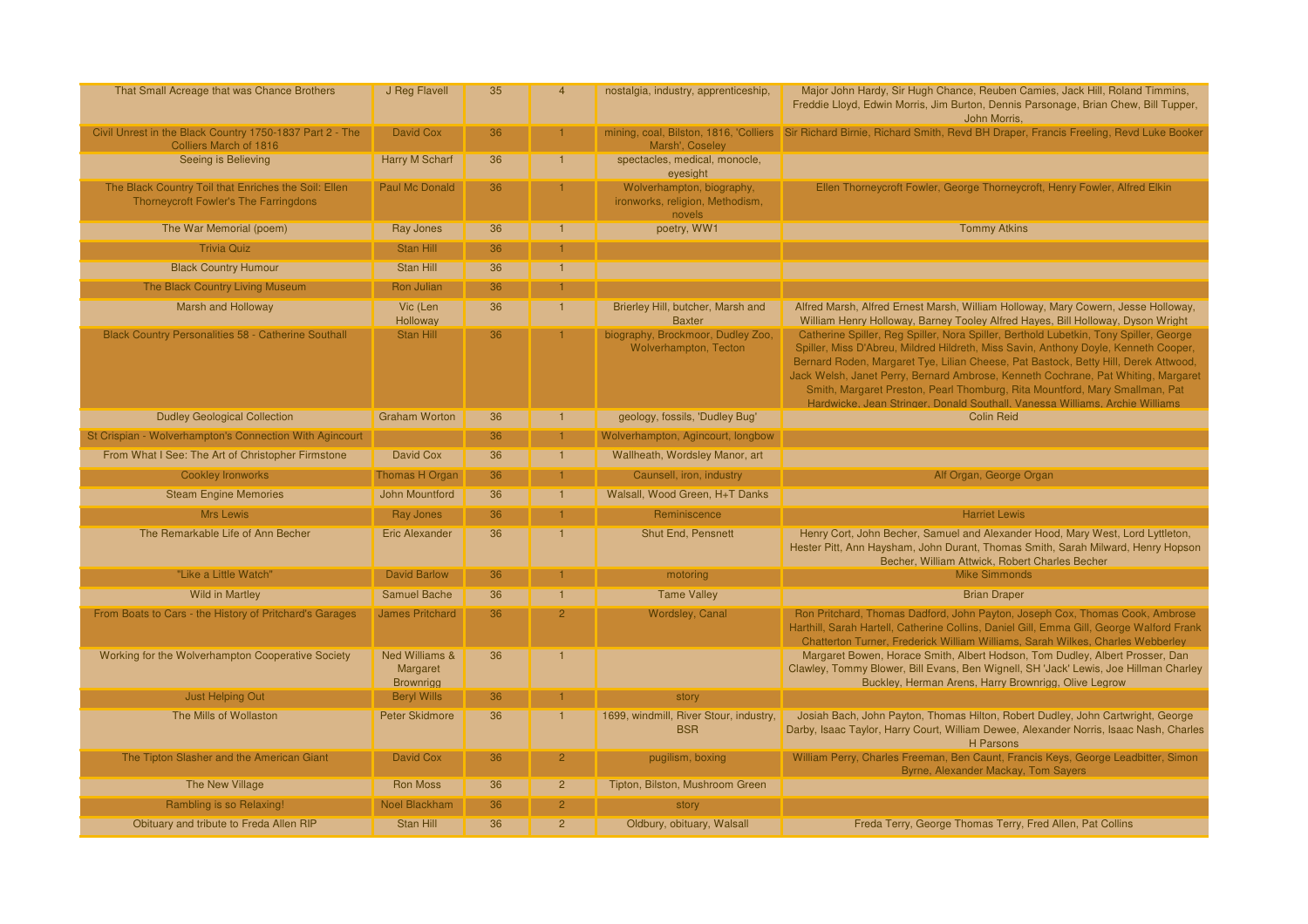| The Black Country Living Museum                                                      | Ron Julian                       | 36 | 2 <sup>1</sup> |                                                                                                  |                                                                                                                                                                                                                                                                               |
|--------------------------------------------------------------------------------------|----------------------------------|----|----------------|--------------------------------------------------------------------------------------------------|-------------------------------------------------------------------------------------------------------------------------------------------------------------------------------------------------------------------------------------------------------------------------------|
| Opened in A Blaze of Glory - Closed in Obscurity                                     | <b>Ned Williams</b>              | 36 | $\overline{2}$ | Wolverhampton, Penn Cinema,<br>Dunstall Cinema, Danilo, Brierley Hill                            | Cyril Moore, Harry Bayliss, Winifred Shotter, Roland Matthews, Morris Christopher,<br><b>George Formby</b>                                                                                                                                                                    |
| After Work at the Black Country Museum (poem)                                        | <b>Janet Aston</b>               | 36 | $\overline{2}$ | poetry                                                                                           |                                                                                                                                                                                                                                                                               |
| Living on the Clent Hills                                                            | <b>Irene Edge</b>                | 36 | $\overline{2}$ | Hill Cottage, reminiscence                                                                       | Wallace Price, Lily Beatrice Price, John Price, Edward Price                                                                                                                                                                                                                  |
| "Dozy" of Dartmouth Park                                                             | <b>Arthur Truby</b>              | 36 | $\overline{2}$ |                                                                                                  | Jim Russell, 'Dozy' Abel                                                                                                                                                                                                                                                      |
| Was this Dudley's First bad press?                                                   | <b>Dianne</b><br>Mannering       | 36 | $\overline{2}$ | <b>Dudley Castle</b>                                                                             | <b>Sir Amyas Paulet</b>                                                                                                                                                                                                                                                       |
| A Trail Through Time: Dudley's Millenium Scultpure Trail                             | <b>Steve Field</b>               | 36 | $\overline{2}$ | Art, Dudley Southern Bypass,<br>sculpture                                                        | Mike Lyons, Andrew Logan, Michael Konn, John Vaughan, John Mulvaney, Andrew<br>Burton, Dud Dudley, John Walters                                                                                                                                                               |
| A Cup of Tay                                                                         | <b>Pearl Taylor</b>              | 36 | $\overline{2}$ | tea drinking                                                                                     |                                                                                                                                                                                                                                                                               |
| Washing                                                                              | Ray Jones                        | 36 | 2 <sup>1</sup> | reminiscence, Wittimer, Withymoor                                                                | <b>Walter Marsh</b>                                                                                                                                                                                                                                                           |
| David Bagnall of Wednesbury (1832-1925)                                              | <b>Colin Bagnall</b>             | 36 | $2^{\circ}$    | 1834, Round Oak, Brockmoor,<br>Methodism                                                         | Mary Ann Perry, Mary Ann Talbot, William Aucott                                                                                                                                                                                                                               |
| "The Secretary Regretsthe horse has died" the history of<br><b>Walsall Golf Club</b> | <b>Terry Henwood</b>             | 36 | $\overline{2}$ | <b>Walsall Golf Club</b>                                                                         | Howard Smith, FJ Cozens, JW Dixon, H Souttle, AN Greatrix, HR Windl, J Mylis, Ernest<br>Heath, Alistair MacKenzie                                                                                                                                                             |
| The Red Beret' and 'Falklands' Clay (poems)                                          | Spider                           | 36 | $\overline{2}$ | poetry                                                                                           |                                                                                                                                                                                                                                                                               |
| <b>Black Country Personalities 59 - Tommy Mundon</b>                                 | <b>Stan Hill</b>                 | 36 | $\overline{2}$ | biography, dialect, Halesowen                                                                    | Harry Harrison, Frank Bissell, Bert Bissell, Keith and Tony West, Ray Hingley                                                                                                                                                                                                 |
| Johann Van Leerzem M. Phil. RIP                                                      | <b>Stan Hill</b>                 | 36 | $\overline{2}$ | obituary                                                                                         | <b>Brian J Williams</b>                                                                                                                                                                                                                                                       |
| Jesse Pennington meets Stanley, Earl Baldwin                                         | <b>Margaret Dallow</b>           | 36 | $\overline{2}$ | sport, football, WBA, Albion                                                                     |                                                                                                                                                                                                                                                                               |
| James Foster - 150 years on                                                          | <b>Roy Peacock</b>               | 36 | $\overline{2}$ | Stourbridge, Agenoria, Stourbridge<br>Lion, 1840, industry                                       | <b>John Rastrick</b>                                                                                                                                                                                                                                                          |
| The Burglar's Bible: George Price's Treatise on Locks (Part                          | <b>Pat Tempest</b>               | 36 | $\overline{2}$ | locks, keys, industry, Wolverhampton,<br>locksmith, Willenhall, Bilston,<br>Coseley, Wednesfield | George Price, John Wilkinson, Isaac Pedley, Joseph Ball, John Ball, Thomas Brueton,<br>James Carpenter, Richard Manning, John Roughley, Thomas Wright, Thomas Hart,<br>James Gibbons Jnr, Charles Aubin, Charles Chubb, Joseph Price, Joseph Pedley,<br><b>Richard Noakes</b> |
| <b>Running the Distance</b>                                                          | <b>Mark Dabbs</b>                | 36 | $\overline{2}$ | Walsall, sport, running                                                                          |                                                                                                                                                                                                                                                                               |
| Along the Towpath (poem)                                                             | <b>Beryl Wills</b>               | 36 | $\overline{2}$ | poetry                                                                                           |                                                                                                                                                                                                                                                                               |
| From the Black Country to the 'proms' - The Life of William<br>Fellows (1921-1970)   | <b>Michael Jones</b>             | 36 | 3              | entertainment, Cinder Bank, Messiah<br><b>Baptist Church, Netherton</b>                          | William Jeavons, William Skidmore, AH Cutler, F Allison Green, JS Stanton, Frederic<br>Jackson, Graham Whettam, Geoff Hampton                                                                                                                                                 |
| <b>Helping Mr Lewis</b>                                                              | Ray Jones                        | 36 | 3              | reminiscence                                                                                     |                                                                                                                                                                                                                                                                               |
| Dudley Grammar School Cricket First XI 1938                                          | Dr John Cox                      | 36 | 3              | sport, Dudley                                                                                    | Dennis Canning, Graham Price, Ron Poole, Leslie Fellows                                                                                                                                                                                                                       |
| <b>Three Lost Landmarks</b>                                                          | <b>Arthur Truby</b>              | 36 | 3 <sup>°</sup> | West Bromwich, Wasson Pool, The<br>Pound, Jacob's Ladder                                         |                                                                                                                                                                                                                                                                               |
| The 'Ten Bob' Piano                                                                  | <b>Dianne</b><br>Mannering       | 36 | 3              |                                                                                                  | <b>Arthur F Welch</b>                                                                                                                                                                                                                                                         |
| <b>Black Country Personalities 60 - Ken Rabey</b>                                    | <b>Stan Hill</b>                 | 36 | 3              | Wollaston, biography, Brierley Hill,<br>music                                                    | Kenneth Rabey, Isaac Nash, Norman Thomas Rabey, Joseph F Pearson, Don Kenyon,<br>Roma Mobberley, David Ian Rabey, Lionel Hamilton                                                                                                                                             |
| The Burglars Bible (Part 2)                                                          | <b>Patricia Tempest</b>          | 36 | 3              | lockmaking, safes                                                                                | George Price, Charles Aubin, Samuel Chatwood, William Dawes, Charles Chubb,<br><b>William Milner</b>                                                                                                                                                                          |
| St. John's Church, Kate's Hill, Dudley                                               | Professor KGB<br><b>Bakewell</b> | 36 | 3              |                                                                                                  | Doctor Rupert Hoare, Revd Janet Fulljames                                                                                                                                                                                                                                     |
| Living History' 2 - The Lunt Roman Fort, Baginton, Coventry                          | David Cox                        | 36 | 3              | Baginton, Coventry                                                                               |                                                                                                                                                                                                                                                                               |
| So, you think you have done a good day's work?                                       | <b>William F Homer</b>           | 36 | 3              | Netherton, Post Office, Home Guard                                                               | Leonard Eley Homer, Fred Homer, Hilda Parrish (nee Portman), Irene French (nee<br>Knowles), Phoebe Bagley, May Homer, Lily Grainger, Pan Cooksey, Norah Bennett, Len<br>Owen                                                                                                  |
| My Fear (poem)                                                                       | <b>May Cox</b>                   | 36 | $\overline{3}$ | poetry, spiders                                                                                  |                                                                                                                                                                                                                                                                               |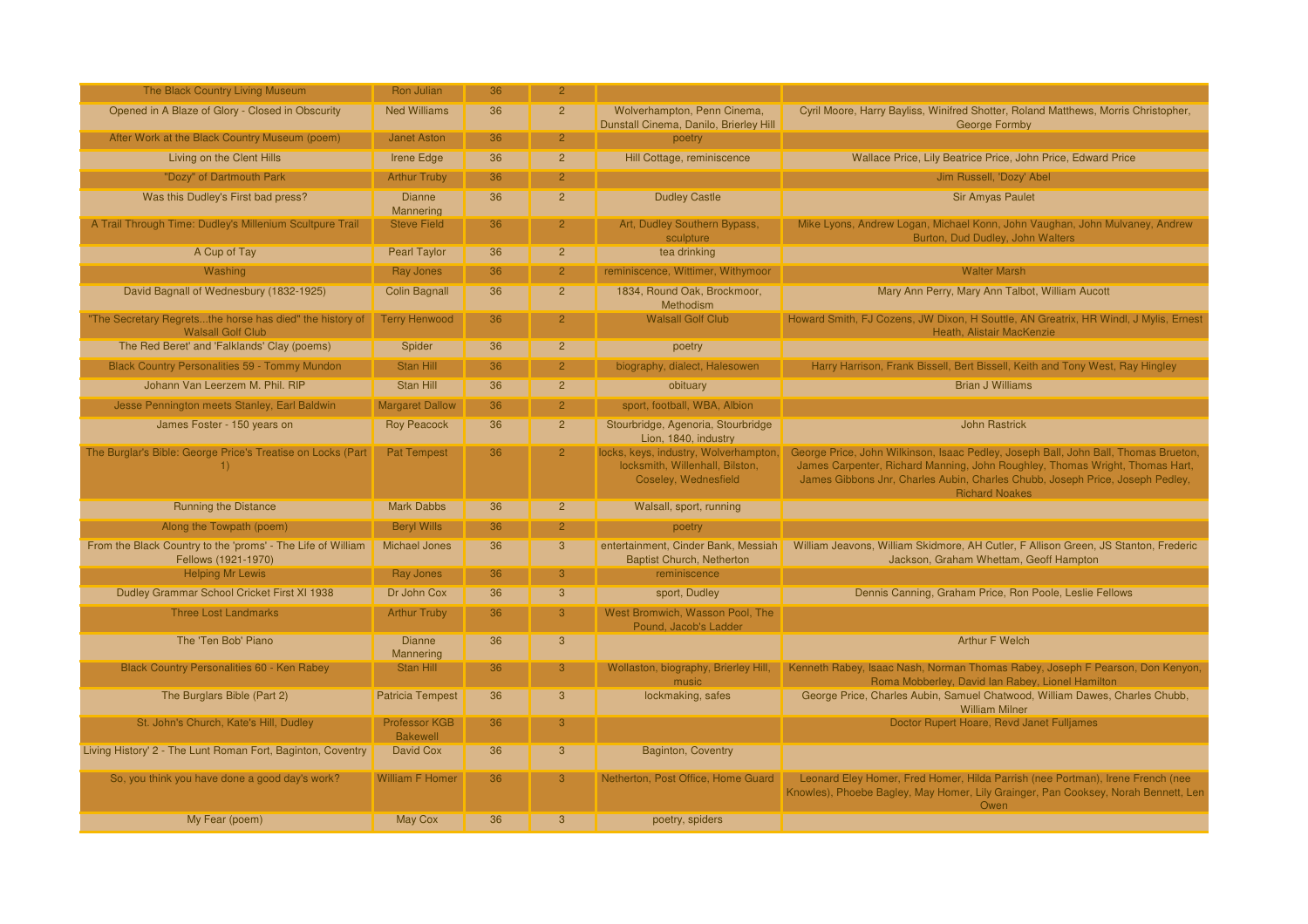| <b>Brierley Hill National (CofE) School</b>                                                              | <b>Pearl Taylor</b>        | 36 | 3                       | education                                                                                                                                                        | Pearl Mullett, Anthony Rolly, Lily Hall, Betty Dix (nee Lowther), Viv Yates, Nellie E Mullett,<br>Ray Weston, D'arcy Jones, Thomas Williams                                        |
|----------------------------------------------------------------------------------------------------------|----------------------------|----|-------------------------|------------------------------------------------------------------------------------------------------------------------------------------------------------------|------------------------------------------------------------------------------------------------------------------------------------------------------------------------------------|
| The Fly Boat (poem)                                                                                      | John Alan Davis            | 36 | 3                       | poetry, canal                                                                                                                                                    |                                                                                                                                                                                    |
| <b>Commemorating Wolverhampton's Historic Vehicles</b>                                                   | <b>Steve Field</b>         | 36 | 3                       | Sunbeam, Star, cars                                                                                                                                              | Peter Barby, David Evans, Kaye Don, John McKenna, John Harding, Ray Jones, Robert<br>Bowers, Michael Scheuermann, Martin Jones, David Davies, Geoff Stevens, Joe<br><b>Stevens</b> |
| I Can Still Hear Bobby Shafto: when Priory Nursery was<br>young/Listening to the Past (poem)             | J Reg Flavell              | 36 | 3 <sup>5</sup>          | poetry, Priory Nursery, Dudley,<br>education, 1938, reminiscence                                                                                                 | Nancy Astor, Dr Andrew Scotland, Eileen Collier                                                                                                                                    |
| How we led the D-Day Invasion - A Reluctant Soldier<br><b>Remembers</b>                                  | John Beck                  | 36 | 3                       | 1944, Netherton                                                                                                                                                  | Jack Palmer, Martin Palmer, Jean Beck, Dr Millington                                                                                                                               |
| Mr Samuel Salt's Grand, Never to be Forgotten and Most Norman H Jones<br>Clever Lecture of 1852 (Part 1) |                            | 36 | 3                       | 1852, Halesowen, nailmaking, poem                                                                                                                                | T Attwood, Billy Budge, Joe Biggs, Jim Etheridge, Joe Higgs, Dick Hacket                                                                                                           |
| A commemoration of James Foster of Stourbridge, 1786-<br>1853                                            | <b>Peter Skidmore</b>      | 36 | 3                       | Stourton Castle, Agenoria,<br>Stourbridge                                                                                                                        | John Bradley, Roy Peacock, Ron Moss, Paul Collins, John Urpeth Rastrick, Garth Wyles,<br><b>Dennis Emery</b>                                                                       |
| <b>Bedlam in Wednesbury</b>                                                                              | Lyn Tambe                  | 36 | 3                       | 1848, High Bullen, cholera, asylum,<br>Poor Law                                                                                                                  | Isaac Hawes, John Wesley                                                                                                                                                           |
| Mr Samuel Salt's Grand, Never to be Forgotten and Most<br>Clever Lecture of 1852 (Part 2)                | Norman H Jones             | 36 | $\overline{4}$          | 1852, Halesowen, nailmaking, poem                                                                                                                                |                                                                                                                                                                                    |
| In A Black Country Practice                                                                              | Dr John Lester             | 36 | $\overline{4}$          | Walsall, 1954, dialect, reminiscence                                                                                                                             |                                                                                                                                                                                    |
| <b>Aynuk's Revenge</b>                                                                                   | <b>Arthur Truby</b>        | 36 | $\overline{4}$          | dialect, Aynuck and Ayli                                                                                                                                         |                                                                                                                                                                                    |
| Our Visit to Dudley (poem)                                                                               | <b>Janet Ruston</b>        | 36 | $\overline{4}$          | poetry, Dudley                                                                                                                                                   |                                                                                                                                                                                    |
| The Industrial Progress of the Black Country 1868                                                        | <b>Margery Ellis</b>       | 36 | $\overline{4}$          | industry, Jackey Pits                                                                                                                                            | JC Tildesley, Abraham Darby, Lord Dudley                                                                                                                                           |
| A Black Country Man (poem)                                                                               | David Muir                 | 36 | $\overline{4}$          | poetry, nailmaker                                                                                                                                                |                                                                                                                                                                                    |
| The Story of 'Sleipmir': Commemorating Wednesbury's<br><b>Viking Heritage</b>                            | <b>Steve Field</b>         | 36 | $\overline{4}$          | sculpture, Wednesbury, poetry                                                                                                                                    | Ralph Flavell, John Bevan                                                                                                                                                          |
| Still Ahead - a Reluctant Soldier's advance through Europe                                               | <b>Jack Palmer</b>         | 36 | $\overline{\mathbf{4}}$ | 1944, WWII                                                                                                                                                       | <b>Jack Palmer</b>                                                                                                                                                                 |
| From Gornal to Gippsland Lakes - The Art of Life and Owen<br>Piggott                                     | John Beck                  | 36 |                         | art                                                                                                                                                              | Elsie Guest, Mick Waterfield                                                                                                                                                       |
| Pen a Line                                                                                               | Harry M Scharf             | 36 | $\overline{4}$          | writing                                                                                                                                                          |                                                                                                                                                                                    |
| West Bromwich Ellesmere Athletic Club                                                                    | <b>Margaret Dallow</b>     | 36 | $\overline{4}$          | sport, 1911, athletics                                                                                                                                           | Joseph Charles Bird, Gertrude Rock, David Richards, WT Poultney, Alexander Ramsey,<br>Walter C Hackett, Cyril Wilks, Hilda Richards, Sam Worley, Joe Bord                          |
| In The Black Country Museum's Chemist Shop (poem)                                                        | <b>Janet Aston</b>         | 36 | 4                       | poetry                                                                                                                                                           |                                                                                                                                                                                    |
| Remembering my Father, Arthur Cashmore, 1907-1986                                                        | <b>Dianne Bird</b>         | 36 | $\overline{4}$          | 1907, biography, West Bromwich                                                                                                                                   | Margaret Preedy, Ronnie Allen, Henry Hall                                                                                                                                          |
| <b>Black Country Personalities 61 - Barry Randle</b>                                                     | <b>Stan Hill</b>           | 36 | $\overline{4}$          | biography, Wordsley                                                                                                                                              | Tony Rutter, Don Hamer, Reg Gower, Janet Beasley                                                                                                                                   |
| Wind in the Willows' - the story of Syd Royall - last of the<br><b>Black Country Bellow-makers</b>       | <b>Mike Woodyatt</b>       | 36 | $\overline{4}$          | biography, Tividale, Vaughans,<br><b>Dudley</b>                                                                                                                  | Tom Wilkinson, David Tart                                                                                                                                                          |
| The Clayton Collection                                                                                   | David Cox                  | 36 | $\overline{4}$          | Cannon Foundry, photos, Dudley<br>Archive                                                                                                                        |                                                                                                                                                                                    |
| Why is the Black Country Funny?                                                                          | Dr Paul<br><b>McDonald</b> | 36 |                         | humour, comedy                                                                                                                                                   | Patrick Thompson, Phil Drabble, Dolly Allen                                                                                                                                        |
| <b>Disappearing Brierley Hill</b>                                                                        | Ray Jones                  | 36 | $\overline{4}$          | reminiscence                                                                                                                                                     | <b>Round Oak</b>                                                                                                                                                                   |
| <b>Black Country Humour</b>                                                                              | Stan Hill                  | 37 |                         |                                                                                                                                                                  |                                                                                                                                                                                    |
| The Black Country in Domesday Book                                                                       | Dr John Lester             | 37 | $\mathbf{1}$            | Greensforge, Crockington, Haswic,<br>Cippemore, Dudelei, Ache, Hantone,<br>Swineford, Pendeford, Halam, Offlow,<br>Billestune, Wadnesberie, Segeslei,<br>Himelei |                                                                                                                                                                                    |
| A Dream or Nightmare? (poem)                                                                             | <b>Mary Cox</b>            | 37 |                         | poetry                                                                                                                                                           |                                                                                                                                                                                    |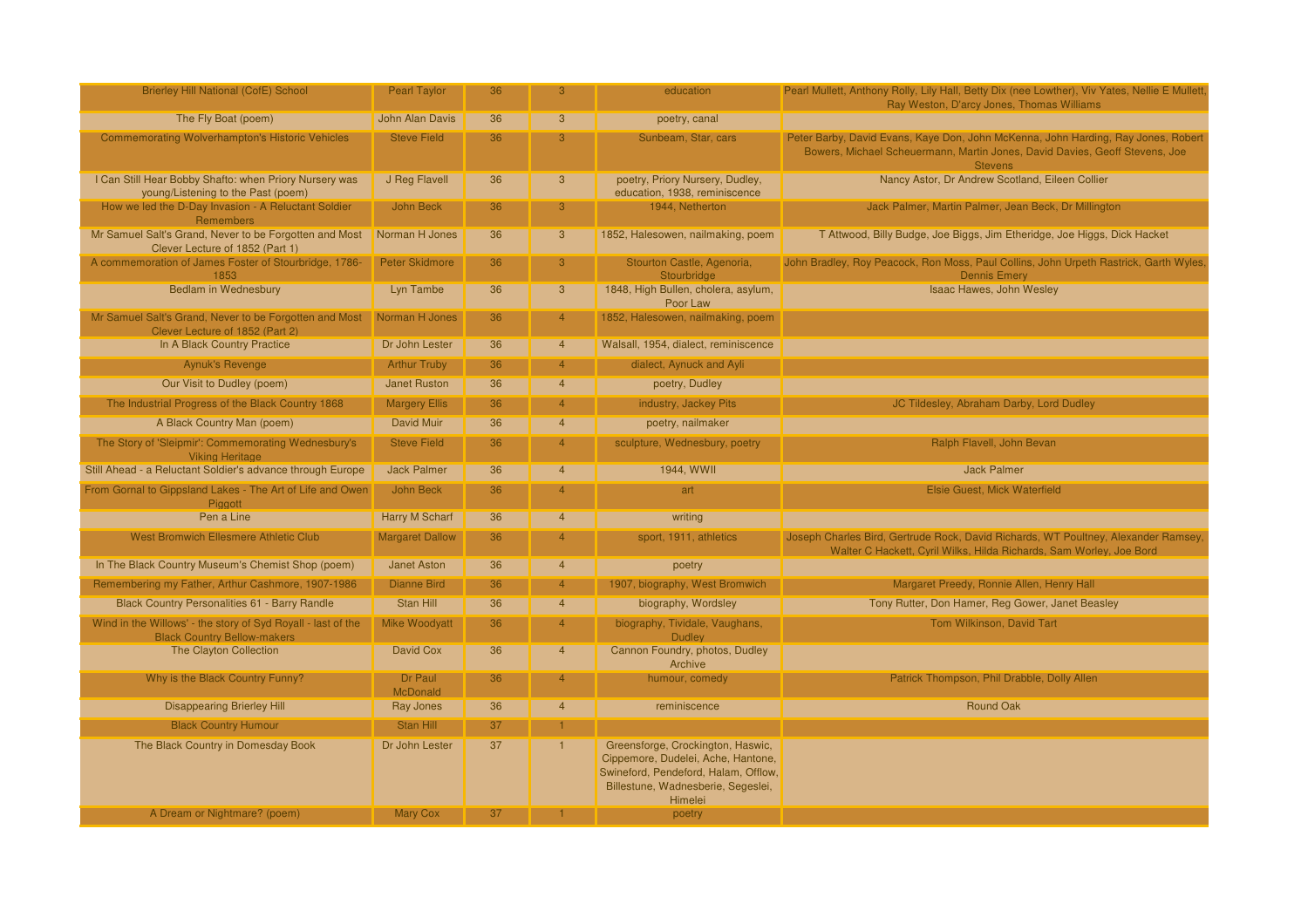| <b>History and Hearsay</b>                                                               | <b>F</b> Bernard Shaw                            | 37 |                | dialect, WWI, Oldbury, Cradley Heath                                           | Dr William George, Jack Judge                                                                                                                                                                                                                                                                                                                                                                                                                                                                              |
|------------------------------------------------------------------------------------------|--------------------------------------------------|----|----------------|--------------------------------------------------------------------------------|------------------------------------------------------------------------------------------------------------------------------------------------------------------------------------------------------------------------------------------------------------------------------------------------------------------------------------------------------------------------------------------------------------------------------------------------------------------------------------------------------------|
| The Black Country Home Guard (Part 2)                                                    | <b>Mick Wilks</b>                                | 37 |                | Dudley, John Thompson Ltd, Noah<br>Hingleys, Bishton's Bridge,<br>Halesowen    | George Barton, Hedley Porter, A Tanfield, AW Burton, CG Elkington, SB Simpson,<br>Gilbert Salter, B Batt, BJ Keene, DH Brindley, AB Hodson, TW Barber, A Stephens, T<br>Holden, JBL Stevenson, SH Hamersley, LCH Brown, WH Reynolds, HJ King, JC<br>Christopherson, AA Powell, E Byron, WJ Ward, E Gilbert, GG Watson, GS Chadwick, F<br>Hejl, AB Clibbery, WCI Boulton, AH Taylor, RB Greatorex, Harry Brooks, TS Lancaster,<br>TC Fillery, WJ Balderstone, JT Hobday, AE Church, H Prince, REH Humphries |
| Allotment Associations in the Black Country                                              | <b>Sarah McNicol</b>                             | 37 |                | Allotment, 1914, Wordsley, Walsall,<br>Dudley, West Bromwich,<br>Wolverhampton | <b>Harry Thorpe</b>                                                                                                                                                                                                                                                                                                                                                                                                                                                                                        |
| The Photograph                                                                           | <b>Dianne</b><br><b>Mannering</b>                | 37 |                | <b>Tipton</b>                                                                  | Simon Etchells, Arthur Welch, Beryl Welch                                                                                                                                                                                                                                                                                                                                                                                                                                                                  |
| A Taste of Success                                                                       | Inky'                                            | 37 |                | beer                                                                           | Peter Hill, Freda Allen, Frank Power, John Clarke                                                                                                                                                                                                                                                                                                                                                                                                                                                          |
| <b>Black Country Personalities No 62 - John Massey</b>                                   | Stan Hill                                        | 37 |                | biography, Wordsley, Ashwood<br><b>Nursery</b>                                 | Roy Wood, Beryl Price, Tony Cartwright, Pat Edwards, George Russell                                                                                                                                                                                                                                                                                                                                                                                                                                        |
| Which Way Did the Romans Go?                                                             | <b>Angus Dunphy</b>                              | 37 | $\blacksquare$ | AD 40-43, Greensforge                                                          |                                                                                                                                                                                                                                                                                                                                                                                                                                                                                                            |
| The Tramp                                                                                | Ray Jones                                        | 37 |                | Prestwood, reminiscence                                                        | <b>Harold Thompson</b>                                                                                                                                                                                                                                                                                                                                                                                                                                                                                     |
| Standing on One Corner of Black Country History                                          | Dr Terry Langford<br>& David<br><b>Humphries</b> | 37 |                | Willingsworth, Ocker Hill,<br>Wednesbury                                       | Revd F Brighton, Bert Richards, Rob Millward, Adrian Robinson, Stanley Weston,<br>Douglas Dilworth, Phillip William                                                                                                                                                                                                                                                                                                                                                                                        |
| The Effects of Mr JA Crabtree's Early Death                                              | David F Vodden                                   | 37 |                | Walsall Wood, biography                                                        | Eliza Hughes, Mr Turnpenny, John Ashworth Crabtree, Gwendolen Edith Crabtree, HFJ<br>Fletcher, Canon Thompson Elliott, Frank Cooper                                                                                                                                                                                                                                                                                                                                                                        |
| Bryan White (1934-2003) RIP                                                              | <b>Stan Hill</b>                                 | 37 |                | obituary, Dudley                                                               | Wendy White, David Vodden                                                                                                                                                                                                                                                                                                                                                                                                                                                                                  |
| One Sunday in November (poem)                                                            | Spider'                                          | 37 |                | poetry                                                                         |                                                                                                                                                                                                                                                                                                                                                                                                                                                                                                            |
| Major John Berryman VC                                                                   | <b>Colonel Stuart</b><br>Archer & Jenny<br>King  | 37 |                | biography, Dudley, 1825                                                        | Eliza Suright, Lewis Nolan                                                                                                                                                                                                                                                                                                                                                                                                                                                                                 |
| The Landscapes of Mr Lucton's Freedom                                                    | <b>Joseph Biddulph</b>                           | 37 |                | novel                                                                          | <b>Francis Brett Young</b>                                                                                                                                                                                                                                                                                                                                                                                                                                                                                 |
| Memories of Tipton before Wolverhampton New Road                                         | Dr John Cox                                      | 37 | $\mathbf{1}$   | Woodsetton, reminiscence                                                       | Gwen Rogers, Zena Rogers, Douglas Cox                                                                                                                                                                                                                                                                                                                                                                                                                                                                      |
| <b>The Dosser</b>                                                                        | Ray Jones                                        | 37 | $\overline{2}$ | <b>Brierley Hill</b>                                                           | Harold Thompson, Anthony Whittaker, Margaret Wilkes                                                                                                                                                                                                                                                                                                                                                                                                                                                        |
| <b>Operation 'Frozen Loaves'</b>                                                         | <b>Dianne</b><br>Mannering                       | 37 | $\overline{2}$ |                                                                                | Margaret Allen, Sylvia Everitt                                                                                                                                                                                                                                                                                                                                                                                                                                                                             |
| Andrew Yarranton's 'Lost' Blast Furnaces and Iron Works,<br>Glasshampton, Worcestershire | <b>Margaret Dallow</b>                           | 37 | $\overline{2}$ | archaeology, industry, 1929                                                    | Sir John Winford, Sir Henry Winford, Mercy Cookes, Thomas Geers, John Watson,<br>Walter Acton Moseley, Walter Michael Moseley, Sarah Freeman, Denham JJ Cookes,<br>Revd Cecil Jones, James Brindley, Robert Chamberlain, Ambrose Crowley, John<br>Bradley, James Foster, Dud Dudley, Edward Sutton, William Chamberlain, Capal<br>Hanbury, Enoch Baldwin, Spencer Comley                                                                                                                                   |
| A Bit of Local Colour                                                                    | Norman Johnson                                   | 37 | $\overline{2}$ | dialect                                                                        |                                                                                                                                                                                                                                                                                                                                                                                                                                                                                                            |
| A Nostalgic Walk in Fox's Lane, Wolverhampton                                            | <b>Peter McHugh</b>                              | 37 | $\overline{2}$ | reminiscence, canal, railway                                                   | Duncan McHugh                                                                                                                                                                                                                                                                                                                                                                                                                                                                                              |
| All Life is Here (poem)                                                                  | <b>Anthony N</b><br>Rosser                       | 37 | $\overline{2}$ | poetry                                                                         |                                                                                                                                                                                                                                                                                                                                                                                                                                                                                                            |
| Hop Picking - the Nailmaker's Holiday                                                    | Norman H Jones                                   | 37 | $\overline{2}$ | Halesowen, 1884                                                                | William Hackett, Neddy Grainger                                                                                                                                                                                                                                                                                                                                                                                                                                                                            |
| Black Country Personalities No 63 - Robert Perry                                         | Stan Hill                                        | 37 | $\overline{2}$ | biography, Brierley Hill, Stourbridge,<br>education, art                       | Ernest Perry, Tony Rutter, Billy Warren                                                                                                                                                                                                                                                                                                                                                                                                                                                                    |
| Wings of Angels (poem)                                                                   | Spider'                                          | 37 | $\overline{2}$ | poetry                                                                         |                                                                                                                                                                                                                                                                                                                                                                                                                                                                                                            |
| Woden and Wednesbury                                                                     | John Hemingway                                   | 37 | $\overline{2}$ | <b>Tipton</b>                                                                  | Joseph John Davies, Jack Taylor (Samuel)                                                                                                                                                                                                                                                                                                                                                                                                                                                                   |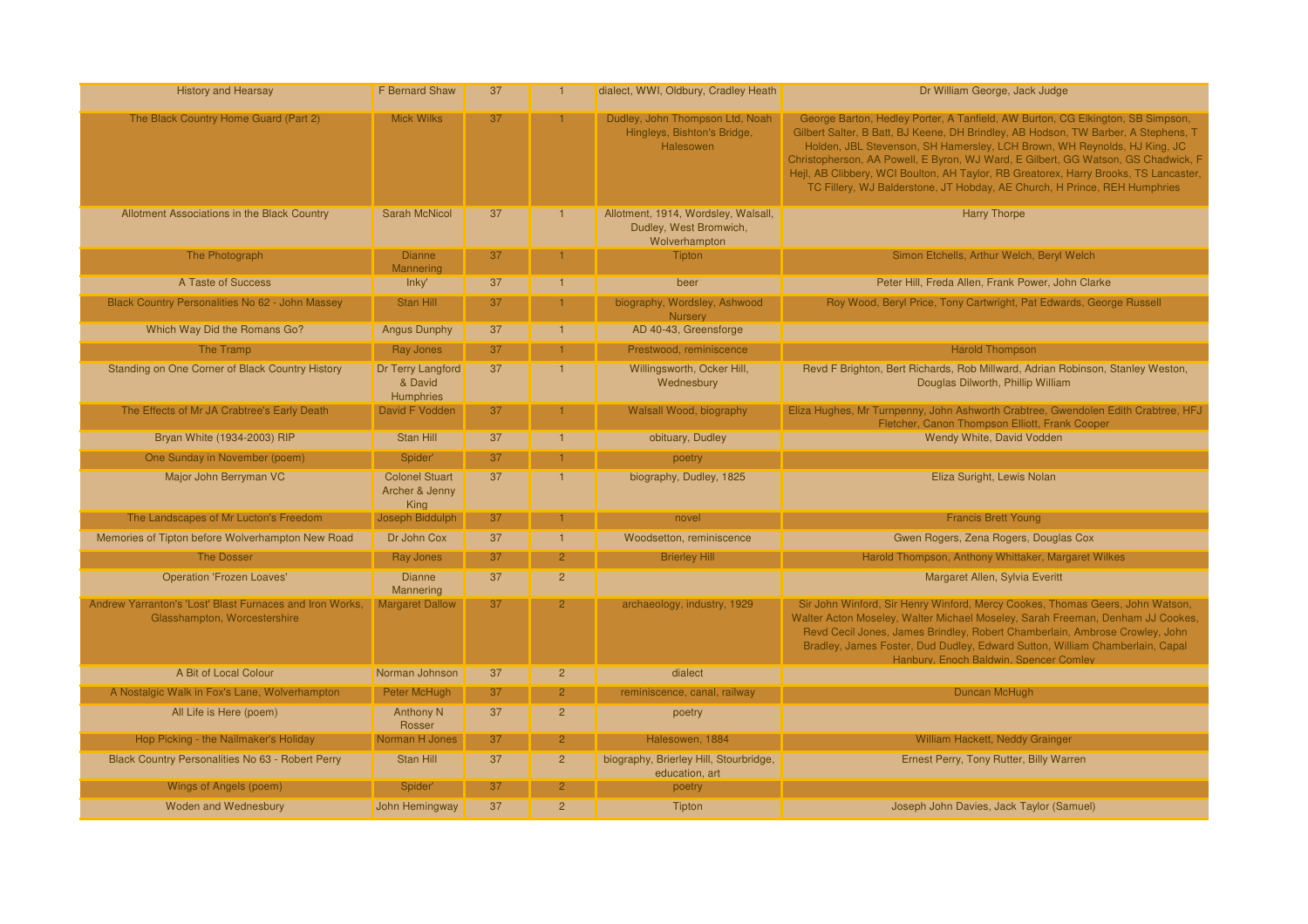| Dudley (poem)                                               | Francesca<br>Waddigton | 37 | $\overline{2}$ | poetry                                                       |                                                                                                                                                                                                                                                                                                                                                                                                                          |
|-------------------------------------------------------------|------------------------|----|----------------|--------------------------------------------------------------|--------------------------------------------------------------------------------------------------------------------------------------------------------------------------------------------------------------------------------------------------------------------------------------------------------------------------------------------------------------------------------------------------------------------------|
| <b>Spectrum Poets</b>                                       | <b>Carol Deakin</b>    | 37 | $\overline{2}$ | Halesowen, poetry                                            | <b>Jeff Graham</b>                                                                                                                                                                                                                                                                                                                                                                                                       |
| My 'contribution' to Cunard                                 | <b>Vic Holloway</b>    | 37 | $\overline{2}$ | education, industry                                          | <b>Ewart Williams, Ernest Marsh</b>                                                                                                                                                                                                                                                                                                                                                                                      |
| Holt Road Junior School, Blackheath                         | Norman Taylor          | 37 | $\overline{2}$ | 1937, education                                              | Denis Wilson, Freddie Hill, Terry Jones, Dennis Cole, Adrian Jacquis, Geoffrey Bell, Ivan<br>Smith, David Blackford, Roland Tibbetts, Betty Stuart, Sheila Powell, Norman Hadley,<br>Doreen Wardle, Audrey Plant, Madge Griffiths, Mary Ellis, Raymond Rudge, Norman<br>Taylor, Geoffrey Hadley, Max Male, Kenneth Jackson, Eric Southall, Gordon Field, Bobby<br>Badham, Alf Cutler, Ken Bant, Reggie Hill, Teddy Crane |
| The Metal Spinner (poem)                                    | David Muir             | 37 | $\overline{2}$ | poetry, industry                                             |                                                                                                                                                                                                                                                                                                                                                                                                                          |
| The Black Country on Antique Maps                           | Dr John Lester         | 37 | $\overline{2}$ | cartography                                                  |                                                                                                                                                                                                                                                                                                                                                                                                                          |
| Penn Hall                                                   | <b>Angus Dunphy</b>    | 37 | $\mathcal{P}$  | 1728                                                         | Dr Raphael Sedgwick, Anne Sedgwick, Thomas Bradney, William Baker, William<br>Pershouse, John Marsh, Richard Bailey Marsh, William Underhill, George Harry Bradney<br>Pershehouse, Thomas Francis Waterhouse, Francis J Gibbons                                                                                                                                                                                          |
| 2004 - 50th Anniversary of the death of Francis Brett Young | <b>Michael Hall</b>    | 37 | $\overline{2}$ | biography, Halesowen                                         | Dr Thomas Brett Young, Annie Elizabeth Jackson, Jessie Hakinson, Alan Pritchard                                                                                                                                                                                                                                                                                                                                          |
| <b>Article on Arthur Spiers</b>                             | Janet Byard-<br>Jones  | 37 | $\overline{2}$ | Wollaston, biography, education                              | Andrew Bassett-Spiers, Arthur Thomas Spiers, Edward Hackwood, William Spiers,<br>Hannal Bassett, Emma Smith, Revd B Gilbanks, Mary Ann Pritchard, Adele Rosslin<br>Talbot. June restall                                                                                                                                                                                                                                  |
| <b>BCS Queen's Golden Jubilee Commemorative Fund</b>        | Stan Hill              | 37 | $\overline{c}$ |                                                              |                                                                                                                                                                                                                                                                                                                                                                                                                          |
| Country Bus to Lower Penn, Trysull and Bobbington           | <b>Angus Dunphy</b>    | 37 | 3              | Wolverhampton, railway, GWR,<br>buses, reminiscence          | <b>Samson Tharme</b>                                                                                                                                                                                                                                                                                                                                                                                                     |
| <b>Different Ball Games</b>                                 | <b>Arthur Truby</b>    | 37 | 3              | sport, West Bromwich, Oldbury,<br>pushball                   |                                                                                                                                                                                                                                                                                                                                                                                                                          |
| <b>Royal Society of Artists</b>                             | Stan Hill              | 37 | 3              |                                                              |                                                                                                                                                                                                                                                                                                                                                                                                                          |
| Getting in the Spirit                                       | R Aston                | 37 | 3              | story, ghost                                                 |                                                                                                                                                                                                                                                                                                                                                                                                                          |
| <b>Abbey Farm, Lower Gornal</b>                             | <b>Pearl Taylor</b>    | 37 | 3              | reminiscence                                                 | HA Barnett, Joe Harris, Phoebe Harris, Will Smith, Joyce Dews, Archie Williams, Hannah<br><b>Jane Mullett</b>                                                                                                                                                                                                                                                                                                            |
| First Bus up Mucklow Hill (poem)                            | Anthony N<br>Rosser    | 37 | 3              | poetry, Halesowen                                            |                                                                                                                                                                                                                                                                                                                                                                                                                          |
| The New Hampton Loade Ferry                                 | Stan Hill              | 37 | 3.             |                                                              |                                                                                                                                                                                                                                                                                                                                                                                                                          |
| Memories of Hill Top, West Bromwich                         | <b>David C Rogers</b>  | 37 | 3              | reminiscence                                                 | William Hancock, Florence Rogers, June Brooks, Barbara Bull, Jean Withington, Keith<br>Worthington, Brian Pearce, Harold Beasly, A Povey                                                                                                                                                                                                                                                                                 |
| Joan White BCS President 2004-5                             | Stan Hill              | 37 | 3              |                                                              |                                                                                                                                                                                                                                                                                                                                                                                                                          |
| <b>The Crash</b>                                            | Ray Jones              | 37 | 3              | reminiscence, WWII, Adelaide Street,<br><b>Brierley Hill</b> |                                                                                                                                                                                                                                                                                                                                                                                                                          |
| The Ghosts of Haden Hall (poem)                             | <b>Andrew Pardoe</b>   | 37 | 3              | poetry                                                       |                                                                                                                                                                                                                                                                                                                                                                                                                          |
| Black Country Personalities No 65 - Donald Barry Southall   | Stan Hill              | 37 | $\overline{3}$ | 1935, biography, Gornal, education                           | May Irene Field, Arthur Bradley, Annie Southall, Cyril Field, James Greenway, Kerry<br>Field, Revd H Shallcross, Arthur Evans, John Franklin Jones, Ewart Southall, Duncan<br>Edwards, TB Noddings, Catherine Spiller                                                                                                                                                                                                    |
| The Curious Disappearance of Arthur T Spiers (Part 2)       | Janet Byard-<br>Jones  | 37 | 3              | 1899, Wollaston, education                                   | Edward Hackwood, William Spiers, Isaac Nash, Francis Taylor, Harry Neild Collis,<br>Joseph Wooldridge, AW Foster, William Orme Foster, Revd George Gilbanks, George<br>Edward Whitmore, George Hesketh, Cedric Hardwicke, Joe Pearson                                                                                                                                                                                    |
| And We All Danced (poem)                                    | J Reg Flavell          | 37 | 3              | poetry, entertainment, reminiscence                          |                                                                                                                                                                                                                                                                                                                                                                                                                          |
| Waterways of the Midlands (poem)                            | Doug Winterborn        | 37 | 3              | poetry, canal                                                |                                                                                                                                                                                                                                                                                                                                                                                                                          |
| Amazing Sights on the Nailmakers' Holiday                   | Norman H Jones         | 37 | $\overline{3}$ | hoppicking, reminiscence,<br>Halesowen                       | William Hackett, Charlie Brettle, Wilfred Wellock, Francis Brett Young                                                                                                                                                                                                                                                                                                                                                   |
| <b>Jack Holden RIP</b>                                      | Norman H Jones         | 37 | 3              | obituary, Bradley, Palethorpes                               |                                                                                                                                                                                                                                                                                                                                                                                                                          |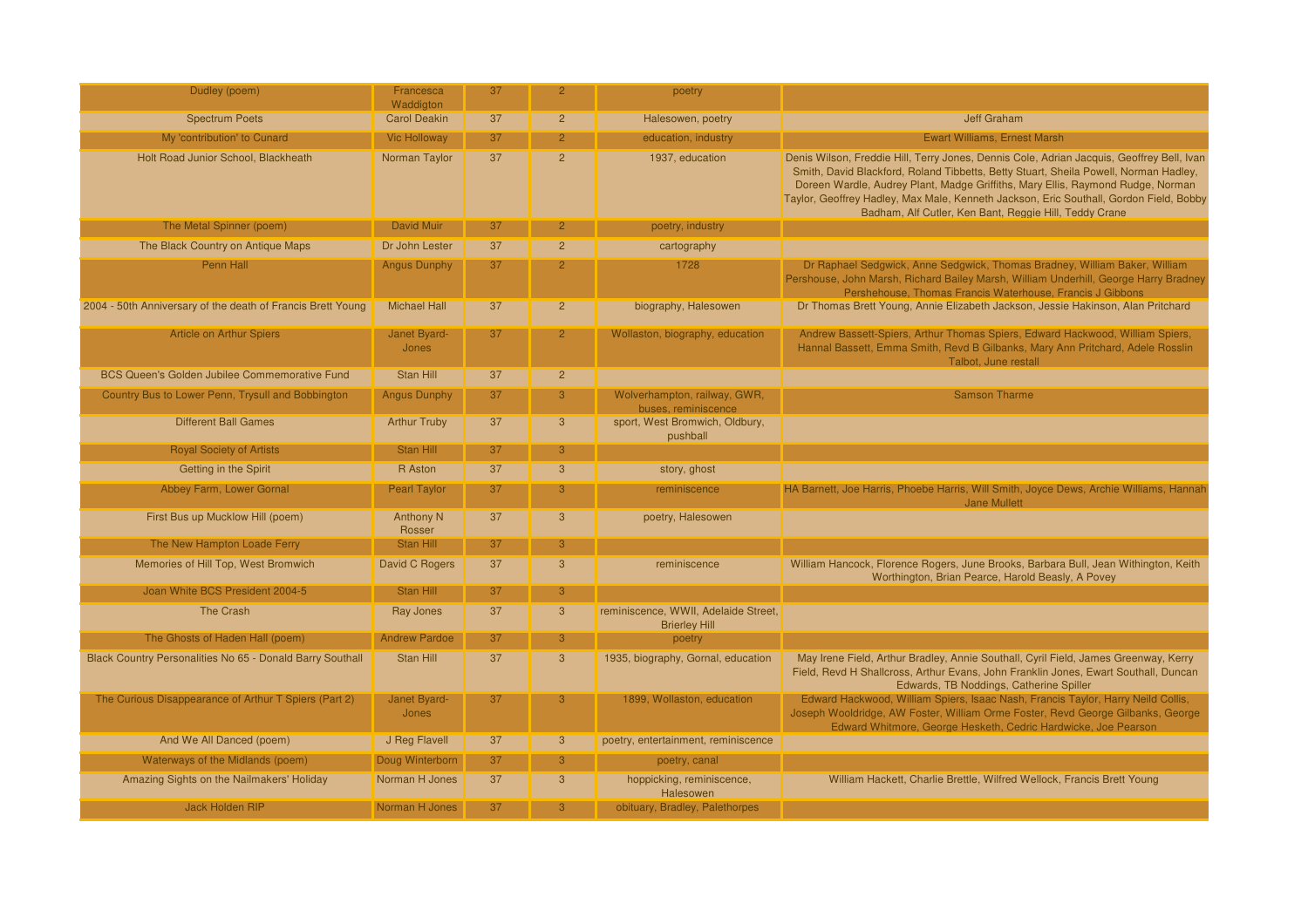| Brierley Hill Grammar School, 1953                                                     | <b>Terry Church</b>                  | 37 | $\overline{3}$          | reminiscence, education, 1953                                    | Gillian Lake, Frank Holmshaw, David Greenway, Jeannette Amor, Vic Reynolds, Sid<br>Beardsmore, John Smith, Roland Davies, Norman Morris, Ken Knight, David Anderson,<br>Leslie Sykes, David Lowe, Josephine Perry, Vera Dunn, Brian Gardner, Derek Budd,<br>Margaret Cartwright, Rupert Scriven, John Cozgill, Judith Foley, Brian Parsons, John<br>Clarke, Clive Whiston, Rose Davies, Michael Parton, Frank Cox, Janice Dyke, Peter<br>Allcock, Tony Cooper, Brian Gwilliam, John Williams, Peter Gought, Brian Hudson,<br>Benita Webb, Peter Gough  |
|----------------------------------------------------------------------------------------|--------------------------------------|----|-------------------------|------------------------------------------------------------------|--------------------------------------------------------------------------------------------------------------------------------------------------------------------------------------------------------------------------------------------------------------------------------------------------------------------------------------------------------------------------------------------------------------------------------------------------------------------------------------------------------------------------------------------------------|
| <b>West Bromwich Roller Rink</b>                                                       | <b>Margaret Dallow</b>               | 37 | 3                       | reminiscence. West Bromwich, 1928                                | Thomas H Birch, Frederick Francis, Bert Kirby, Edward Salmon                                                                                                                                                                                                                                                                                                                                                                                                                                                                                           |
| Mond Gas - A Black Country First and Only                                              | <b>HR Jones</b>                      | 37 | $\overline{3}$          | industry, Dudley Port                                            | Ludwig Mond, William Murdoch, David Lodge                                                                                                                                                                                                                                                                                                                                                                                                                                                                                                              |
| Mayors Honour Memory of Midlands Author                                                | Stan Hill                            | 37 | 3                       | Halesowen, Francis Brett Young, civic<br>service, Winstanslow    | Canon John Everest, Revd David Walker, Michael Hall, Alan Pritchard, Rosemary<br>Tomkinson                                                                                                                                                                                                                                                                                                                                                                                                                                                             |
| Lord Ednam Air Rifle League                                                            | Peter<br>Hollingsworth               | 37 | $\overline{4}$          | Boer War, Dudley                                                 | Robert Stevenson Smyth Baden-Powell, Earl of Dudley, Sir Gerald Nabarro, Donald<br>Taylor, Arthur Dennis, Dave Court                                                                                                                                                                                                                                                                                                                                                                                                                                   |
| Did you Like Your Kali, Ayli? (poem)                                                   | <b>Arthur Truby</b>                  | 37 | $\overline{4}$          | poetry, West Bromwich                                            |                                                                                                                                                                                                                                                                                                                                                                                                                                                                                                                                                        |
| Woodbine Willie'                                                                       | <b>Margaret Dallow</b>               | 37 | $\overline{4}$          | canal                                                            | Geoffrey Anketell Studdart Kenneday, Thomas Carden, William Temple                                                                                                                                                                                                                                                                                                                                                                                                                                                                                     |
| Harris and Pearson Company, Brettell Lane, Brierley Hill                               | <b>David Trevis-</b><br><b>Smith</b> | 37 | $\overline{4}$          |                                                                  |                                                                                                                                                                                                                                                                                                                                                                                                                                                                                                                                                        |
| <b>Henry Comes to Stay</b>                                                             | <b>Lillie Doreen</b><br>Wilkie       | 37 | $\overline{4}$          | Wordsley, reminiscence                                           | Henry Sturgeon, Jack Bean                                                                                                                                                                                                                                                                                                                                                                                                                                                                                                                              |
| <b>Houses and Landlords</b>                                                            | Ray Jones                            | 37 |                         | Silver End, reminiscence                                         | Tummy' Lowther                                                                                                                                                                                                                                                                                                                                                                                                                                                                                                                                         |
| Adventures of A900 JEA                                                                 | <b>David Cox</b>                     | 37 | $\overline{4}$          | motoring, reminiscence, Himley Hall,<br>2004                     |                                                                                                                                                                                                                                                                                                                                                                                                                                                                                                                                                        |
| Too Much of a Good Thing                                                               | <b>Beryl Wills</b>                   | 37 | $\overline{4}$          | reminiscence                                                     |                                                                                                                                                                                                                                                                                                                                                                                                                                                                                                                                                        |
| Museum's Cycling Cornucopia - a tribute to two centuries of<br>pedalling pleasure      | <b>John Beck</b>                     | 37 | $\overline{4}$          | Dudley, Walsall, West Bromwich,<br>Wolverhampton                 | Tom Norton, David Higman, Reg Harris, John Boyd Dunlop, Jan Berksen, Arie Van Vliet,<br>Percy Stallard, Jim Willis, Frank Patterson, Edward Elgar                                                                                                                                                                                                                                                                                                                                                                                                      |
| Black Country Personalities No 65 - Mary Archer                                        | Stan Hill                            | 37 |                         | biography, Halesowen, Girls' Brigade,<br>1942                    | Mary James, Cecil Hughes, John Archer                                                                                                                                                                                                                                                                                                                                                                                                                                                                                                                  |
| Jan Kudanowski                                                                         | <b>Martyn Round</b>                  | 37 | $\overline{4}$          | Perryfields, violin-making                                       | Derek Lewis, Jim Waring                                                                                                                                                                                                                                                                                                                                                                                                                                                                                                                                |
| Greywolves (poem)                                                                      | J Reg Flavell                        | 37 | $\overline{4}$          | poetry, football, Wolverhampton<br>Wanderers                     |                                                                                                                                                                                                                                                                                                                                                                                                                                                                                                                                                        |
| Cat-astrophe                                                                           | Sophie Homer                         | 37 | $\overline{4}$          | dialect                                                          |                                                                                                                                                                                                                                                                                                                                                                                                                                                                                                                                                        |
| <b>Avonbank Hall, Pershore</b>                                                         | <b>B</b> Stewart                     | 37 |                         | hoppicking                                                       | <b>Gladys Cosnett</b>                                                                                                                                                                                                                                                                                                                                                                                                                                                                                                                                  |
| A Penny for Friendship                                                                 | Len Webster                          | 37 | $\overline{\mathbf{4}}$ | memoir, Smethwick                                                | <b>Bert Swingle</b>                                                                                                                                                                                                                                                                                                                                                                                                                                                                                                                                    |
| <b>White Shirt, Black Country</b>                                                      |                                      | 37 |                         | sport, football                                                  | Bert Williams, Freddie Wheldon, Steve Bloomer, Freddie Pentland, Steve Bull, Ray<br><b>Barlow</b>                                                                                                                                                                                                                                                                                                                                                                                                                                                      |
| The Black Country's Light Railway Equipment Suppliers                                  | <b>Trevor Lodge</b>                  | 37 | $\overline{4}$          | Tipton                                                           | Smethwick, Oldbury, industry, Dudley, Alfred Allen, WG Allen, William Lewis, James Summerhill, EC Theedam, Ernest Wilkes,<br>Thomas Holcroft, Thomas Piggott, Charles Wade                                                                                                                                                                                                                                                                                                                                                                             |
| Six Wiks 'Olliday (poem)                                                               | Norma<br>Washbrook                   | 37 | $\overline{4}$          | poetry, Walsall                                                  |                                                                                                                                                                                                                                                                                                                                                                                                                                                                                                                                                        |
| <b>Farley Clock Tower</b>                                                              | <b>Dianne</b><br>Mannering           | 37 | $\overline{4}$          | Carter's Green, West Bromwich,<br>reminiscence, Oak House        | <b>Reuben Farley</b>                                                                                                                                                                                                                                                                                                                                                                                                                                                                                                                                   |
| Hill Top School (Part 1)                                                               | Dr Derek Thomas                      | 38 |                         | education, Christmas, Empire Day,<br>examinations, 1911          | J Brockhouse (Brockhurst), Frederick James Mitchell, J Head, JR Griffiths, W<br>Whitehouse, A Grave, C Edwards, Dr Stocks, Miss Barlow, Miss Wickham, JE Pickles, R<br>Lowe, Miss Caddick, Luther Baggott, John Davis, George Thompson, Charles Mitchell,<br>William Evans, Edward Field, Fred Lewis, Thomas Masters, Harold Homer, James<br>Brocklehurst, Frank Fenton, Leslie Pembridge, Archibald Kenrick, JE Cox, LE Hazel, WT<br>Poultney, JG Tomkins, A Lellow, CE Jackson, RW Lowe, W Coley-Homer, A George<br>Clarke, Joseph E Cox, OE Jackson |
| Avoiding 'The Bitterness of Party Strife' Borough Politics in<br>Wolverhampton 1848-88 | Dr John Smith                        | 38 |                         | 1848, Wolverhampton, politics,<br>Congregationalists, Methodists | John Barker, George Thorneycroft, Prince Albert                                                                                                                                                                                                                                                                                                                                                                                                                                                                                                        |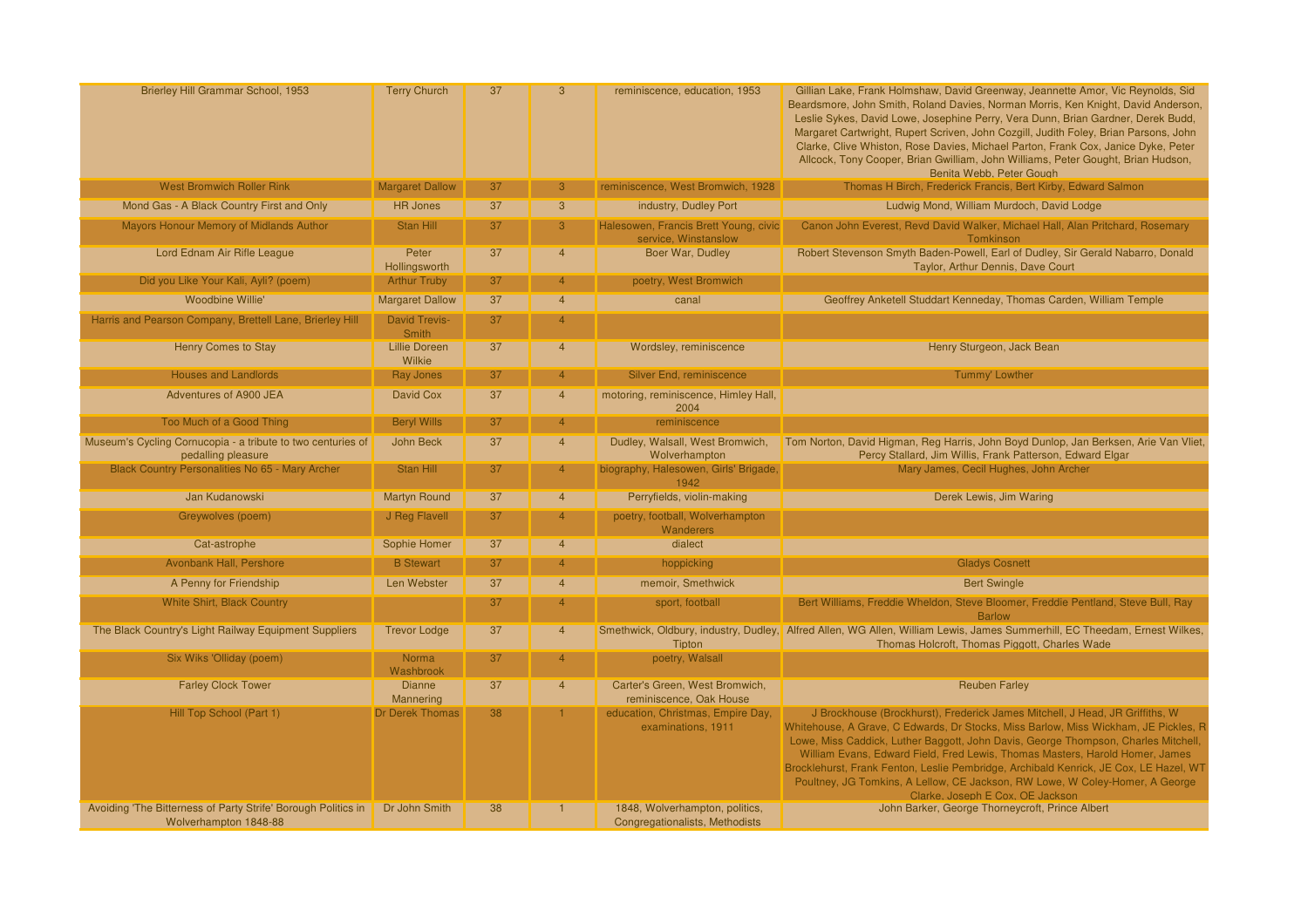| <b>Eric Brett Young</b>                                | <b>Michael Hall</b>      | 38 |                | biography, New British Ironworks,<br><b>Corngreaves Hall</b>                                                                                                                                            | Francis Brett Young, Thomas Brett, Annie Elizabeth Young, Christopher Wiseman, Revd<br>Frederick Luke Wiseman, Eric Leacroft, Compton MacKenzie, Margaret Allan, George<br>Allan, Philippa Loveday Drew                                                             |
|--------------------------------------------------------|--------------------------|----|----------------|---------------------------------------------------------------------------------------------------------------------------------------------------------------------------------------------------------|---------------------------------------------------------------------------------------------------------------------------------------------------------------------------------------------------------------------------------------------------------------------|
| Comparisons at School - Family History                 | <b>Pearl Taylor</b>      | 38 |                | 1905 reminiscence, Sedgley, Mount<br>Pleasant Quarry Bank, Brook School,<br>Wordsley, education, Brierley Hill                                                                                          | Mr D'Arcy Jones, Donald Jones, HC Roberts,                                                                                                                                                                                                                          |
| <b>Mon Next</b>                                        | <b>Brian Dakin</b>       | 38 |                | poem                                                                                                                                                                                                    |                                                                                                                                                                                                                                                                     |
| Robert Plot and the Black Country                      | Dr John Lester           | 38 |                | Wednesbury, Dudley, Sedgley,<br>Willenhall, Walsall, Bilston,<br>Kingswinford, Wednesfield                                                                                                              | Robert Garner, Thomas Moreley, William and Thomas Perry, Sampson Erdeswick                                                                                                                                                                                          |
| Getting Steamed up About Black Country Boilers         | <b>Trevor Lodge</b>      | 38 |                | industry, Tipton, Horseley Company,<br>Piggott's, Crescent Ironworks,<br>Willenhall, 1850, Lloyds Foster, Old<br>Park Iron Works, Wednesbury, West<br>Bromwich, Vulcan Ironworks, Harvill's<br>Hawthorn | Jonah and George Davies, Joseph Hill, Jesse Tildesley, Benjamin Whitehouse, James<br>Russell, John Russell, John Spencer, John Brotherton, Edwin Lewis, Thomas Pritchard,<br>George Salter, Alfred Vaughan, Tom Danks, John Thompsons, John Russell, Edwin<br>Lewis |
| Schooldays - the Happiest Days?                        | Olga Rose                | 38 |                | 1940s, reminiscence                                                                                                                                                                                     |                                                                                                                                                                                                                                                                     |
| Homer Bros - Foster Mother Specialists                 | <b>Ronald F Homer</b>    | 38 |                | Dog fanciers, Baptist End, Netherton,<br>Kennel Club, GWR                                                                                                                                               | JF 'Fred' Homer, George Homer                                                                                                                                                                                                                                       |
| Disappearing Brierley Hill in Pictures                 | <b>Ray Jones</b>         | 38 | $\overline{1}$ | art                                                                                                                                                                                                     |                                                                                                                                                                                                                                                                     |
| The Watch-Night Service                                | Norman Johnson           | 38 |                | Christmas, dialect                                                                                                                                                                                      |                                                                                                                                                                                                                                                                     |
| The Twelve (Black Country) Days of Christmas           | <b>PG Jones</b>          | 38 | $\overline{1}$ |                                                                                                                                                                                                         |                                                                                                                                                                                                                                                                     |
| To Tea or Not To Tea                                   | <b>Arthur Truby</b>      | 38 |                | catering, West Bromwich, dialect                                                                                                                                                                        |                                                                                                                                                                                                                                                                     |
| When 'Arry Went to France                              | <b>Tricia Westwood</b>   | 38 |                | poem                                                                                                                                                                                                    |                                                                                                                                                                                                                                                                     |
| Jamaican English in the Black Country                  | Joseph Biddulph          | 38 | 1.             | linguistics, Smethwick, dialect                                                                                                                                                                         |                                                                                                                                                                                                                                                                     |
| Our Butch                                              | Norman<br>Washbrook      | 38 |                | poem                                                                                                                                                                                                    |                                                                                                                                                                                                                                                                     |
| Documenting the Workshop of the World                  | Peter Evans              | 38 |                |                                                                                                                                                                                                         |                                                                                                                                                                                                                                                                     |
| "And a Partridge in a Pear Tree"                       | <b>Angus Dunphy</b>      | 38 | $\mathbf{1}$   | Christmas, Penn, Tettenhall Dicks                                                                                                                                                                       |                                                                                                                                                                                                                                                                     |
| Our Town                                               | <b>Alan Price</b>        | 38 |                | poem                                                                                                                                                                                                    |                                                                                                                                                                                                                                                                     |
| Peter Skidmore RIP (1937-2004) - obituary and tribute  | Stan Hill                | 38 | -1             | obituary                                                                                                                                                                                                |                                                                                                                                                                                                                                                                     |
| Merry Hill 123                                         | Inky'                    | 38 |                | shopping, dialect                                                                                                                                                                                       |                                                                                                                                                                                                                                                                     |
| <b>Further Memories of Hill Top</b>                    | <b>Olive Coley</b>       | 38 |                | education, High Bullen                                                                                                                                                                                  | Thomas, Wheatley, Frank Bratts                                                                                                                                                                                                                                      |
| West Midlands N Gauge Model Railway Club               | Ken Jones                | 38 |                | model railway, Warley, Langley                                                                                                                                                                          |                                                                                                                                                                                                                                                                     |
| Black Country Personalities No 66 - John Scott Allen   | Stan Hill                | 38 |                | biography, West Bromwich, Horseley<br>Bridge + Thomas Piggott, Tipton,<br>1925, Newcomen Society                                                                                                        | Joan Hodgetts, Joshua Hodgetts                                                                                                                                                                                                                                      |
| The End of the Earth                                   | <b>Arthur B Nicholls</b> | 38 |                |                                                                                                                                                                                                         |                                                                                                                                                                                                                                                                     |
| <b>BIP Pioneer in Plastics</b>                         | <b>Mike Butler</b>       | 38 | $\overline{2}$ |                                                                                                                                                                                                         |                                                                                                                                                                                                                                                                     |
| Ocker Hill - how did it get its name?                  | <b>David Humphries</b>   | 38 | 2 <sup>1</sup> |                                                                                                                                                                                                         |                                                                                                                                                                                                                                                                     |
| <b>Something About Anniversaries</b>                   | <b>Ned Williams</b>      | 38 | $\overline{2}$ |                                                                                                                                                                                                         |                                                                                                                                                                                                                                                                     |
| More Memories of the Farley Clock Tower, Carters Green | Dr Arnold J<br>Mason     | 38 | $2 -$          |                                                                                                                                                                                                         |                                                                                                                                                                                                                                                                     |
| In the Beginning                                       | <b>Martyn Round</b>      | 38 | $\overline{c}$ |                                                                                                                                                                                                         |                                                                                                                                                                                                                                                                     |
| The Bottom's Outa the Truck                            | Jeff Wood                | 38 | $\overline{2}$ |                                                                                                                                                                                                         |                                                                                                                                                                                                                                                                     |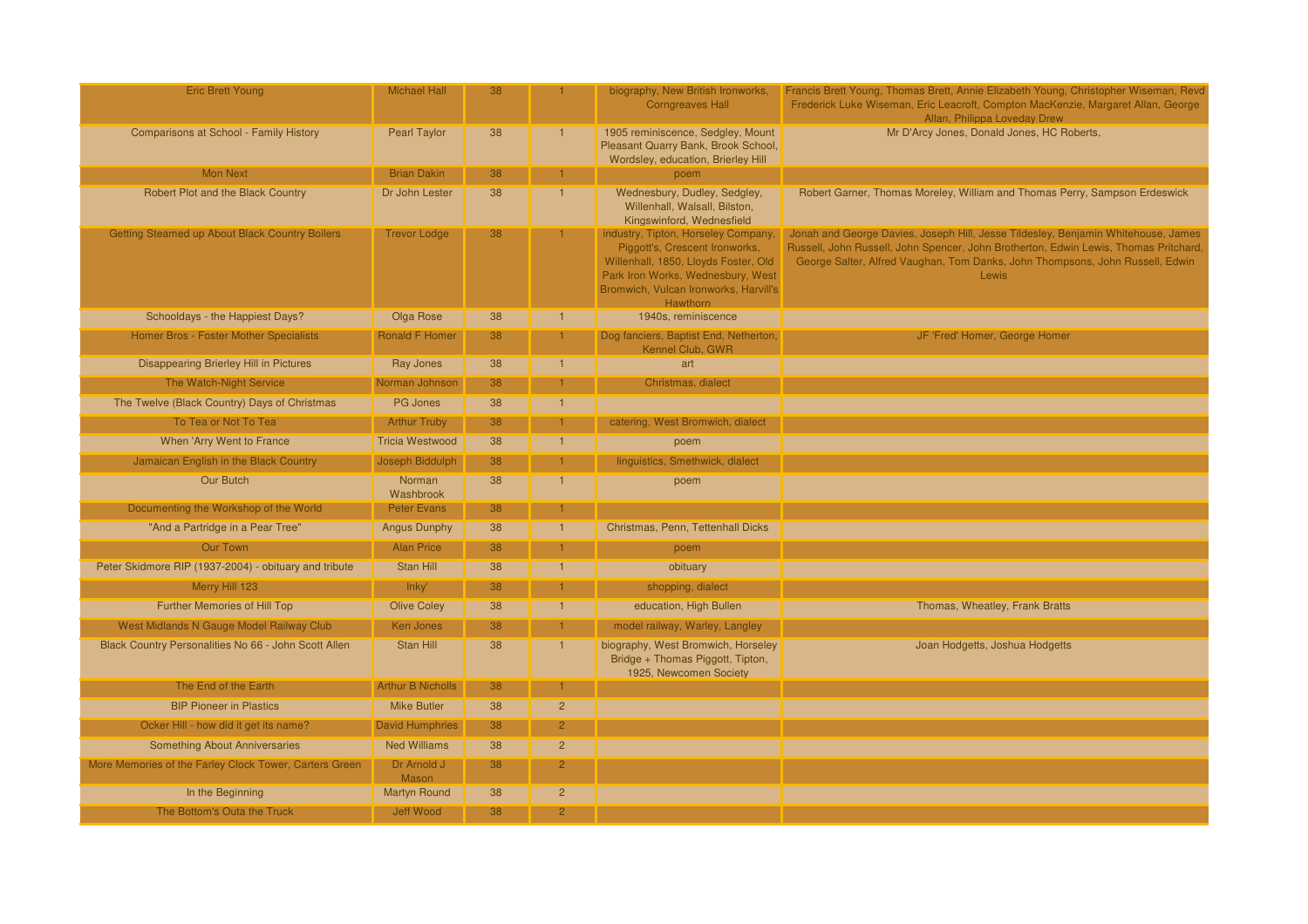| Hill Top School (Part 2)                                                     | <b>Dr Derek Thomas</b>                  | 38 | $\overline{2}$ |                                                                                                                                                                                                                                                                                                                          |                                                                                                                                                                                                                                                                                                              |
|------------------------------------------------------------------------------|-----------------------------------------|----|----------------|--------------------------------------------------------------------------------------------------------------------------------------------------------------------------------------------------------------------------------------------------------------------------------------------------------------------------|--------------------------------------------------------------------------------------------------------------------------------------------------------------------------------------------------------------------------------------------------------------------------------------------------------------|
| Come on, Our Mon!'                                                           | <b>Arthur Truby</b>                     | 38 | $\overline{2}$ |                                                                                                                                                                                                                                                                                                                          |                                                                                                                                                                                                                                                                                                              |
| Black Country Personalities No 67 - Paul Bloomer                             | <b>Stan Hill</b>                        | 38 | $\overline{2}$ |                                                                                                                                                                                                                                                                                                                          |                                                                                                                                                                                                                                                                                                              |
| <b>Bilston Beginnings</b>                                                    | <b>Margaret Jarrett</b>                 | 38 | $\overline{2}$ |                                                                                                                                                                                                                                                                                                                          |                                                                                                                                                                                                                                                                                                              |
| Pills and Potions - 'Who's Who' in Wolverhampton                             | Angus Dunphy &<br><b>Merrill Miller</b> | 38 | $\overline{2}$ |                                                                                                                                                                                                                                                                                                                          |                                                                                                                                                                                                                                                                                                              |
| <b>Rediscovering William Shenstone</b>                                       | <b>Audrey Duggan</b>                    | 38 | $\overline{2}$ |                                                                                                                                                                                                                                                                                                                          |                                                                                                                                                                                                                                                                                                              |
| <b>Memories of Bilston</b>                                                   | <b>Ron Price</b>                        | 38 | $\overline{2}$ |                                                                                                                                                                                                                                                                                                                          |                                                                                                                                                                                                                                                                                                              |
| Corbett Hospital - 3d a week                                                 | <b>Pearly Taylor</b>                    | 38 | $\overline{2}$ |                                                                                                                                                                                                                                                                                                                          |                                                                                                                                                                                                                                                                                                              |
| Coming of Age - Letters from Gallipoli, 1915                                 | <b>Penny Wright-</b><br>Thompson        | 38 | $\overline{2}$ |                                                                                                                                                                                                                                                                                                                          |                                                                                                                                                                                                                                                                                                              |
| Infants' and Junior School                                                   | Ray Jones                               | 38 | $\overline{2}$ |                                                                                                                                                                                                                                                                                                                          |                                                                                                                                                                                                                                                                                                              |
| The Origins of Holt Road School, Blackheath                                  | <b>Marjorie Homer</b>                   | 38 | $\overline{2}$ |                                                                                                                                                                                                                                                                                                                          |                                                                                                                                                                                                                                                                                                              |
| How the Black Country Has Changed                                            | <b>Ron Moss</b>                         | 38 | $\overline{2}$ |                                                                                                                                                                                                                                                                                                                          |                                                                                                                                                                                                                                                                                                              |
| From Boy Scout to Sunderland Flying Boat Pilot                               | <b>Bill Riley &amp; Pat</b><br>Dunn     | 38 | $\overline{2}$ |                                                                                                                                                                                                                                                                                                                          |                                                                                                                                                                                                                                                                                                              |
| <b>Crash Landing at Brierley Hill</b>                                        | <b>Ken Russell</b>                      | 38 | 3              |                                                                                                                                                                                                                                                                                                                          |                                                                                                                                                                                                                                                                                                              |
| In a Twist                                                                   | <b>Beryl Wills</b>                      | 38 | $\overline{3}$ |                                                                                                                                                                                                                                                                                                                          |                                                                                                                                                                                                                                                                                                              |
| <b>Wummun in Th'lottmunt</b>                                                 | <b>Billy Spake Mon</b>                  | 38 | 3              | poetry                                                                                                                                                                                                                                                                                                                   |                                                                                                                                                                                                                                                                                                              |
| <b>Wednesbury Pendant Mystery</b>                                            |                                         | 38 | $\overline{3}$ |                                                                                                                                                                                                                                                                                                                          |                                                                                                                                                                                                                                                                                                              |
| Honest Tom Parker, one of the Black Country's Unsung<br><b>Heroes</b>        | <b>Bev Parker</b>                       | 38 | 3              | 1890, trams, industry, invention,<br>motoring, Kyrle grate,<br>Wolverhampton, Blackpool Tramway,<br>Elwell-Parker, Tettenhall, Bushbury,<br>Birmingham Tramways, Electric<br><b>Construction Corporation,</b><br>phosphorous, Wednesfield, Liverpool<br>Overhead Railway, Coalite,<br>Metropolitan Railway, Kingswinford | Thomas Parker, Thomas Wheatley, Anne Parker, Jane Gibbons, Abraham Darby, Philip<br>Weston, Paul Bedford Elwell, Sir William Preece, Sir Henry Mance, AE Robinson, Sir<br>Daniel Cooper, Charles Tertius Mander, Thomas Graham, William Thomas                                                               |
| Mrs Hyde's Rant                                                              | Morwenna<br><b>Griffiths</b>            | 38 | $\overline{3}$ | poetry                                                                                                                                                                                                                                                                                                                   |                                                                                                                                                                                                                                                                                                              |
| The Church Hall, St Bartholemew's. Penn                                      | <b>Angus Dunphy</b>                     | 38 | 3              | Pensnett, Pennhouse, Penn Villa,<br>Kingswinford, Oxley Manor                                                                                                                                                                                                                                                            | Reverend Charles Henry Cole Webb, Sam Wells Page, John Jenks, Edward Bagnall<br>Thorneycroft, Llewellyn Howell Twentyman, Ann Elizabeth Savage, Neville Mander,<br>William Huskisson, Oswold Holden                                                                                                          |
| Worcestershire Salt and the Black Country Saltmen - Part 1   Margaret Dallow |                                         | 38 | 3 <sup>5</sup> | Droitwich, lumpman, Dodderhill, salt,<br>canal, Black Delph, Stoke Prior                                                                                                                                                                                                                                                 | Geoffrey Chaucer, John Corbett, Andrew Yarranton, James Brindley, Joseph Corbett,<br>William Furnival, Alexander Law, William W Young, Jonathan Fardon, Richard Parkes,<br>Frances Rufford, John Matthews, Richard Wallis, Thomas Ferbuler, William Gossage,<br>Henry F Fardon, Frank Clark Hill, John Scott |
| <b>Pollution History of Black Country Streams</b>                            | <b>Terry Langford</b>                   | 38 |                | Upper Tame, Wednesbury Oak,<br>Bradley, Gospel Oak, Ocker Hill,<br>Tipton, Conygre, Bescot,<br>Wolverhampton, industry, Walsall                                                                                                                                                                                          | Bert Richards, Douglas Handley, Douglas Dilworth, Ian Baird                                                                                                                                                                                                                                                  |
| Wordsley World War 2 Air Defences Mystery                                    | <b>David Cox</b>                        | 38 | 3              | Cooknell Hill, WWII                                                                                                                                                                                                                                                                                                      |                                                                                                                                                                                                                                                                                                              |
| <b>Baggeridge Colliery Commemorative Medal</b>                               | <b>Mike Pearson</b>                     | 38 | 3              | industry, mining, 1899 - 1968                                                                                                                                                                                                                                                                                            |                                                                                                                                                                                                                                                                                                              |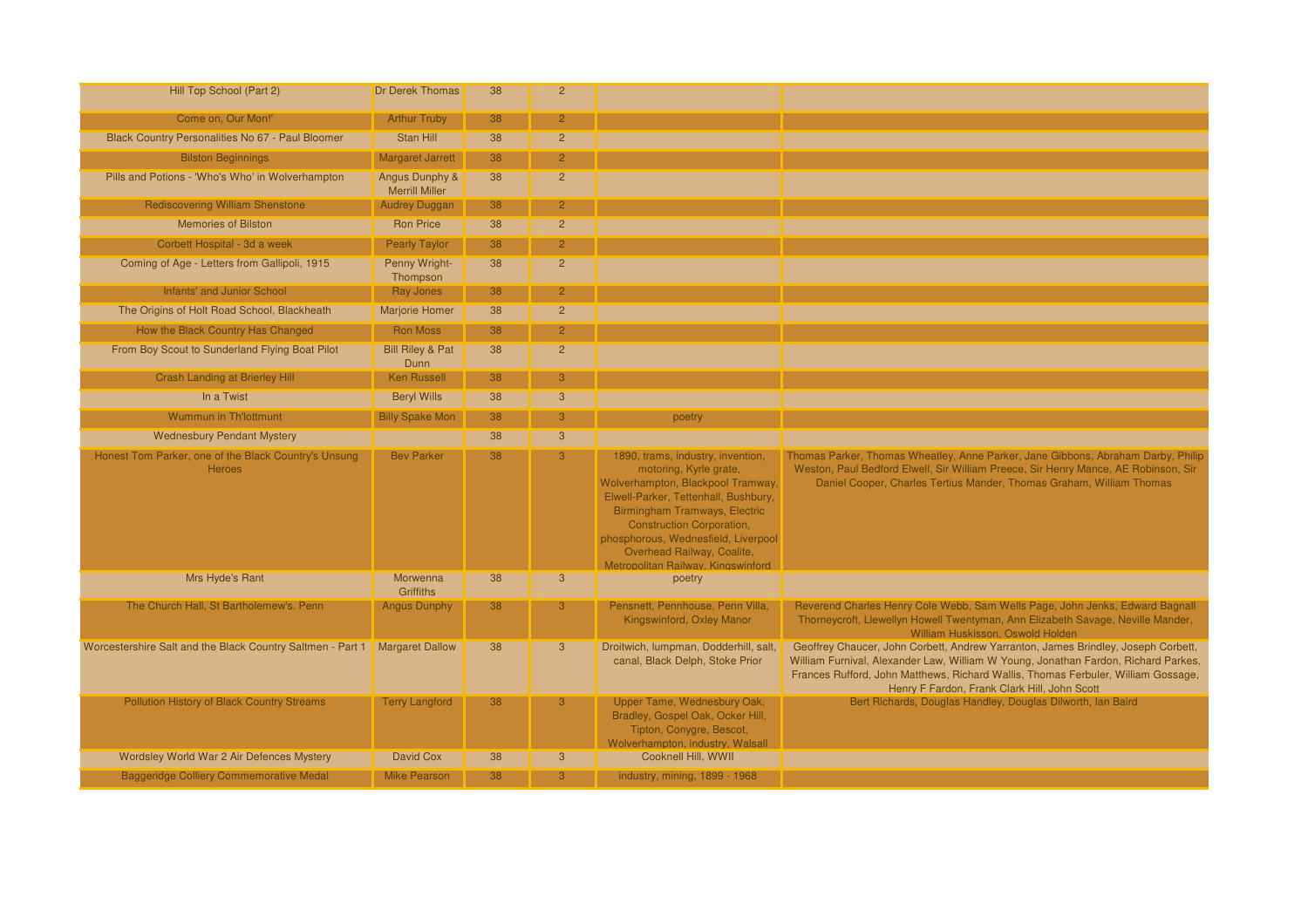| Sundials in the Black Country                                                       | John Lester                 | 38 | $\overline{3}$ | West Bromwich, St Peter's Church,<br>Wolverhampton, Penn Hall,<br>Wightwick Manor, Wednesbury,<br><b>Walsall, Smethwick</b>                    | John Williams                                                                                                                                                                                                                                       |
|-------------------------------------------------------------------------------------|-----------------------------|----|----------------|------------------------------------------------------------------------------------------------------------------------------------------------|-----------------------------------------------------------------------------------------------------------------------------------------------------------------------------------------------------------------------------------------------------|
| <b>Senior School</b>                                                                | Ray Jones                   | 38 | 3              | education, reminiscence                                                                                                                        | Reg Shotton, Sidney Highway                                                                                                                                                                                                                         |
| In at the Beginnings                                                                | <b>Geoffrey Bubb</b>        | 38 | 3              | reminiscence, Baggeridge,<br>Blackcountryman                                                                                                   | Martyn Round, John Fletcher, John Brimble, Lucy Woodall, Harold Parsons                                                                                                                                                                             |
| The Farrier Sergeant's Memory                                                       | Len Webster                 | 38 | 3              | poetry                                                                                                                                         |                                                                                                                                                                                                                                                     |
| <b>Black Country Dialect and Nicknames in 1861</b>                                  | <b>Eric Jenkins</b>         | 38 | 3              | 1861, dialect, Prince's End                                                                                                                    | <b>Samuel Evans</b>                                                                                                                                                                                                                                 |
| Black Country Personalities No 68 - John Parker                                     | Stan Hill                   | 38 | 3 <sup>°</sup> | 1921, biography, Toll End, Tipton,<br>WWI, Great Bridge, Wednesbury,<br><b>Wednesbury High School, Horseley</b><br>Bridge Company, Wimpey & Co | Bert and Mary Jane Parker, CS Kipping, Madeline Carroll                                                                                                                                                                                             |
| <b>The Brickle</b>                                                                  | Anthony J<br>Haywood        | 38 | $\mathbf{3}$   | Price Pearson, brickmaking, Lye,<br>industry, clay bricks                                                                                      | <b>Stan Boden</b>                                                                                                                                                                                                                                   |
| Ann Maria Bannister (nee Smith) 1877-1964                                           | <b>Irene May</b><br>Andrews | 38 | 3              | reminiscence, 1877, Halesowen,<br>Short Cross, Colley Gate,<br>Wolverhampton                                                                   | Esau Smith, Isiah Smith, Ann Maria Smith, Jane Mattocks, Thomas Eden, Jeremiah Hill,<br><b>Francis Brett Young</b>                                                                                                                                  |
| Baleful Bleatings of a Black Country Boy, 1926                                      | <b>Arthur Truby</b>         | 38 | $\mathbf{3}$   |                                                                                                                                                |                                                                                                                                                                                                                                                     |
| A Black Country Distopia: John Perry's The Last Refuge                              | <b>Paul McDonald</b>        | 38 | 3              | 1919, Walsall                                                                                                                                  |                                                                                                                                                                                                                                                     |
| <b>Iron Links</b>                                                                   | Carl Higgs                  | 38 | 3              | Martis, Lower Gornal, iron, Quakers                                                                                                            | Holly Hill, Ettingshall, Tipton, Metallum Richard Pershouse, (Parkshouse), Edward Sutton III, Lord Dudley, Elizabeth Tomlinson,<br>Dud Dudley, Colonel Leveson, John Darby, Thomas Bradley, John Asteley, Edward<br>Parkshouse, Margaret Parkshouse |
| Shakespeare's Granddaughter and the Bagleys of Dudley                               | John Taplin                 | 38 | $\overline{4}$ |                                                                                                                                                |                                                                                                                                                                                                                                                     |
| Romance and Excitement Among the Cabbages                                           | <b>Dianne Bird</b>          | 38 | $\overline{4}$ |                                                                                                                                                |                                                                                                                                                                                                                                                     |
| Black Country Personalities No 69 - Ralph Meanley, Black<br><b>Country Baritone</b> | Stan Hill                   | 38 | $\overline{4}$ |                                                                                                                                                |                                                                                                                                                                                                                                                     |
| <b>Libraries Then and Now</b>                                                       | <b>Pearl Taylor</b>         | 38 | $\overline{4}$ |                                                                                                                                                |                                                                                                                                                                                                                                                     |
| Varnished Leaves - review of Mander History                                         | <b>Mike Pearson</b>         | 38 | $\overline{4}$ |                                                                                                                                                |                                                                                                                                                                                                                                                     |
| <b>Black Country Character - Ivy Round</b>                                          | Doug Winterborn             | 38 | $\overline{4}$ |                                                                                                                                                |                                                                                                                                                                                                                                                     |
| A Black Country Radical - The Poetry of John Cornfield                              | Paul McDonald               | 38 | $\overline{4}$ |                                                                                                                                                |                                                                                                                                                                                                                                                     |
| The Blue Ribbon Mission                                                             | <b>Ned Williams</b>         | 38 | $\overline{4}$ |                                                                                                                                                |                                                                                                                                                                                                                                                     |
| "Godly Cleanliness" Robert Spear Hudson - Chemist and<br>Congregationalist          | Nigel Lemon                 | 38 | 4              |                                                                                                                                                |                                                                                                                                                                                                                                                     |
| A Hole in the Ground Where a Hole Don't Belong                                      | <b>Patrick Talbot</b>       | 38 | $\overline{4}$ |                                                                                                                                                |                                                                                                                                                                                                                                                     |
| Eldon Firmstone of Wordsley Manor                                                   | <b>Trevor Rogers</b>        | 38 | $\overline{4}$ |                                                                                                                                                |                                                                                                                                                                                                                                                     |
| <b>Nine Black Country Artists</b>                                                   | <b>Robert Perry</b>         | 38 | $\overline{4}$ |                                                                                                                                                |                                                                                                                                                                                                                                                     |
| <b>Culture Alive!</b>                                                               | <b>Brian Dakin</b>          | 38 | $\overline{4}$ |                                                                                                                                                |                                                                                                                                                                                                                                                     |
| The Black Country and the Industrial Revolution                                     | John S Allen                | 38 | $\overline{4}$ |                                                                                                                                                |                                                                                                                                                                                                                                                     |
| Major Nichols of West Bromwich                                                      | <b>Alvin Smith</b>          | 38 | $\overline{4}$ | obituary                                                                                                                                       |                                                                                                                                                                                                                                                     |
| <b>Dead Elephant</b>                                                                | <b>Mike Tinsley</b>         | 38 | $\overline{4}$ | poetry                                                                                                                                         |                                                                                                                                                                                                                                                     |
| Worcestershire Salt and the Black Country Saltmen - Part 2 Margaret Dallow          |                             | 38 | $\overline{4}$ |                                                                                                                                                |                                                                                                                                                                                                                                                     |
| <b>Visiting Sleipnir</b>                                                            | Joseph Biddulph             | 38 | $\overline{4}$ |                                                                                                                                                |                                                                                                                                                                                                                                                     |
| Play                                                                                | Ray Jones                   | 38 | $\overline{4}$ |                                                                                                                                                |                                                                                                                                                                                                                                                     |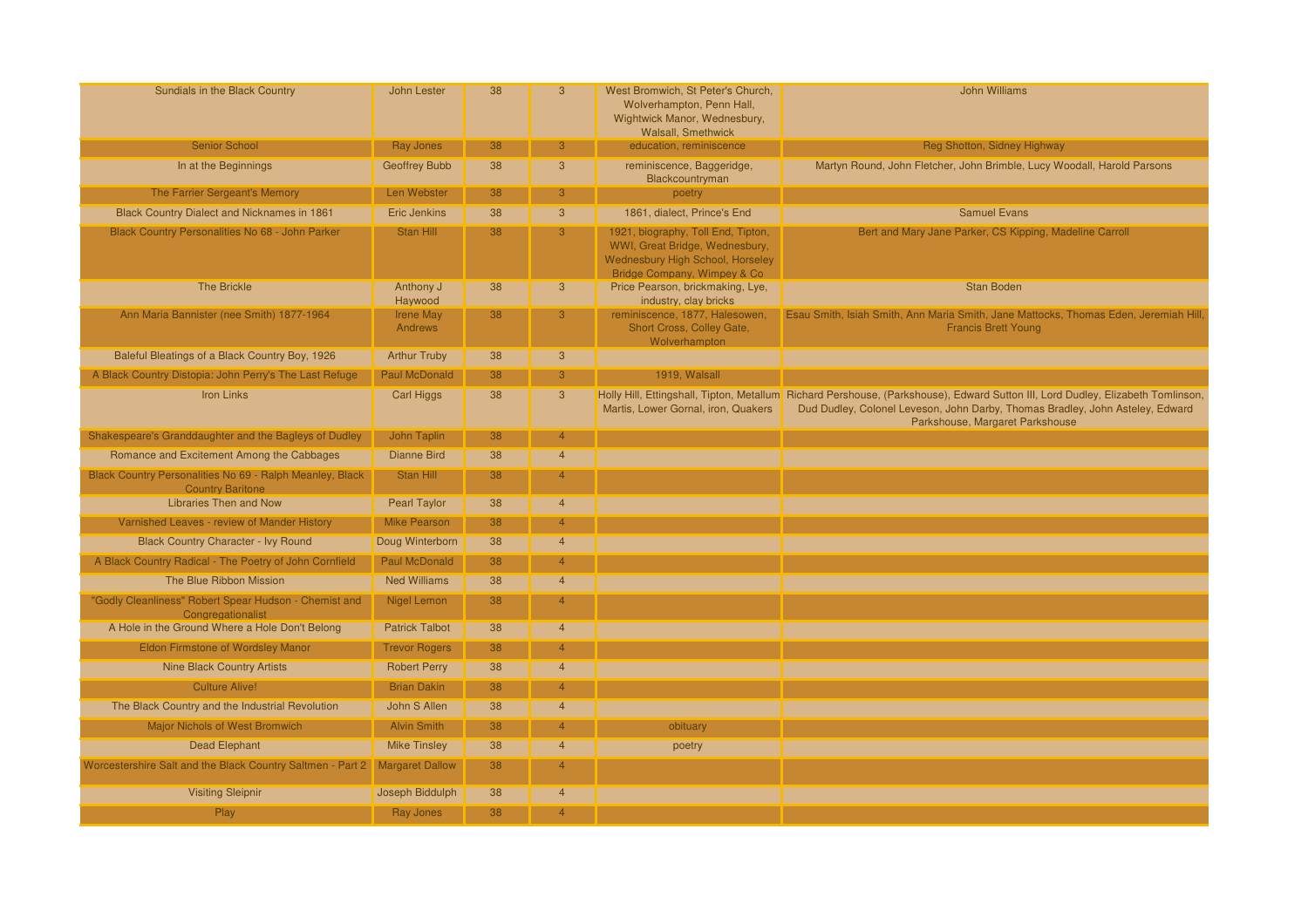| A Crown for Staffordshire (execrpt                                               | <b>Dianne</b><br>Mannering        | 38 | $\overline{4}$ |                 |  |
|----------------------------------------------------------------------------------|-----------------------------------|----|----------------|-----------------|--|
| <b>Black Country Weeds</b>                                                       | <b>Kath Brown</b>                 | 38 | $\overline{4}$ |                 |  |
| <b>Canada Comes to Penn</b>                                                      | <b>Angus Dunphy</b>               | 38 | $\overline{4}$ |                 |  |
| Black Country Personalities No 30 - Frank Power                                  | Stan Hill                         | 39 |                | biography       |  |
| Shakespeare's Granddaughter and the Bagleys of Dudley -<br>Part 2                | <b>John Taplin</b>                | 39 | $\overline{1}$ |                 |  |
| When is Fossil Fuel not Fossil Fuel?                                             | <b>Bob Hart</b>                   | 39 | 1              |                 |  |
| The Man who Sang of Iron: the Poetry of John Evans                               | <b>Paul McDonald</b>              | 39 | $\overline{1}$ |                 |  |
| Worcestershire Salt and the Black Country Saltmen - Part 3                       | <b>Margaret Dallow</b>            | 39 |                |                 |  |
| Homes for the Poor                                                               | <b>Ned Williams</b>               | 39 | $\mathbf{1}$   |                 |  |
| <b>Sunday School</b>                                                             | Ray Jones                         | 39 |                |                 |  |
| <b>Rock Music?</b>                                                               | <b>Arthur Truby</b>               | 39 | $\mathbf{1}$   |                 |  |
| <b>Black Country Personalities No 70 - Dennis Masters</b>                        | Stan Hill                         | 39 |                |                 |  |
| Jim Boulton RIP                                                                  | Stan Hill                         | 39 | $\overline{1}$ | obituary        |  |
| A Crown for Staffordshire - excerpt part 2                                       | <b>Dianne</b><br><b>Mannering</b> | 39 |                |                 |  |
| Pop in Cradley Heath                                                             | Anthony John<br>Haywood           | 39 | $\overline{1}$ |                 |  |
| I am my Voice and my Voice is me                                                 | <b>Brian Dakin</b>                | 39 |                |                 |  |
| The Story of Two Tipton Churches                                                 | John Allen                        | 39 | $\overline{1}$ |                 |  |
| Those Spectacular Press Balls andhow we got to see the<br><b>Editor's Braces</b> | <b>John Beck</b>                  | 39 |                |                 |  |
| James Whale letter to Ivo Shaw                                                   |                                   | 39 | $\overline{1}$ |                 |  |
| The History of your Family or Your Family in History - Part 1 Mike Pearson       |                                   | 39 |                | genealogy       |  |
| Kathleen Ferrier's Concerts in the Black Country                                 | Michael Jones                     | 39 | 1              |                 |  |
| Shakespeare's Granddaughter and the Bagleys of Dudley -<br>Part 3                | John Taplin                       | 39 | $\overline{2}$ |                 |  |
| Joe Hunt                                                                         | <b>Michael Hall</b>               | 39 | $\overline{2}$ | obituary        |  |
| The First Schoolboy International                                                | <b>Terry Harrison</b>             | 39 | $\overline{2}$ | sport, football |  |
| The Early History of the Horseley Company, Tipton                                | John Allen                        | 39 | $\overline{2}$ |                 |  |
| John Kilbourn: The Great Barr Nightingale                                        | <b>Paul McDonald</b>              | 39 | $\overline{2}$ |                 |  |
| Sedgely and the Pen Industry                                                     | <b>David Humphries</b>            | 39 | $\overline{2}$ |                 |  |
| Presentation to the Black Country Museum Transport Group                         |                                   | 39 | $\overline{2}$ |                 |  |
| Dudley Zoo                                                                       | Ray Jones                         | 39 | $\overline{2}$ |                 |  |
| Beeches Road School, West Bromwich                                               | <b>Arthur Truby</b>               | 39 | $\overline{2}$ |                 |  |
| <b>Black Country Personalities No 71 - Fred Willetts</b>                         | <b>Stan Hill</b>                  | 39 | $\overline{2}$ | biography       |  |
| <b>Baron Bilston of Bilston</b>                                                  | <b>Mike Pearson</b>               | 39 | $\overline{2}$ |                 |  |
| A Crown for Staffordshire - Part 3                                               | <b>Dianner</b><br>Mannering       | 39 | $\overline{2}$ |                 |  |
| A Little History Revision by the Editor                                          | lan Elliot                        | 39 | $\overline{2}$ |                 |  |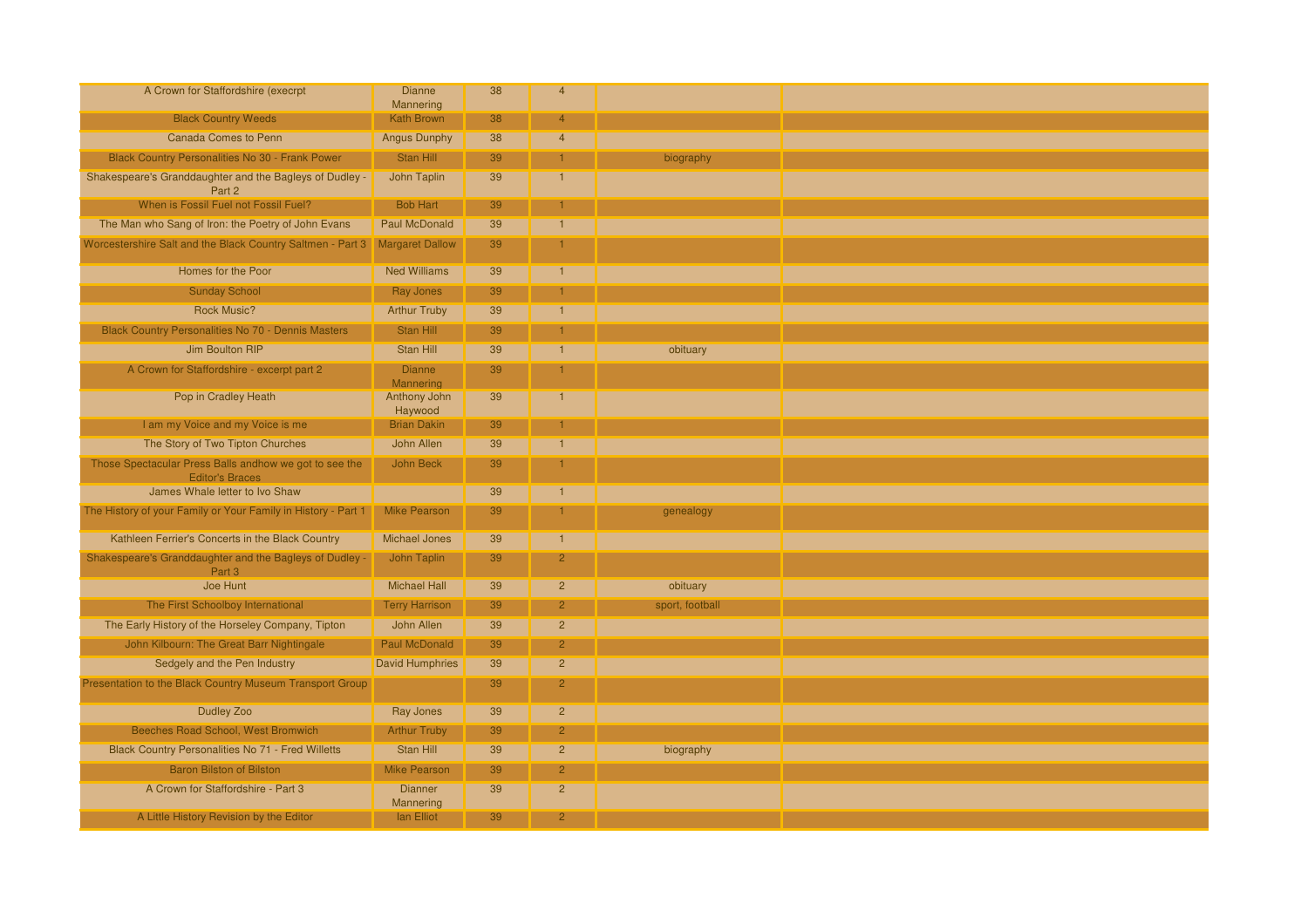| Master Craftsman or Just the Master? - Majoy Nichols                          | <b>Alvin Smith</b>              | 39 | $\overline{2}$ |           |  |
|-------------------------------------------------------------------------------|---------------------------------|----|----------------|-----------|--|
| A long road to the air race                                                   | <b>Bob Hart</b>                 | 39 | $\overline{2}$ |           |  |
| WH Peplows - Clockmakers, Silversmiths and Jewellers of   Margaret Dallow     |                                 | 39 | $\overline{2}$ |           |  |
| Stourbridge and Worcester                                                     |                                 |    |                |           |  |
| The History of your Family or your Family in History                          | <b>Mike Pearson</b>             | 39 | $\overline{2}$ | genealogy |  |
| The Walsall Bombs                                                             | John Harper                     | 39 | $\overline{3}$ |           |  |
| Master Craftsman or just the Master? - Major Nichols - Part<br>$\mathcal{P}$  | <b>Alvin Smith</b>              | 39 | 3              |           |  |
| The Old Lady and the Doctor's Muse: Life and Works of<br><b>Frank Layton</b>  | Paul McDonald                   | 39 | $\overline{3}$ |           |  |
| Memories of a 6 Year-old Evacuee from Smethwick                               | Alan Taylor                     | 39 | 3              |           |  |
| <b>Evacuee Days</b>                                                           | J Reg Flavell                   | 39 | $\mathbf{3}$   | poetry    |  |
| Going to the Pictures                                                         | Ray Jones                       | 39 | 3 <sup>7</sup> |           |  |
| Burne-Jones, Baldwins and the Black Country                                   | <b>David Cox</b>                | 39 | $\overline{3}$ |           |  |
| Black Country Personalities No 72: Derek Hemming                              | Stan Hill                       | 39 | 3              | biography |  |
| A Notion of Territory - A Social Change                                       | <b>Brian Dakin</b>              | 39 | $\overline{3}$ |           |  |
| <b>Gunners Bombarded</b>                                                      | <b>Terry Harrison</b>           | 39 | 3              |           |  |
| <b>Car Snobbery</b>                                                           | <b>Bob Hart</b>                 | 39 | $\overline{3}$ | poetry    |  |
| Brierley Hill Men Meet up in Africa                                           | <b>Colin Day</b>                | 39 | 3              |           |  |
| When everyone knew and respected the local paper's district<br>man            | John Beck                       | 39 | 3              |           |  |
| Yet Another Side of Dud Dudley                                                | <b>Martin White</b>             | 39 | 3              |           |  |
| It all seemed so unfair at the time                                           | <b>Dianne</b><br>Mannering      | 39 | $\overline{3}$ |           |  |
| Memories of Dudley Grammar School - a True Blast from the<br>Past             | Donald G<br>Southall            | 39 | 3              |           |  |
| Perplexities from the Past                                                    | <b>Arthur Truby</b>             | 39 | 3              |           |  |
| Old Photographs received from D Brian Batchelor                               |                                 | 39 | $\overline{4}$ |           |  |
| <b>GI Bride</b>                                                               | <b>Betty Margaret</b><br>Meador | 39 | $\overline{4}$ |           |  |
| Missing Tenant of Wollaston Hall - Part 1                                     | Janet Byard-<br>Jones           | 39 | $\overline{4}$ |           |  |
| Any Glass by Chance?                                                          | <b>David Encill</b>             | 39 | $\overline{4}$ |           |  |
| Westwood and Wright, memories of the gas valve<br>manufacturers               | <b>Tony Hollinshead</b>         | 39 | $\overline{4}$ |           |  |
| My 1948 Lawnmower                                                             | <b>Stanley Eveson</b>           | 39 | $\overline{4}$ |           |  |
| How I Remember the 'Pictures' in Brierley Hill                                | Pearl Taylor                    | 39 | $\overline{4}$ |           |  |
| The Empire Picture House, Dudley                                              | <b>Marilyn Crowther</b>         | 39 | $\overline{4}$ |           |  |
| Black Country Personalities No 73 - Michael Joseph Coyle                      | Stan Hill                       | 39 | $\overline{4}$ |           |  |
| Are Black Country People Thick?                                               | Ray Jones                       | 39 | $\overline{4}$ |           |  |
| John Brimble RIP                                                              | Keith Hodgkins                  | 39 | $\overline{4}$ | obituary  |  |
| Master Craftsman or just the Master? - Major Nichols - Part<br>$\overline{3}$ | <b>Alvin Smith</b>              | 39 | $\overline{4}$ |           |  |
| A Day by the Sea                                                              | <b>Arthur Truby</b>             | 39 | $\overline{4}$ |           |  |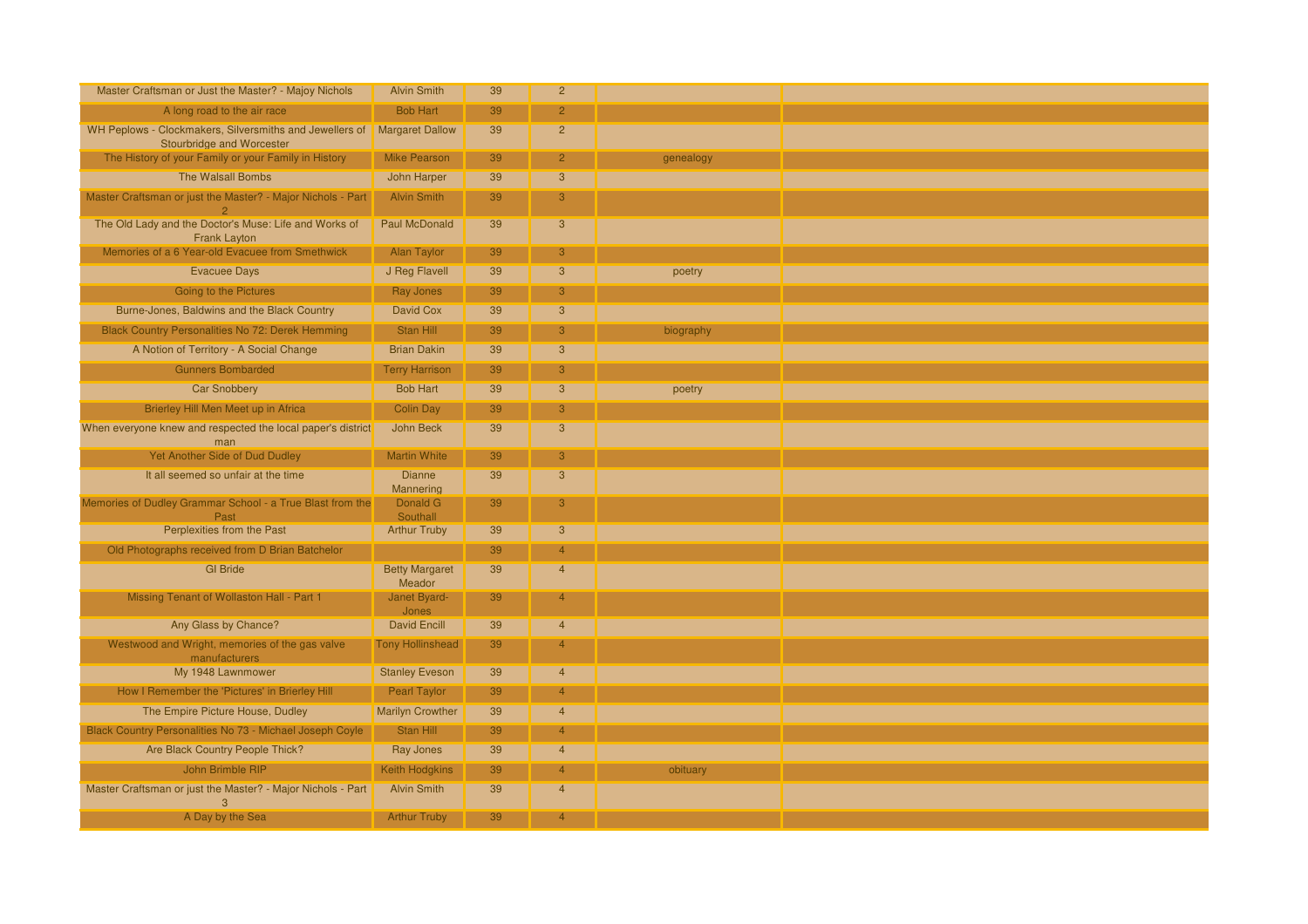| New Doors, Ode Fodes                                                      | <b>Billy Spakemon</b>                | 39             | $\overline{4}$ |                                                                  |                                                              |
|---------------------------------------------------------------------------|--------------------------------------|----------------|----------------|------------------------------------------------------------------|--------------------------------------------------------------|
| The Life of Mary Percy Jackson - Part 1                                   | <b>Lilly Doreen</b><br><b>Wilkie</b> | 39             | $\overline{4}$ |                                                                  |                                                              |
| Fires in the Shows                                                        | <b>Ned Williams</b>                  | 39             | $\overline{4}$ |                                                                  |                                                              |
| A Window in Time                                                          | <b>Bob Hart</b>                      | 39             | $\overline{4}$ |                                                                  |                                                              |
| In Defence of Walsall Poetry: Arthur Brockhurst and Alfred<br><b>Moss</b> | Paul McDonald                        | 39             | $\overline{4}$ |                                                                  |                                                              |
| The White Feather                                                         | <b>Margaret Dallow</b>               | 39             | $\overline{4}$ |                                                                  |                                                              |
| <b>Milestones of Black Country History</b>                                | <b>David Humphries</b>               | 39             | $\overline{4}$ |                                                                  |                                                              |
| George Borwick of Baking Powder Fame                                      | Nigel Lemon                          | 39             | $\overline{4}$ |                                                                  |                                                              |
| The Forgers' Black Art                                                    | Sylvia J Millward                    | 39             | $\overline{4}$ |                                                                  |                                                              |
| <b>The Brook</b>                                                          | J William Jones                      | $\overline{4}$ |                | poem                                                             |                                                              |
| <b>Recollections of The Black Country</b>                                 | <b>JG Faulkner</b>                   | $\overline{4}$ | $\blacksquare$ | nostalgia, pigeons, church                                       | <b>Ben Daley</b>                                             |
| <b>Encouraging Initiative</b>                                             |                                      | $\overline{4}$ |                | <b>Darlaston Methodist Church</b>                                |                                                              |
| Wolverhampton Exhibition 1902                                             | <b>Hilary Boucher</b>                | $\overline{4}$ | $\mathbf{1}$   |                                                                  | Thomas Graham, J Herbert                                     |
| Gornal - Some Impressions                                                 | Harry A Hickman                      | $\overline{4}$ |                | nostalgia, Baggeridge colliery, Gornal                           |                                                              |
| Palaeontology of the Wrens Nest                                           | <b>Michael Knight</b>                | $\overline{4}$ | $\mathbf{1}$   | mining                                                           |                                                              |
| <b>Canal Boats at Dudley Port</b>                                         | John M Fletcher                      | $\overline{4}$ |                | canals                                                           | John Lukis, Matthew Hughes                                   |
| <b>The Gloves</b>                                                         | Jimjo                                | $\overline{4}$ | $\mathbf{1}$   | story                                                            |                                                              |
| Day Trip                                                                  | Rowena<br><b>Brookhouse</b>          | $\overline{4}$ |                | story                                                            |                                                              |
| <b>Reg'lar Reeder</b>                                                     | <b>Kate Fletcher</b>                 | $\overline{4}$ |                | poem, dialect                                                    |                                                              |
| Are There Fairies at the bottom of my garden?                             | <b>Janet Smith</b>                   | $\overline{4}$ |                | nostalgia                                                        |                                                              |
| The Crescent Lock Makers                                                  | <b>G</b> Stevens                     | $\overline{4}$ | $\blacksquare$ | Willenhall, industry                                             | John Worral, Charles Adams, George Harthill                  |
| An ode to the Black Country                                               | J Hackett (Mrs)                      | $\overline{4}$ |                | poem                                                             |                                                              |
| John Thompsons at War                                                     | <b>Harold Parsons</b>                | $\overline{4}$ |                | Industry, Dudley,                                                |                                                              |
| A Club Is Born                                                            | H Jack Haden                         | $\overline{4}$ |                | Brierley Hill, Labour Club,                                      | Charles H Sitch, William Pearson, Alfred Marsh, David Turner |
| <b>The Nailmakers</b>                                                     | <b>Austin Moseley</b>                | $\overline{4}$ |                | Industry, Halesowen                                              | Kenneth Lee, Wesley Perrins, Samuel Smith, Samuel Evers      |
| The Beauties of Lye Waste                                                 | George<br>Wooldridge                 | $\overline{4}$ |                | poem                                                             |                                                              |
| <b>Canal Pollution Survey</b>                                             | <b>AR Tindall</b>                    | $\overline{4}$ | $\mathbf{1}$   |                                                                  |                                                              |
| Coffee With Milk, and nuts for the kids                                   | H Jack Haden                         | $\overline{4}$ |                | workhouse, Poor Law, Christmas,<br>Dudley, Wordsley, Stourbridge |                                                              |
| <b>Sketches By Bubb</b>                                                   | Geoff Bubb                           | $\overline{4}$ | 1              | story                                                            |                                                              |
| A Rare Recipe                                                             | <b>Peter Barnsley</b>                | $\overline{4}$ |                | groaty pudding                                                   |                                                              |
| The Sunbeam Motor Company                                                 | <b>Hilary Boucher</b>                | $\overline{4}$ | $\overline{2}$ | Wolverhampton, industry                                          | Thomas Cureton, John Marston                                 |
| <b>Thomas Holcroft &amp; Sons</b>                                         | <b>Geoff Stevens</b>                 | $\overline{4}$ | $\overline{2}$ | industry, Bilston,                                               | <b>RH Halbeard</b>                                           |
| Mr Cherrington's Log Book                                                 | John M Fletcher                      | $\overline{4}$ | $\overline{2}$ | Darlaston, school,                                               | B Bott, Eliha Bayley, Joseph Evans                           |
| 25-Years Old & Going Strong                                               | H Jack Haden                         | $\overline{4}$ | $\overline{2}$ | Stourbridge,                                                     | <b>Geoffrey Beard</b>                                        |
| <b>Walsall's Good Samaritan</b>                                           | J William Jones                      | $\overline{4}$ | $\overline{2}$ | <b>Sister Dora</b>                                               | Dora Pattison                                                |
| <b>Hand Me The Audnam</b>                                                 | <b>Peter Barnsley</b>                | $\overline{4}$ | $\overline{2}$ | local names, Lye, Dudley                                         |                                                              |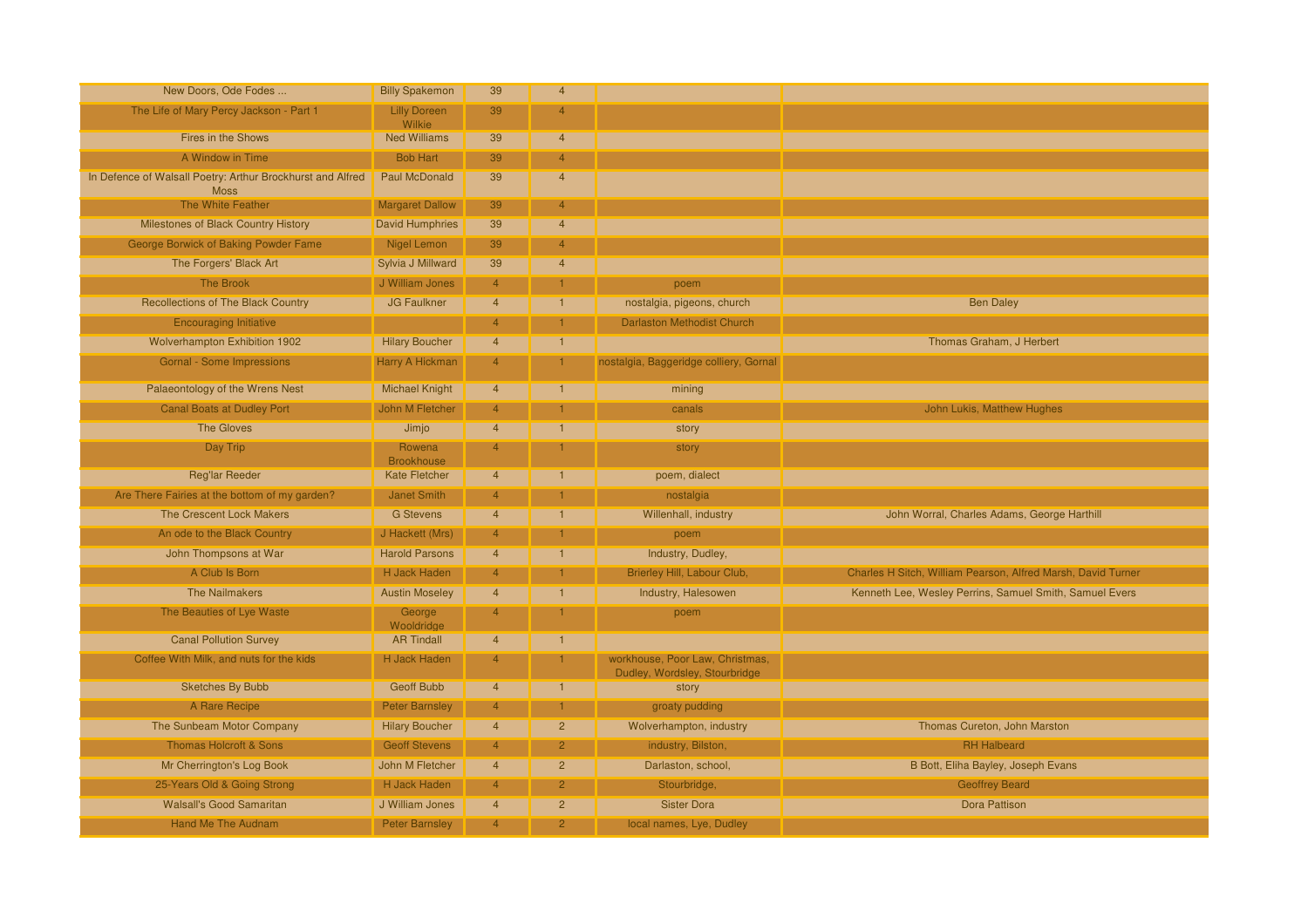| Fower Baths A Day At Bilston                     | <b>Geoff Stevens</b>     | $\overline{4}$ | $\overline{2}$ | story, dialect, Bradley                     | Dick Hopson, Elias Harper                                                                                 |
|--------------------------------------------------|--------------------------|----------------|----------------|---------------------------------------------|-----------------------------------------------------------------------------------------------------------|
| Homecoming                                       | <b>Clebak</b>            |                | $\mathcal{P}$  | poem                                        |                                                                                                           |
| <b>Farrington's Sunday</b>                       | <b>Carol Marsh</b>       | $\overline{4}$ | $\overline{2}$ | story                                       |                                                                                                           |
| The Freeman                                      | J Westwood               | $\overline{4}$ | $\overline{2}$ | poem                                        |                                                                                                           |
| <b>Castles &amp; Roses</b>                       | <b>AH Price</b>          | $\overline{4}$ | 2 <sup>2</sup> | Wolverhampton, canals,                      | David Baugh                                                                                               |
| Old Walsall Pubs                                 | <b>Alan Brockhurst</b>   | $\overline{4}$ | $\overline{2}$ | nostalgia                                   |                                                                                                           |
| Hugh Lewis Pawnbroker/Philanthropist             | John Brimble             | $\overline{4}$ | 2 <sup>1</sup> | Tipton, Guest hospital                      | Joseph Ellwell, Phoebe Caddick                                                                            |
| <b>Brierley Hill Railway Station</b>             | <b>Michael Hale</b>      |                | $\mathcal{P}$  |                                             | R Groves, J Berry, G Parsons, G Rea, George Gibbs, Charles Taylor, Rachel Price, John<br>Herdman          |
| The Lye Waek Groaty Puddin'                      | D Brooks                 | $\overline{4}$ | 2 <sup>2</sup> | poem, dialect                               |                                                                                                           |
| The Staffordshire Classic                        | <b>Brian W Johns</b>     | $\overline{4}$ | $\overline{2}$ | cars, nostalgia                             | <b>William Brindley,</b>                                                                                  |
| Look Back in Langour                             | <b>NP Lester</b>         | $\overline{4}$ | $\overline{2}$ | Wednesbury, nostalgia                       | Tom Hollingsworth, LC Foster                                                                              |
| The Story of Pendeford                           |                          | $\Delta$       | $\overline{2}$ | Wolverhampton, airport                      |                                                                                                           |
| <b>From Russia With</b>                          | John M Fletcher          | $\overline{4}$ | $\overline{3}$ | Walsall,                                    |                                                                                                           |
| The Limerick Great Bridge                        | J William Jones          | $\overline{4}$ | 3              | poem                                        |                                                                                                           |
| When Seed Productivity Was A Growing Industry    | <b>Harold Parsons</b>    | $\overline{4}$ | $\overline{3}$ | Kinver, Wordsley,                           | Webbs,                                                                                                    |
| The Lock Industry In the West Midlands           | S Mould                  | $\overline{4}$ | 3              | <b>Willenhall, Brewood</b>                  |                                                                                                           |
| The Local History Library Wolverhampton          | <b>Hilary Boucher</b>    | $\overline{4}$ | $\overline{3}$ |                                             |                                                                                                           |
| At The Works 50 Years Ago                        | Alan Brockhurst          | $\overline{4}$ | 3              | industry, nostalgia                         |                                                                                                           |
| New Venue for The Sheridan Debating Society      | John M Fletcher          | $\overline{4}$ | $\mathbf{3}$   | Walsall,                                    |                                                                                                           |
| <b>Black Country Town</b>                        | <b>Glynnis Rollinson</b> | $\overline{4}$ | 3              | poem                                        |                                                                                                           |
| From Walsall to Cannock in 150 Years             | <b>G</b> Stevens         | $\overline{4}$ | $\mathbf{3}$   | industry                                    | Thomas Gameson,                                                                                           |
| The Knightin' O' Sir Walter Raleigh              | <b>B</b> Marsh           |                | 3              | dialect, story                              |                                                                                                           |
| Ower Betty's Mon                                 | <b>Barry Walker</b>      |                | $\overline{3}$ | poem, dialect                               |                                                                                                           |
| Lineprops                                        | J Hunt                   |                |                | Romsley                                     | Joe Ledbury                                                                                               |
| Victoria Park, Tipton                            | J Brimble                |                | $\overline{3}$ | Tipton                                      | Daniel Hipkins, GM Waring, GS Peake                                                                       |
| The Open Space Environment of the Black Country  |                          |                |                |                                             |                                                                                                           |
| On The Roads of Caldmore                         |                          | $\overline{4}$ | 3              | memories, Walsall,                          | Les Allen, Harper, Jack Buller, Carless, Clews, Dick Evans, Purchase, Lasty                               |
| Thru The Tunnels wi Ali                          | <b>HL Kershaw</b>        |                | 3              | dialect                                     |                                                                                                           |
| <b>New Hawne Colliery</b>                        | <b>Peter Barnsley</b>    | $\overline{4}$ | 3              | mining, Halesowen, Corngreaves              | Shelah Garratt, Job, James Marchant, Arthur Grove, John Chapman, Jesse Adamds<br>(Adams), Richard Spooner |
| <b>Black Country Firms At Foundry Exhibition</b> | <b>JM Fletcher</b>       | $\overline{4}$ | 3.             | industry                                    |                                                                                                           |
| Engine Sheds at Wolverhampton                    |                          | $\overline{4}$ | $\overline{3}$ | Wolverhampton, Bushbury                     | Ramsbottom, Webb                                                                                          |
| <b>Brierley Hill Railway Station</b>             | <b>Philip Yorke</b>      | $\overline{4}$ | 3              | memories                                    |                                                                                                           |
| <b>Shuffrey of Walsall</b>                       |                          | $\overline{4}$ | $\overline{3}$ |                                             |                                                                                                           |
| <b>Black Country Society in Action</b>           |                          | $\overline{4}$ | 4              |                                             |                                                                                                           |
| A Master Craftsman (of Churchill Worcs)          | Francis E<br>Campbell    | $\overline{4}$ | $\overline{4}$ | Churchill, water mill, industry             | Claude Bache, John Salter, George,                                                                        |
| An Esteemed Black Country Woman                  | <b>Peter Barnsley</b>    |                |                | (printing error - missing from<br>magazine) |                                                                                                           |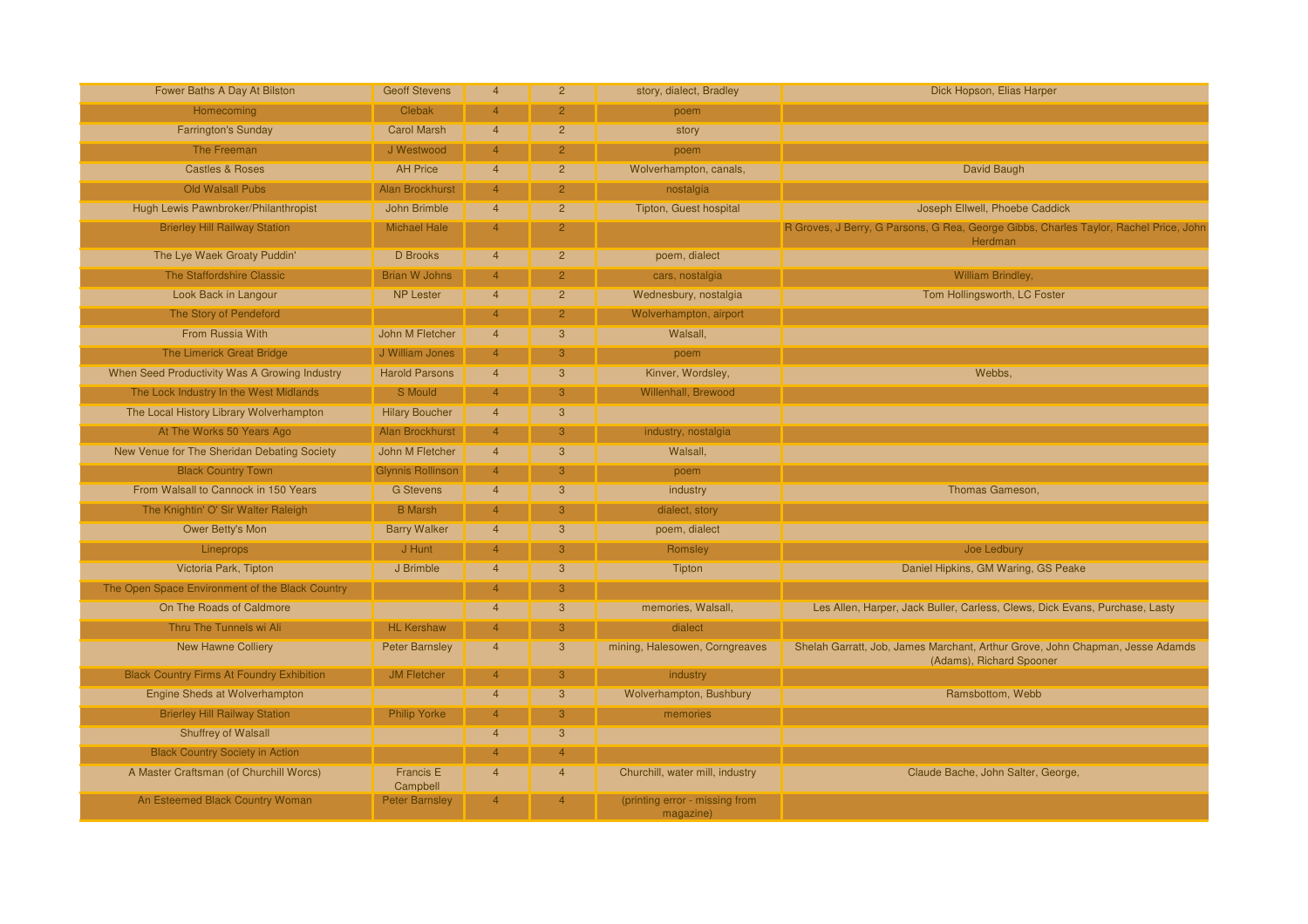| <b>Have You Paid Your Rates</b>                                                |                               | $\overline{4}$         | $\overline{4}$ | (printing error - missing from<br>magazine)          |                                                                                                  |
|--------------------------------------------------------------------------------|-------------------------------|------------------------|----------------|------------------------------------------------------|--------------------------------------------------------------------------------------------------|
| <b>Famed Sunbeam Mechanic</b>                                                  | <b>Harold Parsons</b>         | $\boldsymbol{\Lambda}$ | $\Delta$       | (printing error - missing from<br>magazine)          |                                                                                                  |
| <b>Operation Lifeline</b>                                                      |                               | $\overline{4}$         | $\overline{4}$ | canals,                                              |                                                                                                  |
| <b>Some Black Country Folk Words</b>                                           | <b>David Foster</b>           | $\overline{4}$         | $\overline{4}$ | dialect.                                             |                                                                                                  |
| Tipton Wake (A Memory)                                                         | J William Jones               | $\overline{4}$         | $\overline{4}$ | poem                                                 |                                                                                                  |
| The 1921 Coal Strike                                                           | H Jack Haden                  | $\overline{4}$         | $\overline{4}$ | mining, Dudley, Tipton, Netherton,<br>Cradley Heath, | Harper Parker, AH Bassano, Levi Foster, William Williams, James Rowley, Thomas<br><b>Thomson</b> |
| A£400,000 Heat Treatment Plant - built to use natural gas                      |                               | $\overline{4}$         | $\overline{4}$ | Darlaston, Glynwed                                   |                                                                                                  |
| The Bloody Fight Between The Darlaston Champ & The<br><b>Wolverhampton Pet</b> | <b>Tom Langley</b>            | $\overline{4}$         | $\overline{4}$ | sport, boxing,                                       | Timer Hill, William Small, Jem Butler, Joe Burton, John Nanney, Bill Baker                       |
| <b>Brierley Hill Alliance FC</b>                                               |                               | $\overline{4}$         | $\overline{4}$ | football                                             | <b>Arthur Griffin</b>                                                                            |
| Subterranean Fires in the Black Country                                        | <b>HG Archer</b>              | $\overline{4}$         | $\overline{4}$ | mining, Wednesbury, underground<br>fire              | <b>Richard Goldby</b>                                                                            |
| <b>Pollution Survey Walsall Canal</b>                                          |                               | $\overline{4}$         | $\overline{4}$ |                                                      |                                                                                                  |
| <b>Princes End Railway Station</b>                                             | <b>Michael Hale</b>           | $\overline{4}$         | $\overline{4}$ | Tipton, railway                                      |                                                                                                  |
| The Guest Hospital Dudley                                                      |                               | $\overline{4}$         | $\overline{4}$ | Dudley, hospital                                     | Rev. George Osborne, Richard Smith, James Cooper, Joseph Guest,                                  |
| <b>Sketches By Bubb</b>                                                        | <b>Geoff Bubb</b>             | $\overline{4}$         | $\overline{4}$ | story                                                |                                                                                                  |
| <b>Stourton Castle</b>                                                         | <b>Primrose Rostron</b>       | $\overline{4}$         | $\overline{4}$ | history,                                             | Richard Murdak, Roger de Gresbrok, Reynold Pole                                                  |
| Wolverhampton Low Level Railway Line                                           |                               | $\overline{4}$         | $\overline{4}$ | railway,                                             |                                                                                                  |
| The Life of Mary Percy Jackson - Part 2                                        | <b>Lilly Doreen</b><br>Wilkie | 40                     |                |                                                      |                                                                                                  |
| The Missing Tenant of Wollaston Hall - Part 2                                  | Janet Byard-<br>Jones         | 40                     | 1.             |                                                      |                                                                                                  |
| The Hailstone                                                                  | <b>Brian Dakin</b>            | 40                     |                |                                                      |                                                                                                  |
| <b>The Murderer</b>                                                            | Ray Jones                     | 40                     |                |                                                      |                                                                                                  |
| The Root of the Matter                                                         | <b>Arthur Truby</b>           | 40                     |                |                                                      |                                                                                                  |
| Robert Broad and the Horseley Company, Tipton                                  | John S Allen                  | 40                     |                |                                                      |                                                                                                  |
| Price Street Mission Anniversary: Memories from the 1950s<br>and 1960s         | David Hughes                  | 40                     | $\mathbf{1}$   |                                                      |                                                                                                  |
| <b>Beasleys and Farmer</b>                                                     | <b>Stuart Robinson</b>        | 40                     | -1             |                                                      |                                                                                                  |
| An unusual Horrible Murder                                                     | Eric Jenkins                  | 40                     | $\overline{1}$ |                                                      |                                                                                                  |
| New Book on James Foster                                                       |                               | 40                     |                |                                                      |                                                                                                  |
| <b>Back to School</b>                                                          | <b>David Barlow</b>           | 40                     |                |                                                      |                                                                                                  |
| Groping for a Higher Truth: the Literature of William Henry<br>Robinson        | <b>Paul McDonald</b>          | 40                     |                |                                                      |                                                                                                  |
| I've Been to London to see the Queen                                           | <b>Freda Millward</b>         | 40                     | 1              |                                                      |                                                                                                  |
| Jew's Harp Manufacture in the West Midlands - 1800-1900 -<br>Part 1            | <b>Michael Wright</b>         | 40                     | -1.            |                                                      |                                                                                                  |
| Fire at the 'Bump'                                                             | <b>Ned Williams</b>           | 40                     | -1             | cinema                                               |                                                                                                  |
| <b>Dynasty</b>                                                                 | <b>Miss WR Probert</b>        | 40                     | 1              | Walsall                                              |                                                                                                  |
| The White Black Country                                                        | <b>Gordon Hensman</b>         | 40                     | $\overline{1}$ | weather                                              |                                                                                                  |
| Black Country Personalities No 74 - Michael Hall MA.                           | Stan Hill                     | 40                     |                |                                                      |                                                                                                  |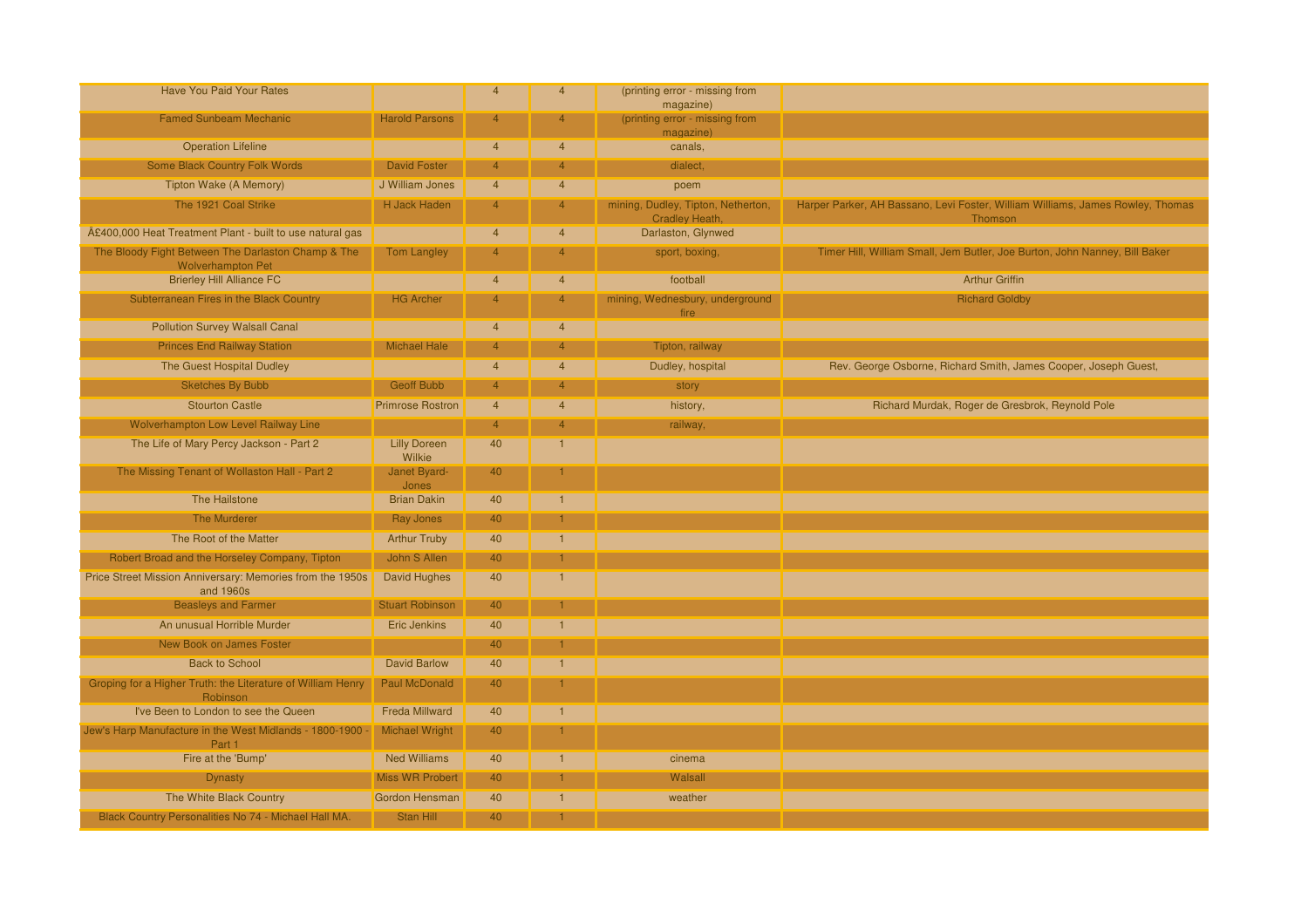| Sire Edward William Elgar and the Black Country<br>Connection - Part 1              | <b>Margaret Dallow</b>               | 40 | $\mathbf{1}$   |                            |                          |
|-------------------------------------------------------------------------------------|--------------------------------------|----|----------------|----------------------------|--------------------------|
| The Railway in Wall Heath                                                           | J van Leersem                        | 40 |                |                            |                          |
| The Missing Teneant of Wollaston Hall - Part 3                                      | Janet Byard-<br>Jones                | 40 | $\overline{2}$ |                            |                          |
| Jews Harp Manufacture in the West Midlands - 1800-1900<br>Part 2                    | <b>Michael Wright</b>                | 40 | $\overline{2}$ |                            |                          |
| The Extraordinary, Ordinary Man                                                     | <b>Billy Spakemon</b>                | 40 | $\overline{2}$ |                            |                          |
| The White Black Country - Part 2                                                    | <b>Gordon Hensman</b>                | 40 | $\overline{2}$ |                            |                          |
| Sir Edward William Elgar and the Black Country Connection Margaret Dallow<br>Part 2 |                                      | 40 | $\overline{2}$ |                            |                          |
| <b>Black Country Personalities No 75 - Christine Charles</b>                        | <b>Stan Hill</b>                     | 40 | $2^{\circ}$    |                            |                          |
| Tracking the Lion - From Bradley's to Baltimore, The<br>Stourbridge Lion            | <b>Nick Baker</b>                    | 40 | 2 <sup>2</sup> | <b>Foster and Rastrick</b> |                          |
| Auction at Fieldings of the Estate of H Jack Haden                                  | <b>Stan Hill</b>                     | 40 | 2 <sup>1</sup> |                            |                          |
| A Legenc                                                                            | J Reg Flavell                        | 40 | $\overline{2}$ |                            | <b>Duncan Edwards</b>    |
| Marjorie Crosby - the Poet of Penn Fields                                           | Paul McDonald                        | 40 | 2 <sup>1</sup> |                            |                          |
| Walsall's own 'Lady With the Lamp'                                                  | <b>Miss WR Probert</b>               | 40 | $\overline{2}$ |                            | Dorothy Wyndlow Pattison |
| An Essay on Modern Day Management                                                   | <b>RW Abley</b>                      | 40 | 2 <sup>1</sup> |                            |                          |
| Dear Editor - Follow-up to 'Fire at the Bump'                                       | <b>Arthur Nicholls</b>               | 40 | $2^{1}$        | cinema                     |                          |
| A Legendary Headmistress                                                            | <b>Peggy Talbot (nee</b><br>Freeman) | 40 | $\overline{2}$ |                            |                          |
| William, 1st Earl of Dudley and 11th Lord Ward - Part 1                             | <b>Dr Trevor</b><br>Raybould         | 40 | $\overline{2}$ |                            |                          |
| Henry Timothy Tilley - a Black Country Vicar                                        | <b>DE Yates</b>                      | 40 | $\overline{2}$ |                            |                          |
| The diaries of Francis Perks, Tailor of Stourbridge - Part 1                        | <b>Richard Hugh</b><br>Perks         | 40 | $\overline{2}$ |                            |                          |
| <b>Black Country as an Urban Park</b>                                               |                                      | 40 | 3 <sup>1</sup> |                            |                          |
| The Forgotten Wireless Pioneers                                                     | David H Barlow                       | 40 | $\mathbf{3}$   |                            | Henry Joseph Round       |
| The Diaries of Francis Perks, Tailor of Stourbridge - Part 2                        | <b>Richard Hugh</b><br><b>Perks</b>  | 40 | 3 <sup>1</sup> |                            |                          |
| Henry Timothy Tilley - a Black Country Vicar - Part 2                               | <b>DE Yates</b>                      | 40 | $\mathbf{3}$   |                            |                          |
| Tales of Tumble Fold: Joseph Whittaker's Wolverhampton                              | <b>Paul McDonald</b>                 | 40 | 3 <sup>°</sup> |                            |                          |
| Simon Evans - a Forgotten Poet                                                      | <b>Arthur Truby</b>                  | 40 | $\overline{3}$ |                            |                          |
| William, 1 Earl of Dudley and 11th Lord Ward - Part 2                               | Dr Trevor<br>Raybould                | 40 | 3 <sup>1</sup> |                            |                          |
| The Staffordshire and Worcestershire Canal (SWC) and<br>Society (SWCS)              | <b>Graham Fisher</b><br><b>MBE</b>   | 40 | $\overline{3}$ |                            |                          |
| <b>Medeleine Carroll</b>                                                            | <b>Judith Watkin</b>                 | 40 | 3 <sup>°</sup> |                            |                          |
| <b>The Lucas Sisters</b>                                                            | Janet Byard-<br>Jones                | 40 | $\overline{3}$ |                            |                          |
| Money to Burn                                                                       | <b>Carol Hathorne</b>                | 40 | 3              | short story                |                          |
| Samuel Wilkes - Wood Wittling Champion of the World                                 | <b>Brian Dakin</b>                   | 40 | $\mathbf{3}$   |                            |                          |
| I was There - wartime aircraft crash 1944                                           | <b>Derek Newton</b>                  | 40 | 3              | WW2, Brierley Hill         |                          |
| <b>Buck Genner</b>                                                                  | Ray Jones                            | 40 | $\mathbf{3}$   |                            |                          |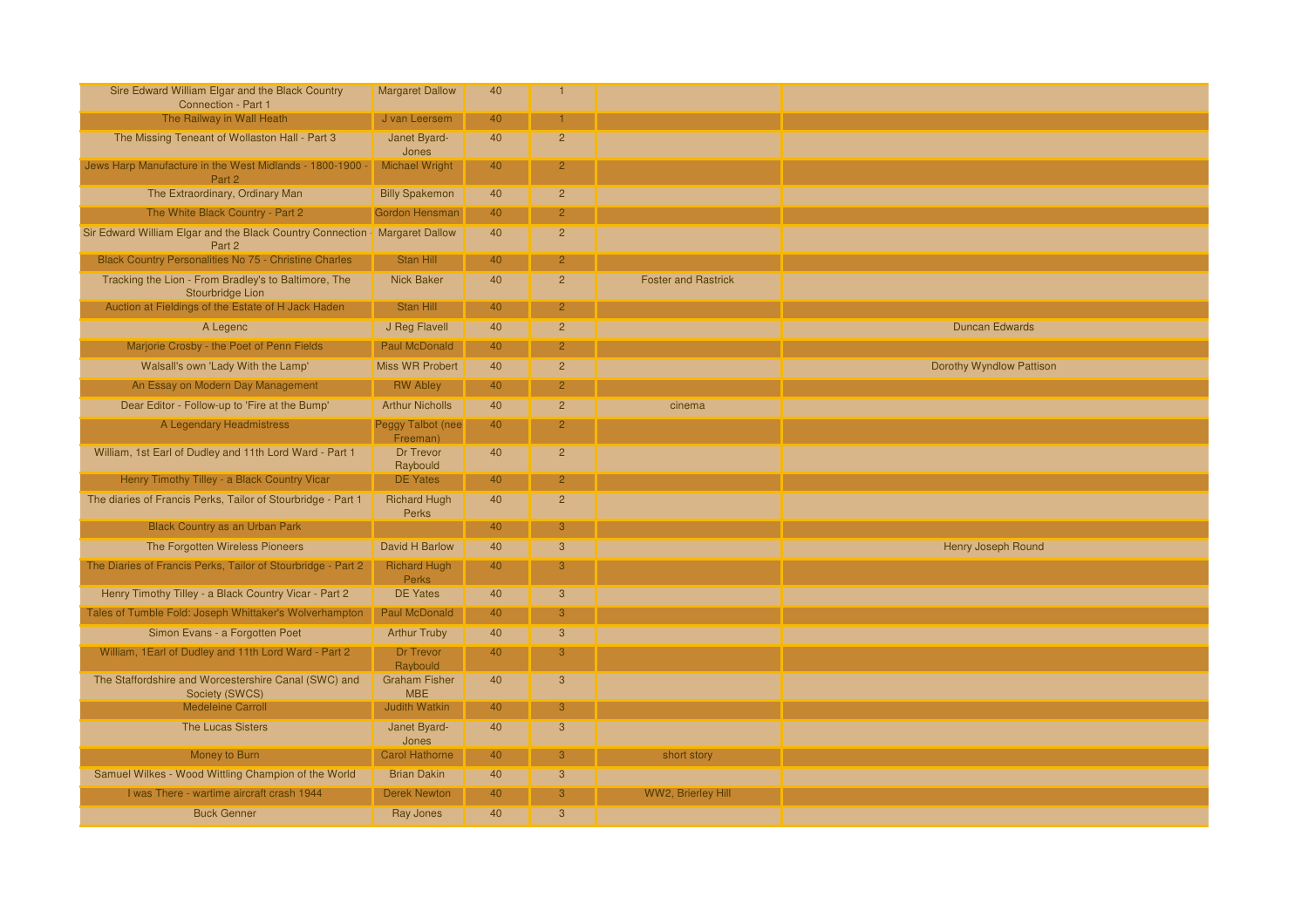| Late 19th and early 20th Century Family Life in Oldbury                                                                            | Ivan Walker                          | 40 | 3              |        |  |
|------------------------------------------------------------------------------------------------------------------------------------|--------------------------------------|----|----------------|--------|--|
| The Airmen of Perton                                                                                                               | <b>Angus Dunphy</b>                  | 40 | $\mathbf{3}$   |        |  |
| <b>Charlemont Farm, West Bromwich</b>                                                                                              | <b>Margaret Dallow</b>               | 40 | 3              |        |  |
| William Humble Eric Ward, Third Earl of Dudley, 1932-1969                                                                          | Dr Trevor<br>Raybould                | 40 | $\overline{4}$ |        |  |
| Laurence James: Biker Hero and Black Country Bestseller                                                                            | <b>Paul McDonald</b>                 | 40 | $\overline{4}$ |        |  |
| <b>Detonators</b>                                                                                                                  | Ray Jones                            | 40 | $\overline{4}$ |        |  |
| Descriptions of Birmingham and the Black Country in James<br>Woodhouse's 'Life and Lucubrations of Crispinus Scriblerus'<br>Part 1 | Stephen van-<br>Hagen                | 40 | $\overline{4}$ |        |  |
| A Ballot Box and a Wrekin View                                                                                                     | <b>Patrick Talbot</b>                | 40 | $\overline{4}$ |        |  |
| Is Life in 'Is Onds                                                                                                                | <b>Billy Spakemon</b>                | 40 | $\overline{4}$ |        |  |
| <b>Bird Thou Never Wert</b>                                                                                                        | <b>Arthur Truby</b>                  | 40 | $\overline{4}$ |        |  |
| <b>Hickman and Co</b>                                                                                                              | material by David<br><b>Hardwick</b> | 40 | $\overline{4}$ |        |  |
| Maxwell Trimble - Racing Driver                                                                                                    | <b>Margaret Dallow</b>               | 40 | $\overline{4}$ |        |  |
| Coach Outings with the Black Country Society                                                                                       | <b>Inky</b>                          | 40 | $\overline{4}$ |        |  |
| The Staffordshire & Worcestershire Canal (SWC) and<br>Society (SWCS)                                                               | <b>Graham Fisher</b>                 | 40 | $\overline{4}$ |        |  |
| John Thomas Hyde Legge - Electrical Engineer                                                                                       | Janet Byard-<br>Jones                | 40 | $\overline{4}$ |        |  |
| John Thompson                                                                                                                      | <b>Louis Willis</b>                  | 40 | $\overline{4}$ |        |  |
| A Country Called Black'                                                                                                            | <b>Mike Pearson</b>                  | 40 | $\overline{4}$ |        |  |
| In Memoriam: John Fletcher, the Bishop and Me                                                                                      | <b>George Wiley</b>                  | 40 | $\overline{4}$ |        |  |
| <b>Obituary - Barrie Nicholas Roberts</b>                                                                                          | <b>Miss WR Probert</b>               | 40 | $\overline{4}$ |        |  |
| Update on 'The Forgotten Wireless Pioneers'                                                                                        | <b>DEA Evans</b>                     | 40 | $\overline{4}$ |        |  |
| <b>Weight Watcher</b>                                                                                                              | Ray Jones                            | 40 | $\overline{4}$ |        |  |
| Black Country Vicar - 'Come Ye Faithful People'                                                                                    | <b>Revd Carol</b><br>Hathorne        | 40 | $\overline{4}$ |        |  |
| As Others Saw us - some perceptions of the Black Country                                                                           | <b>Dr Trevor</b><br>Raybould         | 40 | $\overline{4}$ |        |  |
| William Humble Ward, 2nd Earl of Dudley, 1885-1932                                                                                 | <b>Dr Trevor</b><br>Raybould         | 41 | $\overline{1}$ |        |  |
| Acid                                                                                                                               | Ray Jones                            | 41 |                |        |  |
| Descriptions of Birmingham and the Black Country in James<br>Woodhouse's 'Life and Lucubrations of Crispinus Scriblerus'<br>Part 2 | Stephen van-<br>Hagen                | 41 | $\overline{1}$ |        |  |
| <b>Christmas Past</b>                                                                                                              | Alan Cadman                          | 41 |                | poetry |  |
| Black Country Vicar: Sour Opples an' Sweet Chocolate                                                                               | <b>Revd Carol</b><br>Hathorne        | 41 |                |        |  |
| Kanya Wackett's Observations                                                                                                       | <b>Brian Dakin</b>                   | 41 |                |        |  |
| Documentating the Workshop of the World                                                                                            | <b>Cheryl Williams</b>               | 41 |                |        |  |
| Simmonds Brothers - Radio Pioneers                                                                                                 | <b>Dave Simmonds</b>                 | 41 |                |        |  |
| A Flame in my Heart - John Petty's Forgotten Novel                                                                                 | Dr Paul<br><b>McDonald</b>           | 41 | $\overline{1}$ |        |  |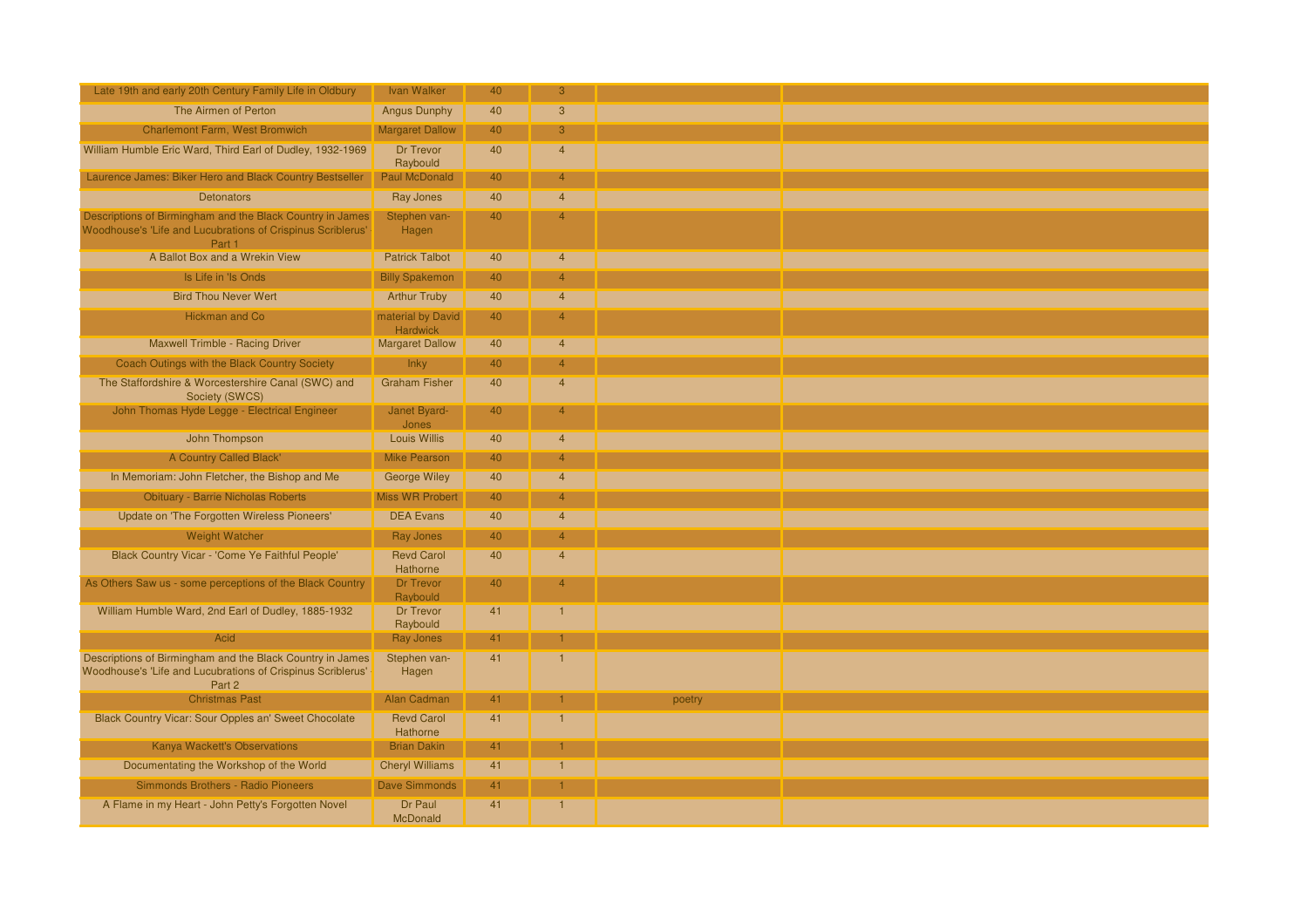| My Life With Jack                                                             | James Morgan                          | 41 | 1              |                       |
|-------------------------------------------------------------------------------|---------------------------------------|----|----------------|-----------------------|
| <b>Change in the Midlands</b>                                                 | images by Arthur                      | 41 | $\overline{1}$ |                       |
| <b>Kidderminster Rose</b>                                                     | Lockwood<br><b>Margaret Dallow</b>    | 41 |                |                       |
| <b>Chance Encounter</b>                                                       | <b>Arthur Truby</b>                   | 41 | $\mathbf{1}$   |                       |
| Coach Outings with the Black Country Society                                  | <b>Inky</b>                           | 41 |                | Bakewell, Haddon Hall |
| Martin Lickert: Bass Player, Bookmaker, Barrister                             | James Morgan                          | 41 | $\mathbf{1}$   |                       |
| The course of the Smestow Brook: Wolverhampton's River                        | <b>Angus Dunphy</b>                   | 41 | 1              |                       |
| <b>Maxwell Trimble Updated</b>                                                | <b>Helen M Berry</b>                  | 41 | $\overline{1}$ |                       |
| Any Glassware by Chance?                                                      | David P Encill                        | 41 | 1              |                       |
| A titanic Journey                                                             | Lucy Sidaway &<br>Jenny Powell        | 41 | $\overline{1}$ |                       |
| A Million People: Black Country as an Urban Park                              | Ron Julian                            | 41 |                |                       |
| A Country Called Black' - Update                                              |                                       | 41 | $\overline{1}$ |                       |
| The Bitter Divide - Religious Conflict Then and Now                           | <b>Ben Wetherall</b>                  | 41 |                |                       |
| The Lords Dudley, 1774-1833                                                   | Dr Trevor<br>Raybould                 | 41 | $\overline{2}$ |                       |
| God Bless Yer, Nurse!'                                                        | <b>Marion Roberts</b>                 | 41 | 2 <sup>1</sup> |                       |
| St John's Church, Kates Hill                                                  | <b>Deb Brownlee</b>                   | 41 | $\overline{2}$ |                       |
| George Cosens - distinguished midlands black bartist pastor<br>and evangelist | <b>David Watts</b>                    | 41 | $2^{\circ}$    |                       |
| A Fighting Man: Henry Treece's Lesser Known Black<br><b>Country Novel</b>     | Dr Paul<br>McDonald                   | 41 | $\overline{2}$ |                       |
| The Future of our Past                                                        | <b>Brian Dakin</b>                    | 41 | $\overline{2}$ |                       |
| The Smestow from Aldersley to Compton                                         | <b>Angus Dunphy</b><br><b>OBE</b>     | 41 | $\overline{2}$ |                       |
| <b>Young Folks</b>                                                            | $\mathsf{A}$<br>Blackcountrywom<br>an | 41 | $2^{\circ}$    | dialect               |
| Black Country Vicar: 'With This Ring' + 'The Depths of                        | <b>Revd Carol</b>                     | 41 | $\overline{2}$ |                       |
| Theology'<br>A Vanished World                                                 | Hathorne<br>Ray Jones                 | 41 | $2^{\circ}$    | paintings             |
| <b>Charles JL Elwell OBE</b>                                                  | <b>Stan Hill</b>                      | 41 | $\overline{2}$ | obituary              |
| The Upper Severn Hydro & Navigation Company Ltd                               |                                       | 41 | 2 <sup>1</sup> |                       |
| The Staffordshire Giant Miner                                                 | <b>Margaret Dallow</b>                | 41 | $\overline{2}$ |                       |
| William Nock, Glassmaker                                                      | Peter King                            | 41 | $\overline{2}$ |                       |
| Playthings                                                                    | Ray Jones                             | 41 | $\overline{2}$ |                       |
| Smethwick and the Truth of Chance                                             | <b>David P Encill</b>                 | 41 | $\overline{2}$ |                       |
| The Rebels: Henry Treece (1953)                                               | Dave Walker                           | 41 | $\overline{2}$ |                       |
| <b>The Beastliest Beast</b>                                                   | Ray Jones                             | 41 | $\overline{2}$ | poetry                |
| <b>Lost Manufacturing</b>                                                     | <b>Gerald Darby</b>                   | 41 | $\overline{2}$ |                       |
| Tolkein's Mordor: Black Magic in the Black Country                            | <b>Patrick Low</b>                    | 41 | $2^{\circ}$    |                       |
| <b>Black Country Green</b>                                                    | Alan Cadman                           | 41 | $\overline{2}$ | poetry                |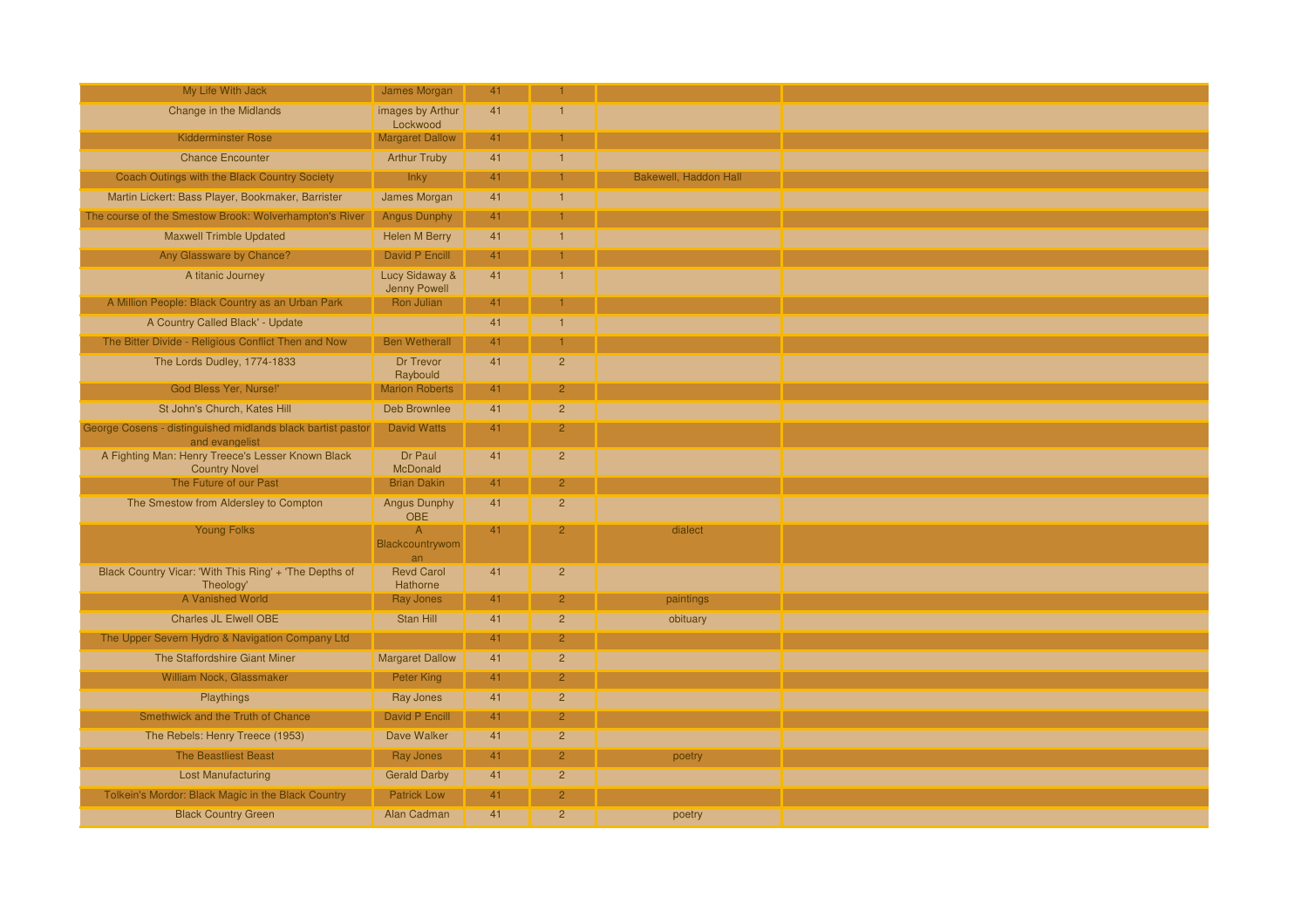| The Healers                                                                       | <b>Billy Spakemon</b>         | 41 | $\mathbf{2}$   |                                           |                    |
|-----------------------------------------------------------------------------------|-------------------------------|----|----------------|-------------------------------------------|--------------------|
| The Story of West Bromwich Operatic Society                                       |                               | 41 | $\overline{2}$ |                                           |                    |
| The Smestow from Compton to Perton                                                | <b>Angus Dunphy</b>           | 41 | 3              |                                           |                    |
| A Black Country Writer                                                            | Ray Jones                     | 41 | 3              |                                           | <b>Archie Hill</b> |
| Dudley Grammar School, 1562-1975 - Part 1                                         | Dr Trevor<br>Raybould         | 41 | 3              |                                           |                    |
| Peter Jones: a Black Country Imagist                                              | Dr Paul<br>McDonald           | 41 | $\overline{3}$ |                                           |                    |
| The Island in a City                                                              | <b>Jill Tromans</b>           | 41 | 3              |                                           |                    |
| Elizabeth Ann Warren SRN                                                          | Stan Hill                     | 41 | $\mathbf{3}$   | obituary                                  |                    |
| Four Old Photographs                                                              | Norman Taylor                 | 41 | 3              | Halesowen Grammar School,<br>photographs, |                    |
| So Many Southalls in Dudley                                                       | <b>Julie McNeill</b>          | 41 | $\mathbf{3}$   |                                           |                    |
| The Lather Boy and the Starter Upperer                                            | <b>Billy Spakemon</b>         | 41 | 3              |                                           |                    |
| Adventures in the Hop Fields                                                      | Don Lister                    | 41 | 3 <sup>5</sup> |                                           |                    |
| <b>Black Country Heraldry</b>                                                     | <b>Philip Tibbetts</b>        | 41 | 3              |                                           |                    |
| The Dunera Boys                                                                   | Judith Watkin                 | 41 | $\overline{3}$ |                                           |                    |
| <b>Grange Furnace</b>                                                             | Dr Peter King                 | 41 | 3              |                                           |                    |
| The Territorial Army: 100 Years of Service                                        | Keith Jeavons                 | 41 | 3              |                                           |                    |
| The Beech Tree Colliery Timber Delivery Mystery                                   | <b>Peter Barnsley</b>         | 41 | 3              |                                           |                    |
| Hobbs & Sons - Fish and Chip Shop Proprietors - Part 1                            | <b>Ned Williams</b>           | 41 | $\mathbf{3}$   |                                           |                    |
| Lost but not Forgotten                                                            | <b>Terry Church</b>           | 41 | 3              |                                           |                    |
| <b>Margaret MacDonald</b>                                                         | <b>Wendy Viner</b>            | 41 | $\overline{3}$ |                                           |                    |
| Post-War Walsall and Walsall Law Association's Diamond<br>Jubilee                 | David F Vodden                | 41 | 3              |                                           |                    |
| Black Country Vicar: 'Who do You Think Yo Am?', 'RIP for a<br>Non-aviating Avian' | <b>Revd Carol</b><br>Hathorne | 41 | $\overline{3}$ |                                           |                    |
| <b>Brockmoor Life</b>                                                             | Joyce Perry (nee<br>Chuter)   | 41 | 3              |                                           |                    |
| Growing up in Wartime Lye                                                         | Pat Dunn                      | 41 | $\overline{3}$ |                                           |                    |
| <b>Local History in Oil Paintings</b>                                             | John Lester                   | 41 | 3              |                                           |                    |
| The Smestow from Perton Mill to Trescott and Furnace<br>Granges                   | <b>Angus Dunphy</b>           | 41 | $\overline{4}$ |                                           |                    |
| Dudley Grammar School, 1562-1972 - Part 2                                         | Dr Trevor<br>Raybould         | 41 | $\overline{4}$ |                                           |                    |
| Black Country Vicar: "A Perfect Disguise', 'The Missing W'                        | <b>Revd Carol</b><br>Hathorne | 41 | $\overline{4}$ |                                           |                    |
| Derek Doogan: Charismatic Maverick                                                | <b>John Beck</b>              | 41 | $\overline{4}$ | football                                  |                    |
| Hobbs Fish and Chip Shop - Part 2                                                 | <b>Ned Williams</b>           | 41 | $\overline{4}$ |                                           |                    |
| <b>Aunty Poll and Uncle Bill</b>                                                  | Len Webster                   | 41 | $\overline{4}$ |                                           |                    |
| <b>National Service: Devises</b>                                                  | Ray Jones                     | 41 | $\overline{4}$ |                                           |                    |
| The Fortieth Anniversary of the Black Country Living<br><b>Museum</b>             | David F Vodden                | 41 | $\overline{4}$ |                                           |                    |
| Victoria                                                                          | Alan Cadman                   | 41 | $\overline{4}$ | poetry                                    |                    |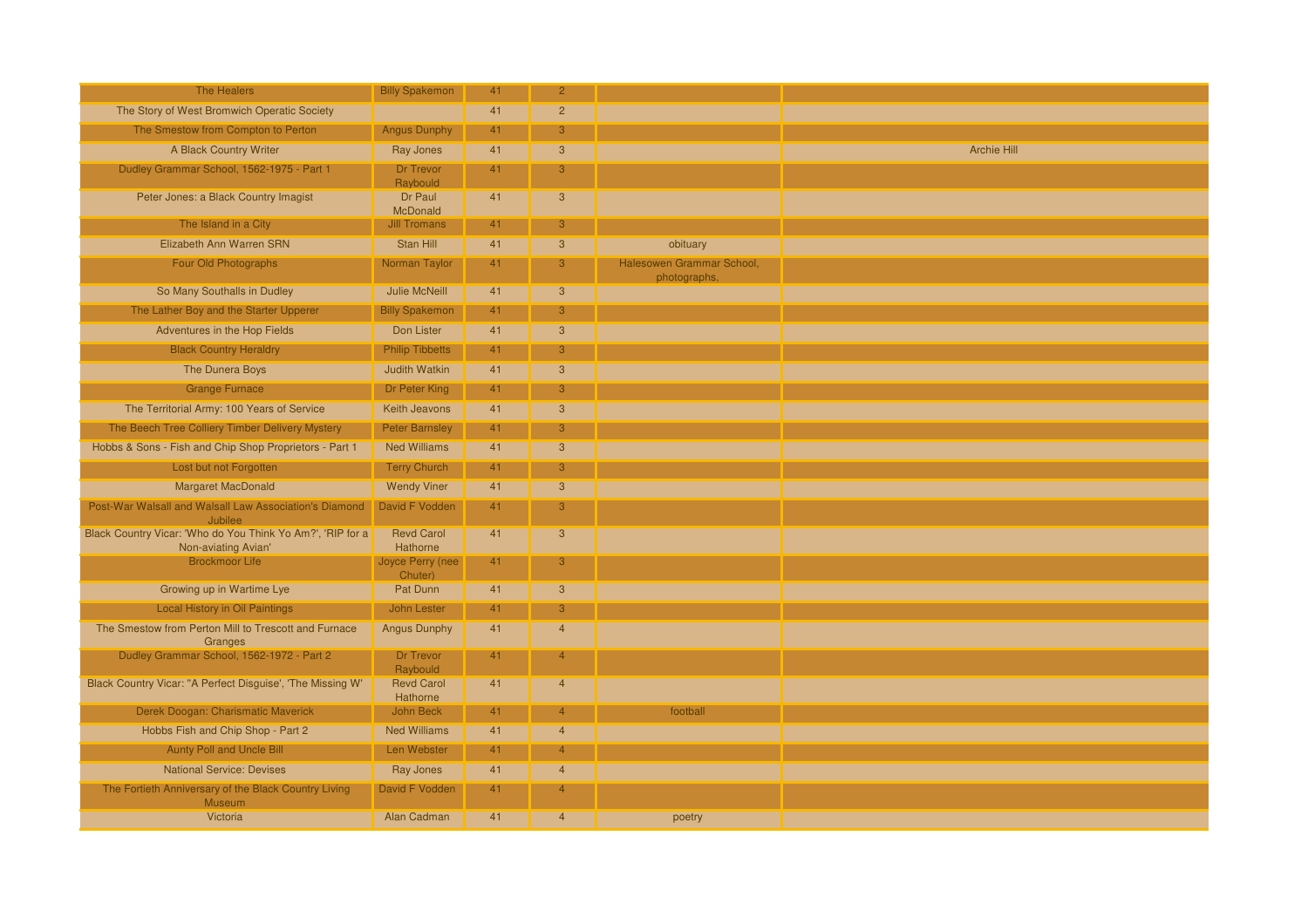| <b>Victoria Park</b>                                                |                                         | 41 | $\overline{4}$ | photographs                   |
|---------------------------------------------------------------------|-----------------------------------------|----|----------------|-------------------------------|
| An Old Choirboy's Memory                                            | Dr Norman Allen                         | 41 | $\overline{4}$ | <b>Wollaston Church Choir</b> |
| Widening Circles: Edward Lowbury'a Black Country<br>Anthology       | Dr Paul<br>McDonald                     | 41 | $\overline{4}$ |                               |
| The Bitter Divide: Religious Conflict then and now                  | <b>Ben Wetherall</b>                    | 41 | $\overline{4}$ |                               |
| John Cornfield - the Coseley Poet                                   | Alison Gale (nee<br>Cornfield)          | 41 | $\overline{4}$ |                               |
| On John Cornfield                                                   | Dr Paul<br>McDonald                     | 41 | $\overline{4}$ |                               |
| Industrial Biography: The Black Country Chapters                    | <b>Greg Stokes</b>                      | 41 | $\overline{4}$ |                               |
| A Famous West Bromwich Undertaking                                  | Ivan G Walker                           | 41 | $\overline{4}$ |                               |
| Wireless in a Coal Mine                                             |                                         | 41 | $\overline{4}$ |                               |
| Accles and Pollocks (1962 to 1969) Part 1                           | <b>Terry Henwood</b>                    | 41 | $\overline{4}$ |                               |
| A Census of the Landscape                                           | <b>Paul Quigley</b>                     | 41 | $\overline{4}$ |                               |
| Wolverhampton's Famous Elephants: 'The Legend of Salt<br>and Sauce' | <b>Ned Williams</b>                     | 41 | $\overline{4}$ |                               |
| <b>John Swallow</b>                                                 | <b>Ned Williams</b>                     | 41 | $\overline{4}$ | obituary                      |
| The Smestow - Seisdon and Trysull                                   | <b>Angus Dunphy</b>                     | 42 |                |                               |
| Dudley Grammar School, 1562-1975, Part 3                            | Dr Trevor<br>Raybould                   | 42 |                |                               |
| Wish You Were Here - Great flood of Stourbridge 2008                | <b>Graham Fisher</b><br><b>MBE</b>      | 42 | $\mathbf{1}$   | canal                         |
| Accles & Pollocks - 1962-1969, Part 2                               | <b>Terry Henwood</b>                    | 42 |                |                               |
| <b>Black Country Vicar: Rabbit Rabbit</b>                           | <b>Carol Hathorne</b>                   | 42 | -1             |                               |
| Gooin' 'Oppin                                                       | Pat Dunn                                | 42 | $\mathbf{1}$   | <b>Hop Picking</b>            |
| Storytelling                                                        | <b>Ray Jones</b>                        | 42 | $\mathbf{1}$   |                               |
| <b>Tipton Canal and Community Festival 2008</b>                     | <b>Malcolm Jones</b>                    | 42 | $\mathbf{1}$   |                               |
| Unveiling of a Plaque to Major Kenneth Hutchinson-Smith             | <b>Ron Davies</b>                       | 42 | $\mathbf{1}$   |                               |
| Black Country Writing in the 21st Century                           | Dr Paul<br>McDonald                     | 42 | $\mathbf{1}$   |                               |
| The Black Hole of Dudley                                            | <b>Arthur Truby</b>                     | 42 |                |                               |
| Q for Queenies Final Flight                                         | <b>Ken Russell</b>                      | 42 | $\mathbf{1}$   |                               |
| Adventures on the Wrenna                                            | <b>Donald Lister</b>                    | 42 |                |                               |
| Alternative Viewpoint on Black Country Heraldry                     | Joseph Biddulph                         | 42 | 1              |                               |
| Oldbury 1891                                                        | <b>Glenn Thornton</b>                   | 42 | $\overline{1}$ |                               |
| Moving on                                                           | <b>Beryl Wills</b>                      | 42 | $\mathbf{1}$   | short story                   |
| The Life and Times of a Forge 2008                                  | <b>Silvia Millward</b>                  | 42 | $\mathbf{1}$   | poem                          |
| Pegasus                                                             | Ray Jones                               | 42 | $\mathbf{1}$   | poem                          |
| The Black Country: a Hotbed of Football                             | <b>Kevin Smallbone</b>                  | 42 | $\mathbf{1}$   | sport                         |
| <b>Holiday in the Country</b>                                       | $\overline{A}$<br>Blackcountrywom<br>an | 42 | $\mathbf{1}$   |                               |
| <b>Planet Ice</b>                                                   | Joan Blundell                           | 42 | $\mathbf{1}$   |                               |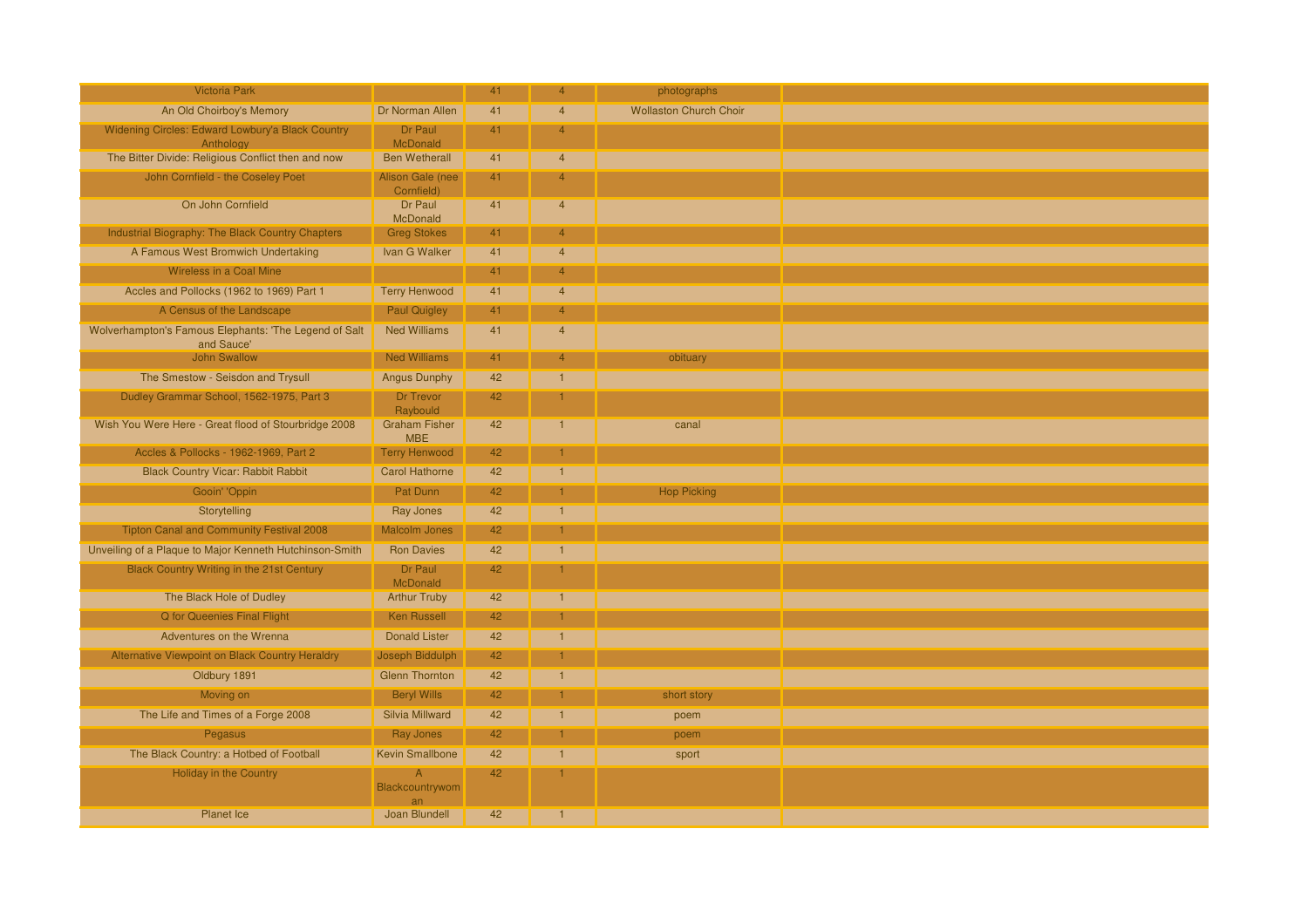| Journey                                                                     | J Reg Flavell                         | 42 | 2 <sup>1</sup> | poem      |  |
|-----------------------------------------------------------------------------|---------------------------------------|----|----------------|-----------|--|
| Dudley Grammar School, 1562-1975 - Part 4                                   | Dr Trevor                             | 42 | $\overline{2}$ |           |  |
| <b>Obituary Michael Hale</b>                                                | Raybould<br><b>Ned Williams</b>       | 42 | $\overline{2}$ |           |  |
| The Black Country: a Hotbed of Football? Part 2                             | Keving                                | 42 | $\overline{2}$ | sport     |  |
| Accles & Pollocks - 1962-1969 - Part 3                                      | Smallbone<br><b>Terry Henwood</b>     | 42 | 2 <sup>1</sup> |           |  |
| Would you Like to Hear Auntie Moan                                          | <b>Arthur Truby</b>                   | 42 | $\overline{2}$ |           |  |
| <b>Farewell Ollie</b>                                                       | <b>Graham Fisher</b>                  | 42 | $\overline{2}$ |           |  |
|                                                                             | <b>MBE</b>                            |    |                |           |  |
| <b>Archie Hill</b>                                                          | <b>Roger Steel</b>                    | 42 | $\overline{2}$ | biography |  |
| The Kendall Family - Stourbridge Ironmasters - Part 1                       | Janet Byard-<br>Jones                 | 42 | $\overline{2}$ |           |  |
| <b>Stourbridge Caverns</b>                                                  | James Morgan                          | 42 | $\overline{2}$ |           |  |
| A Simple Black Country Man                                                  | Ray Jones                             | 42 | $2^{\circ}$    |           |  |
| Obituary                                                                    | <b>Geoff Allman</b>                   | 42 | $\overline{2}$ |           |  |
| A Clash of Cultures: Meena Syal's Anita and Me                              | Dr Paul<br>McDonald                   | 42 | 2 <sup>2</sup> |           |  |
| <b>Black Country Vicar: Abide With Me</b>                                   | <b>Revd Carol</b><br>Hathorne         | 42 | $\overline{2}$ |           |  |
| A Loss of Identity - the Towns and districts Taken over by<br>Wolverhampton | <b>Matt Mills</b>                     | 42 | $\overline{2}$ |           |  |
| Lest we Forget                                                              | <b>Sarah Guest</b>                    | 42 | $\overline{2}$ |           |  |
| <b>David Plant RIP</b>                                                      | Stan Hill                             | 42 | 2 <sup>1</sup> | obituary  |  |
| The Bilston Road Lido: Cycling Round the Pond                               | <b>Professor Terry</b><br>Langford    | 42 | $\overline{2}$ |           |  |
| A Walk Among the Wilkinsons                                                 | Dr Norman Allen                       | 42 | $\overline{2}$ |           |  |
| Chuckery in Walsall and its Two Factories                                   | David F Vodden                        | 42 | $\overline{2}$ |           |  |
| Dudley Grammar School 1562-1975 - Part 5                                    | Dr Trevor<br>Raybould                 | 42 | $\overline{3}$ |           |  |
| The Black Country: a Hotbed of Football - Part 3                            | <b>Kevin Smallbone</b>                | 42 | $\mathbf{3}$   | sport     |  |
| Accles & Pollocks - 1962-1969 - Part 4                                      | <b>Terry Henwood</b>                  | 42 | 3 <sup>7</sup> |           |  |
| <b>Black Country Vicar: Born and Bred</b>                                   | <b>Revd Carol</b><br>Hathorne         | 42 | $\overline{3}$ |           |  |
| The Smestow - Trysull Mill to Smestow Bridge and<br>Heathmill               | <b>Angus Dunphy</b>                   | 42 | 3              |           |  |
| VJ Day 15 August 1945                                                       | <b>Trevor Steventon</b>               | 42 | $\mathbf{3}$   |           |  |
| May Cox (nee Green)                                                         | David J Cox                           | 42 | 3 <sup>1</sup> | obituary  |  |
| Spirited                                                                    | <b>Judith Watkin</b>                  | 42 | $\mathbf{3}$   |           |  |
| The Clock                                                                   | $\mathsf{A}$<br>Blackcountrywom<br>an | 42 | 3              |           |  |
| Paul Robeson                                                                | <b>Ned Williams</b>                   | 42 | $\mathbf{3}$   |           |  |
| <b>Black Country Tartan Pictures</b>                                        |                                       | 42 | 3              |           |  |
| The Staffordshire Bull Terrier Heritage Centre                              | <b>Robert Evans</b>                   | 42 | $\overline{3}$ |           |  |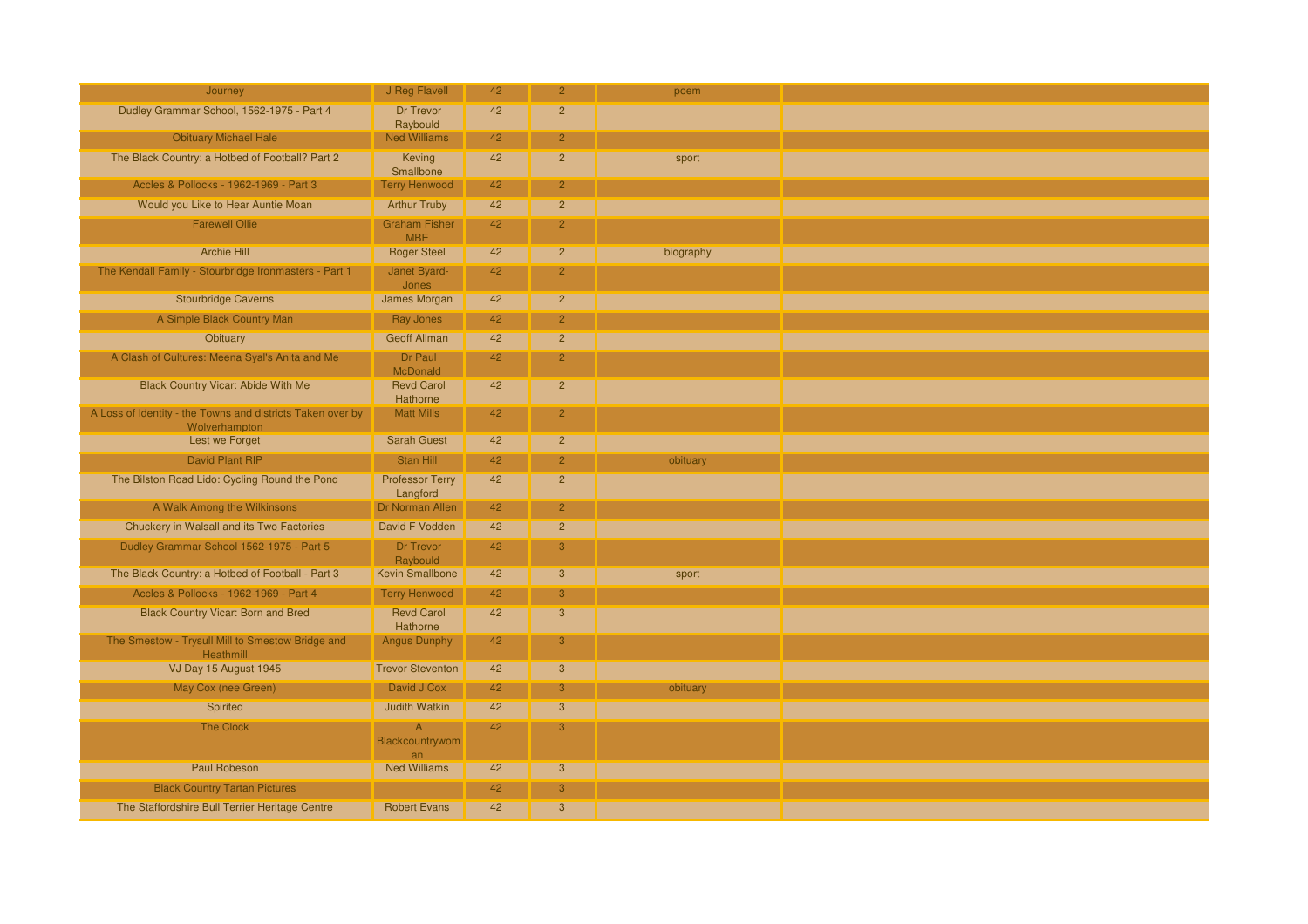| The Kendall Family - Stourbridge Ironmasters - Part 2                                                  | Janet Byard-                          | 42 | 3 <sup>°</sup> |                 |                      |
|--------------------------------------------------------------------------------------------------------|---------------------------------------|----|----------------|-----------------|----------------------|
|                                                                                                        | Jones                                 |    |                |                 |                      |
| An Irish Girl comes to the Black Country - 1936                                                        | Mike Page                             | 42 | $\overline{3}$ |                 |                      |
| Black Country Miners Migrate to Vancouver Island 1854                                                  | <b>Margaret Dallow</b>                | 42 | 3 <sup>1</sup> |                 |                      |
| Gone but not Forgotten: the Demise of Newspaper<br><b>Obituaries</b>                                   | James Morgan                          | 42 | $\mathbf{3}$   |                 |                      |
| What was lost in the Merry Hill Centre: Catherine O'Flynn's<br>View of the Black Country Shopping Mall | Dr Paul<br>McDonald                   | 42 | $\overline{3}$ |                 |                      |
| War Hero Rests in St John's Churchyard, Kates Hill                                                     | <b>David Hughes</b>                   | 42 | $\mathbf{3}$   |                 |                      |
| Wollaston Schools in the 1930s                                                                         | Dr Norman Allen                       | 42 | 3              | education       |                      |
| Dudley Grammar School - 1562-1975 - Part 6                                                             | Dr Trevor<br>Raybould                 | 42 | $\overline{4}$ |                 |                      |
| <b>Black Country Vicar: Fame at Last</b>                                                               | <b>Revd Carol</b><br>Hathorne         | 42 | $\overline{4}$ |                 |                      |
| Royal Books of Cradley Heath                                                                           | <b>Ned Williams</b>                   | 42 | $\overline{4}$ |                 |                      |
| Idle Thoughts on the Jerome K Jerome Society                                                           | <b>Tony Gray</b>                      | 42 | $\overline{4}$ |                 |                      |
| On Having a Heart Attack                                                                               | Ray Jones                             | 42 | $\overline{4}$ |                 |                      |
| Maurice Wiggin: the Bloxwich Maverick                                                                  | Dr Paul<br><b>McDonald</b>            | 42 | $\overline{4}$ |                 |                      |
| Norman Morris - 1927-2009 - a great choral conductor                                                   | <b>Janet Southall</b>                 | 42 | $\overline{4}$ | obituary        |                      |
| A Close Run Thing: how non-league Walsall survived the<br><b>Great War</b>                             | <b>Terry Harrison</b>                 | 42 | $\overline{4}$ |                 |                      |
| <b>Arley Ferry</b>                                                                                     | <b>Ron Moss</b>                       | 42 | $\overline{4}$ |                 |                      |
| <b>Politics</b>                                                                                        | $\mathsf{A}$<br>Blackcountrywom<br>an | 42 | $\overline{4}$ |                 |                      |
| <b>Welsh Wizadry</b>                                                                                   | <b>Arthur Truby</b>                   | 42 | $\overline{4}$ |                 |                      |
| Mario Lanza - AJW Still at Large                                                                       | <b>Mike Pearson</b>                   | 42 | $\overline{4}$ |                 |                      |
| William Bourne - 1811-1870 Dudley Architect                                                            | <b>Jean Weston</b>                    | 42 | $\overline{4}$ |                 |                      |
| <b>Bradford Earls and Chuckery in Walsall</b>                                                          | David F Vodden                        | 42 | $\overline{4}$ |                 |                      |
| A Musical Life in the Black Country - Stourbridge Choral and<br><b>Orchestral Society</b>              | <b>Michael Jones</b>                  | 42 | $\overline{4}$ |                 | <b>Frank Edwards</b> |
| <b>Battle Stations</b>                                                                                 | <b>Joan Blundell</b>                  | 42 | $\overline{4}$ |                 |                      |
| Moving to Moxley in 1946                                                                               | Mike Page                             | 42 | $\overline{4}$ |                 |                      |
| Wife Selling in the Black Country                                                                      | <b>Margaret Dallow</b>                | 42 | $\overline{4}$ |                 |                      |
| <b>Windmill End Railway Station</b>                                                                    | <b>Steve Burdett</b>                  | 42 | $\overline{4}$ |                 |                      |
| The Tests                                                                                              | Norman Allen                          | 42 | $\overline{4}$ |                 |                      |
| Memories of Kates Hill Primary School in the 1950s - Part 1                                            | <b>David Hughes</b>                   | 42 | $\overline{4}$ |                 |                      |
| Three Stories from the Haunted Black Country                                                           | Charlotte<br><b>Duckworth</b>         | 42 | $\overline{4}$ |                 |                      |
| Sandwell Valley 1975-2008 - from Bill Stott to Biodiversity -<br>Introduction                          | <b>Peter Shirley</b>                  | 42 | $\overline{4}$ |                 |                      |
| Dudley Grammar School, 1562-1975 - Part 7                                                              | Dr Trevor<br>Raybould                 | 43 | 1.             |                 |                      |
| Along the Brook to Smestow Mill                                                                        | <b>Angus Dunphy</b>                   | 43 |                |                 |                      |
| The Death of Charlie Radford                                                                           | <b>Terry Harrison</b>                 | 43 | $\mathbf{1}$   | sport, football |                      |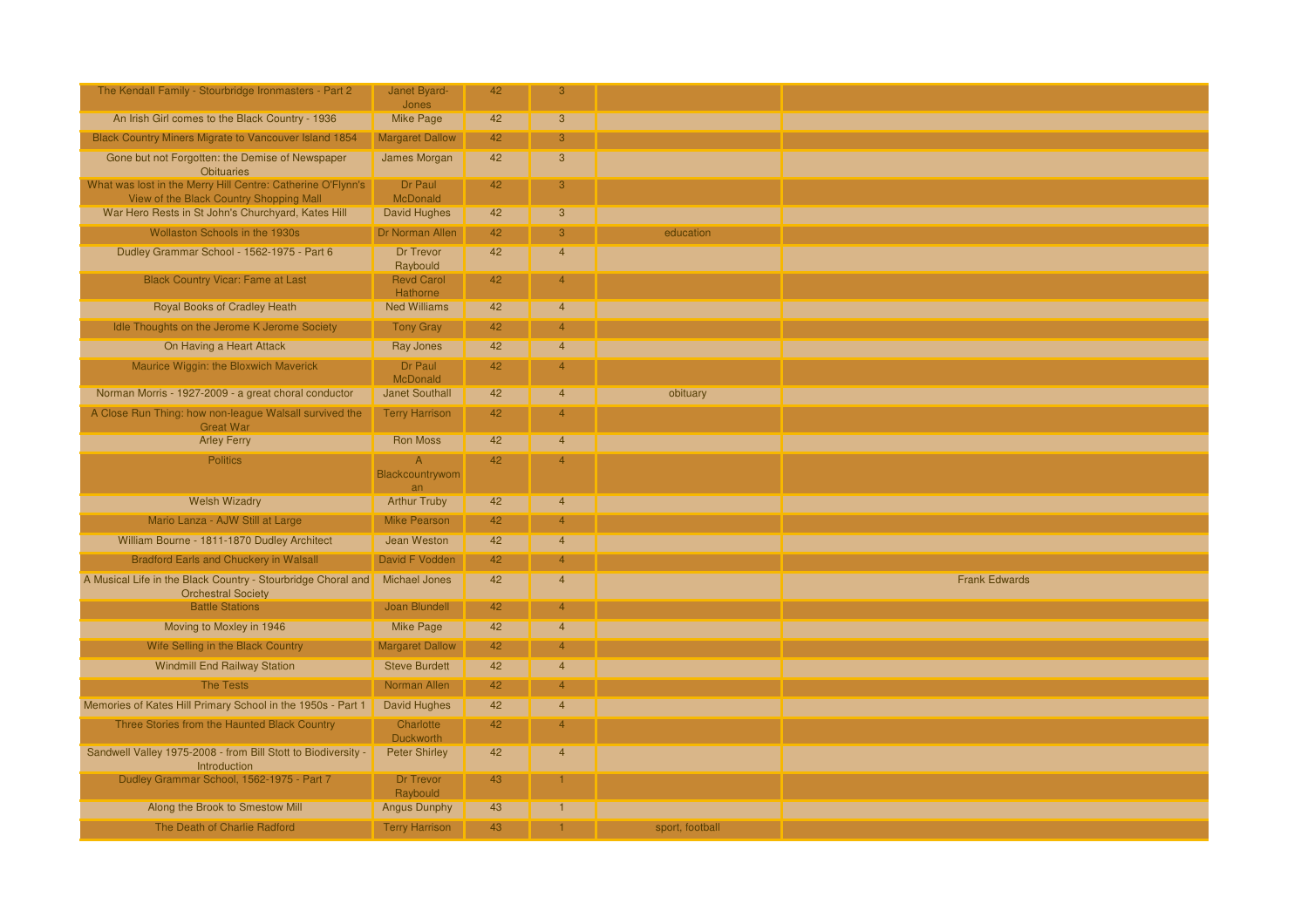| Sandwell Valley, 1975-2008 From Bill Stott to Biodiversity -<br>Part 1  | <b>Peter Shirley</b>                                         | 43 | $\overline{1}$ |               |  |
|-------------------------------------------------------------------------|--------------------------------------------------------------|----|----------------|---------------|--|
| Memories of Kate's Hill Primary School in the 1950s - Part 2            | <b>David Hughes</b>                                          | 43 |                |               |  |
| Forder and Travers - Wolverhampton Velocipede<br>Manufacturer - Part 1  | <b>Ray Miller</b>                                            | 43 | $\overline{1}$ |               |  |
| <b>Black Country Vicar: By Any Other Name</b>                           | <b>Revd Carol</b><br>Hathorne                                | 43 |                |               |  |
| Writer on Writer, Bill Hipkiss, 'the Langley Laureate'                  | <b>Billy Spakemon</b>                                        | 43 | $\mathbf{1}$   |               |  |
| <b>Ghost Cottage</b>                                                    | <b>Beryle Wills</b>                                          | 43 | 1.             | poetry        |  |
| I Want to be an Engineer                                                | Mike Page                                                    | 43 | $\blacksquare$ |               |  |
| <b>Roy Fisher's Black Country</b>                                       | Dr Paul<br>McDonald                                          | 43 |                |               |  |
| Weather                                                                 | $\mathsf{A}$<br>Blackcountrywom<br>an                        | 43 | $\overline{1}$ |               |  |
| The Rocks of the Imagination Still Remain                               | <b>Joan Blundell</b>                                         | 43 |                |               |  |
| The Weldless Steel Tube Co Ltd                                          | <b>Geoffrey Kernan</b>                                       | 43 |                |               |  |
| Wolverhampton Art Gallery - Victorian Display                           | Olga Baird                                                   | 43 | 1              |               |  |
| Tipton Grammar School 1957-1962                                         | <b>Terry Henwood</b>                                         | 43 |                |               |  |
| Mapping the Black Country's Historic Character                          | <b>Paul Quigley</b>                                          | 43 | 1              |               |  |
| <b>Black Country Officially Recognised</b>                              | <b>Mike Pearson</b>                                          | 43 |                |               |  |
| Who Were These Men?                                                     | <b>Roy Peacock</b>                                           | 43 |                | war memorials |  |
| Dudley Grammar School - 1562-1975 - Part 8                              | Dr Trevor<br>Raybould                                        | 43 | $\overline{2}$ |               |  |
| Letter from Dr John Cox, pupil at Dudley Grammar School,<br>1932-1939   | Dr John Cox                                                  | 43 | $\overline{2}$ |               |  |
| Along the Brook to Smestow Mill - from Swindon to<br>Hinksford          | <b>Angus Dunphy</b>                                          | 43 | $\overline{2}$ |               |  |
| <b>Black Country Vicar: Hour of Fame</b>                                | <b>Revd Carol</b><br>Hathorne                                | 43 | $\overline{2}$ |               |  |
| Introduction to World War II                                            | <b>Anthea Smith</b>                                          | 43 | $\overline{2}$ |               |  |
| Jeeves and the Black Country                                            | Ray Jones                                                    | 43 | 2 <sup>1</sup> |               |  |
| <b>Strewth its About Time</b>                                           | Dr Urszula Clark,<br>Dr Esther Asprey,<br><b>Brian Dakin</b> | 43 | $\overline{2}$ | dialect       |  |
| He Served God Best who most Nobly Serves Humanity                       | Olga Baird                                                   | 43 | $\overline{2}$ |               |  |
| Forder and Travers - Wolverhamptone Velocipede<br>Manufacturer - Part 2 | <b>Ray Miller</b>                                            | 43 | $\overline{2}$ |               |  |
| Sandwell Valley 1975-2008: from Bill Stott to Biodiversity<br>Part 2    | <b>Peter Shirley</b>                                         | 43 | $\overline{2}$ |               |  |
| Further Memories of Norman Morris - 1927-2009                           | <b>Barbara Starrs</b>                                        | 43 | $\overline{2}$ |               |  |
| <b>Grave Matters in Wordsley</b>                                        | <b>Nick Baker</b>                                            | 43 | 2 <sup>1</sup> |               |  |
| The Price of Progress                                                   | Joyce Perry                                                  | 43 | $\overline{2}$ | poem          |  |
| Everyone has a Story to Tell                                            | <b>Diane Matthews</b>                                        | 43 | $\overline{2}$ |               |  |
|                                                                         |                                                              |    |                |               |  |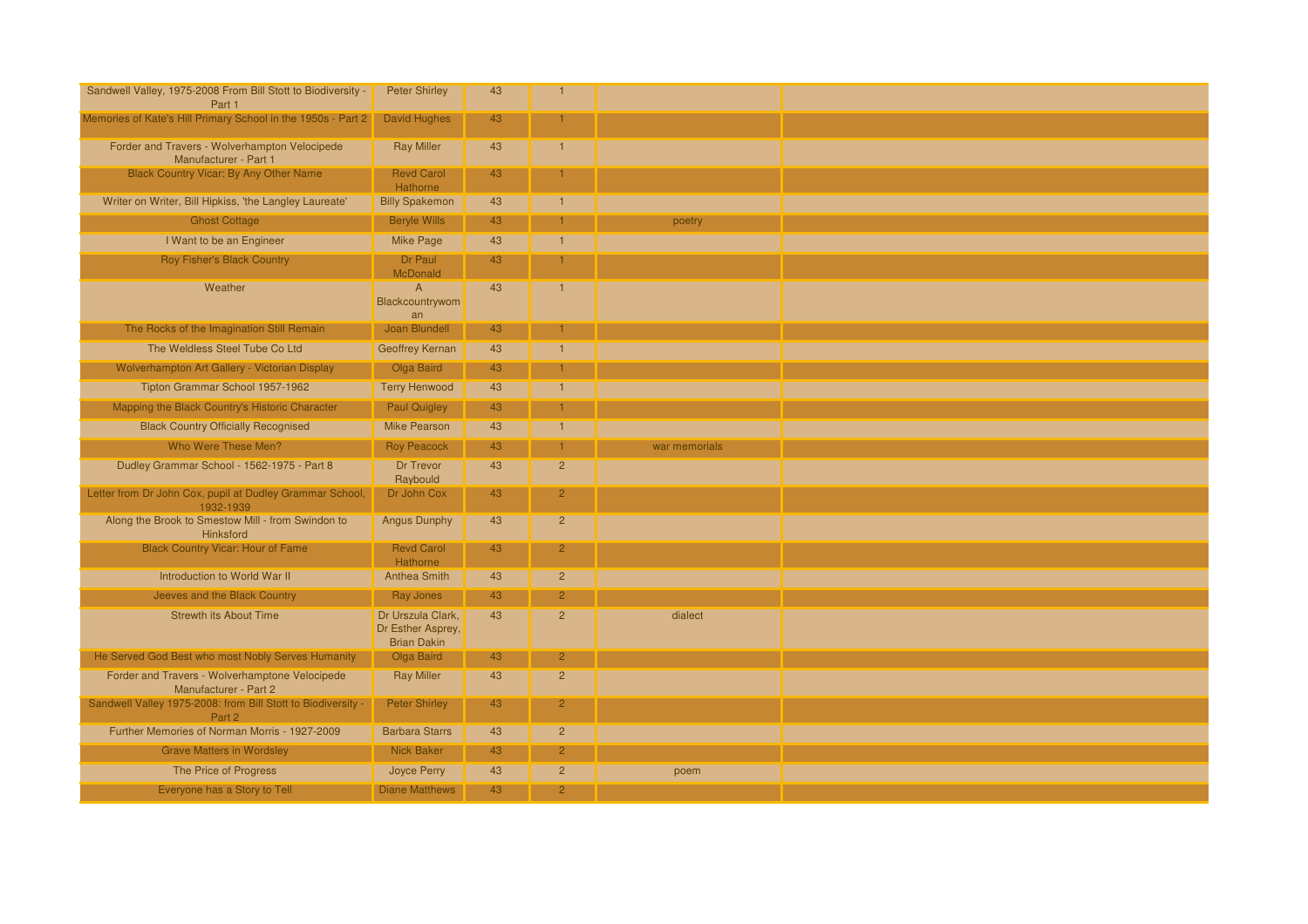| <b>Damned Yanks</b>                                                                | $\overline{A}$<br>Blackcountrywom<br>an | 43 | $\overline{2}$ |                                                                                         |                                                                                                                                                                                                                                                                                                                                                                                                                                                                                                             |
|------------------------------------------------------------------------------------|-----------------------------------------|----|----------------|-----------------------------------------------------------------------------------------|-------------------------------------------------------------------------------------------------------------------------------------------------------------------------------------------------------------------------------------------------------------------------------------------------------------------------------------------------------------------------------------------------------------------------------------------------------------------------------------------------------------|
| An Odeon Experience                                                                | J Reg Flavell                           | 43 | $\overline{2}$ |                                                                                         |                                                                                                                                                                                                                                                                                                                                                                                                                                                                                                             |
| A Night Remembered at West Bromwich during WWII                                    | <b>Margaret Dallow</b>                  | 43 | $\overline{2}$ |                                                                                         |                                                                                                                                                                                                                                                                                                                                                                                                                                                                                                             |
| In Walsall Does Familiarity Breed                                                  | David F Vodden                          | 43 | $\overline{2}$ |                                                                                         |                                                                                                                                                                                                                                                                                                                                                                                                                                                                                                             |
| <b>Black Country Ladies</b>                                                        | Joan Blundell                           | 43 | $\overline{2}$ |                                                                                         |                                                                                                                                                                                                                                                                                                                                                                                                                                                                                                             |
| The Mystery of the Cow in the Window                                               | <b>Ivan R Warren</b>                    | 43 | $\overline{2}$ |                                                                                         |                                                                                                                                                                                                                                                                                                                                                                                                                                                                                                             |
| Under Threat - 2009                                                                | Silvia Juliet<br>Millward               | 43 | $\overline{2}$ | poem                                                                                    |                                                                                                                                                                                                                                                                                                                                                                                                                                                                                                             |
| Dudley Grammar School - 1562-1975 - Part 9                                         | Dr Trevor<br>Raybould                   | 43 | 3 <sup>1</sup> |                                                                                         |                                                                                                                                                                                                                                                                                                                                                                                                                                                                                                             |
| Bedcote - A 'Likely' Tale                                                          | Dave Simmonds                           | 43 | 3              | Stourbridge                                                                             |                                                                                                                                                                                                                                                                                                                                                                                                                                                                                                             |
| Hang out Your Masterpeices - Artist in Residence                                   | <b>Robert Hazel</b>                     | 43 | 3              |                                                                                         | <b>Fred Barnfield</b>                                                                                                                                                                                                                                                                                                                                                                                                                                                                                       |
| Sandwell Valley 1975-2008: from Bill Stott to Biodiversity -<br>Part 3             | <b>Peter Shirley</b>                    | 43 | 3              |                                                                                         |                                                                                                                                                                                                                                                                                                                                                                                                                                                                                                             |
| <b>Black Country Vicar: Aynuck and Ali</b>                                         | <b>Revd Carol</b><br>Hathorne           | 43 | 3              |                                                                                         |                                                                                                                                                                                                                                                                                                                                                                                                                                                                                                             |
| Along the Brook to Smestow Mill: The Himley, Straits and<br><b>Holbeche Brooks</b> | <b>Angus Dunphy</b>                     | 43 | $\mathbf{3}$   |                                                                                         |                                                                                                                                                                                                                                                                                                                                                                                                                                                                                                             |
| <b>Black Country Geological Society</b>                                            | Gordon Hensman                          | 43 | 3 <sup>°</sup> |                                                                                         |                                                                                                                                                                                                                                                                                                                                                                                                                                                                                                             |
| Dialect and the Inhuman                                                            | <b>Billy Spakemon</b>                   | 43 | $\mathbf{3}$   |                                                                                         |                                                                                                                                                                                                                                                                                                                                                                                                                                                                                                             |
| <b>Harry Eccleston OBE</b>                                                         | Stan Hill                               | 43 | 3 <sup>°</sup> | obituary                                                                                |                                                                                                                                                                                                                                                                                                                                                                                                                                                                                                             |
| Service of Re-Dedication - Black Country Living Museum                             |                                         | 43 | $\overline{3}$ |                                                                                         |                                                                                                                                                                                                                                                                                                                                                                                                                                                                                                             |
| Prestwood                                                                          | Ray Jones                               | 43 | 3              |                                                                                         |                                                                                                                                                                                                                                                                                                                                                                                                                                                                                                             |
| Black by Day, Red by Night                                                         |                                         | 43 | $\overline{3}$ |                                                                                         |                                                                                                                                                                                                                                                                                                                                                                                                                                                                                                             |
| Joseph Woodcock and the Oak Farm Ironworks                                         | <b>Anthony Smart</b>                    | 43 | $\overline{3}$ |                                                                                         |                                                                                                                                                                                                                                                                                                                                                                                                                                                                                                             |
| From Stick Insects to Mr Meatyard: A Pillar of Society in<br>Victorian Wordsley    | <b>Sarah Chandler</b>                   | 43 | 3              |                                                                                         |                                                                                                                                                                                                                                                                                                                                                                                                                                                                                                             |
| Sankey Apprentice at Bilston, 1960-1963                                            | Mike Page                               | 43 | 3 <sup>1</sup> |                                                                                         |                                                                                                                                                                                                                                                                                                                                                                                                                                                                                                             |
| When Men Were Men and Football was for Gentlemen - Part<br>$\overline{1}$          | Len Webster                             | 43 | 3              |                                                                                         |                                                                                                                                                                                                                                                                                                                                                                                                                                                                                                             |
| <b>Ghost Clouds</b>                                                                | Joyce Perry                             | 43 | 3              | poem                                                                                    |                                                                                                                                                                                                                                                                                                                                                                                                                                                                                                             |
| Sandwell Valley 1975-2008: From Bill Stott to Biodiversity -<br>Part 4             | <b>Peter Shirley</b>                    | 43 | $\overline{4}$ | Sandnats, entymology, Festavalley,                                                      | Bill Oddie, Roy Croucher, Malcolm Smart, David Bellamy, Pete Forbes, Pete Hackett,<br>Tim Hextell, Tony Disley, John Fortey, Roger Hancox, Terry Parker, Andy Purcell, Steve<br>Welch, Bill Moodie, John Little, John Shrimpton, Tony Wood, Mike Bloxham, Mike<br>Poulton, Sheila Hadley, Bill Stott, Terry Jukes, Dennis Colnforth, Chir Moore, Paul Smith,<br>Matt Darby, Jo Miskin, Andy Warren, Tony Whitehead, Jay Haugh, Colin Home, Lee<br>Copplestone, Harvey Smith, John Whittaker, Ellen Pisolkar |
| <b>Black Country Vicar: Just Common Sense</b>                                      | <b>Revd Carol</b><br>Hathorne           | 43 | 4              | humour, Willenhall                                                                      |                                                                                                                                                                                                                                                                                                                                                                                                                                                                                                             |
| Gospel Union Tabernacle, Fenton Street, Brierley Hill                              | <b>Stan Hill</b>                        | 43 | $\overline{4}$ | religion,                                                                               | Enoch Harris, Mrs M Baxter, Mrs Bodie, Miss Emma Beckley, Mr EC Downing, Mr David<br>Holt, Mr S Newton, Mrs M Whitaker, Mr WA Baker, Revd. Bill Lynn, Mr J Grainger,<br>William Alfred Baker, Emily Florence Baker, Freda Burgess                                                                                                                                                                                                                                                                           |
| Memories of the 'Darlaston Loop' Railway                                           | <b>Mike Page</b>                        | 43 |                | Wednesbury, Wood Green, Atlas<br>Works, GKN, Rubery Owen, Walsall,<br>Moxley, Cowley's, | Don Powell, John Boynton, Fred Page, Annie Page,                                                                                                                                                                                                                                                                                                                                                                                                                                                            |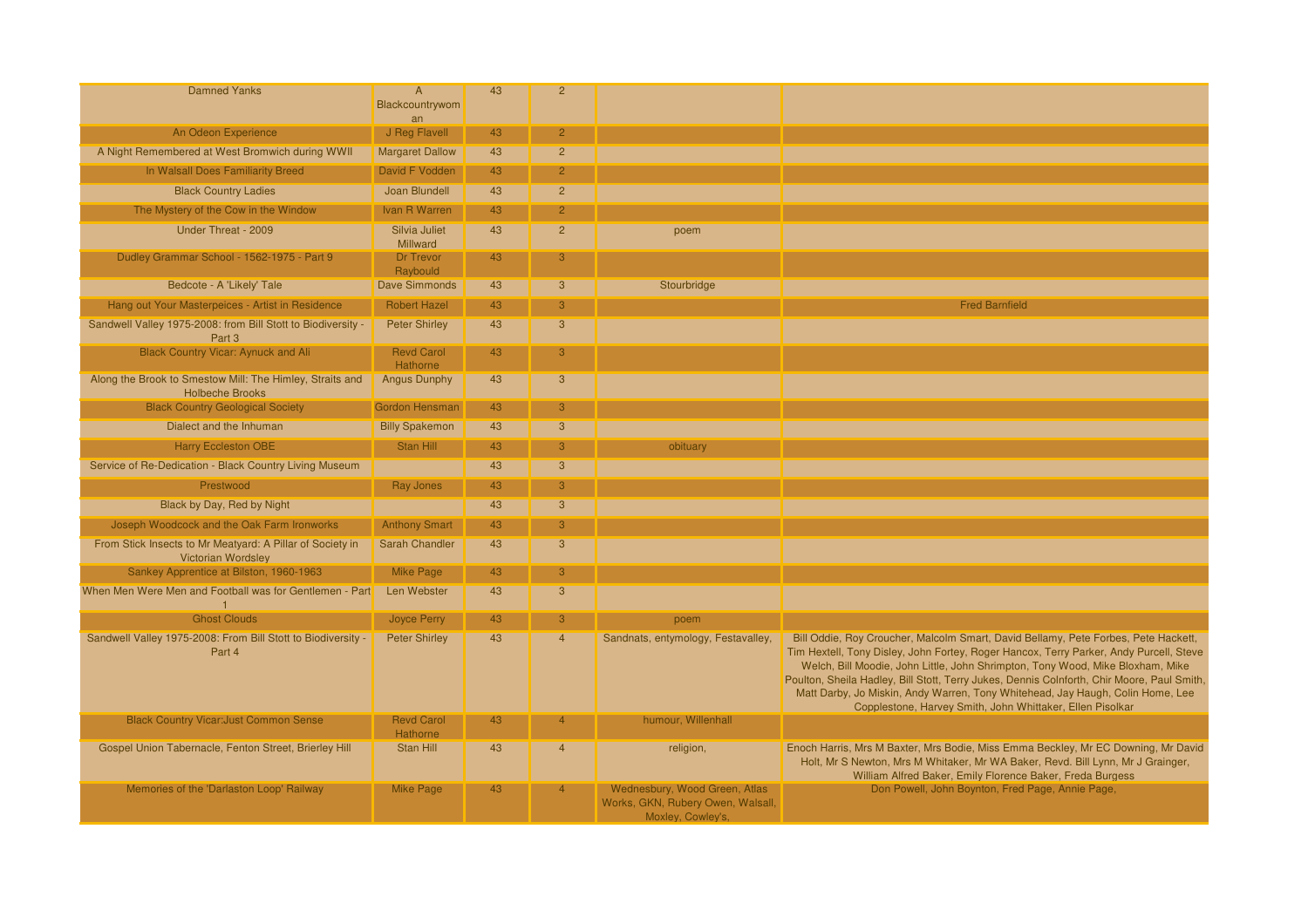| From Redhall Junior to Dudley Grammar                                                                               | <b>Arthur Nicholls</b>                | 43 | $\overline{4}$          | education, Eleven Plus, May & Baker,<br>Williams and Little,                                      | Trevor Raybould, Mr Evans, Dr Hirst, Richard Baxter, DC Temple, Mr Finney                                                                                                                                                                                                                                                                                                                                                                                                                                                                          |
|---------------------------------------------------------------------------------------------------------------------|---------------------------------------|----|-------------------------|---------------------------------------------------------------------------------------------------|----------------------------------------------------------------------------------------------------------------------------------------------------------------------------------------------------------------------------------------------------------------------------------------------------------------------------------------------------------------------------------------------------------------------------------------------------------------------------------------------------------------------------------------------------|
| The Rag an' Boon Mon's 'Oss                                                                                         | David Hughes                          | 43 | $\overline{4}$          | dialect, Dudley, Roseland                                                                         | Madge Beach, Ivan Warren                                                                                                                                                                                                                                                                                                                                                                                                                                                                                                                           |
| Well, as Margaret Thatcher once remarked, 'It's a Funny Old James Morgan<br>World'                                  |                                       | 43 | $\overline{4}$          |                                                                                                   |                                                                                                                                                                                                                                                                                                                                                                                                                                                                                                                                                    |
| The Older 'Shropshire Lad' and Other Musings: A Tale of Joseph Biddulph<br>Halesowen                                |                                       | 43 | $\mathbf{A}$            | St Kenelm, Romsley, Brimstrey,                                                                    | Francis Brett Young, Dr Samuel Johnson, William Shenstone, Thomas Shenstone, Anne<br>Pen, Thomas Moule, Eilert Ekwall, Chaucer, AE Houseman, Arthur Waugh, Thomas<br>Mottle, Roderick Barron, Una Rees, JAW Bennett, GV Smithers, Thomas Jones, FN<br>Robinson                                                                                                                                                                                                                                                                                     |
| Ponies Take Pride of Place at Performing Arts Festival                                                              |                                       | 43 | $\overline{4}$          | art, Brierley Hill                                                                                |                                                                                                                                                                                                                                                                                                                                                                                                                                                                                                                                                    |
| The Black Sheep, the Artist, and the Goody Two-Shoes, the Sarah Chandler<br>Children of Oswald Meatyard of Wordsley |                                       | 43 | $\overline{4}$          | Audnam, Bilston, Boars Head,<br>education, Hope Street School,<br>RBSA, art.                      | Oswald George Meatyard, Herbert Rutland Meatyard, Elizabeth Myren, Sidney Harold<br>Meteyard, Miss Gilbert, Miss Maginniss, ER Taylor, Edward Burne-Jones, Rob Dickens,<br>Rod Stewart, Lizzie Sarah Wilkes Fairfax Mackley, Joseph Fairfax Muckley, Kate Eadie,<br>Edward R Taylor, Oswald Ernest Meatyard, rev Richard de Crespingy Thelwall, Brian<br>Doolan, Walter Thomas Hill, Revd George Thelwall, William Pleethe, Caroline Meatyard.<br>Stephen Wildman                                                                                  |
| <b>Pig Scrapers</b>                                                                                                 |                                       | 43 | $\overline{4}$          |                                                                                                   | Richard Filmer, John Wilson                                                                                                                                                                                                                                                                                                                                                                                                                                                                                                                        |
| Merry Hill Memories' Prize Competition                                                                              | <b>Martyn Round</b>                   | 43 | $\overline{\mathbf{4}}$ |                                                                                                   | Peter Miller, Sue greenaway, Ian Brough, Ray Jones, Stan Hill, Pearl Taylor, James<br>Morgan, Ian Brough, Sylvia Smith                                                                                                                                                                                                                                                                                                                                                                                                                             |
| The Black Country - What, Where, When?                                                                              | Dr Trevor<br>Raybould                 | 43 | $\overline{4}$          | industry, Iron Country, drunkenness,<br>railways, dialect, manufacturing                          | Dud Dudley, Henry Cort Wilkinson, Thomas Carlyle, James Nasmyth, William Cobbett,<br>William Hawkes Smith, Elihu Burritt, RH Horne, Dr Luke Booker, Chaucer, Shakespeare,<br>Stan Hill                                                                                                                                                                                                                                                                                                                                                             |
| A Splendid Day Out in Salisbury                                                                                     | <b>Martyn Round</b>                   | 43 |                         | Arundells,                                                                                        | Edward Heath, Winston Churchill, Margaret Thatcher, John Corbett, Joan White, Linda<br><b>Button</b>                                                                                                                                                                                                                                                                                                                                                                                                                                               |
| Intrepid Motor Scootering Pair Hand Over Proceeds of<br><b>Charity Ride</b>                                         |                                       | 43 |                         | Modern World Scooter Club                                                                         | Carl Timmins, Megan Baker, Luke Moore, Ed Gibb, Lee Gough                                                                                                                                                                                                                                                                                                                                                                                                                                                                                          |
| Dr George Barnsby 1919-2010                                                                                         |                                       | 43 | $\overline{4}$          | obituary                                                                                          | Sue Thomas, George Barnsby                                                                                                                                                                                                                                                                                                                                                                                                                                                                                                                         |
| When Men Were Men and Football was for Gentlemen - Part                                                             | Len Webster                           | 43 | $\overline{4}$          | sport, Brasshouse Lane, Albion,<br>Newfooty,                                                      | Ted Swingle, Bob Potts, Mr Hughes, Mr Owen, Ben Cotgrave, C Skidmore, Joe Crimes,<br>Wally Owel, Albert Perry, Stan Jones, Ellis Howell, Harry Turner, 'Iron' Phillips, Jess<br>Green, Arthur Baker, George Burford, Ben Garrison, Archie Hughes, Alf Tipper, Harry<br>Gregg, Vic Buckingham, Nat Lofthouse, Walter Owen, Frankie Holden, Julie Walters,<br>Matt Busby, Ray Wood, Duncan Edwards, Colin Webster                                                                                                                                    |
| The Brierley Hill Temperance Hall                                                                                   | <b>Ned Williams</b>                   | 43 |                         | Trinity Street, Bishop Brothers,<br><b>Bromley Methodist Church, Good</b><br>Templars, temperance | Stan Hill, G Lafford, Henry Jennings, B Perkins, F Dudley, C Turner, B Cartwright, Mrs<br>Allchurch, Joseph Holmes, Miss Hooper, Fred Baker, Frank Baker, David Reginald<br>Guttery, Enoch Harris, Charles Wilkes, Mr & Mrs Hallman, George Hallman, Mr & Mrs<br>Gibbons, Mrs Battrum, Chas Wilkes, Mr Perkins, AG Hooper, Joseph Malins, Revd John<br>Blackburn, Mr Pearson, AE Marsh, E Pardoe, H Dix, Mr & Mrs Cairns, Alan Hallman                                                                                                             |
| Arthur Truby 1918-2010                                                                                              | <b>Mike Pearson</b>                   | 43 | $\overline{4}$          | obituary                                                                                          | Joan Truby                                                                                                                                                                                                                                                                                                                                                                                                                                                                                                                                         |
| Giggetty, re-launch of 1974 album 'Dawn to Dusk in the<br><b>Black Country'</b>                                     | <b>Brian Langtry</b>                  | 43 | $\overline{4}$          | folk music, Wombourne,                                                                            | Graham Green, Dave Whalley, Bill Caddick, Nigel Jones, Jon Raven, Ian Campbell,<br>Barbara Dixon, Gerry Rafferty, Richard Digance, Tony Capstick, Dave Cartwright, Aynuck<br>and Ayli, Tommy Mundon, Harry Harrison, Geoff Stevens, Lizzie Wiggins, Tom Coyne,<br>Ray Deer, Ken Ash, Dan Fone, Michael Billington, John Richards, Rosie Hardman,<br>Malcolm Stent, Billy Connolly, Mike Harding, Alex Campbell, Noel Murphy, Jake<br>Thackray, Dolly Allen, Ron Burns, Jim William Jones, Winston Homer, Chris Phipps,<br>Noel Edmunds, Len Holden |
| A Power Station Apprentice in the 1950s                                                                             | Malcolm<br><b>Richards</b>            | 43 |                         | Wednesbury, Ocker Hill,                                                                           | <b>Edith Cotterill</b>                                                                                                                                                                                                                                                                                                                                                                                                                                                                                                                             |
| <b>Music</b>                                                                                                        | $\mathsf{A}$<br>Blackcountrywom<br>an | 43 | $\overline{4}$          |                                                                                                   |                                                                                                                                                                                                                                                                                                                                                                                                                                                                                                                                                    |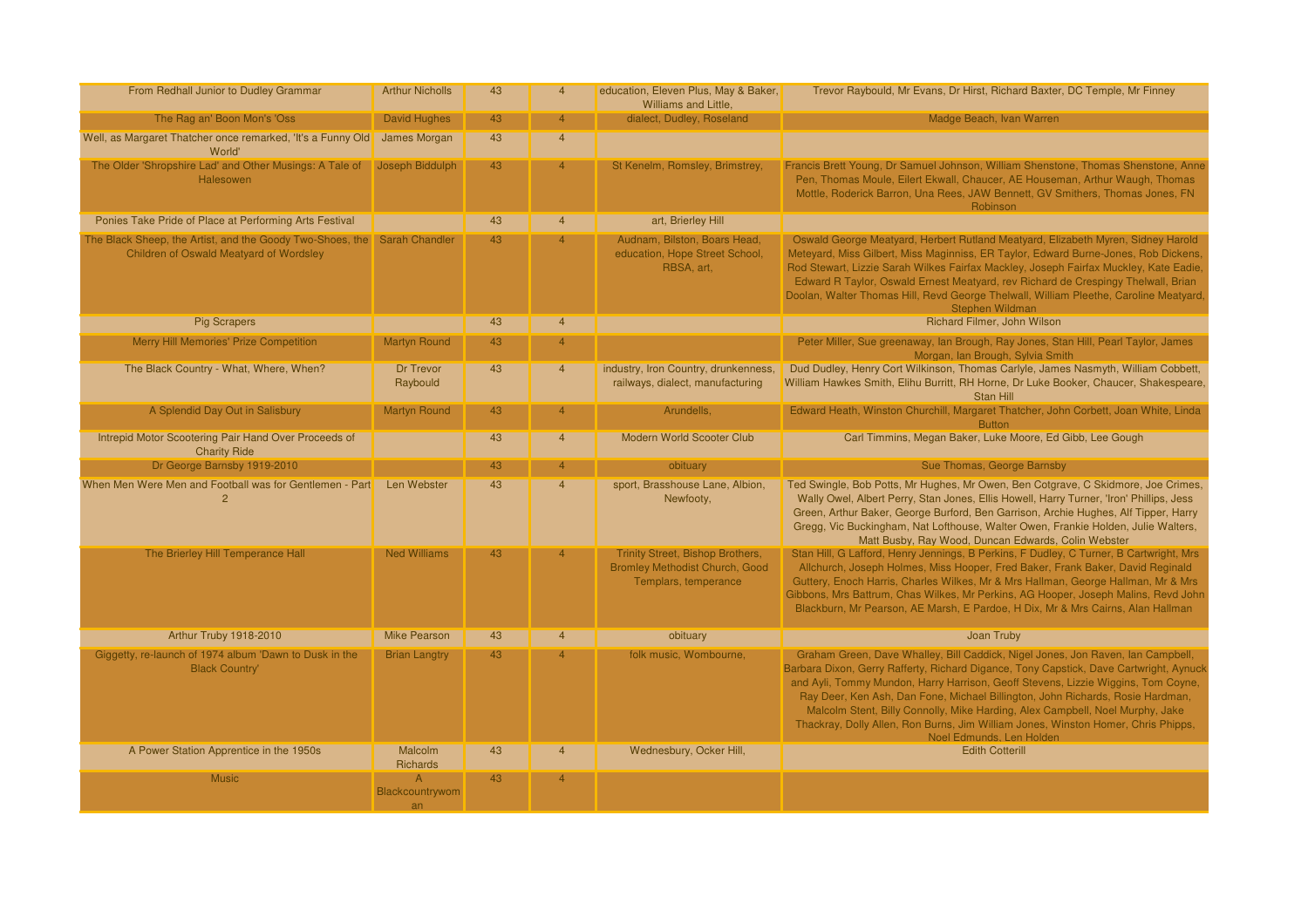| A Recent Find in the Local Archives                                                         | Mark R Cooper                           | 43 | $\overline{4}$ | listed buildings           | EA Underhill, Edward I, Edward IV, Tomm Cann, Tass Parker, Edward VI, AP de<br>Comines. Edward III. Tipton Slasher |
|---------------------------------------------------------------------------------------------|-----------------------------------------|----|----------------|----------------------------|--------------------------------------------------------------------------------------------------------------------|
| <b>George William Prescott</b>                                                              | <b>James Morgan</b>                     | 44 |                |                            |                                                                                                                    |
| <b>Black Country Vicar: My Hero</b>                                                         | <b>Revd Carol</b><br>Hathorne           | 44 | $\overline{1}$ |                            |                                                                                                                    |
| John Shearan - a Journey from West Bromwich, Around the<br>World, and back to West Bromwich | <b>Peter Shirley</b>                    | 44 |                |                            |                                                                                                                    |
| From Redhall Junior to Dudley Grammar - Part 2                                              | <b>Arthur Nicholls</b>                  | 44 |                | education                  |                                                                                                                    |
| <b>The Telly</b>                                                                            | $\overline{A}$<br>Blackcountrywom<br>an | 44 |                |                            |                                                                                                                    |
| Archibald Stanton Whitfield 1899-1974                                                       | <b>Philip C Ray</b>                     | 44 | $\mathbf{1}$   |                            |                                                                                                                    |
| A Special Order at Round Oak Steelworks                                                     | <b>Colin Pardoe</b>                     | 44 |                |                            |                                                                                                                    |
| Sunday Walks Along the 'Cut'                                                                | <b>Mike Page</b>                        | 44 | $\overline{1}$ |                            |                                                                                                                    |
| <b>Remembering Merry Hill</b>                                                               | Ray Jones                               | 44 |                |                            |                                                                                                                    |
| Did the Ghosts of Lapal Tunnel help save Dudley Canal<br>Tunnel?                            | <b>Richard Amon</b>                     | 44 | $\overline{1}$ |                            |                                                                                                                    |
| <b>The Carnival Orchestra</b>                                                               | <b>Chris Woodward</b>                   | 44 |                |                            |                                                                                                                    |
| The Statue of Apollo at the Priory                                                          | Mark R Cooper                           | 44 |                |                            |                                                                                                                    |
| Hagley in the 1920s                                                                         | <b>JW King</b>                          | 44 |                |                            |                                                                                                                    |
| <b>Dave Gunning</b>                                                                         |                                         | 44 |                | Art, Bilston Craft Gallery |                                                                                                                    |
| Mr Goronwy Williams - One Man's Railway                                                     | <b>Angus Dunphy</b>                     | 44 |                |                            |                                                                                                                    |
| <b>Flippin' Good</b>                                                                        | Joan Blundell                           | 44 | $\overline{1}$ |                            |                                                                                                                    |
| The House Where I Was Born - Part 1                                                         | David Hughes                            | 44 |                | <b>Kates Hill</b>          |                                                                                                                    |
| <b>Every Family Had One</b>                                                                 | <b>Margaret Dallow</b>                  | 44 | $\mathbf{1}$   |                            |                                                                                                                    |
| Thomas Dudley Launch - 5 November 2010                                                      | <b>Mike Pearson</b>                     | 44 |                | <b>Lenny Henry</b>         |                                                                                                                    |
| My First Car                                                                                | Malcolm<br><b>Richards</b>              | 44 |                |                            |                                                                                                                    |
| Don't I Know Him?                                                                           | <b>Billy Spakemon</b>                   | 44 |                | dialect                    |                                                                                                                    |
| <b>Night School</b>                                                                         | Ray Jones                               | 44 | $\overline{2}$ |                            |                                                                                                                    |
| 2011 is a Census Year                                                                       | <b>Neil Langford</b>                    | 44 | $\overline{2}$ |                            |                                                                                                                    |
| <b>British Glass Foundation Launch</b>                                                      |                                         | 44 | $\overline{2}$ |                            |                                                                                                                    |
| The Treasure of the 'Bull and Bladder'                                                      | <b>Nick Baker</b>                       | 44 | $\overline{2}$ |                            |                                                                                                                    |
| Before Round Oak - Timber!!                                                                 | <b>Dr Trevor</b><br>Raybould            | 44 | $\overline{2}$ |                            |                                                                                                                    |
| A Grammar School Place in 1946                                                              | <b>Shirley Davies</b>                   | 44 | $\overline{2}$ | education                  |                                                                                                                    |
| Along the Smestow, from Hinksford to Devil's Den, its<br>confluence with the Stour          | <b>Angus Dunphy</b>                     | 44 | $\overline{2}$ |                            |                                                                                                                    |
| <b>Wheels Within Wheels</b>                                                                 | <b>Graham Fisher</b><br><b>MBE</b>      | 44 | $\overline{2}$ | glassmaking, canal         |                                                                                                                    |
| The House Where I Was Born - Part 2                                                         | David Hughes                            | 44 | $\overline{2}$ |                            |                                                                                                                    |
| The Founding of the Stourbridge School of Design                                            | <b>James Measell</b>                    | 44 | $\overline{2}$ |                            |                                                                                                                    |
| <b>Merry Hill Memories</b>                                                                  | <b>Bert Barr</b>                        | 44 | $\overline{2}$ |                            |                                                                                                                    |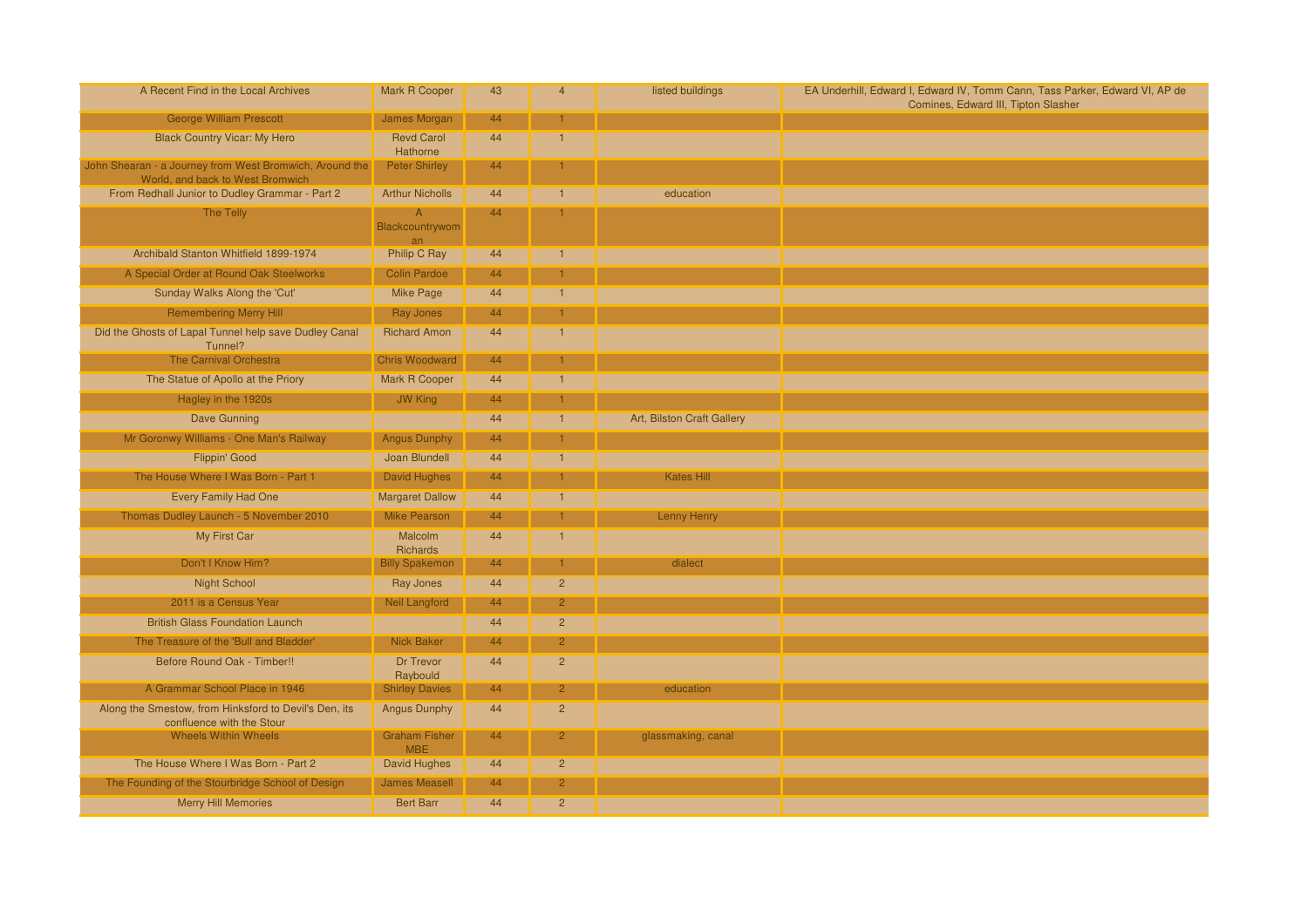| The Geology Matters Website shows the history of the Earth                              |                                  | 44 | $\overline{2}$ |                                                                                                      |                                                                                                                                                                                                                                                                                                                                                                                                                                                                                                                                                                                                                                                                                                                                                 |
|-----------------------------------------------------------------------------------------|----------------------------------|----|----------------|------------------------------------------------------------------------------------------------------|-------------------------------------------------------------------------------------------------------------------------------------------------------------------------------------------------------------------------------------------------------------------------------------------------------------------------------------------------------------------------------------------------------------------------------------------------------------------------------------------------------------------------------------------------------------------------------------------------------------------------------------------------------------------------------------------------------------------------------------------------|
| My First (and last) Motorcycle                                                          | <b>Stuart Bridgman</b>           | 44 | $\overline{2}$ |                                                                                                      |                                                                                                                                                                                                                                                                                                                                                                                                                                                                                                                                                                                                                                                                                                                                                 |
| The First Black Country Night                                                           | Stan Hill                        | 44 | 2 <sup>1</sup> |                                                                                                      |                                                                                                                                                                                                                                                                                                                                                                                                                                                                                                                                                                                                                                                                                                                                                 |
| The Art of Serendipity                                                                  | J Reg Flavell                    | 44 | $\overline{2}$ |                                                                                                      |                                                                                                                                                                                                                                                                                                                                                                                                                                                                                                                                                                                                                                                                                                                                                 |
| My Beloved Bus Stop                                                                     | Joan Blundell                    | 44 | $\overline{2}$ |                                                                                                      |                                                                                                                                                                                                                                                                                                                                                                                                                                                                                                                                                                                                                                                                                                                                                 |
| <b>Black Country Society Christmas Event</b>                                            | <b>Mike Pearson</b>              | 44 | $\overline{c}$ |                                                                                                      |                                                                                                                                                                                                                                                                                                                                                                                                                                                                                                                                                                                                                                                                                                                                                 |
| The Black Country and the Black Shirt. Part 1                                           | Craig Morgan                     | 44 | 3              | WWII, Wolverhampton, internment.<br><b>BUF, Boulton and Paul</b>                                     | Oswald Mosley, Lord Rothmere, Diana Mosley, Winston Churchill, Herbert Morrison,<br>Harry Pollitt, Mr F Chapman, Adolf Hitler, Benito Mussolini, Mr H Prosser, DN Pritt, Ken<br>White, George Grainger, Norman Bennett, Bert Morrison, Lewis Whilton, IC Hannah,<br>William Adamson, Sire Robert Bird, Geoffrey Mander, FH Abrahams, Richard Thurlow,<br><b>Robert Skidelsky</b>                                                                                                                                                                                                                                                                                                                                                                |
| Simeon Carter Master Coach Smith & Iron Roof and Bridge<br>Builder (1818-1890) - Part 1 | <b>Peter Carter</b>              | 44 | 3              | industry, Darlaston, Rubery Owen,<br><b>Kings Hill</b>                                               | Simeon Carter, Bill Carter, Kathleen Carter, Bill Carter, Samuel Rubery, James Carter,<br>William Carter, Lucy Guest, John Guest, Mary Guest, Elizabeth Village (nee Blundell),<br>Reuben Carter, Martha Bayley, Samuel Bayley, Mary Bayley, Ann Jones, John Jones,<br>Lucy Jones, Mary Carter, Samuel Carter, Mary Clees, Rachel Taylor, William Cooper,<br>Henry Mansey, Ann Carter, Jabez Carter, Lucy Carter, Elizabeth Carter, Joseph Carter,<br>Mary Jane Carter, Levinia Booth, Isaac Ennes, William Horton, Enoch Horton, Arthur<br>Norris, Emily Carter, Simeon Leonard Carter, Sarah Wynne, John Carter, Albert Carter,<br>Harriet Barnett, Harriet Carter, George Perry, Alexander Brogden, Joseph Ford, James<br>Slater, David Rose |
| <b>Merry Hill Shopping Centre</b>                                                       | <b>Pearl Taylor</b>              | 44 | 3              | reminiscence, Central Selective<br>School, Brockmoor                                                 | LG Walton, SE Williams, Mr Nock, HC Roberts, Reg Guttery                                                                                                                                                                                                                                                                                                                                                                                                                                                                                                                                                                                                                                                                                        |
| Education in Amblecote in 19th century                                                  | James Morgan                     | 44 | 3              | education, Madras School,<br>Stourbridge,                                                            | Dr Andrew Bell, Joseph Lea, Causer, Wragge, Hunt, Bate, Rufford, Robbins, James<br>Foster, John Pidcock, Joseph Pitman, John White, John Heming, William Blow Collis,<br>Florence Starkey, Lord Lyttleton, Rev JW Grier, Rev RP Turner, William Orme Foster,<br>WC Firmstone, J Webb, Messrs Broughton, WS Wheeley, Miss Baptie, Miss Caddick,<br>Miss Webb, Miss Coley, Miss Johnson, Miss Hamblin, Miss Bowen, Miss Hatton, Messrs<br>Scott, Messrs Jordan, Messrs Yeats, Messrs Aston Corser and Pearson, Rev J Bromley<br>J Amery, Mr Bullock, Frank C Cooper, Philip Marks, DR Guttery, H Jack Haden, Eliza<br>Hopkins, Maria Hopkins, James H Meese, Miss Walters, Miss Thompson, Miss Page,<br><b>Miss Scott</b>                         |
| John Frederick Jewes: Postman Pharmacist                                                | Stan Hill                        | 44 | 3              | biography, Brierley Hill, Brockmoor,                                                                 | Fred Jewes, Charlie Shepherd, Dr Fisher, Dr Wilson                                                                                                                                                                                                                                                                                                                                                                                                                                                                                                                                                                                                                                                                                              |
| Professor Sir Maurice Wilkes (1930-2010)                                                |                                  | 44 | $\overline{3}$ | Obituary, computing, EDSAC                                                                           |                                                                                                                                                                                                                                                                                                                                                                                                                                                                                                                                                                                                                                                                                                                                                 |
| <b>Vicky's Royal Sunbeam Bicycle</b>                                                    | <b>Silvia Juliet</b><br>Millward | 44 | 3              | poem                                                                                                 |                                                                                                                                                                                                                                                                                                                                                                                                                                                                                                                                                                                                                                                                                                                                                 |
| A Tale of Two Castles                                                                   | Malcolm<br>Richards              | 44 | 3              | railway, Ocker Hill,                                                                                 | <b>Mike Page</b>                                                                                                                                                                                                                                                                                                                                                                                                                                                                                                                                                                                                                                                                                                                                |
| Dudley Canal Tunnel Transport Trust - Red Wheel Award                                   | <b>Vic Smallshire</b>            | 44 | 3 <sup>1</sup> | canal, British Waterways,                                                                            | Stuart Wilkinson, Vic Smallshire, Peter Miller, Tony Hales, Sir Frank Price                                                                                                                                                                                                                                                                                                                                                                                                                                                                                                                                                                                                                                                                     |
| Black Country Vicar - Oh Dear What Can the Matter Be                                    | <b>Revd Carol</b><br>Hathorne    | 44 | $\overline{3}$ |                                                                                                      | Carol Hathorne, Mark Hathorne                                                                                                                                                                                                                                                                                                                                                                                                                                                                                                                                                                                                                                                                                                                   |
| A Black Country Train Spotter                                                           | Mike Page                        | 44 | 3              | railways, GWR, Bilston, Bradley,<br>pigeon-racing, Moxley, Patent Shaft,<br>Darlaston, Wolverhampton | Ian Allen, HW Mason, John Wilkinson, Joseph Sankey, Alan Pegler, Micky Kimber, Brian<br>Murty, Sir William Stanier                                                                                                                                                                                                                                                                                                                                                                                                                                                                                                                                                                                                                              |
| <b>Starting Work</b>                                                                    | Ray Jones                        | 44 | $\overline{3}$ | Gibbons and Hinton, industry, tile<br>manufacture, Wordsley churchyard,                              | Mr JD Wicks, Matt Gittens, Jack Guest, Miss Compton, Harry Thompson, Joe<br>Thompson, Owen Gibbons, Frank Gibbons, William Morris, Hubert Wicks, James Darley<br>Wicks, AG Tomkinson, Colin Wicks                                                                                                                                                                                                                                                                                                                                                                                                                                                                                                                                               |
| The Mystery of Mr Isles                                                                 | <b>Carol Atton</b>               | 44 |                | Walsall, Wolverhampton,<br>photography, WW1,                                                         | Frederick Henry Worker, Mr Isles, Edwin Haseler, Rebecca Haseler, Henry Isles, Joseph<br>Isles, William Isles, Charles Isles, John Isles, Fred Isles, George Worker, Blanche<br>Turner, Wilfred Worker, Annie E Warrender, Francis Henry Worker, Earl of Bradford                                                                                                                                                                                                                                                                                                                                                                                                                                                                               |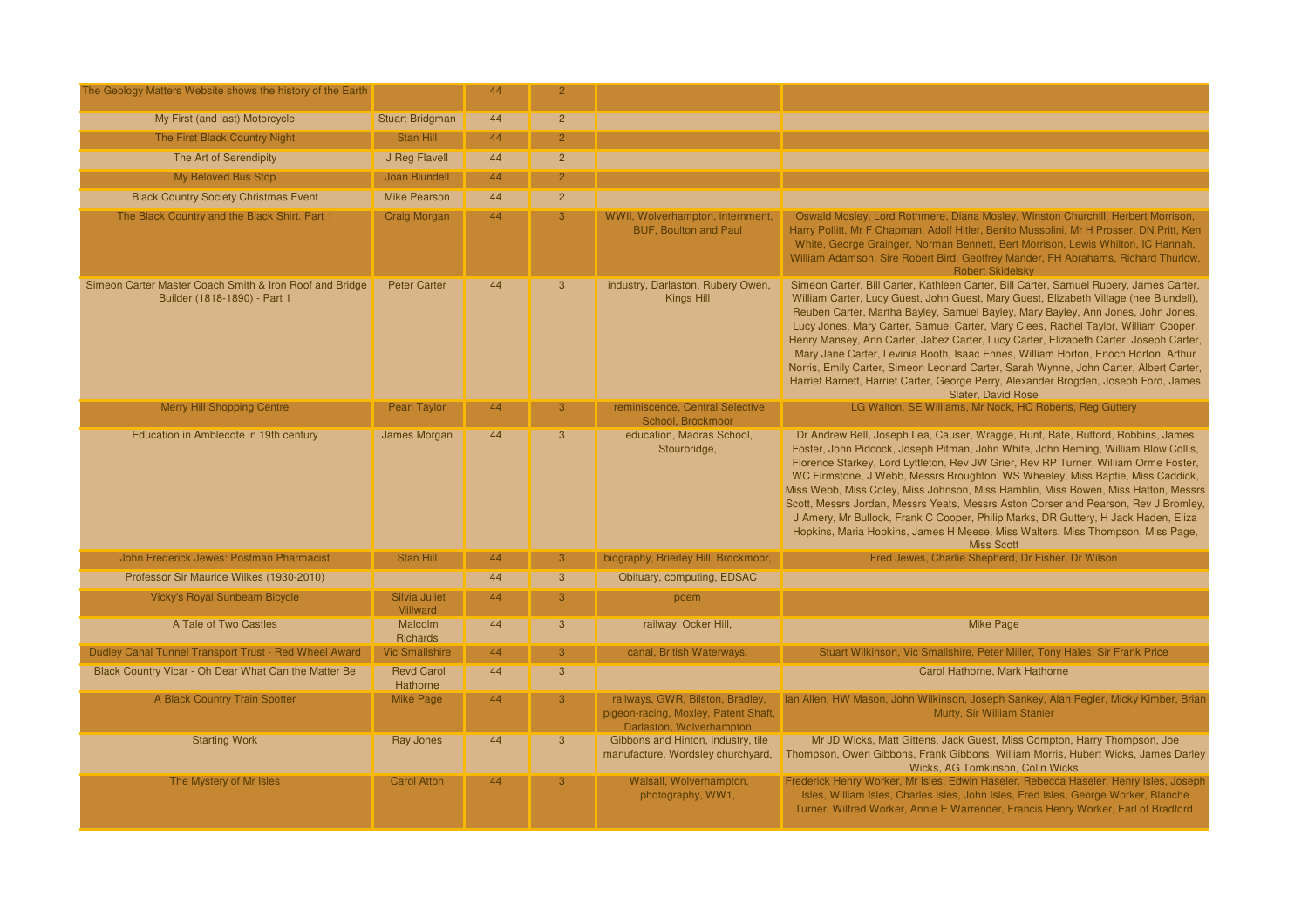| <b>Wunderbars in Pictures</b>                                                                     |                               | 44 | 3                       | industry, Cradley Heath                                               | Tim Jones, David Gill, Wayne Gill, Adam Grant                                                                                                                                                                                                                                                                                         |
|---------------------------------------------------------------------------------------------------|-------------------------------|----|-------------------------|-----------------------------------------------------------------------|---------------------------------------------------------------------------------------------------------------------------------------------------------------------------------------------------------------------------------------------------------------------------------------------------------------------------------------|
| Wickham King (1862-1959): a Memoir - Part 1                                                       | JW King                       | 44 | 3                       | biography, geology, Oldswinford,<br>rowing, genealogy, mountaineering | William Wickham King, William Henry King, Jane Firmstone, Henry King, William King,<br>Thomas Firmstone, Betty Wickham, Nicolas Wickham, EW Bernard, Roger King,<br>Elizabeth Farr, Elizabeth King, Mary Farr, Thomas King, Geoffrey King, John Panting,<br>Prof. C Lapworth, Prof. LJ Willis, Sir Arthur Smith Woodward, Rachel King |
| O'd Folks                                                                                         | a<br>Blackcountrywom<br>an    | 44 | 3                       | dialect, humour                                                       |                                                                                                                                                                                                                                                                                                                                       |
| What a Coincidence                                                                                | <b>Pat Dunn</b>               | 44 | 3                       | 1920s, MG TD                                                          | Francis Brett Young, Arthur Truby, Alan Rankin, Elizabeth Aldridge                                                                                                                                                                                                                                                                    |
| Tipton Canal and Community Festival 2011                                                          |                               | 44 | 3                       |                                                                       |                                                                                                                                                                                                                                                                                                                                       |
| Do You Have a Moreton?                                                                            |                               | 44 | 3                       | religion                                                              | Revd William Moreton, Pat Evans, Rev'd Titus Neve                                                                                                                                                                                                                                                                                     |
| How Long is a Piece of String                                                                     | <b>Bill Kirk</b>              | 44 | 3                       |                                                                       |                                                                                                                                                                                                                                                                                                                                       |
| Wickham King (1862-1959) - Part 2                                                                 | <b>JW King</b>                | 44 | 4                       |                                                                       |                                                                                                                                                                                                                                                                                                                                       |
| <b>Mary Stevens Mangle</b>                                                                        | <b>Dave Cartwright</b>        | 44 | $\overline{4}$          | poem                                                                  |                                                                                                                                                                                                                                                                                                                                       |
| Simeon Carter (1818-1890 Master Coach Smith and Iron<br>Roof and Bridge Builder - Part 2          | <b>Peter Carter</b>           | 44 | 4                       |                                                                       |                                                                                                                                                                                                                                                                                                                                       |
| Nockers 'Oss                                                                                      | <b>Ray Jones</b>              | 44 | $\overline{4}$          |                                                                       |                                                                                                                                                                                                                                                                                                                                       |
| Dr Henry John Perry (1804-1864)                                                                   | Dr David J Cox                | 44 | $\overline{\mathbf{4}}$ |                                                                       |                                                                                                                                                                                                                                                                                                                                       |
| Dudley Girl's High School Association                                                             |                               | 44 | $\overline{4}$          |                                                                       |                                                                                                                                                                                                                                                                                                                                       |
| Birmingham Jazz Festival at Black Country Museum                                                  |                               | 44 | 4                       |                                                                       |                                                                                                                                                                                                                                                                                                                                       |
| Dudley Canal Trust (Trips) Ltd - Development                                                      |                               | 44 | $\overline{4}$          |                                                                       |                                                                                                                                                                                                                                                                                                                                       |
| Championing the Black Country: Call for a Flag Vote                                               |                               | 44 | $\overline{4}$          |                                                                       |                                                                                                                                                                                                                                                                                                                                       |
| Black Country Vicar - It's the Way 'e Tells 'um                                                   | <b>Revd Carol</b><br>Hathorne | 44 | $\overline{4}$          |                                                                       |                                                                                                                                                                                                                                                                                                                                       |
| John Parker                                                                                       |                               | 44 |                         | obituary                                                              |                                                                                                                                                                                                                                                                                                                                       |
| <b>Strange to Tell</b>                                                                            | <b>Dave Simmonds</b>          | 44 | 4                       |                                                                       |                                                                                                                                                                                                                                                                                                                                       |
| The Battle of St James Schools - Fascists and Communists<br>Clash on the Streets of Wolverhampton | <b>Craig Morgan</b>           | 44 | $\overline{4}$          |                                                                       |                                                                                                                                                                                                                                                                                                                                       |
| Before the Precinct was Built                                                                     | <b>David Hughes</b>           | 44 | $\overline{4}$          |                                                                       |                                                                                                                                                                                                                                                                                                                                       |
| <b>Parson Moreton</b>                                                                             | John D Harper                 | 44 | $\overline{\mathbf{4}}$ |                                                                       |                                                                                                                                                                                                                                                                                                                                       |
| <b>Mario Lanza and Serendipity</b>                                                                | <b>Mike Pearson</b>           | 44 | $\overline{4}$          |                                                                       |                                                                                                                                                                                                                                                                                                                                       |
| The Evolution of a New Publication: Cricket Lyrics by<br><b>Thomas Disney</b>                     | Stan Hill                     | 44 | 4                       |                                                                       |                                                                                                                                                                                                                                                                                                                                       |
| Nine Locks Ordeal 1869                                                                            |                               | 44 | $\overline{4}$          |                                                                       |                                                                                                                                                                                                                                                                                                                                       |
| Home of Metal Exhibition                                                                          |                               | 44 | $\overline{4}$          |                                                                       |                                                                                                                                                                                                                                                                                                                                       |
| Launch of Crystal Tea Rooms: Redhouse Cone                                                        |                               | 44 | $\overline{4}$          |                                                                       |                                                                                                                                                                                                                                                                                                                                       |
| When Dudley Tunnel Met Castle Hill                                                                | <b>Dr</b> Trevor<br>Raybould  | 44 | $\Delta$                |                                                                       |                                                                                                                                                                                                                                                                                                                                       |
| A Tribute to Vi Whetton                                                                           | <b>Ron Moss</b>               | 44 | $\overline{4}$          |                                                                       |                                                                                                                                                                                                                                                                                                                                       |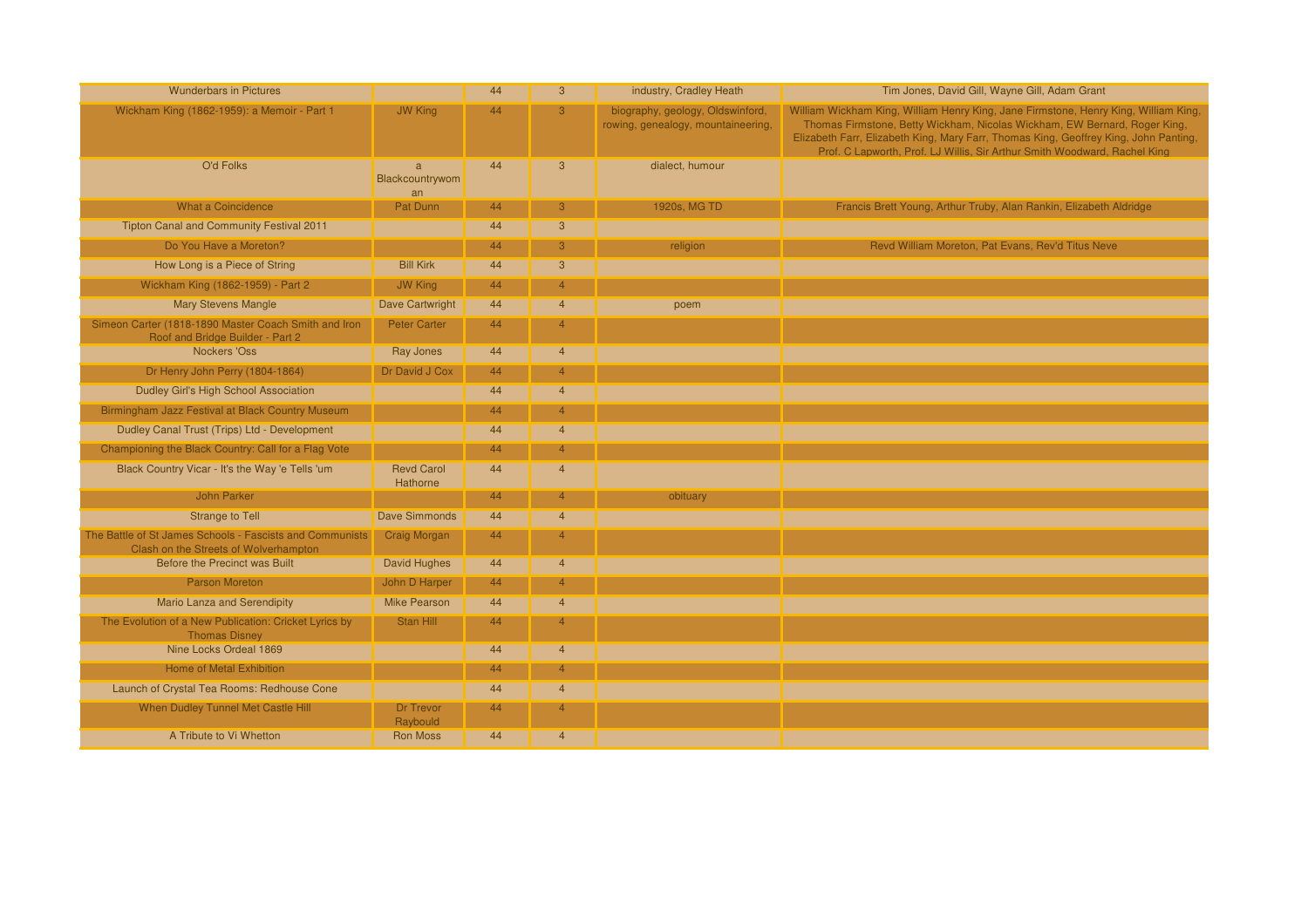| Simeon Carter (1818-1890 Master Coach Smith and Iron<br>Roof and Bridge Builder - Part 3 | <b>Peter Carter</b>    | 45 |                | industry;                                                     | Simeon Carter, Samuel Mills, Richard Mills, Martha Mills, James Slater, Samuel Rubery.<br>Alexander Brogden, Edward Eastwood, Enoch Horton, Andrew Shirlaw, John Turner<br>Rubery, Anna Wood (nee Rubery), Lucy Carter, Mary Jane Carter, Simeon Leonard<br>Carter, Arthur Norris, Elizabeth Poat (nee Bott), George Bott, Sarah Bott, George Poat,<br>William Joseph Poat, Joseph Ford, Samuel Ford, Enoch Bird, Joseph White, William<br>Balter, Thomas Maybury, Samuel Steatham, Joseph Steatham, John Jones, Thomas<br>Timmins, Benjamin Guy, Jabez Carter, Charles J Rusher, John Sinclair Pirrie, James<br>Thomas Bateman, George Edward Abrahams, Charles Henry Ewen, Arthur Cooper,<br>Ernest Charles Keay, James Keay, John Masser Richardson, William Maeve Ward, Mary<br>Keav |
|------------------------------------------------------------------------------------------|------------------------|----|----------------|---------------------------------------------------------------|------------------------------------------------------------------------------------------------------------------------------------------------------------------------------------------------------------------------------------------------------------------------------------------------------------------------------------------------------------------------------------------------------------------------------------------------------------------------------------------------------------------------------------------------------------------------------------------------------------------------------------------------------------------------------------------------------------------------------------------------------------------------------------------|
| Poems by Neal Leadbetter - 'Dudley Port' and 'Ann Street'   Neal Leadbetter              |                        | 45 |                | poem                                                          |                                                                                                                                                                                                                                                                                                                                                                                                                                                                                                                                                                                                                                                                                                                                                                                          |
| Making of New Portland Vase Replica                                                      |                        | 45 |                |                                                               | Richard Golding, Ian Dury, John Northwood III, John Northwood, Phillip Pargeter, Terri L<br>Colledge:                                                                                                                                                                                                                                                                                                                                                                                                                                                                                                                                                                                                                                                                                    |
| Sydney John Sankey: A Wulfrunian in Flanders Field                                       | <b>Chris Twigg</b>     | 45 |                |                                                               | John Sankey, Elizabeth Sankey, Joseph Sankey, Sydney John Sankey                                                                                                                                                                                                                                                                                                                                                                                                                                                                                                                                                                                                                                                                                                                         |
| Adventures up 'The Blood Tub'                                                            | Don Lister             | 45 |                |                                                               | Jack Darby, 'Basher'                                                                                                                                                                                                                                                                                                                                                                                                                                                                                                                                                                                                                                                                                                                                                                     |
| Attending Holy Trinity Infants School in the 1940s                                       | Mike Page              | 45 |                |                                                               | Tess Page, Harry Page, Michael Page, Horace Page, Harry Page Snr, Beatrice Stott,<br>Father Connolly, Father O'Reilly, Bill Bailey, Walter Diffy, Michael McKinnon, Derek<br>O'Connor Mrs Marchant, Miss Johnson, Miss Stott, Father Adams, Brian Walker                                                                                                                                                                                                                                                                                                                                                                                                                                                                                                                                 |
| <b>The Stringer Shop</b>                                                                 | <b>James Morgan</b>    | 45 |                |                                                               | Levi Cooper, Edwin Stringer, Jack Haden, Charles Beavington, GT Radcliffe, Mr Foley,<br><b>John Richards</b>                                                                                                                                                                                                                                                                                                                                                                                                                                                                                                                                                                                                                                                                             |
| A Family and a Factory                                                                   | <b>John Palfrey</b>    | 45 |                |                                                               | Ephraim Blackmore, Ephraim Palfrey, Mark Palfrey, Elizabeth Evers, Elizabeth Palfrey,<br>Mark Evers, Charles Evers, Frank Palfrey, Keith Palfrey, George Brettell, Marcus Brettell,<br>Geoffrey Brettell, Donald Evers                                                                                                                                                                                                                                                                                                                                                                                                                                                                                                                                                                   |
| A New Archive Centre for Dudley                                                          |                        | 45 |                |                                                               | <b>Colin Wilson, Nicholas Barlow</b>                                                                                                                                                                                                                                                                                                                                                                                                                                                                                                                                                                                                                                                                                                                                                     |
| Jack Daniel Powell - railwayman                                                          | Stan Hill              | 45 |                |                                                               | Jack Powell, Eric Hatton, Mr Preece, Mr Wilkinson, Annie Conn, Mr Bastock                                                                                                                                                                                                                                                                                                                                                                                                                                                                                                                                                                                                                                                                                                                |
| <b>Tipton Boat Gauging Station</b>                                                       | Stan Hill              | 45 |                |                                                               | <b>Vic Smallshire</b>                                                                                                                                                                                                                                                                                                                                                                                                                                                                                                                                                                                                                                                                                                                                                                    |
| <b>Black Country Society Trips 2011</b>                                                  | <b>Martyn Round</b>    | 45 |                |                                                               | Graham Beckley, Linda Button, Joan White, Lance Warren, Pauline Warren                                                                                                                                                                                                                                                                                                                                                                                                                                                                                                                                                                                                                                                                                                                   |
| <b>Black Country Society Lectures</b>                                                    |                        | 45 |                |                                                               | Chris Phipps, James Morgan, Pop Edwards, Cliff Willets, John Yates, Neville<br>Chamberlain, Jasper Carrott, Arthur Lowe                                                                                                                                                                                                                                                                                                                                                                                                                                                                                                                                                                                                                                                                  |
| Dudley Chamber of Commerce - Minute Books                                                |                        | 45 |                |                                                               |                                                                                                                                                                                                                                                                                                                                                                                                                                                                                                                                                                                                                                                                                                                                                                                          |
| <b>Black Country History Day</b>                                                         |                        | 45 |                |                                                               | Dr Terry Daniels, Roger Montgomery, Sir John Dudley, Dr Jean Debney, Mary Macarthur                                                                                                                                                                                                                                                                                                                                                                                                                                                                                                                                                                                                                                                                                                      |
| Dave Simmonds - obituary                                                                 |                        | 45 |                |                                                               | <b>Cliff Simmonds, Bert Simmonds</b>                                                                                                                                                                                                                                                                                                                                                                                                                                                                                                                                                                                                                                                                                                                                                     |
| Heroes and Villains: 2nd Midlands Crime and Policing<br><b>History Day 29/10/2011</b>    |                        | 45 |                |                                                               | Dr David Cox, Michael Pearson, Dr Jo Turner, Dr Helen Johnston, David Cross                                                                                                                                                                                                                                                                                                                                                                                                                                                                                                                                                                                                                                                                                                              |
| Van Gogh in Birmingham                                                                   | <b>Ray Jones</b>       | 45 | $\blacksquare$ |                                                               |                                                                                                                                                                                                                                                                                                                                                                                                                                                                                                                                                                                                                                                                                                                                                                                          |
| The notorious Rev. William Moreton                                                       | <b>Audrey Franklin</b> | 45 |                |                                                               | William Moreton, Titus Neve, Brice Storr, Thomas Reynolds, Joshua Fletcher, John<br>Fletcher, William Mott, Thomas Walker, Alexander Bunn Haden, Thomas Giffard, Jeffrey<br>Tildesley, John Beebee, Edward Butler, Joseph Hincks, Mary Thomas, Richard Read,<br>Thomas Banks, Mary Powell, William Devereux, Joyce Horton, John Horton, Charles<br>Neve, William Thacker, Samuel Thomas, Thomas Hincks, Edward Best, Benjamin<br>Crockett, Thomas Walker, Joseph Whitehouse, James Whitehouse, William Stokes,<br>Mary Payne, William Young, George Hutchinson Fisher, Elizabeth Compson, Henry<br>Wakelam. John Hinks. John Hinks. William Weate. Norman Tildeslev                                                                                                                      |
| <b>Rosie's Words</b>                                                                     | Olga Rose              | 45 |                | funfair, reminiscence                                         | Lennie Harris, Maisie Willetts, Charlie Willetts, Jennifer Jarvis, Maurice Jarvis                                                                                                                                                                                                                                                                                                                                                                                                                                                                                                                                                                                                                                                                                                        |
| <b>Skeletons in the Closet</b>                                                           | Ivan R Warren          | 45 |                | Tipton, reminiscence                                          | Elizabeth Warren, Edith Cotterill, Joseph Gillott, Horace Dudley, Julia Lamsadle                                                                                                                                                                                                                                                                                                                                                                                                                                                                                                                                                                                                                                                                                                         |
| John Corbett (1817-1901) 'The Worcestershire Salt King                                   | John Hodges            | 45 |                | biography, Chateau Impney, industry,                          | Sir Winston Churchill, John Corbett, W Lester, Joseph Corbett                                                                                                                                                                                                                                                                                                                                                                                                                                                                                                                                                                                                                                                                                                                            |
| The Bespoke Black Country Mon                                                            | <b>Brian Dakin</b>     | 45 |                | oral history, tiers of protection, Aston<br><b>University</b> | <b>Lozz Hipkiss</b>                                                                                                                                                                                                                                                                                                                                                                                                                                                                                                                                                                                                                                                                                                                                                                      |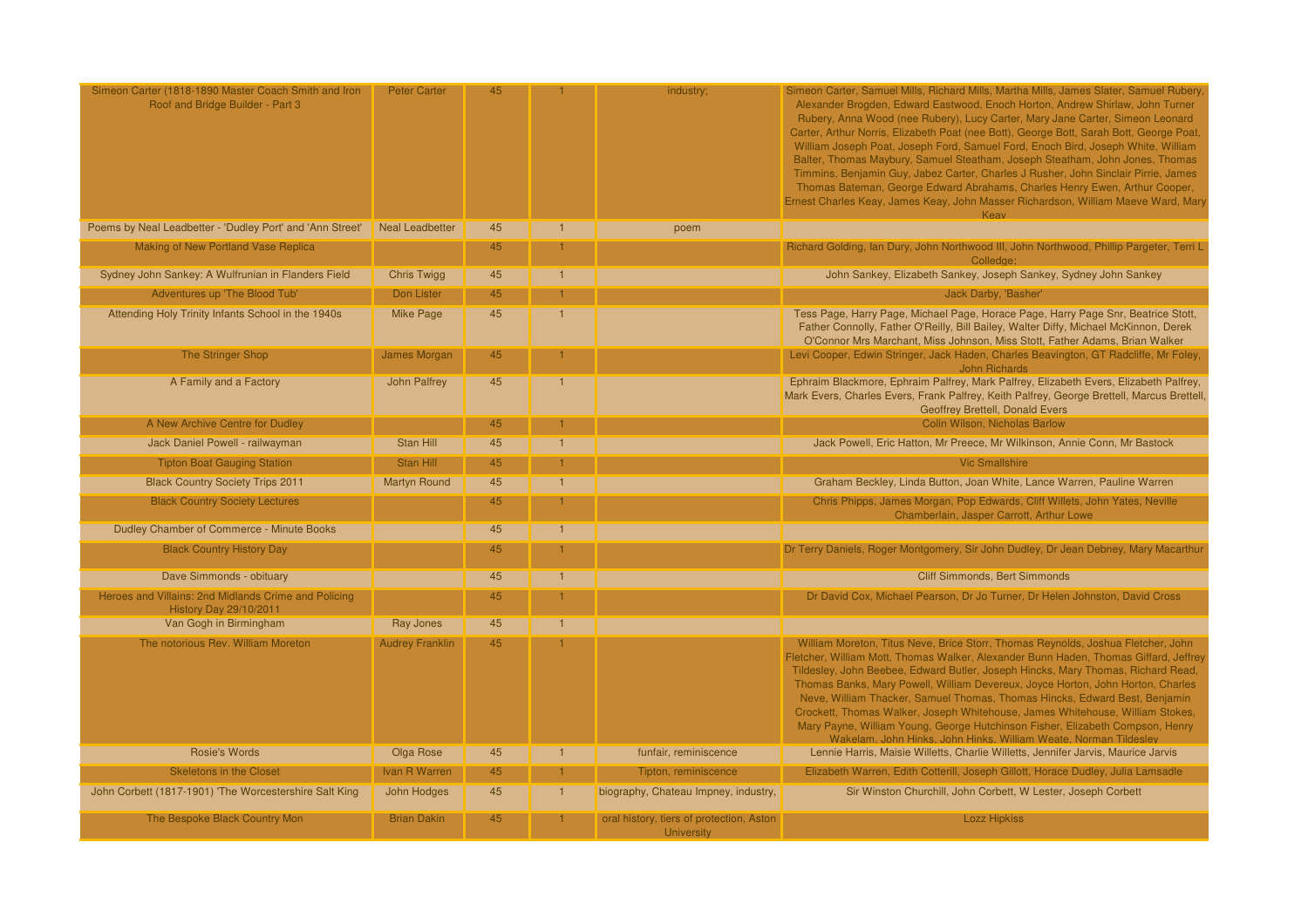| Stage & Screen in South Staffordshire and the Black<br>Country                           | <b>Mike Pearson</b>                      | 45 |                | cinema, theatre, book launch                                      | Ned Williams, Terri Williams, Ted Bottle, Len Watkins, Harry Gilmour, Stan Hill, George<br>Formby                                                                                                                                                                                                                                 |
|------------------------------------------------------------------------------------------|------------------------------------------|----|----------------|-------------------------------------------------------------------|-----------------------------------------------------------------------------------------------------------------------------------------------------------------------------------------------------------------------------------------------------------------------------------------------------------------------------------|
| Simeon Carter Master Coachsmith and Wrought Iron Bridge<br>and Roof Builder - postscript | <b>Peter Carter</b>                      | 45 | $\overline{2}$ | industry, Wednesbury, Black Horse,<br>Darlaston, railway, tramway | Reuben Carter, Simeon Carter, James Corns, Enoch Horton, Samuel Rubery, James<br>Slater, Richard Mills, Bill Carter, Bev Parker, Arthur T Walmisley, Samuel Griffiths,<br>Andrew Shirlaw, James Thomas Bateman, Herbert Spence Smallman, Houston Stewart<br><b>Stewart</b>                                                        |
| The Y Station on Perton Ridge                                                            | <b>Angus Dunphy</b>                      | 45 | $\overline{2}$ | Perton, Wrottesley, WWII, wireless                                | <b>Stephen King</b>                                                                                                                                                                                                                                                                                                               |
| <b>Steel</b>                                                                             | Silvia Juliet<br>Millward                | 45 | $\overline{2}$ | poetry, industry, Round Oak                                       |                                                                                                                                                                                                                                                                                                                                   |
| <b>Full Steam Ahead</b>                                                                  |                                          | 45 | $\overline{2}$ | Newcomen, steam engine                                            | Thomas Newcomen, James Watt, Carolyn Pugh                                                                                                                                                                                                                                                                                         |
| Day of Firsts for Stourbridge 2012 Portland Vase Project                                 |                                          | 45 | $\overline{2}$ | Glass, Auldjo Jug, Ruskin Centre                                  | Ian Dury, Terri Colledge, Will Farmer, Leigh White, Phillip Pargeter, John Northwood,<br>Marion Simpson, Daniel Hancox, Charles Hajdamach, Joseph Worrall, Charles Hancox,<br><b>Benjamin Downing</b>                                                                                                                             |
| Entering a Painted Horse in a Race, 1876                                                 | <b>Eric Jenkins</b>                      | 45 | $\overline{2}$ | Assizes.                                                          | Wolverhampton, racecourse, Stafford Francis Longland, Thomas Warren, William Moseley, Charles Matthews QC, John Toon,<br>Thomas Garner, Rev. Granville Howard Vyse, George Turner, William Bliss, James<br>Weston, Andrew Anderson, Thomas Meersham                                                                               |
| Memories of Albright Girls School, 1955-1958                                             | <b>Shirley Davies</b><br>(nee Winchurch) | 45 | $\overline{2}$ | Tipton, education, Oldbury, smog,<br>reminiscence                 | Elizabeth Drewry, Elizabeth Smith, Alice Lunt, Pauline Walliter, Miss Boot, Mary<br>Eccleshall, Tina Pine, Pam Samson, Mrs Gooch                                                                                                                                                                                                  |
| John Thompson's 1947-1970 Part 1                                                         | <b>Louis Willis</b>                      | 45 | $\overline{2}$ | industry, Ettingshall, reminiscence,<br>boilers, furnace          | <b>Hugh Smith</b>                                                                                                                                                                                                                                                                                                                 |
| <b>William Eric Richardson</b>                                                           | Stan Hill                                | 45 | $\overline{2}$ | obituary                                                          | Eric Richardson, Nancy Richardson, Stan Hill                                                                                                                                                                                                                                                                                      |
| <b>Press Pack at Brierley Hill</b>                                                       | <b>Ken Russell</b>                       | 45 | 2 <sup>1</sup> | newspaper reporters, Midland United<br>Newspapers,                | Jim Simmons, George Mullins, John Beck, Harry Carpenter, Jim Poulson, Derek Stiff,<br>Tod Ireland, Mike Ellis, Phil Malpass, A Clifford Webb, Leila Webb, Hubert Cooke, David<br>Richards, H Jack Haden, Kenneth E Bolton, Sir Harold Evans, Harold MacMillan, John<br>Clement Jones, Enoch Powell, Josiah Gordon, Herbert Gentry |
| <b>New Local History Collection</b>                                                      | <b>Dr Trevor</b><br>Raybould             | 45 | $\mathcal{P}$  | Wombourne, local history,                                         | <b>May Griffiths MBE</b>                                                                                                                                                                                                                                                                                                          |
| A Chance Discovery                                                                       | Pat Dunn                                 | 45 | 2 <sup>2</sup> | Glass industry, ornithology, Pound<br>Green                       | Brett Westwood, Edgar Percival Chance, Robert Lucas Chance, Oliver Pike                                                                                                                                                                                                                                                           |
| <b>Chamber Safeguards Historic Records</b>                                               |                                          | 45 | $\overline{2}$ | Dudley, Wolverhampton, Chamber of<br>Commerce                     | Margaret Corneby, James Morgan, Charles Hamner, Paul Bennett                                                                                                                                                                                                                                                                      |
| A Tipton Modelmaker                                                                      | Malcolm<br><b>Richards</b>               | 45 | $\overline{2}$ | Toll End, Tipton, GKN, RAF Cosford,                               | Ted Richards, Mary Richards, Isaac Richards, Mary Doody, Frank Neal, Geoff<br>Hartshorne, Wal Parkins, Syndney Camm, Eileen Richards, Gail Richards, Claire Carr                                                                                                                                                                  |
| Report of Select Committee on Oxford, Worcester and<br><b>Wolverhampton Railway 1844</b> | Dr Trevor<br>Raybould                    | 45 |                | Railway, OWW,                                                     | Francis Downing, John Benbow, Lord Dudley, Earl of Dudley, Lord Hatherton, James<br>Loch, Richard Smith, Mr B Best, Isaac Badger, Serjeant Wrangham, William Matthews,<br>W Grazebrook, Richard Vardon                                                                                                                            |
| <b>Full Steam Ahead</b>                                                                  |                                          | 45 | $\overline{2}$ | Newcomen, steam engine                                            | Thomas Newcomen, James Watt, Carolyn Pugh                                                                                                                                                                                                                                                                                         |
| <b>St John's Preservation Group</b>                                                      |                                          | 45 | 2 <sup>1</sup> | <b>Kates Hill</b>                                                 | <b>Deb Brownlee</b>                                                                                                                                                                                                                                                                                                               |
| Mystery Connection Between Parsons and Bailey, Pegg &<br>Co                              | <b>Rodney Marshall</b>                   | 45 | 2 <sup>1</sup> | road traffic sign, Parsons, Brierley Hill                         |                                                                                                                                                                                                                                                                                                                                   |
| <b>Dudley Zoo Updates</b>                                                                | Mike Pearson                             | 45 | $\overline{2}$ |                                                                   | Donald Southall, Renal (Reg) Spiller                                                                                                                                                                                                                                                                                              |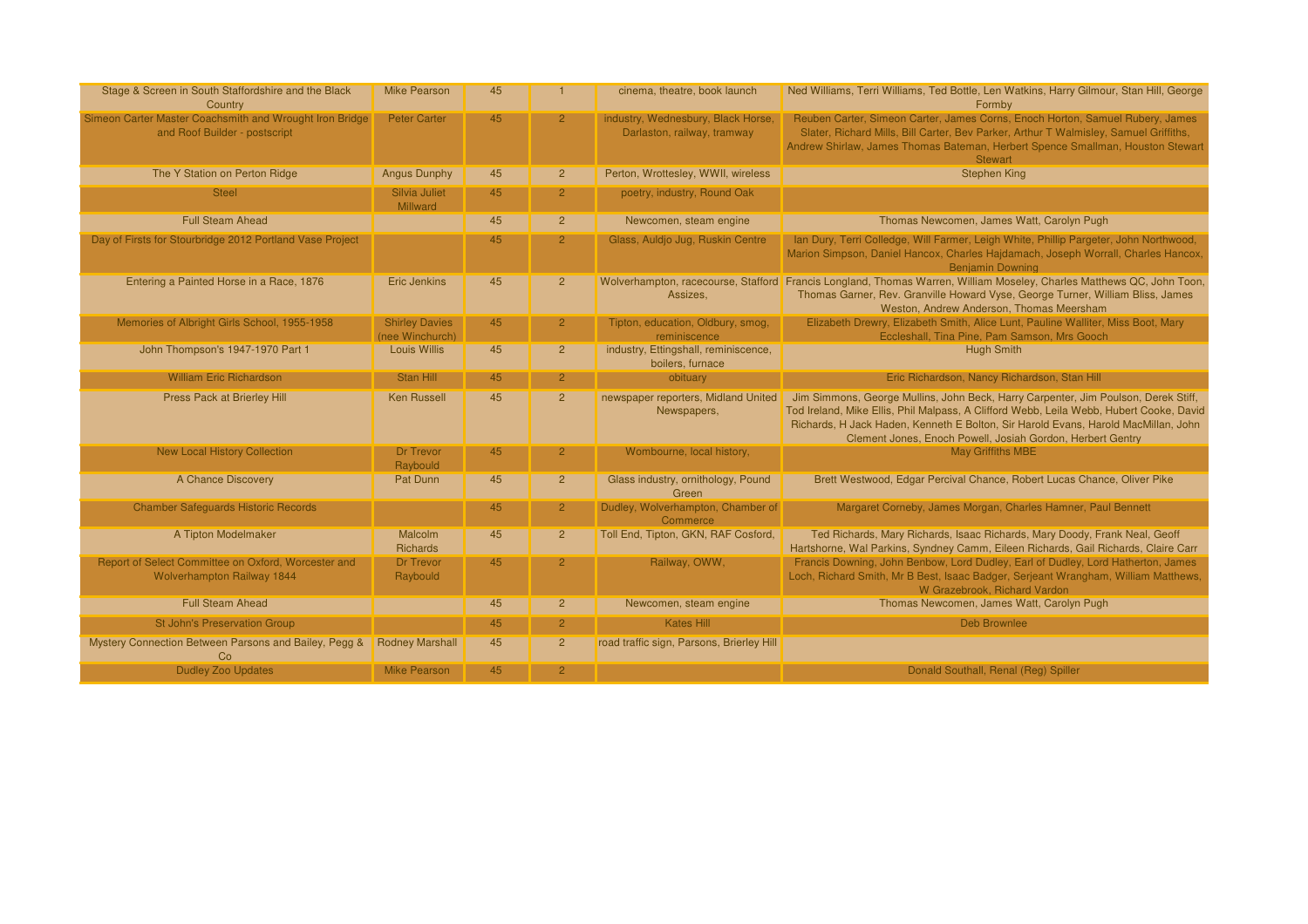| Richard Thomas and Baldwins in the 1950s                                       | <b>Terry Church</b>                         | 45 | $\overline{2}$ | industry, Brierley Hill, steel                                                                                                                     | Miss Hicks, HC Roberts, Pat Hidden, Jennifer Timmins, Pat Horner, Norman Johnson,<br>Phil Blencowe, Ken Bowen, Mike Northwood, John Timmins, Alan Westwood, Vic Bird.<br>Dave Crofts, Tony Reaves, Dave Dorman, Keith Goodman, John Muldoon, Martin Pugh.<br>Pat Shiner, Pat Willis, Gerald Tregaskas, Lol Worton, Arnold Naden, Bobby Watson,<br>Dave Wright, Tony Yates, Brian Moon, George Davies, Dr Marks, Roy Parton, Alan<br>Blackford, Stan March, Pearl Roughton, Joan Weaver, John Austin, Joe Boland, Mike<br>Cogzill, Mick Franks, Bob Glaze, Bob Harris, May Geary, Bob Astley, Geoff Hickman,<br>Colin Homer, Ron Jones, Trevor Mills, Joe Partridge, Mike Sheward, John Smallman,<br>Bob Smart, Malcolm Wells, Billy Chambers, Cyril Clarke, Pat Gutteridge, Derek Hidden,<br>Ernest Hughes, Christine Millard, Peter Millard, Roy Northwood, Ken Porter, Tom Rew,<br>Fred Trafford, Ron Williams, Brian Williams, Bob Watson, Dennis Mears, Bob Forster,<br>Albert Hill, Bob Wiggins, Bob Malin, Barbara Homer, Jean Masters, Fred Ramsden, Ray<br>Davies, David Harrison, Linda Hunt, Tony Eaves, Barry Thompson, Emmanuel Zuridis,<br>Alan Sugar |
|--------------------------------------------------------------------------------|---------------------------------------------|----|----------------|----------------------------------------------------------------------------------------------------------------------------------------------------|--------------------------------------------------------------------------------------------------------------------------------------------------------------------------------------------------------------------------------------------------------------------------------------------------------------------------------------------------------------------------------------------------------------------------------------------------------------------------------------------------------------------------------------------------------------------------------------------------------------------------------------------------------------------------------------------------------------------------------------------------------------------------------------------------------------------------------------------------------------------------------------------------------------------------------------------------------------------------------------------------------------------------------------------------------------------------------------------------------------------------------------------------------------------|
| Ray Jones RIP                                                                  | <b>Mike Pearson</b>                         | 45 |                | obituary                                                                                                                                           | Ray Jones, Stan Hill, Peter Miller                                                                                                                                                                                                                                                                                                                                                                                                                                                                                                                                                                                                                                                                                                                                                                                                                                                                                                                                                                                                                                                                                                                                 |
| <b>Bernard Pumfrey</b>                                                         | David G Harris                              | 45 | $\overline{2}$ | Wolverhampton, art, Park Lane<br>County, Tipton, Churchfields, West<br>Bromwich,                                                                   | Bernard Pumfrey, Frank Brinkworth, John E Hallam, William Wheeler, Beryl Emery                                                                                                                                                                                                                                                                                                                                                                                                                                                                                                                                                                                                                                                                                                                                                                                                                                                                                                                                                                                                                                                                                     |
| <b>Midland Theatre Company</b>                                                 | Stan Hill                                   | 45 |                | Netherton Arts Centre,                                                                                                                             | Ned Williams, William Logan, John Ringham, Grahan McCann, David Croft, Joss<br>Ackland, Michael Aldridge, Jean Aubrey, Michael Barrington, Sir Alan Bates, Stephen<br>Boyd, James Brabazon, Wilfred Brambell, Earl Cameron CBE, Rodney Diak, Ronald<br>Fraser, Edward Jewesbury, Rowena Ingram, Bill Kerr, Bernard Kilbey, Patrick Macintosh<br>Patrick McGoohan, Graham Stark, Gwen Watford, Irene Worth, Frank Hauser, Alec<br>Guiness, Vera Dando                                                                                                                                                                                                                                                                                                                                                                                                                                                                                                                                                                                                                                                                                                               |
| Bug-a-Warning                                                                  | <b>Phil Franks</b>                          | 45 | $\mathbf{2}$   | Lyng Lane, West Bromwich, childrens                                                                                                                |                                                                                                                                                                                                                                                                                                                                                                                                                                                                                                                                                                                                                                                                                                                                                                                                                                                                                                                                                                                                                                                                                                                                                                    |
| School Days: The Unhappiest of my Life                                         | <b>Stuart Bridgman</b>                      | 45 | $\overline{2}$ | game<br>King Edward VI, Stourbridge,<br>reminiscence                                                                                               | Geoffrey 'foggy' Forest, Mr Burleigh, Mr Stray, Bob Cotton, Billy Webb, Arthur Robinson,<br>Bryan Littley, David Gray, Mr Elliott, Tommy Handley, Fred Fletcher, Geoff Cookson, Ben<br>Coley, Mr 'Bodger' Timbrell, 'Dossy' Dawes, 'Gandi' Elliot                                                                                                                                                                                                                                                                                                                                                                                                                                                                                                                                                                                                                                                                                                                                                                                                                                                                                                                  |
| Earl and Countess of Dudley 1905                                               | <b>David</b><br>O'Donoghue                  | 45 | $\overline{2}$ | photograph, Dublin                                                                                                                                 |                                                                                                                                                                                                                                                                                                                                                                                                                                                                                                                                                                                                                                                                                                                                                                                                                                                                                                                                                                                                                                                                                                                                                                    |
| Swinford: from Hwiccan borderland to English Manor (Part Dr Kevin James<br>(2) |                                             | 47 |                | Anglo-Saxon history, Kingswinford,<br>Oldswinford, Pedmore, Wychbury Hill.<br>Penkridge, Clent, Swinford, Hagley,<br>Cradley, Lutley, Rowley Regis | John Hemingway, King Ethelred, Wulfwin, Turgar (Thorger), Earl Algar, Godric, Dr PW<br><b>King</b>                                                                                                                                                                                                                                                                                                                                                                                                                                                                                                                                                                                                                                                                                                                                                                                                                                                                                                                                                                                                                                                                 |
| <b>National Service Days</b>                                                   | J Reg Flavell                               | 47 |                | Reminiscence, 1958, Chance<br><b>Brothers</b>                                                                                                      | Roger Bruton, Roy Briggs, Roley Rollason                                                                                                                                                                                                                                                                                                                                                                                                                                                                                                                                                                                                                                                                                                                                                                                                                                                                                                                                                                                                                                                                                                                           |
| The Library of Birmingham                                                      | <b>Mike Pearson</b>                         | 47 |                |                                                                                                                                                    |                                                                                                                                                                                                                                                                                                                                                                                                                                                                                                                                                                                                                                                                                                                                                                                                                                                                                                                                                                                                                                                                                                                                                                    |
| <b>Boy Scouts</b>                                                              | Stan Hill                                   | 47 | $\mathbf{1}$   | Scouting, Cubs, Brierley Hill, Talbot<br><b>Street</b>                                                                                             | Dennis Davies, Miss Colwell, Wesley Bishop, Cecil C Brinton, Francis Colwell                                                                                                                                                                                                                                                                                                                                                                                                                                                                                                                                                                                                                                                                                                                                                                                                                                                                                                                                                                                                                                                                                       |
| Lye: "this unlovely spot"                                                      | <b>Coral Beavis</b>                         | 47 |                | <b>Alhambra Theatre</b>                                                                                                                            | Sir Cedric Hardwicke, Edwin Hardwicke, Annie Swan, Bill Bailey, Tommy Pardoe, Jim<br>Priest                                                                                                                                                                                                                                                                                                                                                                                                                                                                                                                                                                                                                                                                                                                                                                                                                                                                                                                                                                                                                                                                        |
| <b>Black Country Society Chairman's Classic Car Successes</b>                  | Stan Hill                                   | 47 |                | <b>Sunbeam Talbot Alpine</b>                                                                                                                       | <b>James Morgan</b>                                                                                                                                                                                                                                                                                                                                                                                                                                                                                                                                                                                                                                                                                                                                                                                                                                                                                                                                                                                                                                                                                                                                                |
| Lye: 'an appalling place to live'                                              | <b>Coral Beavis</b>                         | 47 |                |                                                                                                                                                    | Annie Shepherd Swann,                                                                                                                                                                                                                                                                                                                                                                                                                                                                                                                                                                                                                                                                                                                                                                                                                                                                                                                                                                                                                                                                                                                                              |
| <b>Glass Charity Acknowledges Major Bequest</b>                                | <b>British Glass</b><br>Foundation<br>(BGF) | 47 |                | <b>Portland Vase</b>                                                                                                                               | Ian Dury, Graham Knowles                                                                                                                                                                                                                                                                                                                                                                                                                                                                                                                                                                                                                                                                                                                                                                                                                                                                                                                                                                                                                                                                                                                                           |
| Making Things: A Reassessment of British Manufacturing<br>(Part 2)             | Pat McFadden<br><b>MP</b>                   | 47 |                | industry, Bilston, Stewart and Lloyds',<br>Walsall, Chamberlain and Hill                                                                           | Rajay Ojelay, Jagat Ram, John Cridland, Tim Hair                                                                                                                                                                                                                                                                                                                                                                                                                                                                                                                                                                                                                                                                                                                                                                                                                                                                                                                                                                                                                                                                                                                   |
| What You Need to Know: Bob Jones                                               | <b>Mike Pearson</b>                         | 47 |                | Blakenhall, CAMRA, politics,<br><b>Goldthorn Park</b>                                                                                              | Violet Amy Fletcher, John Bird, Enoch Powell, Nick Budgen                                                                                                                                                                                                                                                                                                                                                                                                                                                                                                                                                                                                                                                                                                                                                                                                                                                                                                                                                                                                                                                                                                          |
| Black Country History Day 2013 - Report                                        |                                             | 47 |                |                                                                                                                                                    | Bob Tolley, Graham Worton, Mark Curthoys, Gill Alleeson, James P Jones                                                                                                                                                                                                                                                                                                                                                                                                                                                                                                                                                                                                                                                                                                                                                                                                                                                                                                                                                                                                                                                                                             |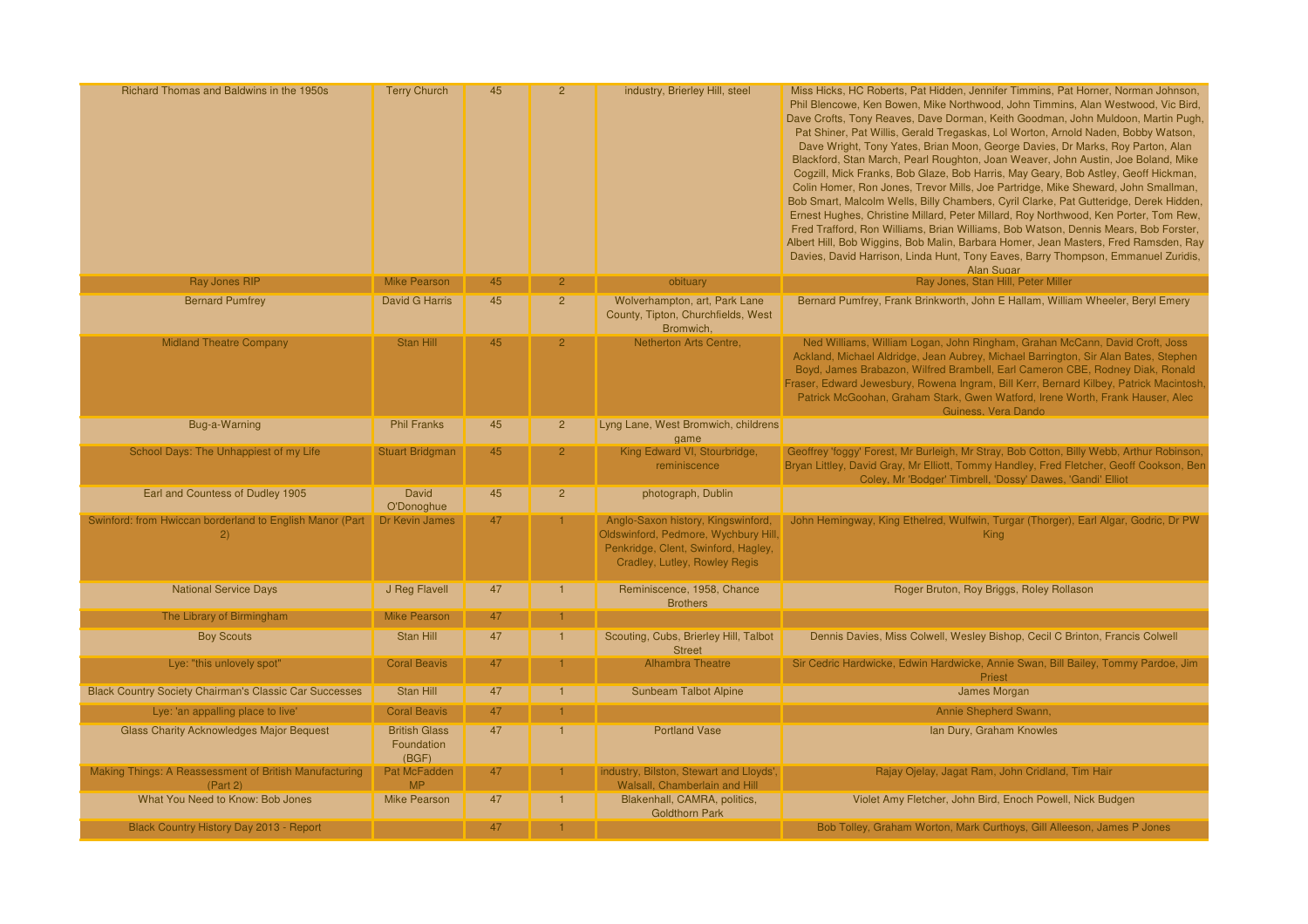| Pearl Taylor (obituary)                       |                                            | 47 |                |                                                                                                              |                                                                                                                                                                                                                                                                                                                                                                                                                                                                                                                                                                                                                                                                                                                                                                                                                                                 |
|-----------------------------------------------|--------------------------------------------|----|----------------|--------------------------------------------------------------------------------------------------------------|-------------------------------------------------------------------------------------------------------------------------------------------------------------------------------------------------------------------------------------------------------------------------------------------------------------------------------------------------------------------------------------------------------------------------------------------------------------------------------------------------------------------------------------------------------------------------------------------------------------------------------------------------------------------------------------------------------------------------------------------------------------------------------------------------------------------------------------------------|
| On the Nose                                   | <b>Graham Gough</b>                        | 47 |                | <b>Kates Hill Junior School</b>                                                                              | <b>Keith Keeling</b>                                                                                                                                                                                                                                                                                                                                                                                                                                                                                                                                                                                                                                                                                                                                                                                                                            |
| St Mary's, The Mount, Walsall                 | <b>Michael T Doyle</b>                     | 47 | $\mathbf{1}$   |                                                                                                              | Father Francis Martyn, Joseph Cox, Joseph Bagnall                                                                                                                                                                                                                                                                                                                                                                                                                                                                                                                                                                                                                                                                                                                                                                                               |
| Learning to Play the Game                     | <b>Brian Dakin</b>                         | 47 |                | reminiscence, dialect                                                                                        |                                                                                                                                                                                                                                                                                                                                                                                                                                                                                                                                                                                                                                                                                                                                                                                                                                                 |
| Edward Hughes: Seaman RN                      | <b>Allan Bealt</b>                         | 47 | $\overline{1}$ | Great War 1914-1918, Willenhall,<br><b>Black Prince</b>                                                      | James Bailey, Alfred Hughes,                                                                                                                                                                                                                                                                                                                                                                                                                                                                                                                                                                                                                                                                                                                                                                                                                    |
| Poetry Pot Pourri                             | Eileen Ward<br><b>Birch</b>                | 47 |                | poetry                                                                                                       |                                                                                                                                                                                                                                                                                                                                                                                                                                                                                                                                                                                                                                                                                                                                                                                                                                                 |
| The Farms and Farmers of Wollaston (Part 1)   | Janet Byard-<br>Jones                      | 47 |                | Wulflaf, Wullastan, Withybrook Field,<br><b>Mount Carmel</b>                                                 | William de la Platte, Peter de Prestwood, Roger Pyrote, William Taylor, John Cardell,<br>William Wall, George Liddeatt, Symon Bullins, John Payton, Thomas Egginton, Thomas<br>Foley, Samuel Hunt, Thomas Olliver, Thomas Moody, John ffranks, Thomas Hurtle,<br>Humfry Whiles, Richard Smallman, James Insoll, Henry Littleford, John Ainger, Josiah<br>Bache, John Wheeler, Edward Kendall, Edward Dyson, Thomas Smallman, Thomas Hill<br>James Foster, James Paget, Charles Grazebrook, Edward Elcock, William Nickless,<br>Sophia Bradley                                                                                                                                                                                                                                                                                                   |
| Remembrance Day 2013                          |                                            | 47 |                | Dudley, Wolverhampton                                                                                        | Revd Andrew Wickens, Gordon Willetts, John Henry Carless, Cllr Mohammed Nazir                                                                                                                                                                                                                                                                                                                                                                                                                                                                                                                                                                                                                                                                                                                                                                   |
| Red Paper Poppies of Remembrance              | lan Henery                                 | 47 | $\overline{1}$ | poetry                                                                                                       |                                                                                                                                                                                                                                                                                                                                                                                                                                                                                                                                                                                                                                                                                                                                                                                                                                                 |
| <b>Charity Evening: Mapseekers, Aldridge</b>  |                                            | 47 |                |                                                                                                              |                                                                                                                                                                                                                                                                                                                                                                                                                                                                                                                                                                                                                                                                                                                                                                                                                                                 |
| <b>Black Country Global Geopark Project</b>   |                                            | 47 |                |                                                                                                              |                                                                                                                                                                                                                                                                                                                                                                                                                                                                                                                                                                                                                                                                                                                                                                                                                                                 |
| <b>Believe it or Not: Railroad Tracks</b>     |                                            | 47 |                |                                                                                                              |                                                                                                                                                                                                                                                                                                                                                                                                                                                                                                                                                                                                                                                                                                                                                                                                                                                 |
| Harry Cartwright (1923-1972)                  | <b>Pat Dunn</b>                            | 47 |                | photography, Stourbridge, Lye                                                                                |                                                                                                                                                                                                                                                                                                                                                                                                                                                                                                                                                                                                                                                                                                                                                                                                                                                 |
| Happy Days at the CCSS (Part 1)               | Mike Page                                  | 47 |                | reminiscence, Wednesbury, school                                                                             | Mrs JB Denison, Mrs Nicol, RC Smith, G Williams, GF Lynall, WB Emery, R Lloyd,                                                                                                                                                                                                                                                                                                                                                                                                                                                                                                                                                                                                                                                                                                                                                                  |
| <b>Henry Foundry Smethwick</b>                | <b>Arthur Lockwood</b>                     | 47 | $\blacksquare$ | <b>Mafeking Road</b>                                                                                         |                                                                                                                                                                                                                                                                                                                                                                                                                                                                                                                                                                                                                                                                                                                                                                                                                                                 |
| <b>Cyril Stanley Christopher</b>              | <b>Yvonne Moore</b>                        | 47 |                | Rounds Green, Oldbury, Oldswinford,<br>Cradley, Dudley, Methodist Church,<br><b>Dudley Madrigal Society.</b> | William FH Christopher, Elizabeth Harris, Sophia Lester, Joyce Round                                                                                                                                                                                                                                                                                                                                                                                                                                                                                                                                                                                                                                                                                                                                                                            |
| Happy Days at the CCSS (Part 2)               | Mike Page                                  | 47 | $\overline{2}$ |                                                                                                              | Mr TH Harry Bayley, Mr Smith, Mr WC Donithorn, Mr Williams, Judy Mason, Valerie,<br>David Woodberry, Brian Rushbrook, Tony Taylor Pauline Monaghon; Valerie Simcox;<br>Gillian Price and Sam Woodberry, Shirley Astbury, Christine Mason, Jeanette Bee; Mary<br>Southall, Mary Nicklin, Brenda Roberts, June Leeding, Michael James, Malcolm Goff,<br>Judy Constable, Margaret Hollander, Michael Page, Patricia Southam, Joyce Wood,<br>Christina, John MacLaren and Roy Laight, Wolfgang Simm, Frau Simm, Henry Harvey,<br>David Woodberry, Sam Woodberry and Michael Page, Glenda Roe, June Hinks (nee<br>Leeding), Mary Jamdrell (nee Nicklin), Ann Williams (nee Lloyd) Jean Baker (nee<br>Harper) Mr Postings, Mr Beech, Mr Simpson, Mr Donithorn, Tess Page, Mr H Harmon,<br>Mr W M Cottier, Mr RC Smith, Dave Walker, Keith Cherrington |
| The Farms and Farmers of Wollaston (Part 2))  | Janet Byard-<br>Jones                      | 47 | $\overline{2}$ |                                                                                                              | Charles Parsons, Joseph Whitmore, Edward Parsons, John Henry Whiting, Albert Guest,<br>Henry Nickless, William Nickless, Joseph Burton, Joseph Cuttler, John Horne, Harry<br>Forest, Mrs Martin, Harry Harper, CS Hall, Frank C Cooper, Percy Wakeman, Sarah<br>Nickless, Elizabeth Nickless, Emma Nickless, Frank Nickless, William Rylands, Joseph<br>Bennet, Edward Shuck, John Hughes, Samuel Collins, John Wall, William Whitmore,<br>Edward Ward, Sophia Bradley, Sarah Hill Thomas Cooper, John Billingsley, Richard<br>Oakley, Joseph Walter, George Grubb, John Billinsley (sic), Harry Cort, John Davis,<br>Hannah Davis, William Cox, Liveall family, Mr Bill, Joseph Wilks, Edward Elcock, Susan<br>Elcock, Ann Elcock, Susan Wood                                                                                                  |
| <b>Austin Frank Moseley</b>                   | James Morgan                               | 47 | $\overline{2}$ | Obituary, Artist, Black Country Society<br>Founder, Black Country Scenes and<br>Landscapes                   | Austin Frank Moseley, Sylvia Moseley, Martin Moseley                                                                                                                                                                                                                                                                                                                                                                                                                                                                                                                                                                                                                                                                                                                                                                                            |
| The Real Worth of Old Sports Meeting Programs | <b>Chris Holloway</b><br>(Tipton Harriers) | 47 |                | Sports Programs, Cycling, Family<br><b>History</b>                                                           |                                                                                                                                                                                                                                                                                                                                                                                                                                                                                                                                                                                                                                                                                                                                                                                                                                                 |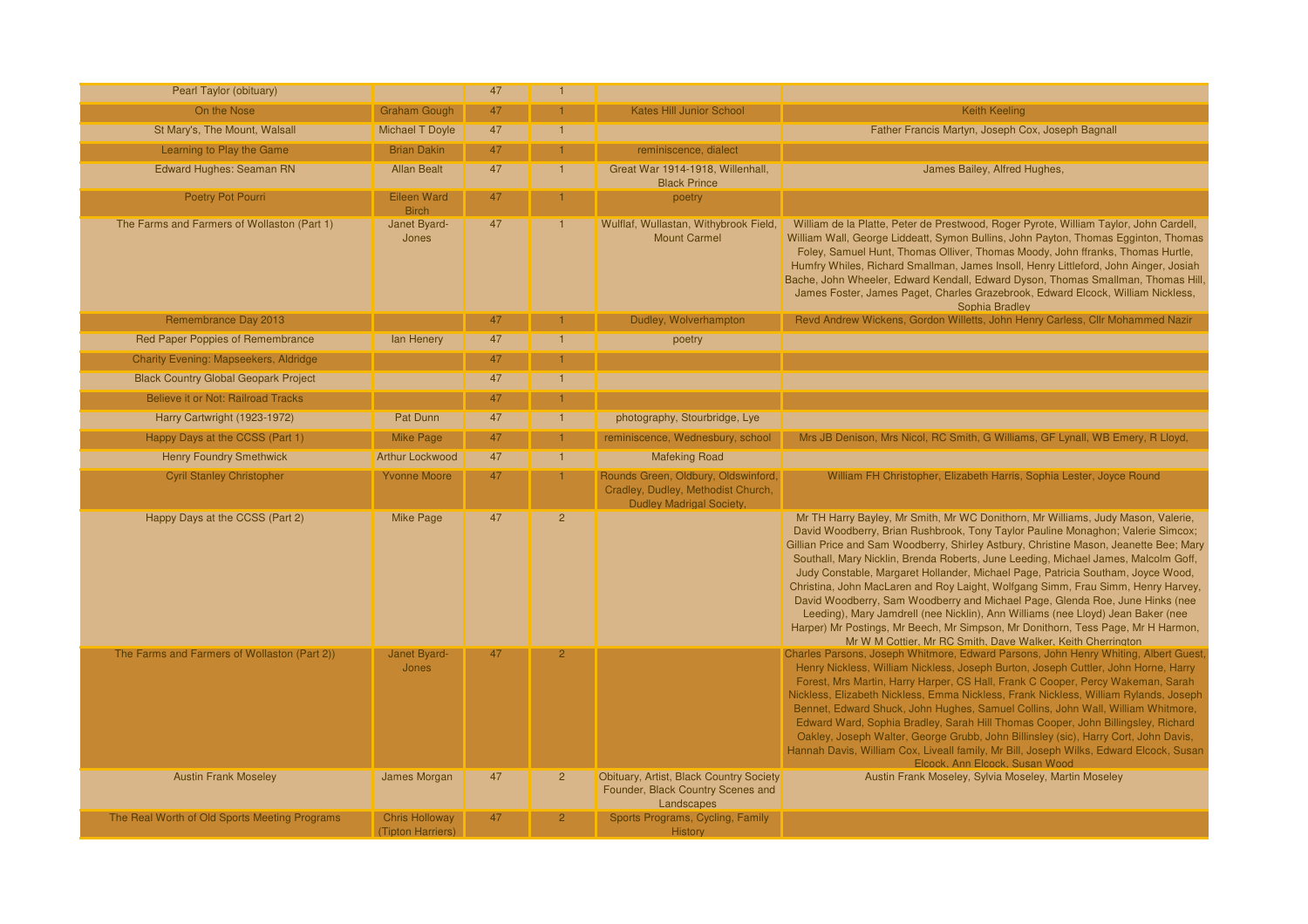| Ordnance Survey Maps of the Black Country 1814 - 1817                             | <b>Peter Chandler</b>                      | 47 | $\overline{a}$ |                                                                                                                      |                                                                                                                                                                                                                                                                                                                                              |
|-----------------------------------------------------------------------------------|--------------------------------------------|----|----------------|----------------------------------------------------------------------------------------------------------------------|----------------------------------------------------------------------------------------------------------------------------------------------------------------------------------------------------------------------------------------------------------------------------------------------------------------------------------------------|
| Nigel Hallard - A Black Country Artist                                            | <b>Mark Andrews</b><br>and Graham<br>Gough | 47 | $\overline{a}$ |                                                                                                                      | Nigel Hallard, John Major                                                                                                                                                                                                                                                                                                                    |
| Great Barr Hall - Walsall's Downtown Abbey                                        | lan Henery                                 | 47 | $\overline{2}$ |                                                                                                                      | Ian Henery, Laura Henery, Mike Kalam, Adrian Andrew, James Watt, Matthew Boulton,<br>Erasmus Darwin, Josiah Wedgwood, Joseph Priestly, Barbara Wedgwood, Hensleigh<br>Wedgwood, Mary Galton, Samuel Galton, Sir Joseph Scott Richard Scott, Sir Francis<br>Scott, Samuel Galton, Mary Galton, Bruce George,                                  |
| John Pearson and His Beloved Lye (How a humble pan<br>maker served his community) | <b>Eric Pritchard</b>                      | 47 | $\overline{2}$ |                                                                                                                      | John Pearson, William Pearson, Emma Chapman, Emma Pearson, Benjamin Hingley,<br><b>Rev Wrigley</b>                                                                                                                                                                                                                                           |
| John Cooksey (1936 - 2014)                                                        | <b>Keith Hodgkins</b>                      | 47 | $\overline{2}$ |                                                                                                                      | John Cooksey, Dorothy Woodward, John Crompton, Peter Harrison, Roy Wagstaff, Ron<br>Moss, Julie Cooksey, Linda Cooksey Wendy Cooksey, Tony Cooksey                                                                                                                                                                                           |
| The Chapmans Story                                                                | <b>Mike Pearson</b>                        | 47 | $\overline{2}$ |                                                                                                                      | Arthur Chapman, Mary Chapman, Robert Chapman, Mary Green, James Chapman,<br>Ewart Chapman, William Chapman, Ann Chapman, George Chapman, Eliza Southall,<br>Mary Wheelwright                                                                                                                                                                 |
| Black Country Society Lecture Programme 2013-14                                   |                                            | 47 | $\mathbf{3}$   |                                                                                                                      | David Clark, Max Keen, Helen Rappaport, Michael Hall, Andrew Lound, Trevor<br>Raybould, Samantha Badger                                                                                                                                                                                                                                      |
| Dudley Race Riots 1962                                                            | <b>Graham Gough</b>                        | 47 | 3              | photograph                                                                                                           | Supt JW Hullah                                                                                                                                                                                                                                                                                                                               |
| Linley Woods Caverns (Part 2)                                                     | <b>Cliff Dilger</b>                        | 47 | $\mathbf{3}$   | Rushall, Aldridge, Walsall, Bayliss,<br><b>Jones &amp; Bayliss</b>                                                   | John Wheeler, Alf Dean, Dave Allen, Colin Bradford, Paul Downton                                                                                                                                                                                                                                                                             |
| The Farms and Farmers of Wollaston (Part 3)                                       | <b>Janet Byard-</b><br>Jones               | 47 | $\overline{3}$ | Egginton Farm, Platts Meadow                                                                                         | William Nickless, Frances + Thomas Elcock, William Hukill, Albert Davies, John Henry<br>Whiting, Frederick Davis, John Todd Tuckley, Rebecca Johnson, Joseph Gilman,<br>Thomas Vickers, Tom Grazebrook, Reed Tooby, William Henry Foster, Robert + Jane<br>Bill, John G Saunders, Edward + Elizabeth + Charles Parsons, Frank Charles Cooper |
| A Black Country Pioneer                                                           | <b>Kenneth Hadley</b>                      | 47 | 3              | Nanaimo, Wordsley, Brierley Hill,<br>mining                                                                          | Mary Anne Charles, John Knight, John + Helen + Emma + Elizabeth Hubball, John<br><b>Meakin</b>                                                                                                                                                                                                                                               |
| <b>Wilf Barratt</b>                                                               | <b>Eric Broadbent</b>                      | 47 | 3              | biography, Dormston School,<br>photographer, Dudley Camera Club,<br>Gornal, Ruiton                                   | <b>James Smellie, Doreen Barratt</b>                                                                                                                                                                                                                                                                                                         |
| Per Adua ad Astra - Through Effort to the Stars (Part 2)                          | <b>Arthur B Nicholls</b>                   | 47 | 3              | reminiscence, WW2                                                                                                    |                                                                                                                                                                                                                                                                                                                                              |
| <b>Quest for Airman</b>                                                           | <b>Kenneth Russell</b>                     | 47 | 3              |                                                                                                                      | Doug Cochrane, Gerald Joseph Boucher                                                                                                                                                                                                                                                                                                         |
| Great Barr Hall - Walsall's Downton Abbey (Part 2)                                | lan Henery                                 | 47 | $\mathbf{3}$   | Lunar Society, Walsall, Revd John<br>Wylde, Thomas Hoo                                                               | Sir Francis + Mildred + Douglas Scott, Lord Dartmouth, Billy Meikle, Lydia Robinson                                                                                                                                                                                                                                                          |
| <b>Tipton Slasher Statue Commemoration</b>                                        | <b>Mike Pearson</b>                        | 47 | 3              |                                                                                                                      | William Perry, Revd DHS Mould, Sam Wright, Jack Holden, Ian Walden, Jim Holland,<br><b>Derrick Rollinson</b>                                                                                                                                                                                                                                 |
| Jean Mary Hill                                                                    | <b>Mike Pearson</b>                        | 47 | $\mathbf{3}$   | Obituary                                                                                                             | Stan Hill                                                                                                                                                                                                                                                                                                                                    |
| Ettingshall Catchem's Corner Railway Station                                      | Eileen Ward<br><b>Birch</b>                | 47 | $\overline{3}$ | Wolverhampton, Bulls Head, Miller's<br><b>Bridge</b>                                                                 |                                                                                                                                                                                                                                                                                                                                              |
| <b>Colliery Fatal at Wednesbury</b>                                               | <b>Mike Pearson</b>                        | 47 | $\mathbf{3}$   | Blue Ball Inn, Barebone Colliery,<br>Leabrook, inquest                                                               | Ron Jenkins, John David + Laura Maud + Samuel Cooper, WN Atkinson, Thomas<br>Corfield                                                                                                                                                                                                                                                        |
| <b>Busiest Society Committee Member - Graham Beckley</b>                          | Mike Pearson                               | 47 | 3              | River Stour, Stourbridge                                                                                             |                                                                                                                                                                                                                                                                                                                                              |
| The Angela Scott Diaries                                                          | <b>Angus Dunphy</b>                        | 47 | $\mathbf{3}$   | Wolverhampton, WW2, cinema                                                                                           | Andrew Scott, Joyce Mackinson                                                                                                                                                                                                                                                                                                                |
| Dennis Turner - Lord Bilston obituary                                             | <b>Mike Pearson</b>                        | 47 | 3              | obituary                                                                                                             | Bert Turner, Pat McFadden                                                                                                                                                                                                                                                                                                                    |
| How Bescot Marshalling Yards Came to be (Part 1)                                  | Mike Page                                  | 47 | 3              | Railway, Walsall, Darlaston                                                                                          | William Jones, John Urpeth Rastrick, Joseph Locke, George Stephenson, Edward<br>Elwell, TF Wood                                                                                                                                                                                                                                              |
| Jesse Pennington - Hero and Legendary Footballer                                  | <b>Margaret Dallow</b>                     | 47 | 3              | <b>West Bromwich, Smethwick</b><br>Centaurs, Nettlefold's, Strollers,<br>George Salter's, Carriage & Wagon<br>Works, | William + Horace Pennington, Nellie Florence Shuttleworth, Joseph Ash, Earl Stanley<br>Baldwin, Joseph Bird, Hannah + William Garranton                                                                                                                                                                                                      |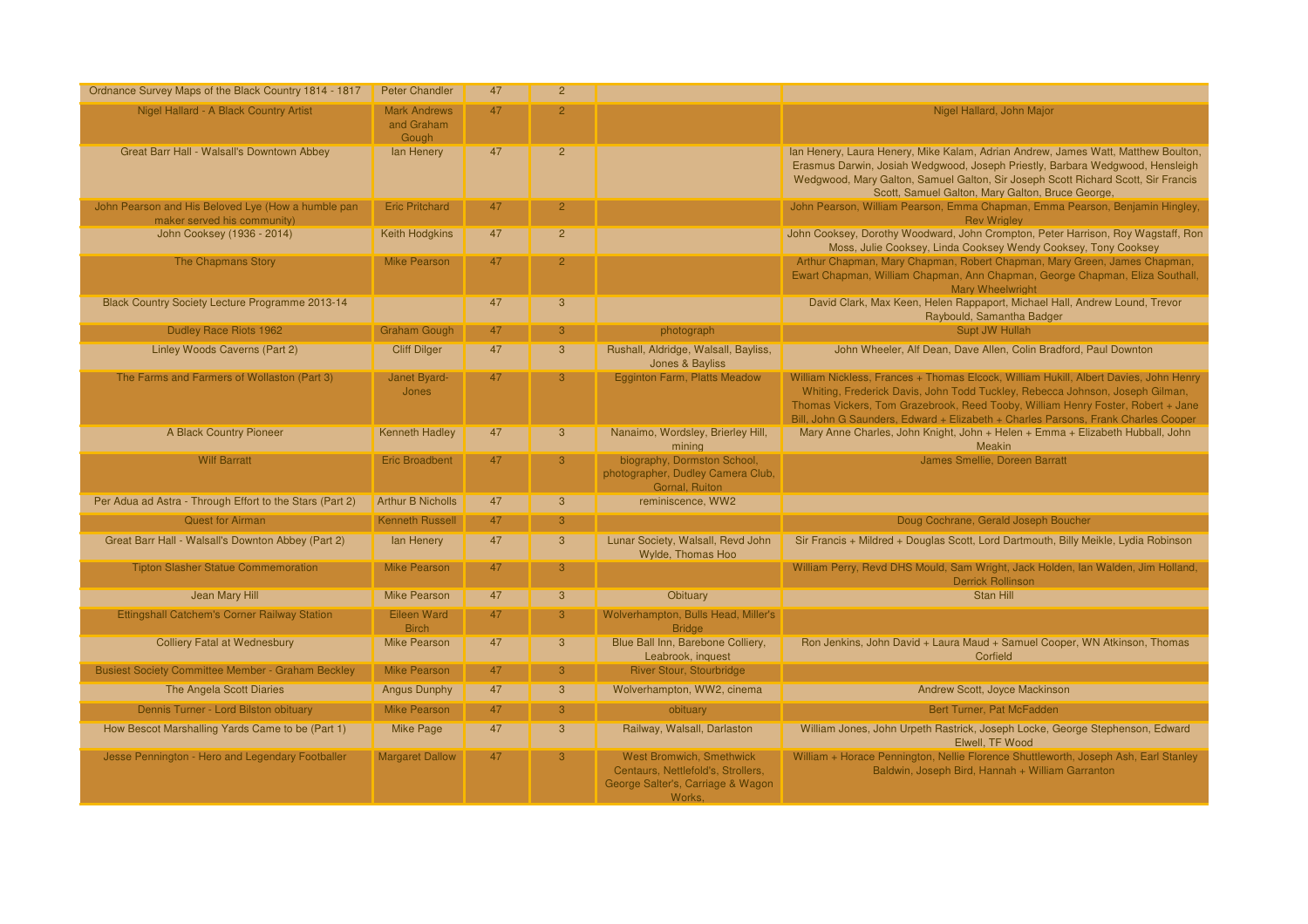| The Mysterious Death of a Servant Girl      | <b>Michael Evanson</b>                   | 47              | $\overline{3}$ | Wollaston, 1865,                                           | Mary + William Dorrell, Henry Hicklin, TM Philips, Martha Holloway, Neri + Diana<br>Wooldridge, Mary Lockett, Thomas Lavender, Elias Eveson, John Carpenter, John +<br>Emma Cartwright, Dr Campbell, William Lloyd |
|---------------------------------------------|------------------------------------------|-----------------|----------------|------------------------------------------------------------|--------------------------------------------------------------------------------------------------------------------------------------------------------------------------------------------------------------------|
| Living Down the Black Country Name          |                                          | 47              | 3              | Queen Victoria                                             |                                                                                                                                                                                                                    |
| The Gibbons Family: Ironmasters             | <b>Dr Trevor</b><br>Raybould             | 47              | $\overline{3}$ | Brierley Hill, Stow Heath, Bilston,<br><b>Corbyns Hall</b> | Benjamin + John + William Gibbons, William + Benjamin Bickley, Thomas Butler, James<br>Neilson                                                                                                                     |
| What Dialect is - What Dialect isn't        | Joseph Biddulph                          | 47              | 3              |                                                            |                                                                                                                                                                                                                    |
|                                             |                                          | 47              | $\overline{4}$ |                                                            |                                                                                                                                                                                                                    |
|                                             |                                          | 47              | $\overline{4}$ |                                                            |                                                                                                                                                                                                                    |
| Story of Pargeter St, Walsall               | Henry E Green                            | $5\overline{5}$ |                | Portland Vase,                                             | John Northwood, Philip Pargeter,                                                                                                                                                                                   |
| New Hawne Colliery - a case of duplication  | John Thompson +<br>R Moss                | $5\phantom{.0}$ |                | mining, Halesowen,                                         | Jesse Adams, Moses Round,                                                                                                                                                                                          |
| Harry Hulse - Publican Extraordinary        | John M Fletcher                          | $5\phantom{.0}$ | $\overline{1}$ | Herberts Park, Wednesbury,                                 |                                                                                                                                                                                                                    |
| <b>Biblical Names in the Black Country</b>  | <b>GA Moore</b>                          | 5 <sub>5</sub>  |                |                                                            |                                                                                                                                                                                                                    |
| The Hill and Smith Story                    | <b>Harold Parsons</b>                    | $5\overline{)}$ |                | <b>Brierley Hill, industry</b>                             | Henry, Joseph Smith, Edward Hill                                                                                                                                                                                   |
| <b>Wedgebury Market</b>                     | M Hutchinson                             | 5 <sup>5</sup>  |                | Wednesbury,                                                | John Shelton, Joe Pudden,                                                                                                                                                                                          |
| <b>Blackberry Podge</b>                     | <b>Carol Marsh</b>                       | $5\phantom{.0}$ |                | dialect, memories                                          |                                                                                                                                                                                                                    |
| <b>Breweries and Brewers</b>                | <b>Derek Preedy</b>                      | $5\overline{5}$ |                | Brierley Hill, Netherton, Banks's,<br>Hanson's             |                                                                                                                                                                                                                    |
| A Craftsman to be Remembered                | <b>PJ</b> Freakley                       | $5\phantom{.0}$ |                | boat builder,                                              | Les Allen,                                                                                                                                                                                                         |
| The 1921 Coal Strike                        | L Rowbottom                              | 5 <sup>5</sup>  |                | industry, mining, Sankey<br>Commission,                    |                                                                                                                                                                                                                    |
| <b>Putting Memories to Print</b>            | <b>JMF</b>                               | $5\overline{)}$ |                |                                                            |                                                                                                                                                                                                                    |
| <b>Two Recent Canal Reports</b>             | <b>Lewis Braithwaite</b>                 | 5 <sup>5</sup>  |                |                                                            |                                                                                                                                                                                                                    |
| The Picture on The Fountain Wall            | <b>SA Williams</b>                       | $5\overline{)}$ |                | Gornal,                                                    | Tom Griffiths,                                                                                                                                                                                                     |
| <b>Sketches by Bubb</b>                     |                                          | 5 <sup>5</sup>  |                | story, dialect                                             |                                                                                                                                                                                                                    |
| Tramways of the Black Country               |                                          | $5\phantom{.0}$ |                |                                                            |                                                                                                                                                                                                                    |
| <b>Beefsteak and Barley Water</b>           | J William Jones                          | $5\phantom{.}$  |                | industry, memories, dialect                                |                                                                                                                                                                                                                    |
| Joe and the Angel                           | <b>K</b> Fletcher                        | $5\phantom{.0}$ |                | dialect, poem                                              |                                                                                                                                                                                                                    |
| A Firm Hold on the Trade                    | <b>G Stevens and K</b><br><b>Fellows</b> | 5 <sup>5</sup>  |                | Lye,                                                       | Elijah Wood,                                                                                                                                                                                                       |
| A Black Country Farmer                      | <b>Peter Barnsley</b>                    | $5\phantom{.0}$ | $\overline{1}$ | Lutley, Halesowen, Cradley,                                | Joe Beasley,                                                                                                                                                                                                       |
| Creation and Hymn to the Furnace & the Fire | <b>David Calcutt</b>                     | 5 <sup>5</sup>  |                | poem                                                       |                                                                                                                                                                                                                    |
| <b>Disaster at Coombes Wood</b>             | <b>Peter Barnsley</b>                    | $5\overline{)}$ | $\overline{2}$ | mining,                                                    | Jabez Edwards, Herbert Smith, Fred Smith, John Westwood, Harry Jones, Archer<br>Cartwright                                                                                                                         |
| <b>Gabriel's Hounds</b>                     | <b>Clebak</b>                            | 5 <sup>5</sup>  | $\overline{2}$ | poem                                                       |                                                                                                                                                                                                                    |
| Confessions of a Cut Kid                    | <b>Tom Price</b>                         | 5 <sup>5</sup>  | $\overline{2}$ | canals, nostalgia                                          |                                                                                                                                                                                                                    |
| Bradley & Foster - Darlaston                | L Holden                                 | $5\phantom{.}$  | 2 <sup>1</sup> | industry, Darlaston                                        | <b>Samuel Mills</b>                                                                                                                                                                                                |
| The Black Country v the Potteries           | <b>Tom Langley</b>                       | $5\phantom{.0}$ | $\overline{2}$ | sport, boxing,                                             | Emanuel Tinsley, Harry Caton, Hughes, Jack Tipper, Ebenezer Lawton, Bob Billings                                                                                                                                   |
| The Bull Terrier's Dance                    | <b>David Calcutt</b>                     | $5\phantom{.0}$ | 2 <sup>1</sup> | poem                                                       |                                                                                                                                                                                                                    |
| <b>Charles II at Bentley</b>                | <b>Donald Foster</b>                     | $5\phantom{.0}$ | $\overline{2}$ | history, English Civil War,                                |                                                                                                                                                                                                                    |
| <b>Bradley &amp; Moxley Railway Station</b> | <b>Michael Hale</b>                      | 5               | $\overline{P}$ |                                                            |                                                                                                                                                                                                                    |
| <b>Simple Directions - Gornal Version</b>   | <b>SA Williams</b>                       | $5\overline{)}$ | $\overline{2}$ | Gornal                                                     |                                                                                                                                                                                                                    |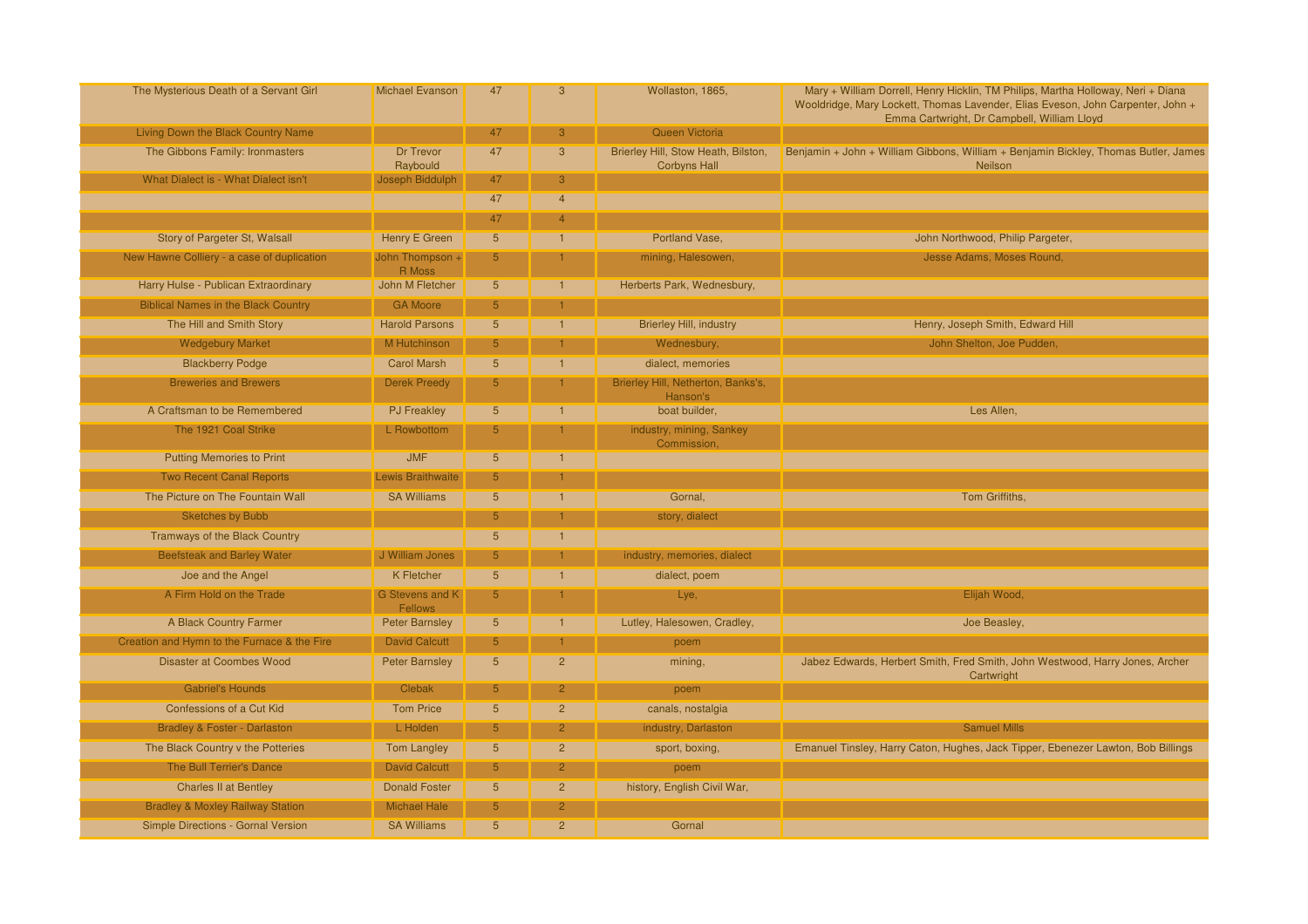| Down Goes Another One                                          |                                       | $5^{\circ}$     | $\overline{2}$ | Monmore Green, industry, GKN       |                                                                                                                |
|----------------------------------------------------------------|---------------------------------------|-----------------|----------------|------------------------------------|----------------------------------------------------------------------------------------------------------------|
| <b>Black Country Dialect Poets</b>                             | <b>Geoff Stevens</b>                  | $5\phantom{1}$  | $\overline{2}$ |                                    |                                                                                                                |
| <b>Cum an' See The Paycocks</b>                                | <b>Albert Sargent</b>                 | $5\phantom{1}$  | $\overline{2}$ | Gornal, sport, football, nostalgia | Len Cooper,                                                                                                    |
| View From A High Window                                        | J William Jones                       | $5\overline{)}$ | $\overline{2}$ | poem                               |                                                                                                                |
| <b>Great Tin-Plate Workers Strike</b>                          | Wm. Highfield                         | $5\phantom{.0}$ | 2 <sup>1</sup> | industry, Wolverhampton,           | Edward Perry, George Winn, Alfred, John Briggs                                                                 |
| The Black Country Kid                                          | Jim Jones                             | $5\phantom{1}$  | $\overline{2}$ | poem                               |                                                                                                                |
| Extract from the writings of                                   | Eli Ashdown                           | $5\phantom{.0}$ | $\overline{2}$ | Dudley, Eve Hill                   | Tommy Pee,                                                                                                     |
| <b>Model Maker</b>                                             | <b>JCJ</b> Hartland                   | $5\phantom{1}$  | $\overline{2}$ | Wolverhampton, industry            | Thomas Price,                                                                                                  |
| The Black Country Tartan                                       | <b>Geoff Stevens</b>                  | 5               | 3              |                                    |                                                                                                                |
| Jack Judge and 'Tipperary'                                     | <b>HL Kershaw</b>                     | $5\phantom{1}$  | 3              | Oldbury,                           |                                                                                                                |
| Filming at Baggeridge                                          | <b>Peter Barnsley</b>                 | $5\phantom{.0}$ | 3              | Mining, cinema, Gornal             |                                                                                                                |
| <b>The Staffordshire Primer</b>                                | <b>Albert Sargent</b>                 | $5\phantom{1}$  | 3              |                                    |                                                                                                                |
| The Aaron Manby                                                | <b>JS Allen</b>                       | $5\phantom{1}$  | 3              | industry, Horseley, Tipton,        |                                                                                                                |
| <b>Commemorating the Aaron Manby</b>                           |                                       | $5\overline{}$  | 3              | medallion, industry, steamboat     | Aaron Manby, Joshua Field                                                                                      |
| <b>Sketches By Bubb</b>                                        | <b>Geoff Bubb</b>                     | $5\phantom{.}$  | 3              | story,                             |                                                                                                                |
| Muchloved                                                      | <b>Leonard Webster</b>                | $5\overline{}$  | $\overline{3}$ | poem                               |                                                                                                                |
| Four Square & Foot Sure                                        | <b>Geoff Stevens</b>                  | $5\phantom{.0}$ | 3              | industry, Lye,                     | Benjamin Baker, Joe Baker, Fred, Stanley, Lawrence                                                             |
| King of the Black Country                                      | <b>Michael Hale</b>                   | 5               | 3              | railways,                          |                                                                                                                |
| <b>Witley Colliery</b>                                         | <b>Peter Barnsley</b>                 | $5\phantom{.0}$ | 3              | mining, Halesowen,                 | Tom Newell, James Brooks, Emanuel Shilvock, Frank Jew                                                          |
| <b>Aynuck's Donershun</b>                                      | <b>Molly G Williams</b>               | $5\phantom{1}$  | 3              | poem, dialect                      |                                                                                                                |
| Tipton Lifting Bridge v Pickford's Heavy Haulage               | J Daker                               | $5\phantom{1}$  | 3              | industry                           |                                                                                                                |
| The Baggeridge Poker                                           | <b>SA Williams</b>                    | $5\phantom{1}$  | 3              | mining, Gornal,                    | Ben Baker, Sam Jones                                                                                           |
| <b>Tipton Carnival</b>                                         | J William Jones                       | $5\phantom{.0}$ | 3              | poem                               |                                                                                                                |
| The Christian Church and the Black Country                     | Rev. Eric J Alldritt                  | $5\phantom{1}$  | 3              | Rowley Regis, Gornal, religion,    | Daniel Mathews, George Barrs, Simeon Burns                                                                     |
| The Fighting Holden's of Walsall                               | <b>Tom Langley</b>                    | $5\phantom{.}$  | 3              | sport, boxing, Walsall             | George Holden, Charley Davis, Bob Martin, Sam Harris, Paddy Gill, George Chattaway,<br>Eli Jukes               |
| For Bilston Read G3CAQ                                         | <b>B</b> Moorwood                     | $5\phantom{1}$  | $\mathbf{3}$   | ham radio,                         | <b>Frederick Dunn</b>                                                                                          |
| Women in the Nail & Chain Industry                             | <b>JMF</b>                            | $5\phantom{1}$  | 3              | industry,                          |                                                                                                                |
| <b>Name This Child</b>                                         | <b>H</b> Jack Haden                   | $5\phantom{1}$  | $\overline{3}$ | names                              | <b>Anchorite Brindley</b>                                                                                      |
| Impression as last steam train passes through<br>Wolverhampton | <b>Geoff Bubb</b>                     | $5\phantom{1}$  | 3              | poem                               |                                                                                                                |
| Snow Hill/Stourbridge A Sentimental Journey                    |                                       | $5\phantom{1}$  | $\mathbf{3}$   | railways,                          |                                                                                                                |
| <b>History Under the Foundation Stone</b>                      | <b>John Brimble</b>                   | $5\phantom{.}$  | 3              | Tipton, fire brigade               | James Whitehouse, Samuel Millington, William Bedworth, William Bristow, William<br>Whitehouse, George Thompson |
| Return of the Miner From the Pit                               | <b>David Calcutt</b>                  | $5\phantom{1}$  | 3              | poem                               |                                                                                                                |
| A Black Country Woman in Wales                                 |                                       | $5\phantom{.0}$ | $\overline{4}$ | nostalgia                          |                                                                                                                |
| By Rail to Halesowen (Part 1)                                  | Michael Hale &<br><b>Ned Williams</b> | 5               | $\overline{4}$ | Halesowen                          |                                                                                                                |
| <b>Making History at Bilston</b>                               | J Jones                               | $5\phantom{.}$  |                | <b>Wood St Baptist Church</b>      | John Etheridge                                                                                                 |
| Life and Death of Darby Hand Cricket Club                      | <b>Peter Barnsley</b>                 | $5\overline{}$  | $\overline{4}$ | sport, RS Paskins Ltd              | <b>Tony Faulkner, Dave Marshall</b>                                                                            |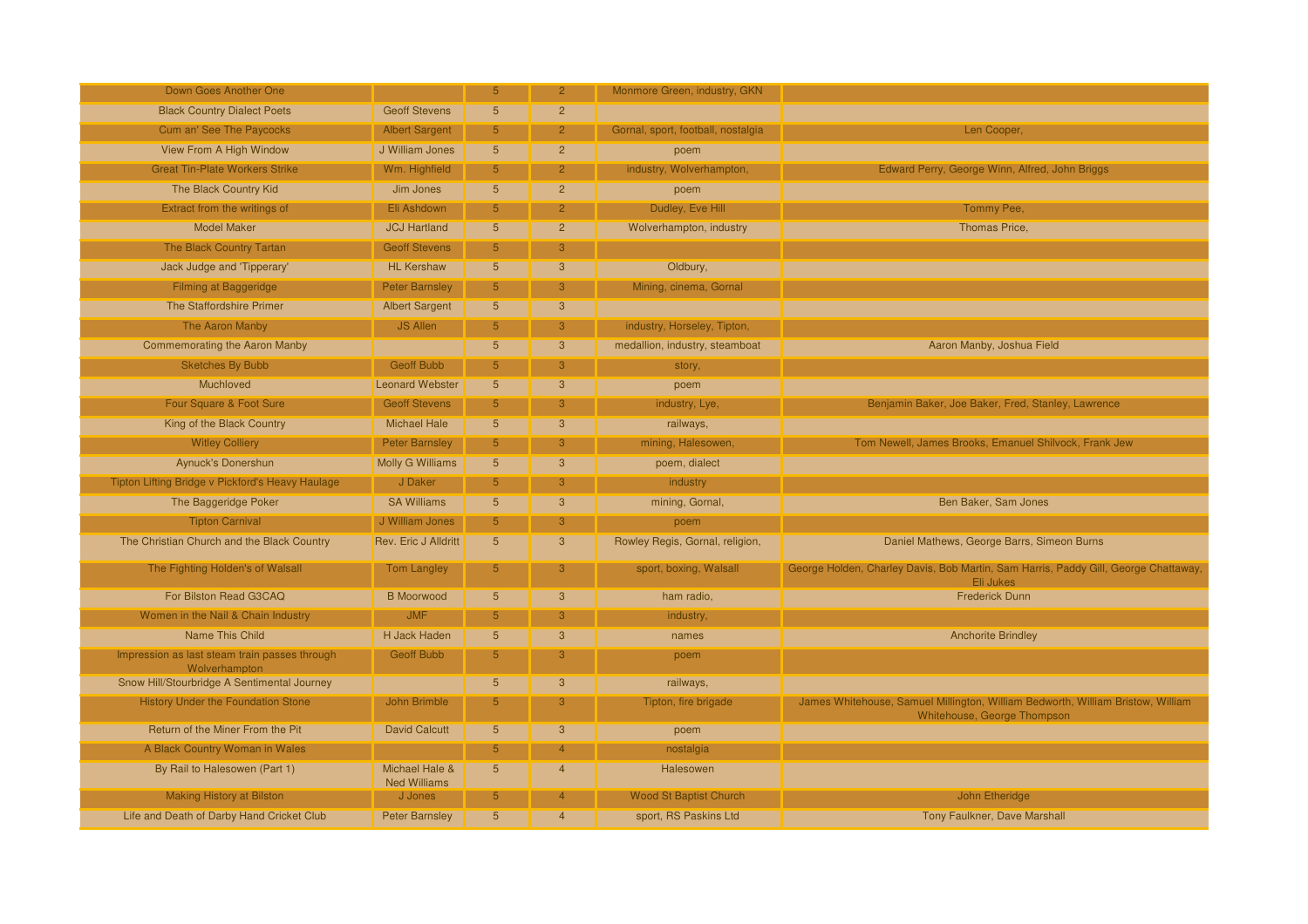| The Brewer's Swan Sung                        | <b>Geoff Stevens</b>          | -5.             |                | Netherton, brewing, The Old Swan                                | Pardoes, William Hotchkiss, William Smith, Thomas Plant, John Rollinson, Samuel<br>Bagley, W. Onslow, Elijah Bywater, Joseph Davies, Wilfred Simms, Francis Billingham<br>John Dunn, Ernest Rolfe, Harold Slater, Albert Lyndon, Harry Brown, Frederick Pardoe |
|-----------------------------------------------|-------------------------------|-----------------|----------------|-----------------------------------------------------------------|----------------------------------------------------------------------------------------------------------------------------------------------------------------------------------------------------------------------------------------------------------------|
| and The Brewer                                | <b>G</b> Stevens              | $5\overline{}$  | $\overline{4}$ |                                                                 | George Cooksey, Pardoes                                                                                                                                                                                                                                        |
| Giving a Straw for Old Bricks                 | John Brimble                  | $5\phantom{.0}$ | $\overline{4}$ | Tipton, industry, brickmaking                                   | Bert Richards,                                                                                                                                                                                                                                                 |
| Impressions of Church Hill, Wednesbury        | <b>Roger Taylor</b>           | $5\phantom{1}$  | $\overline{4}$ | nostalgia, Wednesbury                                           | <b>George Silas Guy</b>                                                                                                                                                                                                                                        |
| West Bromwich in the Thirties                 | <b>Arthur E Truby</b>         | 5 <sup>5</sup>  | $\overline{4}$ | nostalgia, Dartmouth Park, WBA                                  | Dozy' Abel, Stanley Davies                                                                                                                                                                                                                                     |
| Toll End, Tipton                              | <b>DD</b>                     | $5\phantom{1}$  | $\overline{4}$ |                                                                 | Henry Tolle, John, Richard and Thomas Tole, William Atwell, Richard Attwood,                                                                                                                                                                                   |
| Ejicairshun                                   | <b>JC Shelwood</b>            | $5\phantom{.0}$ | $\overline{4}$ | poem                                                            |                                                                                                                                                                                                                                                                |
| The Choice is Ours                            | Peter J Horton                | $5\phantom{1}$  | $\overline{4}$ | canals                                                          |                                                                                                                                                                                                                                                                |
| A Chance for Bird Watchers                    | <b>PB</b>                     | 5               | $\overline{4}$ |                                                                 |                                                                                                                                                                                                                                                                |
| <b>Full Circle</b>                            | <b>Harold Parsons</b>         | $5\phantom{.0}$ | $\overline{4}$ | mining, Tipton, Sedgley                                         | Richard Smith, Rundells, Joseph Smith, Mary Morris, Mary Blair                                                                                                                                                                                                 |
| A Night on the Galusha                        | J William Jones               | $5\phantom{.0}$ |                | poem, Penn                                                      | Joseph Jones,                                                                                                                                                                                                                                                  |
| The Black Country                             | <b>Revd JB Owen</b>           | $5\phantom{1}$  | $\overline{4}$ | mining, industry                                                | <b>GB</b> Thorneycroft,                                                                                                                                                                                                                                        |
| <b>Tatter</b>                                 | <b>WK Wildman</b>             | $5\phantom{1}$  | $\overline{4}$ | poem                                                            |                                                                                                                                                                                                                                                                |
| Tipton 1912                                   | John Brimble                  | $5\overline{}$  | $\overline{4}$ | health, industry                                                |                                                                                                                                                                                                                                                                |
| A Trolleybus Round the Outer Circle           | <b>ER Clarke</b>              | $5\phantom{1}$  | $\overline{4}$ | transport                                                       |                                                                                                                                                                                                                                                                |
| Wormwood Farm - short story                   | <b>Clarice Hackett</b>        | $5\overline{}$  | $\overline{4}$ | nostalgia                                                       |                                                                                                                                                                                                                                                                |
| <b>Sunday Morning Adult School</b>            |                               | 6               |                | Tipton,                                                         |                                                                                                                                                                                                                                                                |
| The Mander Story                              | <b>Harold Parsons</b>         | 6               |                | Wolverhampton, industry                                         | Benjamin Mander, John Mander, William Bacon, John Weaver, Charles Mander                                                                                                                                                                                       |
| A Black Country Childhood                     | <b>Stanley H Edge</b>         | 6               |                | Haden Hill, nostalgia, mining,<br>Halesowen, chainmaking        |                                                                                                                                                                                                                                                                |
| A Methodist Quarterly Ticket                  |                               | 6               |                | religion                                                        |                                                                                                                                                                                                                                                                |
| <b>Samuel Lewis &amp; Company</b>             |                               | 6               |                | Withymoor, industry, chainmaking                                |                                                                                                                                                                                                                                                                |
| The Black Country From an Early Railway Guide | Paula Bryars                  | 6               |                | Dudley, Darlaston, Willenhall, Walsall,<br>industry             |                                                                                                                                                                                                                                                                |
| The Wairter 'Otter 'Unt                       | <b>Albert Sargent</b>         | 6               |                | story, dialect, nostalgia                                       |                                                                                                                                                                                                                                                                |
| Johnny                                        |                               | 6               |                | Halesowen,                                                      | Lea Smith, Paul Matthews                                                                                                                                                                                                                                       |
| By Rail To Halesowen (Part 2)                 | M Hale & N<br><b>Williams</b> | 6               |                | railway                                                         |                                                                                                                                                                                                                                                                |
| <b>Ode Pairkins</b>                           | <b>Geoff Stevens</b>          | $6\phantom{1}6$ |                | poem, dialect                                                   |                                                                                                                                                                                                                                                                |
| 50 Years of Wireless in Wolverhampton         | <b>Harold Parsons</b>         | 6               |                | Radio, Wolverhampton                                            | HH Speke, H Taylor, Harry Stevens, J Rushton, Renee Grenshill                                                                                                                                                                                                  |
| <b>Scenes of Contrast</b>                     |                               | 6               |                | photographs, New Hawne colliery,<br>Dudley castle, Kingswinford |                                                                                                                                                                                                                                                                |
| <b>Josiah Parkes &amp; Sons</b>               | <b>Harold Parsons</b>         | 6               |                | industry, Willenhall, Portobello,<br>lockmaking                 | William Parkes, Cyril Parkes, Arthur Parkes                                                                                                                                                                                                                    |
| A Black Country Woman at Home                 | anon                          | 6               |                | nostalgia                                                       |                                                                                                                                                                                                                                                                |
| The Black Country at War                      | <b>SA Williams</b>            | 6               |                | nostalgia, story, Dudley                                        | <b>Tom Millward</b>                                                                                                                                                                                                                                            |
| The Public Houses of Wednesbury               | <b>G</b> Norton               | 6               |                | nostalgia                                                       |                                                                                                                                                                                                                                                                |
| Landscape With a Label                        | Leslie J Jay                  | 6               |                | mining, industry, railway                                       | William Cobbett.                                                                                                                                                                                                                                               |
| <b>Martha's Square Cairke</b>                 | J William Jones               | 6               |                | story, dialect, nostalgia                                       |                                                                                                                                                                                                                                                                |
| Days Remembered                               | "Stev"                        | 6               |                | poem                                                            |                                                                                                                                                                                                                                                                |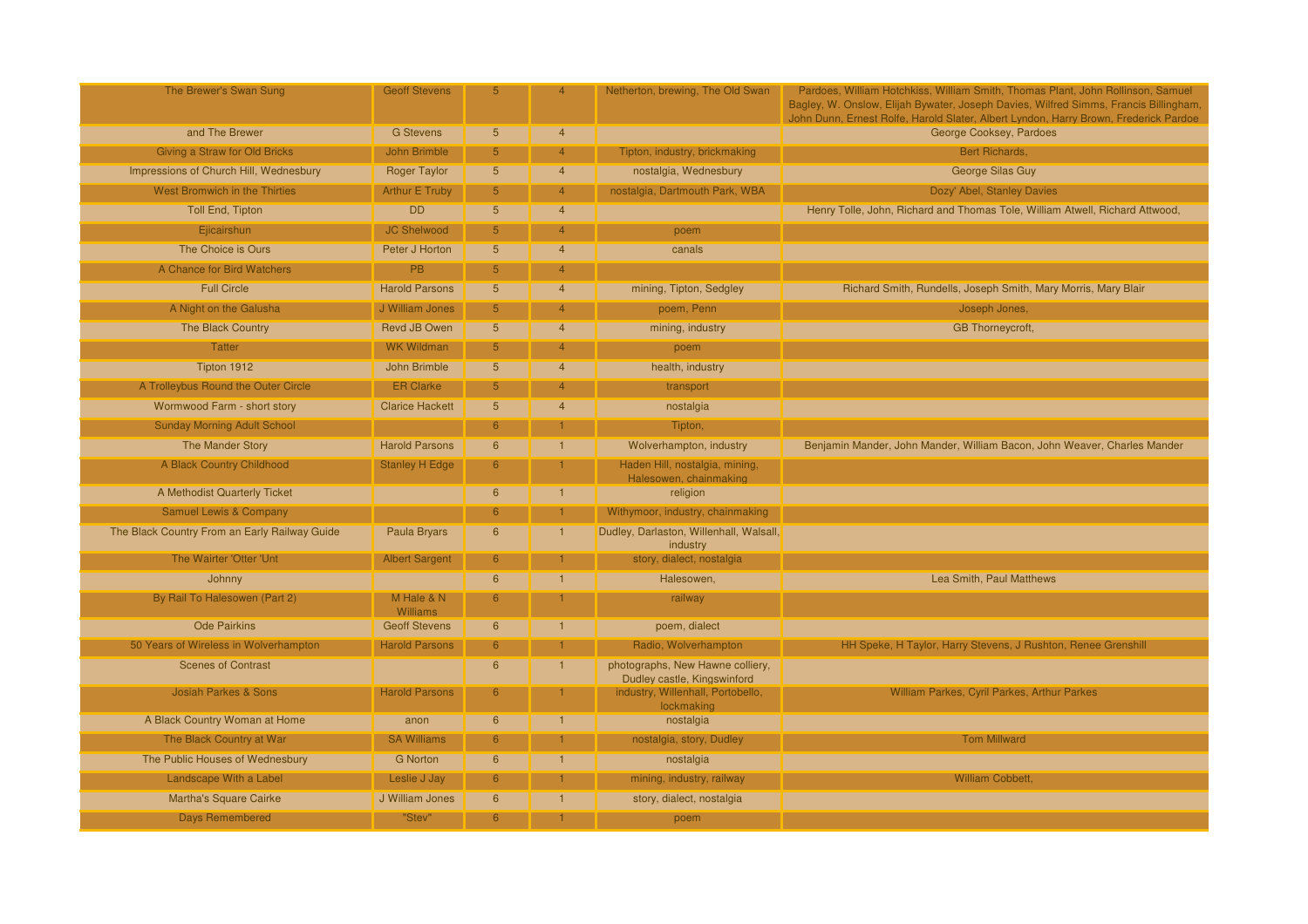| Staffordshire Blues, Quarries & Halfenders                     | <b>Geoff Stevens</b>  | 6               |                | bricks, industry, Stourbridge, Lye,<br>West Bromwich, brickmaking | EJ Pearson, William Mees, William Gilbert, George Timmis, Elihu Burritt, Ellen Coleman,<br><b>Joseph Hamblett</b> |
|----------------------------------------------------------------|-----------------------|-----------------|----------------|-------------------------------------------------------------------|-------------------------------------------------------------------------------------------------------------------|
| The Black Country as Subject of Study                          | <b>TP Longman</b>     | 6               |                |                                                                   |                                                                                                                   |
| <b>Thoughts on Trams</b>                                       | <b>Colin Spencer</b>  | 6               | $\overline{2}$ |                                                                   |                                                                                                                   |
| <b>Tommy Redpenny</b>                                          | J William Jones       | 6               | $\overline{2}$ | poem, nostalgia, dialect                                          |                                                                                                                   |
| The Archetypal Blackcountryman                                 | <b>Donald Foster</b>  | 6               | $\overline{2}$ |                                                                   |                                                                                                                   |
| <b>Playtime Rymes</b>                                          |                       | 6               | $\overline{2}$ | poem                                                              |                                                                                                                   |
| A Darlaston Gun Catalogue                                      | John M Fletcher       | 6               | 2 <sup>2</sup> | Geo. Tonks & Son, industry                                        |                                                                                                                   |
| Memories of a Black Country Woman                              |                       | 6               | $\overline{2}$ | Tipton, nostalgia,                                                |                                                                                                                   |
| Historic Churches of the Black Country                         | John S Roper          | 6               | $\overline{2}$ | Halesowen, Clent, Wednesbury,<br>Dudley,                          | Luke Booker, John Hampton                                                                                         |
| The Stour Vale Line                                            | <b>Arthur E Truby</b> | 6               | $\mathcal{P}$  | railways, Dudley                                                  |                                                                                                                   |
| <b>Historical Items in Dudley Precinct</b>                     | John Brimble          | $6\phantom{1}6$ | $\overline{2}$ |                                                                   |                                                                                                                   |
| All Saints Church, Darlaston                                   | John M Fletcher       | 6               | $\overline{2}$ |                                                                   | <b>Samuel Mills</b>                                                                                               |
| An Old Hill Smithy                                             | <b>Ron Moss</b>       | 6               | 2 <sup>1</sup> | industry, chainmaking,                                            | Arthur Bradney, Septimus Badger, Joseph Mason, Edith Attwood, Emily Coley                                         |
| <b>Black Country Friendly Societies</b>                        | <b>H</b> Jack Haden   | 6               | $\overline{2}$ | Foresters, Stewponey                                              | John Becher, John Taylor, William King, Michael Grazebrook                                                        |
| The Black Country's Earliest Recorded Wireless<br>Transmission | <b>WCL Morwood</b>    | 6               | 2 <sup>2</sup> |                                                                   | Howard Littley, H Clark                                                                                           |
| Life in Halesowen & Old Hill                                   | <b>Stanley H Edge</b> | 6               |                | nostalgia, Halesowen,                                             | John Burton, Dr Young,                                                                                            |
| Ali The Learner                                                | <b>HL Kershaw</b>     | 6               | $\overline{2}$ | story, dialect                                                    |                                                                                                                   |
| <b>What Sort of Black Country?</b>                             |                       | 6               | $\overline{a}$ |                                                                   |                                                                                                                   |
| Railway Stations at Darlaston                                  | <b>Michael Hale</b>   | 6               | $\overline{2}$ | Darlaston, railways                                               |                                                                                                                   |
| The Coin & Medal Collection of the Black Country Society       | John Brimble          | 6               | $\overline{2}$ |                                                                   |                                                                                                                   |
| An Airship Over Amblecote                                      | J Robert Williams     | 6               | $\mathbf{3}$   | Stourbridge                                                       | James Harrington, Stanley Spencer                                                                                 |
| This Cannon Has Fired For Almost 150 Years                     | <b>Harold Parsons</b> | 6               | 3              | industry, Bilston,                                                | <b>Richard Hickman</b>                                                                                            |
| Noah                                                           | <b>E</b> Cotterill    | $6\phantom{1}$  | $\mathbf{3}$   | poem                                                              |                                                                                                                   |
| The Birth of a Small Car                                       | <b>Stanley H Edge</b> | 6               | 3              | Austin, industry, Lickey Grange                                   | AV Davidge, Herbert Austin, SH Edge, Alf Depper                                                                   |
| <b>Black Country Park</b>                                      | ME Garlick (Mrs)      | 6               | $\mathbf{3}$   | poem                                                              |                                                                                                                   |
| Who Was Walsall's Thomas Pearce                                | Henry E Green         | 6               | 3              | constable                                                         | <b>Thomas Pearce</b>                                                                                              |
| <b>Smethwick's Early School Board Education</b>                | <b>LE Webster</b>     | 6               | $\overline{3}$ | education, Smethwick, Crocketts<br>Lane                           |                                                                                                                   |
| A Black Country School in Wales                                | Ron Moss              | 6               | 3              | Cradley Heath, Macefield School,                                  | Eva Pine                                                                                                          |
| <b>Early Days Beneath Dudley</b>                               | John M Fletcher       | $6\phantom{1}6$ | $\mathbf{3}$   | canals, Dudley tunnel                                             | Vic Smallshire, John Gittings, Richard Amott, Alan Garnell                                                        |
| Osses, 'Oss-roads and 'Oss-muck                                | JJ Wood               | 6               | $\overline{3}$ | Brierley Hill, nostalgia, Pensnett,<br><b>Baggeridge</b>          | Walter Knott, John Amphlett                                                                                       |
| Gooin' Hoppin'                                                 | <b>IG Stevens</b>     | 6               | 3              | dialect, nostalgia                                                |                                                                                                                   |
| <b>Tipton UDC's Last Steamroller</b>                           |                       | 6               | 3              |                                                                   |                                                                                                                   |
| A Haunting at Holly Hall                                       | <b>Ned Williams</b>   | 6               | 3              | Holly Hall, Low Town, Jolly Collier                               | Mary Anne Guest, Westwood                                                                                         |
| The Man & The Machine                                          | J William Jones       | 6               | 3              | poem                                                              |                                                                                                                   |
| <b>Black Country Place Names</b>                               | LO Clarke             | 6               | $\mathbf{3}$   |                                                                   |                                                                                                                   |
| A Survey of the Stourbridge Canal                              | <b>Pam Purcell</b>    | 6               | 3              | canals                                                            |                                                                                                                   |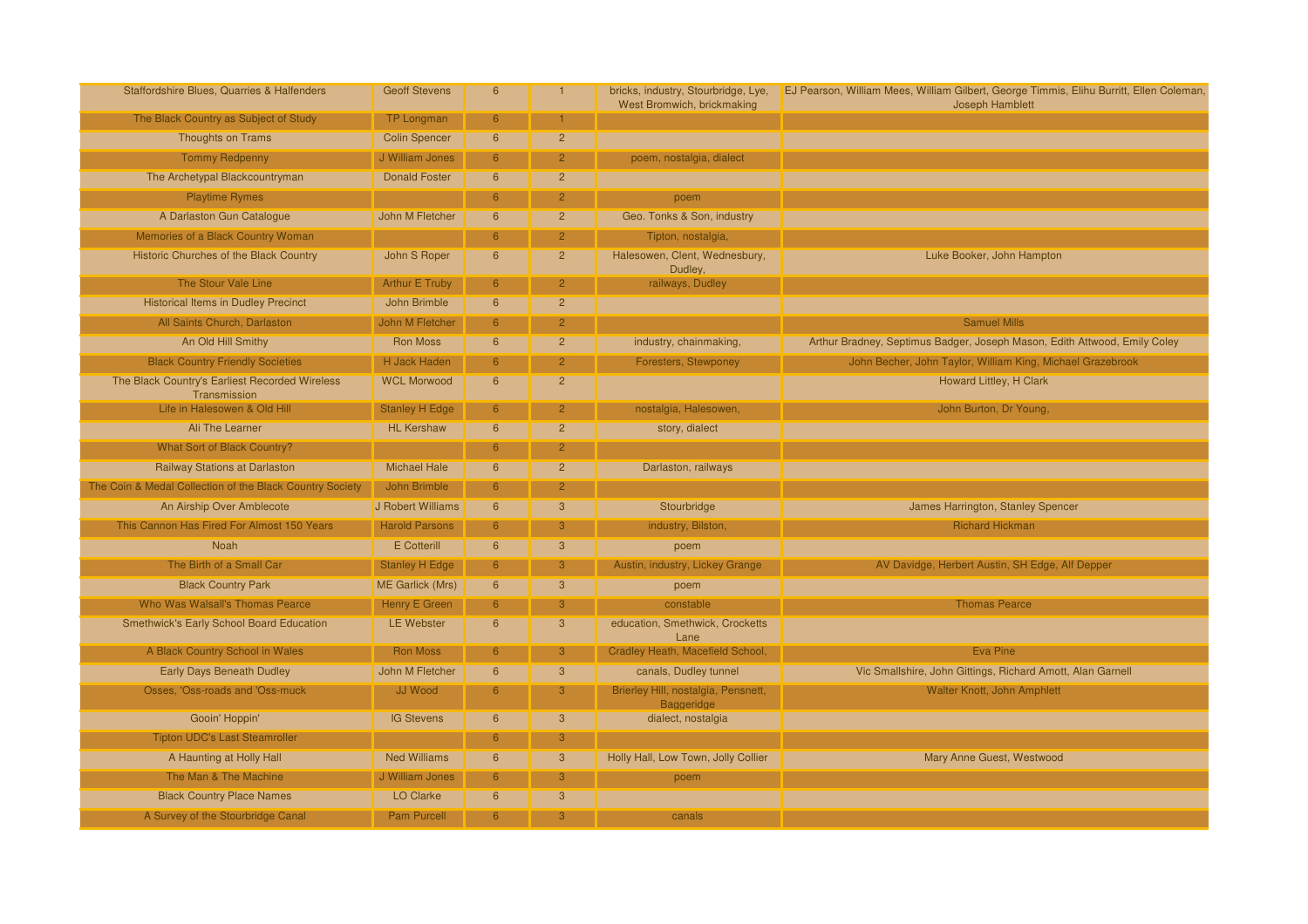| Ride a Cock Horse                                                              | <b>Primrose Rostron</b>       | 6               | 3                       | history                                                         |                                                                                                                                          |
|--------------------------------------------------------------------------------|-------------------------------|-----------------|-------------------------|-----------------------------------------------------------------|------------------------------------------------------------------------------------------------------------------------------------------|
| A Hundred Years of Tubes                                                       | <b>Harold Parsons</b>         | 6               | 3                       | <b>Weldless Steel Tube, industry,</b><br>Reliance, Wednesfield, | Francis Lloyd, William Lloyd                                                                                                             |
| <b>Bad Verse in "Good Woods"</b>                                               | <b>Peter Barnsley</b>         | $6\phantom{1}6$ | 3 <sup>5</sup>          |                                                                 | George Griffith,                                                                                                                         |
| Atonement                                                                      | <b>Geoff Stevens</b>          | 6               | 3                       | West Bromwich, biography,                                       | David Christie Murray,                                                                                                                   |
| The Halesowen Cavalry                                                          | J Robert Williams             | 6               | $\overline{4}$          | Grazebrook,                                                     | Joseph and George Carruthers, J Ellis Sutton, Richard Bloxidge, W Bowen Round,                                                           |
| She Lived in Six Reigns                                                        |                               | 6               | $\overline{4}$          | Sedgley, cholera                                                | Martha Southall, Jim Hall, C Cirdlestone, William Lewis, TG Swindell, J Barrett                                                          |
| Drama At The Hawthorns                                                         | <b>Peter Barnsley</b>         | 6               | $\overline{4}$          | WBA, Aston Villa, 1959                                          |                                                                                                                                          |
| Sky-High MPs in 19c Dudley                                                     | H Jack Haden                  | 6               | 4                       | Dudley, Corbett, ballooning                                     | Short, John Norton-Griffiths, Fitzsimons, Alfred Bunn, CFG Clarke, George Bean,                                                          |
| <b>Umpshire</b>                                                                | <b>HM Durman</b>              | 6               | $\overline{4}$          | Willenhall. Lockmaking, nailmaking,<br>industry                 | Elihu Burritt, Henry Parker, Joseph Wilkes                                                                                               |
| <b>Downings Hand Pumps</b>                                                     | <b>Ron Moss</b>               | 6               | 4                       | Rowley Regis, Gornal, industry                                  | Daniel Mathews,                                                                                                                          |
| Kitchen Utensils in the Black Country Society's Collection                     | John Brimble                  | 6               | $\overline{4}$          |                                                                 |                                                                                                                                          |
| The Gas Industry, The Tube Trade & The Fosters                                 | <b>David Foster</b>           | 6               | 4                       | Wednesbury, industry,                                           | William Murdoch, Cornelius Whitehouse, James Russell, Thomas, Humphrey and<br>Kenneth Foster,                                            |
| <b>Sandwell Park Colliery Company</b>                                          | D Dilworth                    | 6               | $\overline{4}$          | mining, industry                                                | Reuben Farley, Joseph Cooksey, Joseph Debney                                                                                             |
| The Rolling Mill                                                               | <b>Geoff Stevens</b>          | 6               | $\overline{4}$          | poem                                                            |                                                                                                                                          |
| <b>Cobb's Engine House</b>                                                     | <b>Les Baker</b>              | 6               | $\overline{4}$          | poem                                                            |                                                                                                                                          |
| Breakdown - No 2 Rolling Mill                                                  | J William Jones               | 6               | $\overline{4}$          | poem                                                            |                                                                                                                                          |
| Arrangements for Public Examination of Black Country<br><b>Structure Plans</b> |                               | 6               | $\overline{\mathbf{A}}$ |                                                                 |                                                                                                                                          |
| A Wednesbury Sailor                                                            | <b>Roger Taylor</b>           | 6               | $\overline{4}$          |                                                                 | <b>Jack Ebsworth</b>                                                                                                                     |
| <b>Steam</b>                                                                   | <b>Bill Nicholls</b>          | 6               | $\overline{4}$          | poem                                                            |                                                                                                                                          |
| <b>Capers of a 'bus Conductor</b>                                              | <b>JWB Smith</b>              | 6               | $\overline{4}$          | story, dialect                                                  |                                                                                                                                          |
| <b>JPS Means Beer</b>                                                          | <b>Geoff Stevens</b>          | 6               | $\overline{4}$          | Brierley Hill, pubs, brewing                                    | Joseph Simpkiss, Frank Riley                                                                                                             |
| The 'Ode Road                                                                  | Jay Jay                       | 6               | 4                       | poem                                                            |                                                                                                                                          |
| Development of Technical Education in Smethwick                                | <b>LE Webster</b>             | 6               | $\overline{4}$          |                                                                 | Hugh Nettlefold, Jabez Lones, Edwin Adams                                                                                                |
| The Beginnings of Methodism in Wednesbury                                      | <b>JM Fletcher</b>            |                 |                         | <b>Riots</b>                                                    | John Wesley, Charles Wesley, Francis Ward                                                                                                |
| The Story of a Large Tipton Family                                             | <b>Joan Parsons</b>           | $\overline{7}$  |                         | nostalgia,                                                      | Tearne,                                                                                                                                  |
| <b>Happy Days</b>                                                              | <b>Ena Massey</b>             | $\overline{7}$  |                         | Toll End, nostalgia                                             | <b>Ben Aston</b>                                                                                                                         |
| West Brom's Last Resort Against the Kaiser                                     | J Robert Williams             | $\overline{7}$  | $\overline{1}$          | Great War,                                                      |                                                                                                                                          |
| <b>West Bromwich Gun Trade c19</b>                                             | <b>Geoff Stevens</b>          | 7               |                         | industry, Hill Top,                                             | Joseph Belcher, John Siddon, Peter Grice, Joseph Robinson, John Tonks, Paul<br>Cashmore, Spittle brothers, Elizabeth Sutton, John Carter |
| <b>The Visitors</b>                                                            | <b>WEC</b>                    | $\overline{7}$  |                         | story, boxing                                                   |                                                                                                                                          |
| The Face on the Blind                                                          | AH Bryan Holden               |                 |                         | Cradley Heath, story?                                           | John and Mary Robbins,                                                                                                                   |
| A Little Black Country Colliery                                                | <b>AE Price</b>               |                 |                         | Coombs Wood, mining                                             | Parkes, Jimmy Jackson                                                                                                                    |
| <b>Carnival Day</b>                                                            | Rowena O<br><b>Brookhouse</b> |                 |                         | story, dialect                                                  |                                                                                                                                          |
| Post Boxes Made in the Midlands                                                | <b>Harold Parsons</b>         | -7              |                         | Cochranes, industry                                             |                                                                                                                                          |
| More Reminiscences of Walsall History                                          | Henry E Green                 | 7               |                         |                                                                 | John and Henry Stone, Edward Leigh                                                                                                       |
| A Black Country Carol                                                          | Mary Chitham                  | $\overline{7}$  |                         | poem                                                            |                                                                                                                                          |
| Items in the Socety's Historical Collection                                    | John Brimble                  | $\overline{7}$  |                         |                                                                 |                                                                                                                                          |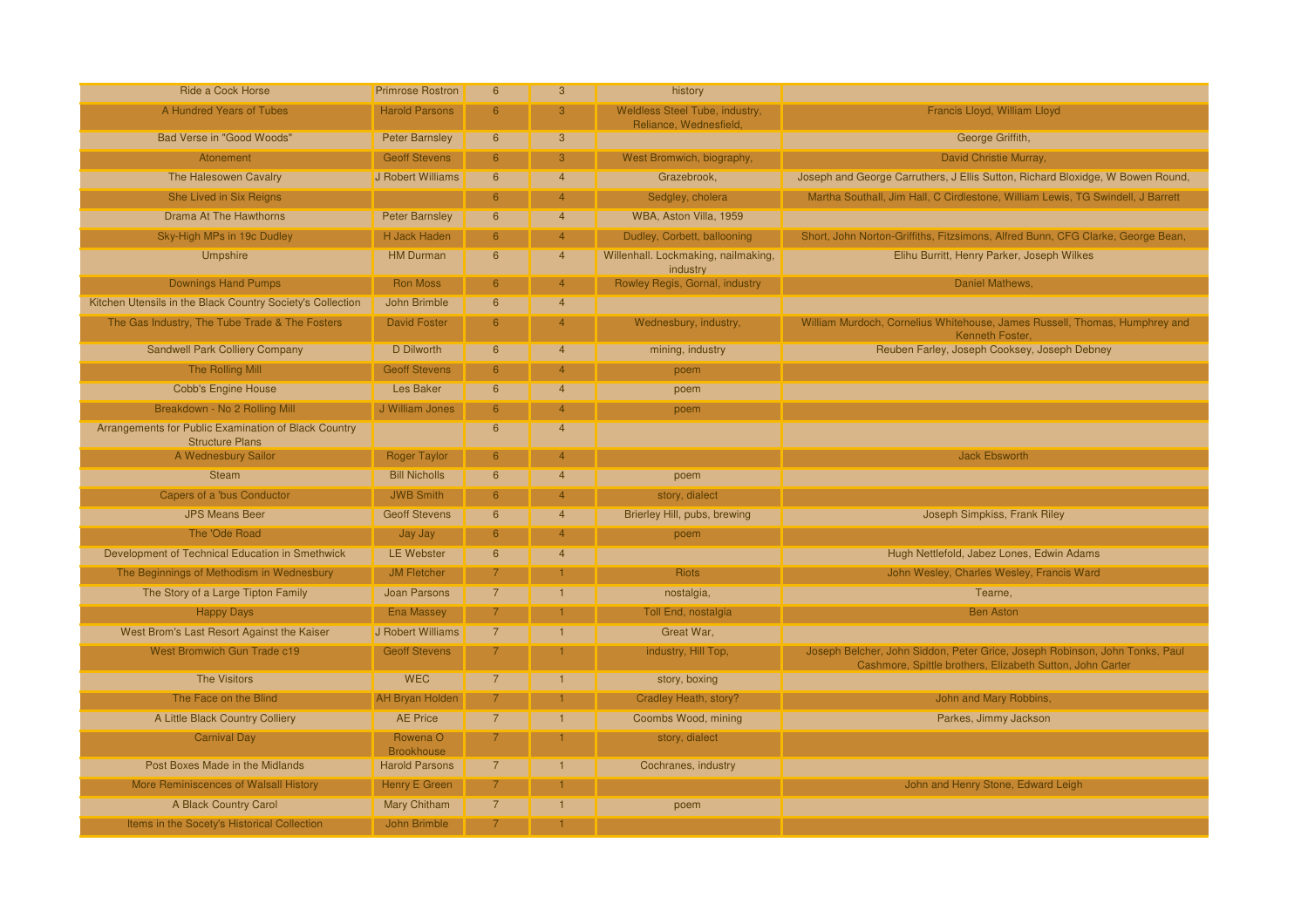| The 50th Anniversary of the Wolverhampton Trolleybus | <b>Roy Clarke</b>                                      | $\overline{7}$ |                | transport                                          |                                                                                                                                                                                                                                                                                                                                                                      |
|------------------------------------------------------|--------------------------------------------------------|----------------|----------------|----------------------------------------------------|----------------------------------------------------------------------------------------------------------------------------------------------------------------------------------------------------------------------------------------------------------------------------------------------------------------------------------------------------------------------|
| <b>Tipton Free Library</b>                           | <b>John Brimble</b>                                    |                |                |                                                    |                                                                                                                                                                                                                                                                                                                                                                      |
| <b>How About This Then?</b>                          | <b>Donald Foster</b>                                   | $\overline{7}$ |                | poem                                               |                                                                                                                                                                                                                                                                                                                                                                      |
| <b>Christmas - and After</b>                         | J William Jones                                        | $\overline{7}$ |                | poem                                               |                                                                                                                                                                                                                                                                                                                                                                      |
| <b>Uncle Will</b>                                    | <b>Primrose Rostron</b>                                | $\overline{7}$ |                | industry, Stourbridge                              | William Grazebrook, EJ Whitehurst                                                                                                                                                                                                                                                                                                                                    |
| <b>Dudley's Historical Buildings</b>                 |                                                        | $\overline{7}$ |                |                                                    |                                                                                                                                                                                                                                                                                                                                                                      |
| Memories of a Black Country Childhood                | <b>Edith Rubery</b>                                    | $\overline{7}$ | $\overline{2}$ | nostalgia, Darlaston, Victoria<br><b>Ironworks</b> | John Tunner Rubery, Alfred Ernest Owen, Thomas Rubery, John Nichols                                                                                                                                                                                                                                                                                                  |
| <b>Early School Days</b>                             | <b>Ena Massey</b>                                      |                | $\overline{2}$ | nostalgia, Toll End                                |                                                                                                                                                                                                                                                                                                                                                                      |
| Can We Save Haden Hall?                              | <b>Peter Barnsley</b>                                  | $\overline{7}$ | $\overline{2}$ | Old Hill,                                          | Ricardo de la Hauede, Anne Haden, George Barrs                                                                                                                                                                                                                                                                                                                       |
| Observations on Hilltop, West Bromwich               | <b>Christine Lloyd</b>                                 | 7              | $\overline{2}$ |                                                    | <b>Christine Lloyd</b>                                                                                                                                                                                                                                                                                                                                               |
| From Brierley Hill to British Columbia               | <b>Stan Hill</b>                                       | $\overline{7}$ | $\overline{2}$ | Nanaimo, mining, Dudley                            | George Robinson, George and John Baker, Joseph and Catherine Bevilockway, John<br>Biggs, George Dunn, Elijah Ganner, Edwin Gough, William Harrison, Thomas Hawkes,<br>William Incher, Thomas Jones, Thomas Lowndes, John Malpass, John Makin, Matthew<br>Miller, Richard and John Richardson, Jesse Sage, John Thompson, Richard Turner,<br>Joseph Webb, Thomas York |
| The Making of a Museum                               | <b>John Brimble</b>                                    |                | 2              |                                                    |                                                                                                                                                                                                                                                                                                                                                                      |
| <b>Washday Heroine</b>                               | <b>AH Bryan Holden</b>                                 | $\overline{7}$ | $\overline{2}$ | nostalgia,                                         |                                                                                                                                                                                                                                                                                                                                                                      |
| <b>Square Dealing</b>                                | <b>Primrose Rostron</b>                                | 7              | $\overline{2}$ | coinage, Stourbridge, Lye, Dudley,<br>tokens       | William Buffery, Richard Ambler James Wilkinson, Will Biggs, Edward Nightingale, R<br>Astin                                                                                                                                                                                                                                                                          |
| A Day to Remember                                    | <b>Edith Cotterill</b>                                 | $\overline{7}$ | $\overline{2}$ | story, dialect                                     |                                                                                                                                                                                                                                                                                                                                                                      |
| The Elwell's Wednesbury Church                       | <b>JM Fletcher</b>                                     |                | $\overline{2}$ | <b>Wood Green</b>                                  |                                                                                                                                                                                                                                                                                                                                                                      |
| The Wesley Handstamp (1973)                          |                                                        | $\overline{7}$ | $\overline{2}$ | religion                                           |                                                                                                                                                                                                                                                                                                                                                                      |
| Wolverhampton Publican on the Run                    | <b>Berrows</b><br><b>Worcester Journal</b><br>2/8/1750 |                | $\mathcal{P}$  | Wolverhampton, Cock and Bell                       | <b>James Calcomb, William Watkins</b>                                                                                                                                                                                                                                                                                                                                |
| <b>Landscape Without Treece</b>                      | <b>Geoff Stevens</b>                                   | 7              | $\overline{2}$ | biography, poetry                                  | <b>Henry William Treece</b>                                                                                                                                                                                                                                                                                                                                          |
| A Methodist Worthy                                   |                                                        | $\overline{7}$ | $\overline{2}$ |                                                    |                                                                                                                                                                                                                                                                                                                                                                      |
| A Boozer's Guide to a Font of Knowledge              | H Jack Haden                                           | $\overline{7}$ | $\overline{2}$ | Pubs, Stourbridge, pub signs                       |                                                                                                                                                                                                                                                                                                                                                                      |
| Vote, Vote, Vote                                     | <b>Arthur E Truby</b>                                  | $\overline{7}$ | $\overline{2}$ |                                                    | <b>AE Hazel</b>                                                                                                                                                                                                                                                                                                                                                      |
| <b>Coseley Railway Station</b>                       | <b>Michael Hale</b>                                    | $\overline{7}$ | $\overline{2}$ | Deepfields, railways                               |                                                                                                                                                                                                                                                                                                                                                                      |
| John Petty (a Tribute)                               | <b>Alan Price</b>                                      | 7              | 2 <sup>1</sup> | Walsall, biography                                 | <b>John Petty</b>                                                                                                                                                                                                                                                                                                                                                    |
| <b>Chain Shop For Sale</b>                           | <b>Ron Moss</b>                                        | $\overline{7}$ | $\overline{2}$ | Cradley Heath, chainmaking                         | <b>Ishmael Bennett</b>                                                                                                                                                                                                                                                                                                                                               |
| I Remember                                           | <b>HM Plant</b>                                        |                | 2 <sup>1</sup> |                                                    |                                                                                                                                                                                                                                                                                                                                                                      |
| <b>Black Country Slaughterhouse</b>                  | J William Jones                                        | $\overline{7}$ | $\overline{3}$ |                                                    |                                                                                                                                                                                                                                                                                                                                                                      |
| The Kinver Light Railway                             | <b>Tom R Bennett</b>                                   |                | 3              | Railways, archaeology                              |                                                                                                                                                                                                                                                                                                                                                                      |
| The Black Country Society's Historical Collection    |                                                        | $\overline{7}$ | 3              |                                                    |                                                                                                                                                                                                                                                                                                                                                                      |
| Halesowen Station Edwardian Heyday                   | <b>Michael Hale</b>                                    | -7             | 3              | railway                                            | <b>HW Payton</b>                                                                                                                                                                                                                                                                                                                                                     |
| The 1831 Riots in the Black Country (Part 1)         | J Robert Williams                                      | $\overline{7}$ | 3              | Swindon, industry, Truck Acts                      | James Perry, RP Williams, John Swatkins, Thomas Timins, Thomas Lloyd, Thomas<br>Wilcox, Samuel Dudley, Samuel Banks, William Smith, Joseph Eggington, Oswald<br>Moseley                                                                                                                                                                                              |
| <b>Tribute to a Cemetery</b>                         | <b>Kate Fletcher</b>                                   |                | 3              | Bilston, nostalgia, dialect                        | John Etheridge                                                                                                                                                                                                                                                                                                                                                       |
| A Grazebrook of Stourton (1884-1974)                 | <b>PR</b> Rostron                                      | $\overline{7}$ | $\overline{3}$ | Netherton, industry                                | Owen Grazebrook                                                                                                                                                                                                                                                                                                                                                      |
|                                                      |                                                        |                |                |                                                    |                                                                                                                                                                                                                                                                                                                                                                      |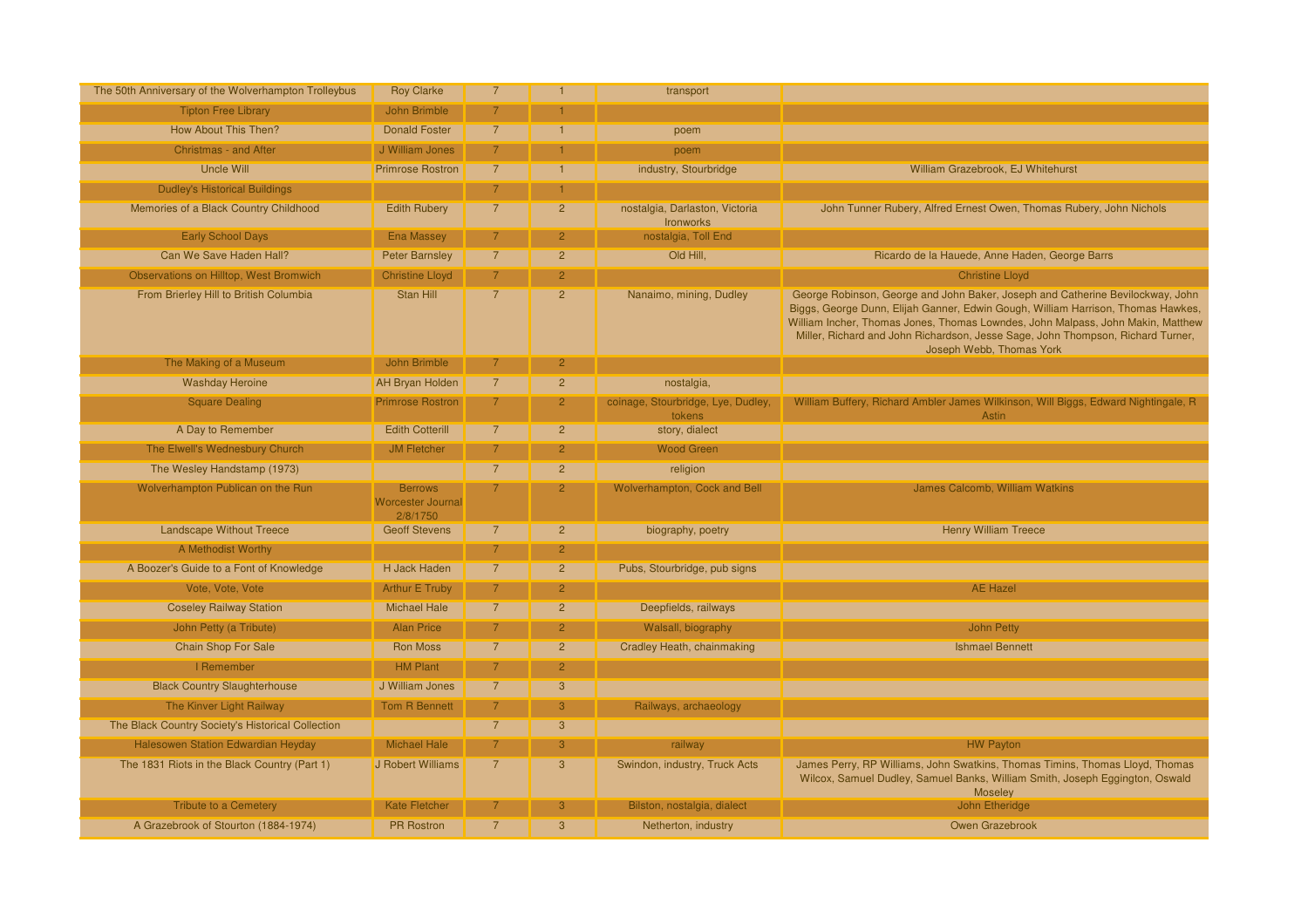| The Centenarian, a Fantasy                    | <b>Edith Cotterill</b>                   |                | 3              | story                                   |                                                                                                                                                                                                        |
|-----------------------------------------------|------------------------------------------|----------------|----------------|-----------------------------------------|--------------------------------------------------------------------------------------------------------------------------------------------------------------------------------------------------------|
| A Taste of Sunday Dinner                      | <b>Geoff Stevens</b>                     |                | 3              | Delph, Bathams                          | <b>George Harper</b>                                                                                                                                                                                   |
| <b>Sixty Years of Guy Motors</b>              | <b>Harold Parsons</b>                    |                | 3              | industry, Wolverhampton                 | <b>Sidney Guy</b>                                                                                                                                                                                      |
| The Bargain                                   | <b>JM Fletcher</b>                       | 7              | $\overline{3}$ | dialect, Bilston                        | Ken Nation, Billy Cole                                                                                                                                                                                 |
| <b>Lazy Days of Summer</b>                    | <b>Ena Massey</b>                        |                | 3              | nostalgia                               |                                                                                                                                                                                                        |
| <b>Little Known Black Country First</b>       |                                          | $\overline{7}$ | $\mathbf{3}$   | Wolverhampton, football                 | Joseph Heath                                                                                                                                                                                           |
| <b>Two Missioners</b>                         | <b>Albert Head</b>                       | $\overline{7}$ | 3              | Cradley, Hollybush, Robin Hood,<br>pubs | Phil Box, Jack Worral                                                                                                                                                                                  |
| Tis to be Hoped That he is Not                | Arthur E Truby                           | $\overline{7}$ | $\overline{3}$ | dialect                                 |                                                                                                                                                                                                        |
| From Saddle to Stage                          | <b>ECM Baker</b>                         |                | 3              |                                         | Val Morgan                                                                                                                                                                                             |
| Norton Museum, Bromsgrove                     | <b>Ron Moss</b>                          | 7              | $\mathbf{3}$   |                                         |                                                                                                                                                                                                        |
| Redundancy at the Forge                       | <b>Geoff Stevens</b>                     |                | 3              |                                         |                                                                                                                                                                                                        |
| The Haden Saga                                | H Jack Haden                             | $\overline{7}$ | $\mathbf{3}$   | Old Hill, Haden Hill                    | Ann Haden, Peter and Vera Ashe, Isable and Hendry Haden, Thomas and Henry Haden,<br>Thomas Grove, Richard Russell, George Barrs, James Payton Badley, Walter Bassano                                   |
| Monte Carlo Interlude                         | <b>Tom Langley</b>                       |                | 3              | dialect                                 |                                                                                                                                                                                                        |
| <b>Aynuk's Ark</b>                            | Jay Jay                                  | 7              | $\overline{3}$ |                                         |                                                                                                                                                                                                        |
| St. Mark's Church, Ocker Hill                 | <b>Colin Nicholls</b>                    |                | $\overline{4}$ | <b>Tipton</b>                           | LW Stanton, William Rowett, RJ Clarke, Angelo Solari, EJ Norman, CW Pearson, TW<br>Harvey, HCA Colville                                                                                                |
| The Future of the Canals of the Black Country | <b>Extract from</b><br>Hansard           | 7              | 4              | canals                                  | John Stonehouse, Bruce George                                                                                                                                                                          |
| The 1831 Riots in the Black Country (Part 2)  | J Robert Williams                        |                | $\overline{4}$ | industry, Wednesbury, Dudley            | Theodore Price, Joseph and Thomas Pargeter, Stephen Grainger, George Bate, William<br>Hart, Thomas Perrins, Thomas Jones, Thomas Sidaway, William Bennett                                              |
| A Staffordshire Mon                           | M Hutchings                              | $\overline{7}$ | $\overline{4}$ |                                         |                                                                                                                                                                                                        |
| Around the Cape                               | <b>AH Bryan Holden</b>                   |                | $\overline{4}$ | nostalgia, Smethwick                    | <b>Uncle Abe</b>                                                                                                                                                                                       |
| The Voice of the old Black Country            | <b>AG Price</b>                          | $\overline{7}$ | $\overline{4}$ |                                         |                                                                                                                                                                                                        |
| An Orange from Dubby                          | <b>Ethel R Guy</b>                       |                | $\overline{4}$ |                                         |                                                                                                                                                                                                        |
| <b>The Errand</b>                             | J William Jones                          | $\overline{7}$ | $\overline{4}$ |                                         | Bill Jeavons, Harry Baxter, Connie Baxter                                                                                                                                                              |
| <b>Bible Ballards</b>                         | <b>Edith Cotterill</b>                   |                | $\overline{4}$ |                                         |                                                                                                                                                                                                        |
| <b>Old Fashioned Christmas</b>                | <b>Ena Massey</b>                        | $\overline{7}$ | $\overline{4}$ | nostalgia                               |                                                                                                                                                                                                        |
| <b>Black Country Guns &amp; Slave Trade</b>   | <b>WA Richards</b>                       | 8              |                | industry, guns                          | James Farmer, Samuel Galton, John Whateley                                                                                                                                                             |
| Compensation                                  | J William Jones                          | 8              |                |                                         |                                                                                                                                                                                                        |
| The Grazebrooks at Audnam                     | <b>Primrose Rostron</b>                  | 8              |                | industry, glassmaking                   | John and Michael Grazebrook                                                                                                                                                                            |
| The 'Vic'                                     | <b>Ron Moss</b>                          | 8              |                | pub, Dudley Wood                        | George Bridgewater, Dud Dudley                                                                                                                                                                         |
| <b>Bible Ballads</b>                          | <b>Edith Cotterill</b>                   | 8              |                | religion                                |                                                                                                                                                                                                        |
| Boatmen's Missions in the Black Country       | <b>Hugh Potter</b>                       | 8              |                | Walsall, biography                      |                                                                                                                                                                                                        |
| <b>Curious House at Bradmore</b>              |                                          | 8              |                | Wolverhampton                           | <b>GE</b> Lee                                                                                                                                                                                          |
| <b>Action for Owen St</b>                     | A Black Country<br><b>Society Report</b> | 8              |                |                                         |                                                                                                                                                                                                        |
| Noah's Ock                                    | AJ Hinchmough                            | 8              |                | dialect, story                          |                                                                                                                                                                                                        |
| The 1831 Riots in the Black Country           | <b>J Robert Williams</b>                 | 8              |                | Dudley, Bilston, mining                 | Thomas and Isaac Badger, George Bate, Stephen Grainger, Joseph and Thomas<br>Pargeter, Thomas Bissell, Benjamin Blomer, William Whitehouse, Joseph Cox, Robert<br>Walker, Thomas Jones, Theodore Price |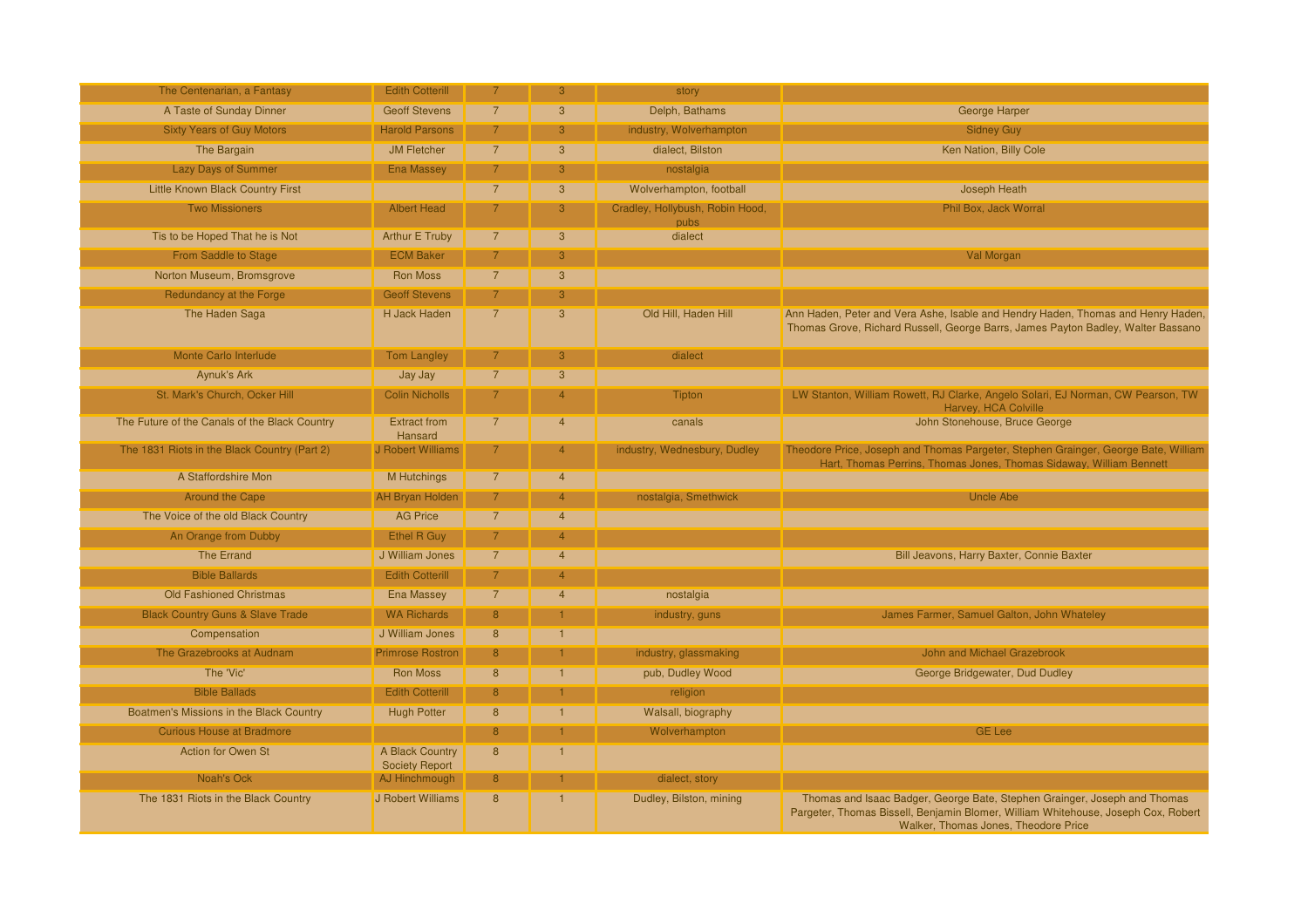| <b>Sweeping Changes</b>                            | <b>Geoff Stevens</b>     | 8             |                | industry, brush making                          | David, Sidney and Howard Clark, Don Cooper                                                                                                                                                                    |
|----------------------------------------------------|--------------------------|---------------|----------------|-------------------------------------------------|---------------------------------------------------------------------------------------------------------------------------------------------------------------------------------------------------------------|
| <b>Museum Notes</b>                                | <b>John Hallam</b>       | 8             |                |                                                 |                                                                                                                                                                                                               |
| Passenger Trains from Dudley - again               | <b>Michael Hale</b>      | $\mathcal{B}$ |                | railways, Dudley, Blowers Green                 |                                                                                                                                                                                                               |
| <b>Early Local Film Relics</b>                     | <b>Bill Pardoe</b>       | 8             | $\overline{2}$ | Kinver                                          | John Hodgson, Benjamin Priest                                                                                                                                                                                 |
| <b>Recollections of West Bromwich</b>              | <b>CEM Fillmore</b>      | 8             | $\overline{2}$ | nostalgia, JB+S Lees                            | Benjamin Crowther, Arthur Whitcomb Smith                                                                                                                                                                      |
| <b>Tar and Rain</b>                                | J William Jones          | 8             | $\overline{2}$ |                                                 |                                                                                                                                                                                                               |
| 1st Day Cover Commemorates Warley Church Reopening |                          | 8             | $\overline{2}$ |                                                 |                                                                                                                                                                                                               |
| Model Layout of Black Country Museum               |                          | 8             | $\overline{2}$ |                                                 |                                                                                                                                                                                                               |
| A Secondary School for Smethwick?                  | <b>LE Webster</b>        | 8             | $\overline{2}$ |                                                 | Robert Morant, George Ryder                                                                                                                                                                                   |
| Holly Bush Inn                                     | <b>Jack Daker</b>        | 8             | $\overline{2}$ |                                                 |                                                                                                                                                                                                               |
| <b>Preserved for Posterity</b>                     | <b>Michael Hale</b>      | $\mathcal{B}$ | $\overline{2}$ | railways, Wolverhampton                         |                                                                                                                                                                                                               |
| The Chapels of All Saints Church West Bromwich     | <b>CW Hannah</b>         | 8             | $\overline{2}$ |                                                 |                                                                                                                                                                                                               |
| Keys by The Million                                |                          | 8             | $\overline{2}$ | industry, Willenhall, Portobello,<br>lockmaking | <b>Josiah Parkes</b>                                                                                                                                                                                          |
| They Serve the Black Country                       |                          | 8             | $\overline{2}$ | biography, Dudley                               | <b>Ron Moss</b>                                                                                                                                                                                               |
| Art in the Black Country 1975                      | <b>Austin Moseley</b>    | 8             | $\overline{2}$ |                                                 |                                                                                                                                                                                                               |
| Art in the Black Country 1909                      | John Brimble             | 8             | $\overline{c}$ |                                                 |                                                                                                                                                                                                               |
| Wattis, a Blackcountryman                          | <b>Geoff Stevens</b>     | 8             | $\overline{a}$ | Wednesbury, industry,                           | <b>William and Cameron Tome Wattis</b>                                                                                                                                                                        |
| Listen to the Children                             |                          | 8             | $\overline{2}$ |                                                 |                                                                                                                                                                                                               |
| <b>Discovering History Through Streetnames</b>     | John Brimble             | 8             | 2 <sup>1</sup> | West Bromwich, Toll End, Tipton                 | Joseph Stokes, Stephen Hipkins, Edward and Daniel Hipkins, WH Powis, Joseph Baker,<br>Joseph Sherwood, JE Salter, Simeon Webb, JW Bourne, John Twist                                                          |
| The Lyng in the Twenties                           | Lew Turner/Alan<br>Price | 8             | $\overline{2}$ | West Bromwich, education                        | Horace Adolphus, Charlie Green, Jimmy Stanton, Jimmy Walker, Freddie Weaver, Jack<br>Harvey, Arthur Key, Eric Hobday, George Fleet, Georgie Skidmore, Joe Cox, Harry Davy,<br><b>Charlie King, Harry Rose</b> |
| John Henry Carless VC.                             | <b>AH Price</b>          |               | 2              | Walsall, biography                              | <b>John Henry Carless</b>                                                                                                                                                                                     |
| <b>Caractacus at Wednesbury</b>                    | LO Clarke                | $\mathbf{R}$  | $\overline{2}$ | Wednesbury                                      |                                                                                                                                                                                                               |
| <b>Sandwell Priory Seal</b>                        | D Dilworth               | -8            | $\overline{2}$ |                                                 |                                                                                                                                                                                                               |
| The Good Lord Lyttleton                            | <b>Primrose Rostron</b>  | 8             | 3              | biography, Hagley                               | Lucy Fortescue, Thomas and George Lyttleton                                                                                                                                                                   |
| <b>Uncle Jack</b>                                  | <b>James Corbett</b>     | 8             | 3              |                                                 |                                                                                                                                                                                                               |
| Robert Blatchford on the Cradley Heath Chainmakers | <b>CJL Elwell</b>        | 8             | $\mathbf{3}$   | chainmaking, industry                           | <b>Robert Blatchford</b>                                                                                                                                                                                      |
| Samuel Butler on the Ballad of Wedgebury Cocking   | <b>CJL Elwell</b>        | 8             | 3              |                                                 |                                                                                                                                                                                                               |
| What is a Baptist Church                           | Penelope<br>Marston      | 8             | $\mathbf{3}$   | Gornal, Robert Street                           | Henry Burgess, Joseph Turner, Jenny and Dawn Hemmings, Paul and Sharon Bayliss,<br>Tina Green, Anne Marston                                                                                                   |
| Memories of the Midnight Coalman                   | <b>SA Williams</b>       | 8             | 3              |                                                 | Walter Knott, Ben Parry                                                                                                                                                                                       |
| <b>Gornal Cottages</b>                             | <b>TR Bennett</b>        | 8             | 3              | Sedgley, cholera                                | Thomas Hartell, Henry Pytt                                                                                                                                                                                    |
| <b>Walsall Canal Survey</b>                        | <b>Hugh Potter</b>       | 8             | 3              | industry, canals                                |                                                                                                                                                                                                               |
| Hero for a Day                                     | <b>ER Guy</b>            | 8             | $\mathbf{3}$   | Coseley                                         | <b>Ben Hawthorne</b>                                                                                                                                                                                          |
| Heritage Craft Project 1975                        | <b>Wendy Williams</b>    | 8             | 3              | Hagley                                          |                                                                                                                                                                                                               |
| The Blackcountryman's View of BIP                  |                          | 8             | 3              | industry, plastics                              | Ernest Goode, Sam Mayo, Alfred Williams, Harry Jelf, Jack Williams, Jim Hemmings                                                                                                                              |
| I Talked to Julia Varley                           | <b>Michael Rix</b>       | 8             | 3              | biography, trade unions, BSA                    | Julia Varley, Polly Flinders                                                                                                                                                                                  |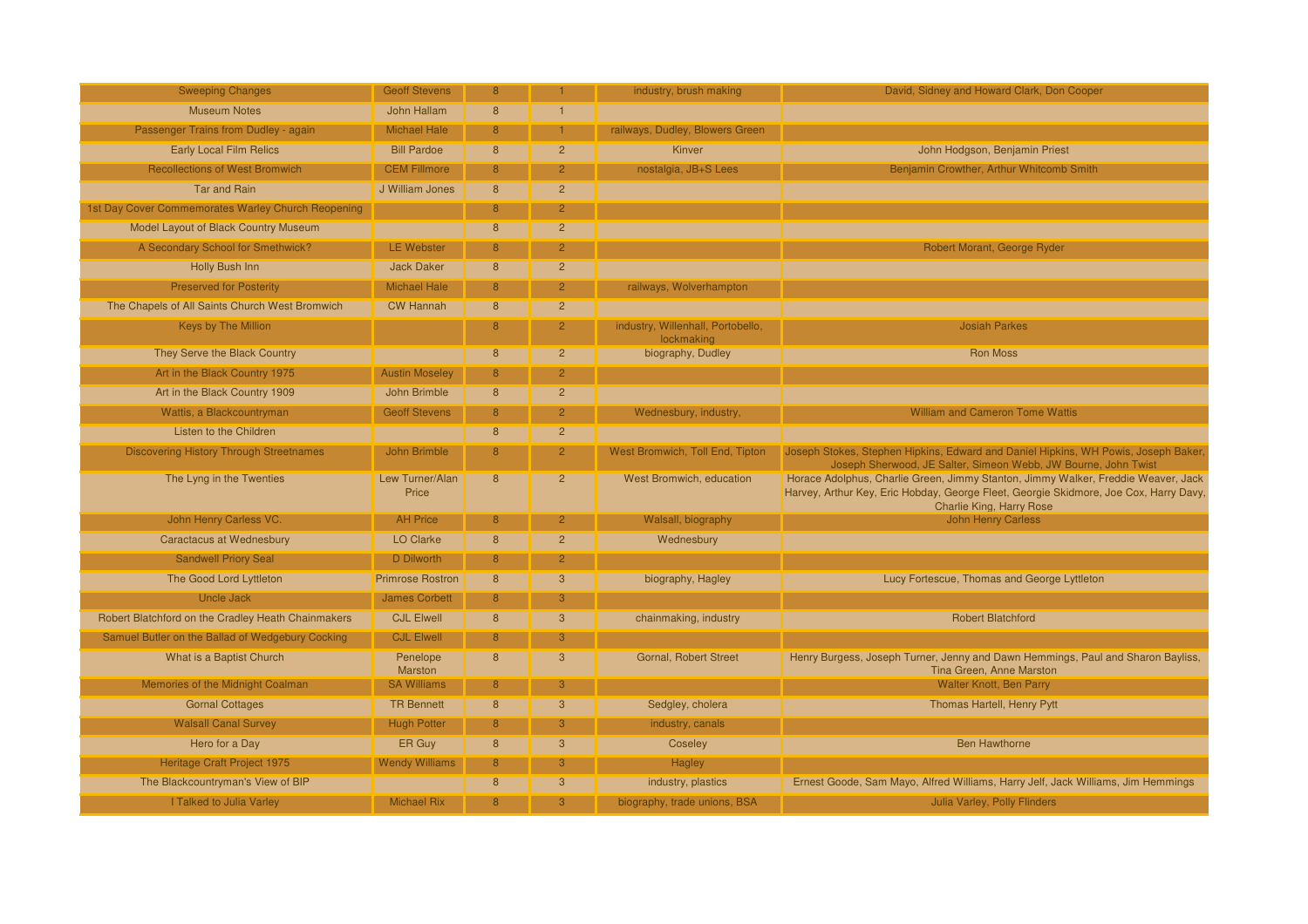| <b>Nineteenth Century Tipton Writers</b>                       | J Brimble               | $\overline{8}$ | $\overline{3}$          | <b>Ocker Hill</b>                                                    | William Ker, Richard Rymer, Silas Henn, Alfred Hickman, Joseph Hall, Benjamin Legge,<br>Thomas Hand, Arthur Underhill, Hildric Friend, John Williams                                                                                |
|----------------------------------------------------------------|-------------------------|----------------|-------------------------|----------------------------------------------------------------------|-------------------------------------------------------------------------------------------------------------------------------------------------------------------------------------------------------------------------------------|
| <b>Birth of a Secondary School</b>                             | <b>LE Webster</b>       | $\mathsf{R}$   | 3.                      | Holly Lodge, Smethwick                                               | Robert Morant, Frank Chapman, William Downing                                                                                                                                                                                       |
| <b>All Without Hands</b>                                       | H Jack Haden            | 8              | $\mathbf{3}$            | biography                                                            | <b>Rupert Simms</b>                                                                                                                                                                                                                 |
| Holly Bush Inn                                                 | <b>Jack Daker</b>       | 8              | 3                       | pub, A491                                                            | Ernie Meacham, Colin Nicholson, Sam Forrest, Peter Smith                                                                                                                                                                            |
| Ma Luvly Dudley Wench                                          | <b>JR Flavell</b>       | 8              | $\mathbf{3}$            |                                                                      |                                                                                                                                                                                                                                     |
| <b>Travel By Flyboat</b>                                       | <b>Primrose Rostron</b> | 8              | $\overline{4}$          | Wolverhampton, canals,                                               | Richard Lyttleton, Elizabeth Prowse                                                                                                                                                                                                 |
| Newtown, Wednesbury                                            | <b>Geoff Stevens</b>    | $\overline{8}$ | $\overline{4}$          | poem                                                                 |                                                                                                                                                                                                                                     |
| <b>Centenary Exhibition</b>                                    | J Brimble               | 8              | 4 <sup>1</sup>          | West Bromwich, biography,                                            | Reuben Farley, David Christie Murray                                                                                                                                                                                                |
| The Truth of the Matter (story)                                | J William Jones         | 8              | $\overline{4}$          | story, dialect                                                       |                                                                                                                                                                                                                                     |
| The State of the Willenhall 'Union'                            | <b>Mike Knight</b>      | 8              | $\overline{4}$          | industry, lockmaking, Willenhall                                     | <b>Josiah Parkes, Ed Fryer</b>                                                                                                                                                                                                      |
| The Stourbridge Canal                                          | <b>Keith Lloyd</b>      | 8              | $\overline{\mathbf{4}}$ | <b>Dudley</b>                                                        | Abraham Lees, Francis Homfrey, Henry Price, Edward Brewer                                                                                                                                                                           |
| Looking at Landscape                                           | <b>JM Fletcher</b>      | 8              |                         |                                                                      |                                                                                                                                                                                                                                     |
| Holly Lodge Grammar School                                     | <b>LE Webster</b>       | 8              |                         | Smethwick                                                            | Phyllis Bishop, William Jackson, Frank Barton                                                                                                                                                                                       |
| <b>Tiswas or Caltrop</b>                                       | <b>Ron Moss</b>         | 8              |                         | Lye                                                                  |                                                                                                                                                                                                                                     |
| Dudley Port Explosion 1922                                     | J Brimble               | 8              | $\overline{4}$          | industry, Tipton                                                     | John Knowles, WW Doughty, Simeon Webb, Charles Lathe, Joseph Powell, Mabel<br>Weaver                                                                                                                                                |
| Wimmin an' Children Fairst                                     | <b>Arthur E Truby</b>   | $\mathsf{R}$   | 4                       | West Bromwich, dialect, nostalgia,<br><b>Scott Arms</b>              |                                                                                                                                                                                                                                     |
| <b>Glass Bottles and Stone Jars</b>                            | J Brimble               | 8              | $\overline{4}$          |                                                                      | Henry Gardner, PA Green, Thomas New                                                                                                                                                                                                 |
| <b>Thompson's Traction Engines</b>                             | M Hale                  | 8              |                         | industry                                                             | John Thompson, Fred Apperley, Len Crane                                                                                                                                                                                             |
| Kate's Kwowtairshuns                                           | <b>Kate Fletcher</b>    | 8              | $\overline{4}$          |                                                                      |                                                                                                                                                                                                                                     |
| A Londoner's Impression of the Black Country - 30 Years<br>Ago |                         | 8              |                         |                                                                      |                                                                                                                                                                                                                                     |
| They Called me Bob an' it Stuck                                | <b>JM Fletcher</b>      | 9              |                         | Wednesbury                                                           | Martin Kenealey, Nick Lacey, Frederick Platt, Roy Wolverson                                                                                                                                                                         |
| Wolverhampton Fiesta 1976 - Vintage Rally                      | Jim Boulton             | 9              |                         | Wolverhampton, Clyno, Sunbeam,<br>Star Motors, Guy Motors, AJS, HRD, |                                                                                                                                                                                                                                     |
| <b>Aynuck's Misfowerchewn</b>                                  | <b>Kate Fletcher</b>    | 9              |                         | dialect.                                                             |                                                                                                                                                                                                                                     |
| A History of Ruiton United Reform Church                       | <b>Vincent Welch</b>    | 9              |                         | Gornal,                                                              | John and Thomas Underhill, Theodisius Theodisius, Thomas Heathcote, John Hill,<br><b>Edward Hughes, Bate Phillips</b>                                                                                                               |
| More About the Ballad of Wedgebury Cocking                     | <b>Peter Radford</b>    | 9              |                         | Wednesbury                                                           | Samuel Butler, Michael Bass                                                                                                                                                                                                         |
| Angelo Antonio Nicolo Solari                                   | <b>Edith Cotterill</b>  | 9              |                         | Ocker Hill, St Marks, biography,<br>religion                         | Angelo Solari, Hannah Willis, Arthur Underhill                                                                                                                                                                                      |
| Memories of St George's Darlaston Green                        | <b>RG Fox</b>           | 9              |                         | Rubery-Owen, Darlaston                                               | James Bradshaw, Manton Hathaway, Joel Jones, Samuel and John Tunner Rubery,<br>Alfred Ernest and David Owen, George Oliver, Ernest Chattock, Charles Armitage, Harry<br>Gordon Davies, Horace Meadows, B Paton Jones, Brynmor Jones |
| The Tipton Cenotaph                                            | J Brimble               | $\overline{9}$ |                         | <b>Victoria Park</b>                                                 | Alfred North, AG Batten, WW Doughty, Douglas Pielou, JW Sargeant                                                                                                                                                                    |
| <b>Airta Swaitniss Cometh Fire</b>                             | <b>Geoff Stevens</b>    | 9              |                         |                                                                      |                                                                                                                                                                                                                                     |
| National Railway Museum Commemorative Plate                    | <b>Michael Hale</b>     | 9              |                         |                                                                      |                                                                                                                                                                                                                                     |
| <b>Bridge St Chapel, Walsall</b>                               | <b>CJL Elwell</b>       | 9              |                         | biography                                                            | Thomas Grove, W Henry Robinson, Alexander Gordon, John Bradford, Joseph Spittle,<br>Charles Forster, Samuel Loynes, James Booker, Matthew Foxall, Thomas Cooper, EJ<br><b>Elwell, Samuel Barber</b>                                 |
| Some Notes on That Engine                                      | <b>Michael Hale</b>     |                |                         |                                                                      |                                                                                                                                                                                                                                     |
| A Tater Like a Ball O' Flour                                   | Arthur E Truby          | 9              | $\overline{1}$          | West Bromwich, nostalgia                                             | <b>Billy Buff, Percy Holmes</b>                                                                                                                                                                                                     |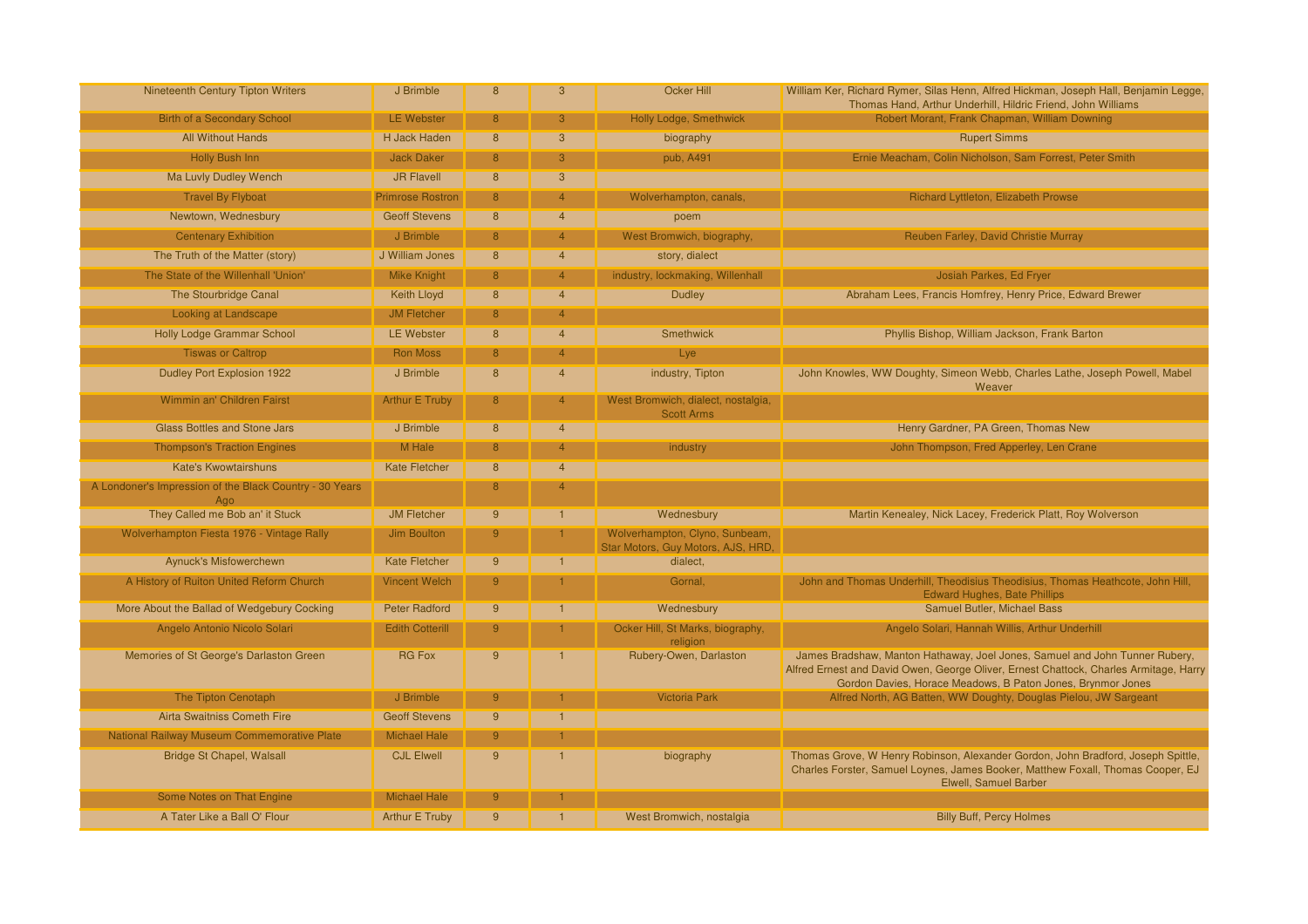| The Big Top                                      | <b>Primrose Rostron</b> | 9            |                | Wolverhampton                             |                                                                                                                                                                                                                                                       |
|--------------------------------------------------|-------------------------|--------------|----------------|-------------------------------------------|-------------------------------------------------------------------------------------------------------------------------------------------------------------------------------------------------------------------------------------------------------|
| <b>Birth of a Nation</b>                         | <b>Edith Cotterill</b>  | 9            |                |                                           |                                                                                                                                                                                                                                                       |
| A Permanent Way for Today                        | <b>Geoff Stevens</b>    | 9            |                | <b>West Bromwich, railways</b>            |                                                                                                                                                                                                                                                       |
| I Was Born Here                                  | Jim William<br>Jones    | 9            |                |                                           |                                                                                                                                                                                                                                                       |
| <b>The Tennant Brothers</b>                      | <b>SA Williams</b>      | 9            |                | Gornal, biography                         | JT and George Tennant                                                                                                                                                                                                                                 |
| <b>Black Country Beauties</b>                    | <b>Primrose Rostron</b> | 9            | $\overline{2}$ | Bilston, enamels, Wednesbury,             | James Ross, Isaac Beckett, Benjamin Bickley, Samuel Yardley                                                                                                                                                                                           |
| <b>Staffords' Get Together</b>                   | John Brimble            | 9            | $\overline{2}$ |                                           |                                                                                                                                                                                                                                                       |
| Bradley Hall (late of Kingswinford)              | <b>Ron Davies</b>       | 9            | $\overline{2}$ | Kingswinford                              | Richard Taylor, Henry Webb, C Corbett                                                                                                                                                                                                                 |
| Kingdom Hall, Jews Lane                          | <b>Timothy Bill</b>     | $\mathbf{Q}$ | $\overline{2}$ | Gornal                                    |                                                                                                                                                                                                                                                       |
| <b>Adam's Opple</b>                              | <b>E</b> Cotterill      | 9            | $\overline{2}$ |                                           |                                                                                                                                                                                                                                                       |
| <b>The Immortal Match</b>                        | <b>Tom Langley</b>      | 9            | $\overline{2}$ | Chasetown, boxing, football, sport        | Jimmy Baker, Sammy Spittle                                                                                                                                                                                                                            |
| The Cottage Spring                               | <b>Tom Langley</b>      | 9            | $\overline{a}$ | Chasetown                                 | <b>James Baker</b>                                                                                                                                                                                                                                    |
| Swans on the Cut                                 | <b>Michael Hale</b>     | 9            | $\overline{2}$ | Tipton, canals                            |                                                                                                                                                                                                                                                       |
| Reflections of a Baggies Supporter               | <b>SWA</b>              | 9            | $\overline{2}$ | WBA, sport, football                      |                                                                                                                                                                                                                                                       |
| <b>Irish Echoes</b>                              |                         | 9            | $\overline{2}$ |                                           |                                                                                                                                                                                                                                                       |
| The Bellringers                                  | Arthur E Truby          | 9            | $\overline{2}$ | industry, nostalgia                       |                                                                                                                                                                                                                                                       |
| <b>Steam Scene</b>                               | <b>Bryan Holden</b>     | 9            | $\overline{2}$ | Round Oak                                 |                                                                                                                                                                                                                                                       |
| The Black Country Society & Future of the Region |                         | 9            | $\overline{a}$ |                                           |                                                                                                                                                                                                                                                       |
| The End of a Tipton Chapel                       | John Brimble            | 9            | $\overline{2}$ | <b>Tipton Green</b>                       | Thomas Davis, Edward Hipkins, Jonathan Howl, John Twist                                                                                                                                                                                               |
| Days of the 'Dudley Dasher'                      | <b>Jack Haddock</b>     | 9            | $\overline{2}$ | Walsall, Dudley, railways,<br>Palethorpes | <b>Walter Franklin</b>                                                                                                                                                                                                                                |
| <b>Coombs Wood Canal Trip</b>                    | <b>Ron Moss</b>         | 9            | $\overline{2}$ | Halesowen                                 |                                                                                                                                                                                                                                                       |
| The Blackcountryman (not the magazine)           | John Brimble            | 9            | $\overline{2}$ | Tipton, pub, Britannia                    | <b>Tom Paskin</b>                                                                                                                                                                                                                                     |
| Manx Cars Powered by Locally-made Motors         | K Lloyd                 | $\mathbf{Q}$ | $\mathcal{P}$  |                                           |                                                                                                                                                                                                                                                       |
| A Wednesbury Firm Passes It's 50th Anniversary   | <b>Harold Parsons</b>   | 9            | 3              | Prodorite, industry                       | William and Don Cattaway, CF and William Burton                                                                                                                                                                                                       |
| <b>Foxfield Light Railway</b>                    | <b>Keith Lloyd</b>      | $\mathbf{q}$ | 3              | <b>Blythe Bridge</b>                      |                                                                                                                                                                                                                                                       |
| <b>William Frederick Blay</b>                    | <b>HG Green</b>         | 9            | $\mathbf{3}$   | Walsall, biography                        | Thomas Pearce, William Glew, Frederic Willmore, Emma Hartshorne, Josiah Mason,<br>John Turner, Eva Maria Clarke                                                                                                                                       |
| <b>Bamford</b>                                   | J William Jones         | 9            | 3              |                                           |                                                                                                                                                                                                                                                       |
| Beggars 'Ud Ride                                 | <b>Edith Cotterill</b>  | 9            | $\overline{3}$ | dialect, nostalgia                        |                                                                                                                                                                                                                                                       |
| <b>Cheap Ticket to the Hawthorns</b>             | <b>Michael Hale</b>     | 9            | 3              | WBA, railways                             | WT Poultney, Alexander Ramsey, F Chapman, RHK Wickham                                                                                                                                                                                                 |
| Pony Power                                       | <b>Primrose Rostron</b> | 9            | $\mathbf{3}$   | Himley, mining                            |                                                                                                                                                                                                                                                       |
| Sgt Bates of the Wednesbury Rifles               | J Robert Williams       | 9            | 3              | biography                                 |                                                                                                                                                                                                                                                       |
| The Marvellous Flute                             | H Jack Haden            | 9            | $\mathbf{3}$   | Stourbridge, biography                    | James Matthews, Edward Bindon Martin, William Akroyd, Frank Evers, Henry Onions<br>Firmstone, Charles Evers and James Evers Swindell, EJ Renauld, WJJ Welch, William<br>G Goddard, John Harward, Charles and William Holcroft, William Jonadab Turney |
| <b>Code Cumfort</b>                              | <b>Kate Fletcher</b>    | 9            | 3              | dialect, poem                             |                                                                                                                                                                                                                                                       |
| <b>Richard Samuel Chattock</b>                   | <b>CJL Elwell</b>       | 9            | $\overline{3}$ | West Bromwich, biography,                 |                                                                                                                                                                                                                                                       |
| How the Stripes Went Up                          | <b>Mark Gardner</b>     | 9            | 3              | WBA, football, nostalgia                  |                                                                                                                                                                                                                                                       |
| Railway Horses at Tipton                         | <b>Michael Hale</b>     | 9            | $\overline{3}$ | railways                                  |                                                                                                                                                                                                                                                       |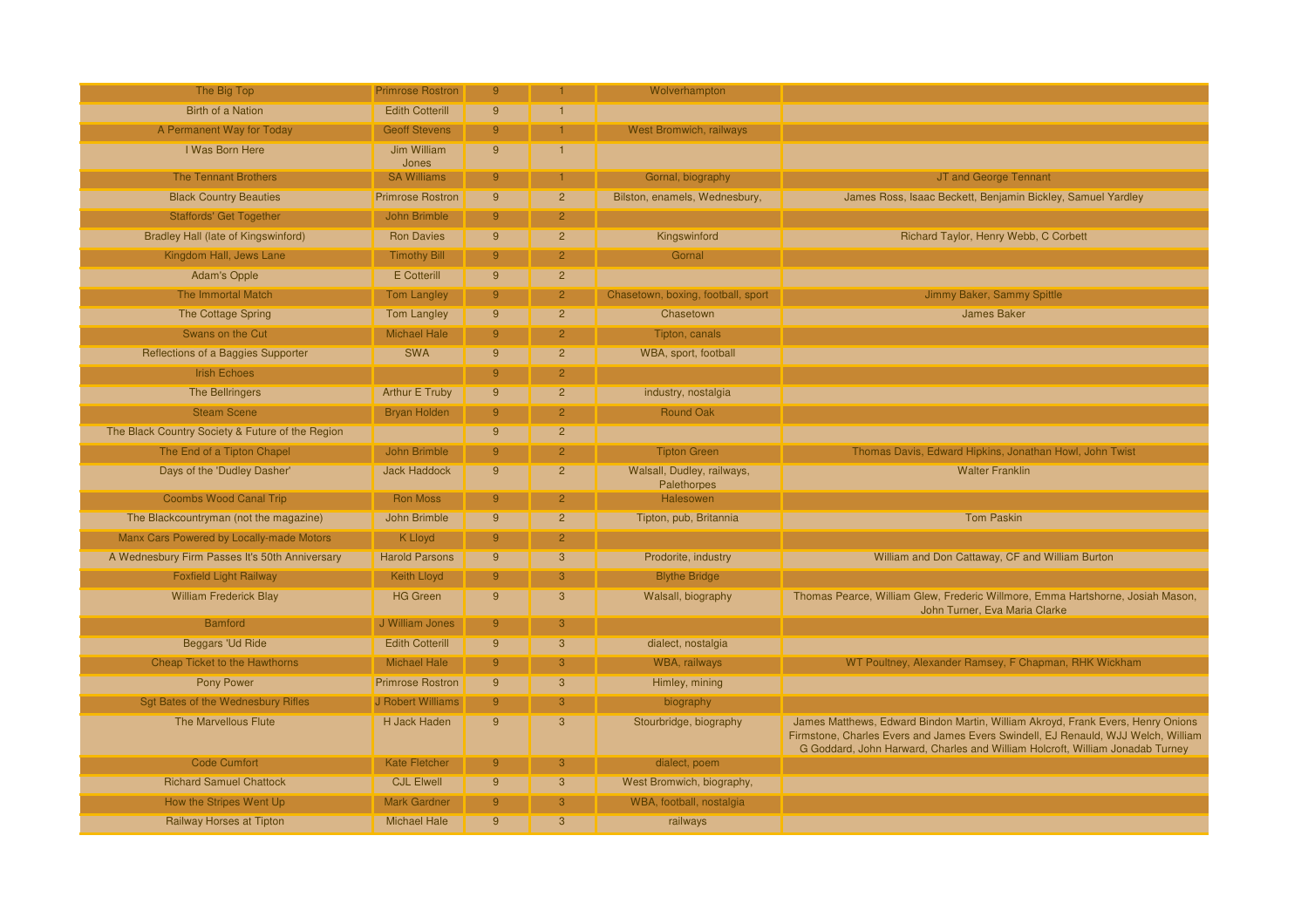| A King Died at Smethwick                                                     | <b>LE Webster</b>       | 9  | 3                       | Smethwick                           | <b>Esau Smith</b>                                                                |
|------------------------------------------------------------------------------|-------------------------|----|-------------------------|-------------------------------------|----------------------------------------------------------------------------------|
| Chasetown                                                                    | <b>Cliff Emberton</b>   | 9  | 3                       | nostalgia                           | Richard Hancox, Elijah Wills, JR McClean, John Gittings                          |
| <b>Report on Conservation Areas Advisory Committee</b>                       | <b>Brian Moore</b>      | 9  | 3                       |                                     |                                                                                  |
| The Flying Machine Comes to Wolverhampton                                    | <b>Harold Parsons</b>   | 9  | $\overline{4}$          | <b>Dunstall Park, aviation</b>      |                                                                                  |
| High Hope for the Bean Car                                                   | <b>Michael Hale</b>     | 9  | $\overline{4}$          | Dudley, industry, Smethwick         |                                                                                  |
| <b>Glass Paperweights</b>                                                    | <b>Primrose Rostron</b> | 9  | $\overline{4}$          | Stourbridge, industry, glassmaking  |                                                                                  |
| The Night of 'Alloween                                                       | <b>Edith Cotterill</b>  | 9  | $\overline{4}$          | dialect                             |                                                                                  |
| Tale of a Rope                                                               | <b>DH Richards</b>      | 9  | $\overline{4}$          | Ocker Hill, dialect                 | Ted Wilkes, Teddy Hampson, Fred Taylor, Sim Barker                               |
| Day of a Slag Heap                                                           | <b>Geoff Stevens</b>    | 9  | $\overline{4}$          |                                     |                                                                                  |
| <b>Two Black Country Poets</b>                                               | <b>CJL Elwell</b>       | 9  | $\overline{4}$          | Halesowen, Bilston, Walsall         | William Shenstone, Henry Newbolt, John Delap Halliday, Alfred Harrison, Tom Webb |
| A Shunting Loco Named JT Daly                                                | <b>Keith Lloyd</b>      | 9  | $\overline{4}$          | Tipton                              | George Hobley, Fred Capewell, George Rushton                                     |
| <b>Scene of Contrast</b>                                                     | <b>JW Jones</b>         | 9  | $\overline{4}$          |                                     |                                                                                  |
| Halesowen Local History Group                                                | Dr. Johnson Ball        | 9  | $\overline{4}$          |                                     |                                                                                  |
| A Sunday in September                                                        | <b>Harold Parsons</b>   | 9  | $\overline{4}$          |                                     |                                                                                  |
| Only Here for the Beer                                                       | <b>Michael Hale</b>     | 9  | $\overline{4}$          | Brierley Hill, Bromley Lane, mining | George Babbs, John Cash, Samuel Thompson                                         |
| The Bloomfield Colliery Engine 1776                                          | Richard<br>Newnham      | 9  | $\overline{4}$          | Tipton, industry                    | John Roebuck, Isaac Perrins                                                      |
| Recent Additions to the Historical Collection                                | J Brimble               | 9  | $\overline{4}$          |                                     |                                                                                  |
| A Cautionary Tale                                                            | <b>AG Badger</b>        | 9  | $\overline{4}$          |                                     |                                                                                  |
| The (Black) Country Blacksmith                                               | <b>WE Evetts</b>        | 9  | $\overline{4}$          | <b>West Bromwich</b>                |                                                                                  |
| The Vine, Burnt Tree                                                         | <b>Katherine Lloyd</b>  | 9  | $\overline{4}$          | Burnt Tree, pub                     |                                                                                  |
| <b>Review Article</b>                                                        | H Jack Haden            | 9  | $\overline{4}$          |                                     |                                                                                  |
| Express and Star celebrates first victory in Heritage Lottery<br>Application | <b>Mike Pearson</b>     | 47 | $\overline{4}$          |                                     |                                                                                  |
| Civil War in the West Midlands 1642-1646                                     | <b>Dr Derek Thomas</b>  | 47 | 4 <sup>1</sup>          |                                     |                                                                                  |
| Great Barr Hall - Walsall's Downton Abbey (Part 3)                           | lan Henery              | 47 | $\overline{4}$          |                                     |                                                                                  |
| The Corfields, Butty Colliers of Tipton & Wednesbury                         | <b>George Price</b>     | 47 | $\overline{4}$          |                                     |                                                                                  |
| Clarence 'Clarrie' Johnson (1932-2014)                                       | <b>Ron Moss</b>         | 47 | $\overline{4}$          | obituary                            |                                                                                  |
| National Service - Another Perspective                                       | Ken Blount              | 47 | $\overline{4}$          |                                     |                                                                                  |
| Thomas Dudley School Scheme Sponsorship                                      |                         | 47 | $\overline{4}$          | <b>Black Country Living Museum</b>  |                                                                                  |
| Dr Robert Gordon 'Bob' Bibby (1942-2014)                                     | Peter John<br>Schofield | 47 | $\overline{\mathbf{4}}$ | obituary                            |                                                                                  |
| Wilf Barratt (Part 2)                                                        | <b>Eric Broadbent</b>   | 47 | $\overline{4}$          |                                     |                                                                                  |
| The immortality of Graham Fisher? (and others)                               | <b>Mike Pearson</b>     | 47 | $\overline{4}$          |                                     |                                                                                  |
| La Guerre est Fini - (how the news reached our front)                        | Pat Dunn                | 47 | $\overline{4}$          | First World War                     |                                                                                  |
| Witnesses to Industrial & Social Change                                      | <b>Paul Quigley</b>     | 47 | $\overline{4}$          |                                     |                                                                                  |
| <b>Walsall Town Swifts v The Canadians</b>                                   | <b>Terry Harrison</b>   | 47 | $\overline{4}$          | football                            |                                                                                  |
| The Mount and Gifford Connection                                             | <b>Michael Doyle</b>    | 47 | $\overline{4}$          |                                     |                                                                                  |
| Jimmy Nelson Remembers the MEC                                               | <b>Malcolm Richards</b> | 47 | $\overline{4}$          | <b>Midland Electricity Company</b>  |                                                                                  |
| Old Man and the Mountain                                                     | <b>Graham Gough</b>     | 47 | $\overline{4}$          | <b>Ben Nevis</b>                    | <b>Bert Bissell</b>                                                              |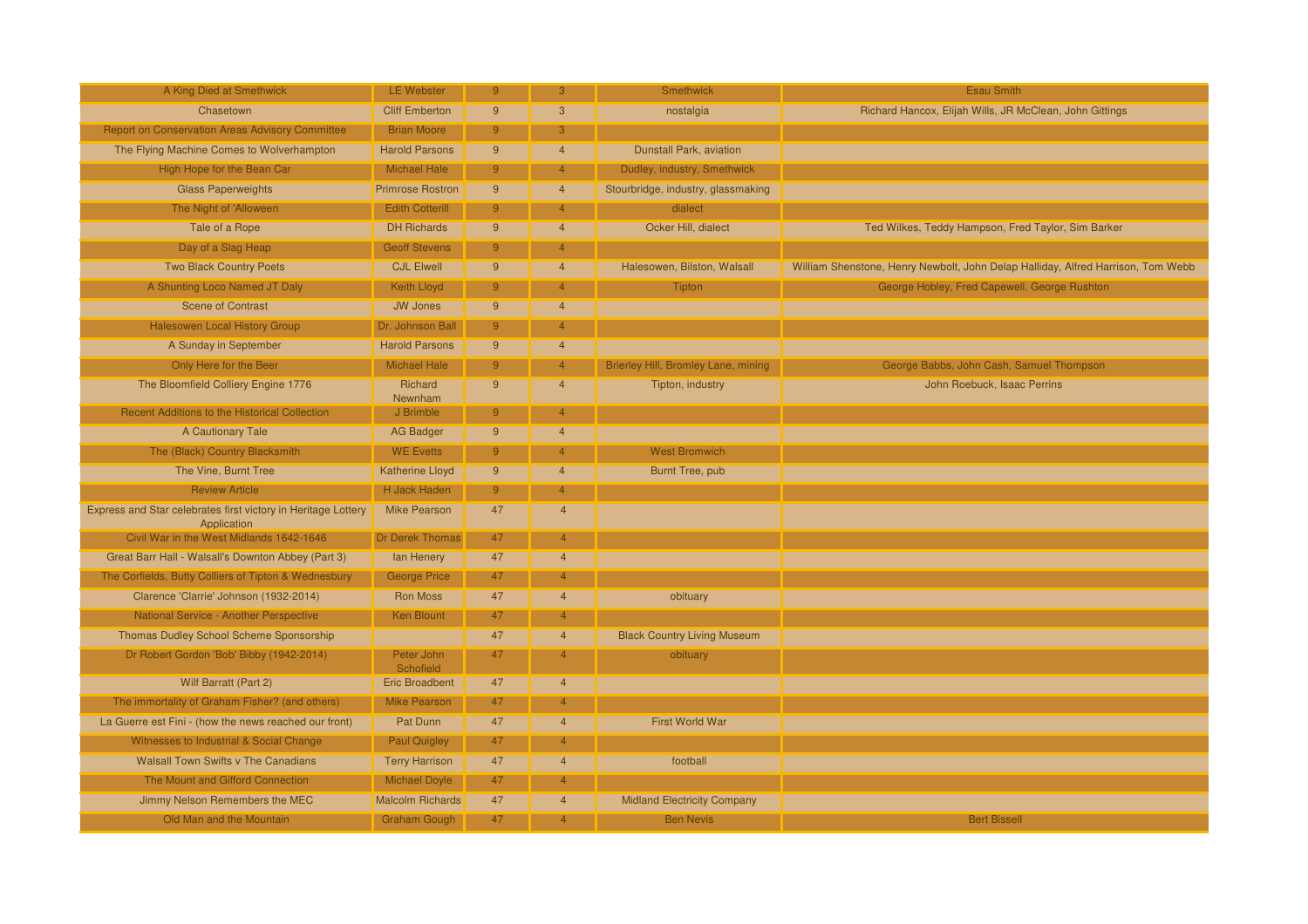| A Great War Trail                                                                                      | <b>Philip Solomon</b>    | 47 | $\overline{4}$ | <b>First World War</b>                  |                            |
|--------------------------------------------------------------------------------------------------------|--------------------------|----|----------------|-----------------------------------------|----------------------------|
| How Bescot Marshalling Yards came to be (Part 2)                                                       | Mike Page                | 47 | $\overline{4}$ | railways                                |                            |
| Bilston in Bloom 2014                                                                                  | <b>Eileen Ward Birch</b> | 47 | $\overline{4}$ |                                         |                            |
| The Angela Scott Diaries 1940-1945 (Part 2)                                                            | <b>Angus Dunphy</b>      | 47 | $\overline{4}$ | <b>Second World War</b>                 |                            |
| <b>Black Country Chamber of Commerce Pledge</b>                                                        |                          | 47 | $\overline{4}$ |                                         |                            |
| <b>Gordon Tomlinson Images</b>                                                                         |                          | 47 | $\overline{4}$ | photographs                             |                            |
| The Tipton Slasher - a Fighter's Fighting Man (Poem)                                                   | lan Henery               | 47 | $\overline{4}$ | poetry, boxing                          |                            |
| Vic Smallshire: Dudley Canal Trust - Obituary                                                          |                          | 48 | 1              | Obituary                                |                            |
| <b>Images of Level Street</b>                                                                          | <b>Steve Burdett</b>     | 48 | $\overline{1}$ | photographs                             |                            |
| <b>Glass Charity Revamps Website</b>                                                                   |                          | 48 | 1              | <b>British Glass Foundation</b>         |                            |
| You Must Live Near Ironbridge                                                                          | Dr Brian Dakin           | 48 | $\mathbf{1}$   | <b>West Midlands Combined Authority</b> | <b>Billy Spake Mon</b>     |
| <b>Great War Story</b>                                                                                 | Norma Postin             | 48 | 1              | WWI, First World War                    |                            |
| <b>Black Country Dialect</b>                                                                           | Pat Dunn                 | 48 | $\mathbf{1}$   | dialect                                 |                            |
| <b>Great Barr Hall: A Father's Love</b>                                                                | lan Henery               | 48 | $\mathbf{1}$   | <b>Walsall, Sandwell</b>                | <b>Scott Family</b>        |
| National Service: Another Perspective                                                                  | <b>Ken Blount</b>        | 48 | $\overline{1}$ | conscription                            |                            |
| Angela Scott in the late 1940s                                                                         | <b>Angus Dunphy</b>      | 48 | 1.             | Wolverhampton                           |                            |
| <b>Christmas Past</b>                                                                                  | <b>Graham Gough</b>      | 48 | $\mathbf{1}$   | photograph                              |                            |
| The Great War: Lads From Ruiton who Never Came Back                                                    | lan Jeavons              | 48 | $\mathbf{1}$   | WWI, First World War                    |                            |
| Wolverhampton City Archives - latest staff cuts                                                        |                          | 48 | 1              | Friends of Wolverhampton Archives       |                            |
| Tom Mundon (1934-2014)                                                                                 | James Morgan             | 48 |                | Obituary                                | <b>Tommy Mundon</b>        |
| Mr E Griffiths - Whose Retirement Broke a Record<br>Partnership                                        | <b>Malcolm Richards</b>  | 48 | $\overline{1}$ | MEB, MEC, electricity, board            |                            |
| Charles Winne: the life, times and legacy of a 17th century Dr Derek Thomas<br>puritan priest          |                          | 48 | 1.             | religion                                |                            |
| Billy Bassett: Star of the Albion Football Team                                                        | <b>Margaret Dallow</b>   | 48 |                | football, sport                         |                            |
| Confessions of a Newsagent's Son - Book Launch                                                         |                          | 48 | $\mathbf{1}$   | Amblecote                               | James Morgan               |
| Walks in the Black Country and its Green Borderland review<br>by Bill Toynbee                          | <b>Bill Toynbee</b>      | 48 | $\overline{1}$ | book                                    | <b>Elihuhu Burritt</b>     |
| <b>Wilf Barratt (Conclusion)</b>                                                                       | <b>Eric Broadbent</b>    | 48 | $\mathbf{1}$   | <b>Dormston School</b>                  |                            |
| Incredible True Story of Red Sleigh Down - Christmas Poem<br>by lan Henery                             | lan Henery               | 48 | $\overline{1}$ | poetry                                  |                            |
| Arthur Lockwood image                                                                                  |                          | 48 | 1              | painting, art                           |                            |
| The Lost Twenty Nine, soldiers of the Great War                                                        |                          | 48 | $\mathbf{1}$   | WWI, First World War                    | Jean Weston, Marlene Price |
| A Shopkeepers Christmas                                                                                | <b>Eileen Ward Bich</b>  | 48 | 1.             | fuit, vegetables, shop                  |                            |
| <b>Martin Parr's Black Country Stories</b>                                                             |                          | 48 | $\mathbf{1}$   | art, photographs                        | <b>Martin Parr</b>         |
| <b>Walter Parsons</b>                                                                                  | <b>Coral Beavis</b>      | 48 | 1              | <b>Staffordshire Giant</b>              |                            |
| Discover a 'Hidden Gem' (Wildside Activity Centre)                                                     | Liz Hoggarth             | 48 | $\mathbf{1}$   | activity, environment, education        |                            |
| Angela Scott in the late 1940s                                                                         | <b>Angus Dunphy</b>      | 48 | $\overline{2}$ | Wolverhampton                           |                            |
| Charles Winne: the life, times and legacy of a 17th century Dr Derek Thomas<br>puritan priest (Part 2) |                          | 48 | $\overline{2}$ | religion                                |                            |
| Conservator to stay                                                                                    | <b>Ann Eales</b>         | 48 | 2 <sup>1</sup> | <b>Wolverhampton Archives</b>           |                            |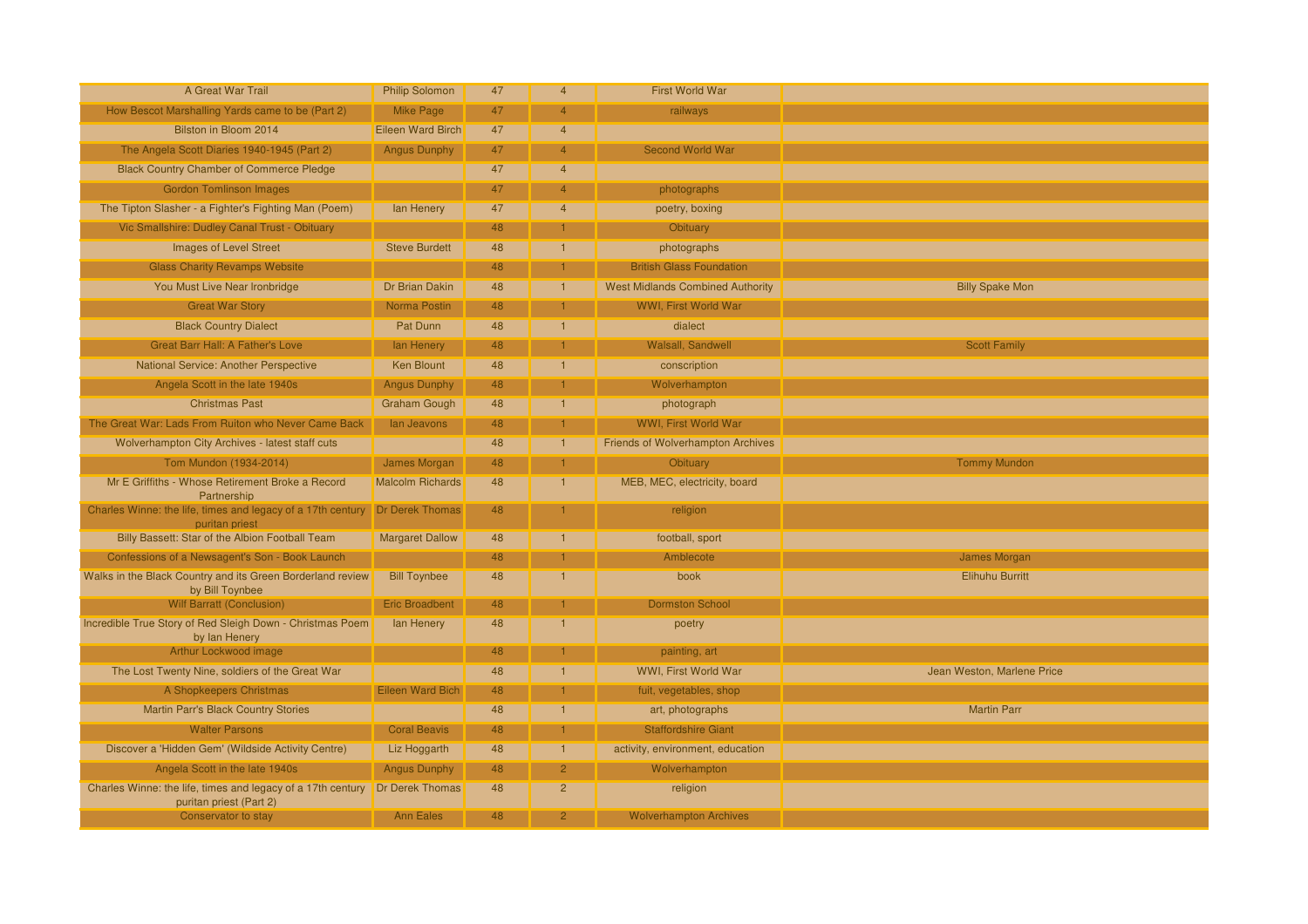| Leonardo and the Art of Glassmaking                                                                | <b>Graham Fisher</b>                                  | 48 | $\overline{2}$ | glassmaking                               |                             |
|----------------------------------------------------------------------------------------------------|-------------------------------------------------------|----|----------------|-------------------------------------------|-----------------------------|
| <b>Landmark Black Country Ale Tairsters</b>                                                        | <b>Martyn Round</b>                                   | 48 | $\overline{2}$ | beer, real ale                            | Peter Hill                  |
| The Heart of the Stour: Exhibition by Graham Beckley                                               |                                                       | 48 | $\overline{2}$ | photographs                               |                             |
| <b>The Fishley Charity</b>                                                                         | <b>Michael Doyle</b>                                  | 48 | $\overline{2}$ | Walsall, almshouses                       |                             |
| <b>Black Country Image: Bilston Steeplejack</b>                                                    | <b>Graham Gough</b>                                   | 48 | $\overline{2}$ | photograph                                |                             |
| Private Thomas Postins - update                                                                    | <b>Roy Peacock</b>                                    | 48 | $\overline{2}$ | WWI, First World War                      |                             |
| National Service - Another Perspective (Part 3)                                                    | <b>Ken Blount</b>                                     | 48 | $\overline{2}$ | conscription                              |                             |
| The Practice of Churching                                                                          | Mike Pearson                                          | 48 | 2              | religion                                  |                             |
| <b>Charlie Marson</b>                                                                              | <b>Terry Church</b>                                   | 48 | $\overline{2}$ | football                                  |                             |
| Harold Rylett on Nailing and Chainmaking                                                           | <b>Carol Beavis</b>                                   | 48 | $\overline{2}$ | chainmaking, nailmaking                   |                             |
| JMW Turner's Tour in Dudley (Part 1)                                                               | <b>Brendan Clifford</b>                               | 48 | $\overline{2}$ | art                                       |                             |
| F Bernard Shaw RIP November 2014                                                                   |                                                       | 48 | 2 <sup>1</sup> | obituary                                  |                             |
| International Festival of Glass 2015                                                               |                                                       | 48 | $\overline{2}$ | glassmaking                               |                             |
| <b>Terrific Explosion</b>                                                                          | <b>John Rhead</b>                                     | 48 | $\overline{2}$ | iron, industry                            |                             |
| Oxford Dictionary of National Biography 10th Anniversary                                           | <b>Mike Pearson</b>                                   | 48 | $\overline{2}$ |                                           | Eliza Tinsley, Jack Judge   |
| Wednesbury Rugby Club Images from 1920s                                                            |                                                       | 48 | $\overline{2}$ | rugby, sport, photographs                 |                             |
| The Black Country River                                                                            | lan Henery                                            | 48 | $\overline{2}$ | Tame                                      |                             |
| Railway Images                                                                                     | <b>Steve Burdett</b>                                  | 48 | 2 <sup>1</sup> | photographs                               |                             |
| Were We Really Poor?                                                                               | <b>Brian Darkin</b>                                   | 48 | $\overline{2}$ | family history                            | Billy Spake Mon, Carl Chinn |
| Story of a Street: Railway Street, Horseley Heath                                                  | <b>Robert Davies</b>                                  | 48 | $\overline{2}$ | family history                            |                             |
| Chairman's Historical Notes from The Legger (2009)                                                 | <b>Vic Smallshire</b>                                 | 48 | $\overline{2}$ | canals, Dudley Canal Trust                |                             |
| South Staffs Regiment 1957 Intake (photo)                                                          |                                                       | 48 | 3 <sup>°</sup> | photographs                               |                             |
| The Story of a Street Part 2                                                                       | <b>R H Davies</b>                                     | 48 | 3 <sup>5</sup> | Railway Street, Horseley Heath,<br>Tipton |                             |
| Charles Winne: the life, times & legacy of a 17th century Dr Derek Thomas<br>puritan priest Part 3 |                                                       | 48 | 3              | religion                                  |                             |
| National Dialect Weekend - Wednesbury                                                              |                                                       | 48 | 3              | dialect                                   |                             |
| <b>Black Country Poet Wins Prestigious Award</b>                                                   |                                                       | 48 | 3 <sup>°</sup> | poetry                                    | lan Henery                  |
| Churching - update                                                                                 | <b>Terry Church &amp;</b><br><b>Eileen Ward-Birch</b> | 48 | $\overline{3}$ | religion                                  |                             |
| Sandwell adds records to Deceased Online                                                           |                                                       | 48 | 3              | burial records                            |                             |
| Ron Davies 90th Birthday Party                                                                     | Stan Hill                                             | 48 | $\mathbf{3}$   | president                                 |                             |
| Kingswinford Railway Images                                                                        | <b>Steve Burdett</b>                                  | 48 | 3              | photographs                               |                             |
| JMW Turner's Tour in Dudley Part 2                                                                 | <b>Brendan Clifford</b>                               | 48 | 3              | art                                       |                             |
| <b>Bookies Runner</b>                                                                              | <b>Geoff Southern</b>                                 | 48 | 3              | gambling                                  |                             |
| Re: Terrific Explosion 14 January 1856                                                             | <b>Peter Cutler</b>                                   | 48 | $\overline{3}$ | iron, industry                            |                             |
| National Service - Another Perspective Part 4                                                      | <b>Ken Blount</b>                                     | 48 | 3              | conscription                              |                             |
| Sam Jeavons Black Country Character                                                                | <b>Graham Gough</b>                                   | 48 | $\overline{3}$ | horses, Gornal                            |                             |
| Condition of England 1843                                                                          | Dr Trevor<br>Raybould                                 | 48 | 3              | social history                            |                             |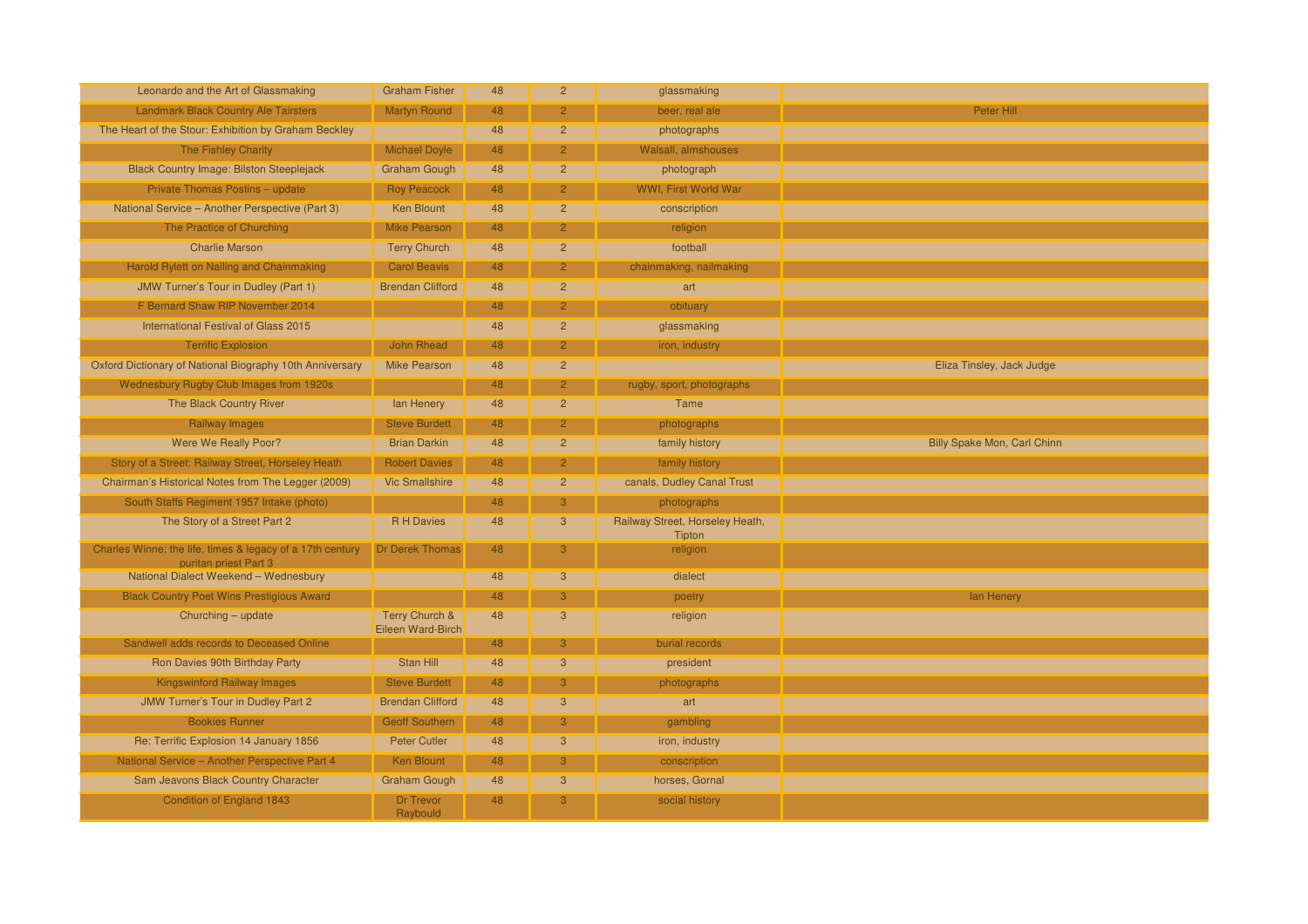| Recalling the 'old' Bilston Central Station                                        | <b>Mike Page</b>           | 48 | $\mathbf{3}$   | railways                            |                           |
|------------------------------------------------------------------------------------|----------------------------|----|----------------|-------------------------------------|---------------------------|
| <b>Childhood Memories of WW2</b>                                                   | <b>Bill Toynbee</b>        | 48 | 3              | WWII, World War Two                 |                           |
| FW Hackwood Biography                                                              | <b>Angus Dunphy</b>        | 48 | $\mathbf{3}$   | biography                           |                           |
| <b>Exhibition Lion Farm Photographs</b>                                            | <b>Robert Clayton</b>      | 48 | 3 <sup>°</sup> | photographs                         |                           |
| <b>Poets Remember Geoff Stevens</b>                                                | lan Henery                 | 48 | $\mathbf{3}$   | poetry, World Poetry Day            |                           |
| <b>Black Country Boundary</b>                                                      | <b>Steve Burdett</b>       | 48 | 3              | boundaries                          |                           |
| True History of Pork Scratchings                                                   | <b>Mark Whittle</b>        | 48 | $\mathbf{3}$   | pork, butcher                       |                           |
| <b>Little Yorkie</b>                                                               | Eli Adams                  | 48 | $\overline{3}$ | fiction                             |                           |
| <b>Lance Warren Obituary</b>                                                       |                            | 48 | $\overline{4}$ | obituary                            |                           |
| The Blue Glass Bowl                                                                | <b>Ken Russell</b>         | 48 | $\overline{4}$ | trade unions, Germany               |                           |
| <b>Closure of Kingswinford Branch</b>                                              | Stan Hill                  | 48 | $\overline{4}$ | <b>Black Country Society</b>        |                           |
| Charles Winne: the life, times & legacy of a 17th century<br>puritan priest Part 3 | <b>Dr Derek Thomas</b>     | 48 | $\overline{4}$ | religion                            |                           |
| Acorn and Round Oak                                                                | <b>Graham Fisher</b>       | 48 | $\overline{4}$ | iron, industry, steelworks          |                           |
| Hawkesyard and the Spode Family                                                    | <b>Michael Doyle</b>       | 48 | $\overline{4}$ | Armitage Park, Pottery, Spode House |                           |
| Memoir: Half a Century (Part 1)                                                    | <b>Roger Noons</b>         | 48 | $\overline{4}$ | biography                           |                           |
| <b>Jack Purcell RIP</b>                                                            |                            | 48 | $\overline{4}$ | obituary                            |                           |
| South Staffordshire's fast disappearing traditional farmyard<br>scene              | <b>Angus Dunphy</b>        | 48 | $\overline{4}$ | farming, agriculture                |                           |
| Autumn Morning of the Canal (image)                                                | <b>Graham Gough</b>        | 48 | 4              | photographs                         |                           |
| <b>Herbert William Woodward</b>                                                    | Stan Hill                  | 48 | $\overline{4}$ | library, glass                      |                           |
| Lest We Forget, Private Frank Arthur Potter                                        | Pat Dunn                   | 48 | $\overline{4}$ | WWI, First World War                |                           |
| The 1838 Lonely Planet Guide to Wolverhampton                                      | lan Henery                 | 48 | $\overline{4}$ | heritage                            |                           |
| The Haycock Saga                                                                   | <b>Christine Weaving</b>   | 48 | $\overline{4}$ | coal mining                         |                           |
| <b>Price's Bickley Wharf</b>                                                       | <b>Ray Shill</b>           | 48 | $\overline{4}$ | canals, coal                        |                           |
| <b>Anglo Saxon Verse</b>                                                           | <b>Ed Conduit</b>          | 48 | $\overline{4}$ | verse, Mercia, Normans              | <b>Ed Laghamon</b>        |
| Nine Locks Watch                                                                   | <b>Rob Bells</b>           | 48 | $\overline{4}$ | mining disaster                     |                           |
| <b>Black Country Geopark</b>                                                       |                            | 48 | $\overline{4}$ |                                     | <b>Graham Worton</b>      |
| Overview: Who Were the Anglo Saxons                                                | Dr Richard<br>Denning      | 48 | $\overline{4}$ | Normans, Vikings                    |                           |
| <b>Black Country Brass</b>                                                         | Stan Hill                  | 48 | $\overline{4}$ | music                               |                           |
| Brierley Hill Schoolboys 1965                                                      | <b>Terry Church</b>        | 48 | $\overline{4}$ | football                            |                           |
| <b>Wolverhampton Remembrance Sunday</b>                                            | Eileen Birch               | 48 | $\overline{4}$ | Royal British Legion                |                           |
| <b>Acknowledgement of Great Service</b>                                            |                            | 48 | $\overline{4}$ | Old Swinford, Saint Mary's Church   | <b>Roy Peacock</b>        |
| Lynn Boleyn MBE                                                                    |                            | 48 | $\overline{4}$ | glass, Wall Heath                   |                           |
| Where the Past meets the Present: People in Sandwell<br>Valley                     | Jo Miskin & Mike<br>Hodder | 49 |                | <b>Sandwell Priory</b>              |                           |
| Charles Winne: 17th century puritan priest (Part 4)                                | Dr Derek Thomas            | 49 |                | religion                            |                           |
| Maurice Scrolls Back the Years in Aldridge                                         |                            | 49 | $\overline{1}$ | book                                | <b>Maurice Ivor Birch</b> |
| Price's Bickley Wharf (Part 2)                                                     | <b>Ray Shill</b>           | 49 |                | canals, coal                        |                           |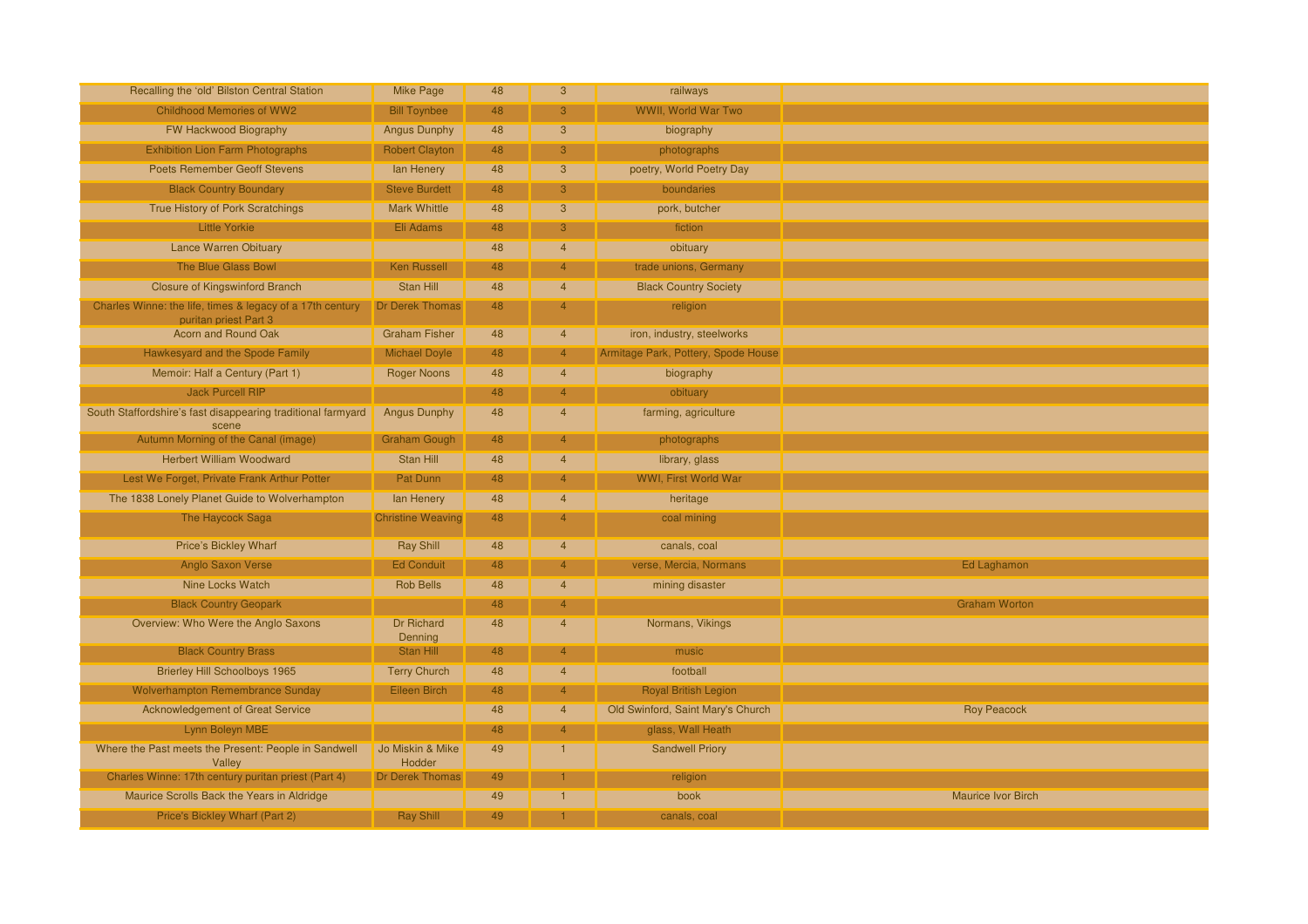| Memoir: Half a Century (Part 2)                                              | <b>Roger Noons</b>                  | 49 | $\overline{1}$ | biography                             |                        |
|------------------------------------------------------------------------------|-------------------------------------|----|----------------|---------------------------------------|------------------------|
| <b>Exciting Times for Tunnel Trust</b>                                       |                                     | 49 |                | <b>Dudley Canal Trust</b>             |                        |
| The Annie Stanford Mystery                                                   | <b>Tim Munslow</b>                  | 49 |                | family history                        |                        |
| A Youngster in the Electricity Supply Industry a Hundred<br><b>Years Ago</b> | <b>Edited by Malcolm</b><br>Richard | 49 |                | <b>MEB</b>                            | <b>Thomas G Keeler</b> |
| <b>Christmas Poetry Corner</b>                                               |                                     | 49 |                | poetry                                |                        |
| The Battle for the Stourbridge / Worcester Canal 1786                        | Dr Trevor<br>Raybould               | 49 |                | canals                                |                        |
| <b>Black Country History Day 2015</b>                                        | <b>Judith Watkin</b>                | 49 | $\overline{1}$ | education                             |                        |
| The Wolverhampton Steam Laundry                                              | <b>Neil Leadbeater</b>              | 49 |                | washing                               |                        |
| Amblecote in the 1950s                                                       | <b>Alant Bartlet</b>                | 49 |                | family history                        |                        |
| On the Bottle (image)                                                        | <b>Graham Gough</b>                 | 49 |                | photographs                           |                        |
| JT Leslie Attwood                                                            | <b>Roy Peacock</b>                  | 49 |                | WWI, World War One, RAF               |                        |
| JMW Turner's Tour in Dudley - Part 3                                         | <b>Brendan Clifford</b>             | 49 |                | art                                   |                        |
| Breaking the Ice (image)                                                     | <b>Graham Gough</b>                 | 49 | $\overline{1}$ | photographs                           |                        |
| Come With me to the Hawthorns                                                | <b>Harry Taylor</b>                 | 49 | 1.             | football                              |                        |
| Doh Chuck the Babbie out wi' the Bath Wairter                                | <b>Mike Pearson</b>                 | 49 | $\overline{1}$ |                                       |                        |
| The Forgott¢n Forest of Parkfield                                            | Peter & Lawrence<br>Cutler          | 49 |                | Wolverhampton                         |                        |
| Round Oak Steelworks and Jobs for Life                                       | <b>Terry Church</b>                 | 49 |                | iron, industry                        |                        |
| Ignatius Spencer (1799-1864) and the Black Country                           | <b>Michael Doyle</b>                | 49 |                | religion                              |                        |
| An Orange for Christmas                                                      | <b>Austin Moseley</b>               | 49 |                | art                                   |                        |
| <b>MBE Presentation to Lynn Boleyn</b>                                       |                                     | 49 | $\overline{2}$ | <b>Wall Heath</b>                     |                        |
| The Saddle Trade                                                             | <b>Michael Doyle</b>                | 49 | $\overline{2}$ | Walsall                               |                        |
| <b>Smethwick's Cinema</b>                                                    | DE Yates & JD<br>Halverson          | 49 | $\overline{2}$ | film, movies                          |                        |
| <b>Charles Hanmer Obituary</b>                                               | <b>Richard Maskery</b>              | 49 | $\overline{2}$ | obituary                              |                        |
| Unveiling of Memorial Plaque to Catherine Eddowes                            | David J Cox                         | 49 | 2 <sup>1</sup> | Jack the Ripper, London               |                        |
| <b>WW2 Civil Defence Service Volunteers</b>                                  |                                     | 49 | $\overline{2}$ | Brierley Hill, photograph             |                        |
| <b>Thoughts on Oxley Viaduct</b>                                             | Peter & Lawrence<br>Cutler          | 49 | $\overline{2}$ | railway, canals                       |                        |
| <b>Under the Hammer</b>                                                      | James Morgan                        | 49 | $\overline{2}$ | auction                               |                        |
| Steers Meadow Colliery Disaster (Wednesbury) 1863                            | <b>Peter Cutler</b>                 | 49 | $\overline{2}$ | coal, mining                          |                        |
| Sketchbooks of Elizabeth Reynolds & Helm Heywood                             | <b>Mary Bodfish</b>                 | 49 | $\overline{2}$ | art                                   |                        |
| Bunch of Blue Ribbons: Wife Selling in the Black Country                     | <b>Stephanie Prevost</b>            | 49 | 2 <sup>1</sup> | Matrimonial Causes Act, civil divorce |                        |
| On The Buses                                                                 | <b>Bill Toynbee</b>                 | 49 | $\overline{2}$ | transport                             |                        |
| Modem Times - The Food Bank                                                  | <b>Inky</b>                         | 49 | 2 <sup>1</sup> | fiction                               |                        |
| Are Football Matches Bought & Sold                                           | <b>Jesse Pennington</b>             | 49 | $\overline{2}$ | football                              |                        |
| The Words That Travelled                                                     | <b>Chris Turton</b>                 | 49 | $\overline{2}$ | poetry, dialect                       |                        |
| <b>Black Country Ramblings</b>                                               | <b>Philip Clayton</b>               | 49 | $\overline{2}$ | walks                                 |                        |
| Price's Bickley Wharf (Part 3)                                               | <b>Ray Shill</b>                    | 49 | $\overline{2}$ | canals, coal                          |                        |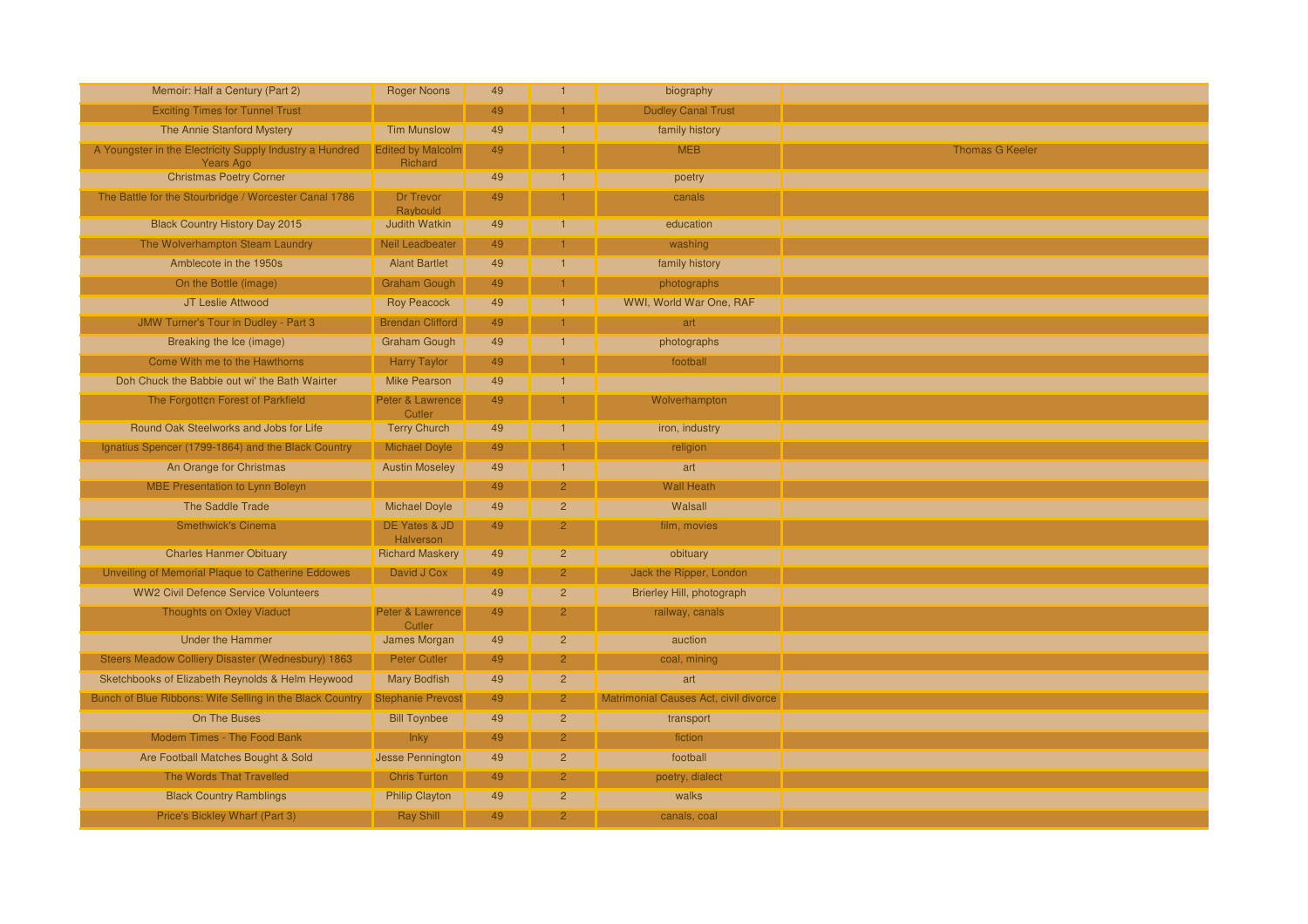| The Anglo-Saxon Diet                                                  | <b>Dr Richard</b><br>Denning     | 49 | $\overline{2}$ | food, drink                           |                    |
|-----------------------------------------------------------------------|----------------------------------|----|----------------|---------------------------------------|--------------------|
| <b>Memories From the Past</b>                                         | David LH Bywater                 | 49 | $\overline{2}$ | family history                        |                    |
| <b>Frederick Allen</b>                                                | <b>Coral Beavis</b>              | 49 | $\overline{2}$ | chainmaking, Pitman shorthand         |                    |
| <b>Interpreting Place Names</b>                                       | Dr Kevin James                   | 49 | 3 <sup>°</sup> | ancient place names                   |                    |
| Lt E Felix Baxter VC                                                  | <b>Roy Peacock</b>               | 49 | $\mathbf{3}$   | WWI, First World War                  |                    |
| Launch of Chance Glassworks Heritage Trust                            |                                  | 49 | 3 <sup>°</sup> | glassmaking                           |                    |
| Ron Julian Obituary                                                   |                                  | 49 | $\overline{3}$ | obituary                              |                    |
| The Black Country River (River Tame)                                  | lan Henery                       | 49 | $\mathbf{3}$   | Tame                                  |                    |
| Report on the 2015 -16 Lecture Programme                              | James Morgan                     | 49 | $\mathbf{3}$   | talks, education                      |                    |
| The Second Zeppelin Raid on the Black Country                         | <b>Mike Powis</b>                | 49 | 3 <sup>°</sup> | <b>WWI, First World War</b>           |                    |
| Thomas Clarke: A Short and Troubled Life                              | <b>Chris Twigs</b>               | 49 | $\overline{3}$ | <b>WWI. First World War</b>           |                    |
| New Glass Museum Receives it's Name                                   |                                  | 49 | 3 <sup>°</sup> | glassmaking                           |                    |
| <b>Shut End Railway</b>                                               | <b>Ray Shill</b>                 | 49 | $\mathbf{3}$   | Shutt End, railways                   |                    |
| Dreams Unfulfilled (poem)                                             | <b>Raymond Smount</b>            | 49 | 3 <sup>°</sup> | poetry                                |                    |
| Old Brierley Hill (Part 1)                                            | <b>Edited by Mike</b><br>Pearson | 49 | $\mathbf{3}$   | heritage, history                     |                    |
| <b>Whatever Happened to Moses Stiles</b>                              | <b>Anthony Haywood</b>           | 49 | 3 <sup>°</sup> | mystery                               |                    |
| Help save St Luke's Wolverhampton                                     | Mark R Cooper                    | 49 | $\overline{3}$ | religion, church                      |                    |
| A Trip to Flanders Field                                              | Kathryn & Tony<br>Ridge          | 49 | 3 <sup>°</sup> | WWI, First World War                  |                    |
| The Oak Tree Has Fallen - Dr Brian Dakin                              |                                  | 49 | 3 <sup>5</sup> | Oldbury, Grammar School               |                    |
| A Sad Farewell to John 'JEDD' Edwards                                 |                                  | 49 | 3              | police, constabulary                  |                    |
| <b>Leonard Lawley Obituary</b>                                        |                                  | 49 | $\mathbf{3}$   | obituary                              |                    |
| <b>Churchill Forge Water Mill</b>                                     | David Bache                      | 49 | 3 <sup>°</sup> | industry, spades, shovels, ladles     |                    |
| The Light Comes to Walsall                                            | <b>Ned Williams</b>              | 49 | 3 <sup>°</sup> | film, cinema                          |                    |
| George L Mason Limited                                                | <b>Brian Buck</b>                | 49 | 3 <sup>°</sup> | grocery                               |                    |
| Interpreting Place Names Part 2                                       | Dr Kevin James                   | 49 | $\overline{4}$ | ancient place names                   |                    |
| <b>Black Country History Day</b>                                      |                                  | 49 | $\overline{4}$ | education                             |                    |
| My Pig- Harry Taylor                                                  |                                  | 49 | $\overline{4}$ | fiction                               |                    |
| Looking Further Into the 'Hole in the Ground'                         | <b>Pat Talbot</b>                | 49 | $\overline{4}$ | cricket, Dudley                       |                    |
| Home Made in Smethwick - new book                                     |                                  | 49 | $\overline{4}$ | photographs                           | <b>Liz Hingley</b> |
| From Coffee Grinders to Castors: Kenrick Collection at<br><b>BCLM</b> | <b>Karen Davies</b>              | 49 | $\overline{4}$ | hardware                              |                    |
| <b>Black Country Ramblings</b>                                        | <b>Phil Clayton</b>              | 49 | $\overline{4}$ | walking                               |                    |
| No Excuses, Just Results (the life of Len Crane)                      | <b>Malcolm Richards</b>          | 49 | $\overline{4}$ | steam, engines                        |                    |
| The Very Reverend Canon Bathurst & the Black Country                  | <b>Michael Doyle</b>             | 49 | $\overline{4}$ | religion                              |                    |
| History of the Lye and Lye Waste: Fact & Fiction                      | <b>Eric Pritchard</b>            | 49 | $\overline{4}$ | nailmaking, religion                  |                    |
| For A Bunch of Blue Ribbons: A Look al Wife Selling                   | <b>Stephanie Prevost</b>         | 49 | $\overline{4}$ | Matrimonial Causes Act, civil divorce |                    |
| Two Dudley Lads During WWI                                            | <b>Julie Clark</b>               | 49 | $\overline{4}$ | WWI, First World War                  |                    |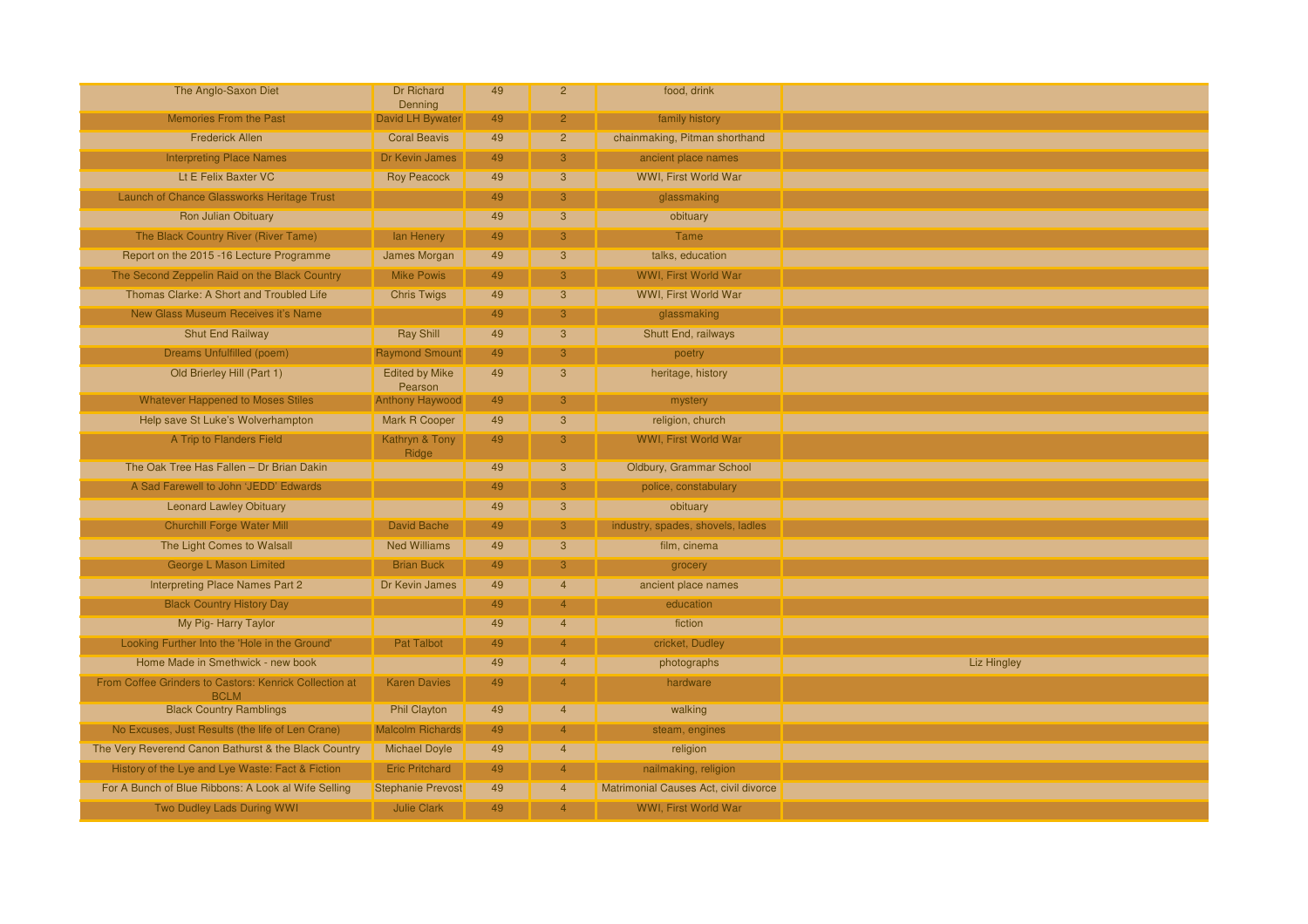| Si Jchn's Church. Kates Hill - Grand Key Ceremony                        | Deb Brownlee                            | 49 | $\overline{4}$ | religion                                           |                               |
|--------------------------------------------------------------------------|-----------------------------------------|----|----------------|----------------------------------------------------|-------------------------------|
| Our Stour' The Black Country River, New book by Graham<br><b>Beckley</b> |                                         | 49 | $\overline{4}$ | <b>River Stour</b>                                 |                               |
| Isaiah Aston, Cockshutts Colliery                                        | <b>Peter Cutler</b>                     | 49 | $\overline{4}$ | coal, mining                                       |                               |
| From Wolverhampum to Rangoon: Story of Dora Hand                         | <b>Neil Leadbeater</b>                  | 49 | $\overline{4}$ | missionary, nurse, Burma                           |                               |
| Old Brirley Hill (Part 2)                                                | <b>Edited by Mike</b><br>Pearson        | 49 | $\overline{4}$ | heritage, history                                  |                               |
| The Horrible History of Wednesbury - Ian Henery                          | lan Henery                              | 49 | $\overline{4}$ | heritage, history                                  |                               |
| Mr Byng's Tour of the Dudley Area                                        | Pat Dunn                                | 49 | $\overline{4}$ | heritage, history                                  | 5th Viscount Torrington       |
| Interpreting Place Names (Part 3)                                        | Dr Kevin James                          | 50 | $\mathbf{1}$   | ancient place names                                |                               |
| <b>Black Country Ramblings (Part 2)</b>                                  | <b>Phil Clayton</b>                     | 50 | $\mathbf{1}$   | walking                                            |                               |
| Early Iron West Midland Canal Boats                                      | <b>Ray Shill</b>                        | 50 | 1              | canals                                             |                               |
| Noah Hingley (1796-1877): An Alternative View                            | <b>Peter Cutler</b>                     | 50 | $\overline{1}$ | chainmaking, anchors                               |                               |
| Our Best-kept Secret: The Blue Plaque                                    | <b>Brian Dakin</b>                      | 50 | 1              | cartoonist                                         | <b>Charlie Grigg</b>          |
| Black Country Drinking in the 1970s                                      | Keith Hodgkin                           | 50 |                | beer                                               |                               |
| Bertie Crick - Soldier at Passchendale                                   | <b>Mark R Cooper</b>                    | 50 |                | <b>WWI, First World War</b>                        |                               |
| Sister Dora, Black Country Angel Who Died on Christmas<br>Eve            | lan Henery                              | 50 | $\overline{1}$ | nurse, medical                                     |                               |
| Allan Baker Willingsworth to Walsall via Wembley and Villa<br>Park       | <b>Terry Church</b>                     | 50 |                | football                                           |                               |
| Playing for the Albion 100 Years Ago                                     | <b>Harry Taylor</b>                     | 50 | $\mathbf{1}$   | football                                           |                               |
| <b>The Deaf Saddle Maker</b>                                             | <b>Michael Doyle</b>                    | 50 |                | Walsall, leather                                   | <b>Ken Stone</b>              |
| <b>First Piano Lesson</b>                                                | <b>Daphne Lester</b>                    | 50 | $\overline{1}$ | music                                              |                               |
| Priestfield and the 'Battle of the Gauges'                               | Mike Page                               | 50 | 1              | railways                                           |                               |
| On Life in the 1500s                                                     | <b>Mike Pearson</b>                     | 50 |                | medieval, middle ages                              |                               |
| <b>Glass Snippets</b>                                                    |                                         | 50 |                | glass                                              |                               |
| Railway Images                                                           | <b>Steve Burdett</b>                    | 50 |                | pictures                                           |                               |
| Aristocratic Involvement in Promoting the Canal Revolution               | <b>Trevor Raybould</b>                  | 50 |                | canals                                             |                               |
| National Service Stories in The Blackcountryman                          | <b>Gerald Darby</b>                     | 50 |                | conscription                                       |                               |
| The Unveiling of the Equestrian Statue 1866                              | <b>Peter Cutler</b>                     | 50 |                | Wolverhampton                                      | Queen Victoria, Prince Albert |
| The Second Zeppelin Raid on the Black Country                            | <b>Mick Powis</b>                       | 50 | $\mathbf{1}$   | WWI, World War One                                 |                               |
| <b>The Dynasty Builder</b>                                               | <b>David Williams-</b><br><b>Thomas</b> | 50 |                | glassmaking, Stevens & Williams                    | <b>Samuel Williams</b>        |
| <b>Black Country Society 50 Years On</b>                                 | James Morgan                            | 50 | $\overline{2}$ | golden anniversary                                 |                               |
| <b>Lichfield Waterworks Trust</b>                                        | <b>David Moore</b>                      | 50 | 2 <sup>1</sup> | water supply, Sandfields Pumping<br><b>Station</b> |                               |
| Blue Plaque Unveiled: Noah's Ark public house Tipton                     | <b>Mike Pearson</b>                     | 50 | $\overline{2}$ |                                                    | John Fetcher, John Brimble    |
| Early Years in Darlaston (Part 1)                                        | Mike Page                               | 50 | $\overline{2}$ | <b>Family history</b>                              |                               |
| <b>The Christmas Post</b>                                                | <b>Bill Toynbee</b>                     | 50 | $\overline{2}$ | Royal Mail, Post Office                            |                               |
| <b>Black Country Ramblings</b>                                           | <b>Phil Clayton</b>                     | 50 | 2 <sup>1</sup> | walking                                            |                               |
| 1974 Pub Survey of Dudley Town Centre                                    | lan Jeavons                             | 50 | $\overline{2}$ | public house                                       |                               |
| Rachael Heyhoe Flint OBE DL                                              | James Morgan                            | 50 | 2 <sup>1</sup> | obituary, sport, cricket                           |                               |
|                                                                          |                                         |    |                |                                                    |                               |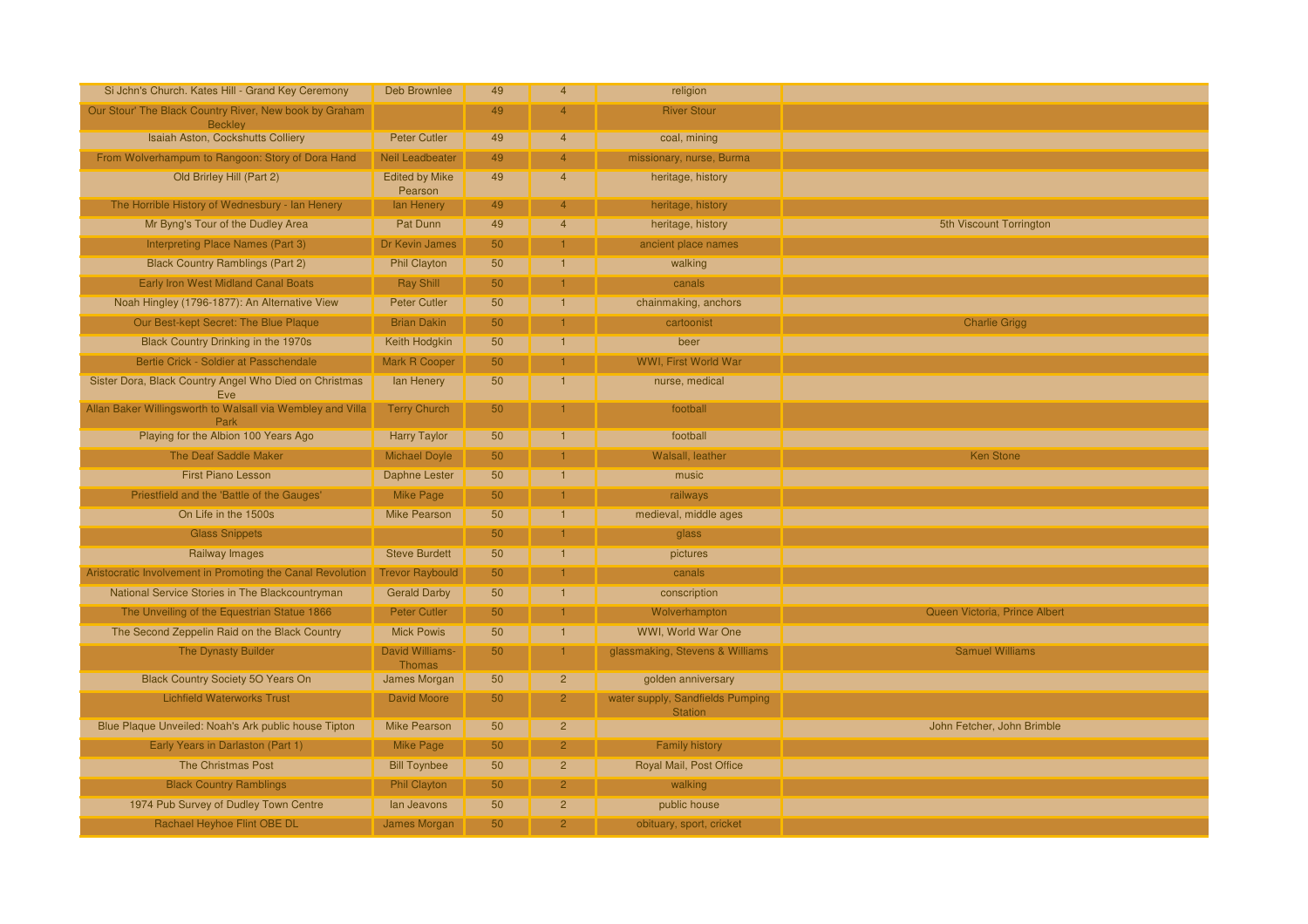| A Gallery of Memories                                                                  | <b>Philip C Adams</b><br><b>MA</b>       | 50              | $\overline{2}$ | museum, art gallery, Dudley     |                     |
|----------------------------------------------------------------------------------------|------------------------------------------|-----------------|----------------|---------------------------------|---------------------|
| <b>Smethwick Summit Reduction 1788 -1791</b>                                           | <b>Ray Shill</b>                         | 50              | $\overline{2}$ | canals                          |                     |
| The Walsall Leather Museum                                                             | <b>Michael Doyle</b>                     | 50              | $\overline{2}$ | leather                         |                     |
| Some Early Memories of the Black Country Society                                       | Dr Trevor<br>Raybould                    | 50              | $\overline{2}$ | golden anniversary              |                     |
| <b>Elsie's Tale</b>                                                                    | James Morgan                             | 50              | $\overline{2}$ | fiction                         |                     |
| 1636 - When Richard Foley Faced Ruin                                                   | <b>Roy Peacock</b>                       | 50              | 2 <sup>1</sup> | iron, industry                  |                     |
| Alan Price (1929-2016)                                                                 | <b>Keith Hodgkins</b>                    | 50              | $\overline{2}$ | obituary, photography, pictures |                     |
| <b>JMW Turner's Tour in Dudley (Part IV)</b>                                           | <b>Brendan Clifford</b>                  | 50              | $\overline{2}$ | art                             |                     |
| <b>Gunlock Makers of Wolverhampton</b>                                                 | Mark R Cooper                            | 50              | $\overline{2}$ | guns, gunmakers                 |                     |
| Following The Towpath to the Past                                                      | <b>Chris Turton</b>                      | 50              | $\overline{2}$ | canals                          |                     |
| The Jensen Motor Company                                                               | <b>Nick Maltby</b>                       | 50              | $\overline{2}$ | cars, motors                    |                     |
| <b>Memories Are Made For Us</b>                                                        | <b>Mike Pearson</b>                      | 50              | $\overline{2}$ | Powke Lane, BSR                 |                     |
| The Jensen Motor Company (Pan 2)                                                       | <b>Nick Maltby</b>                       | 50              | $\mathbf{3}$   | cars, motors                    |                     |
| Drinking, Brawling and Fighting at the Lye                                             | <b>Mary Bodfish</b>                      | 50              | 3              | social history                  |                     |
| <b>When Dudley Moved North</b>                                                         | Alan Day                                 | 50              | $\mathbf{3}$   | iron, industry                  |                     |
| Quarry Bank: an Outsider's View                                                        | <b>Terry Church</b>                      | 50              | 3              | Family history, football        |                     |
| <b>Black Country Parish Boundaries: Echoes of Ancient</b><br>Territory (Part I)        | Dr Kevin James                           | 50              | $\mathbf{3}$   | parish history                  |                     |
| Nightscape sees the Light of Day at Gallery                                            |                                          | 50              | 3              | art                             | <b>Robert Perry</b> |
| Early Years in Darlaston (from a child's point of view) Part 2                         | <b>Mike Page</b>                         | 50              | $\overline{3}$ | <b>Family history</b>           |                     |
| Black Country Ramblings: Along the Old Main Line                                       | Phil Clayton                             | 50              | $\mathbf{3}$   | canals                          |                     |
| Rachael Heyhoe Flint update                                                            |                                          | 50              | $\overline{3}$ | obituary                        |                     |
| Caeser Augustus Llewellyn Jenkyns                                                      | <b>Terry Harrison</b>                    | 50 <sub>2</sub> | 3              | football                        |                     |
| Noah's Ark Blue Plaque                                                                 |                                          | 50              | $\mathbf{3}$   | <b>Black Country Society</b>    |                     |
| 19th Century Ladymoor from Census Data                                                 | <b>Jennifer Davies</b>                   | 50              | 3              | people                          |                     |
| Thomas Foley: The Fire of London 1666 & Old Swinford<br>Hospital                       | <b>Roy Peacock</b>                       | 50              | $\mathbf{3}$   | industry, ironmaking            |                     |
| Railway Plaques: National Rail Museum, Delhi                                           | David & Anne<br><b>Bullock</b>           | 50              | 3              | railways                        |                     |
| <b>Renton Road Allotments</b>                                                          | Neil Leadbeater                          | 50              | $\mathbf{3}$   | poetry                          |                     |
| The Euphrates Flyboat                                                                  | <b>Margaret Dallow</b>                   | 50              | 3              | canals                          |                     |
| The Case For Wolverhampton                                                             | <b>Nick Moss</b>                         | 50              | $\mathbf{3}$   | <b>Black Country</b>            |                     |
| May Myatt Recollections (1920-1975)                                                    | <b>Nadine Cresswell-</b><br><b>Myatt</b> | 50              | 3              | orphanage, Cottage Homes        |                     |
| <b>Black Country Parish Boundaries: Echoes of Ancient</b><br><b>Territory (Part 2)</b> | Dr Kevin James                           | 50              | $\overline{4}$ | parish history                  |                     |
| Chance Brothers in New Zealand (Part I)                                                | <b>Bill Toynbee</b>                      | 50              | $\overline{4}$ | glassmaking                     |                     |
| The Bickley Family and Trades in Bilston                                               | <b>Ray Shill</b>                         | 50              | $\overline{4}$ | enamels                         |                     |
| Thomas Monk of Lower Mitton and Tipton                                                 | <b>Margaret Dallow</b>                   | 50              | $\overline{4}$ | canals                          |                     |
| Euphrates and The Fly Boat (poem)                                                      | John Alan Davis                          | 50              | $\overline{4}$ | poetry                          |                     |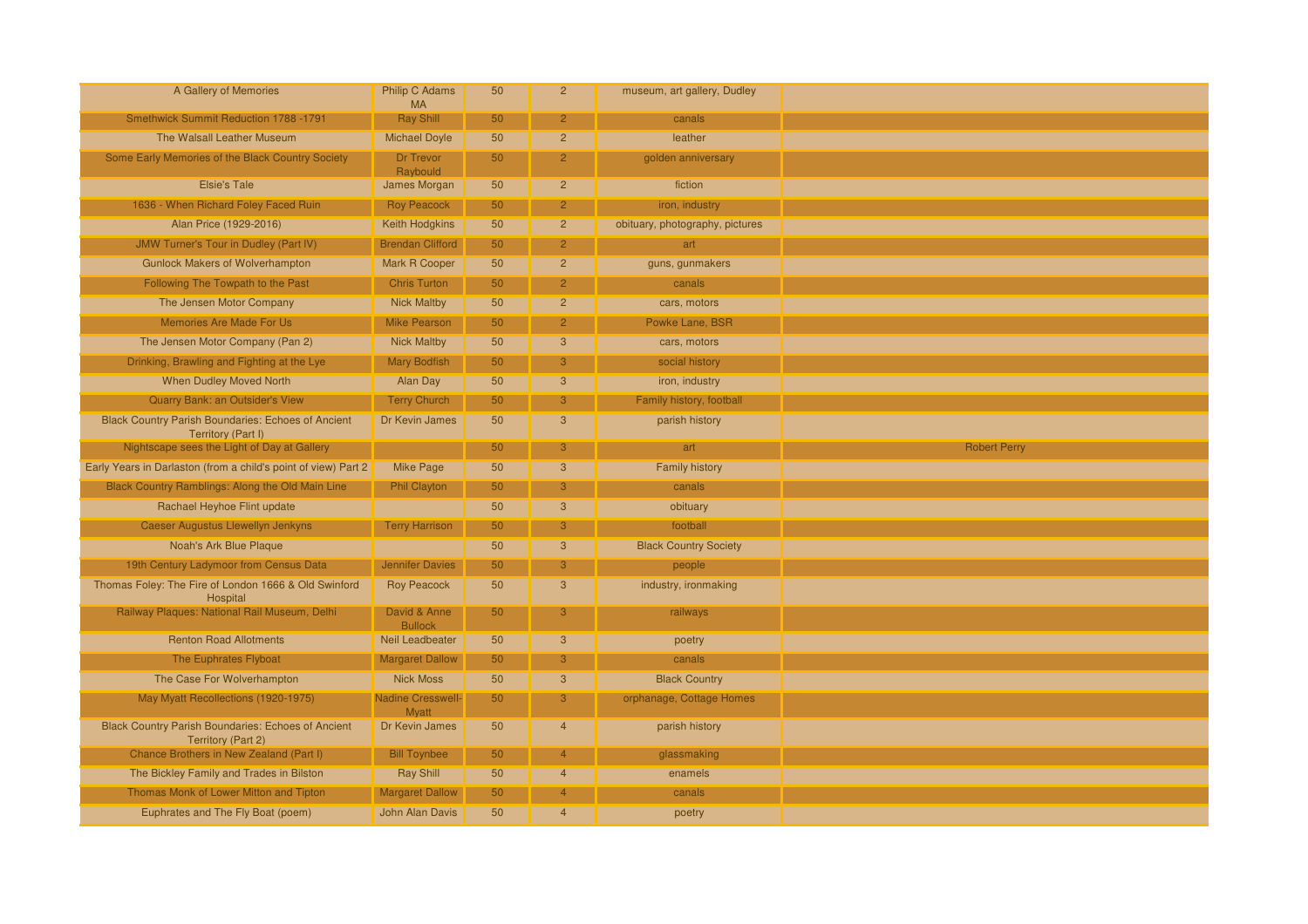| Euphrates Packet (song lyrics)                                                | Phil Clayton                             | 50 | $\overline{4}$ | music                               |                                             |
|-------------------------------------------------------------------------------|------------------------------------------|----|----------------|-------------------------------------|---------------------------------------------|
| Fr. Francis Martyn (1782-1838) & the Mount, Walsall                           | <b>Michael Doyle</b>                     | 50 | $\overline{4}$ | religion                            |                                             |
| The Black Country Society Reaches Fifty                                       | <b>Ned Williams</b>                      | 50 | $\overline{4}$ | diamond anniversary                 |                                             |
| Major Investment for Multistory for Sandwell Arts Festival                    |                                          | 50 | $\overline{4}$ | art                                 |                                             |
| From West Country to Black Country                                            | <b>Tony Ridge</b>                        | 50 | $\overline{4}$ | <b>Family history</b>               |                                             |
| Kewford Eagles Annual Football Tournament                                     |                                          | 50 | $\overline{4}$ | football                            |                                             |
| Black Country Ramblings: Along the Old Main Line, Part 2                      | <b>Phil Clayton</b>                      | 50 | $\overline{4}$ | canals                              |                                             |
| Responses to Wolverhampton Article (5003)                                     | <b>Nick Moss</b>                         | 50 | $\overline{4}$ | industry, Wolverhampton, Ironopolis |                                             |
| A Day at Westfield                                                            | <b>Graham Fisher</b><br><b>MBE</b>       | 50 | $\overline{4}$ | canals                              |                                             |
| Letters to Mary (Part I)                                                      | <b>Angus Dunphy</b><br><b>OBE</b>        | 50 | $\overline{4}$ | Korean War, navy                    |                                             |
| Board Schools & their Appearance in The Lye & Wollescote<br>(Part I)          | <b>Eric Pritchard</b>                    | 50 | $\overline{4}$ | education                           |                                             |
| We Spake a Bit Different                                                      | <b>Harry Taylor</b>                      | 50 | $\overline{4}$ | dialect, Mary Macarthur             |                                             |
| Damage to Grave of VC Hero & Paving Stone Ceremony for<br>VC.                 |                                          | 50 | $\overline{4}$ | Zulu War                            | <b>Colour Sergeant Anthony Clarke Booth</b> |
| May Myatt (nee Hughes) Recollections 1920 - 1955 (Part 2) - Nadine Cresswell- | <b>Myatt</b>                             | 50 | $\overline{4}$ | family history                      |                                             |
| <b>Images of Dudley</b>                                                       | <b>Steve Burdett</b>                     | 50 | $\overline{4}$ | pictures                            |                                             |
| May Myatt Recollections (1920 - 1975) Part 3                                  | <b>Nadine Cresswell-</b><br><b>Myatt</b> | 51 | $\mathbf{1}$   | family history                      |                                             |
| Story of William Russell at Lye Forge & life in the Midlands<br>iron industry | <b>Nigel Perry</b>                       | 51 | 1.             | iron, industry, ironmaking          |                                             |
| Chance Brothers in New Zealand Part 2                                         | <b>Bill Toynbee</b>                      | 51 | $\overline{1}$ | glassmaking                         |                                             |
| Board Schools & their Appearance in The Lye & Wollescote<br>(Part 2)          | <b>Eric Pritchard</b>                    | 51 |                | education                           |                                             |
| When Steel in Dudey led to Brass and then Gold up North                       | Alan Day                                 | 51 | $\mathbf{1}$   | industry, steel, ironmaking         |                                             |
| Black Country Ramblings: Along the Old Main Line, Part 3                      | <b>Phil Clayton</b>                      | 51 | $\mathbf{1}$   | canals                              |                                             |
| A Woman Called Peculiar                                                       | <b>Mick Powis</b>                        | 51 | $\mathbf{1}$   | Bilston, family history             |                                             |
| <b>Black Country History Day</b>                                              | <b>Judith Watkin</b>                     | 51 | $\mathbf{1}$   | education                           |                                             |
| <b>Harold Hassall</b>                                                         | Stan Hill                                | 51 | $\overline{1}$ | football                            |                                             |
| Planning The Future in 1948                                                   | Dr Trevor<br>Raybould                    | 51 | $\mathbf{1}$   | planning, local government          |                                             |
| Letters to Mary Part 2                                                        | <b>Angus Dunphy</b>                      | 51 | $\mathbf{1}$   | Japan, navy                         |                                             |
| Elihu Burritt (an Ameriam's View of Victorian England                         | <b>Brian Conduit</b>                     | 51 | 1.             | consul, Birmingham                  |                                             |
| Lord Cobham Opens New Police Buildings & Fire Station in<br><b>Dudley</b>     | <b>Mike Pearson</b>                      | 51 | $\overline{1}$ | constabulary                        |                                             |
| The West Bromwich Gas Showroom (BCLM)                                         |                                          | 51 | 1.             | <b>Black Country Living Museum</b>  |                                             |
| Cedric Hardwicke, Actor at War                                                | <b>Roy Peacock</b>                       | 51 | $\mathbf{1}$   | film, movies, theatre               |                                             |
| The Irish and Wednesbury                                                      | Michael Doyle                            | 51 | 1.             | industry                            |                                             |
| Announcement: British Glass Foundation & Dudley MBC                           |                                          | 51 | $\mathbf{1}$   | glass museum                        |                                             |
| Margaret Macdonald Mackintosh                                                 | lan Jeavons                              | 51 | 1              |                                     | <b>Charles Rennie Mackintosh</b>            |
| Visit to Homesdale, Pennsylvania (Home of the Stourbridge<br>Lion)            | <b>Mike Pearson</b>                      | 51 | $\overline{1}$ | railways                            |                                             |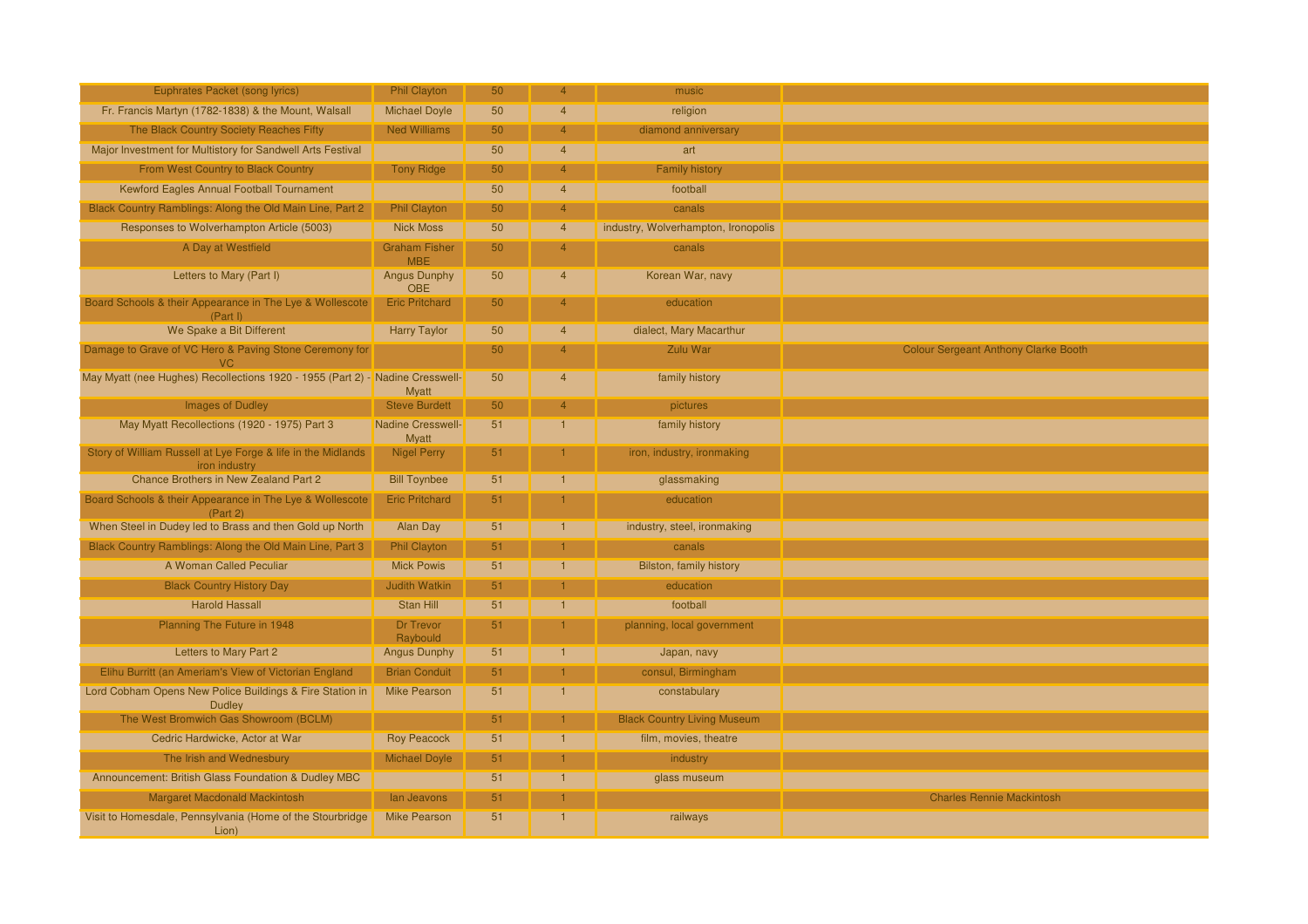| Story of William Russell - Postscript                    | <b>Nigel Perry</b>                         | 51 | $\overline{2}$ | industry, ironmaking                        |                         |
|----------------------------------------------------------|--------------------------------------------|----|----------------|---------------------------------------------|-------------------------|
| Black Country Ramblings: Along the Old Main Line Part 4  | <b>Phil Clayton</b>                        | 51 | $\overline{2}$ | canals                                      |                         |
| <b>Erdeswick and the Black Country</b>                   | Dr John Lester                             | 51 | 2 <sup>1</sup> | <b>Survey of Staffordshire</b>              |                         |
| Joan White                                               |                                            | 51 | $\overline{2}$ | obituary                                    |                         |
| Arthur Proudler (nine years at Aston Villa for one game  | <b>Terry Church</b>                        | 51 | 2 <sup>2</sup> | football                                    |                         |
| A Royal Visit to Wolverhampton                           | <b>Ned Williams</b>                        | 51 | $\overline{2}$ |                                             | <b>Prince Zuluamkah</b> |
| South Africa Railway Plates                              | David Bullock                              | 51 | 2 <sup>1</sup> | photographs, railways                       |                         |
| Eli Adams Black Country Story Teller                     | <b>Philip Adams</b>                        | 51 | $\overline{2}$ |                                             |                         |
| Jerry the Pit Pony                                       | Eli Adams                                  | 51 | $2^{\circ}$    | fiction                                     |                         |
| Midlife identity crisis: Am I or ay I a Blackcountryman? | <b>Chris Turton</b>                        | 51 | $\overline{2}$ | Wednesfield, Wolverhampton                  |                         |
| When Dudley Moved North Part 2                           | Alan Day                                   | 51 | 2 <sup>1</sup> | iron, industry                              |                         |
| The Bilston Madhouses                                    | Dr. Leonard Smith                          | 51 | $\overline{2}$ | mental illness, asylum, hospital,<br>lunacy |                         |
| I have got a Medal!                                      | <b>James Measell</b>                       | 51 | $\overline{2}$ | school, education                           |                         |
| Early Years of the West Smethwick Male Voice Choir       | <b>Bill Toynbee</b>                        | 51 | $\overline{2}$ | music                                       |                         |
| <b>Billinghams on the Move</b>                           | <b>Clive and Gary</b><br><b>Billingham</b> | 51 | $\overline{2}$ | Lancashire                                  |                         |
| John B Woodall New Chair of the Black Country Society    |                                            | 51 | 2 <sup>1</sup> |                                             |                         |
| Miss Beryl Margaret Fisher RIP                           |                                            | 51 | 2 <sup>1</sup> | obituary                                    |                         |
| There's No Such Thing as Can't: Ernest Cox               | <b>Martyn Round</b>                        | 51 | $\overline{2}$ | engineering                                 |                         |
| JA Barnsby and Sons                                      | <b>Michael Doyle</b>                       | 51 | 2 <sup>1</sup> | Walsall, sadler                             |                         |
| New Celebratory Installaticm in Kingswinford             | <b>Graham Fisher</b><br><b>MBE</b>         | 51 | $\overline{2}$ | glassmaking                                 |                         |
| <b>Mount St. Primary School Memories</b>                 | <b>Terence S Hyde</b>                      | 51 | 2 <sup>1</sup> | education                                   |                         |
| Kewford Eagles: Ian Pound                                | <b>lan Pound</b>                           | 51 | $\overline{2}$ | football                                    |                         |
| Forging Ahead: Black Country Living Museum               |                                            | 51 | $\overline{2}$ | heritage                                    |                         |
| John Hendley Tribute                                     | <b>Ned Williams</b>                        | 51 | $\overline{2}$ | obituary                                    |                         |
| The 'munificence' of Joseph Guest & a trowel in the loft | Dave Kerr                                  | 51 | $\mathbf{3}$   | family history                              |                         |
| A Mystery at the Delph                                   | <b>Ned Williams</b>                        | 51 | $\mathbf{3}$   | canals, locks                               |                         |
| Tom Harris: the boy who missed the Cup Final             | <b>Terry Church</b>                        | 51 | $\mathbf{3}$   | football                                    |                         |
| Kenn Godfrey - obituary                                  | <b>Ned Williams</b>                        | 51 | $\overline{3}$ | obituary                                    |                         |
| A Racing Uncertainty                                     | <b>David Walker</b>                        | 51 | 3              | horse racing                                |                         |
| <b>Emanuel Bowen &amp; the Black Country</b>             | <b>John Lester</b>                         | 51 | $\overline{3}$ | maps                                        |                         |
| A Coseley Examination                                    | <b>Matt Mills</b>                          | 51 | 3              | local government                            |                         |
| Black Country Ramblings: Along the Old Main Line, Part 5 | <b>Phil Clayton</b>                        | 51 | $\mathbf{3}$   | canals                                      |                         |
| Two Schools That Nearly Didn't Open                      | <b>Trevor Rogers</b>                       | 51 | 3 <sup>°</sup> | education                                   |                         |
| <b>Chance Brothers' Interplanetary Project</b>           | <b>Bill Toynbee</b>                        | 51 | $\mathbf{3}$   | glass, lights                               |                         |
| St Peter's Church Clock Restoration Appeal               |                                            | 51 | $\mathbf{3}$   | religion                                    |                         |
| <b>Black Country Spitfires</b>                           | <b>Peter Glews</b>                         | 51 | $\overline{3}$ | WWII, World War Two, RAF                    |                         |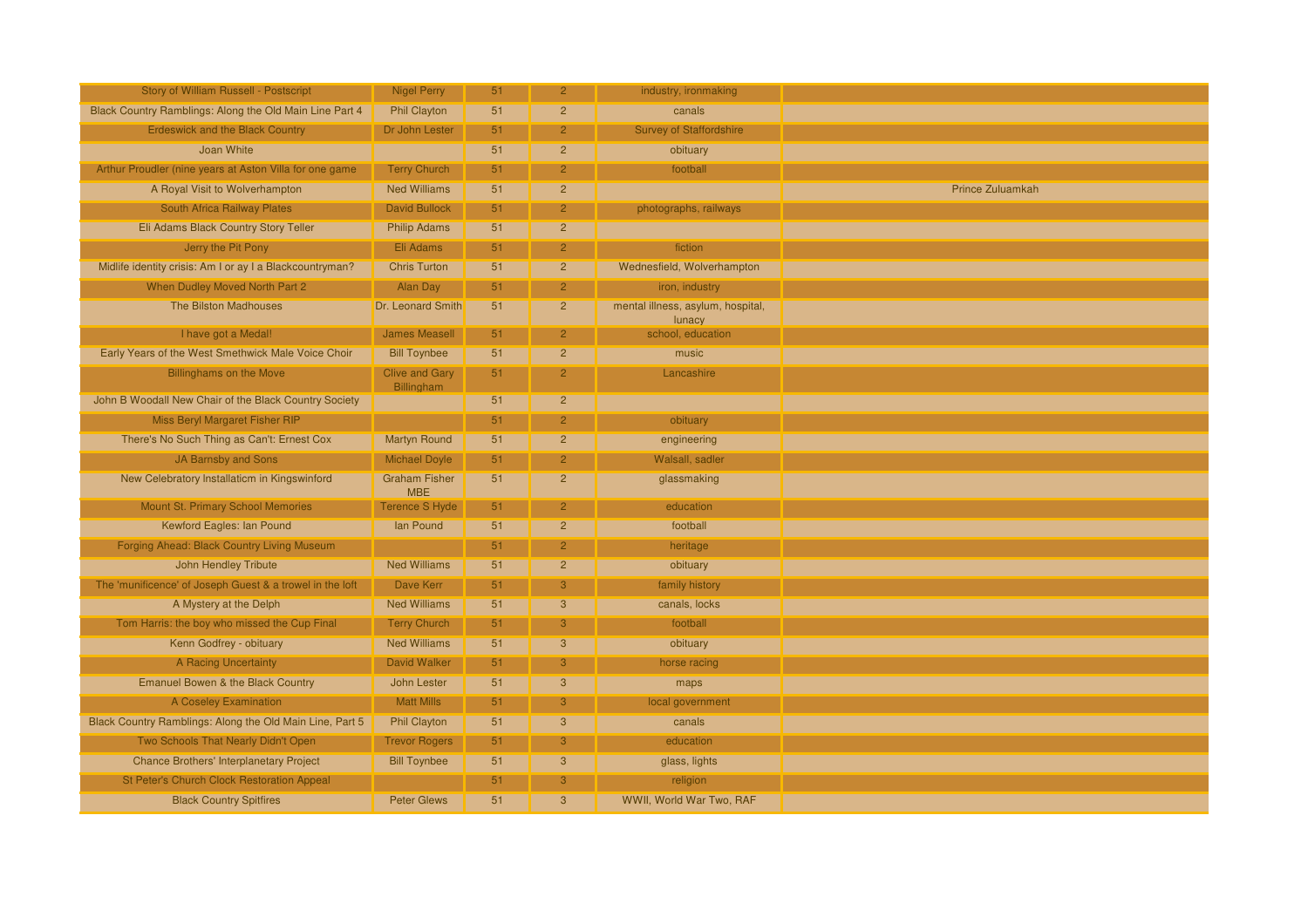| <b>Black Country Living Museum: Forging Ahead</b>                           | <b>Simon Briercliffe</b>                | 51              | 3              | West Bromwich Building Society,<br>Marsh and Baxters, Elephant and<br>Castle |  |
|-----------------------------------------------------------------------------|-----------------------------------------|-----------------|----------------|------------------------------------------------------------------------------|--|
| <b>Planning For The Future</b>                                              | George Moran                            | 51              | 3              | conurbation                                                                  |  |
| The Black Country Workhouse                                                 | <b>Edward Davies</b>                    | 51              | 3 <sup>1</sup> | poor laws                                                                    |  |
| My Mother Told Me (vocabulary)                                              | <b>Chris Turton</b>                     | 51              | $\overline{3}$ | dialect                                                                      |  |
| Joey Tortoise Makes a Dash for Freedom                                      | Stan Hill                               | 51              | 3 <sup>°</sup> |                                                                              |  |
| Was It Really So? (memories)                                                | <b>Keith Robinson</b>                   | 51              | $\mathbf{3}$   | family history                                                               |  |
| Stourbridge Lion's Historic Debut                                           | Mike Pearson                            | 51              | 3 <sup>°</sup> | railways                                                                     |  |
| Was It Really So? (memories) - Part 2                                       | Keith Robinson                          | 51              | $\overline{4}$ | family history                                                               |  |
| Ruben Wellbeloved Scott: Stourbndge Benefactor                              | <b>James Measell</b>                    | 51              | $\overline{4}$ | art, school                                                                  |  |
| Bombing of Wolverhampton and the Black Country in the<br>blitz              | <b>Mick Powis</b>                       | 51              | $\overline{4}$ | WWII, World War Two                                                          |  |
| House Ownership in Victorian Lye                                            | <b>Eric Pritchard</b>                   | 51              | $\overline{4}$ | homes                                                                        |  |
| The Chief's Lodge and Totem Poles: Kinver Scout Camp                        | <b>David Walker</b>                     | 51              | $\overline{4}$ | cubs, scouts                                                                 |  |
| History in the Making: White House Glass Museum                             | <b>Graham Fisher</b><br><b>MBE</b>      | 51              | $\overline{4}$ | glassmaking                                                                  |  |
| Locksmith's House Archive al the BCLM                                       | <b>Karen Davies</b>                     | 51              | $\overline{4}$ | Black Country Living Museum, locks,<br>Willenhall                            |  |
| Roland Hipkins. Coseley Man, Prominent Artist, & Educator<br>in New Zealand | <b>Tony Ridge</b>                       | 51              | $\overline{4}$ | art, education                                                               |  |
| Thomas Dudley Foundary - new state-of-art foundry                           |                                         | 51              | $\overline{4}$ | industry, ironmaking                                                         |  |
| Victor Marvin Finegan, AKA Lord 'Nip-a-Kof'                                 | DE Yates & JD<br>Halverson              | 51              | $\overline{4}$ | tobacconist, confectioner                                                    |  |
| Black Country Ramblings: Along the Old Main Line, Part 6                    | <b>Phil Clayton</b>                     | 51              | $\overline{4}$ | canals                                                                       |  |
| Brierley Hill 'Festival of Britain' Shopping Week 1951                      | <b>Peter Glews</b>                      | 51              | $\overline{4}$ | celebration                                                                  |  |
| The Baker and The Tyke (poem)                                               | <b>Emma Cooper</b>                      | 51              | $\overline{4}$ | poetry                                                                       |  |
| Jimmy Sankey - obituary                                                     | <b>Chris Turton</b>                     | 51              | $\overline{4}$ | obituary                                                                     |  |
| <b>Thomas Barratt, VC</b>                                                   | <b>Mandy Caddick</b>                    | 51              | $\overline{4}$ | WWI, World War One                                                           |  |
| The Life of John Williams Jesson                                            | <b>Elizabeth Wheeler</b>                | 51              | $\overline{4}$ | education                                                                    |  |
| <b>Terry Price BEM</b>                                                      |                                         | 51              | $\overline{4}$ | historian, author                                                            |  |
| Keziah: A Short Story                                                       | <b>Carol Hathorne</b>                   | 51              | $\overline{4}$ | fiction                                                                      |  |
| Was It Really So? (memories) - Part 3                                       | Keith Robinson                          | 52              |                | family history                                                               |  |
| A Gornal Christmas Rhyme (in 2 parts)                                       | David Walker                            | 52              |                | poetry                                                                       |  |
| Pastor Henry Rollinson, Price St. Mission                                   | <b>Professor David</b><br><b>Hughes</b> | 52              | $\overline{1}$ | religion                                                                     |  |
| A Ticket For a Cup Final & a European Cup Final for £1                      | <b>Terry Church</b>                     | 52              |                | football                                                                     |  |
| The Founding of the Brierley Hill School of Art                             | <b>James Measell</b>                    | 52              | 1              | education, art                                                               |  |
| <b>An Armistice Memoir</b>                                                  | <b>NC Hilton</b>                        | 52 <sub>2</sub> | 1.             | <b>WWI, World War One</b>                                                    |  |
| The 1832 Black Country Cholera Outbreak                                     | <b>Edward Davies</b>                    | 52              |                | medicine                                                                     |  |
| Victor Marvin Finegan, AKA Lord 'Nip-a-Kof' (Part 2)                        | DE Yates & JD<br>Halverson              | 52 <sub>2</sub> | 1              | tobacconist, confectioner                                                    |  |
| Let There Be Light!                                                         | <b>Carol Hathorne</b>                   | 52              | $\overline{1}$ | fiction                                                                      |  |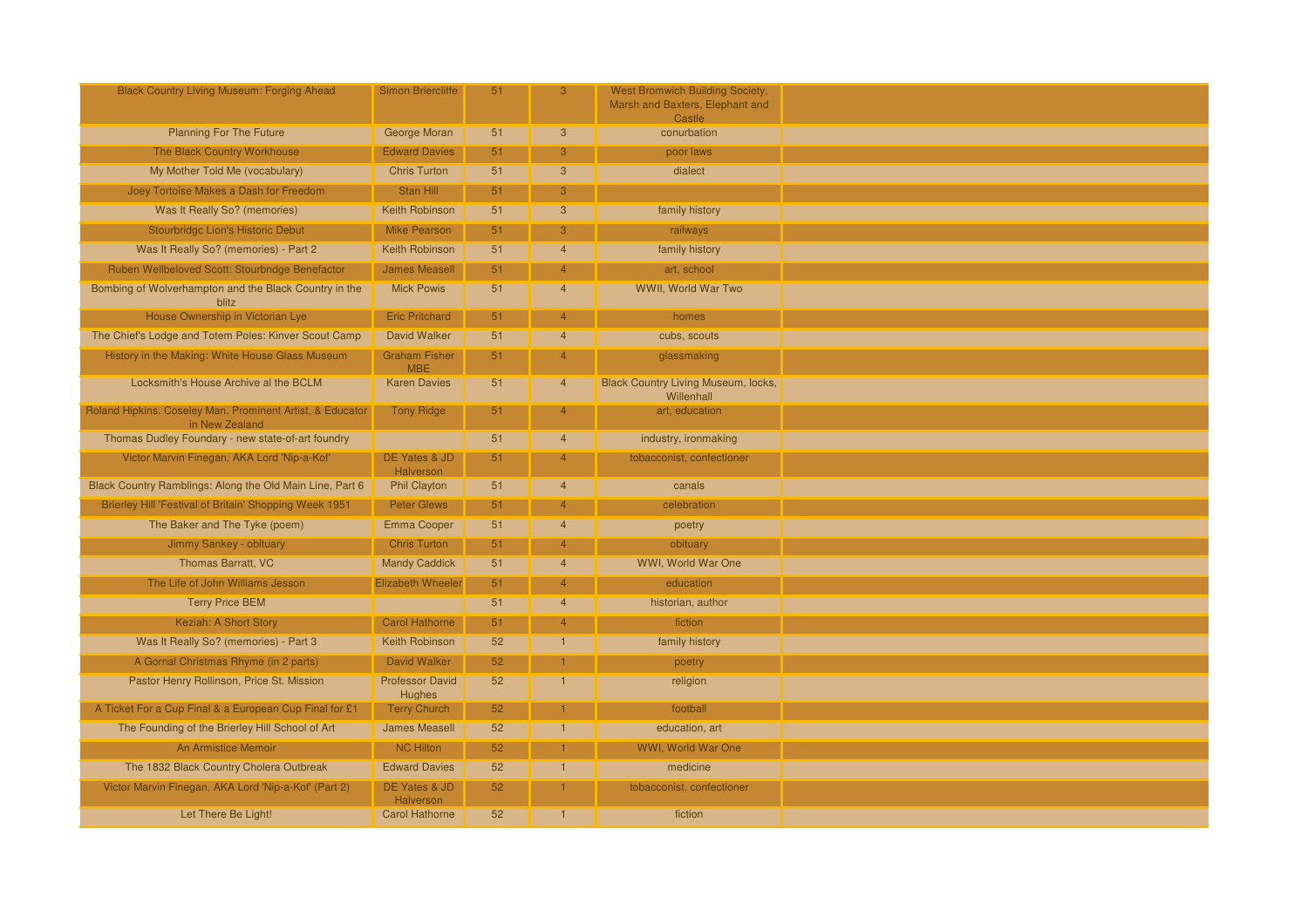| The Rise and Fall of Nailmaking in the Lye                                             | <b>Eric Pritchard</b>               | 52 |                | nailmaking                                                |
|----------------------------------------------------------------------------------------|-------------------------------------|----|----------------|-----------------------------------------------------------|
| Tipton To Kent and Back in WW1                                                         | <b>Elizabeth Dorothy</b><br>Wheeler | 52 |                | WWI, World War One                                        |
| A Little Wartime Memory                                                                | <b>John Lester</b>                  | 52 |                | WW2, World War Two                                        |
| <b>Obituary: Brian Draper MBE</b>                                                      | <b>Helen Cook</b>                   | 52 |                | obituary                                                  |
| <b>Black Country History Day Report 2018</b>                                           | <b>Judith Watkin</b>                | 52 |                | education                                                 |
| Methodism in Kingswinford                                                              | <b>Terry Church</b>                 | 52 | $\mathbf{1}$   | religion                                                  |
| Memories of Wordsley Hospital (1913-1954)                                              | J Godfrey                           | 52 |                | medicine                                                  |
| <b>Sedgley Park School</b>                                                             | <b>Michael Doyle</b>                | 52 | $\overline{1}$ | education                                                 |
| Dartmouth Cricket Club: West Bromwich's Forgotten<br><b>Football Pioneers</b>          | <b>Steve Carr</b>                   | 52 |                | cricket, football                                         |
| How Much For an Ear: Saxon Law Codes                                                   | <b>Richard Denning</b>              | 52 | $\mathbf{1}$   | Anglo, Saxon                                              |
| <b>BCLM: Forging Ahead</b>                                                             | <b>Simon Briercliffe</b>            | 52 | 1              | <b>Black Country Living Museum</b>                        |
| Ayli and 'Itler                                                                        | <b>Paul Fieldhouse</b>              | 52 | $\mathbf{1}$   | humour, poetry                                            |
| Dartmouth Cricket Club: West Bromwich's Forgotten<br><b>Football Pioneers (Part 2)</b> | <b>Steve Carr</b>                   | 52 | $\overline{2}$ | cricket, football                                         |
| <b>Clive Allen</b>                                                                     | <b>Terry Church</b>                 | 52 | $\overline{2}$ | basketball                                                |
| An Englishman Abroad: Letters from 4th Lord Dudley                                     | Dr Trevor<br>Raybould               | 52 | $\overline{2}$ | aristocracy                                               |
| <b>Another Bowen Riddle</b>                                                            | <b>Phil Clayton</b>                 | 52 | $\overline{2}$ | maps                                                      |
| All the Wrong Subjects                                                                 | Kerry Hadley-<br>Pryce              | 52 | $\overline{2}$ | writing                                                   |
| Stourbridge Institute & Social Club at War                                             | <b>Edward Davies</b>                | 52 | $\overline{2}$ | WWI, WW2, World War one, World<br>War Two                 |
| A Solicitor of Art Henry Pearman Baggott                                               | <b>Brendan Clifford</b>             | 52 | $\mathbf{2}$   | <b>Dudley Art Gallery</b>                                 |
| Platform of Hope                                                                       | <b>Carol Hathorne</b>               | 52 | $\overline{2}$ | fiction                                                   |
| Alfred W Worthington: A Life of Civic Service                                          | <b>James Measell</b>                | 52 | $\overline{2}$ | biography                                                 |
| Black Country Ramblings: Along the Old Main Line                                       | <b>Phil Clayton</b>                 | 52 | $\overline{2}$ | canals                                                    |
| The Mystery of the Brierley Hill Church Model                                          | <b>Brian Buck</b>                   | 52 | $\overline{2}$ | religion                                                  |
| Jack Holden, Black Country's Marathon Runner                                           | <b>Mandy Caddick</b>                | 52 | $\overline{2}$ | running, marathon                                         |
| Blue Skies, White Clouds: Robert Perry                                                 | <b>Brendan Flynn</b>                | 52 | $\overline{2}$ | art                                                       |
| Emanuel Bowen & Very Localised Vocabulary                                              | Various<br><b>Contributors</b>      | 52 | $\overline{2}$ | dialect                                                   |
| Recollections on Glebe Street, Walsall                                                 | <b>Michael Doyle</b>                | 52 | $\overline{2}$ | religion                                                  |
| An Ecclesiastical Affair: Scandal & Libel in a BC Parish                               | <b>Chris Baker</b>                  | 52 | $\overline{2}$ | religion                                                  |
| An Abbey in Gornal Wood?                                                               | A Ward Jones                        | 52 | 2 <sup>1</sup> | religion                                                  |
| The Reverend Stephen John Rabone                                                       | <b>Bill Toynbee</b>                 | 52 | $\overline{2}$ | religion                                                  |
| <b>Snippets From Down Under</b>                                                        | <b>Bill Toynbee</b>                 | 52 | 2 <sup>1</sup> | nailmaking                                                |
| Condition of Working Class Children in the BC in the 1880s                             | <b>Edward Davies</b>                | 52 | $\overline{2}$ | industry, child labour                                    |
| Geoff Hill MBE - Obituary                                                              |                                     | 52 | $\overline{2}$ | obituary                                                  |
| <b>Stourbridge Glass Matters</b>                                                       | <b>Allister Malcolm</b>             | 52 | $\overline{2}$ | glassmaking                                               |
| James Watt 200th Anniversary: Keith Hodgkins                                           | Keith Hodgkins                      | 52 | 3              | industrial revolution, steam,<br><b>Bloomfield engine</b> |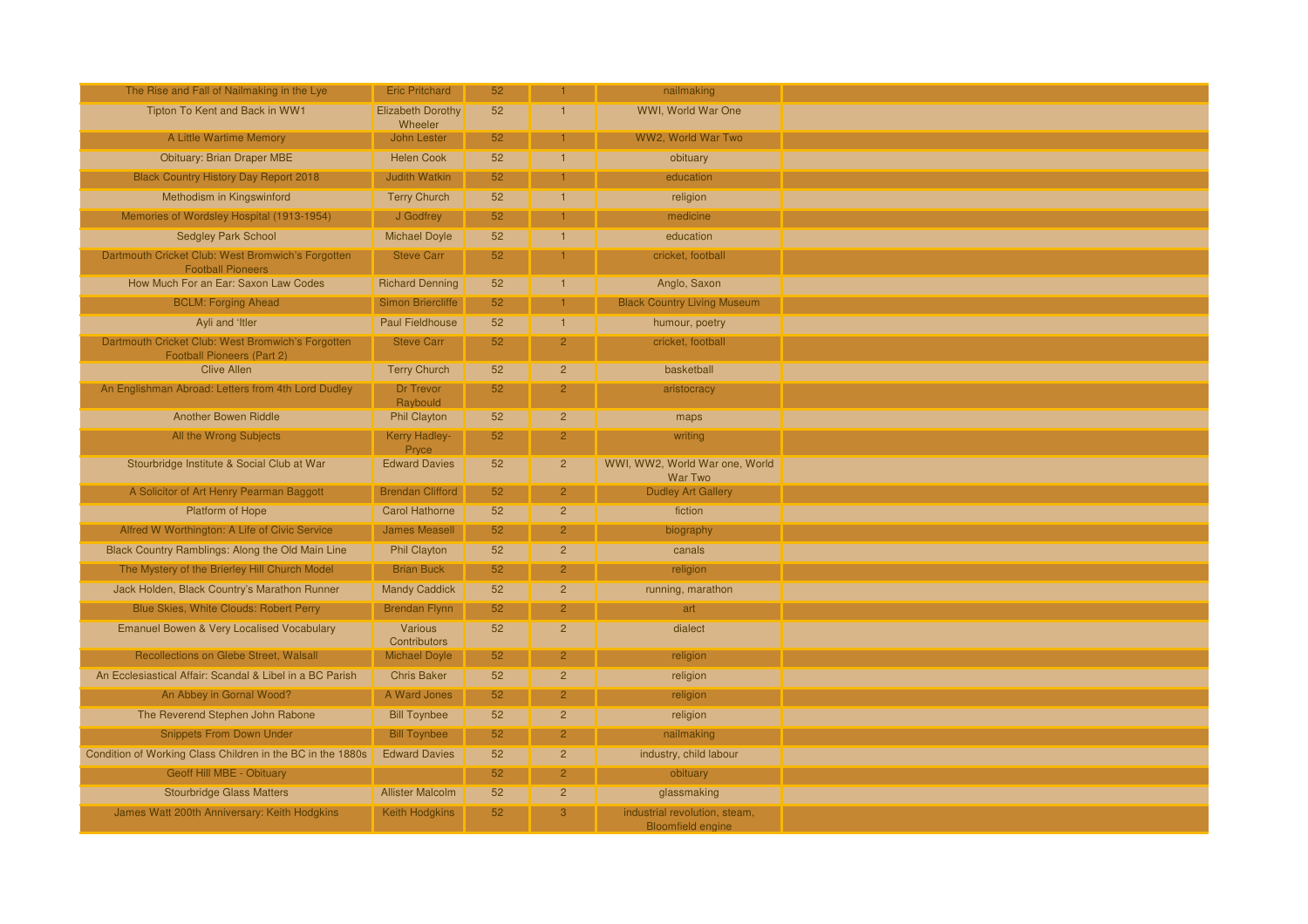| More Adventures in Glebe St. Walsall                                 | John Lester                              | 52              | 3 <sup>5</sup> | family history                     |                        |
|----------------------------------------------------------------------|------------------------------------------|-----------------|----------------|------------------------------------|------------------------|
| Black Country Ramblings: Along the Old Main Line                     | Phil Clayton                             | 52 <sub>2</sub> | $\mathbf{3}$   | canals                             |                        |
| Claytons of Oldbury (poem)                                           | <b>Tony P Cahill</b>                     | 52              | $\mathbf{3}$   | poetry                             |                        |
| Old Bluey                                                            | <b>Carol Hathorne</b>                    | 52              | 3 <sup>°</sup> | fiction                            |                        |
| Ecclesiastical Affair: Scandal & Libel in a BC Parish Part 2         | <b>Chris Baker</b>                       | 52              | $\mathbf{3}$   | religion                           |                        |
| Mary The Pit Lass (poem)                                             | Silvia Juliet<br>Millward                | 52              | 3 <sup>°</sup> | poetry                             |                        |
| <b>Black Country Humour</b>                                          | Iza Loffin                               | 52              | $\mathbf{3}$   | humour                             | Aynuk and Ayli         |
| H Watson Smith: Music & Art Were His Life                            | <b>James Measell</b>                     | 52              | 3              | music, art, education              |                        |
| 'Mrs' or 'Ma'? To Me There is no Argument                            | <b>Peter Glews</b>                       | 52              | $\mathbf{3}$   | Old Swan Inn                       | <b>Doris Pardoe</b>    |
| Urban Dairy Farms in Darlaston Green                                 | Peter J Carter &<br><b>Dennis Parker</b> | 52              | 3 <sup>°</sup> | farming, milk                      |                        |
| Landscaping at the White House Cone Museum + Glass<br><b>Matters</b> |                                          | 52              | $\mathbf{3}$   | glassmaking                        |                        |
| An Abbey in Gornal Wood? Part 2                                      | A Ward Jones                             | 52              | $\mathbf{3}$   | religion                           |                        |
| Wightwick Locomotive re-launched                                     |                                          | 52              | $\mathbf{3}$   | railways, heritage                 |                        |
| Ron Bentley (Tipton Harriers) obituary                               | <b>Chris Holloway</b>                    | 52              | 3              | obituary                           |                        |
| Cricket Clubs, Runs & Wickets from the 1970s                         | <b>Terry Church</b>                      | 52              | $\mathbf{3}$   | cricket                            |                        |
| Lye Goods Yard 1953                                                  | <b>Robin Shaw</b>                        | 52              | 3 <sup>°</sup> | railways                           |                        |
| Ron Moss (1930-2019) - Obituary                                      | <b>Keith Hodgkins</b>                    | 52              | 3 <sup>5</sup> | obituary                           |                        |
| El Alamein (poem)                                                    | <b>Eileen Ward Birch</b>                 | 52              | 3 <sup>°</sup> | poetry                             |                        |
| Remembrance and the Unknown Warrior                                  | <b>Roy Peacock</b>                       | 52              | $\overline{4}$ | WWI, World War One                 |                        |
| A Local Catholic in the English Civil War                            | <b>Michael Doyle</b>                     | 52              | $\overline{4}$ | Royalist,                          | <b>Colonel Leveson</b> |
| Kingswinford Community Association                                   | <b>Terry Church</b>                      | 52              | $\overline{4}$ | education, adult school            |                        |
| <b>Stourbridge and District Cricket Society</b>                      |                                          | 52 <sub>2</sub> | $\overline{4}$ | cricket                            |                        |
| <b>BCLM: Forging Ahead</b>                                           | <b>Simon Briercliffe</b>                 | 52              | $\overline{4}$ | <b>Black Country Living Museum</b> |                        |
| Urban Dairy Farms in Darlaston Green (Part 2)                        | Peter J Carter &<br><b>Dennis Parker</b> | 52              | $\overline{4}$ | farming, milk                      |                        |
| Ecclesiastical Affair: Scandal & Libel in a BC Parish Part 3         | <b>Chris Baker</b>                       | 52              | $\overline{4}$ | religion                           |                        |
| <b>West Brom's Singing Star</b>                                      | <b>Ron Simpson</b>                       | 52              | $\overline{4}$ | West Bromwich, music               | Val Wiseman            |
| Harry Halford's War                                                  | <b>Eric Pritchard</b>                    | 52              | $\overline{4}$ | Africa, WWII, World War Two        |                        |
| <b>Memories of the Canals</b>                                        | <b>William Perry</b>                     | 52              | $\overline{4}$ | canals,                            |                        |
| <b>Brief Encounter (poem)</b>                                        | <b>Geoffrey Southern</b>                 | 52              | $\overline{4}$ | poetry                             |                        |
| <b>Black Country Humour</b>                                          | Iza Loffin                               | 52              | $\overline{4}$ | humour                             | <b>Aynuk and Ayli</b>  |
| The History in our Green Belt: are we about to lose it               | Dr Kevin James                           | 52              | $\overline{4}$ | green belt                         |                        |
| <b>BEAN Celebrate Centenary</b>                                      | <b>Michael Jones</b>                     | 52              | $\overline{4}$ | <b>Bean Car Club</b>               |                        |
| <b>Graiseley Hill &amp; Graiseley Row</b>                            | <b>Neil Leadbeater</b>                   | 52              | $\overline{4}$ | census, family history             |                        |
| Sister Ruth Taylor MD c.1869-1917                                    | <b>Terry Harrison</b>                    | 52              | $\overline{4}$ | medicine, Boer War, Titanic        |                        |
| The Black Country's Last Mining Disaster                             | <b>Peter Glews</b>                       | 52              | $\overline{4}$ | coal, mining                       |                        |
| <b>Chris Smith Obituary</b>                                          | <b>Gail Smith</b>                        | 52              | $\overline{4}$ | obituary                           |                        |
|                                                                      |                                          |                 |                |                                    |                        |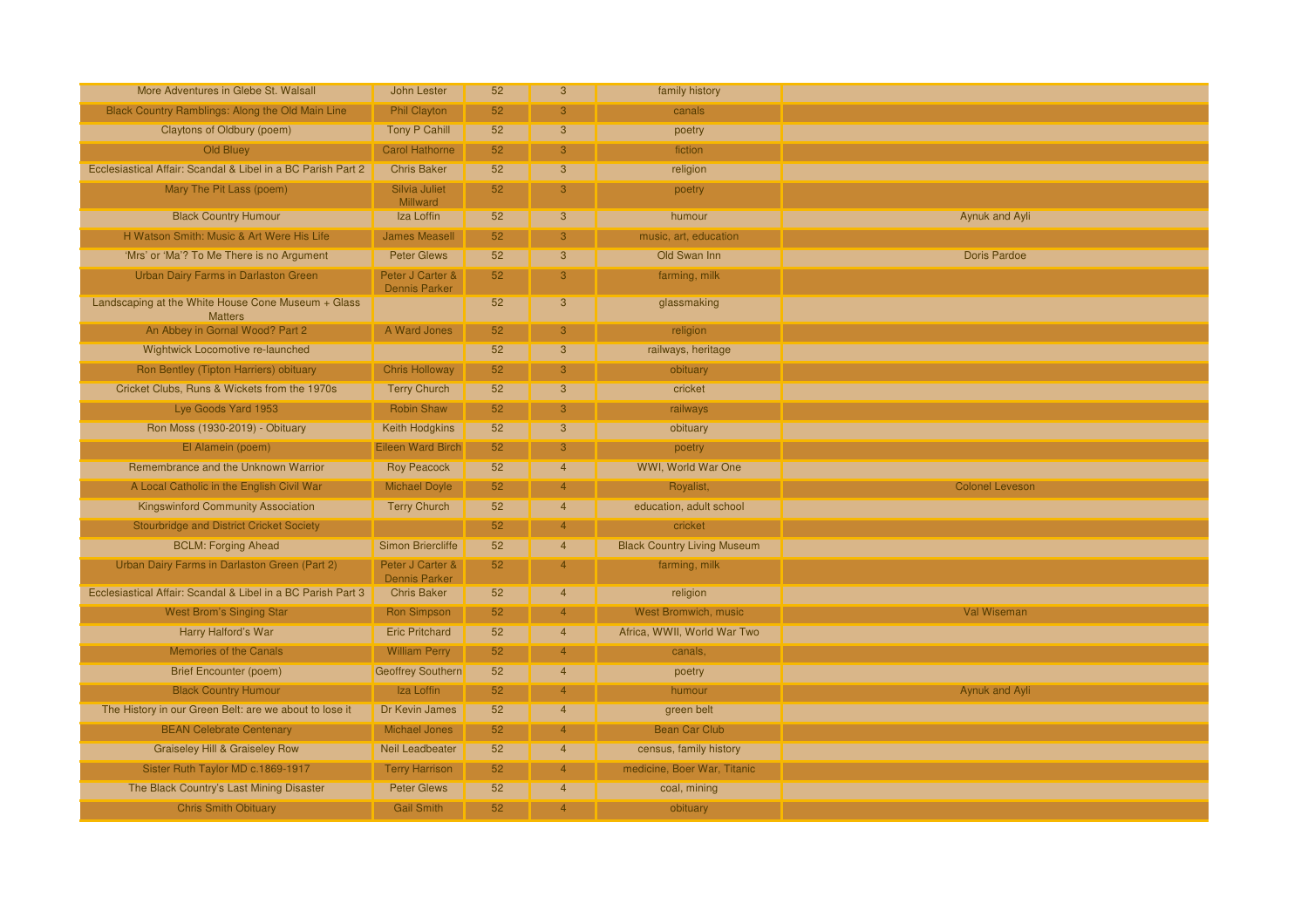| A Eulogy For a Lost Industry                                            | <b>Alan Dowen</b>                   | 52              | $\overline{4}$ | poetry                                          |
|-------------------------------------------------------------------------|-------------------------------------|-----------------|----------------|-------------------------------------------------|
| Startin' Werk (Poem)                                                    | <b>Michael Cliffe</b>               | 52 <sub>2</sub> | $\overline{4}$ | poetry                                          |
| <b>BLACK COUNTRY CREATIVES</b>                                          | R.M. Francis                        | 53              | $\overline{1}$ | fiction                                         |
| 100yrs of CRICKET AT SANDWELL PARK                                      | Paul Carr                           | 53              |                | cricket                                         |
| <b>Creative Writer and Poet.</b>                                        | Kuli Kohli                          | 53              | $\mathbf{1}$   | writing, poetry                                 |
| <b>TIPTON THUNDERBOLT</b>                                               |                                     | 53              |                | land speed record, cars, Beans                  |
| 'DEINDUSTRIALISATION'                                                   | <b>Paul Barnsley</b>                | 53              | $\overline{1}$ | industry                                        |
| Freelance Writer, Performance Poet and Comedienne.                      | <b>Emma Purshouse</b>               | 53              |                | writing, comedy, poetry                         |
| <b>DEATH &amp; DISEASE IN DARLASTON</b>                                 | <b>Keith Robinson</b>               | 53              | $\overline{1}$ | Eldon Street, death, disease, family<br>history |
| THE OTHER (TUDOR) BLACK COUNTRY                                         | <b>Nigel Brown</b>                  | 53              |                | Tudor                                           |
| PoArtry                                                                 | <b>Rick Sanders</b>                 | 53              |                | poetry, visual arts                             |
| <b>Forging Ahead</b>                                                    | <b>Simon Briercliffe</b>            | 53              |                | <b>Black Country Living Museum</b>              |
| <b>I DIG CANALS</b>                                                     | <b>Penny Clover</b>                 | 53              |                | women, canals                                   |
| <b>SNIDGE SCRUMPIN</b>                                                  | Professor<br><b>Sebastian Groes</b> | 53              |                | memory, smells                                  |
| MINE DISASTER AT ISLINGTON'                                             | <b>Pete Glews</b>                   | 53              | -1             | mining disaster, Baggeridge, drama              |
| <b>Cardinal Michael Fitzgerald</b>                                      | <b>Michael Noyle</b>                | 53              |                | religion                                        |
| Abraham Darby I                                                         | <b>Mandy Caddick</b>                | 53              | $\mathbf{1}$   | memorial                                        |
| STAN HILL - The Black Country's Blackcountryman Tribute                 | <b>Angus Dunphy</b>                 | 53              | 2 <sup>1</sup> | obituary                                        |
| THE MAN WHO BUILT THE CORONET                                           | <b>Ned Williams</b>                 | 53              | $\overline{2}$ | cinema, Quarry Bank                             |
| KINGSWINFORD MANOR & PARISH                                             | <b>Chris Baker</b>                  | 53              | 2 <sup>2</sup> | parish history                                  |
| <b>BRITISH GLASS FOUNDATION</b>                                         | <b>Graham Fisher</b><br><b>MBE</b>  | 53              | $\overline{2}$ | glassmaking, White House Cone<br>Museum         |
| NATHAN PERRY - Tribute by members of Old Swindon<br><b>Cricket Club</b> |                                     | 53              | 2 <sup>1</sup> | obituary, cricket                               |
| WHO PUT BELLA IN THE WYCH ELM?                                          | <b>Nellie Cole</b>                  | 53              | $\overline{2}$ | mystery                                         |
| WHITE SHIRT 'BLUE COLLAR' BLACK COUNTRY                                 | <b>Patrick Talbot</b>               | 53              | $\overline{2}$ | football                                        |
| THE BLACK COUNTRY 'PAM AYRES'?                                          | <b>Marianne Burgess</b>             | 53              | $\overline{2}$ | poetry                                          |
| THE MANOR & PARISH OF SEDGLEY                                           | <b>Matt Mills</b>                   | 53              | $\overline{2}$ | history                                         |
| <b>TELLING IT HOW IT WAS</b>                                            | <b>Ron Simpson</b>                  | 53              | $\overline{2}$ | music, jazz                                     |
| SPRING HILL POST OFFICE - BCLM                                          |                                     | 53              | 2 <sup>1</sup> | <b>Black Country Living Museum</b>              |
| WALL HEATH 'NATIONAL' SCHOOL                                            | <b>Terry Church</b>                 | 53              | $\overline{2}$ | education                                       |
| <b>BLACK COUNTRY TYPE</b>                                               | <b>Tom Hicks</b>                    | 53              | 2 <sup>1</sup> | art, photography, type                          |
| <b>STAY HAPPY</b>                                                       | <b>James Josiah</b>                 | 53              | $\overline{2}$ | writing, fiction                                |
| MY LIFE IS FULL TO THE BRIM                                             | <b>Lucy Onions</b>                  | 53              | $\overline{2}$ | writing, fiction, music                         |
| THE HIDDEN DEPTHS                                                       | <b>Richard Bruce</b><br>Clay        | 53              | $\overline{2}$ | writing, fiction                                |
| National Projectile Factory - Dudley                                    |                                     | 53              | $\overline{2}$ | WWI, World War One, munitions                   |
| R. Perry - Veteran Black Country Artist                                 |                                     | 53              | $\overline{2}$ | art                                             |
| An Ecclesiastical Affair (Part 3)                                       | <b>Chris Baker</b>                  | 53              | 3              | religion                                        |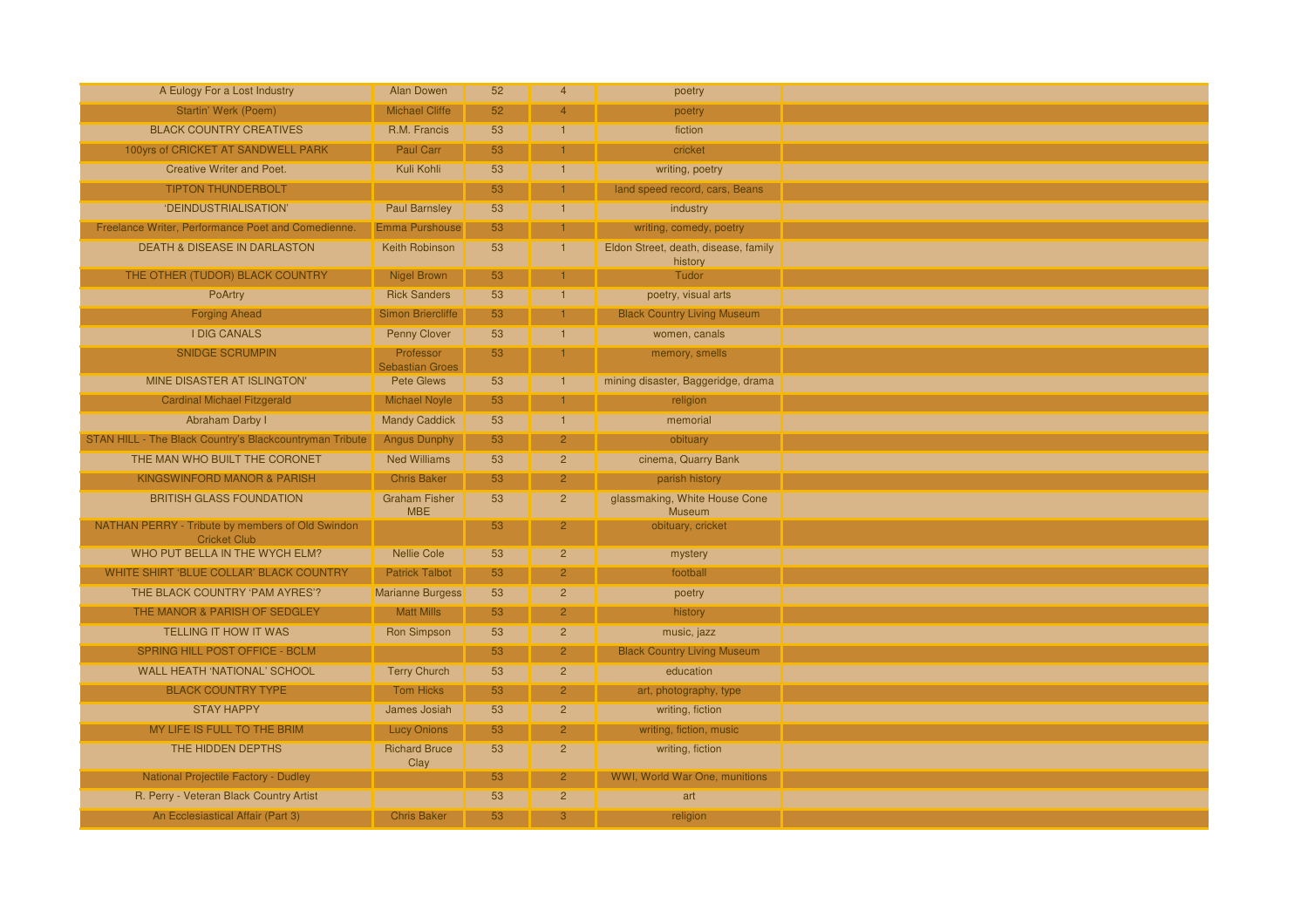| New Lease of Life for Stuart Crystal                                                   |                                         | 53 | $\mathbf{3}$   | glassmaking                                   |                        |
|----------------------------------------------------------------------------------------|-----------------------------------------|----|----------------|-----------------------------------------------|------------------------|
| Dan Oram - Black Country Writer                                                        | Dan Oram                                | 53 | 3              | writing, poetry                               |                        |
| The Story of Gertie Millar                                                             | Professor D.<br>Hughes                  | 53 | $\mathbf{3}$   | <b>Countess of Dudley, stage</b>              |                        |
| <b>Celia Couper</b>                                                                    | <b>Ned Williams</b>                     | 53 | 3              | cinema, dance                                 |                        |
| <b>Recovering First World War Theatre</b>                                              | <b>Linda Cooke</b>                      | 53 | $\mathbf{3}$   | theatre, WWI, First World War                 | Jack Judge             |
| From Brewery to Battlefield (John Rowley)                                              | <b>Chris Twiggs</b>                     | 53 | 3              | WWI, First World War                          |                        |
| Psychogeographic - A State of Mind                                                     | Kerry Hadley-<br>Pryce                  | 53 | $\mathbf{3}$   | photography, psychologt                       |                        |
| <b>Lichfield &amp; Hatherton Canals Restoration Trust</b>                              | <b>Elizabeth Wheeler</b>                | 53 | 3 <sup>°</sup> | canals                                        |                        |
| James Hesselgrave Thompson (Reverend & Botanist)                                       | <b>Brian Ridout</b>                     | 53 | $\overline{3}$ | census, botany                                |                        |
| <b>Ironopolis</b>                                                                      | <b>Nick Ross</b>                        | 53 | $\mathbf{3}$   | industry, Wolverhampton                       |                        |
| Saturday Books - the Coalfields only book store                                        | <b>Francis Sheppard</b>                 | 53 | $\mathbf{3}$   | books                                         |                        |
| Eulogy for Sir John Chalstrey                                                          | Jonathon<br>Chalstrey                   | 53 | 3              | obituary                                      |                        |
| <b>BCS IAG Report</b>                                                                  | Keith Hodgkins                          | 53 | $\mathbf{3}$   | industry, history                             |                        |
| A Tribute to Ron Davis                                                                 | M. Pearson                              | 53 | 3              | obituary                                      |                        |
| The Black Country becomes a World Heritage Site -<br><b>UNESCO</b>                     |                                         | 53 | $\overline{4}$ | geopark                                       | <b>Graham Worton</b>   |
| Grandad Dunn - Life & Times in Rowley Regis                                            | Norma Postin                            | 53 | $\overline{4}$ | family history, betting                       | James Dunn, Jimmy Dunn |
| <b>Black Country Creatives - Writer Jon Hartless</b>                                   |                                         | 53 | $\overline{4}$ | writing                                       |                        |
| 'Just William' - a remarkable search of a family history                               | Ken Hunter                              | 53 | $\overline{4}$ | family history                                | <b>William Hunter</b>  |
| An Ecclesiastical Affair Scandal and Libel in a Black Country<br>Parish (Part 4)       | <b>Chris Baker</b>                      | 53 | $\overline{4}$ | religion                                      |                        |
| Black Country Creatives - Al Hutchins, Writer, Poet,                                   |                                         | 53 | $\overline{4}$ | writing, poetry, music                        |                        |
| Musician<br>'Misterill' - reflections on Stan Hill                                     | James Morgan                            | 53 | $\overline{4}$ | obituary                                      |                        |
| 'Nailed' - A Brummie's Eye View                                                        | John Lethbridge                         | 53 | $\overline{4}$ | Birmingham, poor law, education,<br>workhouse |                        |
| Gertie Millar - Part 2 'Her West End Career'                                           | <b>Professor David</b><br><b>Hughes</b> | 53 | $\overline{4}$ | Countess of Dudley, stage, West End           |                        |
| Our Lady of All Saints, Stourbridge                                                    | <b>Edward Davies</b>                    | 53 | $\overline{4}$ | religion                                      | <b>Edward Pugin</b>    |
| The Geography behind the Lives of Black Country<br><b>Footballers</b>                  | <b>Pat Talbot</b>                       | 53 | $\overline{4}$ | football                                      |                        |
| <b>Specialist Trades in Troubled Times</b>                                             | <b>Edward Davies</b>                    | 53 | $\overline{4}$ | tin plate, japanning, Wolverhampton           |                        |
| The Living Memory Project - Geoff Broadway interviewed by<br><b>Kerry Hadley-Pryce</b> | Kerry Hadley-<br>Pryce                  | 53 | $\overline{4}$ | photography, family history                   |                        |
| Memories of the Black Country captured                                                 | Alan Hughes                             | 53 | $\overline{4}$ | photography                                   |                        |
| <b>Terry Price obituary</b>                                                            | Keith Hodgkins                          | 53 | $\overline{4}$ | obituary                                      |                        |
| The 'Gentle' Gentleman Athlete - Jack Corfield                                         | <b>Chris Holloway</b>                   | 53 | $\overline{4}$ | rac, running                                  |                        |
| The Black Country - A History in 100 Objects reviewed                                  | Dr Trevor<br>Raybould                   | 53 | $\overline{4}$ | review                                        | Dr Malcolm Dick        |
| 'I Dig Canals' - book review                                                           | <b>Keith Hodgkins</b>                   | 53 | $\overline{4}$ | review                                        |                        |
| Whatever Happened to the Real Black Country                                            | <b>Tom Larkin</b>                       | 53 | $\overline{4}$ | review                                        |                        |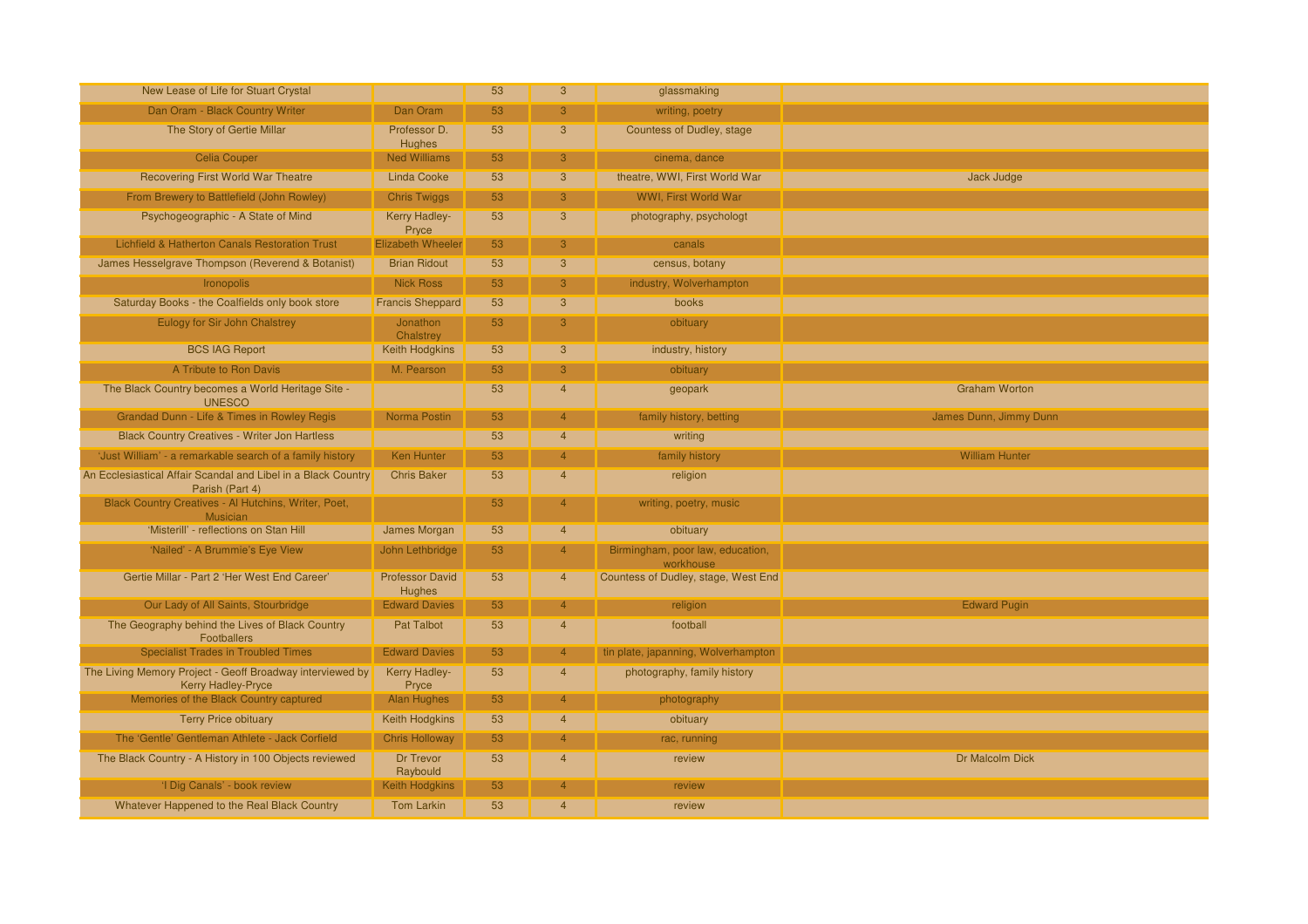| Walking & Writing in the Black Country                                      | <b>Tony Gray</b>                        | 54 | 1.             | Jerome K. Jerome Society, writing,<br>walking |                              |
|-----------------------------------------------------------------------------|-----------------------------------------|----|----------------|-----------------------------------------------|------------------------------|
| Golf in Wednesbury                                                          | <b>John Lester</b>                      | 54 | $\overline{1}$ | sport, golf club                              |                              |
| The Black Country in Prehistoric & Roman Times                              | <b>Mike Hodder</b>                      | 54 |                | archaeology                                   |                              |
| Dudley Co-op and Me                                                         | <b>Patrick Talbot</b>                   | 54 | $\overline{1}$ | Co-operative Wholesale Society,<br><b>CWS</b> |                              |
| <b>Baggeridge Colliery Mines Rescue Team</b>                                | lan Jeavons &<br><b>Peter Glews</b>     | 54 |                | coal, mining                                  |                              |
| Wolverhampton's World Champion Jumper                                       | <b>Ned Williams</b>                     | 54 | $\overline{1}$ | jumping                                       | Joe Hastings, Joe Darby      |
| Let Sleeping Pubs Lye                                                       | <b>Steve James</b>                      | 54 |                | public houses                                 |                              |
| Grove Vale, Social History & the Suburbs                                    | <b>David Cattell</b>                    | 54 | $\overline{1}$ | housing, estate, homes                        |                              |
| The Story of Gertie Millar (The Aftermath)                                  | <b>Professor David</b><br><b>Hughes</b> | 54 | 1.             | stage, Countess of Dudley                     |                              |
| <b>Dudley Drop Forging</b>                                                  | <b>Terry Church</b>                     | 54 | -1             | industry,                                     |                              |
| An Ecclesiastical Affair (The Aftermath)                                    | <b>Chris Baker</b>                      | 54 | $\mathbf{1}$   | religion                                      |                              |
| Albert Gyngell (Etcher to Fine Artist)                                      | <b>James Measell</b>                    | 54 | $\overline{1}$ | art, glass                                    | <b>Nick Moss, Matt Mills</b> |
| Ironopolis - Some Further Thoughts                                          | Keith Hodgkins                          | 54 | $\mathbf{1}$   | Wolverhampton                                 |                              |
| Black Country Creatives - Author & Poet Rob Francis                         | <b>Rob Francis</b>                      | 54 | $\overline{1}$ | writing, poetry                               | R. M. Francis                |
| Onions, stale bread and rice in 1801 Wednesbury                             | Keith Robinson                          | 54 |                | food bank, family history                     |                              |
| LADY WULFRUNA & THE COLLEGIATE CHURCH OF ST.<br>PETER, WOLVERHAMPTON        |                                         | 54 | $\overline{2}$ | religion                                      |                              |
| <b>BLACK COUNTRY CREATIVES</b>                                              | <b>Richard Bruce</b><br>Clay            | 54 | $\overline{2}$ | writing                                       |                              |
| <b>CLARKE ROAD GOES TO WAR</b>                                              | <b>Chris Twiggs</b>                     | 54 | $\overline{2}$ | WWI, World War One                            |                              |
| GROWING UP IN DUDLEY transcribed by Jemma Raffe<br>(Part 1)                 | ed. B Ridout                            | 54 | $\overline{2}$ | family history                                | <b>Clifford Wickstead</b>    |
| BRIERLEY HILL ALLIANCE - Champions on their Turnip<br>Patch                 | <b>Terry Church</b>                     | 54 | $\overline{2}$ | football, sport                               |                              |
| ELIHU BURRITT - A Reflection and Echo                                       | <b>Brendan Clifford</b>                 | 54 | $\overline{2}$ | red by day, black by night                    | <b>Elihu Burritt</b>         |
| <b>BLACK COUNTRY CREATIVES Emma Purshouse</b>                               |                                         | 54 | $\overline{2}$ | writing                                       |                              |
| THE BLACK COUNTRY - According to Francis Brett Young                        | <b>Jack Price</b>                       | 54 | $\overline{2}$ | author, fiction                               |                              |
| CONYGRE COLLIERY - Palethorpes building plans                               | John Dunn                               | 54 | $\overline{2}$ | coal, mining                                  |                              |
| JOE HASTINGS - Wolverhampton's Champion Jumper (Part                        | <b>Ned Williams</b>                     | 54 | $\overline{2}$ | jumping                                       | <b>Joe Hastings</b>          |
| A DUDLEY SHERLOCK HOLMES                                                    | John Lethbridge                         | 54 | 2 <sup>1</sup> | police, court, crime                          | <b>Eric Sherlock Holmes</b>  |
| NETHERTON KNIGHT OF THE OPERA                                               | <b>Ned Williams</b>                     | 54 | $\overline{2}$ | <b>Netherton Opera Society</b>                | <b>Bert Newbury</b>          |
| <b>WILLIAM FELLOWES - A Centenary Tribute</b>                               | <b>Michael Jones</b>                    | 54 | $\overline{2}$ | music, piano, pianist                         |                              |
| WHATEVER HAPPENED TO PHOEBE                                                 | <b>Ken Hunter</b>                       | 54 | $\overline{2}$ | census, family history                        |                              |
| KATES HILL PRESS - Supporting Cultural Endeavour (Part<br>$\left  \right $  | <b>Greg Stokes</b>                      | 54 | $\overline{2}$ | books, printing, publisher                    |                              |
| OBITUARY of William Leonard Pace C.Eng. M.J. Prod. E<br>C&G F/E Teach Cert. |                                         | 54 | $\overline{2}$ | obituary                                      |                              |
| STUART CRYSTAL SIGN GETS NEW LEASE OF LIFE                                  | <b>Graham Fisher</b>                    | 54 | $\mathbf{3}$   | glass museum                                  |                              |
| ONCE UPON A TIME in the Black Country - Review by<br><b>Steve James</b>     | <b>Steve James</b>                      | 54 | 3              | review, fiction, book                         |                              |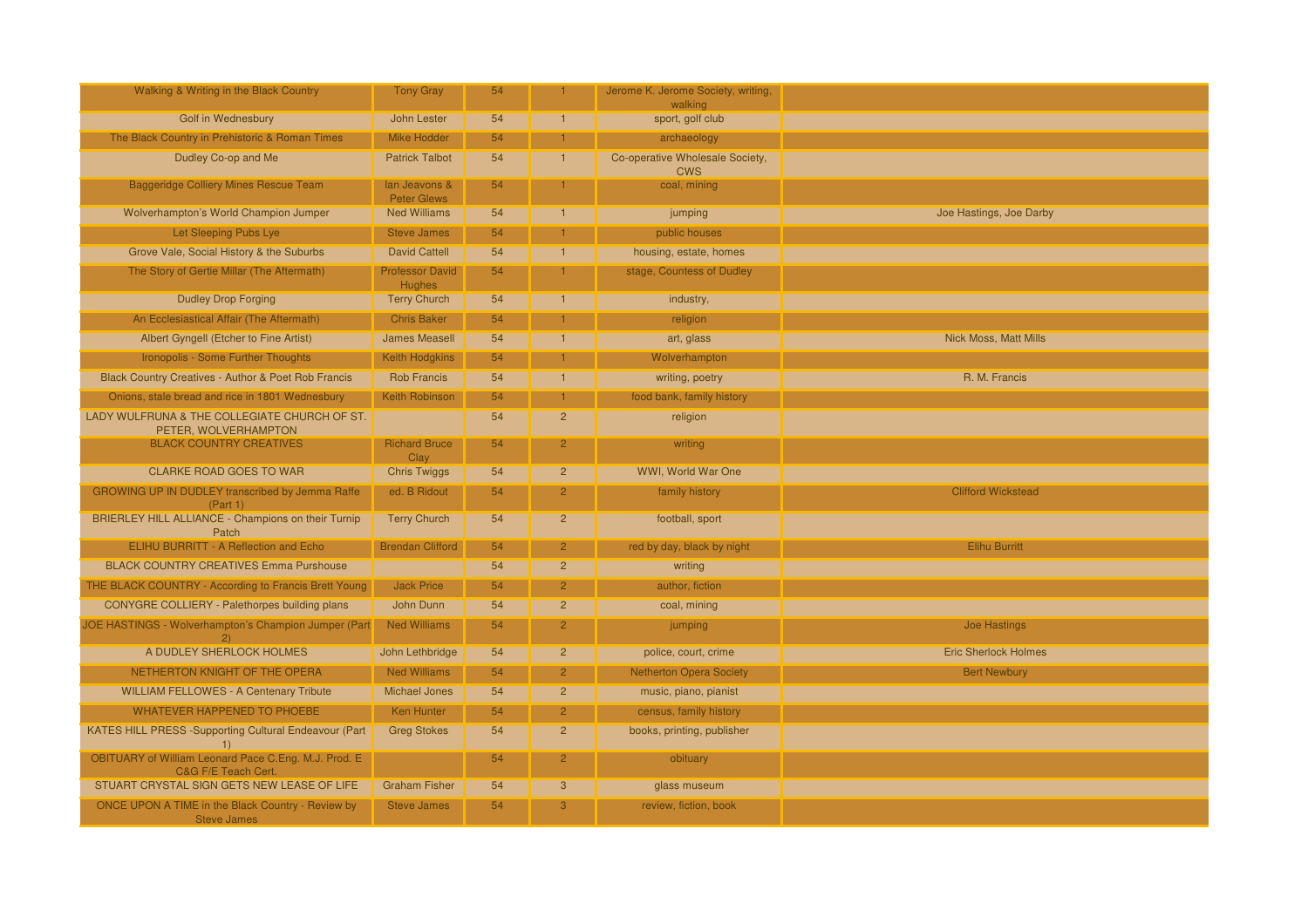| W.H. AUDEN & ROWLEY REGIS                                               | Norma Postin                 | 54 | $\overline{3}$ | writing, poetry                                     |                                     |
|-------------------------------------------------------------------------|------------------------------|----|----------------|-----------------------------------------------------|-------------------------------------|
| THE WHO'S WHO OF WORCESTERSHIRE CRICKETERS                              | Tim Jones                    | 54 | $\mathbf{3}$   | cricket, sport                                      |                                     |
| GROWING UP IN DUDLEY Pt2 - transcribed by J. Creswell                   | ed. Brian Ridout             | 54 | $\mathbf{3}$   | family history                                      |                                     |
| <b>CORBETT MEADOW</b>                                                   | <b>Helen Cook</b>            | 54 | 3 <sup>°</sup> | Amblecote, Corbett Hospital                         |                                     |
| ELIHU BURRITT (American Consul) Part 2                                  | <b>Brendan Clifford</b>      | 54 | $\mathbf{3}$   | black by day, red by night                          |                                     |
| WORDSLEY NEW STREET YOUTH CLUB                                          | <b>Terry Church</b>          | 54 | $\mathbf{3}$   | youth clubs                                         |                                     |
| FORGING AHEAD AT THE BCLM                                               | <b>Mike Gibbs</b>            | 54 | $\mathbf{3}$   | <b>Black Country Living Museum</b>                  |                                     |
| AT HOME & AWAY (in the First World War)                                 | Ken Hunter                   | 54 | 3              | <b>WWI, World War One</b>                           |                                     |
| <b>GROWING UP IN DUDLEY PROJECT</b>                                     | Kerry O'Coy                  | 54 | $\mathbf{3}$   | family history                                      |                                     |
| <b>DOUGLAS PHELPS &amp; THE ALHAMBRA</b>                                | <b>Ned Williams</b>          | 54 | $\mathbf{3}$   | theatre                                             | <b>Douglas Phelps</b>               |
| KATES HILL PRESS Part 2                                                 | <b>Greg Stokes</b>           | 54 | $\mathbf{3}$   | books, printing, publisher                          |                                     |
| THE SPANISH FLU                                                         | <b>Edward Davies</b>         | 54 | 3 <sup>°</sup> | medicine, influenza, pandemic, 1918                 |                                     |
| 'WONDER WOMAN' KULI KOHL                                                | Kerry<br><b>Hadley-Pryce</b> | 54 | $\overline{3}$ | writing, poetry                                     |                                     |
| SMELL, MEMORY & LITERATURE IN THE BLACK<br><b>COUNTRY</b>               | <b>Kerry Hadley</b><br>Pryce | 54 | $\mathbf{3}$   | book, writing                                       |                                     |
| <b>WALKING THROUGH WATERWAYS HISTORY - Alarum</b><br><b>Productions</b> |                              | 54 | $\overline{3}$ | canals                                              |                                     |
| <b>JOHN ALLEN (Obituary)</b>                                            | <b>Jim Andrew</b>            | 54 | $\mathbf{3}$   | obituary                                            |                                     |
| THE STAFFORDSHIRE ENCYCLOPEDIA                                          | J.P. Lester                  | 54 | $\mathbf{3}$   | book                                                | <b>Tim Cockin</b>                   |
| SOCIETY TALKS PROGRAMME - from September 2021                           |                              | 54 | $\overline{4}$ |                                                     |                                     |
| <b>POLICEMAN'S LOT</b>                                                  | <b>Chris Turton</b>          | 54 | $\overline{4}$ | police, family history                              | Albert 'Bob' Manning                |
| <b>BARRELS DOWN THE BONK</b>                                            | <b>Steve James</b>           | 54 | $\overline{4}$ | public houses, pubs, Quarry Bank                    |                                     |
| THE ENVIRONMENT & THE BLACK COUNTRY                                     | <b>Matthew Stallard</b>      | 54 | $\overline{4}$ | industry, landscape, mining                         |                                     |
| THE FIRST NEWCOMEN ENGINE                                               | <b>Nick Ross</b>             | 54 | $\overline{4}$ | 1712, Coneygre                                      | <b>Thomas Newcomen</b>              |
| PLOUGHING THE HEATHEN                                                   | <b>Roy Griffiths</b>         | 54 | $\overline{4}$ | mining, coal                                        |                                     |
| <b>UP THE BAGGIES</b>                                                   | John Lethbridge              | 54 | $\overline{4}$ | football                                            |                                     |
| <b>COSELEY'S MAN OF STEEL</b>                                           | <b>Lawson Hunt</b>           | 54 | $\overline{4}$ | ironsaking, steel                                   | <b>Henry Francis Spencer</b>        |
| WHO WERE THE BRICKFIELD MIDGETS?                                        | <b>Brian Ridout</b>          | 54 | 4 <sup>1</sup> | clay, brickmaking, bricks                           |                                     |
| <b>CLARKSON ROSE OF DUDLEY &amp; THE THEATRE</b>                        | <b>Peter Glews</b>           | 54 | $\overline{4}$ | pantomime, dame, stage                              | Clarkie                             |
| GROWING UP IN DUDLEY Part 3 - transcribed by J.<br>Creswell             | ed. Brian Ridout             | 54 | $\overline{4}$ | family history                                      |                                     |
| <b>SEDGLEY BEACON &amp; DARBY'S HILL</b>                                | <b>Matt Mills</b>            | 54 | $\overline{4}$ | monument, viewpoint                                 |                                     |
| NETHERTON CUT TO COOMESWOOD (an audio trail)                            | <b>Heather Wastie</b>        | 54 | $\overline{4}$ | canals                                              |                                     |
| FreeREG ONLINE CHURCH & CHAPEL REGISTERS                                | Dale Braden                  | 54 | $\overline{4}$ | family history, church records                      |                                     |
| When a Monarch drove a Train in Dudley                                  | <b>Peter Glews</b>           | 55 | 1 Win          | 3292 John Terence, Captain Jack's<br>Railway, Clent | King George VI and Queen Elizabeth. |
| Women Policing in Dudley during WWII                                    | Lisa Brierdene               | 55 | 1 Win          | WWII, World War Two, police                         |                                     |
| Harry Halford's War                                                     | <b>Eric Pritchard</b>        | 55 | 1 Win          | WWII, World War Two, artillery                      |                                     |
| Black by Day, Red by Night - New Book                                   | <b>Brendan Clifford</b>      | 55 | 1 Win          | book                                                |                                     |
| The making of a Black Country Primary School                            | <b>David Cattell</b>         | 55 | 1 Win          | education                                           |                                     |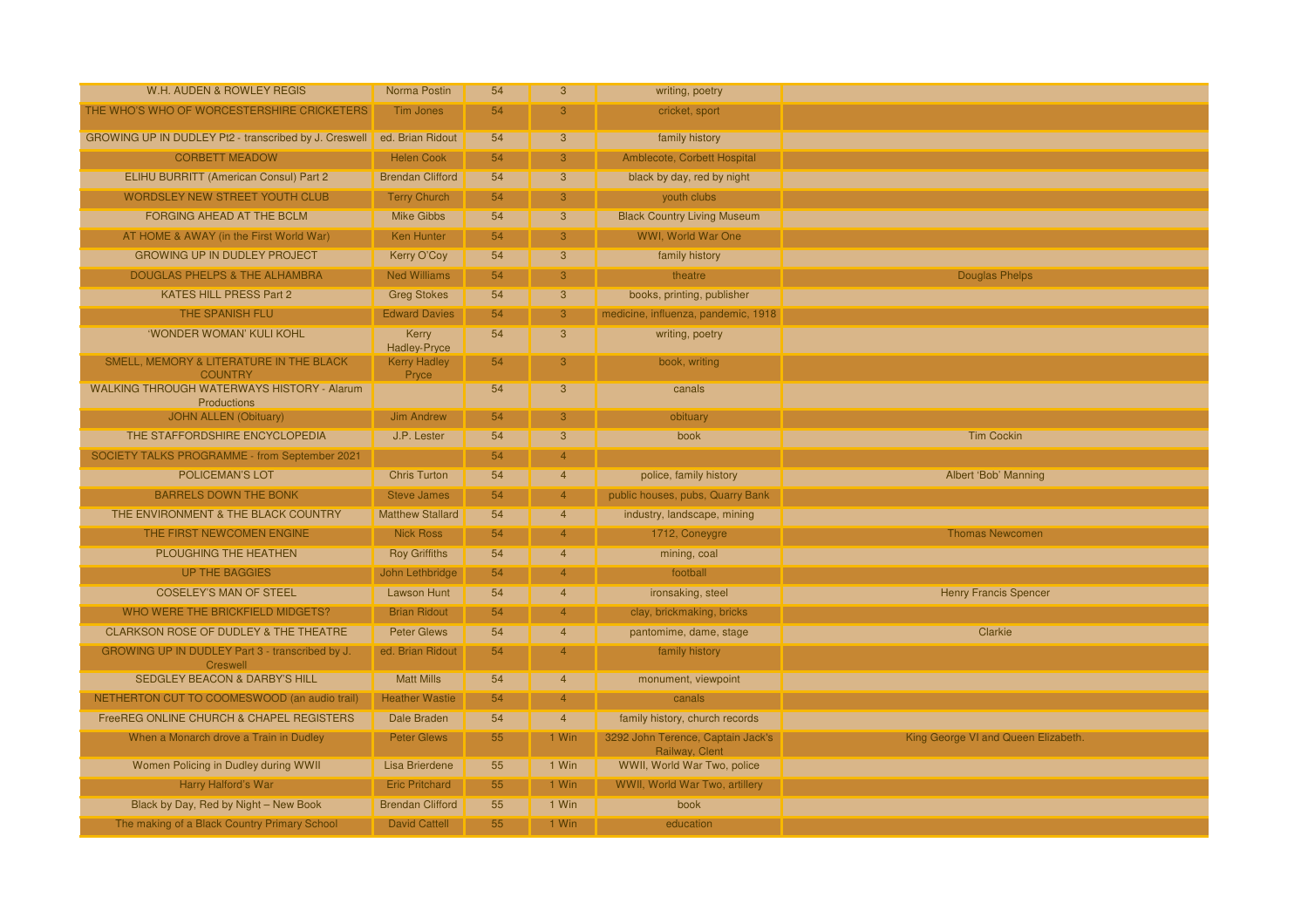| Searching for "ales" in H'ales'owen                                               | <b>Steve James</b>      | 55 | 1 Win | Halesowen, beer, pubs, public<br>houses, breweries |                   |
|-----------------------------------------------------------------------------------|-------------------------|----|-------|----------------------------------------------------|-------------------|
| <b>Brierley Hill Grammar School Trip</b>                                          | <b>Terry Church</b>     | 55 | 1 Win | Paris                                              |                   |
| <b>British Glass Foundation</b>                                                   | <b>Ollie Buckley</b>    | 55 | 1 Win | glassmaking, museum                                |                   |
| Terry Hyde - A Steam Photographer rediscovered                                    | <b>Keith Hodgkins</b>   | 55 | 1 Win | railways, photographs                              |                   |
| From Wooden Sail Boats to Iron Steam Ships                                        | <b>B T Ridout</b>       | 55 | 1 Win | Arron Manby, iron ship                             |                   |
| Dark Mirrors - from the Other Black Countries                                     | <b>Matthew Stallard</b> | 55 | 1 Win | geography, environment                             |                   |
| Growing up in Dudley (Final part) - transcribed by J. Creswell ed. Brian Ridout   |                         | 55 | 1 Win | family history                                     |                   |
| <b>Black Country Creatives - Alex Brew</b>                                        |                         | 55 | 1 Win | book, Wolverhampton                                |                   |
| <b>Black Country Creatives - David Gaffney</b>                                    |                         | 55 | 1 Win | writing                                            |                   |
| Huldufolk in the Black Country                                                    | <b>Barry Hudley</b>     | 55 | 1 Win | writing                                            |                   |
| <b>BCLM 'Call the Midwife'</b>                                                    |                         | 55 | 1 Win | <b>Black Country Living Museum</b>                 |                   |
| Alarum - Women of the Canals                                                      |                         | 55 | 1 Win | theatre, canals                                    |                   |
| 'As if it were Yesterday' (Peter Donnelley)                                       | <b>David Cooper</b>     | 55 | 1 Win | photographs, poetry                                |                   |
| 'In my opinion' - New Book                                                        | <b>Graham Fisher</b>    | 55 | 1 Win | essays, comment                                    |                   |
| 50 years of Events, People & Places                                               | <b>Graham Gough</b>     | 55 | 1 Win | book, photographs                                  |                   |
| <b>Commemorating Ron Moss</b>                                                     |                         | 55 | 1 Win | obituary                                           |                   |
| 'Mercia's Take' a new novel                                                       | <b>Daniel Wiles</b>     | 55 | 1 Spr | book, mining, Walsall                              |                   |
| Edward Deanesly and me!                                                           | <b>Peter Glews</b>      | 55 | 1 Spr | medicine                                           |                   |
| The Black Country - The golden years (1945-1968)                                  |                         | 55 | 1 Spr |                                                    |                   |
| Black Country Creatives 'Glide' - Alison Jean Lester and<br><b>Andrew Gurnett</b> |                         | 55 | 1 Spr | writing                                            |                   |
| Feet in the sand                                                                  | <b>Kevin Street</b>     | 55 | 1 Spr | geology                                            |                   |
| Announcement on behalf of the British Glass Foundation<br>(BGF)                   |                         | 55 | 1 Spr | glassmaking, museum                                |                   |
| The Archers studio visit                                                          | <b>Anthony Ridge</b>    | 55 | 1 Spr | radio                                              |                   |
| Harry Halford's war - Part 2                                                      | <b>Eric Pritchard</b>   | 55 | 1 Spr | WWII, World War Two, artillery                     |                   |
| A study of the debates regarding the boundaries of the<br>region                  | <b>Matthew Stallard</b> | 55 | 1 Spr | geography, environment                             |                   |
| The Queen in Dudley in 1957                                                       | <b>Graham Gough</b>     | 55 | 1 Spr | <b>Royal Visit</b>                                 | Queen Elizabeth I |
| New book on Wednesbury sport - By skill, by iron, by energy                       | <b>Keith Robinson</b>   | 55 | 1 Spr | <b>Rugby Union</b>                                 |                   |
| In search of "Ironopolis"                                                         | <b>Ray Shill</b>        | 55 | 1 Spr | industry, ironmaking, steel                        |                   |
| A view of the Black Country. Family reminiscences                                 | <b>Andrew Edwards</b>   | 55 | 1 Spr | family history                                     |                   |
| Early Steel making in the West Midlands - Part 1                                  | <b>Ray Shill</b>        | 55 | 1 Spr | Industry, ironmaking                               |                   |
| Netherton cut to Coombeswood: an audio trail along the<br>Dudley No. 2 canal      |                         | 55 | 1 Spr | canals                                             |                   |
| Missing at Christmas 1918: the story of one Black Country<br>soldier              | <b>Keith Robinson</b>   | 55 | 1 Spr | WWI, World War One                                 |                   |
| There's nothing new under the sun                                                 | <b>Terry Langford</b>   | 55 | 1 Spr | green spaces, rural landscape                      |                   |
| A question of the Black Country                                                   | <b>Steve James</b>      | 55 | 1 Spr | quiz book review                                   |                   |